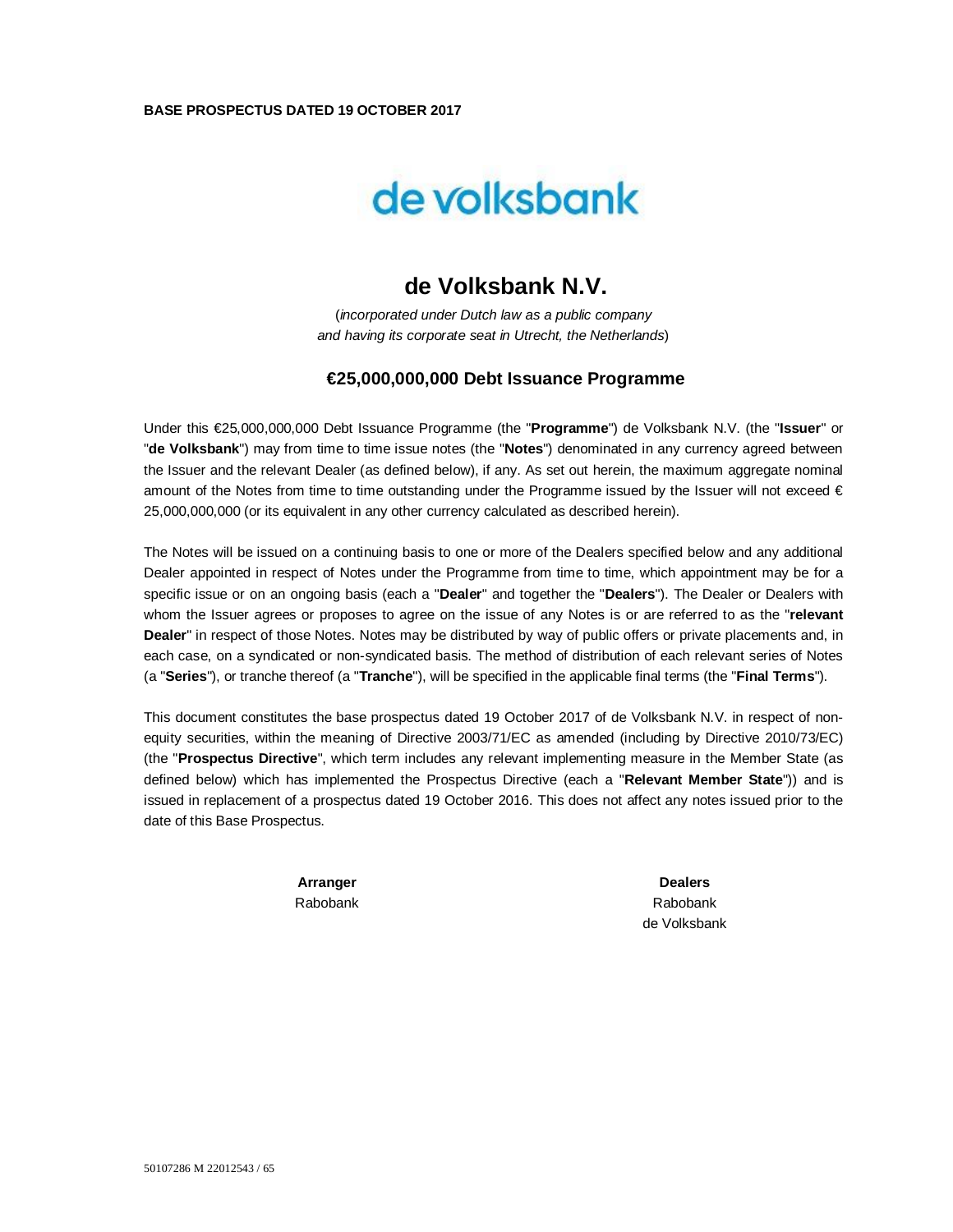The full terms and conditions of each Tranche of Notes issued by de Volksbank are constituted by the terms and conditions as set out in full in this Prospectus in Chapter 2, Part 1 which terms and conditions constitute the basis of all Notes to be offered under the Programme, together with the Final Terms applicable to the relevant issue of Notes, which complete the terms and conditions in the manner required to reflect the particular terms and conditions applicable to the relevant Series or Tranche. The Notes of each Tranche will (unless otherwise specified in the applicable Final Terms) initially be represented by a Temporary Global Note (as defined below) which will be deposited on the issue date thereof either (i) with a common depositary or common safekeeper on behalf of Euroclear Bank S.A./N.V. ("**Euroclear**") and Clearstream Banking, S.A. ("**Clearstream, Luxembourg**") and/or any other agreed clearing system or (ii) with Nederlands Centraal Instituut voor Giraal Effectenverkeer B.V. ("**Euroclear Nederland**"). See '*Form of the Notes*'.

The Issuer may agree with the relevant Dealer that Notes may be issued in a form not contemplated by the terms and conditions of the Notes herein, in which case a supplementary prospectus, a new base prospectus or a drawdown prospectus, if required, will be made available which will describe the effect of the agreement reached in relation to such Notes and which will be subject to the prior approval of the Netherlands Authority for the Financial Markets (*Stichting Autoriteit Financiële Markten*, the "**AFM**").

Application may be made for the Notes to be listed and admitted to trading on Euronext in Amsterdam ("**Euronext Amsterdam**"), the regulated market of Euronext Amsterdam N.V. In addition, the Notes may, in accordance with applicable rules and regulations, be listed and admitted to trading on the Luxembourg Stock Exchange ("**Luxembourg Stock Exchange**"). The Issuer may also issue unlisted Notes under the Programme.

Notes that are issued with a Specified Denomination of €100,000 (or its equivalent in any other currency as at the date of issue of the Notes) plus one or more higher integral multiples of another smaller amount in excess thereof will not be listed on the regulated market of Euronext Amsterdam until the Issuer has made itself aware that Notes that are purported to have a minimum denomination of € 100,000 plus one or more higher integral multiples of another smaller amount in excess thereof can only be traded in such amount or any amount in excess thereof (for example  $\in$  101,000 or  $\in$  102,000).

Ratings in relation to de Volksbank and the Notes are described in the chapter headed '*de Volksbank N.V.*', section '*Rating Agencies*'.

Tranches of Notes may be rated or unrated. Where a Tranche of Notes is rated, such rating will not necessarily be the same as the ratings assigned to the Programme. A security rating is not a recommendation to buy, sell or hold securities and may be subject to suspension, reduction or withdrawal at any time by the assigning rating agency. As of the date of this Prospectus, each of Fitch Ratings Limited ("**Fitch**"), Standard & Poor's Global Ratings ("**Standard & Poor's**") and Moody's Investors Service Ltd ("**Moody's**") is established in the European Union and is registered under Regulation (EC) No 1060/2009 of 16 September 2009 on credit rating agencies, as amended (the "**CRA Regulation**").

The rating of a certain Series or Tranche of Notes, if applicable, will be specified in the applicable Final Terms. Whether or not a credit rating applied for in relation to a relevant Series or Tranche of Notes will be issued by a credit rating agency established in the European Union and registered under the CRA Regulation will be disclosed clearly and prominently in the applicable Final Terms.

This Prospectus has been approved by the AFM as competent authority under the Dutch Financial Supervision Act (*Wet op het financieel toezicht,* the "**Wft**"), and related regulations implementing the Prospectus Directive in the Netherlands.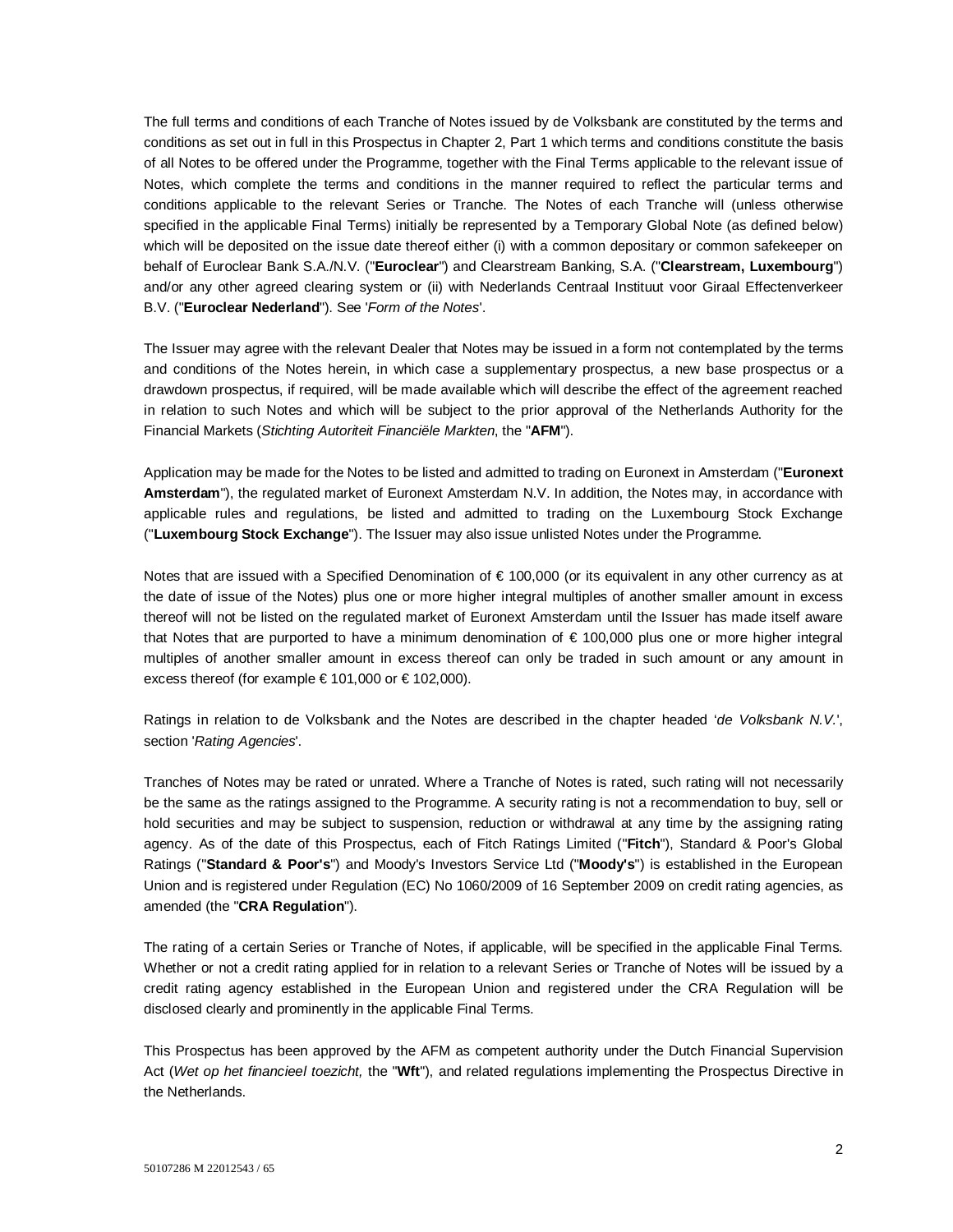The Issuer has requested the AFM to provide the competent authority in Luxembourg with a certificate of approval (a "**Notification**") attesting that the Prospectus has been drawn up in accordance with Chapter 5.1 of the **Wft** and related regulations implementing the Prospectus Directive. The Issuer may request the AFM to provide competent authorities in additional member states within the European Economic Area (the "**EEA**") with a Notification.

The AFM shall notify the European Securities and Markets Authority ("**ESMA**") of the approval of this Prospectus and any supplement hereto at the same time as such approval is notified to the Issuer. In addition, the AFM shall provide ESMA with a copy of this Prospectus and any supplement hereto.

The Notes have not been and will not be registered under the U.S. Securities Act of 1933, as amended ("**Securities Act**") or with any securities regulatory authority of any state or other jurisdiction of the United States and include Notes in bearer form that are subject to U.S. tax law requirements. Subject to certain exceptions, Notes may not be offered, sold or delivered within the United States or to, or for the account or benefit of, U.S. persons.

**An investment in the Notes involves certain risks. Prospective investors should have regard to the risk factors described under Chapter 1 'Risk Factors' in this Prospectus.**

**This Prospectus will be published in electronic form on the websites of the AFM and the Luxembourg Stock Exchange and on 19 October 2017 on the website of the Issuer at www.devolksbank.nl. It is valid for a period of up to 12 months from the date of approval by the AFM.**

This Prospectus must be read and construed together with any amendments or supplements hereto and with the documents incorporated by reference herein (which can be found on the website of the Issuer, www.devolksbank.nl and may be obtained by contacting the Issuer by telephone (+31 30 291 42 46/ +31 30 291 42 47) or by e-mail: jacob.bosscha@devolksbank.nl and kagan.koktas@devolksbank.nl), and in relation to any Tranche, this Prospectus should be read and construed together with the applicable Final Terms.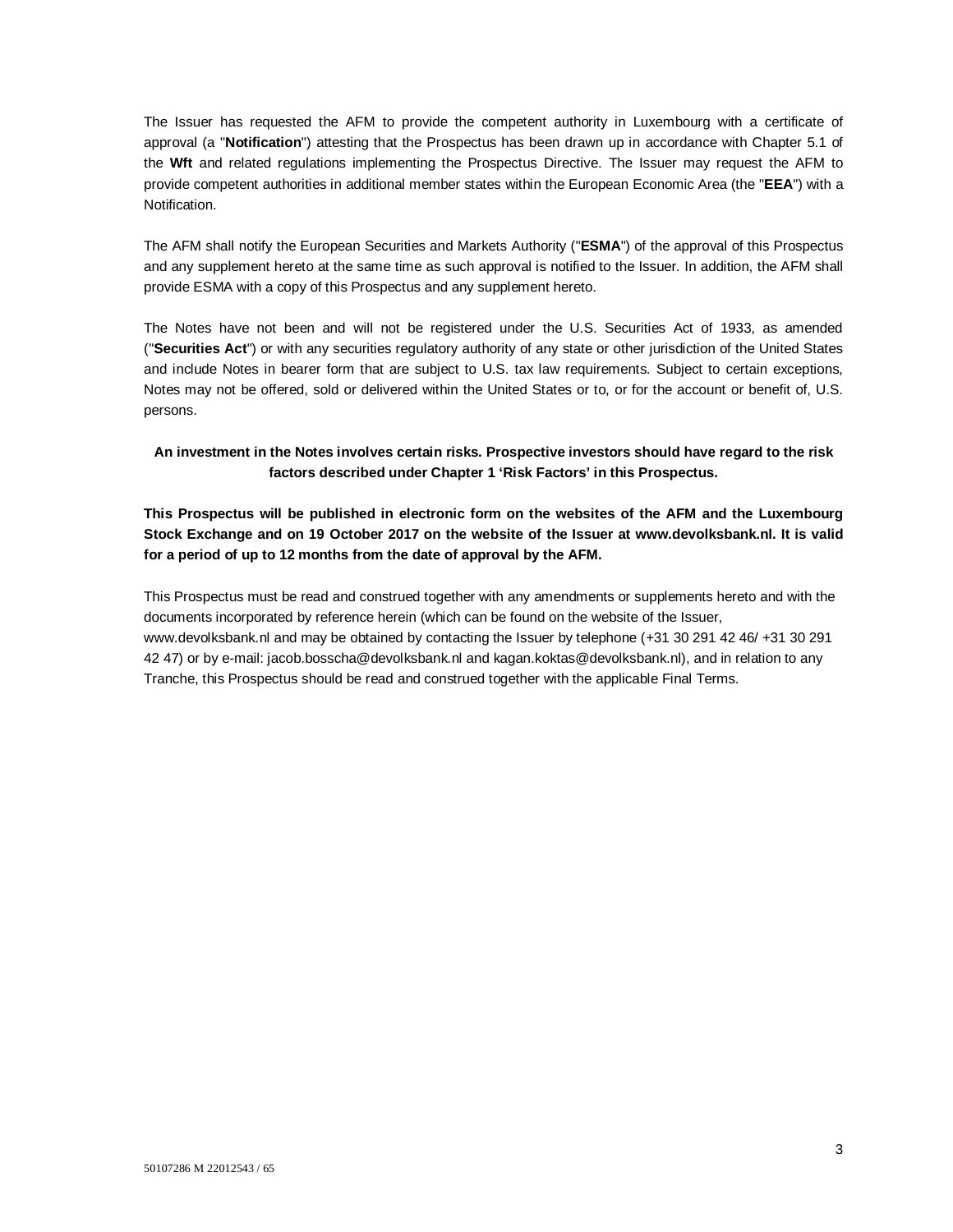# **TABLE OF CONTENTS**

| CHAPTER 1: INFORMATION RELATING TO THE DEBT ISSUANCE PROGRAMME AND THE ISSUER  5 |  |
|----------------------------------------------------------------------------------|--|
|                                                                                  |  |
|                                                                                  |  |
|                                                                                  |  |
|                                                                                  |  |
|                                                                                  |  |
|                                                                                  |  |
|                                                                                  |  |
|                                                                                  |  |
|                                                                                  |  |
|                                                                                  |  |
|                                                                                  |  |
|                                                                                  |  |
|                                                                                  |  |
|                                                                                  |  |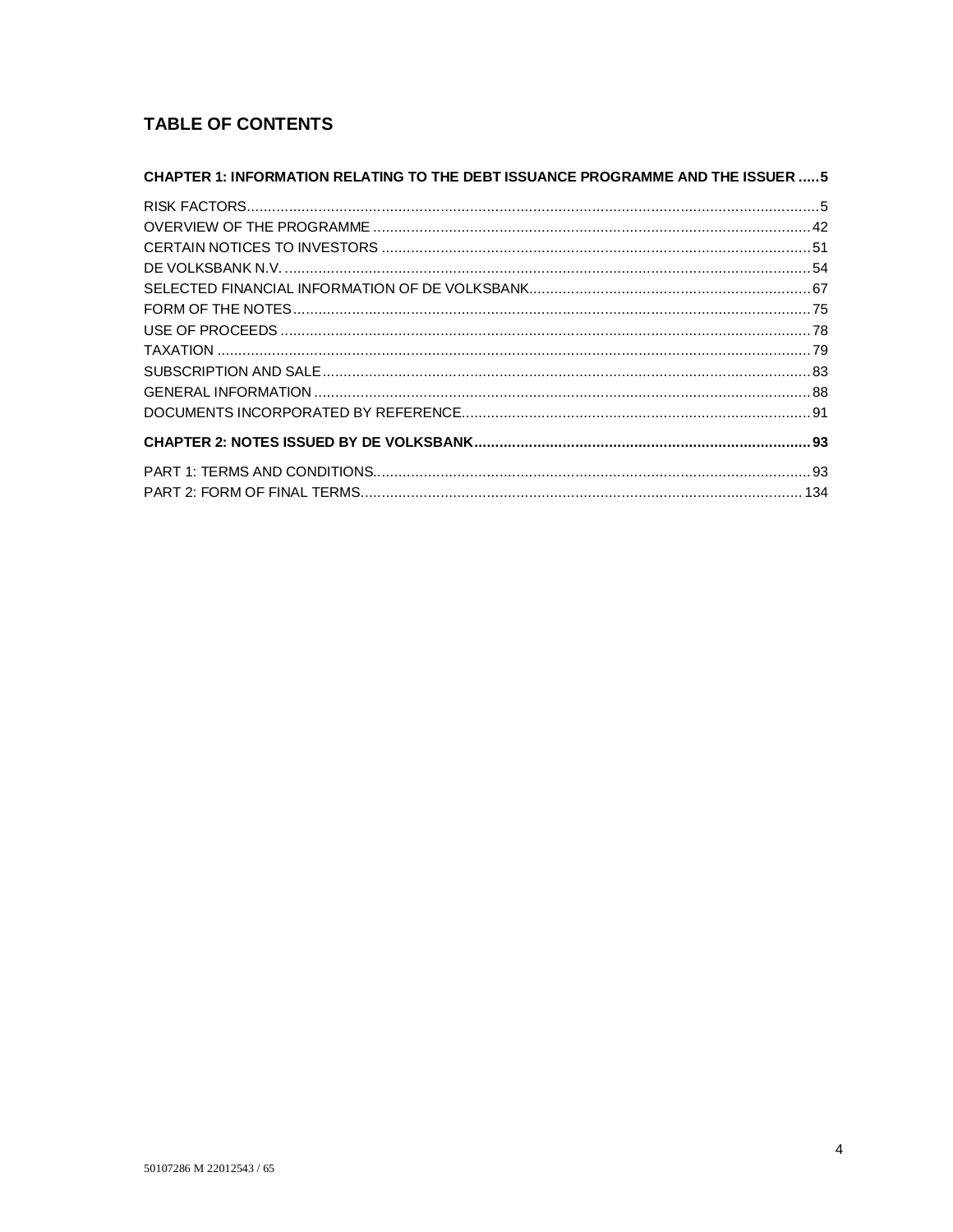# **CHAPTER 1: INFORMATION RELATING TO THE DEBT ISSUANCE PROGRAMME AND THE ISSUER**

### **RISK FACTORS**

*The Issuer believes that the following factors may affect its ability to fulfil its obligations under the Notes. Most of these factors are contingencies which may or may not occur and the Issuer is not in a position to express a view on the likelihood of any such contingency occurring. In addition, factors which are material for the purpose of assessing the market risks associated with the Notes are also described below.* 

*The Issuer believes that the factors described below represent the material risks inherent in investing in the Notes, but the inability of the Issuer to pay interest, principal or other amounts on or in connection with any Notes may occur for other reasons and the Issuer does not represent that the statements below regarding the risks of holding any Notes are exhaustive. Prospective investors should also read the detailed information set out elsewhere in this Prospectus and reach their own views prior to making any investment decision.*

*Before making an investment decision with respect to any Notes, prospective investors should consult their own stockbroker, bank manager, lawyer, accountant or other financial, legal and tax advisers and carefully review the*  risks entailed by an investment in the Notes and consider such an investment decision in the light of the *prospective investor's personal circumstances.*

### *RISK FACTORS REGARDING THE ISSUER*

#### **The business of the Issuer is primarily concentrated in the Netherlands**

The Issuer generates most of its income in the Netherlands and therefore is particularly exposed to the economic, political and social conditions in the Netherlands. Economic conditions in the Netherlands have been developing positively but may be negatively influenced by conditions in the global financial markets and economy. Partly due to the economic crisis, growth of the Dutch gross domestic product ("**GDP**") has been subdued. Following the growth of 1.0% in 2014, GDP grew 2.00% in 2015 followed by a growth of 2.20% in 2016. Any deterioration or merely a long-term persistence of a difficult economic environment in the Netherlands could negatively affect the demand for products and services of the Issuer. In addition, the Issuer is exposed to the risk of a significant deterioration of the financial position of its customers which include small and medium enterprises (''**SME**'') in the Netherlands.

### **The Issuer faces substantial funding and liquidity risk**

The Issuer's funding strategy aims at optimising and diversifying the Issuer's funding sources in order to maintain the targeted long-term funding position, liquidity profile and compliance with regulatory requirements. The Issuer's primary sources of funding are customer deposits and wholesale funding.

Customer deposits are currently the main funding source of the Issuer. The amount of such deposits is generally volatile and future amounts cannot be predicted. The amount of mortgage loans on the Issuer's balance sheet is higher than the amount of customer deposits attracted. This has resulted in a certain dependency on wholesale funding in the money markets and capital markets including the use of securitisation of the mortgage loan portfolio and the issuance of covered bonds.

Good access to the money markets and capital markets may be necessary to finance the growth of the mortgage loan portfolio and to refinance all outstanding loans of the Issuer with a shorter maturity than the mortgage loans in which the money is invested. The access to the money markets and capital markets for wholesale funding may be affected by concerns about the credit strength of the Issuer, but may also be influenced, *inter alia*, by concerns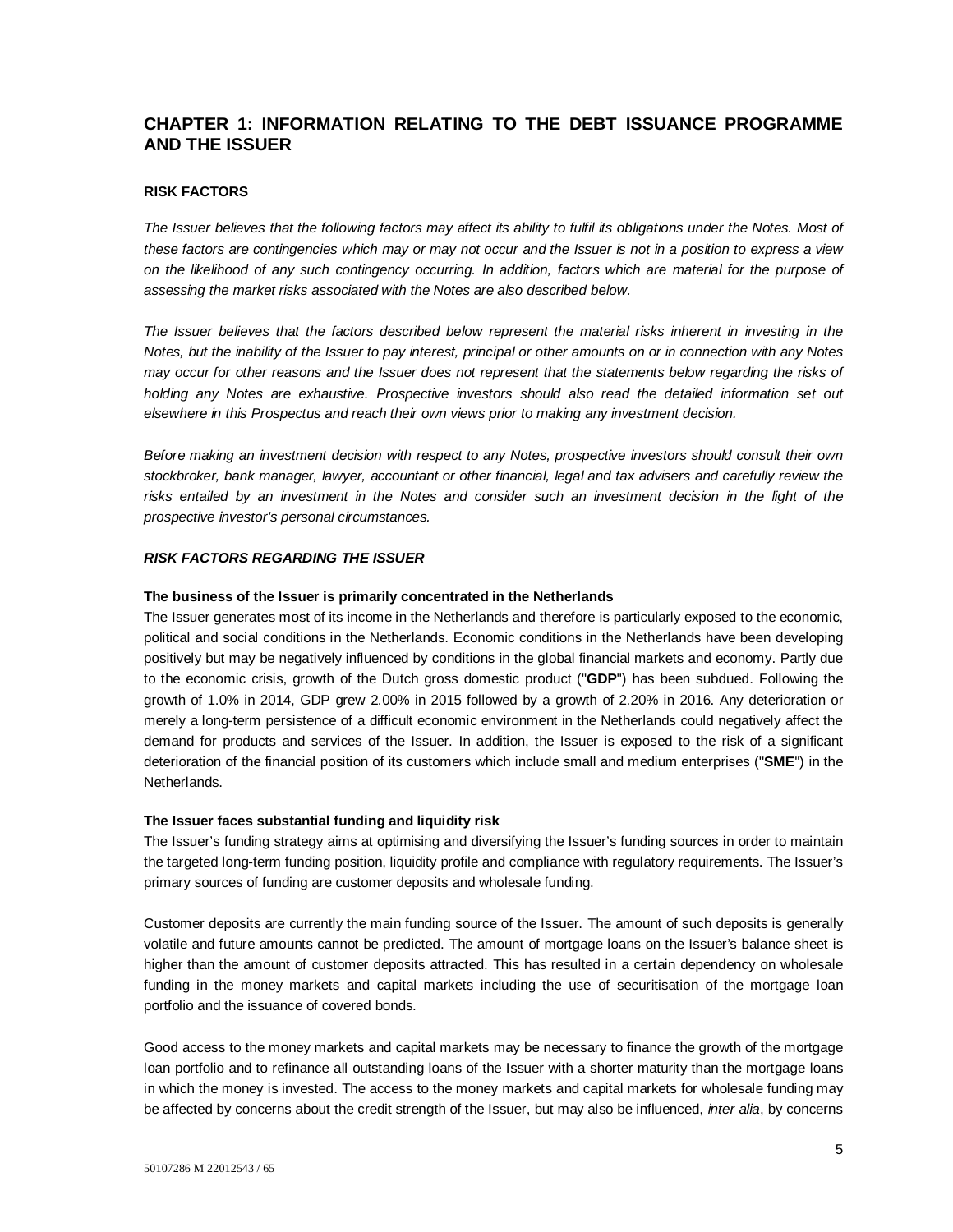about the market segments in which the Issuer is active, or by a general market disruption. Access to the markets may be further affected by the credit ratings of the Issuer. Depending on market conditions and credit ratings of the Issuer, the possibilities to access the capital markets for funding may be limited.

Liquidity risk is the risk that the Issuer has insufficient liquid assets available in the short or long term to meet its financial obligations, under normal circumstances or in times of stress, without incurring unacceptable costs or losses. Although in addition to customer deposits and wholesale funding the Issuer may have access to the European Central Bank (the "**ECB**") facilities, the sensitivity of the Issuer to this risk is substantial.

# **The Issuer's business and results of operations may be adversely affected by a weakening of economic recovery in Europe, the uncertainties surrounding the United Kingdom's exit from the European Union, and any renewed threat of default by certain Eurozone countries**

Global markets and economic conditions have been negatively impacted in recent years by the banking and sovereign debt crisis in the EU and globally. In particular, concerns have been raised with respect to continuing economic, monetary and political conditions in the region comprised of the member states of the European Union ("**Member States**") that have adopted the single currency in accordance with the Treaty establishing the European Community (signed in Rome on 25 March 1957) as amended (the "**Eurozone**").The potential impact of a sovereign default on the Eurozone countries and the risk that some Member States could leave the Eurozone (either voluntarily or involuntarily), continues to raise concerns about the ongoing viability of the euro currency and the Economic and Monetary Union (the "**EMU**"). While the Quantitative Easing program ("**QE-program**") of the ECB that commenced in March 2015 is designed to improve confidence in Eurozone equities and encourage private bank lending, there remains considerable uncertainty as to whether such measures will sustain the economic recovery or avert the threat of sovereign default.

The QE-program of the ECB that commenced in March 2015 entails the initiation of an asset purchase programme ("**APP**"). In July 2017 the ECB has announced in a press conference that the key ECB interest rates will remain unchanged for an extended period of time, and well past the horizon of the APP. It is currently unclear when and whether the ECB would increase the interest rates. In addition, the ECB stated that the net asset purchases under the APP are intended to run until the end of December 2017, or (if necessary) beyond. The possible discontinuation of the APP and any resulting increase in interest rate may have a material adverse effect on the Issuer's prospects, financial condition and results of operations.

In addition, in a referendum held in the United Kingdom on 23 June 2016, a majority voted for the United Kingdom to leave the European Union. There is uncertainty relating to the negotiation and form of the United Kingdom's relationships with the European Union, other multilateral organizations and individual countries at the time of exit and beyond. The uncertainty surrounding such exit could negatively impact the European markets.

The full effects on the Dutch, European and global economies of the United Kingdom's exit from the European Union, other elections held in Europe, an exit of one or more additional Member States from the EMU, or a potential dissolution of the EMU and a consequential re-introduction of individual currencies in one or more EMU Member States, are impossible to predict. However, if any such event were to occur it may likely:

- result in significant market dislocation;
- result in significant volatility in the value of the euro against other currencies;
- significantly heighten counterparty risk;
- result in downgrades of credit ratings for European borrowers, giving rise to significant increases in credit spreads and decreases in security values;
- disrupt and adversely affect the economic activity of the Dutch and other European markets; and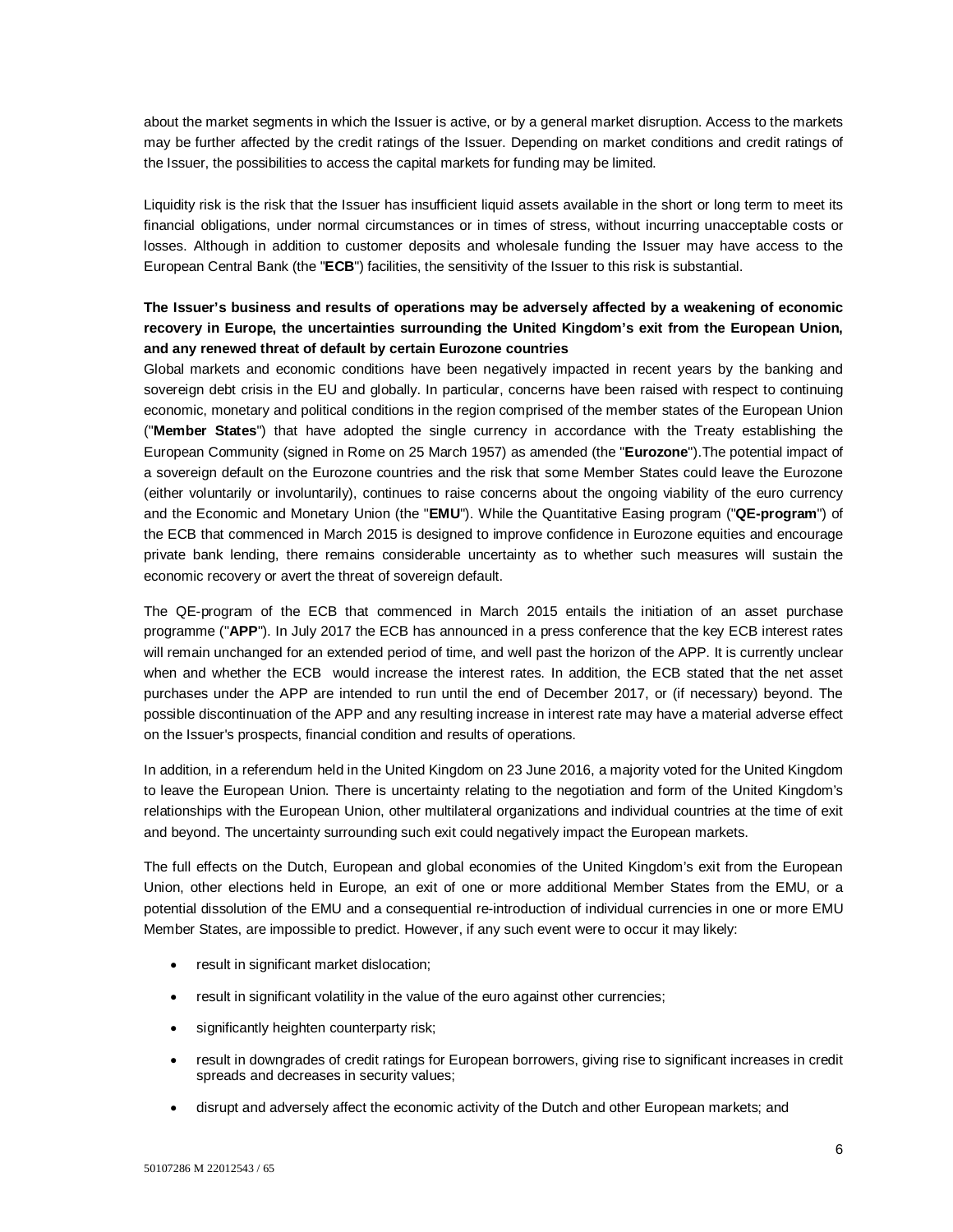adversely affect the management of market risk and in particular asset and liability management due, in part, to the redenomination of financial assets and liabilities and the potential for mismatch.

The occurrence of any of these events or a combination thereof could have a material adverse effect on the Issuer's prospects, financial condition and results of operations.

#### **The Issuer is exposed to the level of interest rates**

The level of interest rates, credit spreads and changes in prevailing interest rates and credit spreads (including changes in the difference between the levels of prevailing short- and long-term rates) could adversely affect the results of the Issuer.

The results of the Issuer's business are affected by the management of interest rate sensitivity. The composition of the assets and liabilities of the Issuer, and any maturity gap position resulting from that composition, causes the banking business' net interest income to vary with changes in interest rates. There can be no assurance that the Issuer will be able to successfully manage interest rate spreads or the potential negative impact of risks associated with sustained low, flat and even negative interest rates (for example the inability of the Issuer to successfully charge negative interest rates on to its customers). The results of the banking business of the Issuer are affected by the management of interest rate sensitivity. Further, a decrease in the general level of interest rates could affect the Issuer through, among other things, increased prepayments on the loan and mortgage portfolios for instance as a result of low interest rates on saving accounts and through interest rate averaging and other measures enabling customers to benefit from the low interest rate environment.

### **The Issuer is exposed to the risk of a decline and a high volatility in the securities markets and poor investment performance**

The evolution and volatility of prices and indices of securities, both in terms of equity and fixed income, in which the Issuer invests, has a considerable impact on its investment income. Furthermore, securities and other financial markets can experience sustained periods of high volatility, unpredictable market movements, severe market dislocations and illiquidity or other liquidity disruptions. These market conditions can cause a reduction in the value of assets or collateral held by the Issuer, a decline in the profitability of certain assets, an increase in unrealised losses in the Issuer's various (asset) portfolios, a reduction in unrealised gains in the Issuer's various (asset) portfolios or in the demand for the products and services offered by the Issuer and may impede the Issuer's timely or cost-efficient access to funding on the capital markets. In addition, financial markets are susceptible to severe events evidenced by rapid depreciation in asset values accompanied by a reduction in asset liquidity. Moreover, under these conditions market participants are particularly exposed to trading strategies employed by many market participants simultaneously and on a large scale, which may further exacerbate such rapid decreases in asset values, collateral or liquidity disruptions.

During the financial crisis which started in 2007, both the debt and the equity securities markets were very volatile. Under these extreme conditions, funding transactions, as well as hedging and other risk management strategies may not be as effective at mitigating trading risks as they would be under more normal market conditions. The Issuer uses financial derivative measures as part of its risk management strategy and it may not be able to manage its exposures adequately through the use of such derivatives as a result of modelling, sensitivity analysis or other risk assessment method failures or as a result of appropriate derivative products not being available. Market conditions, and periods of high volatility can occur not only as a result of purely economic factors, but also as a result of war, acts of terrorism, natural disasters or other similar events outside the Issuer's control, please also see the risk factor "*Catastrophic events, terrorist attacks and similar events could have a negative impact on the business and results of the Issuer*" below. There is no assurance that market volatility will not result in a prolonged market decline, or that such market declines for other reasons will not occur in the future.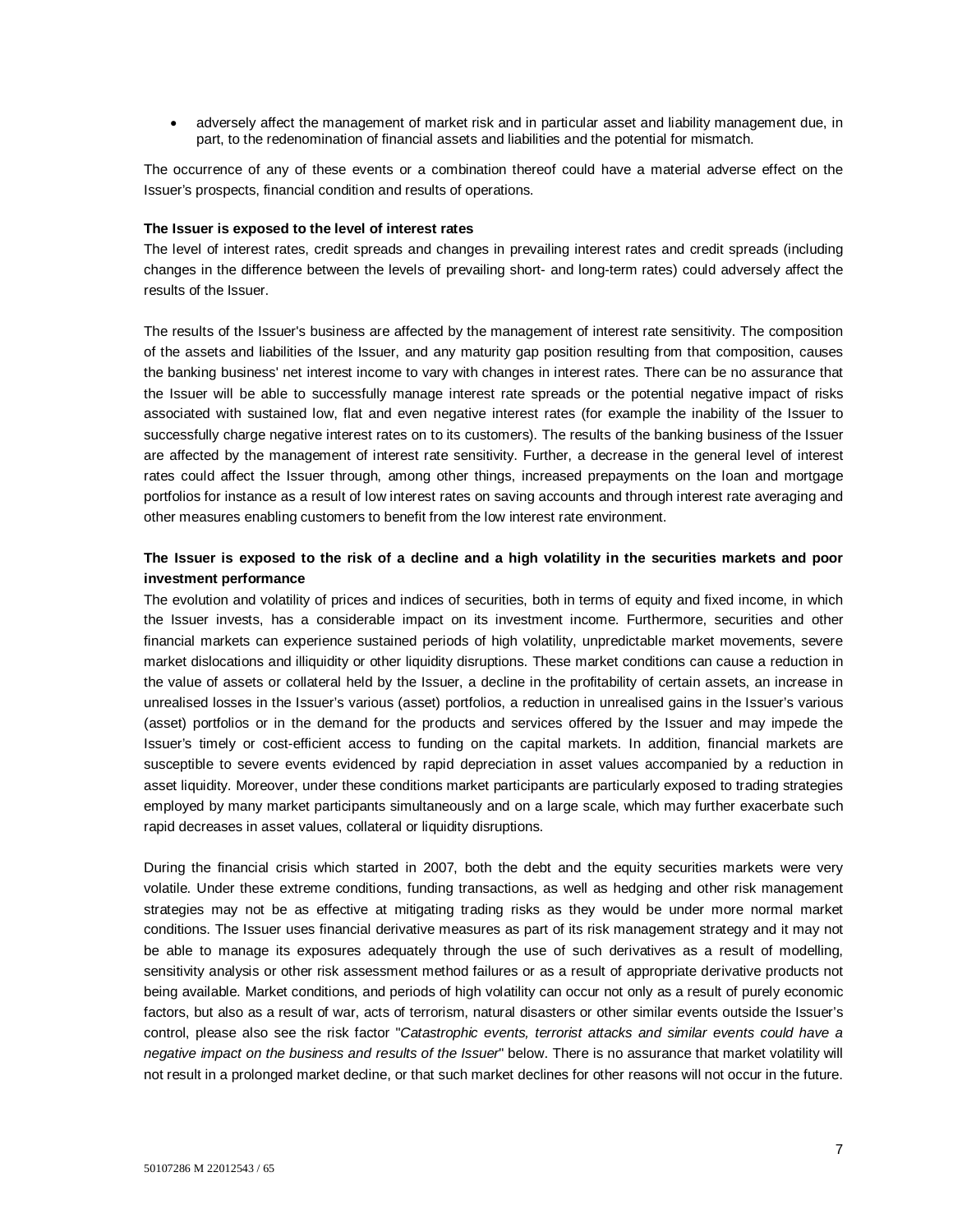Severe market events have historically been difficult to predict, and could lead to the Issuer realizing significant losses if extreme market events were to persist for an extended period of time. Therefore market volatility, liquidity disruptions, or dislocations could have a material adverse effect on the Issuer's business, financial position and results of operations.

### **The Issuer is subject to currency-related risks**

Currency risk exposure affects funding of the operations of the Issuer and part of its investment portfolios. To the extent these are not hedged or not hedged adequately, the Issuer is exposed to certain currency fluctuations between the euro and the U.S. dollar in particular, as well as other currencies, such as the Japanese yen, Hong Kong dollar, pound sterling and Australian dollar. The reporting currency of the Issuer is the euro. Non-euro income and expense items are translated into euro for consolidation of the profit and loss statement of the Issuer, on the basis of average exchange rates during the period. For the purposes of its consolidated balance sheet the Issuer converts non-euro denominated assets and liabilities into euro at the exchange rate prevailing at the balance sheet date.

#### **The Issuer is exposed to the risk of a downgrade of any of its credit ratings**

Ratings in relation to the Issuer are described in the chapter headed *'de Volksbank N.V.*', section *'Rating Agencies*'. A downgrade of any of these ratings (for whatever reason) would result in higher funding and refinancing costs for the Issuer in the capital markets. Such downgrade may also affect or effectively limit access to the capital markets. In addition, a downgrade of any of the Issuer's ratings may limit its opportunities to operate in certain business areas and could have an adverse effect on the Issuer's image vis-à-vis the capital markets and its customers.

#### **A significant portion of the results of the Issuer relates to its mortgage loan products**

Residential mortgage loans constitute approximately 74% of the Issuer's total assets at year-end 2016. An economic downturn, stagnation or drop in property values, changes in or abolition of the tax deductibility of interest payments on residential mortgage loans in the Netherlands, increased interest rates or a combination thereof, could lead to a decrease in the production of new mortgage loans and/or increased default rates on existing mortgage loans. Further, a decrease in the general level of interest rates could affect the Issuer through, among other things, increased prepayments on the loan and mortgage portfolio for instance as a result of low interest rates on saving accounts and through interest rate averaging and other measures enabling customers to benefit from the low interest rate environment. When low interest rates are offered on savings accounts, prepayments on mortgage loans are considered more beneficial to consumers than savings. Recently there has been a relatively high level of such prepayments. Also, fixation of lower margins for long interest rate periods on mortgage loans provided to customers may have a prolonged impact on the results of the Issuer.

The maximum permitted loan to value (LTV) of newly originated mortgage loans, currently at 101% (2017), will be lowered to 100% in 2018. This might have a negative impact on the sale of the Issuer's principal residential mortgage products and therefore on the aggregate loan portfolio of the Issuer.

The Dutch tax system allows borrowers to deduct, subject to certain limitations, mortgage interest payments for owner-occupied residences from their taxable income. The period allowed for is restricted to a term of 30 years. As of 1 January 2013, interest deductibility in respect of mortgage loans originated after 1 January 2013 is further restricted and is only available in respect of mortgage loans which amortise in 30 years or less and are repaid on at least an annuity basis.

Additional restrictions on the interest deductibility have entered into force as of 1 January 2014. The tax rate against which the mortgage interest may be deducted will be gradually reduced as of 1 January 2014. The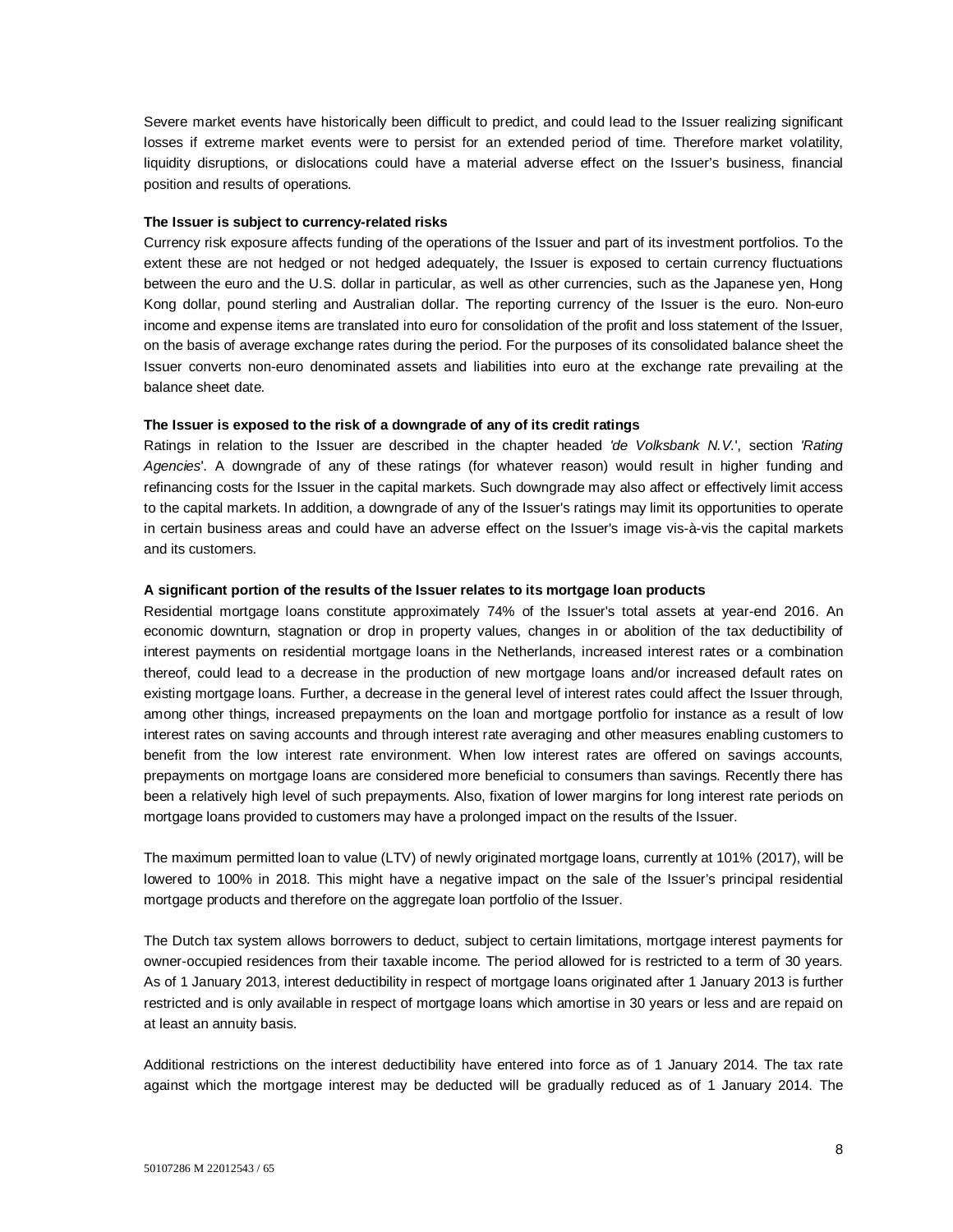maximum interest deductibility for mortgage loans for tax purposes will decrease annually at a rate of 0.5% from the highest income tax rate of 52% in 2013 (i.e., 50% in 2017) down to 38% in 2042.

There is a trend within certain political parties in the Netherlands to limit the favourable tax treatment of mortgage debts, particularly for higher-income households. It is not clear if this will happen and, if so, when, but it cannot be ruled out. It is too early to predict what the implications of these changes in tax deductibility will be. Changes in tax treatment could ultimately have an adverse impact on the ability of borrowers to pay interest and repay their mortgage receivables. In addition, changes in the deductibility of mortgage interest payments may lead to increased prepayments by borrowers on their mortgage loans or have an adverse effect on the value of the mortgaged assets.

A sharp increase in demands for mortgage loans may lead to a situation in which the Issuer is unable to provide all requested loans due to funding and/or operational reasons. As a consequence, the Issuer may not be able to capitalise all business opportunities.

### **The Issuer faces substantial competitive pressures which could adversely affect its results of operations**

There is substantial competition in the Netherlands for the types of products and services that the Issuer distributes or provides. Competition in the financial services industry is furthered by the high level of consolidation in the Netherlands in the markets where the Issuer operates. The Issuer faces competition from banking parties such as ING Bank N.V., ABN AMRO Bank N.V. and Coöperatieve Rabobank U.A. and from non-banking parties, such as pension funds and insurance companies, with relatively new parties providing more segmented offers to its customers and clients. Technology giants, (start-up) fintech companies, payment specialists, retailers, telecommunication companies, crowd-funding initiatives and aggregators are all encroaching on traditional banking services. The clients of the Issuer, in turn, are willing to consider these offers. If the Issuer is unable to offer competing and attractive products and services that are profitable, it may lose market share or incur losses on some or all of its activities. Consumer demand, technological changes and innovations, regulatory actions and other factors also affect competition. Competitive pressures could result in increased pricing pressures, particularly as competitors seek to win market share, and may harm the ability of the Issuer to maintain or increase its market share and profitability.

## **The Issuer is exposed to financial risks, including counterparty exposure, and risks concerning the adequacy of its credit provisions**

The Issuer is exposed to general credit risks, for example the Issuer is exposed to credit risks of borrowers. Third parties that owe the Issuer money, securities or other assets may not pay or perform under their obligations. These parties include customers (such as borrowers under loans granted), the issuers whose securities are being held by an entity within the Issuer's group, trading counterparties, counterparties under swaps and credit and other derivative contracts, clearing agents, exchanges, clearing houses and other financial intermediaries. These parties may default on their obligations to the Issuer or its group companies due to bankruptcy, lack of liquidity, downturns in the economy or real estate values, operational failure or other reasons.

The business of the Issuer is also subject to risks that have their impact on the adequacy of its credit provisions. These provisions relate to the possibility that a counterparty may default on its obligations to the Issuer which arise from lending or other financial transactions. Depending on the actual realisation of such counterparty default, the current credit provisions may prove to be inadequate.

If future events or the effects thereof do not fall within any of the assumptions, factors or assessments used by the Issuer to determine its credit provisions, these provisions could be inadequate.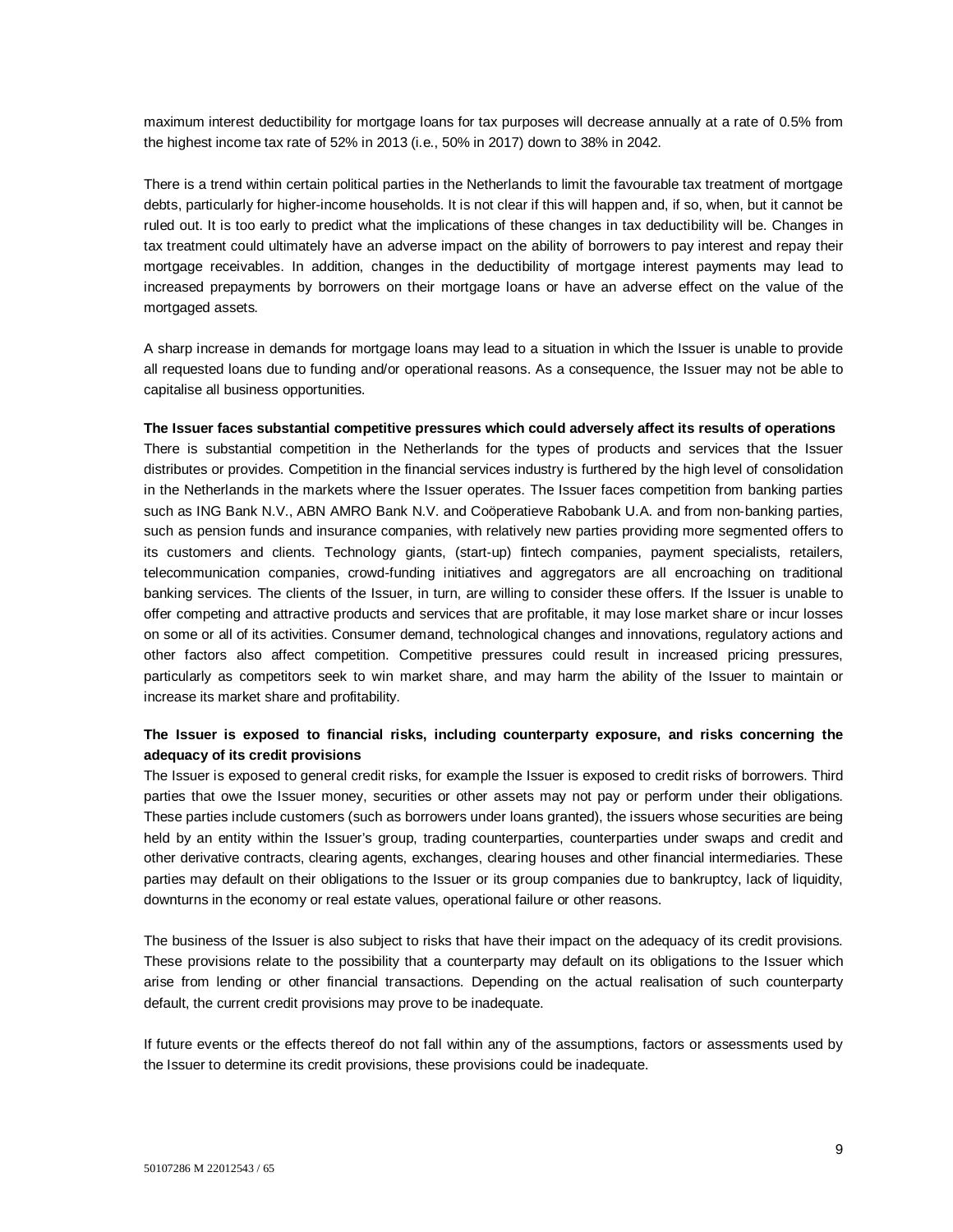The Issuer manages the financial risks it is exposed to and has developed a policy framework in relation thereto. These risks are subject to defined limits and guidelines. Financial risks are measured periodically to ensure compliance with such limits and guidelines.

Rates and prices include a fee for expected risks, the cost of shareholders' equity and loan capital and management expenses. Examples of such price risks are the credit risk in a loan. The structure of the shareholders' equity and the funding also affect the theoretical pricing. The actual pricing towards clients is determined on the basis of the advice of pricing committees, with account being taken of market conditions, in addition to the theoretical price. However, the rates and prices issued by the Issuer are agreed on the basis of theoretical rates and, therefore, may be insufficient to cover the actual risk and consequently the Issuer may experience unanticipated losses.

## **The regulatory environment to which the Issuer is subject gives rise to significant costs and management time, and non-compliance could result in monetary and reputational damages**

The Issuer conducts its business in an environment that is highly regulated by financial services laws and regulations, corporate governance and administrative requirements and policies. Supervisory authorities may impose restrictions and conditions on the Issuer, including but not limited to capital, liquidity, corporate governance requirements and behavioural requirements. Interpretation of requirements by supervisory authorities and courts may change over time.

When offering new products, the Issuer may become subject to other and additional legislation and regulatory requirements. The financial services industry continues to be the focus of significant regulatory scrutiny. This has led to a more intensive approach to supervision and oversight, increased expectations, enhanced requirements and enforcement, and an increasing frequency and amount of data requests and visits from competent supervisory authorities. Implementing and monitoring compliance with applicable requirements means that the Issuer must continue to have a substantial staff dedicated to these activities and to spend monetary and management resources and to create sufficient awareness with the business staff of the products and services the Issuer offers and the rules applicable to them. Furthermore, the Issuer will also need to continue monitoring compliance of products and services that the Issuer no longer offers, which may be more complex than for products and services that are currently offered. If the Issuer is unable to commit sufficient resources for regulatory compliance, this could lead to delays and errors, and may force it to choose between prioritising compliance matters over administrative support for business activities, or may ultimately force the Issuer to cease the offering of certain products or services.

Any delays or errors in implementing regulatory compliance could lead to substantial monetary damages and fines, loss of significant assets, public reprimands, a negative effect on the Issuer's reputation, regulatory measures in the form of cease and desists orders, fines, increased regulatory compliance requirements or other potential regulatory restrictions on the Issuer's business, enforced suspension of operations and in extreme cases, withdrawal of licenses or authorisations to operate particular businesses, or criminal prosecution in certain circumstances. In addition to non-compliance by the Issuer itself, the Issuer may suffer negative consequences of non-compliance by its clients or any third parties. The Issuer may also suffer negative consequences of clients or any third parties operating businesses or schemes in violation of applicable rules and regulations whose activities the Issuer could be held to monitor and, where applicable, to denounce or to interrupt. The Issuer may be required to make greater expenditures and devote additional resources and management time to addressing these liabilities and requirements, which could have an adverse effect on the Issuer's business, financial position and results of operations.

As result of the introduction of the Single Supervisory Mechanism ("**SSM**") on 4 November 2014, the ECB is the primary prudential supervisory authority of the Issuer. For certain matters the Issuer will remain subject to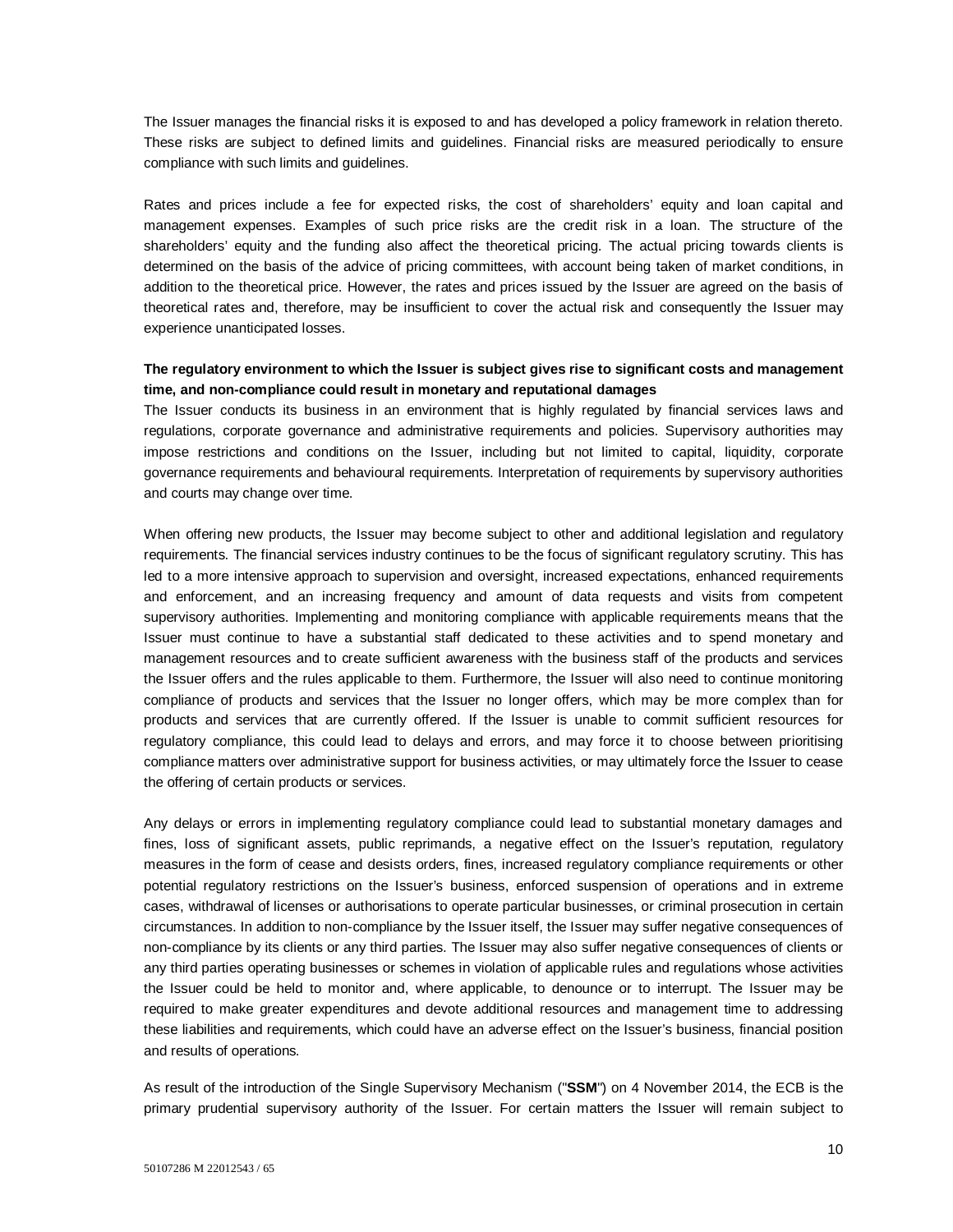supervision by local supervisory authorities such as the Dutch Central Bank (*De Nederlandsche Bank N.V.*, "**DNB**") and the AFM. The transition of prudential supervision from DNB to ECB had a significant impact and may continue to have a significant impact on supervision of the Issuer. This has also resulted in changes to local practices and in the interpretation of regulations applicable to the Issuer. The Issuer has significantly invested and may be forced to continue to significantly invest in resources to familiarise the ECB with the Issuer's business and financial position and to adapt to the ECB's supervisory approach.

The Issuer believes that oversight and scrutiny by supervisory authorities have increased significantly in recent years. This has in general led to more regulatory investigations and enforcement actions as well as an increase in the amount of fines against financial institutions. The last few years have seen a steep escalation in the severity of the terms which competent supervisory authorities and law enforcement authorities have required to settle legal and regulatory proceedings against financial institutions, with settlements including unprecedented monetary penalties as well as criminal sanctions. If this trend were to continue the negative effect to the Issuer of noncompliance could be more pronounced in the future than a similar event of non-compliance would have had in the past. Non-compliance with applicable regulation may also lead to civil liability towards affected clients and, increasingly, third parties.

The regulatory environment to which the Issuer is subject gives rise to significant legal and financial compliance costs and management time, which could have an adverse effect on the Issuer's business, financial position and results of operations.

### **The financial services industry is subject to intensive regulation. Major changes in laws and regulations as well as enforcement action could have a negative impact on the Issuer**

In pursuit of a broad reform and a restructuring of financial regulation, legislators and supervisory authorities predominantly in Europe and the United States but also elsewhere, continue to introduce and implement a wide range of proposals that could result in major changes to the way the Issuer's operations are regulated and could have adverse consequences for its business, business model, financial position, results of operations, reputation and prospects. These changes could materially impact the profitability of the Issuer's businesses, the value of its assets or the collateral available for its loans, require changes to business practices or force the Issuer to discontinue businesses and expose the Issuer to additional costs, taxes, liabilities, enforcement actions and reputational risk and are likely to have a material impact on the Issuer. Recent and ongoing prudential, conduct of business and more general regulatory initiatives include, but are not limited to:

 Regulatory capital requirements proposed by the Basel Committee on Banking Supervision (the "**Basel Committee**"), including its proposals set out in its paper released on 16 December 2010 (revised in June 2011) and press release of 13 January 2011 (the "**Basel III Final Recommendations**"), which are being implemented in the European Union through the CRD IV Directive and the CRD IV Regulation, known as CRR. The CRD IV Directive entered into force in the Netherlands on 1 August 2014. The CRD IV Regulation entered into effect on 1 January 2014. Certain provisions stemming from the aforementioned regulations have yet to become applicable. Since the introduction of the Basel III framework, the Basel Committee published several consultation documents for amendment of Basel III. Any amendments resulting from these and possible future consultations are likely to affect rules contained in CRD IV and/or the application of CRD IV and the rules and regulations based thereon.

CRD IV resulted, *inter alia*, in the Issuer becoming subject to stricter capital and liquidity requirements and has also affected the scope, coverage and calculation of capital. In addition, more stringent rules apply to instruments in order to constitute regulatory capital (*toetsingsvermogen*). The supervisory authorities could require the Issuer to take remedial action if it breaches any of the regulatory capital requirements. The remedial action could be to work closely with the authorities to protect customers'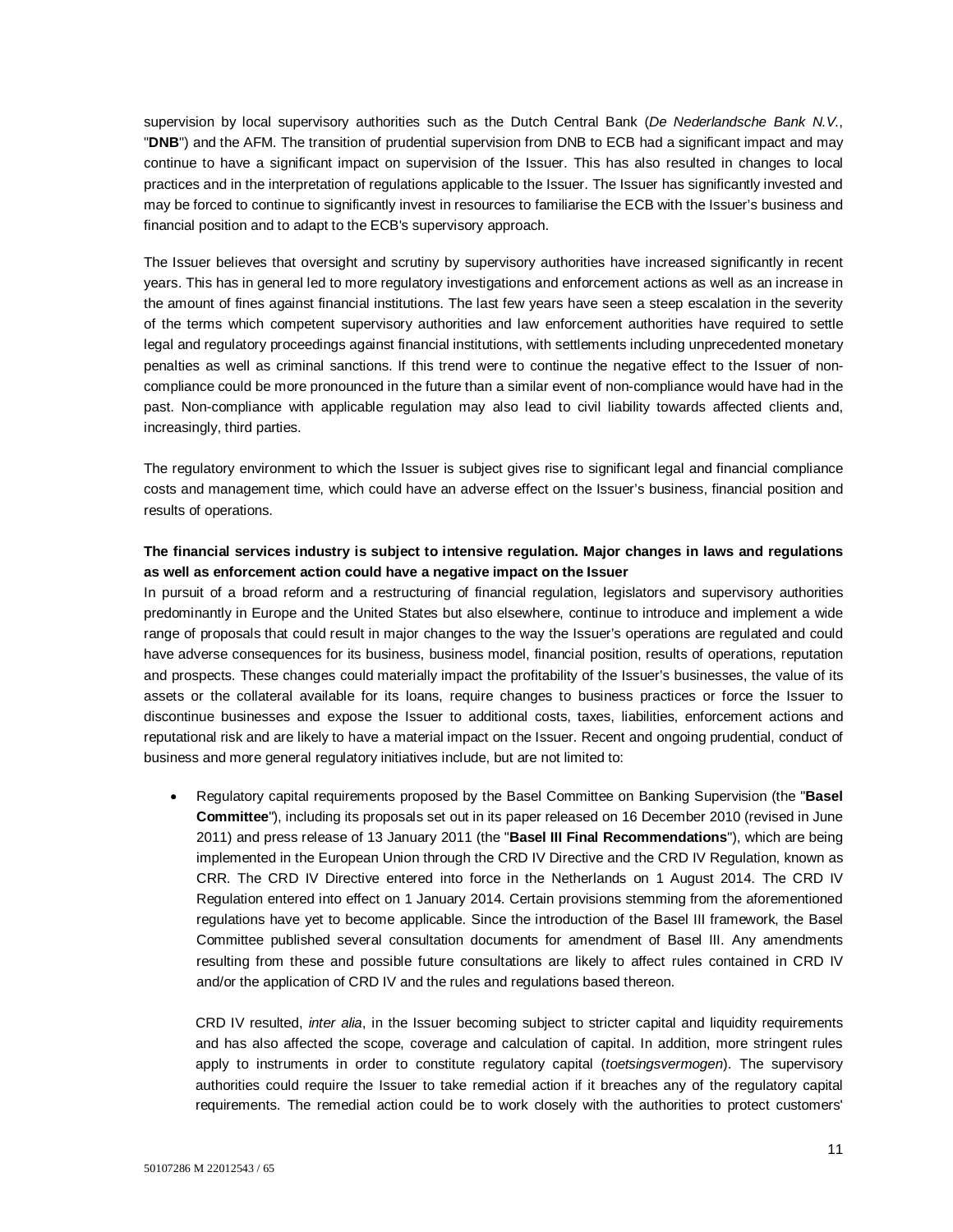interests and to restore the Issuer's capital and solvency positions to acceptable levels (see below under "Capital and/or liquidity requirements may adversely affect the business of the Issuer"). This may have a negative impact on the payments on the Notes.

#### "**CRD IV**", "**CRD IV Directive**" and "**CRD IV Regulation**" have the meanings specified in Condition 8(f).

As briefly referred to above, the Basel Committee published several consultation documents for amendment of Basel III. These consultations include, among others, proposals for revision of the standardised approaches for credit, operational and market risk, the introduction of capital floors based on standardised approaches, revision of the leverage ratio framework and enhancement of the Pillar III disclosure requirements. Of these proposals, the proposed revisions of the standardised approach for credit risk, in combination with the proposed capital floor framework based on the revised standard approaches for credit, market and operational risk, may have the most significant impact on the Issuer and more specifically on the Issuer's CET1 and total capital ratio. The proposal regarding the revisions of the standardised approach for credit risk includes, among others, (i) introduction of due diligence requirements for assessing the creditworthiness of a bank's counterparties, (ii) enhancement of the requirements surrounding the use of external ratings, (iii) the introduction of risk drivers to determine risk weightings of certain asset classes and (iv) the introduction of higher risk weights for certain asset classes. The aim of the revision is to discourage banks from relying mechanically on external ratings for the assessment of an asset's creditworthiness. Relevant for the Issuer are in particular the proposed revisions with respect to exposures secured by real-estate (such as mortgage loans), including the proposal to use the loan-to-valuation ("**LTV**") ratio as the main risk driver for risk weighting purposes, certain procedural aspects for being able to apply a preferential risk weight based on the LTV ratio (e.g. required documentation) and the treatment of guarantees (such as the Dutch National Mortgage Guarantee, *Nationale Hypotheek Garantie*). The proposal regarding the capital floor based on the revised standardised approach for credit risk forms part of a range of policy and measures that aim to enhance the reliability and comparability of risk weighted capital ratios across banks. Its objectives are, amongst others, to ensure that the level of capital across the banking system does not fall below a certain level, mitigate model risk and measurement error stemming from internally modelled approaches and address incentive-compatibility issues. Timing for adoption, content and impact of these proposals remains subject to considerable uncertainty. However, the implementation of amendments to the Basel III framework in general, and the revisions to the standardised approach for credit risk and the capital floor framework based thereon in particular (as made public in several consultative documents, which are referred to as 'Basel IV') could have a significant impact on the Issuer's parent company and its consolidated subsidiaries (such as the Issuer).

 The Bank Recovery and Resolution Directive (2014/59/EU, the "**BRRD**") which was published in the Official Journal of the European Union of 12 June 2014 and the European regulation establishing uniform rules and a uniform procedure for the resolution of banks and certain investment firms in the framework of the Single Resolution Mechanism (Regulation 806/2014) (the "**SRM Regulation**"), set out the European framework for the recovery and resolution of (amongst others) ailing banks, certain investment firms and certain of their holding companies. The SRM Regulation was published on 30 July 2014 and entered into force on 19 August 2014, providing for a single resolution framework, a single resolution board ("**SRB**") and a single resolution fund ("**Resolution Fund**"). The BRRD has been transposed into Dutch law pursuant to the Act implementing the European framework for the recovery and resolution of banks and investment firms (*Implementatiewet Europees kader voor herstel en afwikkeling van banken en beleggingsondernemingen*), the "**BRRD Implementation Act**"), which entered into force on 26 November 2015. The BRRD and SRM Regulation may have a severe impact on the Issuer. See also the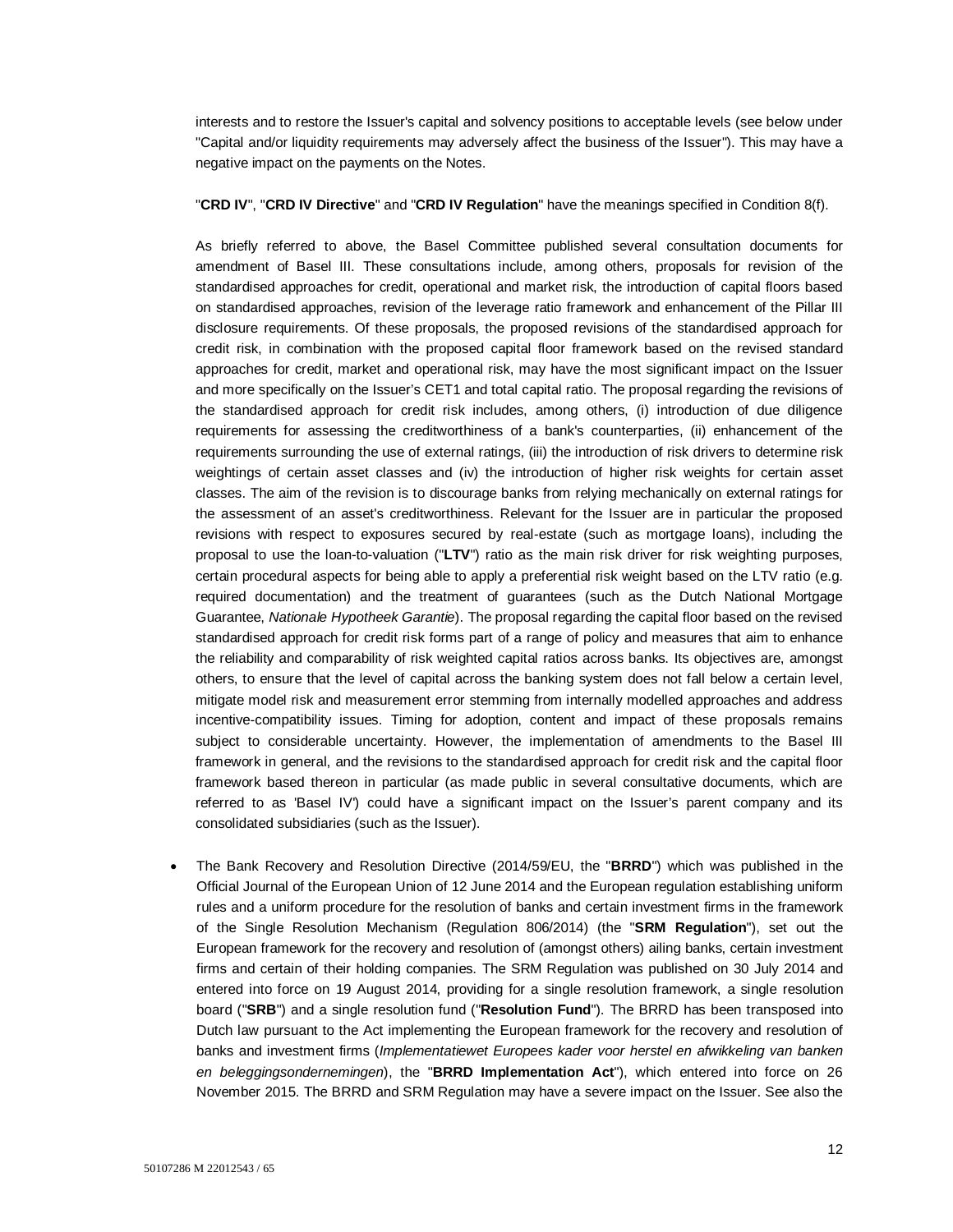risk factor "*Resolution regimes may lead to fewer assets of the Issuer being available to investors for recourse for their claims, and may lead to lower credit ratings and possibly higher cost of funding*" below.

 Following certain proposals of the Basel Committee and the Financial Stability Board, the European Commission ("**EC**") proposed on 23 November 2016 a comprehensive package of banking reforms (the "**EU Banking Reforms**"). This includes changes to CRD IV, CRD IV Regulation, BRRD and SRM Regulation (as defined above). In short the following key elements are included in the proposal: (a) a binding 3% leverage ratio for banks, (b) a binding detailed net stable funding ratio for banks, (c) macroprudential tools for supervisory authorities, (d) a new category of "non-preferred" senior debt, (e) revisions in the framework for a minimum requirement for own funds and eligible liabilities, (f) a requirement to have more risk-sensitive own funds for banks trading in certain instruments (further to Basel Committee's fundamental review of the trading book), (g) the introduction of the new TLAC standard for global systemically important institutions ("**G-SIIs**") (as discussed below under "*Capital and/or liquidity requirements may adversely affect the business of the Issuer*"), (h) a revised calculation method for derivatives exposures, (i) changes to the framework for institution-specific additional own funds ('pillar 2') and (j) the introduction of (additional) moratorium powers of competent authorities to suspend contractual obligations. This EC proposal does not yet incorporate certain amendments discussed on the level of the Basel Committee in the context of Basel IV, such as the regulatory treatment of credit and operational risk.

In respect of the binding leverage ratio, it has been agreed in the Netherlands that the Dutch systematically important banks, including the Issuer, will ultimately in 2018 comply with a leverage ratio of at least 4%. In the meantime, international discussions are ongoing regarding a possible leverage ratio surcharge (compared to the 3% introduced in the EU Banking Reforms) for G-SIIs. The Issuer does not currently qualify as such.

- In addition, at the end of 2015, the ECB started a targeted review of internal models ("**TRIM**") to assess whether the internal models currently used by banks comply with regulatory requirements, and whether they are reliable and comparable. Banks may use internal models to determine their Pillar 1 own funds requirements. The ECB will initially check all banks that fall under its direct supervision and that use approved Pillar 1 internal models, which is the case for the Issuer. The ECB has indicated that TRIM could result in increases in capital needs for individual banks. It remains uncertain if, and to what extent TRIM's findings may directly or indirectly affect the Issuer in the future. TRIM is expected to be finalised in 2019.
- The (recast) EU Directive on deposit guarantee schemes (2014/49/EU) (the "**Recast Deposit Guarantee Directive**") entered into force in July 2014. The Recast Deposit Guarantee Directive regulates among others the harmonisation of the ex-ante financing of the deposit guarantee schemes, the harmonisation of the maximum payment of € 100,000 under a deposit guarantee scheme, the cross-border cooperation of (foreign) deposit guarantee schemes, more transparency for depositors, the verification of claims by the deposit guarantee schemes and the reimbursement in the event of a bank failure. The legislation implementing the Recast Deposit Guarantee Directive in the Netherlands entered into force on 26 November 2015. Further thereto, in November 2015 the European Commission ("**EC**") has proposed a euro-area wide insurance scheme for bank deposits. It is not yet clear whether and if so, when this will come into effect. See also the risk factor "*The Issuer's participation in Compensation Schemes may have a material adverse effect on its results of operations and financial condition.*" below.
- The revised EU Directive on Markets in Financial Instruments ("**MiFID**") and the accompanying regulation "**MiFIR**" (together "**MiFID II**"), which replaces, extends and improves existing European rules on markets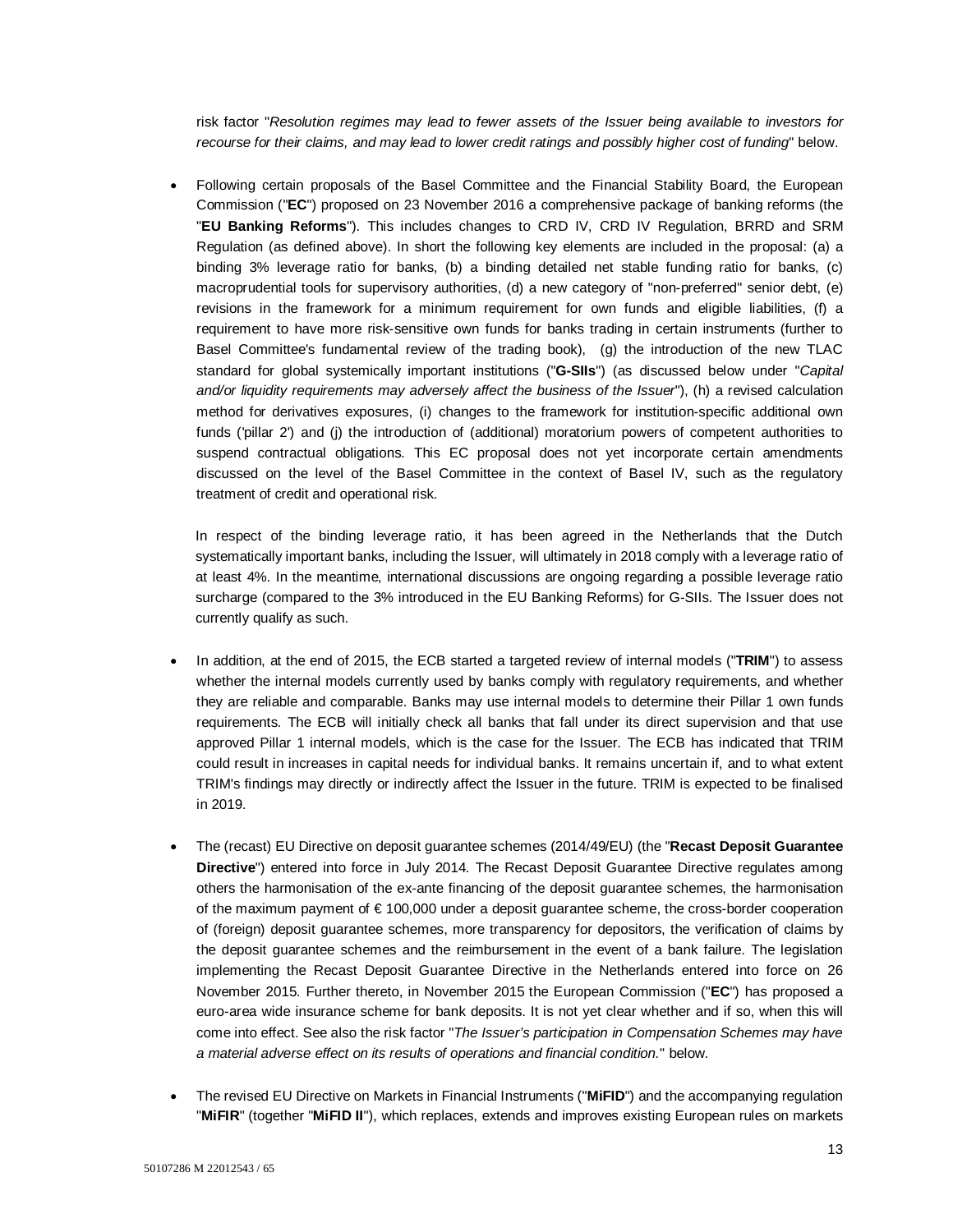in financial instruments, giving more extensive powers to supervisory authorities, increasing market infrastructure and reporting requirements, more robust investor protection, increasing both equity and non-equity market transparency, introducing a harmonised position-limits regime for commodity derivatives, introducing product governance requirements and introducing the possibility to impose higher fines in case of infringement of its requirements. The directive has to be implemented into national legislation before 3 January 2018. The precise impact of MiFID II on the Issuer is not yet fully clear given the fact that (i) part of level II legislation and level III guidance is yet to be adopted and (ii) although the act implementing MiFID II in the Netherlands has recently been adopted by the Dutch House of Representatives, it is yet to be discussed in and adopted by the Dutch Senate. However, MiFID II will lead to a substantial reshaping of the regulatory framework for investment firms and banks and is thus likely to have an impact on the Issuer.

- The European Market Infrastructure Regulation ("**EMIR**") introduced new obligations relevant for the Issuer, which include (i) central clearing for certain classes of OTC derivatives, (ii) the application of risk mitigation techniques for non-centrally cleared OTC derivatives and (iii) reporting of both exchange traded and OTC derivative transactions. The obligations under (iii) have taken effect already. The central clearing obligation referred to under (i) as well as part of the risk mitigation techniques referred to under (ii) are currently being phased in gradually.
- The Mortgage Credit Directive 2014/17/EU on credit agreements for consumers relating to residential immovable property adopted on 4 February 2014 (the "**Mortgage Credit Directive**") aiming to afford high level consumer protection throughout the EEA. The act implementing the Mortgage Credit Directive in the Netherlands entered into force on 14 July 2016, introducing, among others, a licence requirement and passport regime for intermediaries of mortgage credit. Further thereto, the implementation introduced new requirements regarding pre-contractual information, the way of calculating the annual percentage rate of charge, early repayment and arrears, and foreclosure.
- Adopted legislation, introduced by the Dutch government, banning and/or restricting inducements relating to investment services and to financial services in relation to certain products, such as mortgages and complex products, reducing fee and commission income. The foregoing ban and/or restrictions, in respect of investment services, may be amended further to the implementation of MiFID II (as defined below).
- Restrictions applicable to the Dutch principal residential mortgage loan market for individuals, including a reduction in the maximum loan amount for government-guaranteed mortgage loans (*Nationale Hypotheekgarantie*, "**NHG**"), a reduction of the maximum permissible amount of a mortgage loan relative to the value of the property and a reduction on tax deductibility of new mortgages loans, could lead to further downward pressure on the total outstanding volume of mortgages in the Netherlands which could decrease the size of the Issuer's mortgage portfolio and to have an effect on the house prices and the rate of economic recovery which may result in an increase of defaults, prepayments and repayments.

The mortgage lending rules and the restrictions to mortgage interest relief, applicable to the principal residential mortgage market, may have a particular impact on the Issuer's principal residential mortgage business. These measures might have a negative impact on the sale of the Issuer's principal residential mortgage products and therefore on the aggregate loan portfolio of the Issuer, on the interest margins that it is able to earn on new and existing principal residential mortgages, as well as on the ability of its clients to pay amounts due in time and in full. See also "*The business of the Issuer is primarily concentrated in the Netherlands*" and "*A significant portion of the results of the Issuer relates to its mortgage loan products*".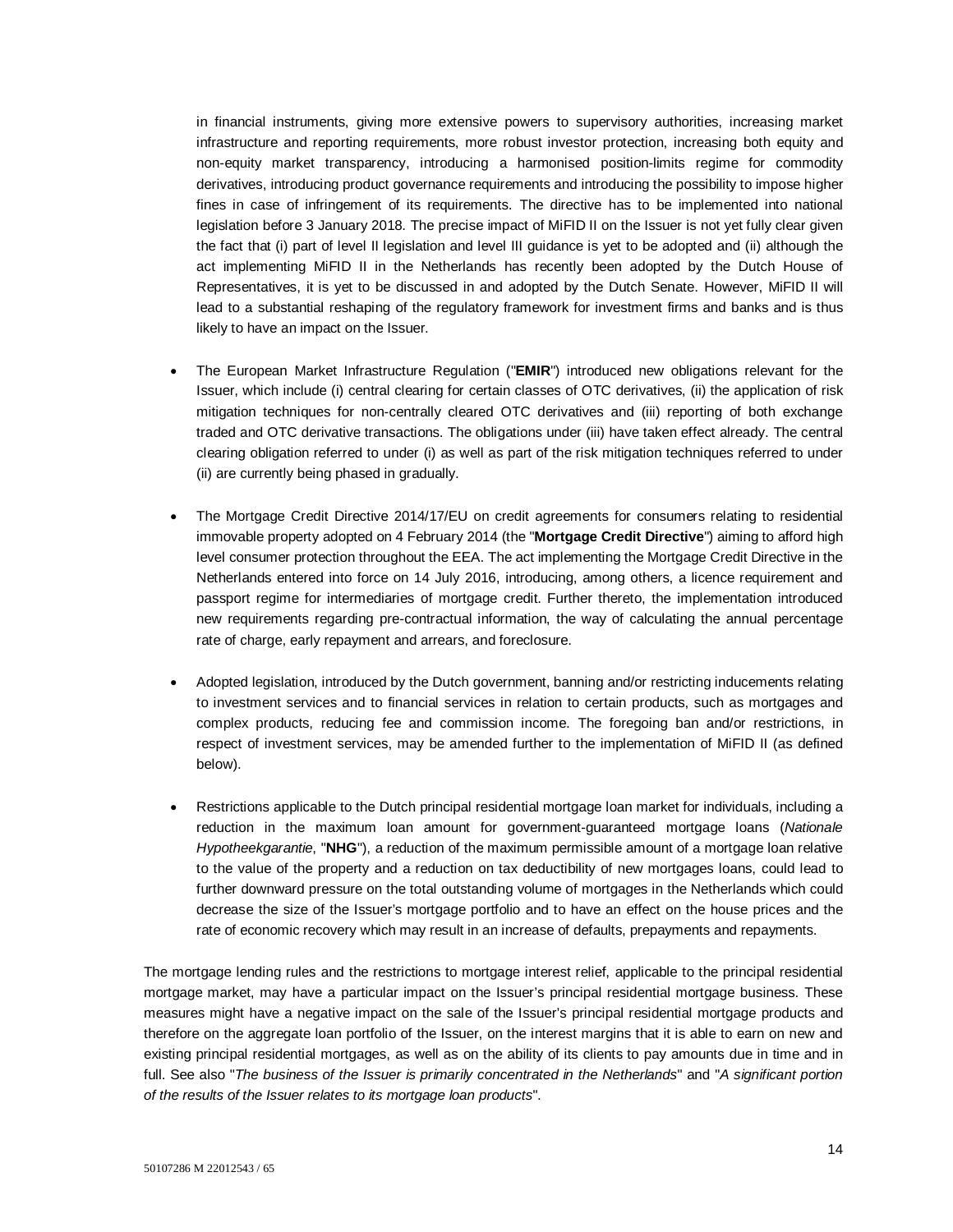- In 2012 the EC presented its proposal to reform the general EU legal framework on the protection of personal data. The main policy objectives in this reform are to: (i) modernise the EU legal system for the protection of personal data, in particular to meet the challenges resulting from globalisation and the use of new technologies, (ii) strengthen individuals' rights and at the same time reduce administrative formalities to ensure a free flow of personal data within the EU and beyond, (iii) improve the clarity and coherence of the EU rules for personal data protection and achieve consistent and effective implementation of the privacy rules and application of the fundamental right to the protection of personal data in all areas of the EU's activities. The EC intends to achieve this by substituting the current EU Data Protection Directive of 1995 for a new EU general data protection regulation that will apply directly and uniformly throughout the European Union. This reform will have a major impact on the private sector and provides for significant fines, with fines that could amount to 4% of the worldwide turnover of a company or EUR 20 million, whichever one is higher. Regulation (EU) 2016/679 on the protection of natural persons with regard to the processing of personal data and on the free movement of such data (the "**GDPR**") was adopted on 27 April 2016 and will apply from 25 May 2018. The GDPR, despite being a regulation and not a directive, allows member states to further enact local legislation on a number of aspects. This means that local implementation legislation may be enacted throughout Europe. In the Netherlands, a draft implementation act has been published and shortly been open for consultation in which the local legislator makes use of such possibility. It is uncertain when this act will be officially adopted. It is expected to enter into force on 25 May 2018. In parallel with EU legislative amendments to strengthen privacy protection, there are a number of Dutch initiatives in this field that entered into force on 1 January 2016 including an amendment of the Dutch Data Protection Act imposing the obligation to report data leaks, with fines up to EUR 450,000 for non-compliance and the new power of the Dutch privacy regulator to impose fines of up to EUR 820,000 or 10% of the annual turnover per infringement.
- The new payment services directive ("**PSD II**") which imposes additional requirements on the Issuer with respect to payment services in the EEA and supports the emergence of new players and the development of innovative mobile and internet payments in Europe. The PSD II has to be implemented in EU member States by 13 January 2018. Key elements of the PSD II that could impact the Issuer are: (i) access to payment accounts by other parties than the bank where the customer holds an account (Third Party Access), and (ii) security requirements. Third Party Access as described in the PSD II may force the Issuer to make substantial investments and expose it to more or intensified competition and can be a threat as parties other than banks focus on the customer-engagement components of the value chain and leave the commoditized transactional components to banks which could lead to disintermediation. Security is and will remain a core element in the service offering of banks whereby it is important that the security requirements in the PSD II strike the right balance between ease of use and risk.
- A banking tax introduced in 2012 by the Dutch government for all entities that are authorised to conduct banking activities in the Netherlands.
- The **EC** has published a proposal on 14 February 2013 (the "**EC's Proposal**") for a Directive for a common Financial Transactions Tax ("**FTT**") in, currently, Austria, Belgium, France, Germany, Greece, Italy, Portugal, Slovakia, Slovenia and Spain (the "**participating Member States**").

The EC's Proposal has a very broad scope and could, if introduced in its current form, apply to certain dealings in the Notes (including secondary market transactions) in certain circumstances. Under the EC's Proposal the FTT could apply in certain circumstances to persons both within and outside of the participating Member States. Generally, it would apply to certain dealings in the Notes where at least one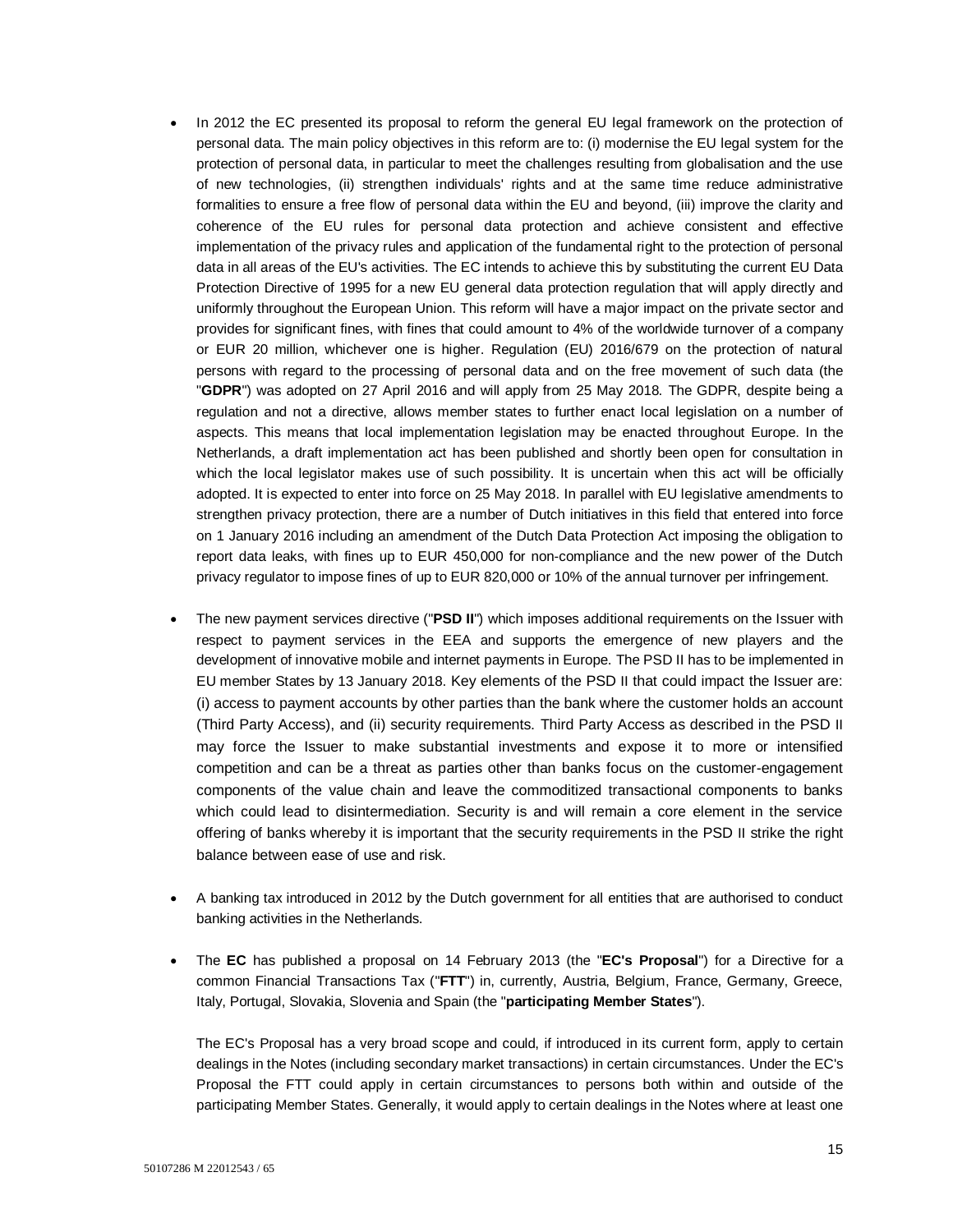party is a financial institution, and at least one party is established in a participating Member State. A financial institution may be, or be deemed to be, "established" in a participating Member State in a broad range of circumstances, including (a) by transacting with a person established in a participating Member State or (b) where the financial instrument which is subject to the dealings is issued in a participating Member State.

However, the EC's Proposal remains subject to negotiation between the participating Member States. It may therefore be altered prior to any implementation, the timing of which remains unclear. Additional EU Member States may decide to participate. Prospective holders of Notes are advised to seek their own professional advice in relation to the FTT.

- The Regulation on transparency and reuse of securities financing transactions (2015/2365) which was published on 23 December 2015 and which is gradually phased in as from 12 January 2016. The regulation aims to improve the transparency of securities financing transactions by introducing, among others, a requirement to report certain transactions to a central database. In addition, the regulation aims to improve the transparency of the reuse of financial instruments by setting minimum conditions to be met by the parties involved, including written agreement and prior consent. The Issuer will be required to satisfy the requirements arising from this Regulation that are applicable when entering into securities financing arrangements or into financial collateral arrangements under which financial instruments provided as collateral may be subject to reuse. The Issuer may, amongst others, be held to amend its contracts and processes to comply with this Regulation, provide additional information to its counterparties and/or obtain access to a central database and report certain of its transactions thereto. This may give rise to additional costs and expenses.
- The Packaged retail and insurance-based investment products (PRIIPs) Regulation (1286/2014) (the "**PRIIPS Regulation**") which provides that manufacturers and distributors of investment products will have to produce and/or provide a 'Key Information Document' for investment products that fall within the scope of the PRIIPS Regulation. The PRIIPS Regulation will apply from 1 January 2018. As a distributor of various investment products such as investment funds, the Issuer will have to take into account the new requirements set out in the PRIIPS Regulation which may require the Issuer to make changes in its current business operations which will cost time and money.
- The fourth Anti Money Laundering Directive (2015/849) (the "**AML Directive**") and accompanying Regulation (2015/847) (the "**AML Regulation**") were published in June 2015. Member States were required to implement the AML Directive into their national legislation before 26 June 2017. However, the Netherlands have not met this deadline. The AML Regulation applies from 26 June 2017. The AML Directive provides for, among others, refined rules on customer due diligence requirements depending of the risk: enhanced vigilance where the risks are greater, simplified measures where risks are lower. This new requirements set out in the AML Directive may require the Issuer to review and amend its current AML processes which will cost time and money. In 2016, DNB conducted a thematic review at de Volksbank with respect to the measures taken by the bank to prevent money laundering and terrorist financing. Based on this review, DNB concluded that de Volksbank needs to take additional measures as regards transaction monitoring and reporting unusual transactions. Following this review, DNB imposed two measures on de Volksbank. The first measure is an instruction (*aanwijzing*) to improve the processes, in particular an expansion of transaction monitoring scenarios and an improvement in scenario management. This should bring de Volksbank to the desired maturity level and provide for measures to ensure lasting control over the ongoing monitoring of transactions and customer behaviour. The second measure is an administrative penalty of  $\epsilon$  500,000 for failing to (promptly) report unusual transactions. The fine relates to seven transactions conducted between 6 January 2015 and 25 July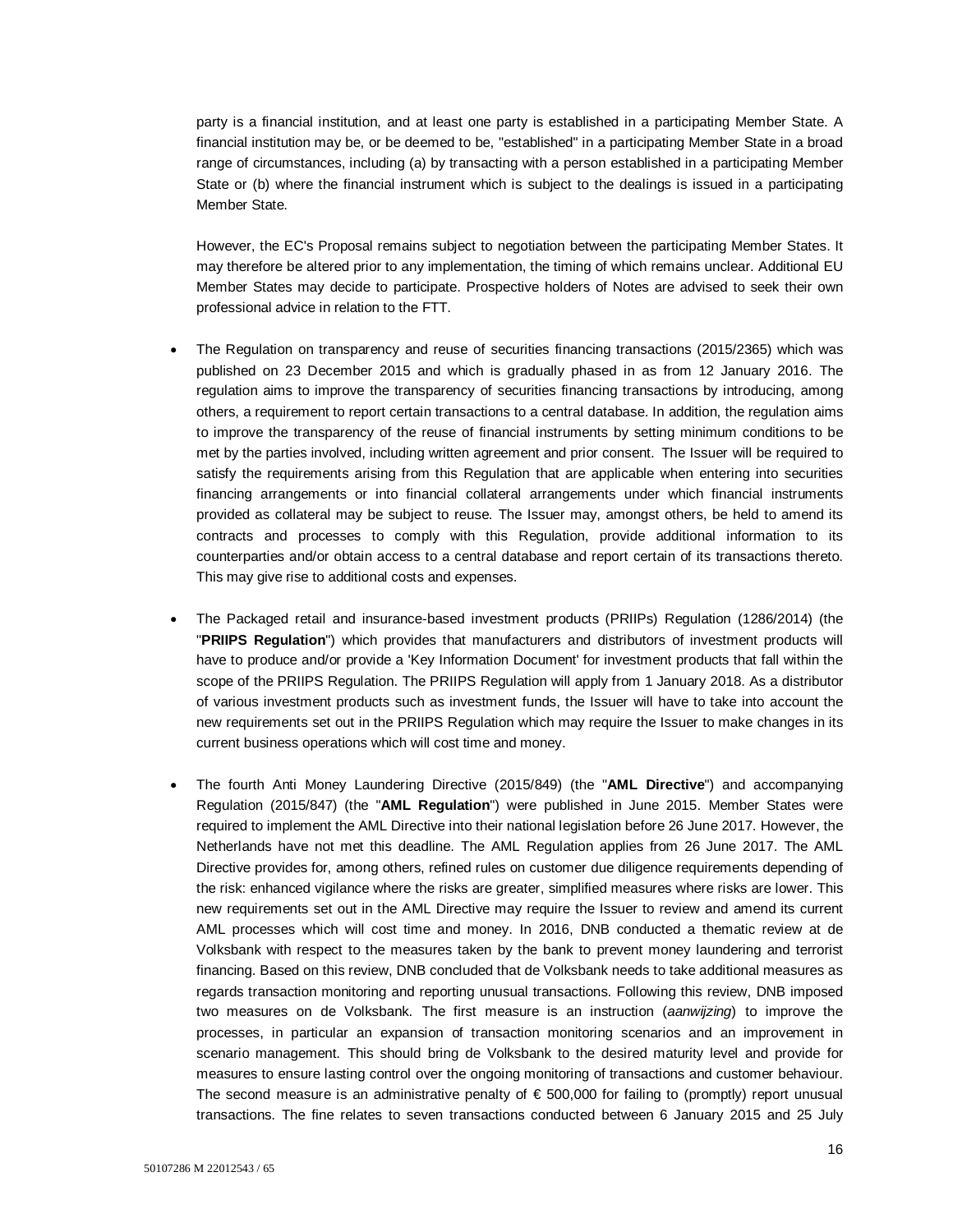2016. Failure to comply with the anti-money laundering rules in general and the instructions of DNB in particular may result in further enforcement measures (including administrative fines).

 Directive 2014/56/EU of the European Parliament and of the Council of 16 April 2014 amending Directive 2006/43/EC on statutory audits of annual accounts and consolidated accounts (the "**Statutory Audit Directive**") and Regulation (EU) No 537/2014 of the European Parliament and of the Council of 16 April 2014 on specific requirements regarding statutory audit of public-interest entities (the "**Statutory Audit Regulation**") have introduced new and revised requirements regarding the statutory audit of publicinterest entities, such as the Issuer. The Statutory Audit Regulation has entered into force on 17 June 2016. Dutch legislation implementing the Statutory Audit Directive and giving effect, where necessary, to the Statutory Audit Regulation has been adopted on 11 October 2016.

The tax regime applicable to the Issuer is to an extent based on the Issuer's interpretations of such laws and regulations. The Issuer cannot guarantee that such interpretations will not be questioned by the relevant authorities.

The timing and full impact of new laws and regulations, including the initiatives described above, cannot be determined yet and are beyond the Issuer's control. The introduction of these and other new rules and requirements could significantly impact the manner in which the Issuer operates, particularly in situations where regulatory legislation can interfere with or even set aside national private law. New requirements may adversely affect the Issuer's business, capital and risk management strategies and may result in the Issuer deciding to modify its legal entity structure, capital and funding structures and business mix or exit certain business activities altogether or determine not to expand in certain business areas despite their otherwise attractive potential.

The large number of legislative initiatives requires constant attention from the Issuer's senior management and consumes significant levels of resources to identify and analyse the implications of these initiatives. The Issuer may have to adapt its strategy, operations and businesses, including policies, procedures and documentation, to comply with these and new legal requirements. Especially in view of the volume of existing initiatives, it cannot be excluded that certain new requirements will not be implemented in a timely fashion or implemented without errors or in a manner satisfactory to the applicable regulatory authority, resulting in non-compliance and possible associated negative consequences. Additionally, the Issuer may be forced to cease to serve certain types of clients or offer certain services or products as a result of new requirements. Any of the other above factors, events or developments may materially adversely affect the Issuer's businesses, financial position and results of operations and prospects.

### **Due to public pressure and perceived infringements of privacy law, the Issuer may be precluded as a practical matter from implementing business models based on analysis and use of client generated data.**

Due to public pressure and perceived infringements of privacy law, the Issuer may be precluded as a practical matter from implementing business models based on analysis and use of client generated data. In recent years, financial institutions have attempted to introduce and explore the potential for introduction of new business models in which client behaviour is analysed – often if not always on an anonymous basis – to allow commercial use of this data by the financial institution or by third parties on a free or paid basis. Clients whose data the Issuer analyses and uses may deem the Issuer to be infringing requirements and such complaints could lead to broader calls opposing the implementation of this type of new business model, which may cause harm to the Issuer's reputation. If the Issuer were to be precluded from developing and implementing new business models based on the use and analysis of client data, this could have a material and adverse effect on its business operations and competitiveness with a material and adverse effect on the Issuer's business, results of operations and financial condition.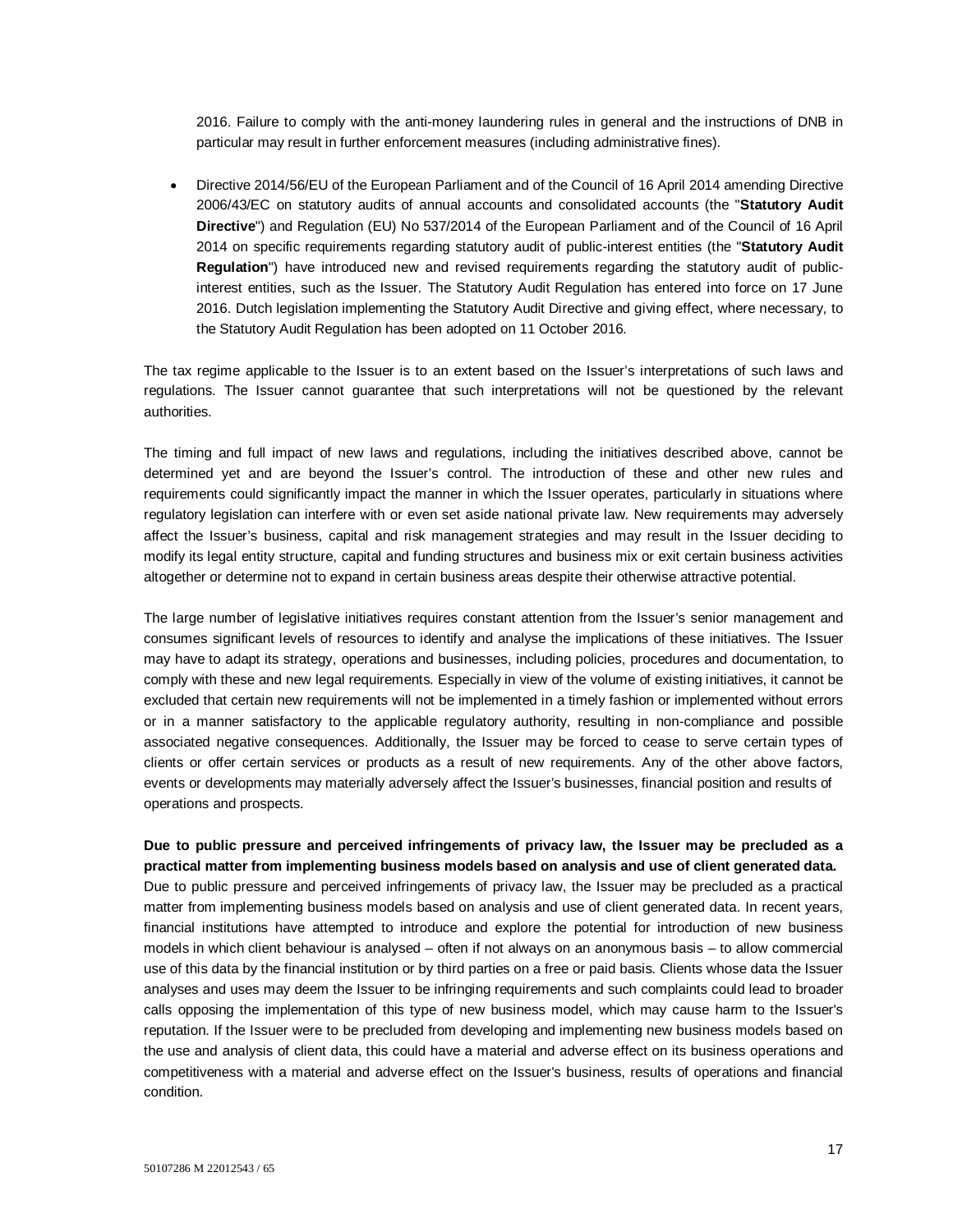#### **Capital and/or liquidity requirements may adversely affect the business of the Issuer**

The Issuer is required by regulators to maintain adequate capital and liquidity levels, as such regulators may deem appropriate. Adequate capital and liquidity levels are also necessary for the Issuer's financial flexibility and to cope with adverse developments.

Changes to capital adequacy and liquidity requirements may require the Issuer to raise additional regulatory capital or hold additional liquidity buffers, for example because of different interpretations of or methods for calculating risk exposure amount, or because the Issuer does not comply with ratios and levels, or instruments and collateral requirements that currently qualify as capital or capital risk mitigating techniques no longer do so in the future. For example the Issuer is required to comply with a minimum requirement for own funds and eligible liabilities ("**MREL**") under the BRRD / SRM Regulation (as defined above). set by the competent resolution authority, which should ensure the effective application of the bail-in resolution tool under the BRRD and SRM Regulation. The implementation into EU law of the total loss-absorbing capacity ("**TLAC**") standard developed globally by the Financial Stability Board ("**FSB**") is expected to entail certain changes to the current MRELrequirements.

Although the TLAC is in principle aimed at G-SII's, the EC proposed in the EU Banking Reforms, in order to prevent unwarranted legal complexity and compliance costs due to a potentially parallel application of the TLAC standard and the MREL, to merge them, by incorporating (as appropriate) the TLAC standard into the requirements regarding MREL. This will likely affect the MREL for non-G-SII's, such as the Issuer, as well. In this context, reference is also made to the final report on MREL published by the European Banking Authority ("**EBA**") on 14 December 2016 (the "**Final Report**"), which recommends certain changes to the current MRELrequirements with a view to improve its technical soundness and to implement TLAC. Certain of EBA's recommendations extend further than the changes contemplated in the EU Banking Reforms. However, these recommendations may be considered during the legislative process for that proposal. It cannot be excluded that these and other future changes may, amongst others, entail that certain capital instruments and other eligible liabilities that currently count (or, upon issue, will count) towards the Issuer's MREL may no longer qualify as MREL eligible in the future and/or the Issuer being required to issue or otherwise assume certain additional liabilities in order to comply with MREL and other capital requirements. If the Issuer is unable to raise the requisite regulatory capital in order to comply with MREL or other capital requirements, it may, amongst others, be required to reduce its risk exposure amount, restrict certain activities or engage in the disposition of core and other, noncore, businesses, which may not occur on a timely basis or at prices which would otherwise not be attractive to the Issuer. The EU Banking Reforms introduce additional powers for the relevant authorities to address a breach of MREL.

The introduction of a liquidity coverage ratio ("**LCR**"), a net stable funding ratio ("**NSFR**") and a leverage ratio under CRD IV are likely to have an impact on the Issuer's funding costs and in having to maintain buffers of liquid assets which may in turn result in lower returns than less liquid assets. Furthermore, if the Issuer is unable to adequately manage its liquidity position, this may prevent it from meeting its short-term financial obligations. In addition, the Issuer may be required to attract additional stable sources of funding or hold a higher liquidity buffer, which may result in higher costs for the Issuer. In this context reference is made to the EU Banking Reforms, which includes a binding NSFR and a binding leverage ratio.

The above changes and any other future changes which are relevant for the Issuer's liquidity and capital position could have a material adverse impact on its financial position, regulatory capital position and liquidity position, including increased costs of funding for regulatory purposes, for example in connection with the Issuer's MREL requirements.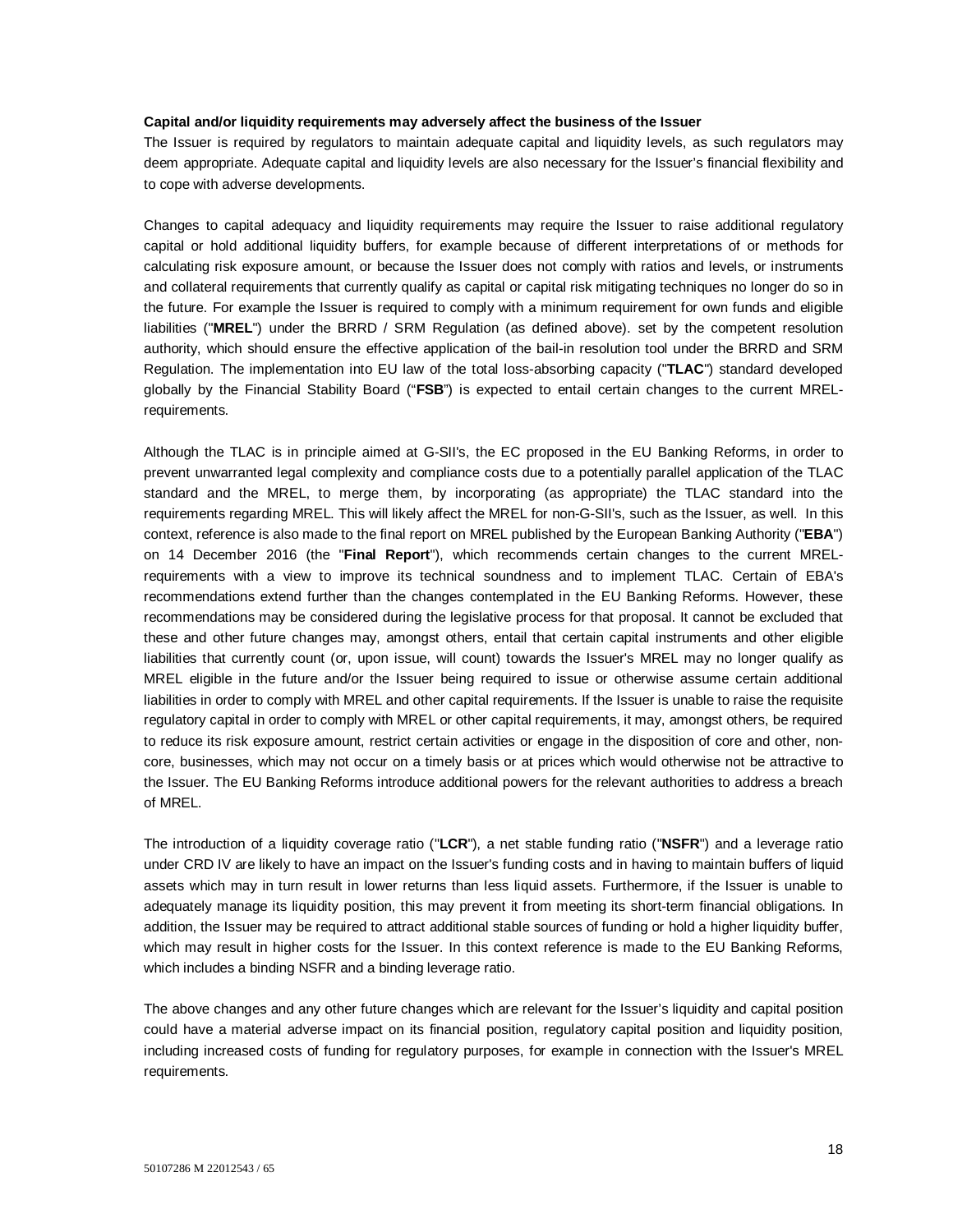# **Resolution regimes may lead to fewer assets of the Issuer being available to investors for recourse for their claims, and may lead to lower credit ratings and possibly higher cost of funding**

### *Recovery and resolution measures; BRRD and SRM*

The BRRD and the SRM Regulation set out a common European recovery and resolution framework which is composed of three pillars: (i) preparation (by requiring banks to draw up recovery plans and resolution authorities to draw up resolution plans), (ii) early intervention powers and (iii) resolution powers. The BRRD has been transposed into Dutch law pursuant to the BRRD Implementation Act , which entered into force on 26 November 2015. The Issuer is subject to the BRRD as implemented in Dutch law.

The SRM Regulation applies to banks subject to the SSM pursuant to Council Regulation (EU) No 1024/2013 and Regulation (EU) No 1022/2013, such as the Issuer, and provides for a single resolution mechanism ("**SRM**") in respect of such banks. The SRM Regulation has been fully applicable since 1 January 2016 and prevails over the implementation in national law of the BRRD where it concerns the resolution of such banks. The SRM Regulation also provides for the establishment of a SRB, which is responsible for the effective and consistent functioning of the SRM. The SRB also acts as the competent resolution authority for significant banks under the SSM, such as the Issuer and is in that capacity responsible for adopting resolution decisions in respect of such banks.

The BRRD, as implemented in Dutch law, provides DNB in its capacity as competent national resolution authority with the powers necessary to implement the resolution decisions taken by the SRB in respect of significant banks in the Netherlands, such as the Issuer. In addition, the ECB, as the competent supervisory authority in respect of significant banks, is allowed to take certain recovery measures (also referred to as early intervention measures) in the event the financial condition of a bank is deteriorating (subject to further conditions). Such measures could pertain, amongst others, to a change of the legal or operational structure, the removal of (individuals within) senior management or the management body and the appointment of a temporary administrator.

If the Issuer would be deemed no longer viable (or one or more other conditions apply) the SRB may decide to write-down, cancel or convert relevant capital instruments of the Issuer, such as Subordinated Notes qualifying as Tier 2 Notes, independently (i.e. separate from a resolution action) or do so in combination with a resolution action (such as the application of a transfer tool and/or the bail-in tool). The Issuer shall be deemed to be no longer viable only if it is failing or likely to fail and (in short) no alternative private sector measure or supervisory action would prevent its failure within a reasonable timeframe (as specified in Article 21(3) SRM Regulation). The SRB shall ensure that DNB will exercise the write-down and conversion powers pursuant to the BRRD, as implemented in Dutch law, in order to write-down, cancel or convert the relevant capital instruments into shares or other instruments of ownership, and in accordance with a certain order of priority. A write down or conversion of capital instruments into shares could adversely affect the rights and effective remedies of holders of Notes and the market value of their Notes could be negatively affected.

The implementation of the TLAC standard into EU law (see above under "*Capital and/or liquidity requirements may adversely affect the business of the Issuer*") may - further to potential changes to the MREL eligibility requirements - also entail an extension of the scope of the aforementioned write-down and conversion powers (in addition to capital instruments) to other instruments that count towards the Issuer's MREL (such as Resolution Notes that count towards the Issuer's MREL).

If the Issuer would be deemed to fail or likely to fail and the other resolution conditions would also be met, the SRB may decide to place the Issuer under resolution. As part of the resolution scheme to be adopted by the SRB, it may decide to apply certain resolution tools, subject to the general resolution objectives and principles laid down in the SRM Regulation (such as the principle of 'no creditor worse off ("**NCWO**")', as described further below). These resolution tools include the sale of business tool, the bridge institution tool and the asset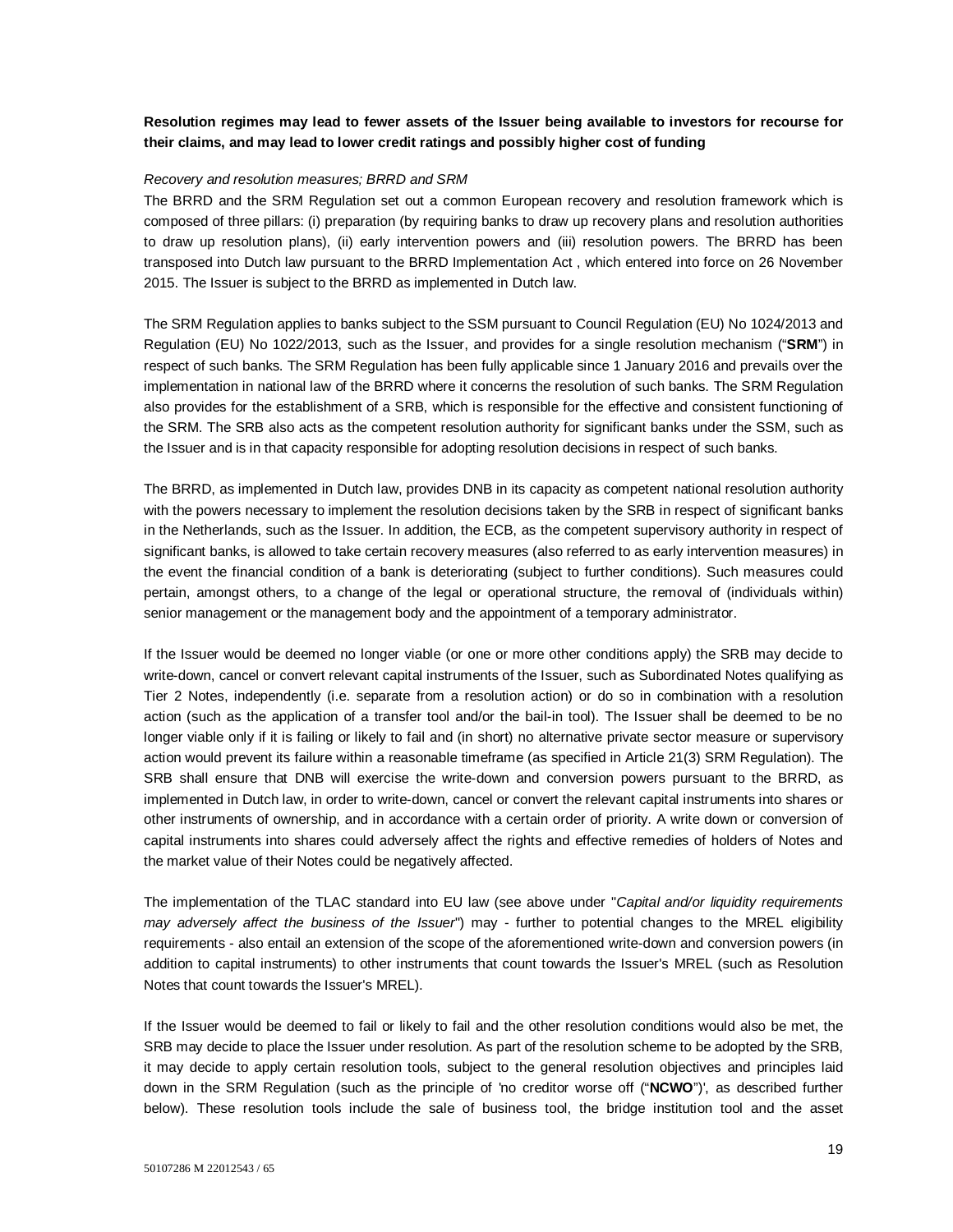separation tool, each of which, in summary, provides for a transfer of certain assets and/or liabilities of the institution under resolution to a third party. In addition, the SRM provides for the bail-in tool. The bail-in tool may be applied to recapitalise the Issuer (whether or not in combination with one of the aforementioned transfer tools) or convert to equity or reduce the principal amount of claims or debt instruments (such as the Notes) of the Issuer that have been transferred pursuant to one of the aforementioned transfer tools. The bail-in tool extends further than the relevant capital instruments of the Issuer, and may also result in the write-down or conversion of other eligible liabilities of the Issuer in accordance with a certain order of priority. Liabilities eligible for bail-in include all liabilities of the Issuer, except for relevant capital instruments or liabilities excluded from the scope of the bail-in tool. Moreover, the competent resolution authority may in exceptional cases exclude or partially exclude such an eligible liability or class of eligible liabilities from the application of the bail-in tool. In order to ensure the effectiveness of the bail-in tool, the SRM prescribes at all times a minimum requirement for own funds and eligible liabilities (i.e. the MREL) which may be subject to the bail-in tool.

As mentioned above, in order to ensure the effectiveness of the bail-in tool, the SRM prescribes at all times a minimum requirement for own funds and eligible liabilities (i.e. the MREL) which may be subject to the bail-in tool. As discussed above under "*Capital and/or liquidity requirements may adversely affect the business of the Issuer*", the MREL eligibility requirements will likely change in the future as a result of the implementation of the TLAC standard into EU law. The liabilities eligible for the MREL are expected to be aligned closely with the eligibility criteria provided in the TLAC standard (with certain exceptions and options for the resolution authorities), which would entail a limitation of liabilities eligible for MREL compared to the current MREL-requirements.

According to the SRM Regulation, the national resolution authorities shall take the necessary action to implement decisions of the SRB. They shall exercise their powers granted to them under the BRRD, as implemented in national law. In addition to the resolution powers described above, DNB in its capacity as national resolution authority for the Netherlands has been granted certain other resolution and ancillary powers to implement any resolution decision by the SRB in respect of the Issuer. It may for instance decide to terminate or amend any agreement (including a debt instrument) to which the Issuer is a party or replace the Issuer as a party thereto. Furthermore, DNB may, subject to certain conditions, suspend the exercise of certain rights of counterparties visà-vis the Issuer or suspend the performance of payment or delivery obligations of the Issuer. In addition, pursuant to Dutch law, certain counterparty rights may be excluded in the event such rights come into existence or become enforceable as a result of any recovery or resolution measure or any event in connection therewith (subject to further conditions). The aforementioned EU Banking Reforms propose to provide extended suspension powers to the relevant resolution authorities, including a new moratorium tool to be employed in the early intervention phase and a power to suspend obligations of an institution in resolution if necessary for the effective application of one or more resolution tools.

As mentioned above, resolution proceedings are subject to the general resolution objectives and principles provided for in the BRRD, as implemented in Dutch law, and the SRM Regulation. One of these principles is that no creditor shall incur greater losses because of the resolution of the Issuer - in accordance with the relevant safeguards - than it would have incurred if the Issuer had been wound up under normal insolvency proceedings or became subject to the emergency regime before resolution (defined above as NCWO). This entails that NCWO influences the application of a resolution tool (or other resolution power) by a resolution authority. If any creditor of the Issuer has inadvertently been 'worse off', it may be eligible for compensation from the Single Resolution Fund (see below). Even in circumstances where a claim for compensation is established under the NCWO principle in accordance with a valuation performed after the resolution action has been taken, it is unlikely that such compensation would be equivalent to the full losses under the Notes incurred by Noteholders in the resolution of the Issuer because the compensation is in principle limited to losses incurred in resolution in excess of losses they would have incurred if the Issuer had been wound up under normal insolvency proceedings or became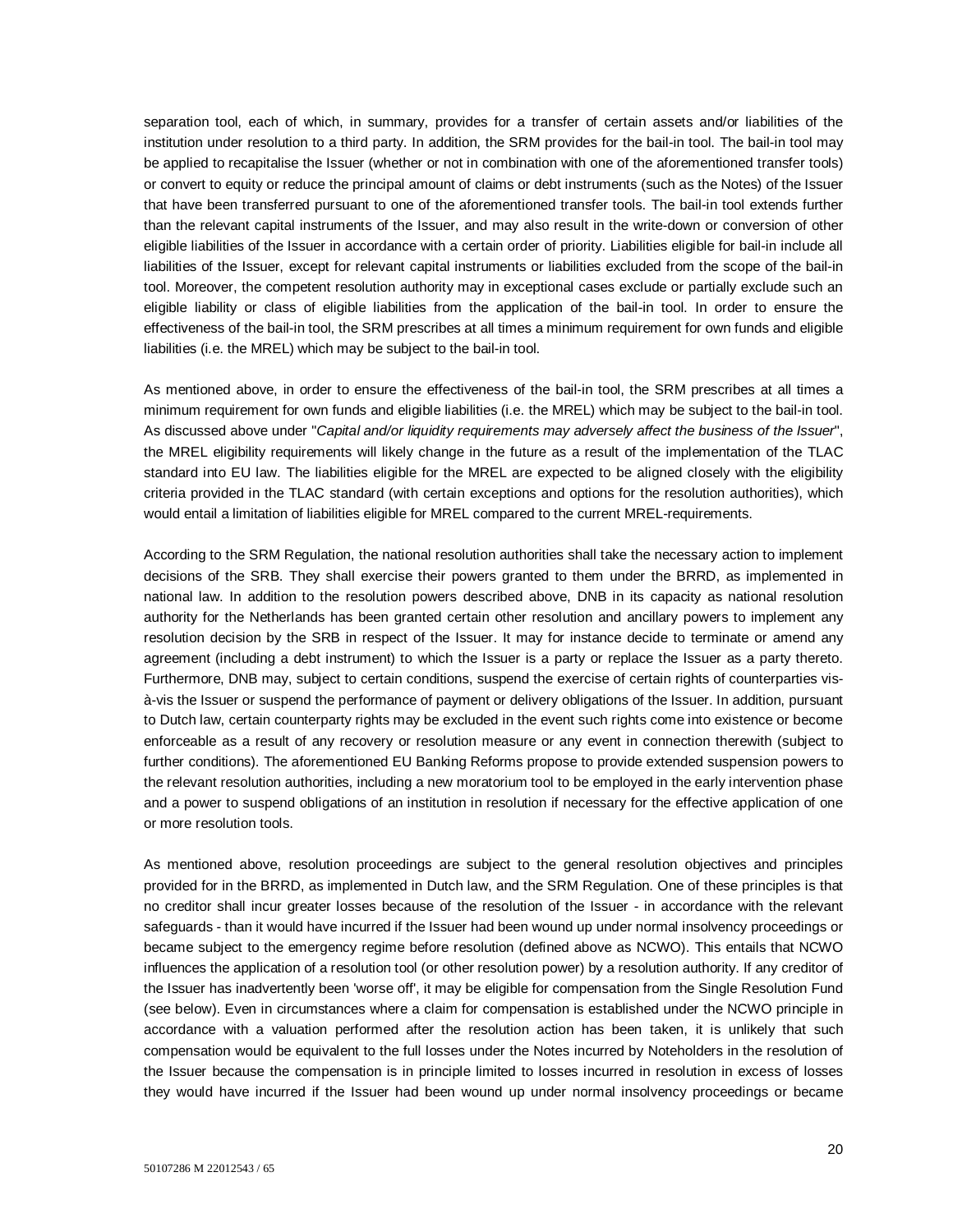subject to the emergency regime before resolution and there can be no assurance that Noteholders would recover such compensation promptly.

Consequently, it is possible that the resolution authority may use its powers under the BRRD or SRM Regulation in a way that could result in debt instruments of the Issuer absorbing losses. The use of certain powers pursuant to the SRM Regulation and BRRD could negatively affect the position of the Noteholders and the credit rating attached to debt instruments then outstanding and could result in losses to the Noteholders, in particular if and when any of the above proceedings would be commenced against the Issuer. These measures could increase the Issuer's cost of funding and thereby have an adverse impact on the Issuer's financial position and results of operation. In addition, there could be amendments (including, but not limited to, the amendments discussed above) to the SRM and the BRRD, which may add to these effects.

#### *Single Resolution Fund*

The SRM provides for a Single Resolution Fund that will be financed by banking groups subject to the SRM. The Issuer will only be eligible for contribution to loss absorption by the Single Resolution Fund after a resolution action is taken if shareholders, the holders of relevant capital instruments and other eligible liabilities have made a contribution (by means of a write down, conversion or otherwise) to loss absorption and recapitalization equal to an amount not less than 8% of the total liabilities (including own funds and measured at the time of the resolution action). This means that the Issuer must hold on to sufficient own funds and liabilities eligible for write down and conversion in order to have access to the Single Resolution Fund in case of a resolution. This may have an impact on the Issuer's capital and funding costs. In addition, the Single Resolution Fund must be funded in order to ensure that it has adequate financial resources to allow for an effective functioning of the resolution framework by being able to intervene, where necessary, for the effective application of the resolution tools and to protect financial stability. The Single Resolution Fund is funded by ex-ante annual contributions from credit institutions in participating EU countries, such as the Issuer. The Single Resolution Fund will be built up over a period of eight years starting from the year 2016 to reach a target level of at least 1% of the amount of covered deposits of all credit institutions authorised in all the participating EU countries.

### *Dutch Intervention Act*

The Dutch Act on special measures regarding financial institutions (*Wet bijzondere maatregelen financiële ondernemingen*, the "**Dutch Intervention Act**"), which has to a large extent been included in the Wft, enables the Dutch Minister of Finance to intervene with a bank established in the Netherlands, such as the Issuer, if the Minister of Finance is of the view that the stability of the financial system is in serious and immediate danger due to the situation that the bank is in. These powers consist of (i) the expropriation of assets and/or liabilities (*onteigening van vermogensbestanddelen*) of the Issuer, claims against the Issuer and securities issued by or with the cooperation of the Issuer and (ii) immediate measures (*onmiddellijke voorzieningen*), which measures may deviate from statutory provisions or the Issuer's articles of association, such as temporarily depriving the Issuer's shareholders from exercising their voting rights and suspending a board member or a supervisory board member ("**Intervention Measures**").

The entry into force of the SRM Regulation and the implementation of the BRRD has raised the question whether the powers attributed to the Minister of Finance on the basis of the Dutch Intervention Act are compatible with the SRM and implementation of the BRRD. The Dutch legislator has addressed this issue by labelling the Dutch Intervention Act as state emergency regulations (*staatsnoodrecht*). It is therefore expected that these powers will only be applied if the SRM and BRRD regime would not be effective.

The Issuer is unable to predict what effects, if any, the BRRD, the BRRD Implementation Act, the SRM Regulation and the Dutch Intervention Act may have on the financial system generally, the Issuer's counterparties, or on the Issuer or its subsidiaries, its operations and/or its financial position.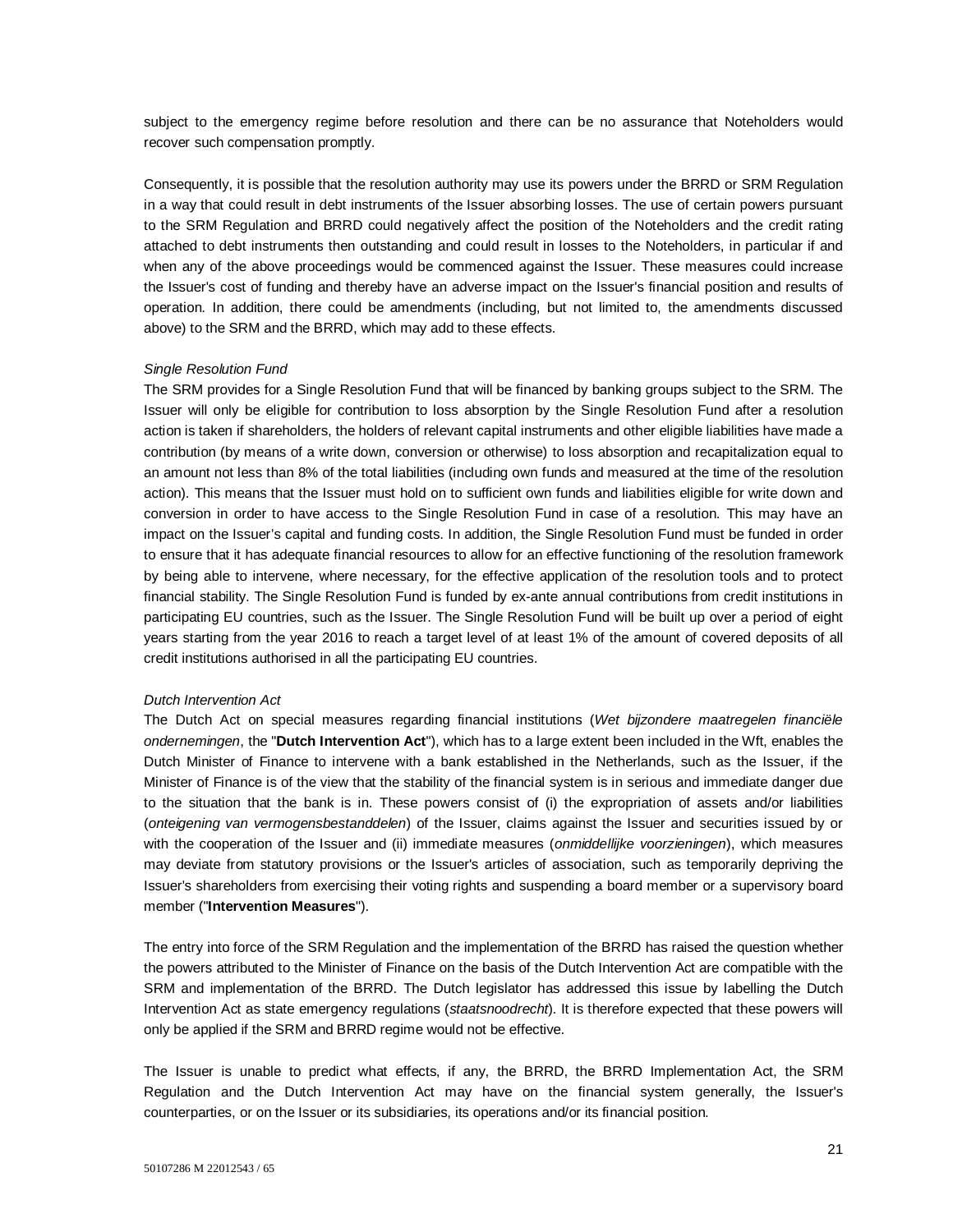#### *State Aid*

On 10 July 2013, the EC announced the adoption of its temporary state aid rules for assessing public support to financial institutions during the crisis (the "**Revised State Aid Guidelines**"). The Revised State Aid Guidelines impose stricter burden-sharing requirements, which require banks with capital needs to obtain additional contributions from equity holders and capital instrument holders before resorting to public recapitalizations or asset protection measures. The EC has applied the principles set out in the Revised State Aid Guidelines from 1 August 2013. The EC has made it clear that any burden sharing imposed on subordinated debt holders will be made in line with principles and rules set out in BRRD.

The BRRD, SRM, Wft (including the Dutch Intervention Act) and the Revised State Aid Guidelines may increase the Issuer's cost of funding and thereby have an adverse impact on the Issuer's funding ability, financial position and results of operations. In case of a capital shortfall, the Issuer would first be required to carry out all possible capital raising measures by private means, including the conversion of junior debt into equity, before one is eligible for any kind of restructuring State aid.

## **The Issuer is exposed to regulatory scrutiny and potentially significant claims for violation of the duty of care owed by it to clients and third parties**

Due to their position in society (*maatschappelijke functie*) and specific expertise, financial institutions in the Netherlands owe a duty of care (*zorgplicht*). Financial institutions must also comply with duty of care rules under Dutch law, which includes provisions on client classification, disclosure requirements and know-your-customer obligations. Pursuant to the General Banking Conditions (*Algemene Bankvoorwaarden*) used by Dutch banks, a bank must always act in accordance with its duty of care, irrespective of whether the service or product is sold to a professional client or a non-professional client. The duty of care does not always end at the moment when the client has purchased a given product or service, but the financial institution may have to take action upon (known) changes in circumstances affecting the client, in particular if the product or service has a long life. The scope of the rules and standards referred to above differs depending on the type of service rendered or product sold, and the nature of (the activities of) the clients and third parties affected. If a duty of care is violated, claims may be based on general principles of contract, tort or securities law, including for violation of standards of reasonableness and fairness, error, wrongful treatment or faulty due diligence. Actions may be brought individually by persons that suffered losses or damages, or on behalf of a large number of – sometimes initially unnamed persons – in class action style proceedings. Proceedings may be brought in court and before the Dutch financial institute for out of court settlement of financial disputes "Kifid" (*Klachteninstituut Financiële Dienstverlening*).

A number of proceedings have been initiated against the Issuer for violation of its duty of care. Also, a number of class action groups are actively soliciting plaintiffs for mass litigation proceedings against financial institutions in general. Accordingly, there can be no assurance that additional proceedings will not be brought. Current proceedings are still pending and their outcome is uncertain, as is the timing of reaching any finality on these legal claims and proceedings. These uncertainties are likely to continue for some time. As a result, although the consequences could be substantial for the Issuer, with a potentially material adverse effect on the Issuer's reputation, results of operations, financial position and prospects, it is not possible to reliably estimate or quantify the Issuer's exposure at this time.

European and national regulations, for example, increasingly require financial institutions to provide elaborate disclosure to clients on services and products, such as through the key information document, to permit clients to more reliably assess the service or product and to enable them to compare it with similar services or products offered by other providers. Increased price transparency rules have entered into force or are envisaged by proposed European regulations for various services and products, such as those based on the Mortgage Credit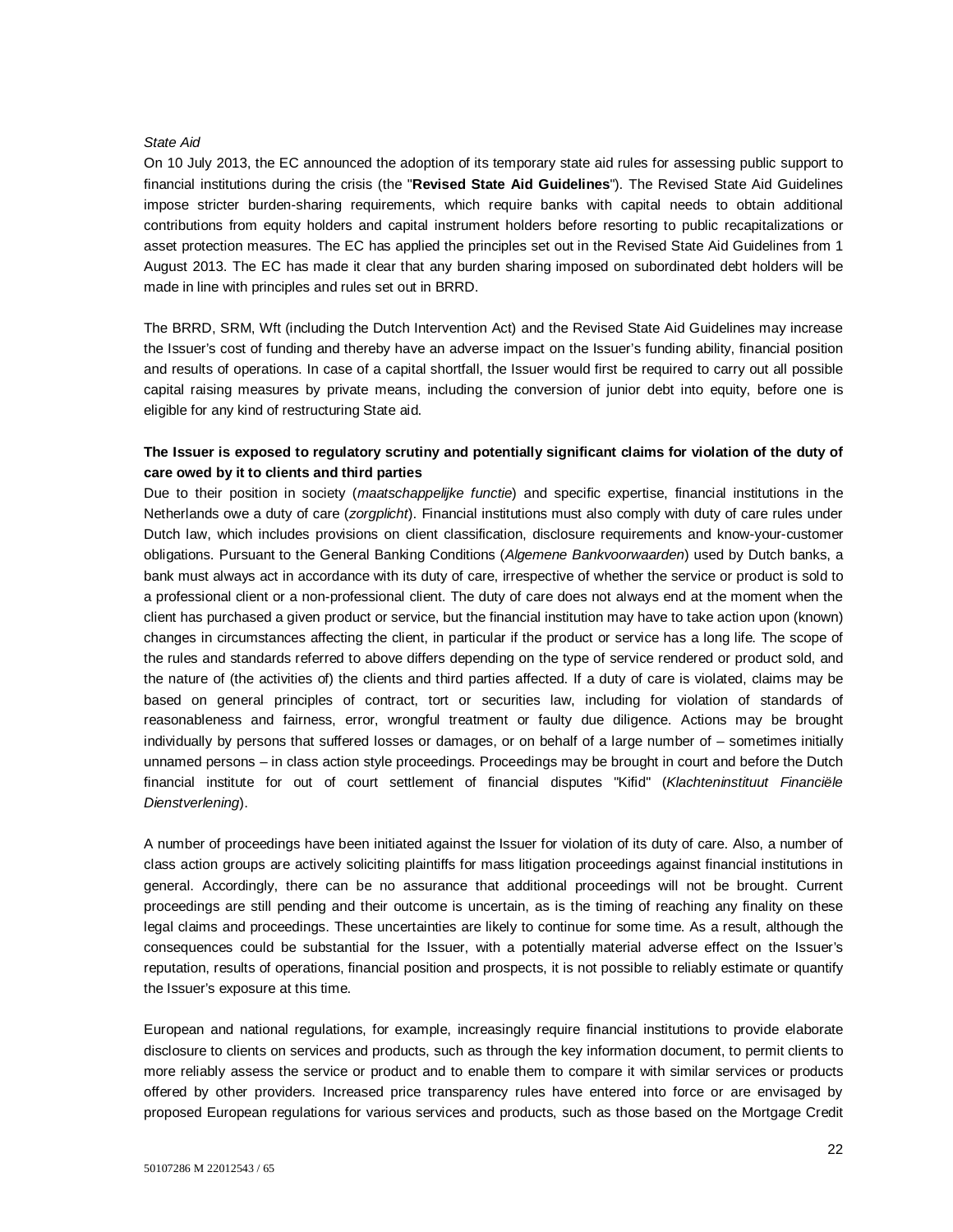Directive, MiFID II and the PRIIPS Regulation. In the Dutch market, the AFM and Dutch banks have agreed upon providing (non-professional) clients increased price transparency as of 1 January 2015 in anticipation of similar rules set forth in MiFID II. These rules impose obligations on financial institutions to make clear to potential clients what a service or product costs and when prices may be changed.

After the global financial crisis, the duty of care standards applicable to financial institutions have become more stringent as a result of new regulations and resulting from a more expansive interpretation of existing rules and standards by courts and supervisory authorities. The Issuer expects these trends to continue.

Where in the past the duty of care was held to apply predominantly to clients, the application of this standard has on the basis of case law been extended more broadly for the benefit of third parties that suffer damages inflicted by clients of the financial institution. In these cases, courts held, for example, that in certain circumstances financial institutions may be expected to monitor activities of their clients, denouncing or even halting any suspected illegal activity.

The developments described above could have substantial consequences for the Issuer, including an increase in claims by customers and increased costs and resources. Also, it cannot be excluded that additional sector-wide measures will be imposed by supervisory authorities or the legislator which can have a negative impact on the Issuer. All these developments may have a material adverse effect on the Issuer's business, reputation, results of operations, financial position and prospects.

### **The Issuer's participation in Compensation Schemes may have a material adverse effect on its results of operations and financial condition**

In the Netherlands and other jurisdictions deposit guarantee schemes and similar funds ("**Compensation Schemes**") have been implemented from which compensation may become payable to customers of financial institutions in the event the financial institution is unable to pay, or unlikely to pay, claims against it. In many jurisdictions these Compensation Schemes are funded, directly or indirectly, by financial institutions which operate and/or are licensed in the relevant jurisdiction. As a result of the increased number of bank failures, in particular since the fall of 2008, the levies in the industry may continue to rise as a result of the Compensation Schemes. In particular, the Issuer is a participant in the Dutch Deposit Guarantee Scheme (*Depositogarantiestelsel*, the "**Deposit Guarantee Scheme**"), which guarantees deposits up to an amount of € 100,000 per person per bank with a banking license (regardless of the number of accounts held). Each of the four brands of de Volksbank (ASN Bank, BLG Wonen, RegioBank and SNS) operates under one single banking license. The costs involved with making compensation payments under the Deposit Guarantee Scheme are allocated among the participating banks by DNB, based on an allocation key related to their market shares with respect to the deposits protected by the Deposit Guarantee Scheme. The ultimate costs to the industry of payments which may become due under the Compensation Schemes remain uncertain although they may be significant and the associated costs to the Issuer may have a material adverse effect on its results of operations and financial condition.

On 16 April 2014, the Recast Deposit Guarantee Directive was adopted. The Recast Deposit Guarantee Directive regulates amongst others the harmonisation of the ex-ante financing of the deposit guarantee schemes, the harmonisation of the maximum payment of €100,000 under a deposit guarantee scheme, the cross-border cooperation of (foreign) deposit guarantee schemes, more transparency for depositors, the verification of claims by the deposit guarantee schemes and the reimbursement in the event of a bank failure. As a result, the Issuer and other financial institutions are required to pay risk-weighted contributions into a fund to cover future drawings under the Deposit Guarantee Scheme. The fund is expected to grow to a target size of at least 0.8% of all deposits guaranteed under the Deposit Guarantee Scheme. The target size should be reached by 2024. The costs associated with potential future ex-ante contributions are today unknown, and will depend on the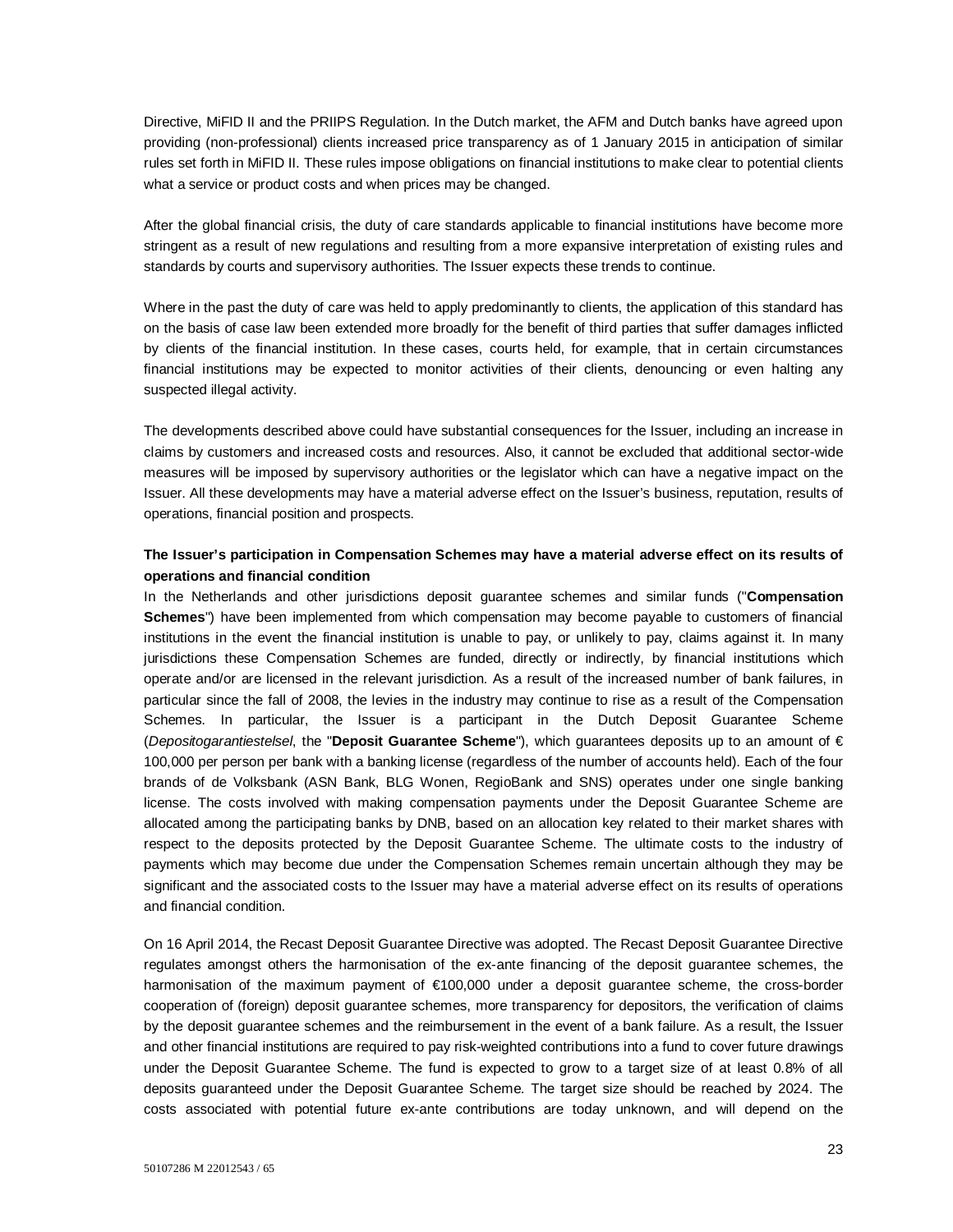methodology developed and used by DNB to calculate risk-weighting, but may be significant. The Recast Deposit Guarantee Directive was implemented into Dutch legislation on 26 November 2015. The Recast Deposit Guarantee Directive is implemented into the Decree on Special Prudential Measures, Investor Compensation and Deposit Guarantees (*Besluit bijzondere prudentiële maatregelen, beleggerscompensatie en depositogarantie Wft*).

Further thereto, in November 2015 the EC has proposed a euro-area wide insurance scheme for bank deposits (also referred to as the EDIS). It is not yet clear whether and if so, when this will come into effect.

#### **The Issuer is subject to stress tests**

The banking sector, including the Issuer, is subject to periodic stress testing in respect of the resilience of banks to adverse market developments. Such stress tests are initiated and coordinated by the European Banking Authority ("**EBA**"). Stress tests and the announcements of their results by supervisory authorities can destabilise the banking or financial services sector and lead to a loss of trust with regard to individual banks or financial services sector as a whole. The outcome of stress tests could negatively impact the Issuer's reputation, financing costs and trigger enforcement action by supervisory authorities. The outcome of stress tests could also result in the Issuer having to meet higher capital and liquidity requirements, which could have a negative impact on the Issuer's business, results of operations, profitability or reputation. In addition, stress tests could divulge certain information that would not otherwise have surfaced or which until then, the Issuer had not considered to be material and worthy of taking remedial action on. This could lead to certain measures or capital and funding requirements by supervisory authorities being imposed or taken, which could have a negative impact on the Issuer's business, results of operations, profitability or reputation.

# **The Issuer is subject to changes in financial reporting standards or policies which could materially adversely affect the Issuer's reported results of operations and financial condition**

The Issuer's consolidated financial statements are prepared in accordance with IFRS as adopted in the EU, which is periodically revised or expanded. Accordingly, from time to time the Issuer is required to adopt new or revised accounting standards issued by recognised bodies, including the International Accounting Standards Board (IASB). It is possible that future accounting standards which the Issuer is required to adopt, or as a result of choices made by the Issuer, could change the current accounting treatment that applies to its consolidated financial statements and that such changes could have a material adverse effect on the Issuer's reported results of operations and financial condition and may have a corresponding impact on capital ratios.

For example, in July 2014 the IASB published the final version of IFRS 9 Financial Instruments. IFRS 9 replaces IAS 39 Financial Instruments: Recognition and Measurement, and the mandatory effective date, subject to endorsement by the EU, is 1 January 2018. IFRS 9 will change the requirements for Classification and Measurement, Impairments and Hedge Accounting.

The Issuer is currently in the final stages of implementing IFRS 9. For the following areas there will be a significant impact on the financial statements, including equity, and capital ratios. The following impact is expected:

 Classification and Measurement: IFRS 9 transition-accounting allows the Issuer to reconsider the current treatment of a part of the mortgage portfolio, the DBV mortgages, historically elected to be accounted for at fair value. If the measurement basis will be changed to amortised cost, this results in a step up or step down from fair value to the amortised cost value at the date of transition. In case of a step down from fair value to the amortised cost value at the date of transition, this will have a negative impact on equity of the Issuer at transition, if the treatment is revised.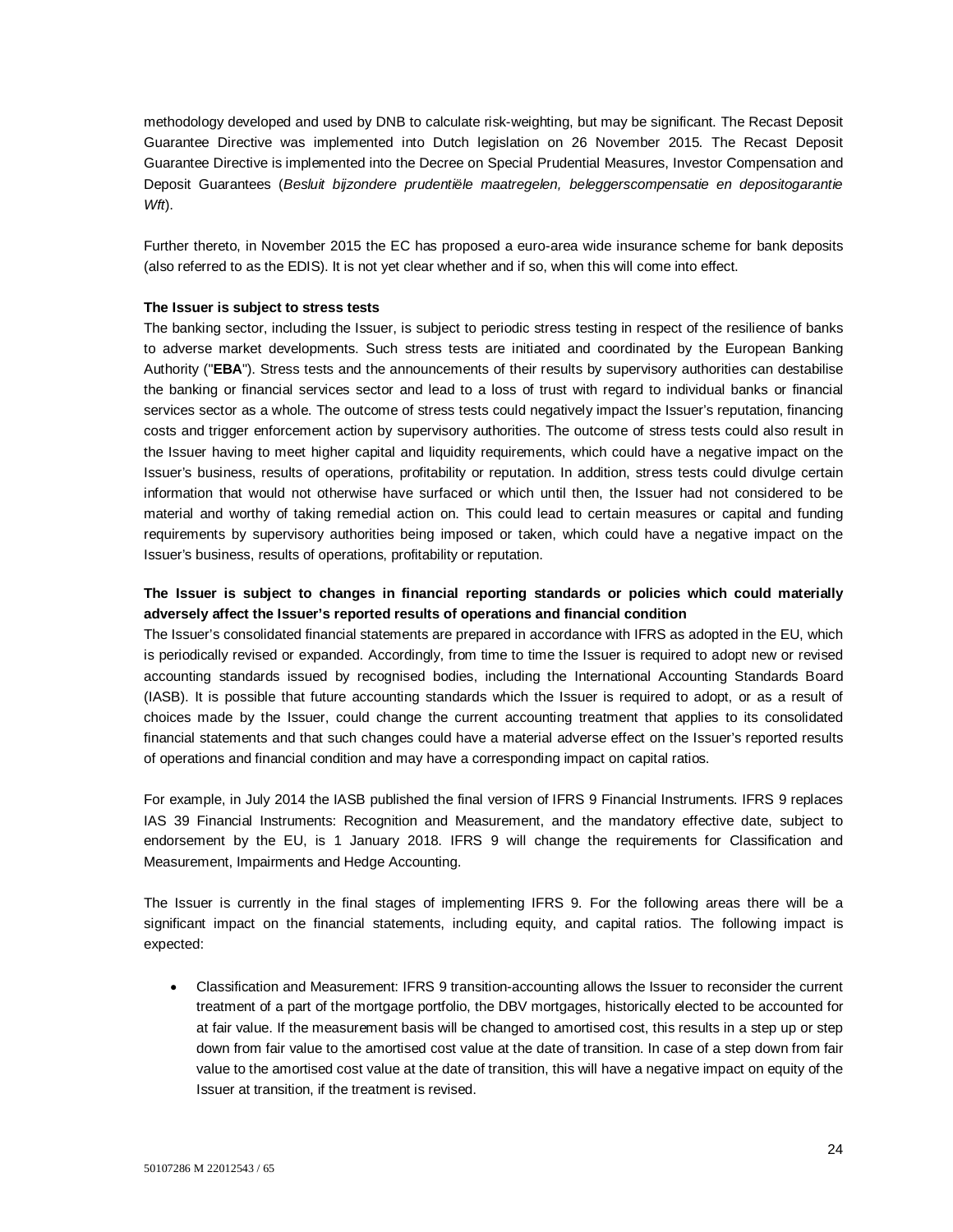• Impairments: Under the impairment requirements of IFRS 9, credit risk provision will be based on expected losses rather than solely incurred losses and should incorporate forward looking information. As a result, credit risk provisions will increase and will likely become more volatile. The impact on transition from IAS 39 to IFRS 9 will largely be dependent on the (macro) economic circumstances at the moment of transition and the assets held by the Issuer at that time.

#### **The Issuer is exposed to risks of damage to its reputation**

The Issuer is exposed to the risk that, among other things, litigation, employee misconduct, operational failures, outcome of current and future investigations by regulatory authorities and press speculation and the possible negative publicity resulting therefrom, whether or not founded, will harm its reputation. The reputation of the Issuer could also be harmed if products or services developed or recommended by it do not perform as expected.

Negative publicity could, for example, be based on allegations that the Issuer does not or does not fully comply with regulatory requirements or anti-money laundering or bribery rules, or could result from negative publicity about a third party linked to the Issuer (such as an intermediary or a partner) or about politically exposed persons in the customer base of the Issuer. Furthermore, negative publicity could result from failures in the information technology systems of the Issuer, loss of customer data or confidential information, or failure in risk management procedures. Negative publicity could also, but not exclusively, result from any misconduct or malpractice relating to intermediaries, business promoters or third party managers linked to the Issuer. For example, certain of the financial products and services of the Issuer and its subsidiaries are distributed through third parties or form part of broader products and services sold by third parties. Any negative publicity in respect of such third parties or such broader products and services could also have negative consequences for the Issuer.

Any resulting damage to the reputation of the Issuer, in particular with a view to its focus on retail and SME customers and the concentration of its business in the Netherlands, could cause disproportionate damage to its business, regardless whether the negative publicity is factually accurate. Negative publicity could also be repeated by third parties, which could damage the reputation of the Issuer further.

Any damage to the reputation of the Issuer could cause existing customers to withdraw their business from the Issuer and potential customers to be reluctant or elect not to do business with the Issuer. Furthermore, negative publicity could result in greater regulatory scrutiny and influence market or rating agency perception of the Issuer, which may make it more difficult for the Issuer to maintain its credit ratings.

# **Litigation or other proceedings or actions may adversely affect the business, financial condition and results of operations of the Issuer**

The Issuer faces substantial legal risks in the conduct of its business. In the Netherlands, the number and size of claims that are the subject of litigation, regulatory proceedings and other adversarial proceedings (including, without limitation, class actions) against financial institutions are increasing. These legal risks could potentially involve, but are not limited to, disputes concerning violation of duty of care, the products and services in which the Issuer or any of its subsidiaries acts as principal, intermediary or otherwise. Increasingly, financial institutions are held liable by customers for actions of intermediaries even if there has been little to no control over the actions of such intermediaries. Companies in the Issuer's industry are increasingly exposed to collective claims (with or without merit) from groups of customers or consumer organisations seeking damages for an unspecified or indeterminate amount or involving novel legal claims.

As the outcomes of possible legal proceedings cannot be predicted with certainty, it is not possible to rule out that a negative outcome may have a material negative financial impact on the capital position, results and/or cash flows of the Issuer. It is inherently difficult to predict the outcome of many of the pending or future claims, regulatory proceedings and other adversarial proceedings involving the Issuer. The costs to defend future actions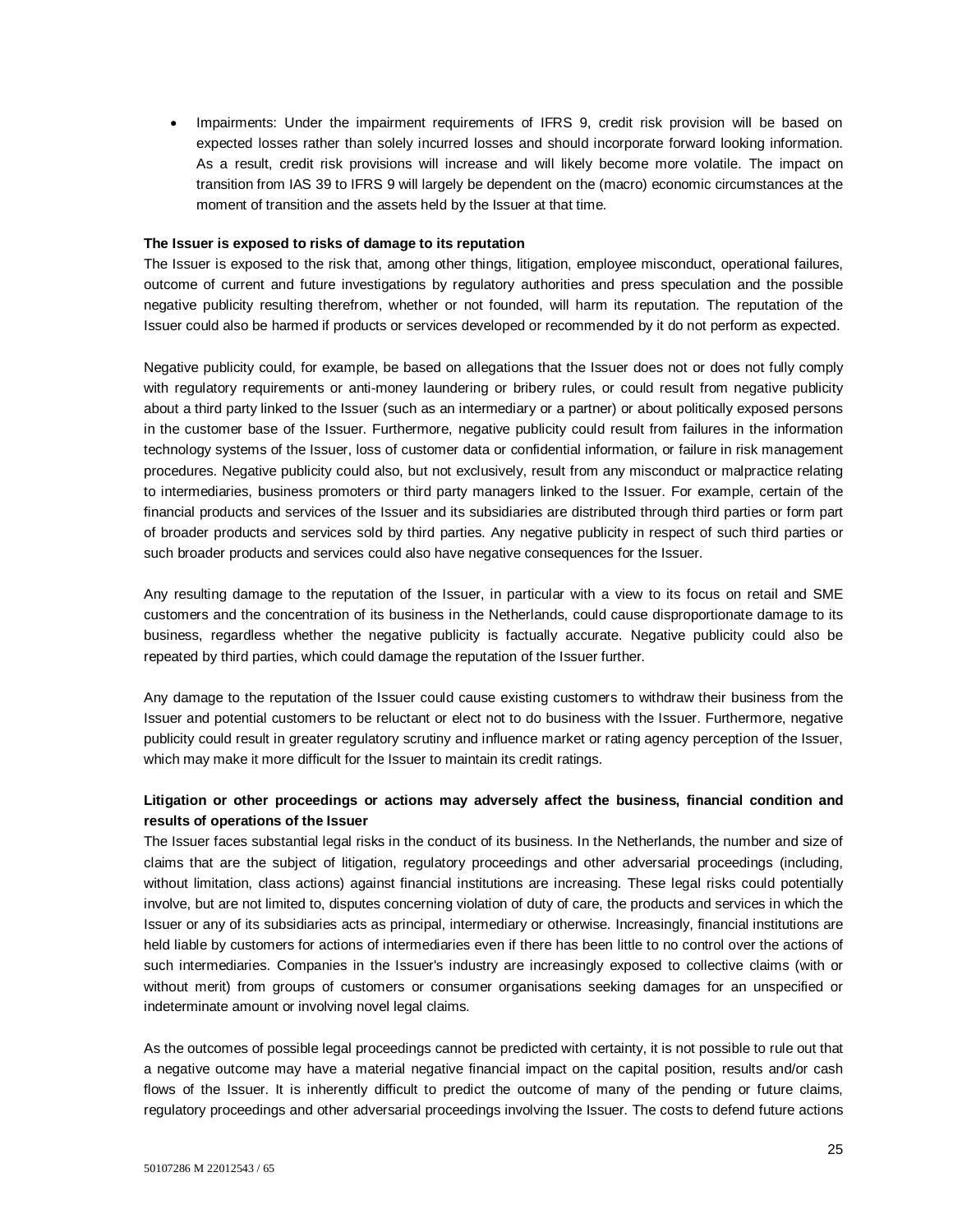may be significant. There may also be adverse publicity associated with litigation that could decrease customer acceptance of the Issuer's services, regardless of whether the allegations are valid or whether the Issuer or any of its subsidiaries is ultimately found liable. As a result, litigation may adversely affect the Issuer's business, financial condition and results of operations (see also the risk factor '*The Issuer is exposed to risks of damage to its reputation*' and the paragraph '*Legal proceedings*' in the chapter *'de Volksbank N.V.*').

#### **The Issuer may be exposed to failures in its risk management systems**

The Issuer invests substantial time and effort in its strategies and procedures including statistical models, scenario analyses and stress tests for managing not only credit risk, but also other risks, such as strategic risk, market risk, liquidity risk, operational risk, reputation risk, legal risk, compliance risk, capitalisation risk and reporting risk. These strategies and procedures could nonetheless fail or not be fully effective under some circumstances, particularly if the Issuer is confronted with risks that it has not fully or adequately identified or anticipated. Some of the methods of the Issuer for managing risk are based upon observations of historical market behaviour. Statistical techniques are applied to these observations in order to arrive at quantifications of some of the risk exposures of the Issuer. These statistical methods may not accurately quantify the risk exposure of the Issuer if circumstances arise which were not observed in its historical data. For example, as the Issuer offers new products or services, the historical data may be incomplete or not accurate for such new products or services. As the Issuer gains a more complete and accurate set of data over time, it may need to make additional provisions.

If circumstances arise which the Issuer did not identify, anticipate or correctly evaluate in developing its statistical models, scenario analyses and stress tests its losses could be greater than the maximum losses envisaged by it. Furthermore, the quantifications do not take all risks or market conditions into account. If the measures used to assess and mitigate risks prove insufficient, the Issuer may experience unanticipated losses.

## **The Issuer is exposed to the risk of ineffective systems and processes, and interruption, failure or breach thereof**

The Issuer relies heavily on its operational processes, and communication and information systems in particular to conduct its business. Even with the back-up recovery systems and contingency plans that are in place, the Issuer cannot ensure that interruptions, failures or breaches in security of these processes and systems will not occur or, if they do occur, that they will be adequately addressed. Any such interruptions, failures or breaches, even for a limited period of time, could result in, for example:

- interruptions in the services offered or information provided to customers, or inability to serve customers' needs in a timely fashion;
- interruptions or errors in management information and/or information reported to supervisory authorities;
- a violation of applicable regulations;
- inability to identify in time or at all, inadequate, fraudulent, negligent and/or unauthorised dealings by employees of the Issuer or third parties, or telecommunication connection failures or hacking of the website portal of the Issuer or other cybercrime activities against the Issuer or its clients; and
- considerable costs in terms of, for example, information retrieval and verification.

The business operations of the Issuer are also vulnerable to interruption from fire, flood, bomb threats, explosions or other forms of terrorist activity and natural and man-made disasters. The same may apply for third parties on which the Issuer depends. Furthermore, the Issuer cannot ensure that interruptions, failures or breaches of its communication and information systems as a result of external fraud will not occur or, if they do occur, that they will be adequately addressed.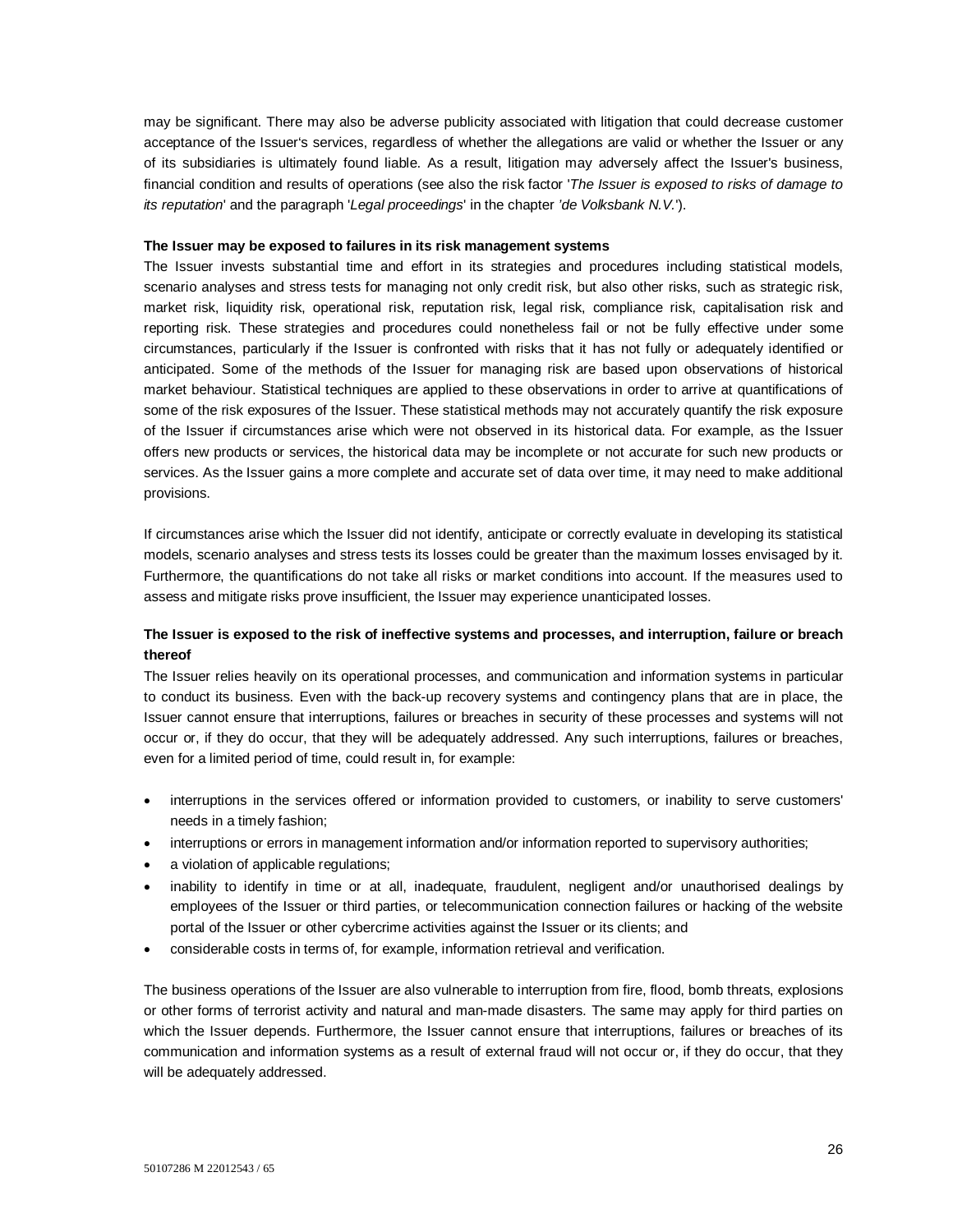## **While the Issuer manages its operational risks, these risks remain an inherent part of all of the Issuer's business**

The operational risks that the Issuer faces include the possibility of inadequate or failed internal or external processes or systems, human error, regulatory breaches, employee misconduct or external events such as fraud. These events may result in financial loss and may harm the reputation of the Issuer. Cybercrime risk is also a relevant and ongoing threat that may lead to an interruption of services to customers, loss of confidential information or erosion of trust and reputation. Additionally, inability to retain and attract key personnel could adversely affect its operations and results. The Issuer attempts to keep operational risks at appropriate levels by maintaining a well-controlled environment in light of the characteristics of its business, the markets and the regulatory environments in which it operates. While these control measures mitigate operational risks they do not eliminate them.

#### **Risks related to the decision of the Minister of Finance regarding the future of de Volksbank**

On 1 October 2015, SRH N.V. ("**SRH**") (formerly known as SNS REAAL N.V. ( "**SNS REAAL**")) announced that it transferred all shares of de Volksbank (formerly known as SNS Bank N.V. ("**SNS Bank**")) to the Dutch State on 30 September 2015 for a sum of € 2.7 billion at which time the name of SNS REAAL was changed into SRH. The Dutch State immediately transferred de Volksbank to holding company de Volksholding B.V. (formerly known as SNS Holding B.V.). The shares in de Volksholding B.V. were also obtained by the Dutch State from SRH and subsequently transferred by the Dutch State to *Stichting administratiekantoor beheer financiële instellingen* (NL, Financial Investments "**NLFI**") in exchange for certificates of deposit (see the paragraph '*Incorporation and ownership*' in the chapter *'de Volksbank N.V.*).

On 1 July 2016, the Dutch Minister of Finance sent a letter to the Dutch House of Representatives (the "**House of Representatives**") on the future of and privatisation options for the Issuer. In this letter the Minister of Finance subscribed NLFI's conclusion that it is too early to make a decision on de Volksbank's future and that execution of the strategic plan of de Volksbank will require two to three years to achieve long term optimal value creation. Therefore, the Minister of Finance will decide on the future of de Volksbank at a later stage.

In relation to such decision of the Minister of Finance and to regain a strong position in the Dutch banking landscape, de Volksbank intends to tighten its brand positioning. In addition, de Volksbank intends to further simplify and enhance the efficiency of its business operations through digitalisation of processes and products, which aims to allow de Volksbank to achieve a sustainable and lower cost level. Finally, to keep pace with technological developments, de Volksbank will follow innovations in the area of core banking functions and intends to innovate with a focus to constantly improve customer service.

During the period in which de Volksbank seeks to regain a strong position in the Dutch banking landscape and until the Minister of Finance has made a decision, de Volksbank will continue to examine its future options in consultation with the shareholder, potential investors, regulatory authorities and employees. If such decision of the Minister of Finance is made or the strategy as set out above is not accomplished or not effective, this could result in a change to the strategy, management and risk profile of the Issuer. There can be no assurance that the decision of the Minister of Finance or a change in strategy would not adversely affect the Issuer's credit rating, the ability of the Issuer to effectively conduct its business or to satisfy its obligations under the Notes.

In addition, a change of ownership of the Issuer could result in key contracts being terminated by the counterparties to such contracts (including pursuant to termination rights that are exercisable upon such a change in ownership), which could give rise to material disruptions to the Issuer's business, additional costs to renegotiate those contracts, difficulties in managing its operations, and adverse impacts on the Issuer's customers. As a result of these effects, the eventual change in ownership could have a material adverse effect on the Issuer's business, revenues, results of operations, financial position and prospects.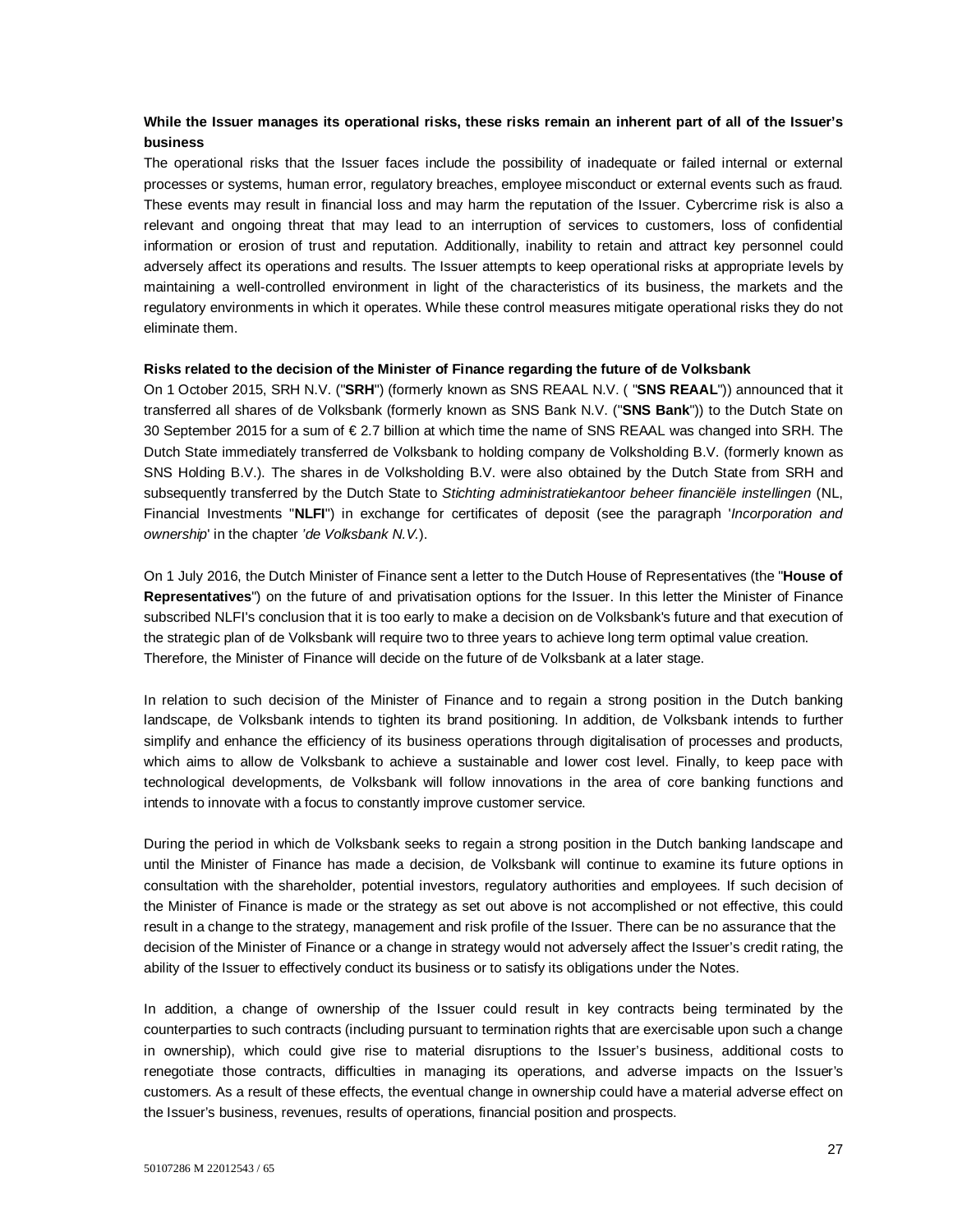On 14 September 2017, the Dutch Minister of Finance sent a letter to the Dutch House of Representatives reaffirming NLFI's conclusion in its progress report of September 2017 that de Volksbank will needs the time remaining of the original two to three years to create optimal long term value and that future options will be elaborated on as soon as de Volksbank is sufficiently ready for him to make a decision.

#### **The Issuer has issued guarantees**

The Issuer has provided guarantees as referred to in Article 2:403 of the Dutch Civil Code (the "**403-guarantee**") (exemption from filing and publishing financial statements).

The Issuer currently has issued 403-guarantees for the following subsidiaries: ASN Duurzame Deelnemingen N.V., ASN Vermogensbeheer B.V., Pettelaar Effectenbewaarbedrijf N.V., SNS Mortgage Receivables B.V., SNS Global Custody B.V., and Holland Woningfinanciering N.V. In the 403-guarantee the Issuer declares itself to be jointly and severally liable for the obligations of the relevant subsidiary resulting from legal acts executed by it. If enforced in accordance with its terms, the Issuer may be held liable under these guarantees and therefore may have to pay to that creditor of the relevant subsidiary. Such enforcement of the 403-guarantee could have an adverse effect on the financial position of the Issuer.

On 7 August 2014, SNS REAAL (currently SRH), the former holding company of the Issuer, withdrew the 403 guarantee for the Issuer including any remaining liabilities thereunder. For the avoidance of doubt, Noteholders will therefore not be able to invoke a claim against SNS REAAL on the basis of a 403-guarantee with respect to a claim of such Noteholder against the Issuer.

Following the transfer of the shares of SNS Property Finance B.V. (renamed to Propertize B.V., "**Propertize**") via the Dutch State to NLFI on 31 December 2013, the Issuer withdrew the 403-guarantee for Propertize on 31 December 2013. It also terminated the remaining liability pursuant to Article 2:404 of the Dutch Civil Code. The Issuer also withdrew the 403-guarantees for four subsidiaries of Propertize on 31 December 2013, and terminated the remaining liability.

The 403-guarantee and remaining liability was irrevocably terminated for all creditors of Propertize, with the exception of two creditors of Propertize. They objected to the termination of the remaining liability of the Issuer during the objection period. On 9 December 2015 the Enterprise Chamber ruled that the 403-guarantee issued by the Issuer may not be withdrawn against these two creditors. The Issuer and SRH (the former SNS REAAL) appealed to the Supreme Court on this judgment of the Enterprise Chamber. On 31 March 2017 the Supreme Court rejected the appeal which implicates that the 403-guarantee remains in place towards these two creditors.

Given that Propertize is adequately capitalized according to its annual report 2016, the Issuer expects Propertize to be able to meet the current potential obligations towards these two creditors. Consequently the Issuer deems the chance that the 403-guarantee will be invoked limited. Furthermore, if the Issuer is requested to pay under the 403-guarantee, it can take recourse against Propertize.

Some counterparties of Propertize who conduct legal proceedings against Propertize have thereby also arraigned SNS REAAL (currently known as SRH) and/or SNS Bank (currently known as de Volksbank). The legal basis of this is unclear and de Volksbank considers the potential success of these claims against de Volksbank to be limited. No specific agreements were made about these claims upon the transfer of Propertize on 31 December 2013. See also section 'de Volksbank N.V.' under '*Legal Proceedings - Guarantees pursuant to Article 2:403 of the Dutch Civil Code for Propertize et al*'.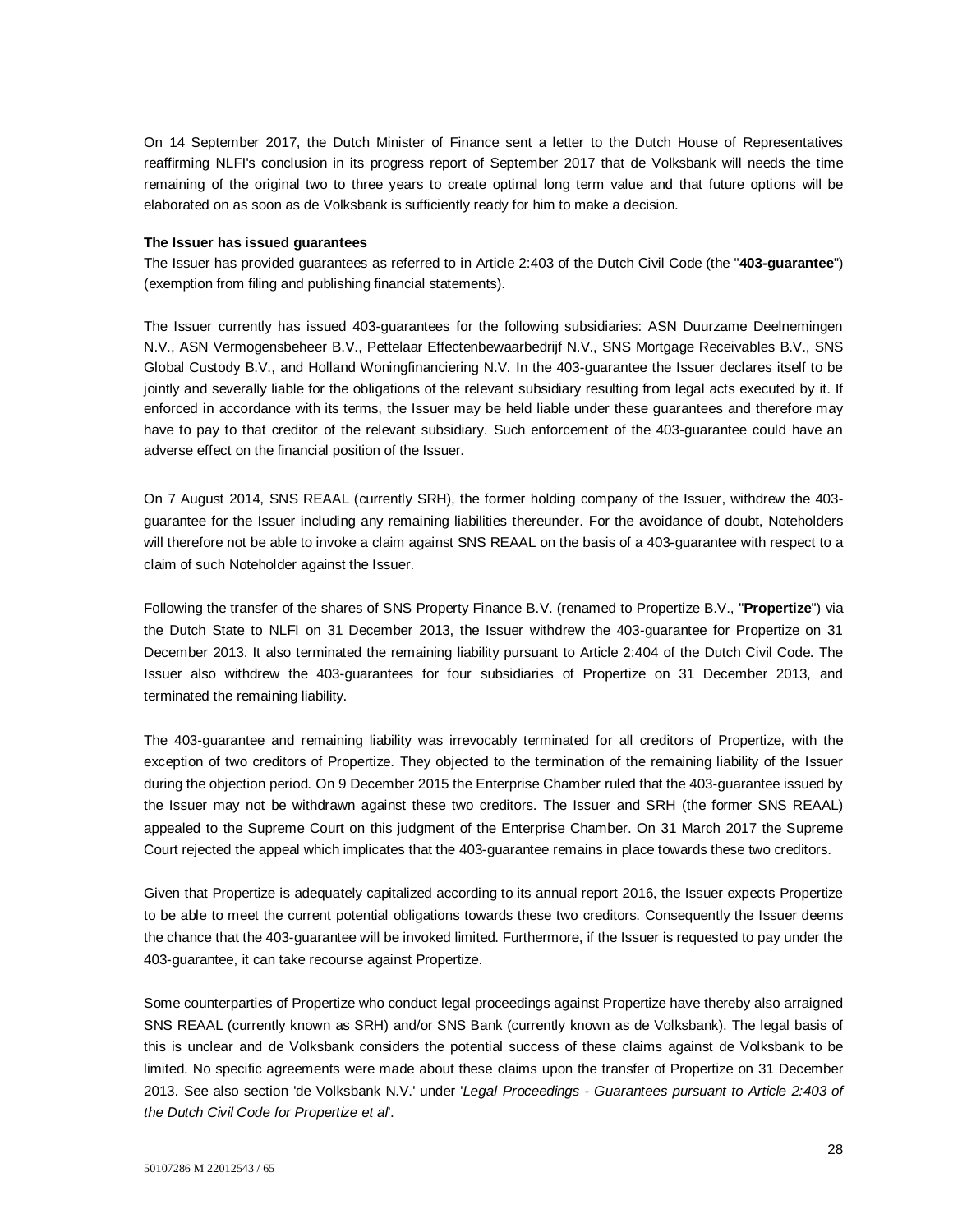Following the transfer of the shares of SNS Securities N.V. to a subsidiary of NIBC Bank N.V. on 30 June 2016, the Issuer withdrew the 403-guarantee for SNS Securities N.V. on 30 June 2016. It also terminated the remaining liability pursuant to Article 2:404 of the Dutch Civil Code.

On 31 December 2016, the Issuer merged with its subsidiaries ASN Bank N.V. ("**ASN Bank**") and RegioBank N.V. ("**RegioBank**") whereby ASN Bank and RegioBank as disappearing entities merged with SNS Bank (the legal predecessor of de Volksbank) as acquiring entity (the "**Merger**"). This Merger resulted in the disappearance of ASN Bank and RegioBank as separate legal entities. The 403-guarantees issued for ASN Bank and RegioBank have lapsed as a result of the Merger. On 1 January 2017, SNS Bank changed its legal name to 'de Volksbank N.V.'.

### **The Issuer's extensive network of intermediaries is an important distribution channel and the Issuer may be unable to maintain a competitive distribution network**

The Issuer uses a variety of distribution channels in the Netherlands for the marketing and offering of its products and services, including its network of branches, the internet, call centres, intermediaries and partnerships (special distribution).

A substantial part of the Issuer's business originates from distribution of its products and services by intermediaries who may also offer competitors' products and services. As a result, the success of the Issuer through these distribution channels depends on these intermediaries. Intermediaries' preferences are mainly determined by product quality, the services offered to customers and the support services. In light of current legislation, the level of compensation has become a less distinct feature for the intermediaries (for residential mortgages the level of compensation is not such feature anymore for intermediaries). The Issuer may not succeed in continuing to provide sufficient incentives to intermediaries to market its products and services successfully.

In seeking to attract and retain productive intermediaries, the Issuer competes with other financial institutions primarily on the basis of their support services, product features, financial position, and to a lesser extent compensation. The Issuer may not continue to succeed in attracting and retaining new (productive) intermediaries or maintaining the current quality and/or quantity of its distribution networks.

### **A significant portion of the Issuer's business relates to the Issuer's dealings with third parties**

A significant portion of the business of the Issuer relates to products and services which it offers in co-operation with third parties or in relation to which it depends on third parties, for example for the distribution of such products and services. The Issuer cannot assure that these third parties will continue their co-operation, that the relationships with these third parties will continue to be beneficial or that the Issuer will be able to sustain its ability to successfully develop and market the products and services which are developed together with third parties.

Negative publicity about these third parties, whether or not founded, could also harm the reputation of the Issuer.

# **Catastrophic events, terrorist attacks and similar events could have a negative impact on the business and results of the Issuer**

Catastrophic events, terrorist attacks and similar events, as well as the responses thereto may create economic and political uncertainties, which could have a negative impact on the economic conditions in the regions in which the Issuer operates and, more specifically, on the business and results of the Issuer in ways that cannot be predicted.

**Noteholders may be subject to U.S. federal withholding tax under FATCA under certain circumstances**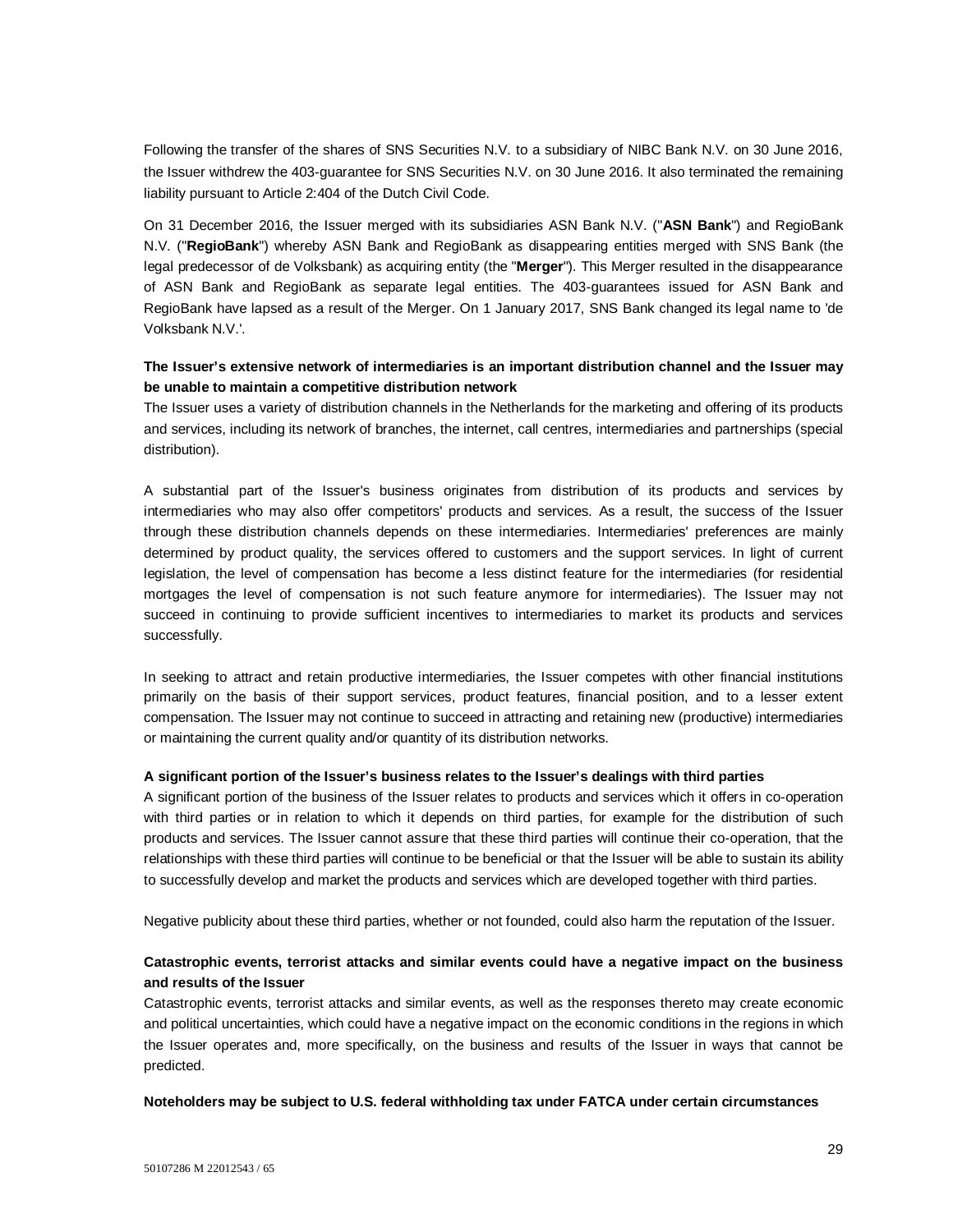Sections 1471 through 1474 of the U.S. Internal Revenue Code (commonly known as "**FATCA**") impose a 30% withholding tax on certain payments to certain non-U.S. financial institutions that fail to comply with information reporting requirements or certification requirements in respect of their direct and indirect United States shareholders and/or United States accountholders. United States accountholders subject to such information reporting or certification requirements may include holders of certain Notes and the Issuer may be required to withhold on a portion of any payment made under such Notes. In addition, the Issuer may be required to withhold on a portion of any payment under any Note that is made to a non-U.S. financial institution that has not agreed to comply with these information reporting requirements. Such withholding may be imposed at any point in a chain of payments if a non-U.S. payee fails to comply with U.S. information reporting, certification and related requirements. Accordingly, Notes held through a non-compliant institution may be subject to withholding even if the Noteholder otherwise would not be subject to withholding. Under U.S. Treasury regulations, such withholding will generally not apply to payments made on the Notes before 1 January 2019 unless interest paid on a Note was treated as derived from sources within the United States for U.S. federal income tax purposes. Moreover, in certain cases, such withholding will only apply to Notes issued at least six months after the date on which final regulations implementing such rules are published in final form. It is impossible to determine at this time what impact, if any, these rules will have on Noteholders.

Under the Netherlands-U.S. intergovernmental agreement in respect of FATCA ("**IGA**") and implementing legislation, financial institutions in the Netherlands generally will be able to be treated as deemed compliant with FATCA if it satisfies certain requirements. A financial institution in the Netherlands that complies with its obligations under the IGA generally will not be subject to FATCA withholding on amounts it receives, and generally will not be required to make FATCA withholding from payments it makes with respect to the Notes, other than in certain prescribed circumstances.

If an amount in respect of U.S. withholding tax were to be deducted or withheld from interest, principal or other payments under the Notes as a result of FATCA, none of the Issuer, any Paying Agent or any other person would, pursuant to Condition 9 of the Terms and Conditions of the Notes be required to pay additional amounts as a result of the deduction or withholding. As a result, investors may receive less interest or principal than expected.

Prospective Noteholders should consult their own tax advisors regarding the possibility of withholding under FATCA, and the general effect of FATCA, in their individual circumstances.

# **For payment under Notes the Issuer may be dependent on dividend payments received from its subsidiaries**

In order to fulfill its payment obligations under the Notes it issues, the Issuer may be dependent on dividend payments received from its subsidiaries. Furthermore, the paying of dividend by regulated entities within the Issuer's group, including the Issuer, may be limited by applicable legislation or supervisory authorities.

#### **The performance of the Issuer depends on its ability to accurately price its products and services**

The results of operations and the financial condition of the Issuer depends, among other things, on its ability to set rates and prices accurately. Rate adequacy is necessary to generate sufficient premiums to pay losses and expenses and to earn profits on income.

The ability of the Issuer to price its products and services accurately is subject to a number of uncertainties. As a result, rates and prices of products and services may be determined on the basis of inadequate or inaccurate data or inappropriate analyses, assumptions or methodologies. If the Issuer fails to establish adequate rates and prices for its products and services, its revenues could decline while its expenses increase resulting in proportionately greater losses.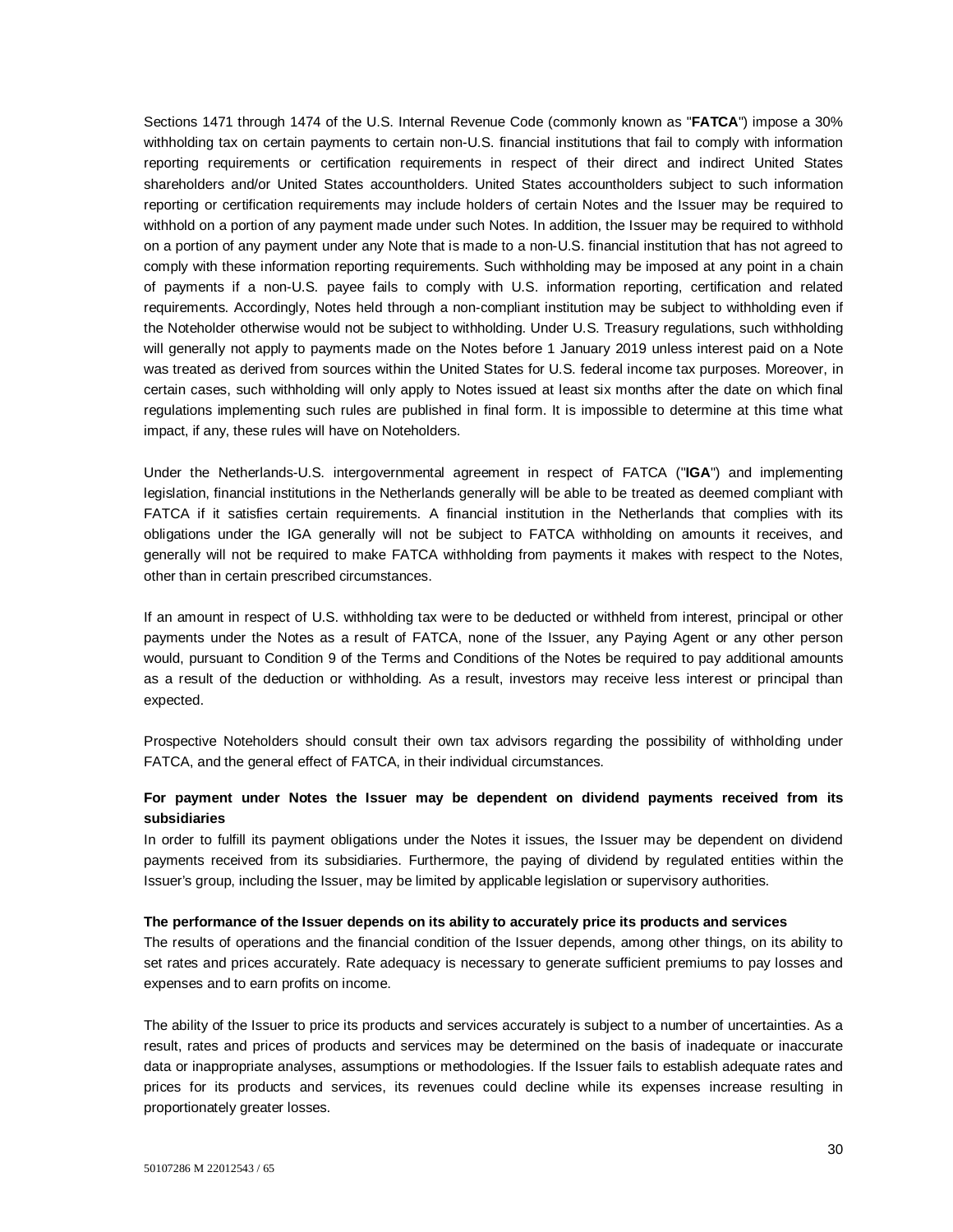### *RISK FACTORS REGARDING THE NOTES*

#### **Risks related to the structure of a particular issue of Notes**

Several types of Notes may be issued under the Programme. Notes may have features which contain particular risks for potential investors. Set out below is a description of the most common such features.

#### *Notes subject to optional redemption by the Issuer*

An optional redemption feature of Notes is likely to limit their market value. During any period when the Issuer may elect to redeem Notes, the market value of those Notes generally will not rise substantially above the price at which they can be redeemed. This may also be true prior to any redemption period. The Issuer may be expected to redeem Notes it has issued when its cost of borrowing is lower than the interest rate on the Notes. At those times, an investor generally would not be able to reinvest the redemption proceeds at an effective interest rate as high as the interest rate on the Notes being redeemed and may only be able to do so at a significantly lower rate. Potential investors should consider reinvestment risk in light of other investments available at that time.

### *Redemption, substitution and variation risk in respect of Resolution Notes and Subordinated Notes (including Tier 2 Notes as defined in Condition 1 of the Terms and Conditions of the Notes)*

If "Regulatory Call" is specified in the applicable Final Terms, the Issuer may upon the occurrence of a Capital Event (as defined in Condition 8(f) of the Terms and Conditions of the Notes) redeem the Subordinated Notes, in whole but not in part, at any time, if the Issuer has notified the relevant Subordinated Noteholders (as defined in Condition 4 of the Terms and Conditions of the Notes) on giving not less than 30 nor more than 60 days' irrevocable notice, or such other period of notice as is specified in the applicable Final Terms, in accordance with Condition 15. Additionally, redemption of the Subordinated Notes is subject to (i) the prior (written) permission of the Competent Authority provided that at the relevant time such permission is required to be given pursuant to Article 77 CRD IV Regulation and (ii) the Issuer demonstrating to the satisfaction of the Competent Authority that it meets the conditions in Article 78 CRD IV Regulation, which may include requiring the replacement of the Subordinated Notes with own funds instruments of equal or higher quality at terms that are sustainable for the income capacity of the Issuer.

If "Regulatory Call" is specified in the applicable Final Terms, the Issuer may upon the occurrence of an MREL Event (as defined in Condition 8(f) of the Terms and Conditions of the Notes) redeem the Resolution Notes, in whole but not in part, at any time, on giving not less than 30 nor more than 60 days' irrevocable notice to the holder of Resolution Notes, or such other period of notice as is specified in the applicable Final Terms, in accordance with Condition 15.

An optional redemption feature of Resolution Notes or Subordinated Notes is likely to limit their market value. During any period when the Issuer may elect to redeem such Notes, the market value of those Notes generally will not rise substantially above the price at which they can be redeemed. This may also be true prior to any redemption period. The Issuer may be expected to redeem Resolution Notes or Subordinated Notes it has issued when its cost of borrowing is lower than the interest rate on the Resolution Notes or Subordinated Notes respectively. At those times, an investor generally would not be able to reinvest the redemption proceeds at an effective interest rate as high as the interest rate on the Resolution Notes or Subordinated Notes being redeemed and may only be able to do so at a significantly lower rate. Potential investors should consider reinvestment risk in light of other investments available at that time.

If "Variation or Substitution" is specified in the applicable Final Terms and if a Capital Event and/or a CRD IV Capital Event and/or (if ALAC Event is specified in the applicable Final Terms as being applicable) an ALAC Event (each as defined in Condition 8(f) of the Terms and Conditions of the Notes) has occurred and is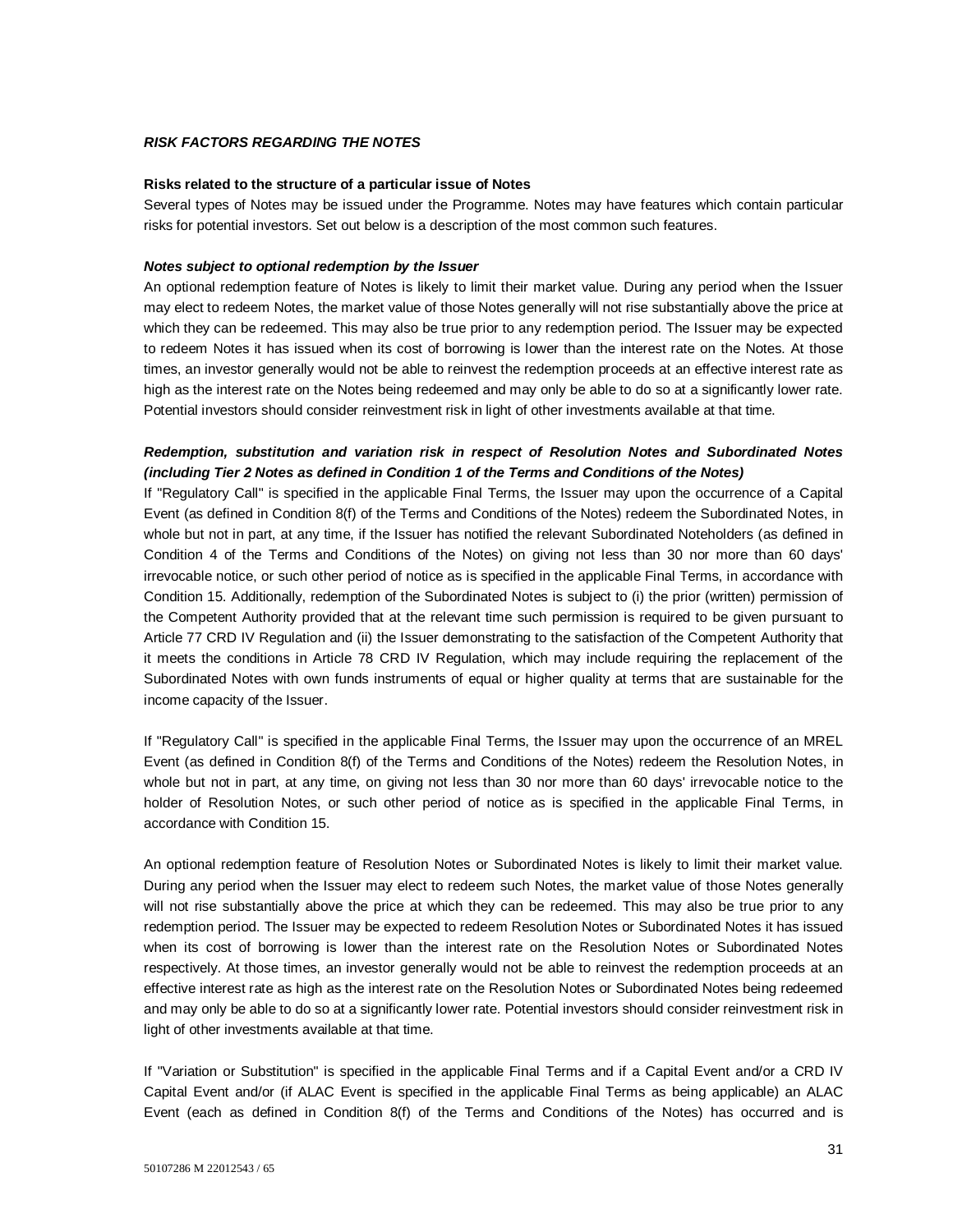continuing, then the Issuer may, subject to the prior (written) permission of the Competent Authority provided that at the relevant time such permission is required to be given (but without any requirement for the permission of the Subordinated Noteholders) and on giving not less than 30 nor more than 60 days' irrevocable notice in accordance with Condition 14 to the Subordinated Noteholders, either substitute all, but not some only, of the Subordinated Notes or vary the terms of the Subordinated Notes so that they remain or, as appropriate, become compliant with CRD IV or such other regulatory capital rules applicable to the Issuer at the relevant time and/or (if ALAC Event is specified in the applicable Final Terms as being applicable) are eligible under the ALAC of the Issuer.

If "Variation or Substitution" is specified in the applicable Final Terms, the Issuer may upon the occurrence of an MREL Event and/or (if ALAC Event is specified in the applicable Final Terms as being applicable) an ALAC Event and/or (in respect of the Resolution Notes only) an Alignment Event (each as defined in Condition 8(f) of the Terms and Conditions of the Notes), at its option and at any time substitute the Resolution Notes, in whole but not in part, or vary the terms of all (but not some only) of the Resolution Notes, without any requirement for the consent or approval of the holders of Resolution Notes in such a way that they are eligible for the purposes of the MREL Requirement and/or (if ALAC Event is specified in the applicable Final Terms as being applicable) are eligible under the ALAC of the Issuer and/or are subject to the Senior Non-Preferred Legislation (as defined in Condition 8(f) of the Terms and Conditions of the Notes) on giving not less than 30 nor more than 60 days' irrevocable notice to the holders of Resolution Notes, or such other period of notice as is specified in the applicable Final Terms, in accordance with Condition 15.

The terms and conditions of such varied or substituted Resolution Notes or Subordinated Notes may have terms and conditions that contain one or more provisions that are substantially different from the terms and conditions of the original Resolution Notes or Subordinated Notes. However, the Issuer cannot make changes to the terms of the Resolution Notes or Subordinated Notes or substitute the Resolution Notes or Subordinated Notes for securities that are materially less favourable to the interests of holders of Resolution Notes or Subordinated Noteholders and following such variation or substitution the resulting securities must have at least, *inter alia*, the same ranking, interest rate, maturity date, redemption rights, existing rights to accrued interest which has not been paid and assigned the same ratings as the Resolution Notes or Subordinated Notes. Nonetheless, no assurance can be given as to whether any of these changes will negatively affect any particular holder of Resolution Notes or Subordinated Noteholder. In addition, the tax and stamp duty consequences of holding such varied or substituted Notes could be different for some categories of holders of Resolution Notes or Subordinated Noteholders from the tax and stamp duty consequences of their holding the Resolution Notes or Subordinated Notes prior to such variation or substitution. See Condition 8(f) of the Terms and Conditions of the Notes for further details.

# *Limitation on obligation to pay additional amounts under Condition 9(b) (Taxation) with respect to Tier 2 Notes and Resolution Notes*

Any obligation under Condition 9(b) of the Terms and Conditions of the Notes to pay additional amounts in the event of any withholding or deduction in respect of taxes on any payments of principal and interest under the Notes applies in respect of Tier 2 Notes and, provided at the relevant time that the applicability of the following obligation to pay additional amounts under Condition 9(b) entails that the Resolution Notes would not qualify as being eligible for purposes of the Issuer's MREL Requirement, in respect of Resolution Notes, only to payments of interest and not to payments of principal. In the event withholding or deduction in respect of taxes is required by law, and Condition 9(b) is specified in the applicable Final Terms, no additional amounts shall be payable by the Issuer in respect of payments of principal with respect to any Tier 2 Notes and, provided at the relevant time that the applicability of the following obligation to pay additional amounts under Condition 9(b) entails that the Resolution Notes would not qualify as being eligible for purposes of the Issuer's MREL Requirement, with respect to any Resolution Notes, while the Issuer shall pay additional amounts in respect of payments of principal with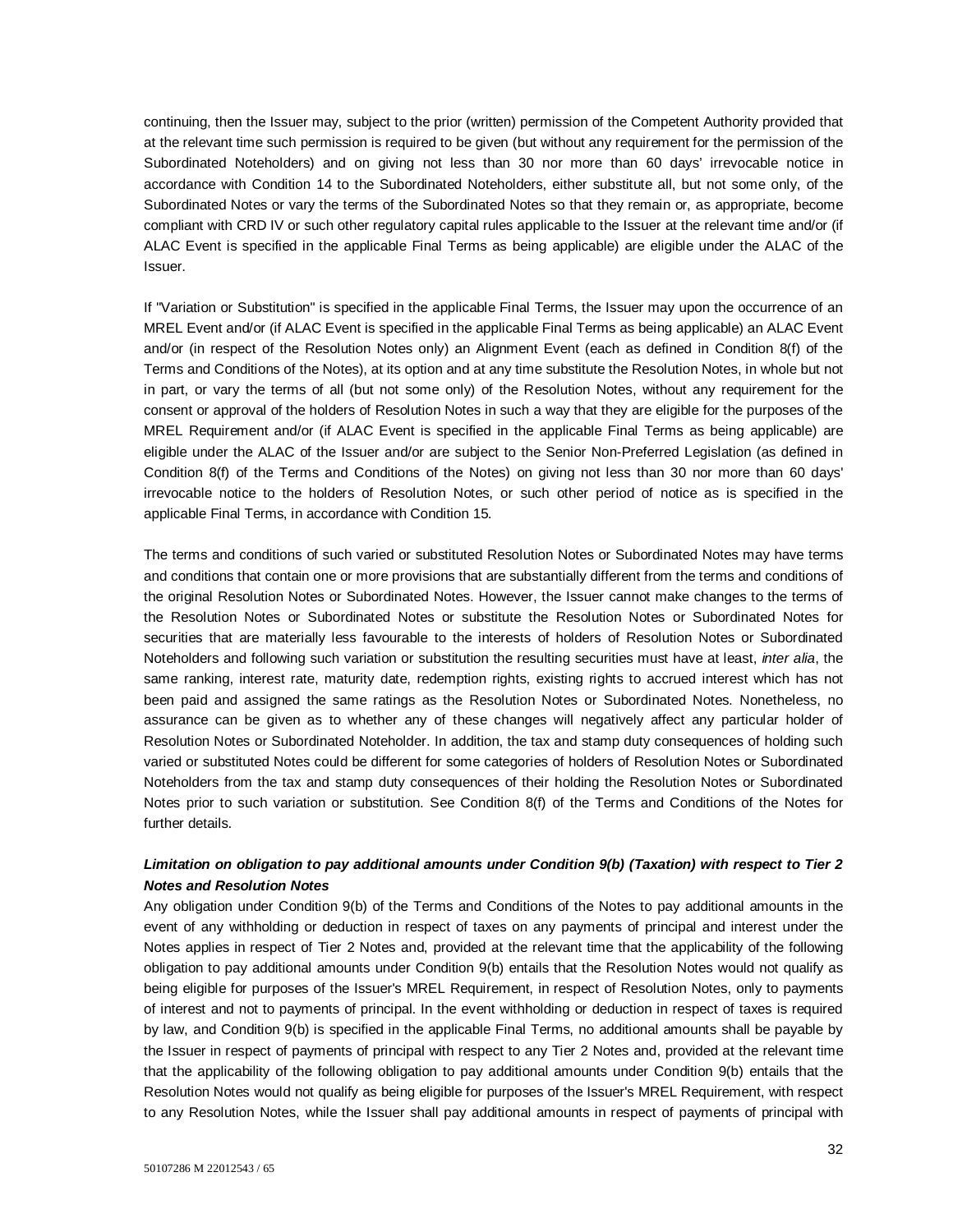respect to any Note other than a Tier 2 Note or a Resolution Note. In such event, holders of Tier 2 Notes or Resolution Notes may receive less than the full amount of principal due under such Notes upon redemption, while holders of Notes other than Tier 2 Notes or Resolution Notes will, subject to certain exceptions, receive the full amount of principal due under such Notes upon redemption. The limited obligation to pay additional amounts under Condition 9(b) in respect of Tier 2 Notes and Resolution Notes may adversely affect the market value of Tier 2 Notes and Resolution Notes. As of the date of this Base Prospectus, all payments of principal and interest under the Notes can be made free of withholding or deduction of any taxes in the Netherlands, unless the Notes qualify as equity of the Issuer for Netherlands tax purposes. The Notes qualify as equity of the Issuer if each of the following conditions is met (i) the Notes carry an interest dependent on the profits of the Issuer; (ii) the Notes have a maturity in excess of 50 years, and (iii) the Notes are subordinated.

#### *Fixed/Floating Rate Notes*

Fixed/Floating Rate Notes may bear interest at a rate that the Issuer may elect to convert from a fixed rate to a floating rate, or from a floating rate to a fixed rate. The ability of the Issuer to convert the interest rate will affect the secondary market and the market value of the Notes since the Issuer may be expected to convert the rate when it is likely to produce a lower overall cost of borrowing. If the Issuer converts from a fixed rate to a floating rate, the spread on the Fixed/Floating Rate Notes may be less favourable than then prevailing spreads on comparable Floating Rate Notes tied to the same reference rate. In addition, the new floating rate at any time may be lower than the rates on other Notes. If the Issuer converts from a floating rate to a fixed rate, the fixed rate may be lower than then prevailing rates on its Notes.

### *Notes issued at a substantial discount or premium*

The market values of securities issued at a substantial discount or premium from their principal amount, such as Zero Coupon Notes, tend to fluctuate more in relation to general changes in interest rates than do prices for conventional interest-bearing securities. Generally, the longer the remaining term of the securities, the greater the price volatility as compared to conventional interest-bearing securities with comparable maturities.

#### *Dual Currency Notes*

The Issuer may issue Notes with principal or interest payable in one or more currencies which may be different from the currency in which the Notes are denominated. Prospective investors should be aware that:

- (i) the market price of such Notes may be very volatile;
- (ii) they may receive no interest; and
- (iii) payment of interest may occur at a different time or in a different currency than expected.

#### *Issues of Resolution Notes; limited rights to accelerate*

The Issuer may issue Notes under the Programme which are subordinated to the extent described in Condition 3 of the Terms and Conditions of the Notes. Any such Resolution Notes and the related Receipts and Coupons constitute unsecured obligations of the Issuer and rank in an insolvency situation:

- (i) *pari passu* without any preference among the Resolution Notes themselves and the related Receipts and Coupons and with all other present and future unsecured obligations of the Issuer (other than those obligations expressed by their terms or by mandatory and/or overriding provisions of law to rank either in priority or junior to the Resolution Notes);
- (ii) senior to:
	- a) the Issuer's ordinary shares and any other obligations or capital instruments of the Issuer that rank or are expressed to rank junior to the Resolution Notes, including any obligations or capital instruments of the Issuer which constitute Additional Tier 1 Capital or Tier 2 Capital (both terms as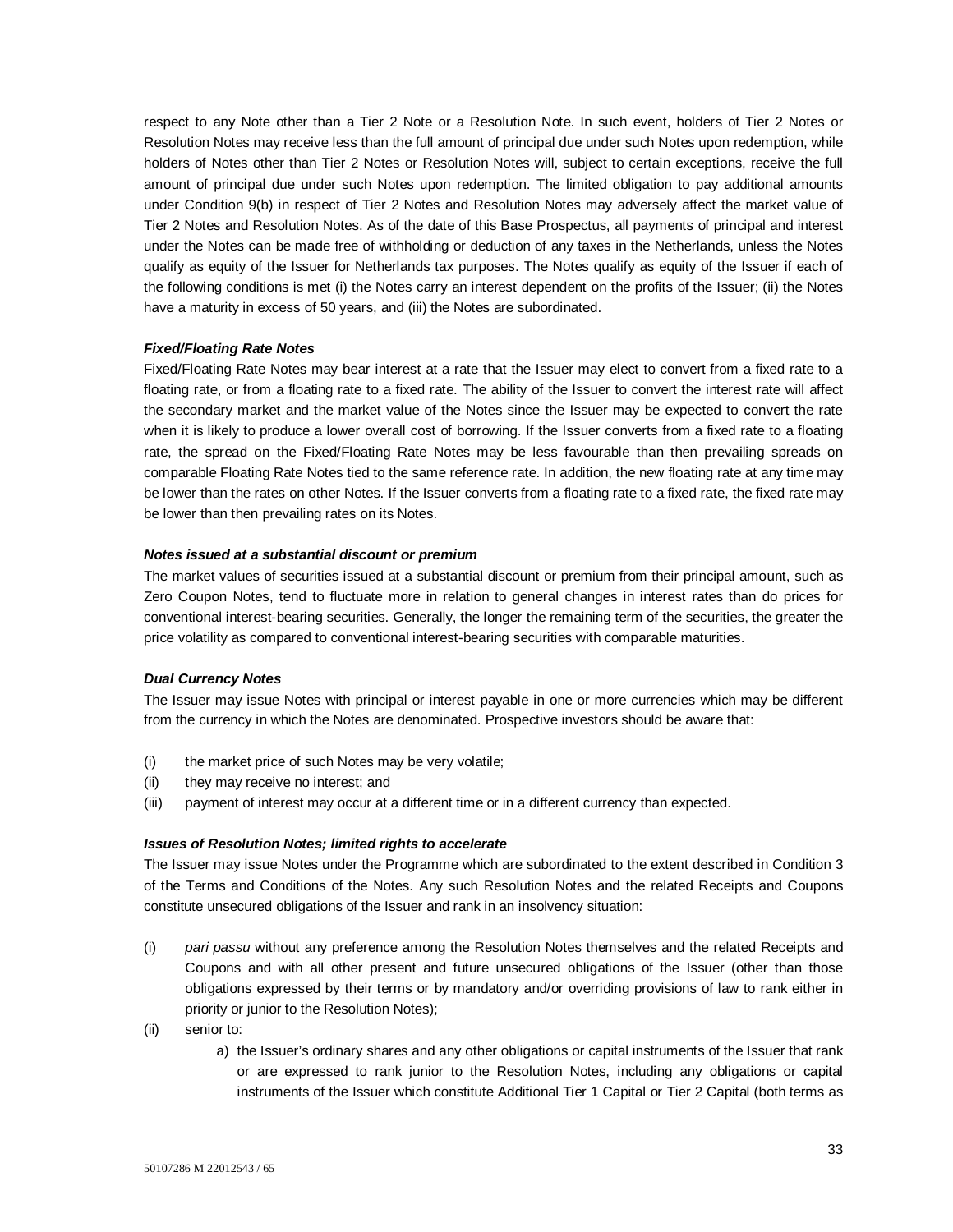defined in the Terms and Conditions of the Notes) or which rank or are expressed to rank *pari passu* with Additional Tier 1 Capital or Tier 2 Capital; and

- b) the Subordinated Notes; and
- (iii) junior to the Senior Notes and unsubordinated obligations ranking *pari passu* to Senior Notes (and those obligations expressed by their terms or by mandatory and/or overriding provisions of law to rank in priority of Senior Notes).

As a result, in the event of liquidation or bankruptcy of the Issuer or in the event of a Moratorium (as defined in Condition 3 of the Terms and Conditions of the Notes), the claims of holders of Resolution Notes against the Issuer are subordinated to (a) the claims of depositors (other than in respect of those whose deposits are expressed by their terms, subject to applicable law, to rank equally to or lower than the Resolution Notes), (b) unsubordinated claims with respect to the repayment of borrowed money, (c) the Senior Notes (collectively "**Claims Senior to Resolution Notes Claims**"). By virtue of such subordination, payments to a Resolution Noteholder will, in the event of liquidation or bankruptcy of the Issuer or in the event of a Moratorium with respect to the Issuer, only be made after, and any set-off or netting by a Resolution Noteholder shall be excluded until, all obligations of the Issuer resulting from Claims Senior to Resolution Notes Claims have been satisfied. A holder of a Resolution Note may therefore recover less than the holders of deposit liabilities or the holders of other unsubordinated liabilities of the Issuer. Furthermore, the Conditions do not limit the amount of the liabilities ranking senior to any Resolution Notes which may be incurred or assumed by the Issuer from time to time, whether before or after the Issue Date of the relevant Resolution Notes.

In addition, the rights of holders of Resolution Notes may be limited in certain respects. The Issuer may have to obtain the prior (written) permission of the Competent Authority before effecting any repayment of Resolution Notes following an Event of Default (as defined and further set out in Condition 11 of the Terms and Conditions of the Notes). See Condition 11 of the Terms and Conditions for further details. Also, the exercise by holders of Resolution Notes of a right of set-off or netting, or counterclaim, may be restricted, as further set out in Condition 3.

The Issuer may have the option to, in certain circumstances, redeem the Resolution Notes prior to maturity pursuant to and in accordance with Conditions 8(b), (c), (d) or (f) of the Terms and Conditions of the Notes. See also the risk factor above '*Notes subject to optional redemption by the Issuer'.*

Although Resolution Notes may have the benefit of a higher Rate of Interest than comparable Notes, there is a greater risk that an investor in Resolution Notes will lose all or some of his investment should the Issuer become insolvent.

Holders of Resolution Notes will only have limited rights to accelerate repayment of the principal amount of the Resolution Notes. See Condition 11(iii)(iv) (*Events of Default*) of the Terms and Conditions, which limits the events of default to (i) the Issuer being declared bankrupt or a declaration in respect of the Issuer being made under Article 3:163(1)(b) of the Wft by a competent court and (ii) an order being made or an effective resolution being passed for the winding up or liquidation of the Issuer, unless this is done in connection with a merger, consolidation or other form of combination or this involves a solvent liquidation. Accordingly, if the Issuer fails to meet any interest payment or other obligations under the Resolution Notes, such failure will not give holders of Resolution Notes any right to accelerate repayment of the principal amount of the Resolution Notes.

### *Issues of Subordinated Notes; limited rights to accelerate*

The Issuer may issue Notes under the Programme which are subordinated to the extent described in Condition 4 of the Terms and Conditions of the Notes. Any such Subordinated Notes and the related Receipts and Coupons constitute unsecured subordinated obligations of the Issuer and rank in an insolvency situation: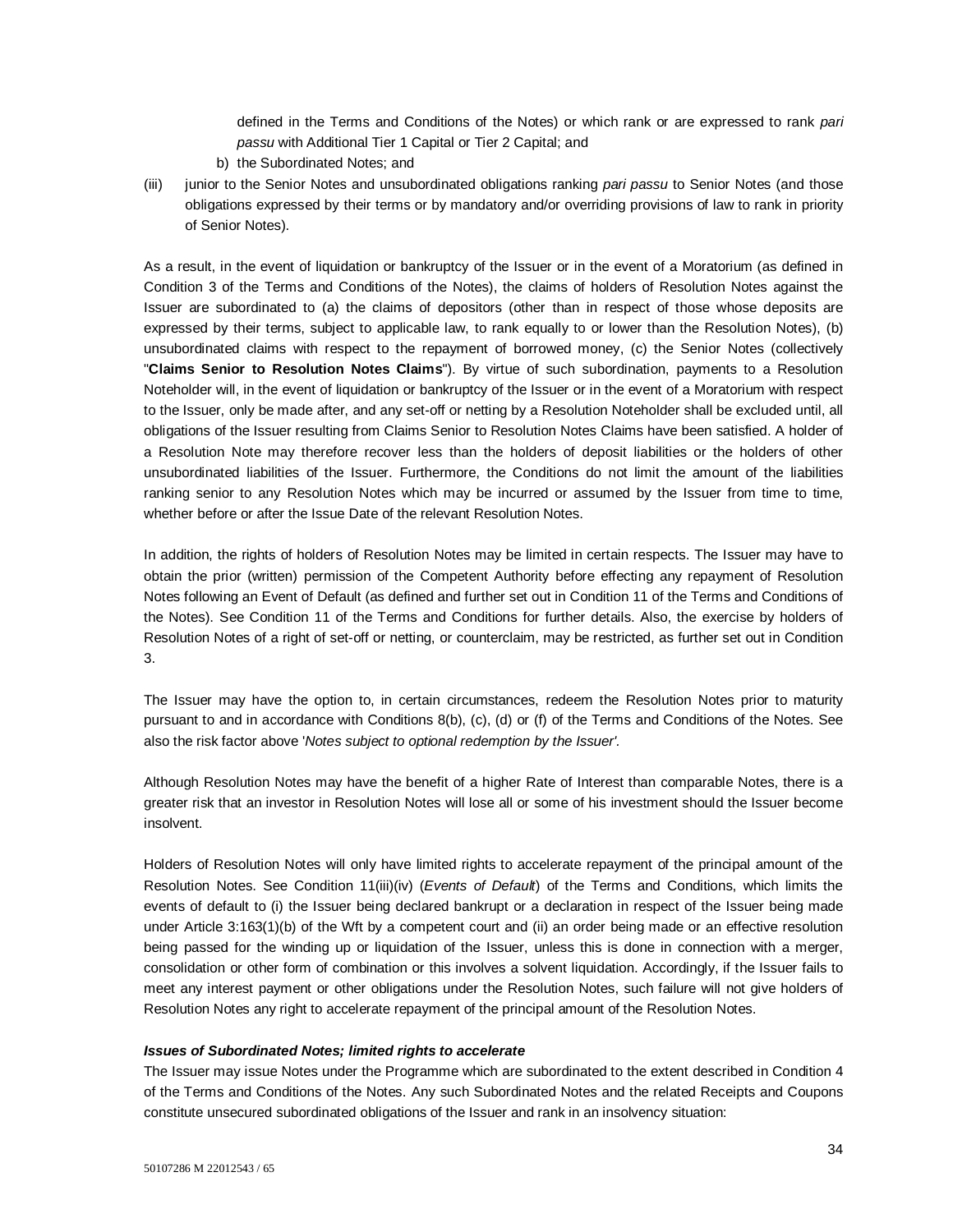- (i) *pari passu* without any preference among the Subordinated Notes themselves and the related Receipts and Coupons and with all other present and future unsecured subordinated obligations of the Issuer (other than those subordinated obligations expressed by their terms or by mandatory and/or overriding provisions of law to rank either in priority or junior to the Subordinated Notes); and
- (ii) junior to those subordinated obligations expressed by their terms to rank in priority to the Subordinated Notes and those preferred by mandatory and/or overriding provisions of law.

As a result, in the event of liquidation or bankruptcy of the Issuer or in the event of a Moratorium (as defined in Condition 4 of the Terms and Conditions of the Notes), the claims of Subordinated Noteholders against the Issuer are subordinated to (a) the claims of depositors (other than in respect of those whose deposits are expressed by their terms, subject to applicable law, to rank equally to or lower than the Subordinated Notes), (b) unsubordinated claims with respect to the repayment of borrowed money, (c) other unsubordinated claims and (d) subordinated claims expressed by their terms to rank in priority to the Subordinated Notes (collectively "**Senior Claims**"). By virtue of such subordination, payments to a Subordinated Noteholder will, in the event of liquidation or bankruptcy of the Issuer or in the event of a Moratorium with respect to the Issuer, only be made after, and any set-off or netting by a Subordinated Noteholder shall be excluded until, all obligations of the Issuer resulting from Senior Claims have been satisfied. A Subordinated Noteholder may therefore recover less than the holders of deposit liabilities or the holders of other unsubordinated or senior subordinated liabilities of the Issuer. Furthermore, the Conditions do not limit the amount of the liabilities ranking senior to any Subordinated Notes which may be incurred or assumed by the Issuer from time to time, whether before or after the Issue Date of the relevant Subordinated Notes.

In addition, the rights of Subordinated Noteholders may be limited in certain respects. The Issuer may have to obtain the prior (written) permission of the Competent Authority before effecting any repayment of Subordinated Notes following an Event of Default (as defined and further set out in Condition 11 of the Terms and Conditions of the Notes). See Condition 11 of the Terms and Conditions for further details. Also, redemption of Subordinated Notes at the option of the holders of Subordinated Notes may be restricted, as further set out in Condition 8(e). Furthermore, the exercise by holders of Subordinated Notes of a right of set-off or netting, or counterclaim, is restricted, as further set out in Condition 4.

The Issuer may have the option to, in certain circumstances, redeem the Subordinated Notes prior to maturity pursuant to and in accordance with Conditions 8(b), (c), (d) or (f) of the Terms and Conditions of the Notes.

Although Subordinated Notes may have the benefit of a higher Rate of Interest than comparable Notes which are not subordinated, there is a greater risk that an investor in Subordinated Notes will lose all or some of his investment should the Issuer become insolvent. See also the risk factor above '*Notes subject to optional redemption by the Issuer'.*

Subordinated Noteholders will only have limited rights to accelerate repayment of the principal amount of Subordinated Notes. See Condition 11(iii)(iv) (*Events of Default*) of the Terms and Conditions, which limits the events of default to (i) the Issuer being declared bankrupt or a declaration in respect of the Issuer being made under Article 3:163(1)(b) of the Wft by a competent court and (ii) an order being made or an effective resolution being passed for the winding up or liquidation of the Issuer unless this is done in connection with a merger, consolidation or other form of combination or this involves a solvent liquidation. Accordingly, if the Issuer fails to meet any interest payment or other obligations under the Subordinated Notes, such failure will not give Subordinated Noteholders any right to accelerate repayment of the principal amount of the Subordinated Notes.

#### *Write-down and conversion of capital instruments and Resolution*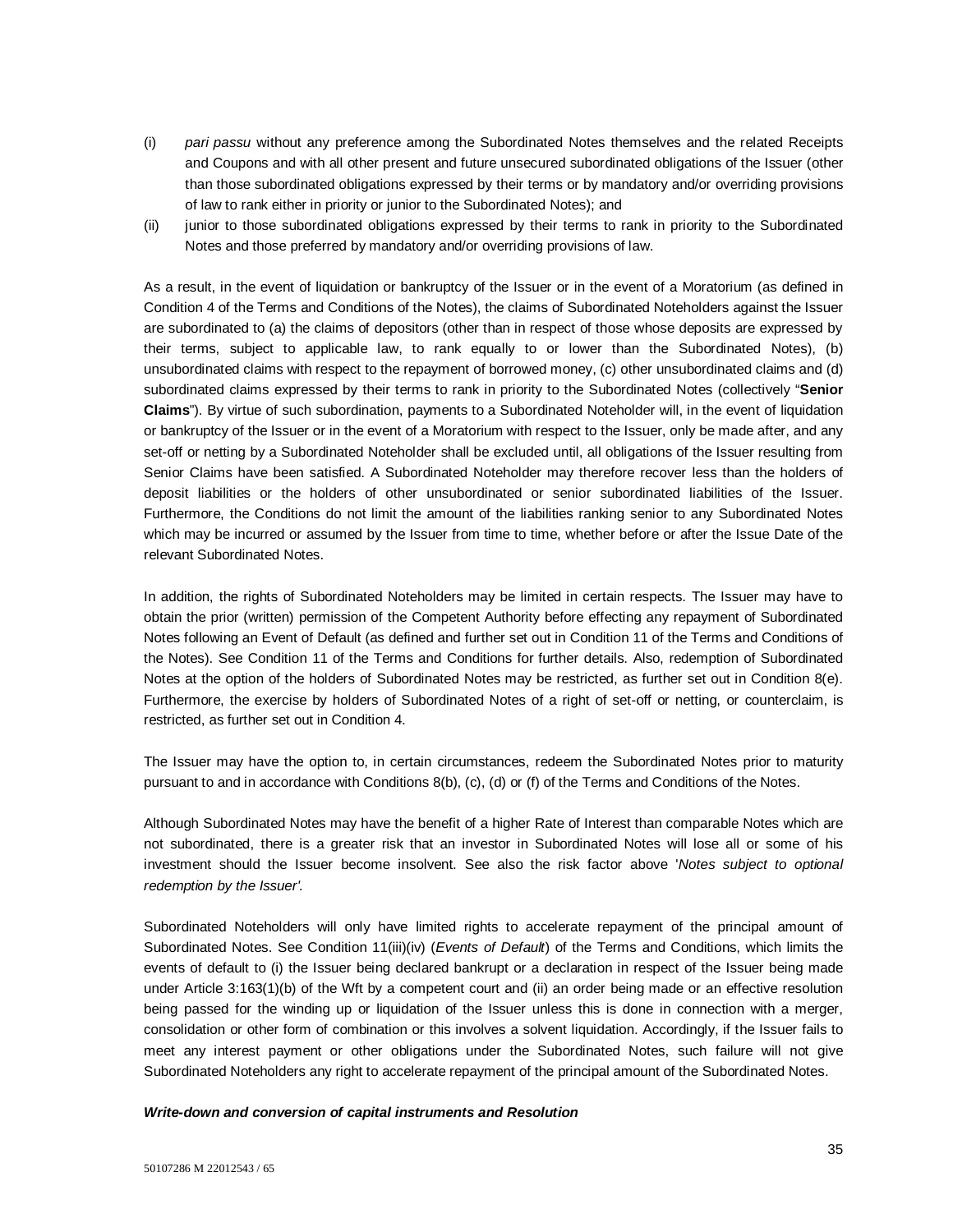If the Issuer would be deemed no longer viable (or one or more other conditions as set out in Article 21 SRM Regulation apply, "**Non-Viability Event**") the Issuer may be subject to the write-down, cancellation or conversion of relevant capital instruments issued by it (or in cooperation with it) (i.e. Common Equity Tier 1 items, Additional Tier 1 instruments and Tier 2 instruments, each as referred to in the CRD IV Regulation) and either independently (i.e. separate from a resolution action) or in combination with a resolution action (such as the application of a transfer tool and/or the bail-in tool, discussed below). This measure is referred to as the write-down and conversion of capital instruments tool ("**WDCCI**"). The WDCCI can be exercised in order to write-down, cancel or convert the relevant capital instruments into shares or other instruments of ownership. The WDCCI should be exercised in accordance with a certain order of priority, as described below, although exceptions may apply. WDCCI could adversely affect the rights and effective remedies of holders of any Notes qualifying as Tier 2 Notes and the market value of such Notes could be negatively affected. The implementation of the TLAC standard into EU law (see above under 'Capital and/or liquidity requirements may adversely affect the business of the Issuer') may - further to potential changes to the MREL eligibility requirements - also entail an extension of the scope of the aforementioned write-down and conversion powers (in addition to capital instruments) to other instruments that count towards the Issuer's MREL (such as Resolution Notes that count towards the Issuer's MREL), although the EU Banking Reforms currently limit this extension to certain intragroup eligible liabilities.

If the Issuer would be deemed to fail or likely to fail and the other resolution conditions (as set out in Article 18 SRM Regulation) would also be met, the Issuer may be placed under resolution ("**Resolution Event**"). The resolution authority may in the event of resolution decide to apply certain resolution tools, subject to the general resolution objectives and principles laid down in the SRM Regulation. These resolution tools include the sale of business tool, the bridge institution tool and the asset separation tool, each of which, in summary, provides for a transfer of certain assets and/or liabilities of the Issuer to a third party. In addition, the SRM provides for the bail-in tool. The bail-in tool may be applied to recapitalize the Issuer (whether or not in combination with one of the aforementioned transfer tools) or convert to equity or reduce the principal amount of claims or debt instruments of the Issuer that have been transferred pursuant to one of the aforementioned transfer tools. The bail-in tool extends further than WDCCI (subject to potential changes in the future, as discussed above), and may also result in the write-down or conversion of eligible liabilities of the Issuer (such as Resolution Notes and Senior Notes), in accordance with a certain order of priority (see below). In order to ensure the effectiveness of the bail-in tool, the SRM prescribes at all times a minimum requirement for own funds and eligible liabilities (i.e. the MREL) which may be subject to the bail-in tool.

The resolution authority should take the write-down and conversion steps in the following order (subject to certain exceptions, such as the exclusion or partial exclusion by the resolution authority of certain liabilities from the bailin tool, and potential changes in the future):

- (i) Common Equity Tier 1 items;
- (ii) principal amount of Additional Tier 1 instruments;
- (iii) principal amount of Tier 2 instruments;
- (iv) principal amount of other subordinated debt (not Additional Tier 1 or Tier 2 instruments), in accordance with hierarchy of claims in normal insolvency proceedings; and
- (v) principal amount of other not excluded liabilities, in accordance with hierarchy of claims in normal insolvency proceedings.

For the avoidance of doubt, WDCCI can under the current Resolution Framework only extend to the instruments referred to under (i), (ii) and (iii) while the bail-in tool may also result in the write-down or conversion of the liabilities referred to under (iv) and (v).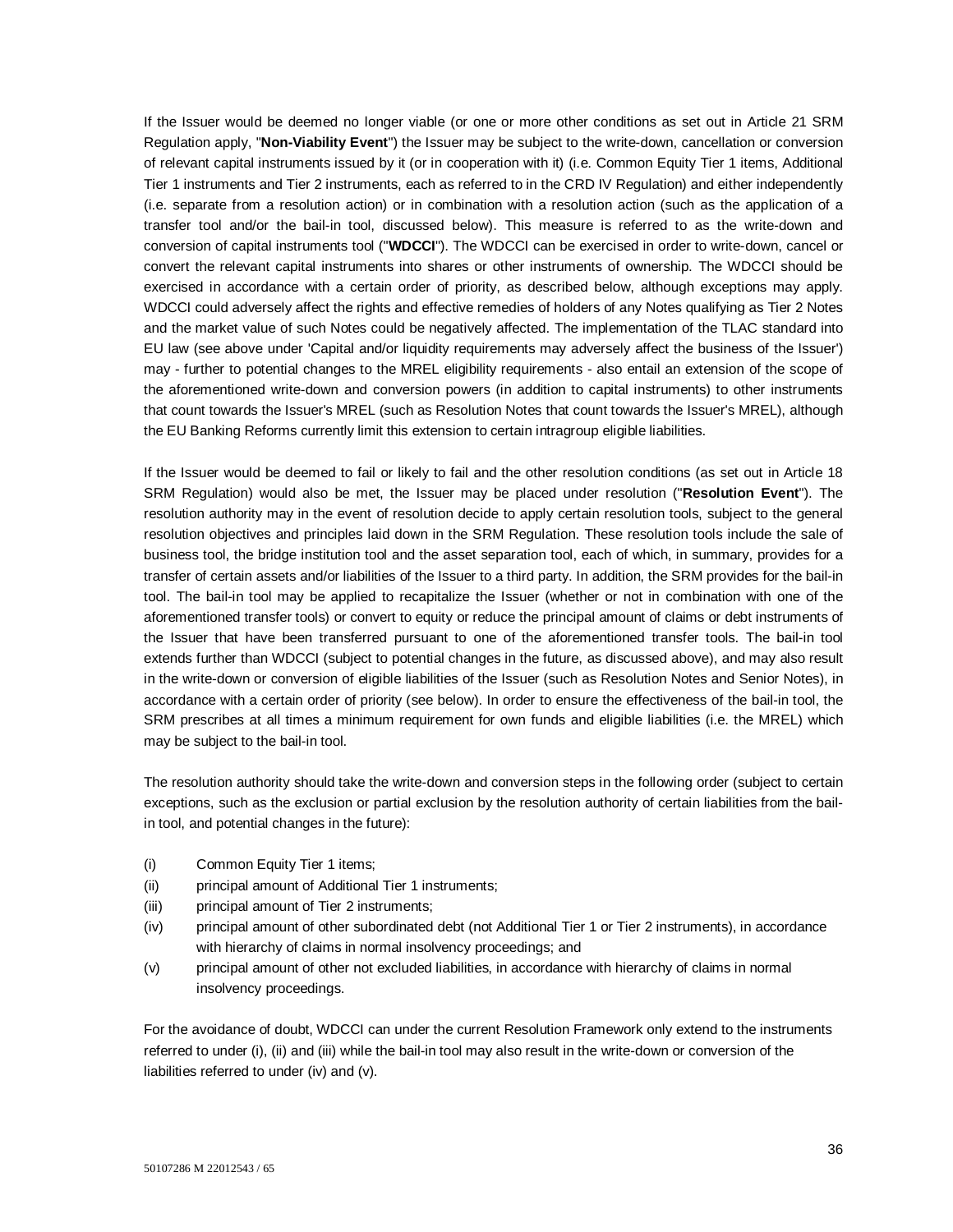This entails that the resolution authority should take the write-down and conversion steps among the Notes in the following order (again, subject to certain exceptions and potential changes in the future):

- (i) Subordinated Notes qualifying as Tier 2 Notes;
- (ii) Subordinated Notes that do not qualify as Tier 2 Notes;
- (iii) Resolution Notes; and
- (iv) Senior Notes.

It follows from the above that all relevant capital instruments and eligible liabilities are capable of being fully and permanently written down or converted fully into shares or other instruments of ownership if the Issuer is subjected to WDCCI in a Non-Viability Event or the WDCCI and/or bail-in tool in a Resolution Event (such write down or conversion into shares or other instruments of ownership of the outstanding principal and accrued and unpaid interest in respect of Notes, ''**Statutory Loss Absorption**'').

Any written-down amount as a result of Statutory Loss Absorption shall be irrevocably lost and holders of such Notes will cease to have any claims for any principal amount and accrued but unpaid interest which has been subject to write down. Such Statutory Loss Absorption shall not constitute an Event of Default and the Noteholders will have no further claims in respect of the amount so written down or the amount subject to conversion or otherwise as a result of such Statutory Loss Absorption.

The occurrence of a Non-Viability Event or Resolution Event may be unpredictable and may depend on a number of factors which may be outside of the Issuer's control. The resolution authority may require or may cause a write down (or apply any other measure under the Applicable Resolution Framework; see above under *'Resolution regimes may lead to fewer assets of the Issuer being available to investors for recourse for their claims, and may lead to lower credit ratings and possibly higher cost of funding*'), in circumstances that are beyond the control of the Issuer and with which the Issuer may not agree. It is possible that the resolution authority will use its powers under the Applicable Resolution Framework (see '*Risk Factors regarding the Issuer' under 'Amendments to regulatory framework and/or regulations governing the Issuer's business*' and '*Resolution regimes may lead to*  fewer assets of the Issuer being available to investors for recourse for their claims, and may lead to lower credit *ratings and possibly higher cost of funding*'), to force a write down or conversion, which could result in subordinated and/or senior debt instruments of the Issuer absorbing losses (such as the Notes).

Because of the inherent uncertainty regarding the determination of whether a Non-Viability Event or Resolution Event exists, it will be difficult to predict when, if at all, a write down will occur. Accordingly, market prices and trading strategy in respect of Notes which may be subject to Statutory Loss Absorption may differ from other types of securities. Any indication that the Issuer may be subject to a recovery or resolution measure, including that the Notes may become subject to Statutory Loss Absorption, could have an adverse effect on tradability and/or the market price of the relevant Notes. Potential investors should consider the risk that it may lose all of its investment in such Notes (subject to the hierarchy of write down and conversion), including the principal amount plus any accrued but unpaid interest, in the event that a recovery or resolution procedure (including Statutory Loss Absorption) occurs.

## **Risks related to the Notes generally**

Set out below is a brief description of certain risks relating to the Notes generally.

#### *Modification, waivers and substitution*

The conditions of the Notes contain provisions for calling meetings of Noteholders to consider matters affecting their interests generally. These provisions permit defined majorities to bind all Noteholders including Noteholders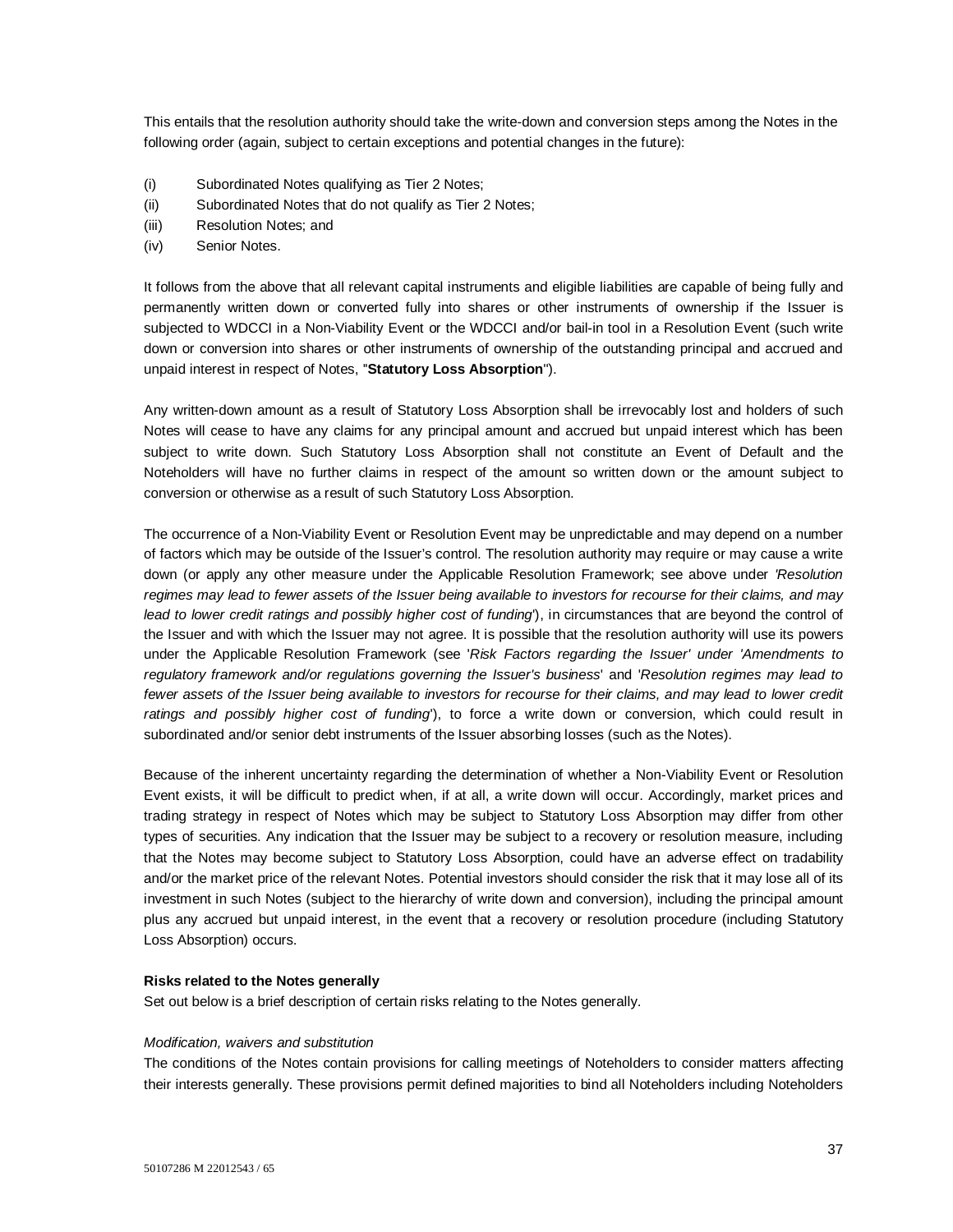who did not attend and vote at the relevant meeting and Noteholders who voted in a manner contrary to the majority.

The conditions of the Notes also provide that the Agent may, without the consent of Noteholders, agree to (i) any modification (not being a modification requiring the approval of a meeting of Noteholders) of any of the provisions of Notes which is not materially prejudicial to the interests of the Noteholders or (ii) any modification of the Notes which is of a formal, minor or technical nature or is made to correct a manifest error or to comply with mandatory provisions of law or (iii) the substitution of another company as principal debtor under any Notes in place of the Issuer, in the circumstances described in Condition 18 of the Terms and Conditions of the Notes or (iv) the variation or substitution of certain Subordinated Notes and/or Resolution Notes in the circumstances described in Condition 8(f) of the Terms and Conditions of the Notes.

### *Eurosystem eligibility*

Notes may be held in a manner which will allow Eurosystem (as defined under '*Form of the Notes*') eligibility. This means that such Notes are intended upon issue to be deposited with one of the ICSDs as common safekeeper and does not necessarily mean that the Notes will be recognised as eligible collateral for Eurosystem monetary policy and intraday credit operations by the Eurosystem either upon issue or at any or all times during their life. Such recognition will depend upon satisfaction of the Eurosystem eligibility criteria.

#### *Tax consequences of holding the Notes*

Potential investors should consider the tax consequences of investing in the Notes and consult their tax adviser about their own tax situation. See also '*Taxation*' and Condition 9 of the Terms and Conditions of the Notes.

#### *Notes held in global form*

The Notes will initially be held by a common depositary or common safekeeper on behalf of Euroclear and/or Clearstream, Luxembourg or by Euroclear Nederland, in each case in the form of a global Note which may be exchangeable for definitive Notes in limited circumstances as more fully described in the section headed *'Form of the Notes*' below. For as long as any Notes are represented by a global Note held by a common depositary in the case of a CGN, or a common safekeeper in the case of a NGN, on behalf of Euroclear and/or Clearstream, Luxembourg, payments of principal, interest (if any) and any other amounts on a global Note will be made through Euroclear and/or Clearstream, Luxembourg (as the case may be) against presentation or surrender (as the case may be) of the relevant global Note and, in the case of a Temporary Global Note, certification as to non-U.S. beneficial ownership. The bearer of the relevant global Note, being the common depositary or common safekeeper for Euroclear and/or Clearstream, Luxembourg or Euroclear Nederland, shall be treated by the Issuer and any Paying Agent as the sole holder of the relevant Notes represented by such global Note with respect to the payment of principal, interest (if any) and any other amounts payable in respect of the Notes. Delivery (*uitlevering*) of definitive Notes represented by a Global Note deposited with Euroclear Nederland shall only be possible in the limited circumstances as described in the Dutch Securities Giro Transfer Act (*Wet giraal effectenverkeer*, "**Wge**") (as amended from time to time) and such delivery will be made in accordance with the Wge and the rules and regulations of Euroclear Nederland (as amended from time to time).

In relation to any issue of Notes which have a denomination of € 100,000 (defined as the minimum "**Specified Denomination**") plus a higher integral multiple of another smaller amount, it is possible that the Notes may be traded in amounts in excess of € 100,000 (or its equivalent in any other currency) that are not integral multiples of € 100,000 (or its equivalent in any other currency). In such a case a Noteholder who, as a result of trading such amounts, holds a principal amount of less than the minimum Specified Denomination (a "**Stub Amount**") may not receive a definitive Note in respect of such holding (should definitive Notes be printed) and would need to purchase a principal amount of Notes such that its holding amounts to a Specified Denomination. As long as the Stub Amount is held in the relevant clearing system, the Noteholder will be unable to transfer this Stub Amount.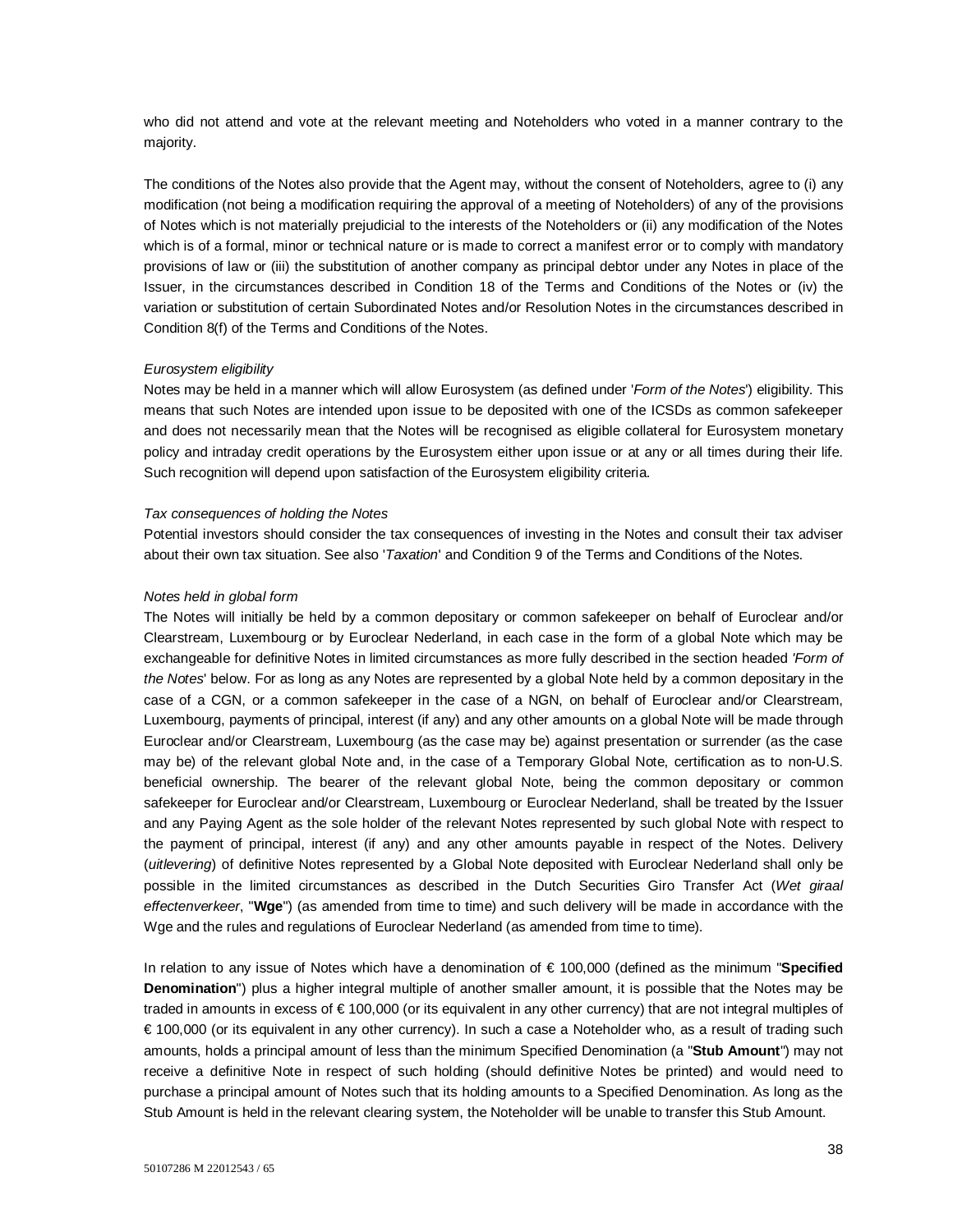Notes which are represented by a global Note will be transferable only in accordance with the rules and procedures for the time being of Euroclear and/or Clearstream, Luxembourg or Euroclear Nederland, as the case may be.

#### *Nominee Arrangements*

Where, in the case of an issue of Notes a nominee service provider is used by an investor to hold the relevant Notes or such investor holds interests in any Series of Notes through accounts with a clearing system (such as Euroclear, Clearstream, Luxembourg or Euroclear Nederland), such investor will receive payments in respect of principal, interest, (if any) or any other amounts due, as applicable, solely on the basis of the arrangements entered into by the investor with the relevant nominee service provider or clearing system, as the case may be. Furthermore, such investor must rely on the relevant nominee service provider or clearing system to distribute all payments attributable to the relevant Notes which are received from the Issuer. Accordingly, such an investor will be exposed to the credit risk of, and default risk in respect of, the relevant nominee service provider or clearing system, as well as the Issuer.

For the purposes of (a) distributing any notices to Noteholders, and (b) recognising Noteholders for the purposes of attending and/or voting at any meetings of Noteholders, the Issuer will recognise as Noteholders only those persons who are at any time shown as accountholders in the records of Euroclear and/or Clearstream, Luxembourg or Euroclear Nederland as persons holding a principal amount of the relevant Series of Notes. Accordingly, an investor must rely upon the nominee service provider which is the accountholder with the relevant clearing system through which the investor made arrangements to invest in the Notes (and, if applicable, the domestic clearing system through which the Notes are held), to forward notices received by it from Euroclear and/or Clearstream, Luxembourg or Euroclear Nederland and to return the investor's voting instructions or voting certificate application to Euroclear and/or Clearstream, Luxembourg or Euroclear Nederland. Accordingly, such an investor will be exposed to the risk that the relevant nominee service provider or clearing system may fail to pass on the relevant notice to, or fail to take relevant instructions from, the investor. In addition, such a Noteholder will only be able to sell any Note held by it prior to its stated maturity date with the assistance of the relevant nominee service provider.

None of the Issuer, the Arranger, any Dealer to be appointed under the Programme or the Agent shall be responsible for the acts or omissions of any relevant nominee service provider or clearing system nor makes any representation or warranty, express or implied, as to the services provided by any relevant nominee service provider or clearing system.

#### *Change of law and jurisdiction*

The conditions of the Notes are governed by Dutch law in effect as at the date of this Prospectus. No assurance can be given as to the impact of any possible judicial decision or change to Dutch law or administrative practice after the date of this Prospectus.

Prospective investors should note that the courts of the Netherlands shall have jurisdiction in respect of any disputes involving any Series of Notes. Noteholders may take any suit, action or proceedings arising out of or in connection with the Notes against the Issuer in any court of competent jurisdiction. Dutch law may be materially different from the equivalent law in the home jurisdiction of prospective investors in its application to the Notes.

#### **Risks related to the market generally**

Set out below is a brief description of the principal market risks, including liquidity risk, exchange rate risk and interest rate risk.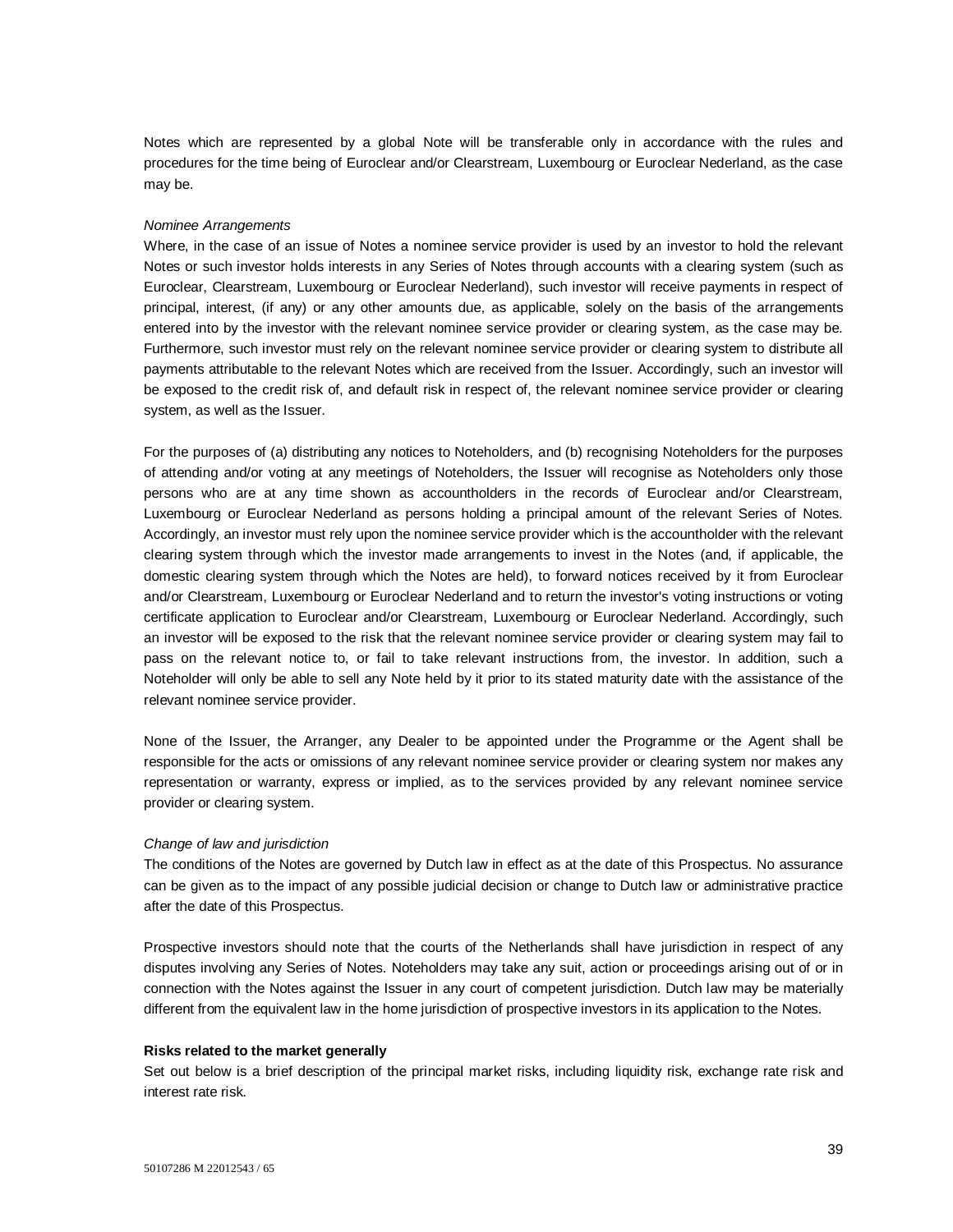### *The secondary market generally*

Notes may have no established trading market when issued, and one may never develop. If a market does develop, it may not be very liquid. Therefore, investors may not be able to sell their Notes easily or at prices that will provide them with a yield comparable to similar investments that have a developed secondary market. This is particularly the case for Notes that are especially sensitive to interest rate, currency or market risks, are designed for specific investment objectives or strategies or have been structured to meet the investment requirements of limited categories of investors. These types of Notes generally would have a more limited secondary market and more price volatility than conventional debt securities. Illiquidity may have a severely adverse effect on the market value of Notes.

#### *Exchange rate risks and exchange controls*

The Issuer will pay principal and interest on the Notes in the Specified Currency. This presents certain risks relating to currency conversions if an investor's financial activities are denominated principally in a currency or currency unit (the "**Investor's Currency**") other than the Specified Currency. These include the risk that exchange rates may significantly change (including changes due to devaluation of the Specified Currency or revaluation of the Investor's Currency) and the risk that authorities with jurisdiction over the Investor's Currency may impose or modify exchange controls. An appreciation in the value of the Investor's Currency relative to the Specified Currency would decrease (1) the Investor's Currency-equivalent yield on the Notes, (2) the Investor's Currency-equivalent value of the principal payable on the Notes and (3) the Investor's Currency-equivalent market value of the Notes.

Government and monetary authorities may impose (as some have done in the past) exchange controls that could adversely affect an applicable exchange rate. As a result, investors may receive less interest or principal than expected, or no interest or principal at all.

#### *Interest rate risks*

Investment in Fixed Rate Notes involves the risk that subsequent changes in market interest rates may adversely affect the value of the Fixed Rate Notes.

#### *Credit ratings may not reflect all risks*

Credit ratings may not reflect all risks and the methodologies of determining credit ratings may be changed from time to time leading to potential downgrades.

One or more independent credit rating agencies may assign credit ratings to the Notes. The ratings may not reflect the potential impact of all risks related to structure, market, additional factors discussed above, and other factors that may affect the value of the Notes. A credit rating is not a recommendation to buy, sell or hold securities and may be revised or withdrawn by the rating agency at any time. There is no assurance that a rating will remain for any given period of time or that a rating will not be lowered or withdrawn by the relevant rating agency if, in its judgement, circumstances in the future so warrant.

Such change may, among other factors, be due to a change in the methodology applied by a rating agency to rating securities with similar structures to the Notes, as opposed to any revaluation of the Issuer's financial strength or other factors such as conditions affecting the financial services industry generally. Noteholders and prospective investors should be aware that such a change in the methodology of a rating agency could result in certain series of Notes being downgraded, potentially to non-investment grade (if the relevant Notes are issued before the new methodology is applied by a rating agency to such Notes) or receiving a lower rating than that is currently expected from that rating agency (if the relevant Notes are issued after the new methodology is applied by that rating agency to such Notes).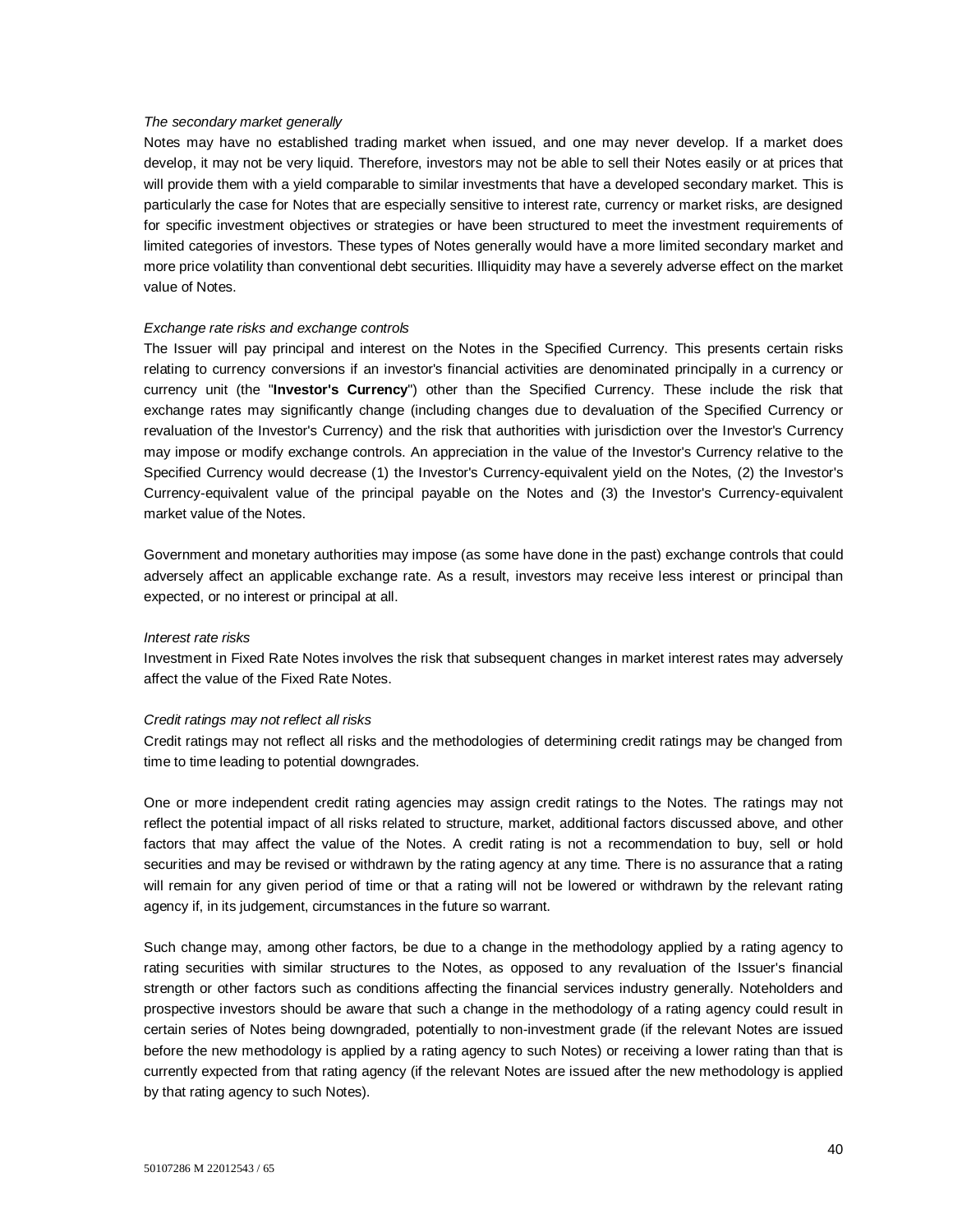In the event that a rating assigned to the Notes or the Issuer is subsequently lowered for any reason, the market value of the Notes is likely to be adversely affected, but no person or entity is obliged to provide any additional support or credit enhancement with respect to the Notes.

## *Return on an investment in Notes will be affected by charges incurred by investors*

An investor's total return on an investment in any Notes will be affected by the level of fees charged by the nominee service provider and/or clearing system used by the investor. Such a person or institution may charge fees for the opening and operation of an investment account, transfers of Notes, custody services and on payments of interest, principal and other amounts. Potential investors are therefore advised to investigate the basis on which any such fees will be charged on the relevant Notes.

## *A reset of the interest rate could affect the market value of an investment in the Notes*

Fixed Rate Notes may bear interest at an initial Rate of Interest subject to one or more resets during the tenor of the Notes. Such reset rate could be less than the initial Rate of Interest and could affect the market value of an investment in the Notes.

## *Legal investment considerations may restrict certain investments*

The investment activities of certain investors are subject to legal investment laws and regulations, or review or regulation by certain authorities. Each potential investor should consult its own legal advisers to determine whether and to what extent (1) Notes are legal investments for it, (2) Notes can be used as collateral for various types of borrowing and (3) other restrictions apply to its purchase or pledge of any Notes. Financial institutions should consult their legal advisers or the appropriate regulators to determine the appropriate treatment of Notes under any applicable risk-based capital or similar rules.

## *General risks*

The value of the Notes may be influenced by national and international political, economic, social, environmental circumstances and developments.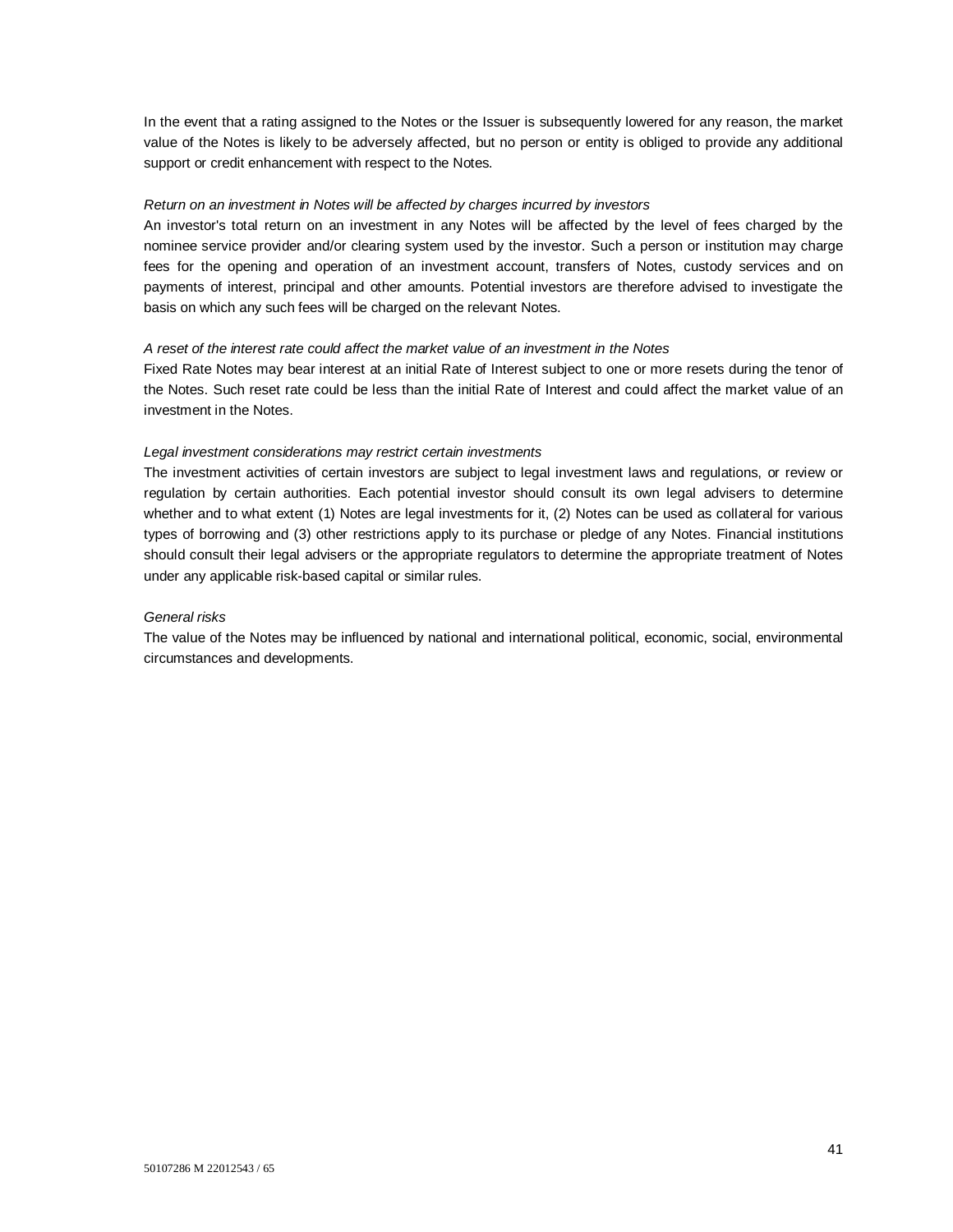# **OVERVIEW OF THE PROGRAMME**

*The following provides an overview of the parties and the principal features of the Programme. The overview must be read in conjunction with and is qualified in its entirety by the detailed information presented elsewhere in this Prospectus. Any decision to invest in any Notes should be based on a consideration of this Prospectus as a whole, including the documents incorporated by reference.* 

| Issuer:                                              | de Volksbank N.V. is incorporated under Dutch law as a public<br>company (naamloze vennootschap) and has its corporate seat in<br>Utrecht and is registered with the Commercial Register of the<br>Chamber of Commerce under number 16062330. Its registered<br>address is Croeselaan 1, 3521 BJ Utrecht, the Netherlands. The<br>telephone number is tel. +31 (0)30 291 5200.                                                                                                                                                                                                                                                                                                   |
|------------------------------------------------------|----------------------------------------------------------------------------------------------------------------------------------------------------------------------------------------------------------------------------------------------------------------------------------------------------------------------------------------------------------------------------------------------------------------------------------------------------------------------------------------------------------------------------------------------------------------------------------------------------------------------------------------------------------------------------------|
| <b>Risk Factors:</b>                                 | There are certain factors that may affect the Issuer's ability to fulfil its<br>obligations under the Notes. These are set out under 'Risk Factors'<br>above and include the fact that the Issuer's results can be adversely<br>affected by (i) general economic conditions, (ii) competition, (iii)<br>regulatory change and (iv) standard banking risks including changes<br>in interest and foreign exchange rates and operational, credit,<br>market, liquidity and legal risk. In addition, there are certain factors<br>which are material for the purpose of assessing the risks associated<br>with Notes - see 'Risk Factors Regarding the Notes' in this<br>Prospectus. |
| Description:                                         | Debt Issuance Programme of de Volksbank N.V.                                                                                                                                                                                                                                                                                                                                                                                                                                                                                                                                                                                                                                     |
| Arranger:                                            | Coöperatieve Rabobank U.A. (Rabobank)                                                                                                                                                                                                                                                                                                                                                                                                                                                                                                                                                                                                                                            |
| Dealers:                                             | Coöperatieve Rabobank U.A. (Rabobank), de Volksbank and any<br>additional Dealers appointed by the Issuer from time to time.                                                                                                                                                                                                                                                                                                                                                                                                                                                                                                                                                     |
| <b>Regulatory Matters:</b>                           | Notes in respect of which particular laws, guidelines, regulations,<br>restrictions or reporting requirements apply will only be issued in<br>circumstances which comply with such laws, guidelines, regulations,<br>restrictions or reporting requirements from time to time (see<br>'Subscription and Sale' below).                                                                                                                                                                                                                                                                                                                                                            |
| <b>Issuing and Principal</b><br><b>Paying Agent:</b> | Banque Internationale à Luxembourg SA ("BIL")                                                                                                                                                                                                                                                                                                                                                                                                                                                                                                                                                                                                                                    |
| <b>Amsterdam Paying Agent:</b>                       | Coöperatieve Rabobank U.A. (Rabobank)                                                                                                                                                                                                                                                                                                                                                                                                                                                                                                                                                                                                                                            |
| <b>Amsterdam Listing Agent:</b>                      | de Volksbank N.V.                                                                                                                                                                                                                                                                                                                                                                                                                                                                                                                                                                                                                                                                |
| Size:                                                | Subject as set out herein, the maximum aggregate nominal amount<br>of the Notes from time to time outstanding under the Programme<br>issued by the Issuer will not exceed $€$ 25,000,000,000 (or its                                                                                                                                                                                                                                                                                                                                                                                                                                                                             |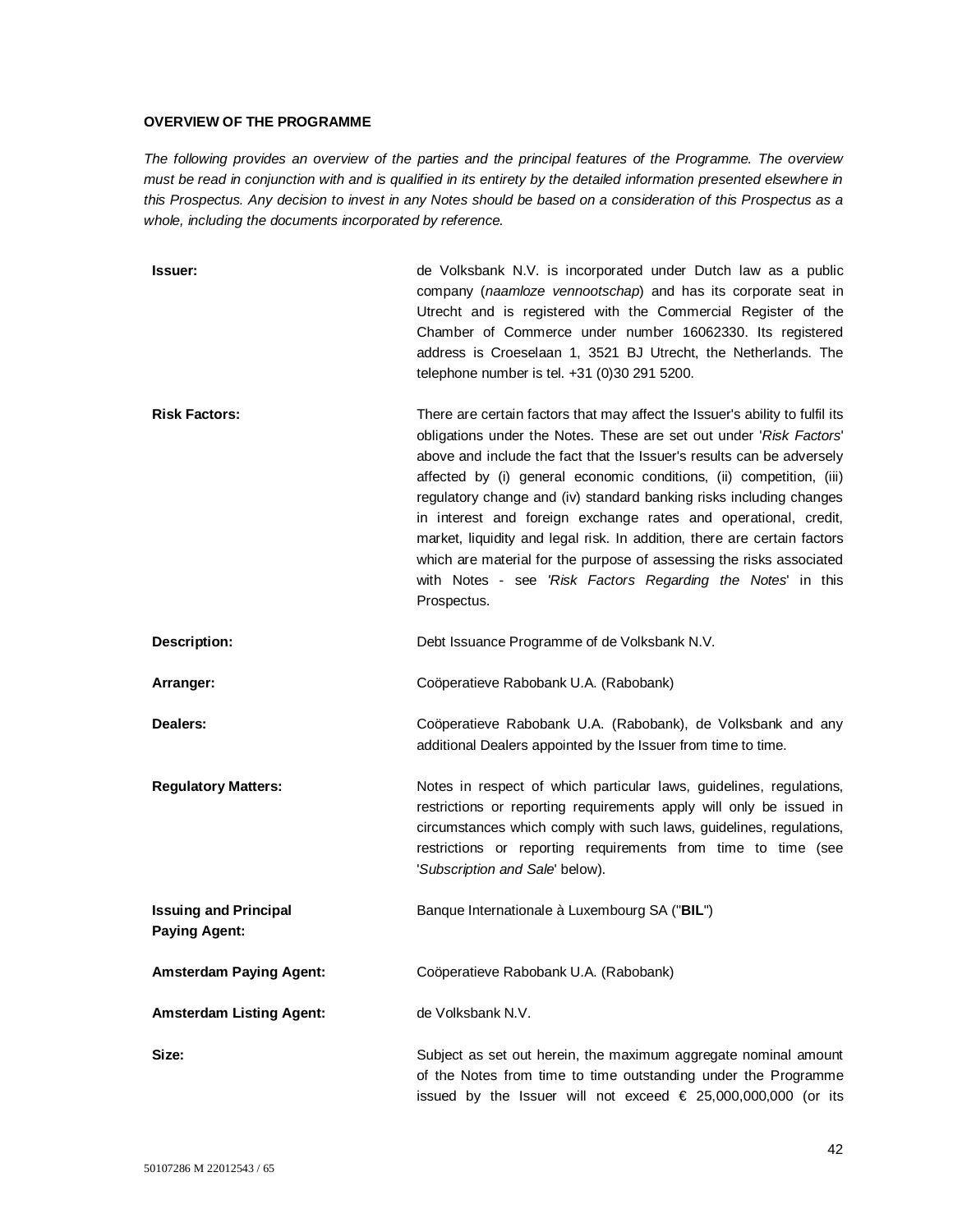equivalent in any other currency calculated as described herein). The Issuer may increase the amount of the Programme in accordance with the terms of the Dealership Agreement (as defined below).

**Distribution:** Notes may be distributed by way of public offers or private placements and in each case on a syndicated or non-syndicated basis. The method of distribution of each Tranche will be specified in the applicable Final Terms.

**Currencies:** Subject to any applicable legal or regulatory restrictions, such currencies as may be agreed between the Issuer and the relevant Dealer, including, without limitation, Australian dollars, Canadian dollars, Danish kroner, euro, Hong Kong dollars, pound sterling, Swiss francs, United States dollars and Japanese yen.

**Maturities:** Any maturity, subject to applicable laws, regulations and restrictions and subject, in the case of Subordinated Notes, to a minimum maturity of five years.

**Issue Price:** Notes may be issued on a fully-paid basis and at an issue price which is at par or at a discount to, or premium over, par.

**Form of Notes:** Each Tranche of Notes will (unless otherwise specified in the applicable Final Terms) initially be represented by a global Note.

> Each global Note which is not intended to be issued in the form of a new global Note (a "**New Global Note**" or "**NGN**"), being a classic global Note (a "**Classic Global Note**" or "**CGN**"), as specified in the applicable Final Terms, will be deposited on or around the relevant Issue Date either (i) with a common depositary for Euroclear and Clearstream, Luxembourg and/or any other agreed clearing system or (ii) with Euroclear Nederland and each global Note which is intended to be issued in NGN form, as specified in the applicable Final Terms, will be deposited on or around the relevant Issue Date with a common safekeeper for Euroclear and/or Clearstream, Luxembourg.

> The temporary global Note will be exchangeable as described therein for, as specified in the applicable Final Terms, either a permanent global Note or definitive Notes upon satisfaction of certain conditions, including, in the case of a temporary global Note where the issue is subject to TEFRA D selling restrictions, upon certification of non-U.S. beneficial ownership as required by U.S. Treasury regulations. A permanent global Note (other than a permanent global Note deposited with Euroclear Nederland) is exchangeable for definitive Notes only upon the occurrence of an Exchange Event, as described in *'Form of the Notes*' below. Delivery (*uitlevering*) of definitive Notes represented by a Global Note deposited with Euroclear Nederland shall only be possible in the limited circumstances as described in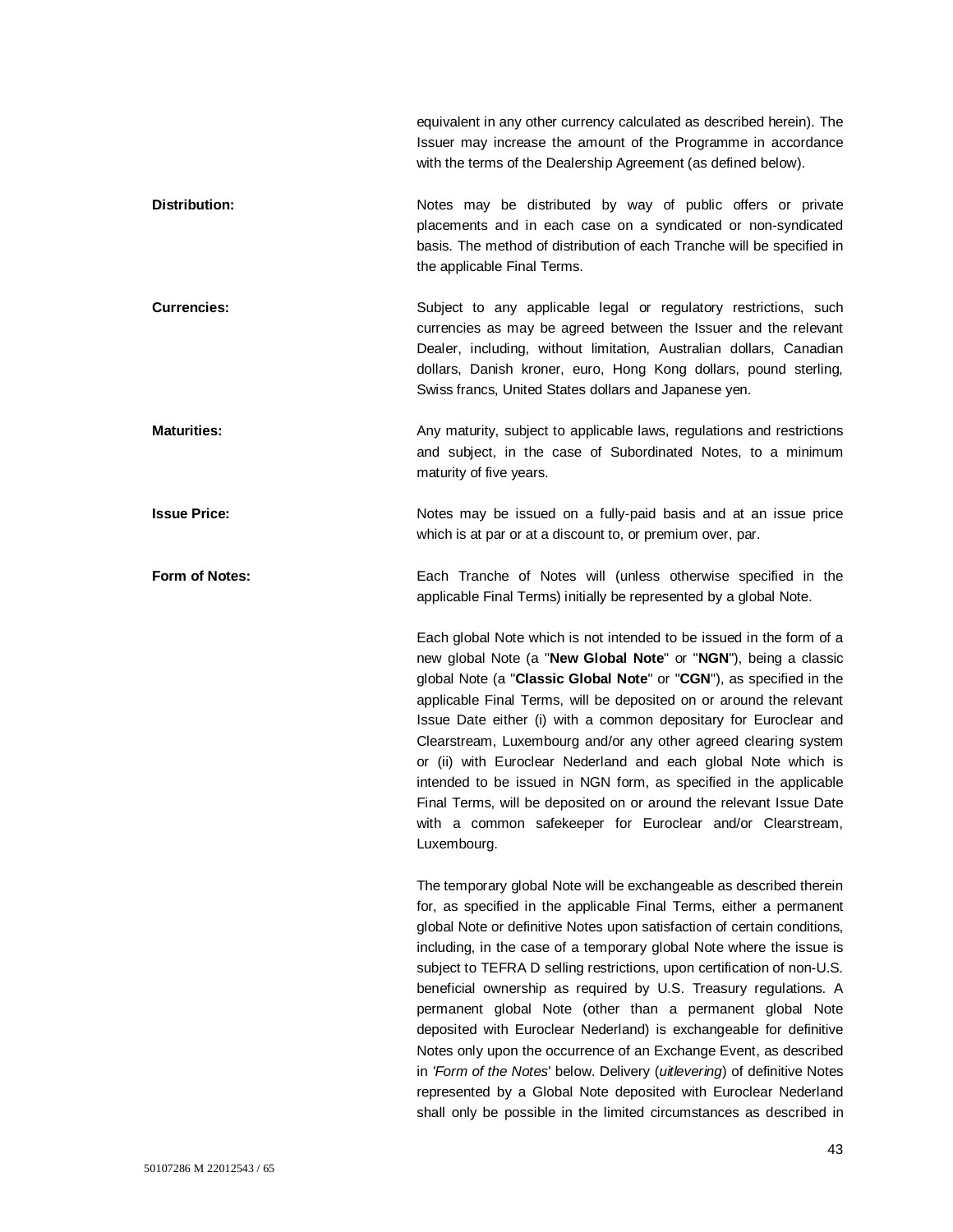the Dutch Securities Giro Transfer Act (*Wet giraal effectenverkeer*, "**Wge**") (as amended from time to time) and such delivery will be made in accordance with the Wge and the rules and regulations of Euroclear Nederland (as amended from time to time). Any interest in a global Note will be transferable only in accordance with the rules and procedures for the time being of either (i) Euroclear, Clearstream, Luxembourg and/or any other agreed clearing system or (ii) Euroclear Nederland, as appropriate.

- **Fixed Rate Notes:** Fixed interest will be payable on the date or dates specified in the applicable Final Terms and on redemption, and will be calculated on the basis of such Day Count Fraction as may be agreed between the Issuer and the relevant Dealer (as specified in the applicable Final Terms).
- **Floating Rate Notes:** Floating Rate Notes will bear interest either at a rate determined on the same basis as the floating rate under a notional interest rate swap transaction in the relevant Specified Currency governed by an agreement incorporating the 2006 ISDA Definitions (as published by the International Swaps and Derivatives Association, Inc., and as amended and updated as at the Issue Date of the first Tranche of the Notes of the relevant Series) or on the basis of a reference rate appearing on the agreed screen page of a commercial quotation service or on such other basis as may be agreed between the Issuer and the relevant Dealer (as specified in the applicable Final Terms). The Margin (as specified in the applicable Final Terms) (if any) relating to such floating rate will be specified in the applicable Final Terms.

**Specified Interest Period(s) or Specified Interest Payment**  Such period(s) or date(s) as may be specified in the applicable Final Terms.

**Dual Currency Notes:** Payments (whether in respect of principal or interest and whether at maturity or otherwise) in respect of Dual Currency Notes will be made in such currencies, and based on such rates of exchange, as may be specified in the applicable Final Terms.

**Other provisions in relation to Floating Rate Notes:** Floating Rate Notes may also have a maximum interest rate, a minimum interest rate or both. Interest on Floating Rate Notes in respect of each Interest Period, as agreed prior to issue by the Issuer and the relevant Dealer, will be payable on such Interest Payment Dates, and will be calculated on the basis of such Day Count Fraction, as may be agreed between the Issuer and the relevant Dealer (if any) (as specified in the applicable Final Terms).

**Zero Coupon Notes:** Zero Coupon Notes will be offered and sold at a discount or at a premium to their nominal amount or at par and will not bear interest other than in the case of late payment.

**Date(s) for Floating Rate Notes:**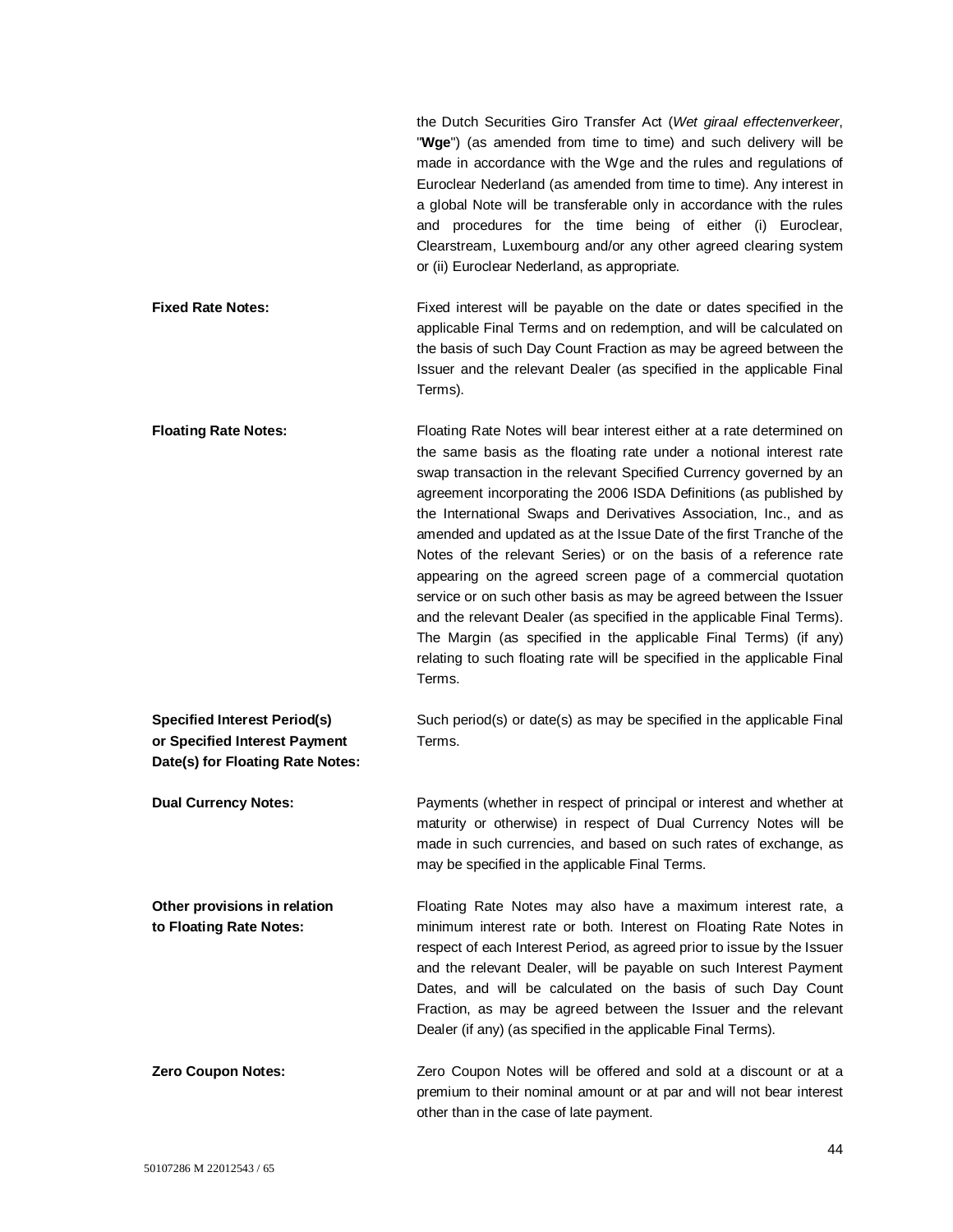| <b>Redemption:</b>                  | The applicable Final Terms will indicate either that the Notes cannot   |
|-------------------------------------|-------------------------------------------------------------------------|
|                                     | be redeemed prior to their stated maturity (other than in specific      |
|                                     | instalments, if applicable, or for tax reasons or if having Notes       |
|                                     | outstanding or making payments on the Notes becomes unlawful as         |
|                                     | described in Condition $8(b)$ and Condition $8(c)$ of the Terms and     |
|                                     | Conditions of the Notes respectively, or following an Event of Default) |
|                                     | or that such Notes will be redeemable at the option of the Issuer       |
|                                     | and/or the Noteholders on giving not less than 15 nor more than 30      |
|                                     | days' irrevocable notice (or such other notice period, if any, as is    |
|                                     | specified in the applicable Final Terms) to the Noteholders or the      |
|                                     | Issuer, as the case may be, on a date or dates specified prior to such  |
|                                     | stated maturity and at a price or prices and on such terms as are       |
|                                     | specified in the applicable Final Terms.                                |
| Redemption for regulatory purposes: | If "Regulatory Call" is specified in the applicable Final Terms, the    |

Issuer may upon the occurrence of a Capital Event (as defined in Condition 8(f) of the Terms and Conditions of the Notes) redeem the Subordinated Notes, in whole but not in part, at any time, if the Issuer has notified the relevant Subordinated Noteholders on giving not less than 30 nor more than 60 days' irrevocable notice, or such other period of notice as is specified in the applicable Final Terms, in accordance with Condition 15. Additionally, redemption of the Subordinated Notes is subject to (i) the prior (written) permission of the Competent Authority provided that at the relevant time such permission is required to be given pursuant to Article 77 CRD IV Regulation and (ii) the Issuer demonstrating to the satisfaction of the Competent Authority that it meets the conditions in Article 78 CRD IV Regulation, which may include requiring the replacement of the Subordinated Notes with own funds instruments of equal or higher quality at terms that are sustainable for the income capacity of the Issuer. The Issuer will redeem the Subordinated Notes in accordance with the Terms and Conditions at the Optional Redemption Amount specified in the applicable Final Terms together with accrued interest (if any) to but excluding the date of redemption. Additionally, if "Regulatory Call" is specified in the applicable Final Terms, the Issuer may upon the occurrence of an MREL Event (as defined in Condition 8(f) of the Terms and Conditions of the Notes) redeem the Resolution Notes, in whole but not in part, at any time, on giving not less than 30 nor more than 60 days' irrevocable notice to the holder of Resolution Notes, or such other period of notice as is specified in the applicable Final Terms, in accordance with Condition 15.

**Variation or Substitution If "Variation or Substitution"** is specified in the applicable Final Terms and if a Capital Event and/or a CRD IV Capital Event and/or (if specified in the applicable Final Terms as being applicable) an ALAC Event (each as defined in Condition 8(f) of the Terms and Conditions of the Notes) has occurred and is continuing, then the Issuer may, subject to the prior (written) permission of the Competent Authority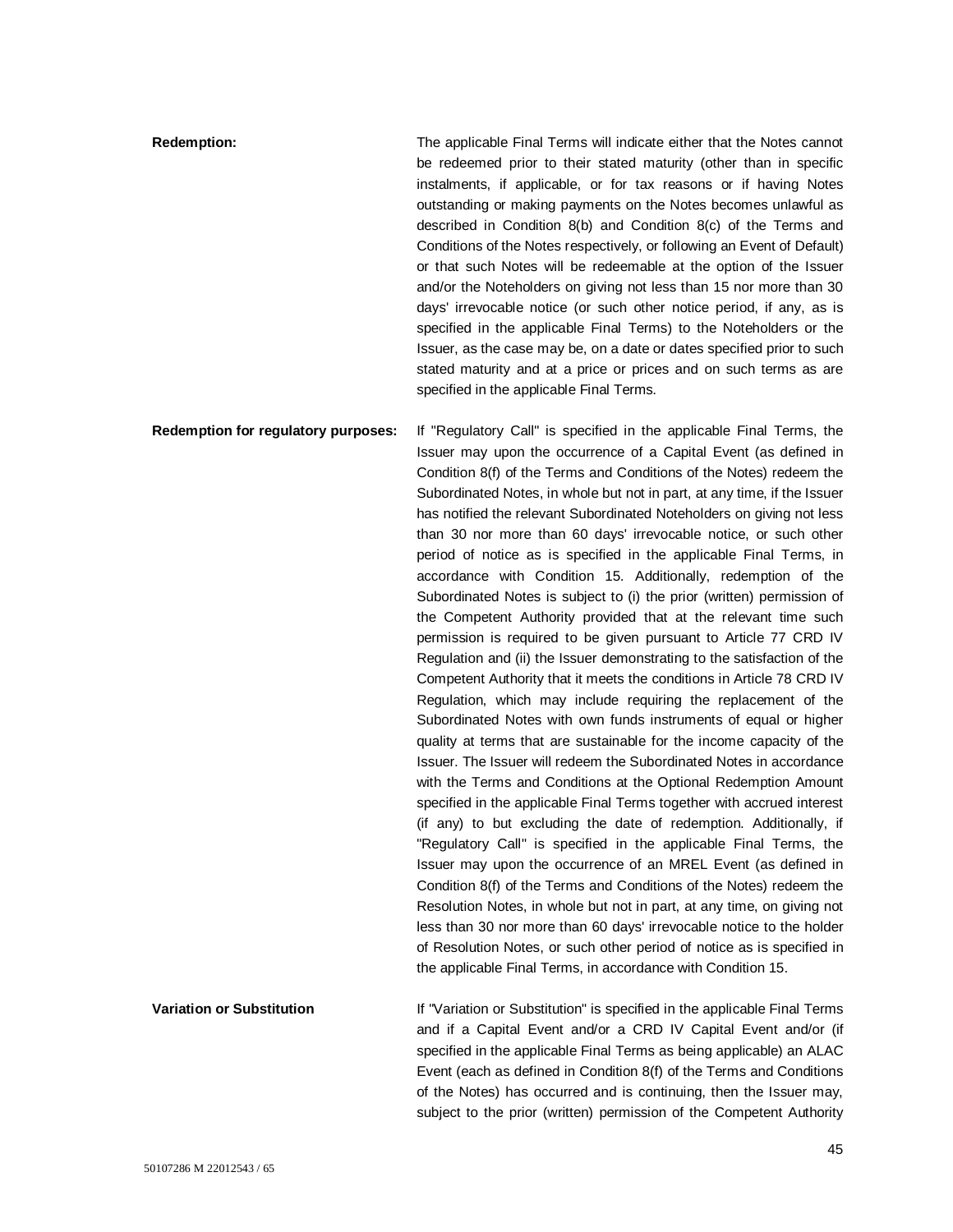provided that at the relevant time such permission is required to be given (but without any

requirement for the permission of the Subordinated Noteholders) and on giving not less than 30 nor more than 60 days' irrevocable notice in accordance with Condition 15 to the Subordinated Noteholders, either substitute all, but not some only, of the Subordinated Notes or vary the terms of the Subordinated Notes so that they remain or, as appropriate, become compliant with CRD IV or such other regulatory capital rules applicable to the Issuer at the relevant time and/or (if the ALAC Event is specified in the applicable Final Terms as being applicable) are eligible under the ALAC (as defined below) of the Issuer. Upon the expiry of the notice referred to above, the Issuer shall either vary the terms of, or substitute, the Subordinated Notes in accordance with this Condition 8(f), as the case may be, provided that such substitution or variation shall not result in terms that are materially less favourable to the Subordinated Noteholders.

If "Variation or Substitution" is specified in the applicable Final Terms, the Issuer may upon the occurrence of an MREL Event and/or (if specified in the applicable Final Terms as being applicable) an ALAC Event and/or an Alignment Event (each as defined in Condition 8(f) of the Terms and Conditions of the Notes), at its option and at any time substitute the Resolution Notes, in whole but not in part, or vary the terms of all (but not some only) of the Resolution Notes, without any requirement for the consent or approval of the holders of Resolution Notes in such a way that they are eligible for the purposes of the MREL Requirement and/or (if the ALAC Event is specified in the applicable Final Terms as being applicable) are eligible under the ALAC of the Issuer and/or are subject to the Senior Non-Preferred Legislation (each as defined in Condition 8(f) of the Terms and Conditions of the Notes) on giving not less than 30 nor more than 60 days' irrevocable notice to the holders of Resolution Notes, in accordance with Condition 15. Such variation or substitution shall not result in terms that are materially less favourable to the interests of holders of Resolution Notes. Following such variation or substitution, the resulting securities shall (1) have a ranking at least equal to that of the Resolution Notes, (2) have at least the same interest rate and the same interest payment dates as those from time to time applying to the Resolution Notes, (3) have the same maturity date and redemption rights as the Resolution Notes, (4) preserve any existing rights under the Resolution Notes to any accrued interest which has not been paid in respect of the period from (and including) the interest payment date last preceding the date of variation or substitution, (5) have assigned (or maintain) the same credit ratings as were assigned to the Resolution Notes immediately prior to such variation or substitution and (6) be listed on a recognized stock exchange if the Resolution Notes were listed immediately prior to such variation or substitution.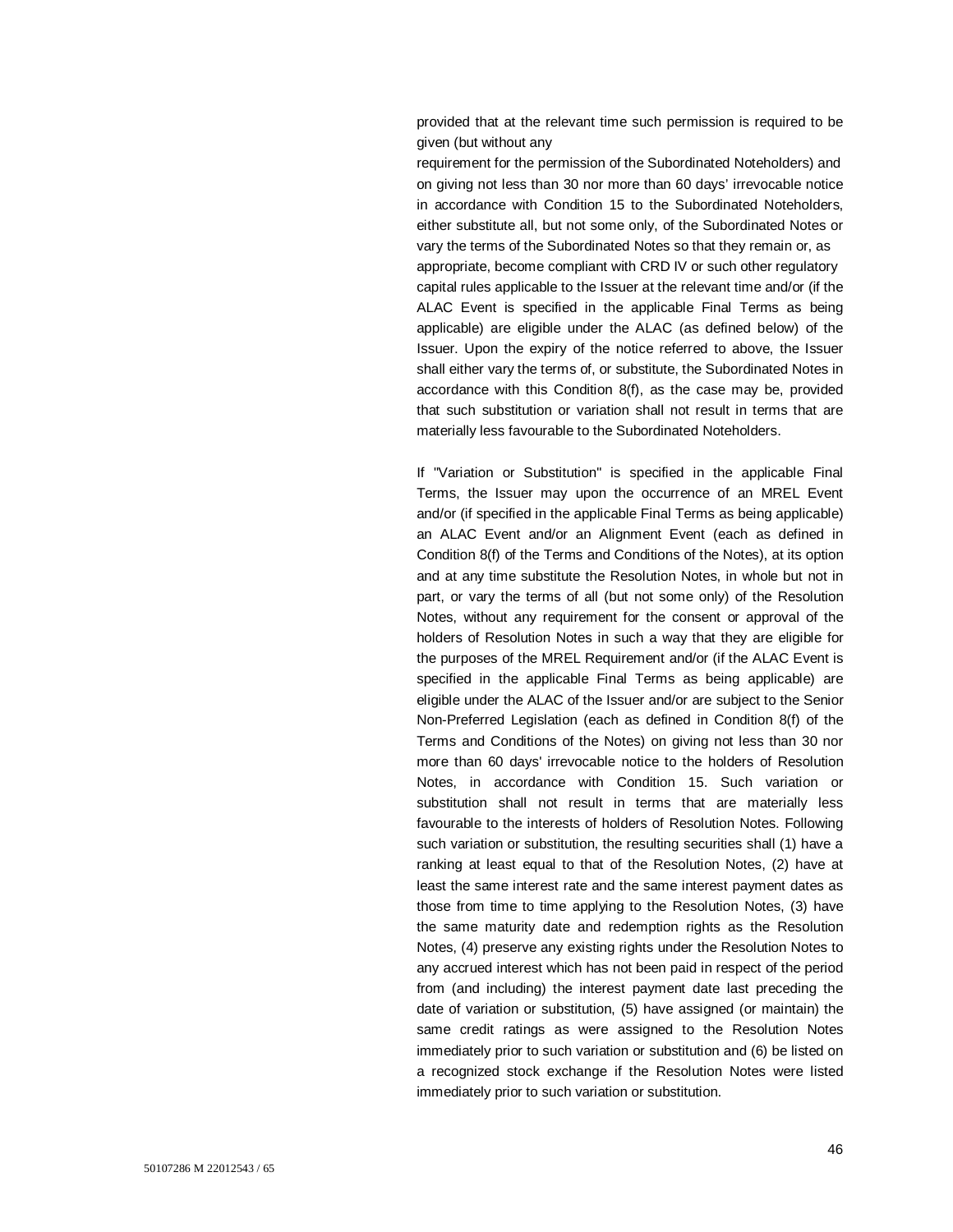|                                                                    | The Issuer must obtain the permission of the Competent Authority<br>prior to effectuating a "Regulatory Call" and/or "Variation or<br>Substitution" as described in the previous paragraphs, provided that<br>at the relevant time such prior (written) permission is a criterion for<br>the Resolution Notes to qualify as being eligible for purposes of the<br>Issuer's MREL Requirement.                                                                                                                                                                                                                                                                                                                      |
|--------------------------------------------------------------------|-------------------------------------------------------------------------------------------------------------------------------------------------------------------------------------------------------------------------------------------------------------------------------------------------------------------------------------------------------------------------------------------------------------------------------------------------------------------------------------------------------------------------------------------------------------------------------------------------------------------------------------------------------------------------------------------------------------------|
| Instalments:                                                       | The applicable Final Terms may specify that Notes may be repayable<br>in two or more instalments of such amounts and on such dates as<br>specified in it.                                                                                                                                                                                                                                                                                                                                                                                                                                                                                                                                                         |
| <b>Denomination of Notes:</b>                                      | Notes will be issued in such denominations as may be specified in<br>the applicable Final Terms. The minimum denomination of each Note<br>will be $\epsilon$ 100,000 (or its equivalent in any other currency as at the<br>date of issue of the Notes).                                                                                                                                                                                                                                                                                                                                                                                                                                                           |
| Taxation:                                                          | Payments in respect of the Notes will, as specified in the applicable<br>Final Terms, be made either subject to withholding of applicable<br>Dutch taxes (if any) or without withholding or deduction for or on<br>account of taxes levied in the Netherlands, subject in the latter case<br>to certain exceptions as provided in Condition 9 of the Terms and<br>Conditions of the Notes. If the applicable Final Terms specifies that<br>payments are to be made subject to withholding of applicable Dutch<br>taxes (if any), it will also specify that Condition 8(b) of the Terms and<br>Conditions of the Notes will not apply to the Notes.                                                                |
| <b>Negative Pledge:</b>                                            | None                                                                                                                                                                                                                                                                                                                                                                                                                                                                                                                                                                                                                                                                                                              |
| <b>Cross Default:</b>                                              | None                                                                                                                                                                                                                                                                                                                                                                                                                                                                                                                                                                                                                                                                                                              |
| <b>Status of the Senior Notes:</b>                                 | The Senior Notes and the related Receipts and Coupons issued by<br>the Issuer constitute unsecured and unsubordinated obligations of<br>the Issuer and rank pari passu without any preference among the<br>Senior Notes themselves and the related Receipts and Coupons and<br>with all other present and future unsecured and unsubordinated<br>obligations of the Issuer save for those preferred or otherwise<br>ranking junior or senior by mandatory and/or overriding provisions of<br>law from time to time.                                                                                                                                                                                               |
| <b>Status and Characteristics relating</b><br>to Resolution Notes: | The Resolution Notes and the related Receipts and Coupons<br>constitute unsecured obligations of the Issuer and rank (i) pari passu<br>without any preference among the Resolution Notes themselves and<br>the related Receipts and Coupons and with all other present and<br>future unsecured obligations of the Issuer (other than those<br>obligations expressed by their terms or by mandatory and/or<br>overriding provisions of law to rank either in priority or junior to the<br>Resolution Notes), (ii) senior to (a) the Issuer's ordinary shares and<br>any other obligations or capital instruments of the Issuer that rank or<br>are expressed to rank junior to the Resolution Notes, including any |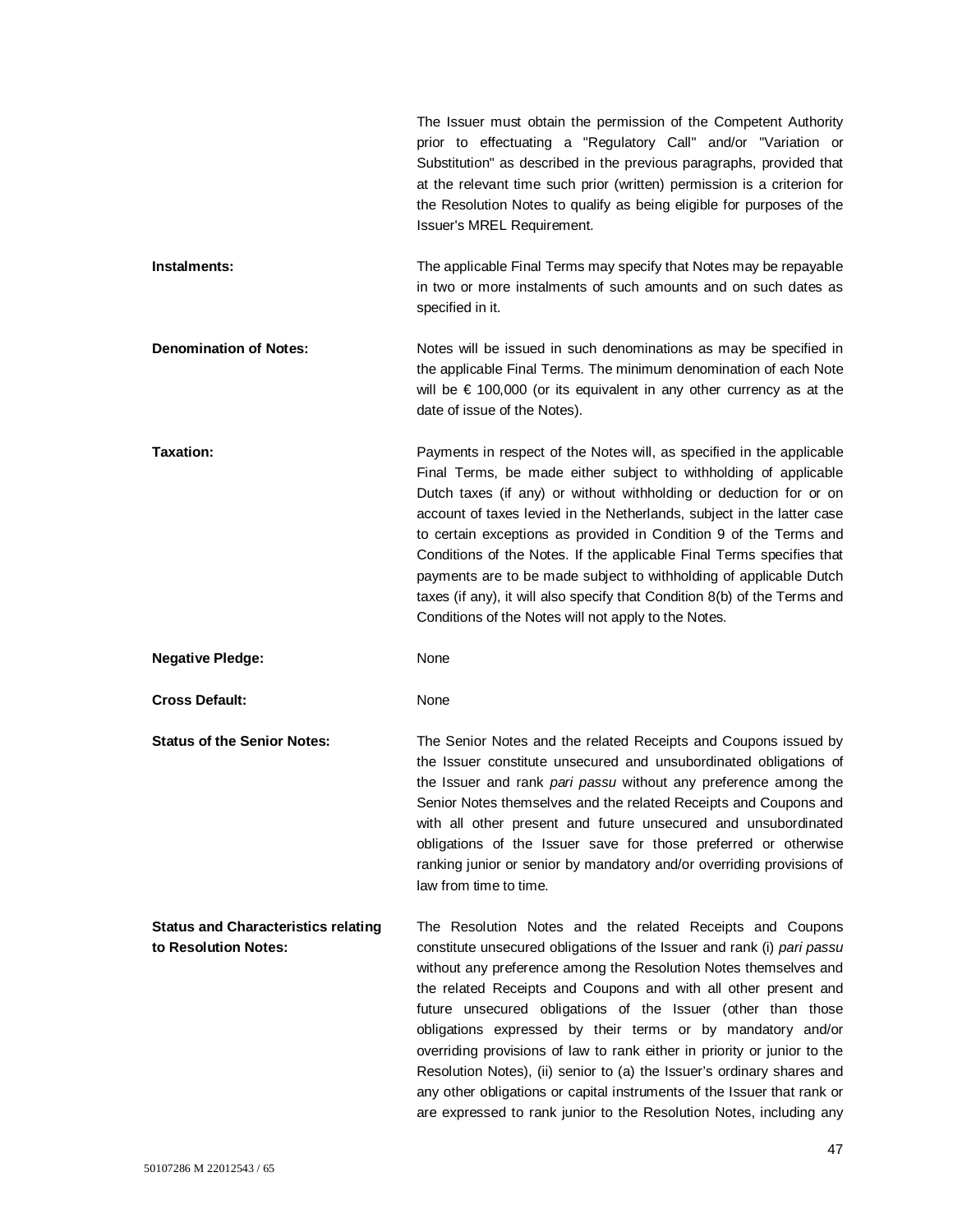obligations or capital instruments of the Issuer which constitute Additional Tier 1 Capital or Tier 2 Capital or which rank or are expressed to rank *pari passu* with Additional Tier 1 Capital or Tier 2 Capital and (b) the Subordinated Notes, and (iii) junior to the Senior Notes and unsubordinated obligations ranking *pari passu* to Senior Notes (and those obligations expressed by their terms or by mandatory and/or overriding provisions of law to rank in priority of Senior Notes).

As a result, in the event of liquidation or bankruptcy of the Issuer or in the event of a Moratorium (as defined in Condition 3 of the Terms and Conditions of the Notes), the claims of holders of Resolution Notes against the Issuer are subordinated to (a) the claims of depositors (other than in respect of those whose deposits are expressed by their terms, subject to applicable law, to rank equally to or lower than the Resolution Notes), (b) unsubordinated claims with respect to the repayment of borrowed money, (c) the Senior Notes (collectively "**Claims Senior to Resolution Notes Claims**").

By virtue of such subordination, payments to a Resolution Noteholder will, in the event of liquidation or bankruptcy of the Issuer or in the event of a Moratorium with respect to the Issuer, only be made after, and any set-off or netting by a Resolution Noteholder shall be excluded until, all obligations of the Issuer resulting from Claims Senior to Resolution Notes Claims have been satisfied.

The Subordinated Notes and the related Receipts and Coupons constitute unsecured and subordinated obligations of the Issuer and rank (i) *pari passu* without any preference among the Subordinated Notes themselves and the related Receipts and Coupons and with all other present and future unsecured and subordinated obligations of the Issuer (other than those subordinated obligations expressed by their terms or by mandatory and/or overriding provisions of law to rank either in priority or junior to the Subordinated Notes) and (ii) junior to those subordinated obligations expressed by their terms to rank in priority to the Subordinated Notes and those preferred by mandatory and/or overriding provisions of law.

> As a result, in the event of liquidation or bankruptcy of the Issuer or in the event of a Moratorium (as defined in Condition 4 of the Terms and Conditions of the Notes), the claims of Subordinated Noteholders against the Issuer are subordinated to (a) the claims of depositors (other than in respect of those whose deposits are expressed by their terms, subject to applicable law, to rank equally to or lower than the Subordinated Notes), (b) unsubordinated claims with respect to the repayment of borrowed money, (c) other unsubordinated claims and (d) subordinated claims expressed by their terms to rank in priority to the Subordinated Notes (collectively "**Senior Claims**").

**Status and Characteristics relating to Subordinated Notes:**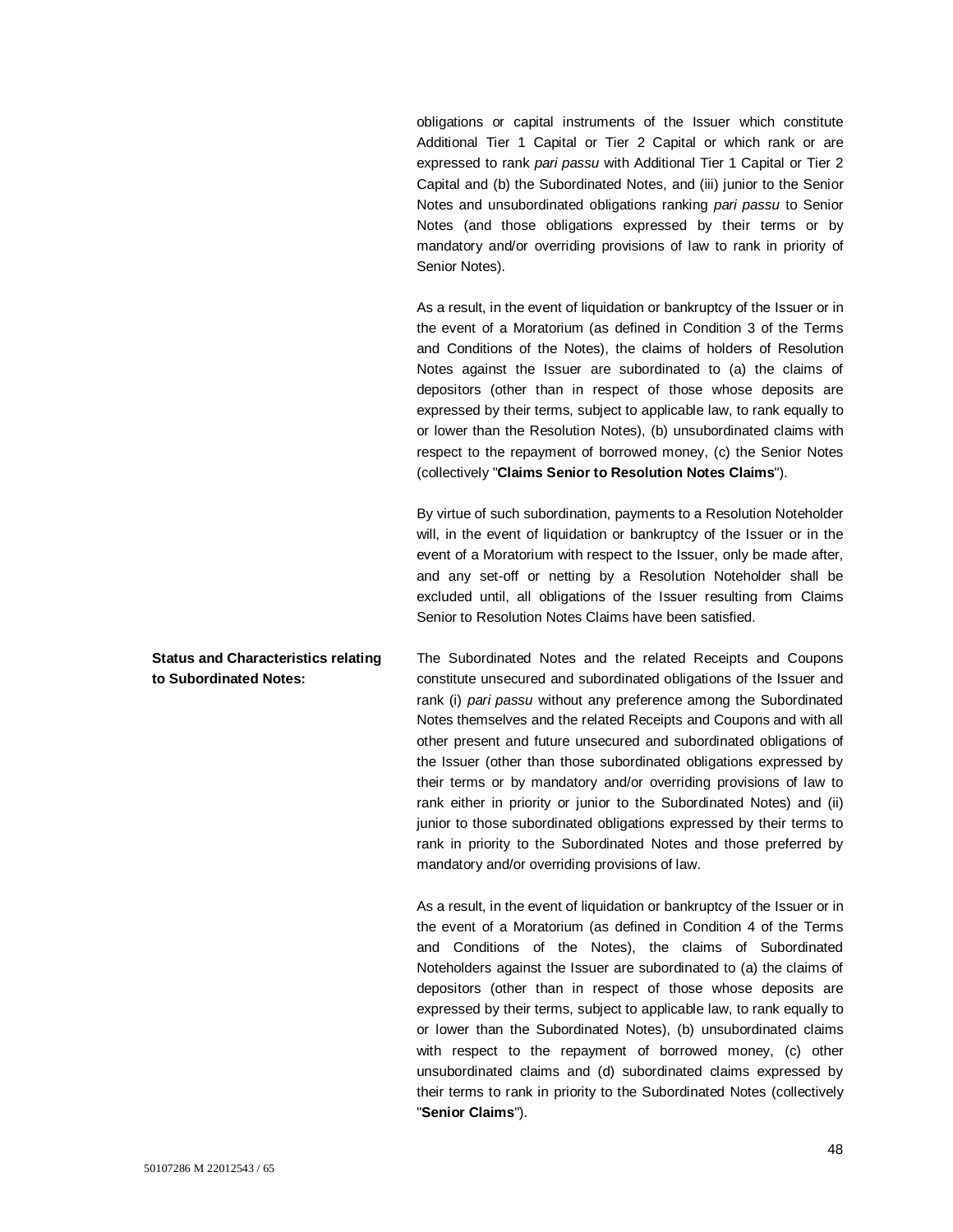By virtue of such subordination, payments to a Subordinated Noteholder will, in the event of liquidation or bankruptcy of the Issuer or in the event of a Moratorium with respect to the Issuer, only be made after, and any set-off or netting by a Subordinated Noteholder shall be excluded until, all obligations of the Issuer resulting from Senior Claims have been satisfied.

Events of Default of Subordinated Notes are restricted to bankruptcy and liquidation and repayment following an Event of Default may be subject to the prior (written) permission of the Competent Authority.

The Subordinated Notes may qualify as Tier 2 Capital ("**Tier 2 Notes**") for the purposes of the regulatory capital rules applicable to the Issuer from time to time.

**Statutory Loss Absorption:** The Notes may become subject to the determination by the Resolution Authority or the Issuer (following instructions from the Resolution Authority) that all or part of the nominal amount of the Notes, including accrued but unpaid interest in respect thereof, must be written down or converted into shares or other instruments of ownership or otherwise be applied to absorb losses, all as prescribed by the Applicable Resolution Framework ("**Statutory Loss Absorption**"). Upon any such determination, (i) the relevant proportion of the outstanding nominal amount of the Notes subject to Statutory Loss Absorption shall be written down or converted into shares or other instruments of ownership or otherwise be applied to absorb losses, as prescribed by the Applicable Resolution Framework, (ii) such Statutory Loss Absorption shall not constitute an Event of Default and (iii) Noteholders will have no further claims in respect of the amount so written down or the amount subject to conversion or otherwise as a result of such Statutory Loss Absorption.

> The Notes will not be subject to Statutory Loss Absorption if and to the extent the Applicable Resolution Framework is not deemed to apply retrospectively with respect to such Notes and/or the Issuer.

> In addition, subject to the determination by the Resolution Authority and without the consent of the Noteholders, the Notes may be subject to other resolution measures as envisaged under the Applicable Resolution Framework.

**Ratings:** Ratings in relation to the Issuer and certain Notes are described in the chapter headed '*de Volksbank N.V.*', section '*Rating Agencies*'.

> Tranches of Notes may be rated or unrated. Where a Tranche of Notes is rated, its expected rating will be specified in the applicable Final Terms. A security rating is not a recommendation to buy, sell or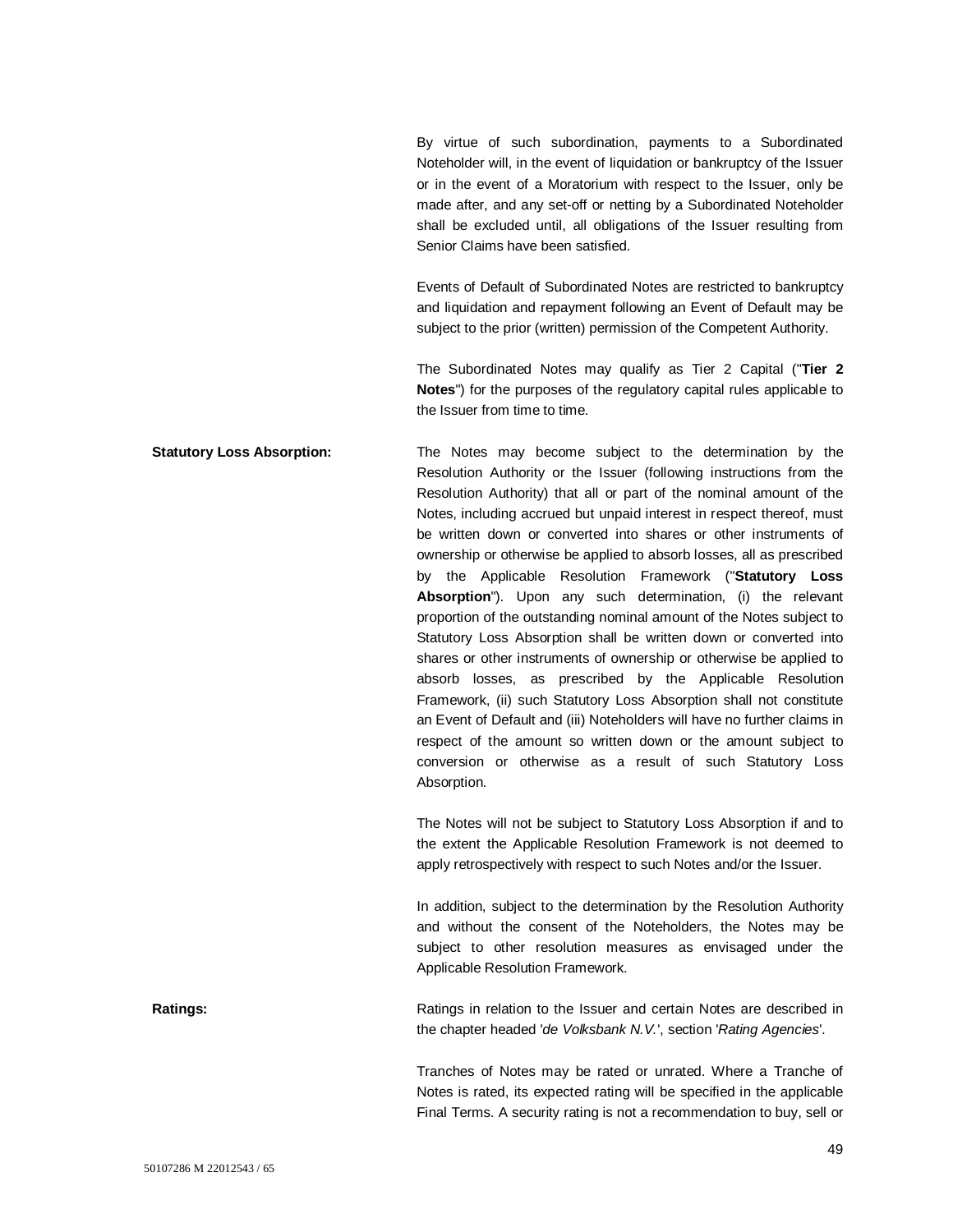|                              | hold securities and may be subject to suspension, reduction or<br>withdrawal at any time by the assigning rating agency without prior<br>notice.                                                                                                                                                                                             |
|------------------------------|----------------------------------------------------------------------------------------------------------------------------------------------------------------------------------------------------------------------------------------------------------------------------------------------------------------------------------------------|
| Listing:                     | Application may be made for Notes to be issued under the<br>Programme to be listed on Euronext in Amsterdam and/or the<br>Luxembourg Stock Exchange. Unlisted Notes may also be issued.<br>The Final Terms relating to each issue will state whether or not the<br>Notes are to be listed and, if so, on which exchange(s).                  |
| <b>Governing Law:</b>        | The Notes will be governed by, and construed in accordance with,<br>Dutch law.                                                                                                                                                                                                                                                               |
| <b>Selling Restrictions:</b> | There are selling restrictions in relation to the European Economic<br>Area, United Kingdom, the Netherlands, Japan and the United<br>States, Zero Coupon Notes and such other restrictions as may be<br>required in connection with the offering and sale of a particular Series<br>or Tranche of Notes. See 'Subscription and Sale' below. |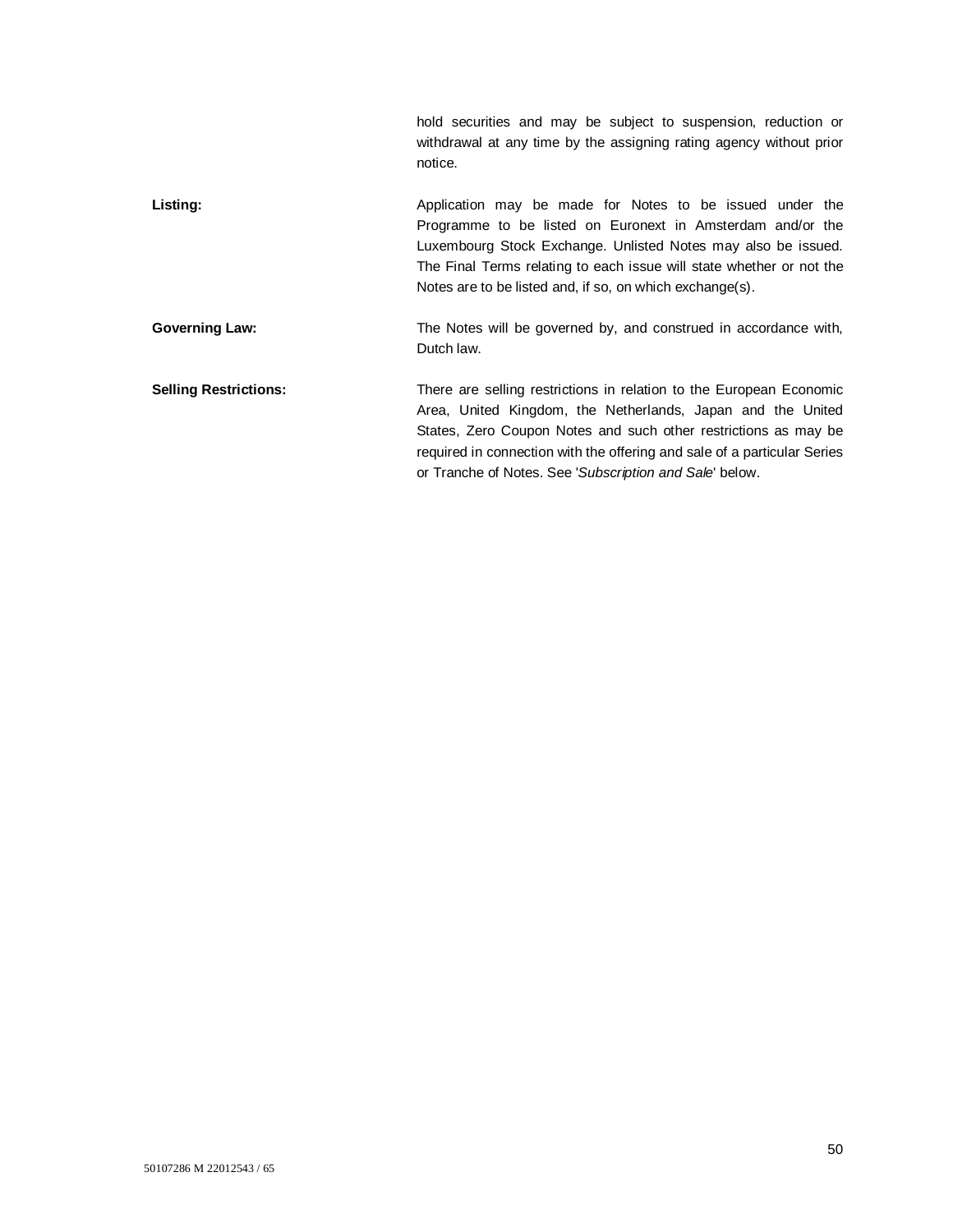# **CERTAIN NOTICES TO INVESTORS**

#### *RESPONSIBILITY STATEMENT*

De Volksbank accepts responsibility for the information contained in this Prospectus. De Volksbank declares that, having taken all reasonable care to ensure that such is the case, the information contained in this Prospectus is, to the best of its knowledge, in accordance with the facts and contains no omission likely to affect its import.

No representation, warranty or undertaking, express or implied, is made and no responsibility is accepted by the Dealers as to the accuracy or completeness of the information contained in this Prospectus or any other information provided by the Issuer. The Dealers do not accept any liability in relation to the information contained in this Prospectus or any other information provided by the Issuer in connection with the Programme.

### *NOTICE*

This Prospectus should be read and understood in accordance with any amendment or supplement hereto and with any other documents incorporated herein by reference. Full information on the Issuer and any Series or Tranche of Notes is only available on the basis of the combination of this Prospectus and the applicable Final Terms.

The Issuer has undertaken to the Dealers to furnish a supplement to this Prospectus in case of any significant new factor, material mistake or inaccuracy relating to the information contained in this Prospectus which is capable of affecting the assessment of the Notes and which arises or is noticed between the time when this Prospectus has been approved and the final closing of any Tranche of Notes or, as the case may be, when trading of any Tranche of Notes on a regulated market begins, in respect of Notes issued on the basis of this Prospectus.

No person has been authorised to give any information or to make any representation not contained in or not consistent with this Prospectus, any amendment or supplement thereto, any document incorporated by reference herein, or the applicable Final Terms, or any other information supplied in connection with the Programme or the Notes and, if given or made, such information or representation must not be relied upon as having been authorised by the Issuer, the Arranger or any Dealer.

This Prospectus is valid for 12 months following the date of this Prospectus and this Prospectus and any supplement hereto as well as any Final Terms reflect the status as of their respective dates of issue. The delivery of this Prospectus or any Final Terms and the offering, sale or delivery of any Notes shall not in any circumstances imply that the information contained in such documents is correct at any time subsequent to their respective dates of issue or that there has been no adverse change in the financial situation of the Issuer since such date or that any other information supplied in connection with the Programme or the Notes is correct at any time subsequent to the date on which it is supplied or, if different, the time indicated in the document containing the same. The Arranger and any Dealer expressly do not undertake to review the financial condition or affairs of the Issuer during the life of the Programme. Investors should review, *inter alia*, the most recent financial statements of the Issuer when deciding whether or not to purchase any Notes.

The Notes have not been and will not be registered under the Securities Act and may not be offered or sold within the United States or to, or for the account or benefit of, U.S. persons except in certain transactions exempt from the registration requirements of the Securities Act. Terms used in this paragraph have the meaning given to them by Regulation S.

Notes in bearer form are subject to U.S. tax law requirements and may not be offered, sold or delivered within the United States or its possessions or to a U.S. person, except in certain transactions permitted by U.S. tax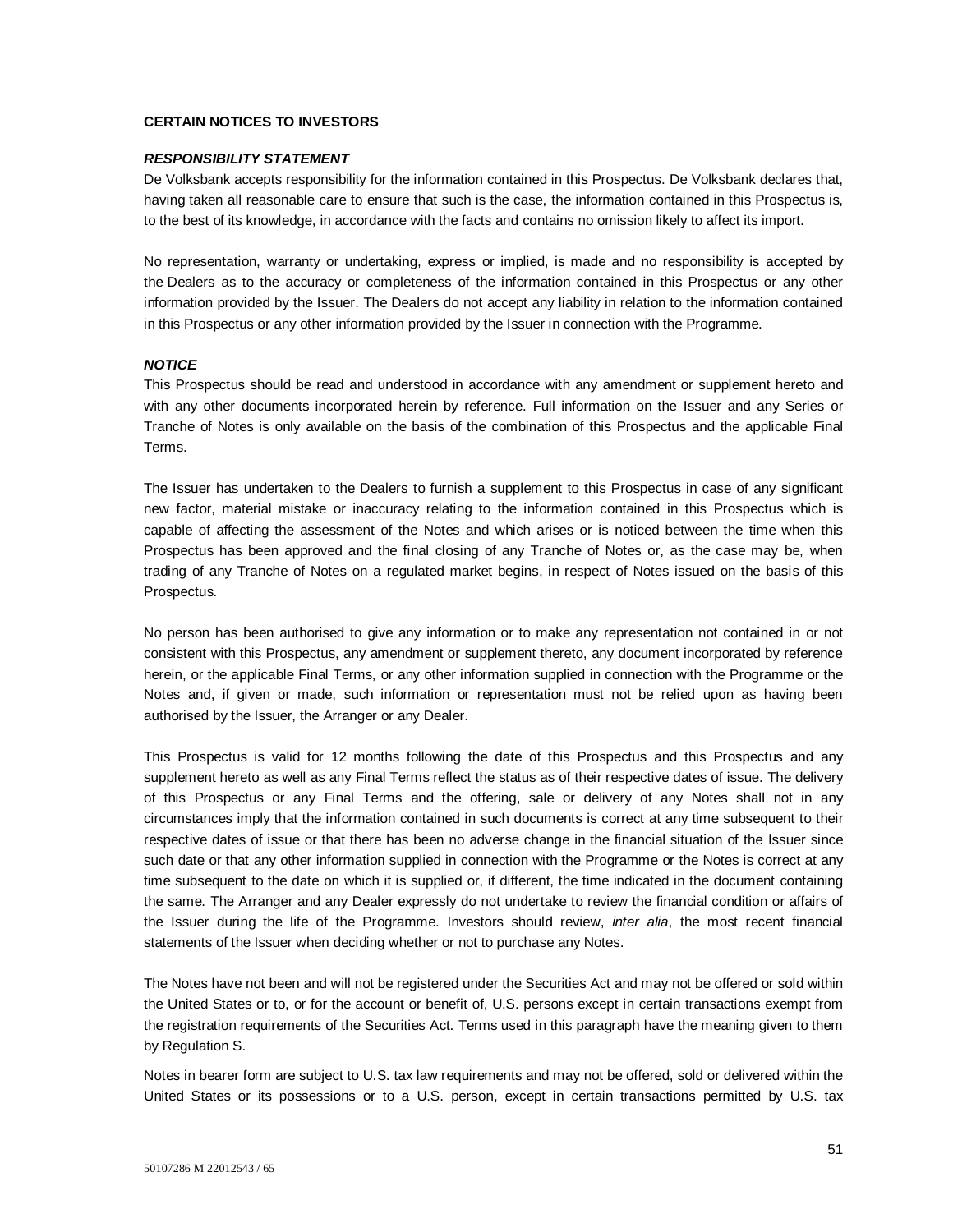regulations. Terms used in this paragraph have the meanings given to them by the U.S. Internal Revenue Code and regulations thereunder.

Neither this Prospectus nor any other information supplied in connection with the Programme should be considered as a recommendation by the Issuer, the Arranger or any Dealer that any recipient of this Prospectus or any other information supplied in connection with the Programme should purchase any Notes. Accordingly, no representation, warranty or undertaking, express or implied, is made by the Arranger or any Dealer in their capacity as such. Each potential investor in the Notes must determine the suitability of that investment in light of its own circumstances. In particular, each potential investor should:

- (i) have sufficient knowledge and experience to make a meaningful evaluation of the Notes, the merits and risks of investing in the Notes (including an evaluation of the financial condition, creditworthiness and affairs of the Issuer) and the information contained or incorporated by reference in this Prospectus, the applicable Final Terms and any supplements;
- (ii) have access to, and knowledge of, appropriate analytical tools to evaluate, in the context of its particular financial situation, an investment in the Notes and the impact the Notes will have on its overall investment portfolio;
- (iii) have sufficient financial resources and liquidity to bear all of the risks of an investment in the Notes, including Notes with principal or interest payable in one or more currencies, or where the currency for principal or interest payments is different from the potential investor's currency;
- (iv) understand thoroughly the terms of the Notes and be familiar with the behaviour of any relevant indices and financial markets; and
- (v) be able to evaluate (either alone or with the help of a financial adviser) possible scenarios for economic, interest rate and other factors that may affect its investment and its ability to bear the applicable risks (including, without limitation, those described in 'Risk Factors' in this Prospectus).

Some Notes are complex financial instruments. Sophisticated institutional investors generally do not purchase complex financial instruments as stand-alone investments. They purchase complex financial instruments as a way to reduce risk or enhance yield with an understood, measured, appropriate addition of risk to their overall portfolios. A potential investor should not invest in Notes unless it has the expertise (either alone or with a financial adviser) to evaluate how the Notes will perform under changing conditions, the resulting effects on the value of the Notes and the impact this investment will have on the potential investor's overall investment portfolio.

The distribution of this Prospectus and any Final Terms and the offer or sale of Notes may be restricted by law in certain jurisdictions. Persons into whose possession this Prospectus or any Final Terms come must inform themselves about, and observe, any such restrictions. See '*Subscription and Sale*' below.

This Prospectus may only be used for the purpose for which it has been published.

This Prospectus and any Final Terms do not constitute an offer or an invitation to subscribe for or purchase any Notes.

This Prospectus and any Final Terms may not be used for the purpose of an offer or solicitation by anyone in any jurisdiction in which such offer or solicitation is not authorised or to any person to whom it is unlawful to make such offer or solicitation. None of the Issuer, the Arranger and the Dealers represent that this Prospectus may be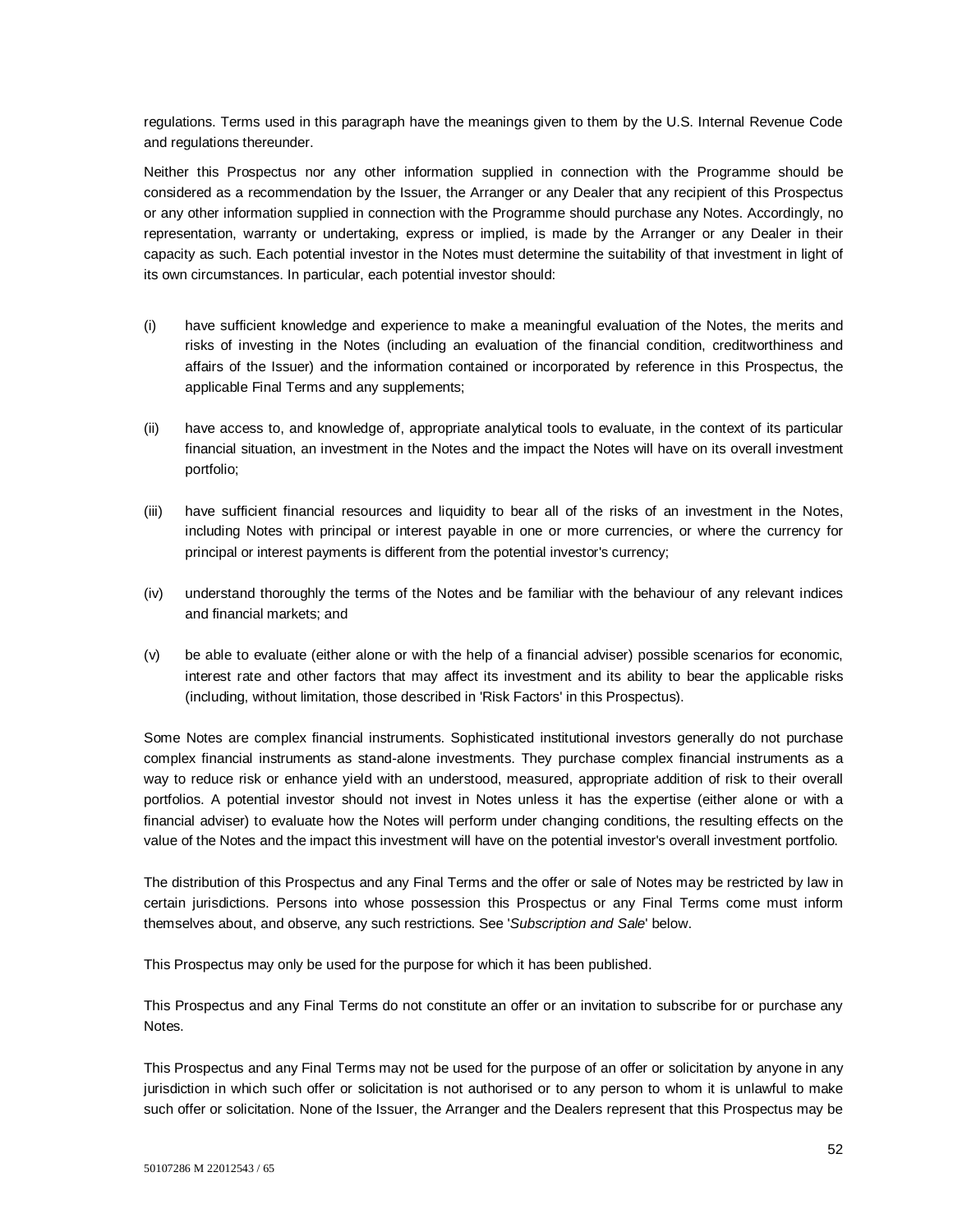lawfully distributed, or that Notes may be lawfully offered, in compliance with any applicable registration or other requirements in any jurisdiction, or assume any responsibility for facilitating any such distribution or offering. In particular, further action may be required under the Programme which would permit a public offering of the Notes or distribution of this document in any jurisdiction where action for that purpose is required.

This Prospectus has been prepared on the basis that any offer of Notes in any Relevant Member State will be made pursuant to an exemption under the Prospectus Directive, as implemented in that Relevant Member State, from the requirement to publish a prospectus for offers of Notes. Accordingly any person making or intending to make an offer in that Relevant Member State of Notes which are the subject of an offering contemplated in this Prospectus as completed by Final Terms in relation to the offer of those Notes may only do so in circumstances in which no obligation arises for the Issuer or any Dealer to publish a prospectus pursuant to Article 3 of the Prospectus Directive or supplement a prospectus pursuant to Article 16 of the Prospectus Directive, in each case, in relation to such offer.

All offers remain subject to restrictions set out in the section '*Subscription and Sale*' in this Prospectus. Neither the Issuer nor any Dealer have authorized, nor do they authorize, the making of any offer of Notes in circumstances in which an obligation arises for the Issuer or any Dealer to publish or supplement a prospectus for such offer.

**In connection with the issue of any Series or Tranche of Notes, the Dealer or Dealers (if any) named as the Stabilising Manager(s) in the applicable Final Terms (or persons acting on behalf of any Stabilising Manager(s)) may over-allot Notes or effect transactions with a view to supporting the market price of the Notes at a level higher than which might otherwise prevail. However, stabilisation may not occur. Any stabilisation action may begin at any time after the adequate public disclosure of the final terms of the offer of the relevant Notes and, if begun, may cease at any time, but it must end no later than the earlier of 30 days after the issue date of the relevant Notes and 60 days after the date of the allotment of the relevant Notes. Any stabilisation or over-allotment must be conducted by the relevant Stabilising Manager(s) (or person(s) acting on behalf of any Stabilising Manager(s)) in accordance with all applicable laws and rules. Any loss resulting from any such over-allotment or stabilisation shall be borne, and any net profit arising therefrom shall be retained, by the relevant Stabilising Manager for its own account.**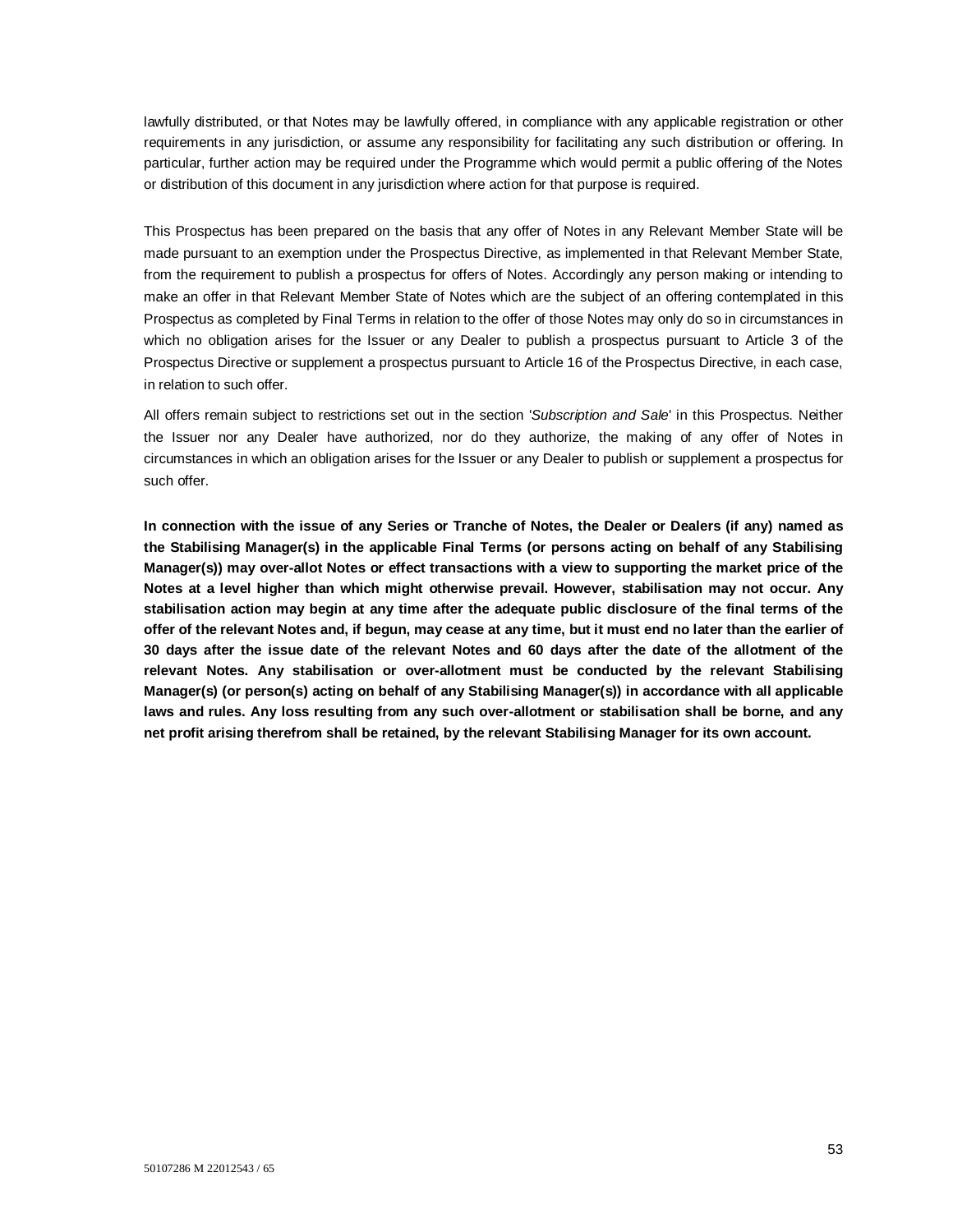# **DE VOLKSBANK N.V.**

# **Incorporation and ownership**

De Volksbank was incorporated on 18 December 1990 as a "*naamloze vennootschap*", a public company under Dutch law , as a result of the merger of several regional savings banks. Its legal name is de Volksbank N.V. and its corporate seat is in Utrecht, the Netherlands. The registered office of de Volksbank is Croeselaan 1, 3521 BJ, Utrecht, the Netherlands and de Volksbank is registered in the Commercial Register of the Chamber of Commerce (*Handelsregister van de Kamer van Koophandel*), under number 16062338. The telephone number of de Volksbank is +31(0)30 291 5200. The articles of association of de Volksbank were most recently amended by notarial deed on 1 January 2017 before Mr. J.D.M. Schoonbrood, civil law notary practising in Amsterdam, the Netherlands, following the merger whereby ASN Bank N.V. and RegioBank N.V. as disappearing entities merged with SNS Bank N.V. (the legal predecessor of de Volksbank) as acquiring entity.

As per the date of this Prospectus, NLFI is, on behalf of the Dutch State, and indirectly via de Volksholding B.V., the sole shareholder of de Volksbank (see chart below). This holding structure whereby NLFI holds the shares on behalf of the Dutch State is also used by the Dutch State for certain other holdings in financial institutions.



## **Governance de Volksholding B.V.**

The board of directors and the supervisory board of de Volksholding B.V. consist of the same members as the board of directors and the supervisory board of de Volksbank (the "**Board of Directors**" and the "**Supervisory Board**").

## **Board of Directors**

The Board of Directors consists of, and the principal activities outside de Volksbank of the members of the Board of Directors are as follows:

*Mr. M.B.G.M. Oostendorp, Chief Executive Officer* Member of the Supervisory Board at Nederlandse Waterschapsbank N.V. Member of the Advisory Board at Women in Financial Services (WIFS) Member of the Board of the Dutch Banking Association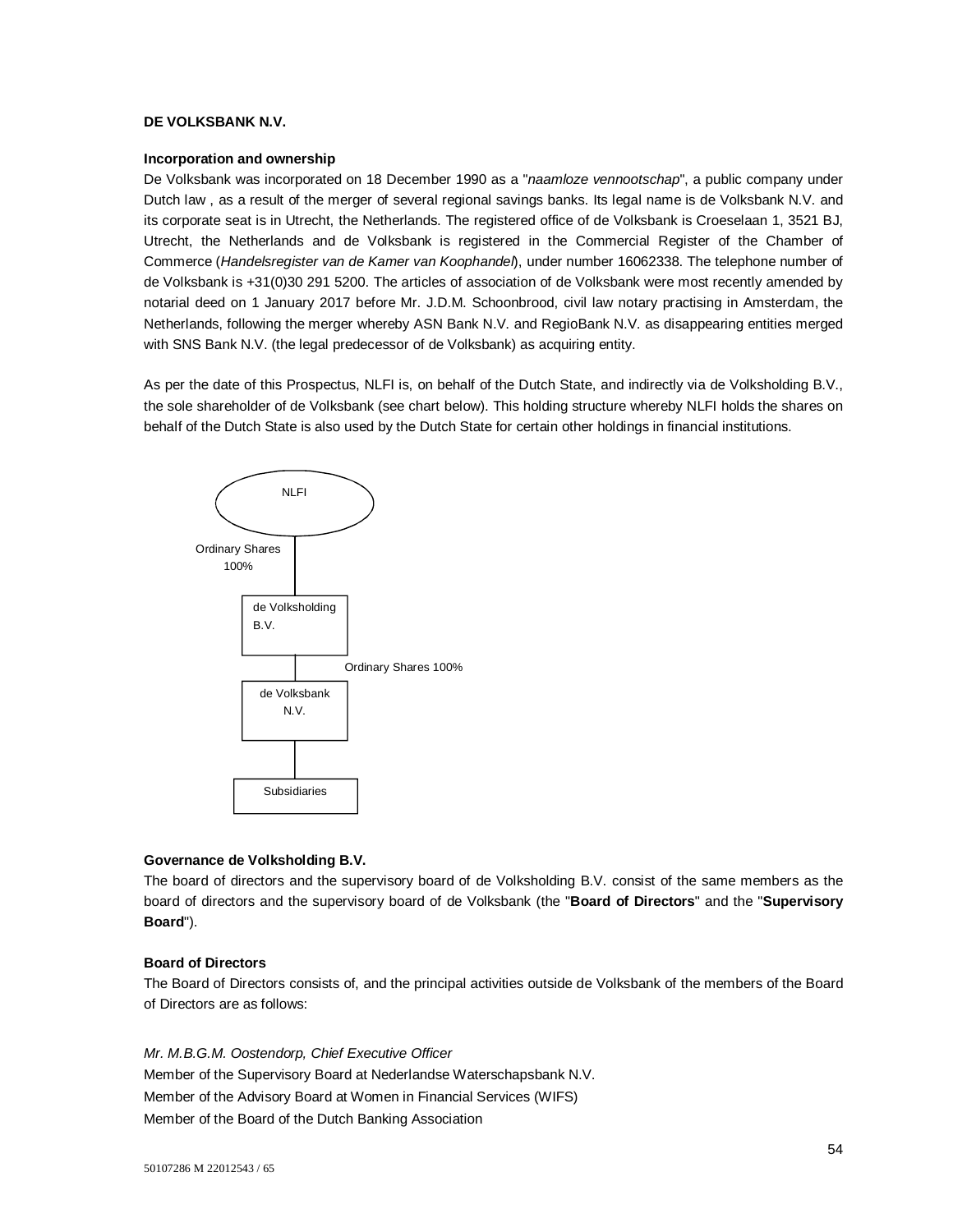*Mr. R.G.J. Langezaal, Chief Commercial Officer*  Mr. R.G.J. Langezaal is scheduled to step down from the Board of Directors on 1 January 2018 Member Supervisory Board of SNS Beleggingsfondsen N.V. Member Consumer Affairs Committee Dutch Banking Association

*Mr. V.A. Baas, Chief Operations Officer*

Chairman Advisory Board HBO-i (Higher Professional Education - ICT programmes) Member of the Board of the Dutch Payment Association

*Mrs. A.T.J. van Melick, Chief Financial Officer* Member Regulatory Matters Committee of the Dutch Banking Association

*Mr. J.R. Dijst, Chief Risk Officer*

All members of the Board of Directors of de Volksbank have full time positions and have elected domicile at the registered office of de Volksbank.

## **Supervisory Board**

-

The Supervisory Board consists of and the principal activities outside de Volksbank of the members of the Supervisory Board are as follows:

## *Mr. J.C.M. van Rutte, Chairman*

Member Supervisory Board ORMIT Holding B.V. Member Supervisory Board Bank Nederlandse Gemeenten N.V. Member Supervisory Board Nederlandse Investeringsinstelling N.V. Member Supervisory Board PGGM N.V. Member Supervisory Council Stichting de Koninklijke Schouwburg Den Haag Member Supervisory Council Foundation Health Center Hoenderdaal Member of the Board of ABN AMRO Foundation Member of the Board of Stichting Administratiekantoor Aandelen KAS Bank Advisor Monitoring Commissie Code Banken

*Mrs. S. Barendregt-Roojers* Expert Member Accounting Programme Erasmus University Rotterdam

Mrs. C.M. Insinger

Member Supervisory Council of Air traffic control Nederland Member of the Supervisory Board of VastNed Retail N.V. Member of the Supervisory Board of DELTA N.V. Member of the Supervisory Council of Stichting Nederlands Fonds voor de film Member of the Strategic Audit Committee of the Dutch Ministry of Foreign Affairs Member of the Supervisory Board Hogeschool Rotterdam Chair of the Supervisory Board Staatsbosbeheer (as from 1 January 2018)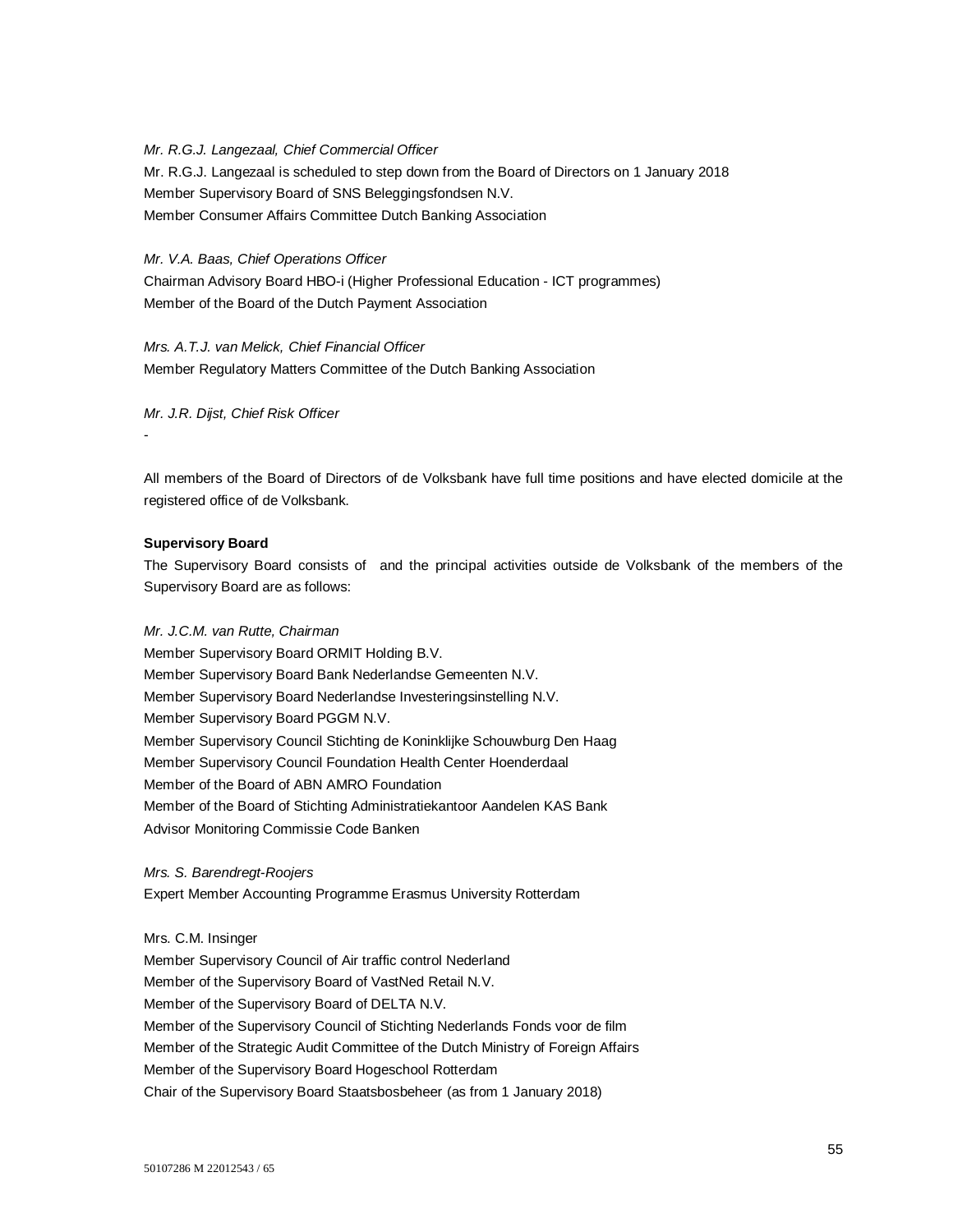*Mr. L. Wijngaarden* Member Executive Board of DAK Intermediaries Collective Member advisory Board of PBLQ Chairman of the Advisory Board of IPsoft Nederland B.V. Member of the Advisory Board of the Dutch Data Protection Authority Chairman of the Supervisory Board of Woningstichting Stek

*Mrs. M.R. Milz*

Member Supervisory Board of Handelsveem Beheer B.V. Member of the Supervisory Board of Zuidema Beheer B.V. Chair of the Green Deal Board Member of the Board of Stichting Parnassia Member of the Supervisory Board of Stichting Nederlands Spoorwegmuseum Member of the Board Stichting Arbo Unie

# **Audit Committee**

The audit committee of de Volksbank (the "**Audit Committee**") currently consists of three members (all members of the Supervisory Board):

Mrs. S. Barendregt-Roojers, chairman Mr. J.C.M. van Rutte Mr. L. Wijngaarden

The Audit Committee supports the Supervisory Board in its decision making. The Audit Committee provides advice to the Supervisory Board in, inter alia, the following areas:

- (i) a framework of risk management and control systems set up and maintained by the Board and senior management of de Volksbank, including the compliance with relevant laws and regulations and supervision on the functioning of internal and external codes of conduct;
- (ii) the quality, completeness, accuracy and timeliness of the provision of financial information by de Volksbank on the basis of which the achievement of the objectives of de Volksbank and its business units shall be assessed;
- (iii) compliance with recommendations and follow-up of observations of internal auditors, external auditors, tax advisors, actuaries and regulatory authorities;
- (iv) the role and the functioning (scope, effectiveness and quality) of the Audit function of de Volksbank, including the assessment of quarterly reports prepared by the Audit function;
- (v) the policy of de Volksbank in respect of tax planning;
- (vi) the effectiveness, scope, independence, quality and involvement of the external auditor, including the financial reporting process;
- (vii) adoption of the annual accounts, approval of the annual budget and major capital investments as well as funding of de Volksbank;
- (viii) the applications of information and communication technology; and
- (ix) the whistle-blower policy of de Volksbank (*klokkenluidersregeling*).

The Audit Committee shall ensure a robust process and shall provide the Supervisory Board with advice regarding the (re)appointment, remuneration and the cancellation of the assignment of the external auditor. The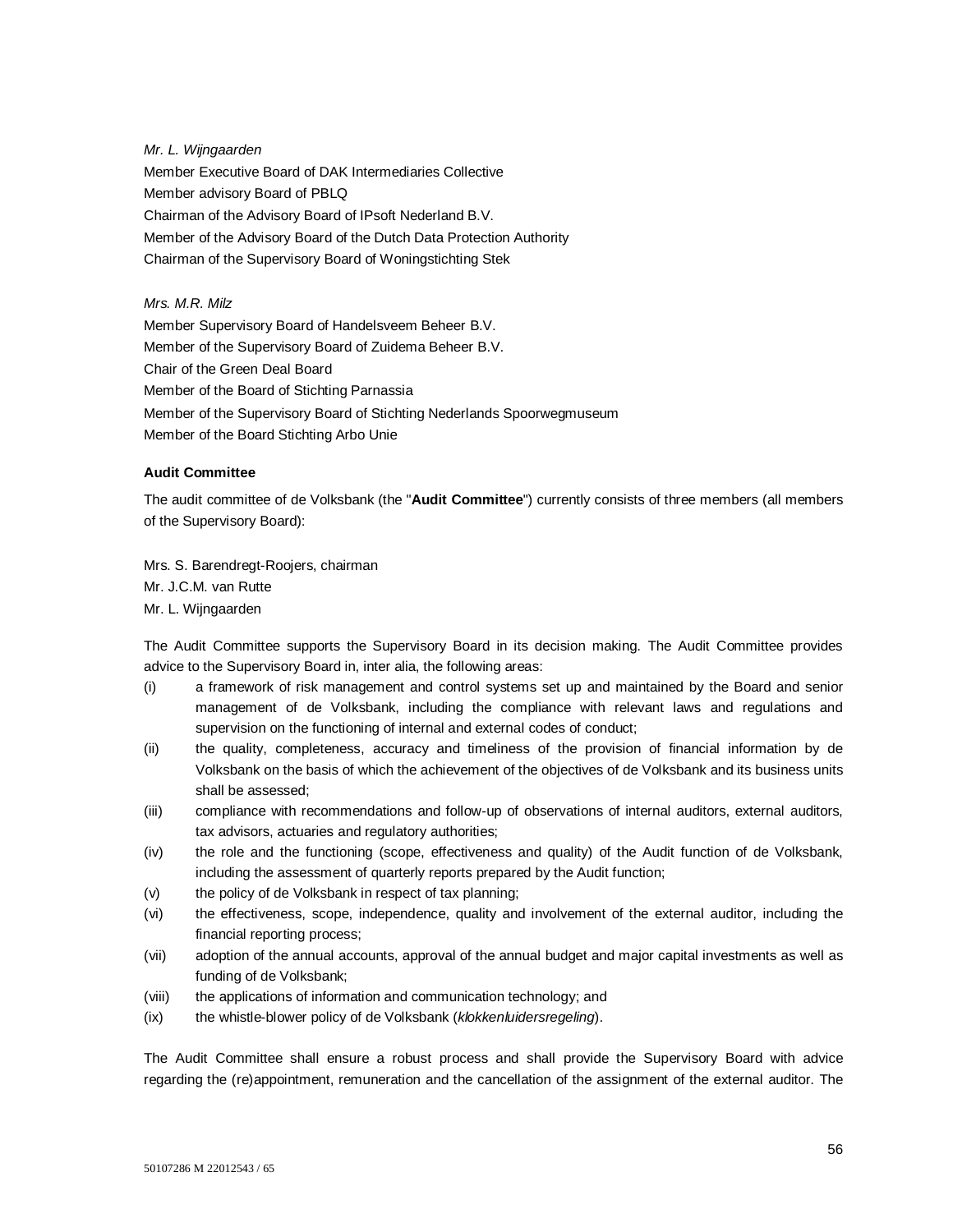chairman of the Audit Committee shall be actively involved in the appointment, assessment/remuneration, suspension and dismissal of the audit director.

The CEO, CFO, CRO, Audit Committee secretary, audit director and external auditor are permanent guests at every meeting of the Audit Committee. The chairman of the Audit Committee, the audit director and the external auditor hold a preliminary consultation prior to the meeting. Once a year, a meeting of the Audit Committee takes place where only the audit director and the external auditor are present. In 2016 the Audit Committee convened six times.

#### **De Volksbank and the Banking Code**

In October 2014, the Dutch Bankers Association published the revised banking code (the "**Banking Code**") as part of a package of new developments for the Dutch banking industry called 'Future-oriented Banking'. The new Banking Code came into effect on 1 January 2015. This package for sound governance is a product of selfregulation of Dutch banks. It consists of a Social Charter, the Banking Code and the rules of conduct associated with the bankers' oath, which must all be seen in conjunction with one another. All three elements of this package are clearly reflected within the internal manifesto of de Volksbank.

The Banking Code is applicable on a licensing level. It is therefore applicable to de Volksbank and to all of de Volksbank banking activities. All the principles of the Banking Code have been embedded in the Issuer's business processes.

The website of de Volksbank provides an overview of the application of the Banking Code, please refer to www.devolksbank.nl. Compliance with the Banking Code is constantly monitored and is due to its nature a dynamic process.

#### **De Volksbank and the Dutch Corporate Governance Code**

The Dutch Corporate Governance Code (the "**Code**") is a code of conduct applicable to listed companies. The Code contains principles and best practice provisions for sound governance, that regulate relations between the Board of Directors, the supervisory board and shareholders (including the general meeting of shareholders) and stakeholders. Although the Code is not applicable to Volksbank, de Volksbank voluntarily applies the Code. The Code is based on the principle of 'comply or explain'. Please refer to www.devolksbank.nl for an overview of how de Volksbank implements the provisions from the Code in its governance structure.

#### **Potential conflicts of interest of the Board of Directors & Supervisory Board**

There are no potential conflicts between any duties to de Volksbank and the private interests and/or other duties of the Board of Directors members and/or the Supervisory Board members of de Volksbank. These members may obtain financial services of de Volksbank. Internal rules are in place for the situation in which a conflict of interest should arise.

#### **Independent Auditors**

Ernst & Young Accountants LLP ("**Ernst & Young**") has been appointed as independent auditor to de Volksbank as of 1 January 2016. All audit partners of Ernst & Young involved in the audit of the financial statements of de Volksbank are a member of the Netherlands Institute of Chartered Accountants (*Nederlandse Beroepsorganisatie van Accountants*, NBA).

KPMG Accountants N.V. has audited the financial statements of de Volksbank for the financial year 2015. Ernst & Young has been appointed as new external auditor as a consequence of the mandatory audit firm rotation pursuant to the Dutch Audit Profession Act (*Wet op het accountantsberoep*).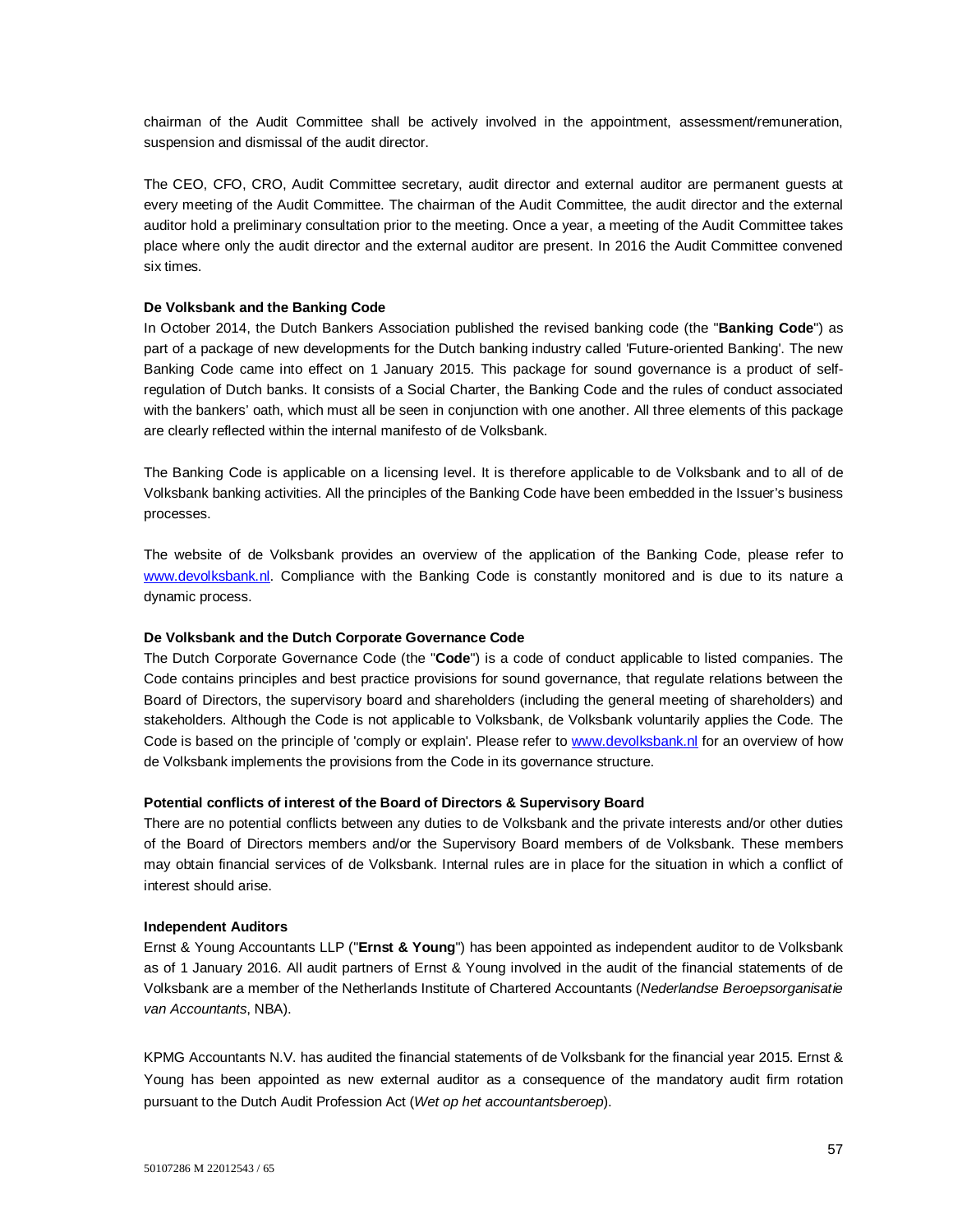## **Rating Agencies**

De Volksbank has been rated by independent rating agencies Moody's, Standard & Poor's Global Ratings ("**S&P**") and Fitch. The most recently published reports by these rating agencies, expressing opinions on any of the ratings assigned to de Volksbank, are made available on www.volksbank.nl under the headings 'Investor relations' > 'Credit ratings'. Please see below an overview of the ratings assigned to de Volksbank.

## **Ratings of de Volksbank per date of this Prospectus**

| Long term credit ratings  | S&P           | Moody's         | <b>Fitch</b>    |
|---------------------------|---------------|-----------------|-----------------|
| de Volksbank              | A- (positive) | Baa1 (positive) | BBB+ (positive) |
|                           |               |                 |                 |
| Short term credit ratings | S&P           | Moody's         | <b>Fitch</b>    |
| de Volksbank              | A2            | $P-2$           | F2              |

Tranches of Notes may be rated or unrated. Where a Tranche of Notes is rated, its rating will be specified in the applicable Final Terms.

# **Company profile**

De Volksbank has a focus on the Dutch market, offering simple and transparent mortgage, savings and payment products to private individuals. De Volksbank also offers insurance, investment and lending services through its brands and serves smaller companies in a retail manner.

De Volksbank is pursuing a multi-brand strategy with ASN Bank, BLG Wonen, RegioBank and SNS. Each of these brands has its own distinctive profile that meets the needs of their customer group. A single back office, IT infrastructure and a central staff organisation allow de Volksbank to operate effectively and efficiently.

The mission of de Volksbank – *banking with a human touch* – is described in its manifesto. To live up to this mission, de Volksbank has formulated the following ambition: optimising shared value. We define shared value as de Volksbank serving the joint interest of customers, society, employees and shareholder(s).

De Volksbank has the following four bank brands each displaying its own identity and image. ASN Bank, BLG Wonen, RegioBank and SNS.

## *Four Bank brands:*

- ASN Bank's mission is to contribute to a more sustainable society, based on its pillars of climate change, human rights and biodiversity. ASN Bank is working towards a more sustainable society in two ways. Firstly, in its banking activities, through (project) loans and the investments made by the bank and its investment funds. Secondly, in its nonbanking activities, such as collaboration with other organisations and knowledge sharing;
- BLG Wonen is the brand for the independent advisor who gives broad house and home-related financial advice to clients. BLG Wonen seeks to create a society in which every person has a house where he feels at home. BLG Wonen is known for being a personal services provider and is firmly committed to retaining this personal touch by, for example, developing campaigns geared to specific target groups and their housing needs. In addition to serving new customers, BLG Wonen will also strengthen the ties with its existing customers and advisers;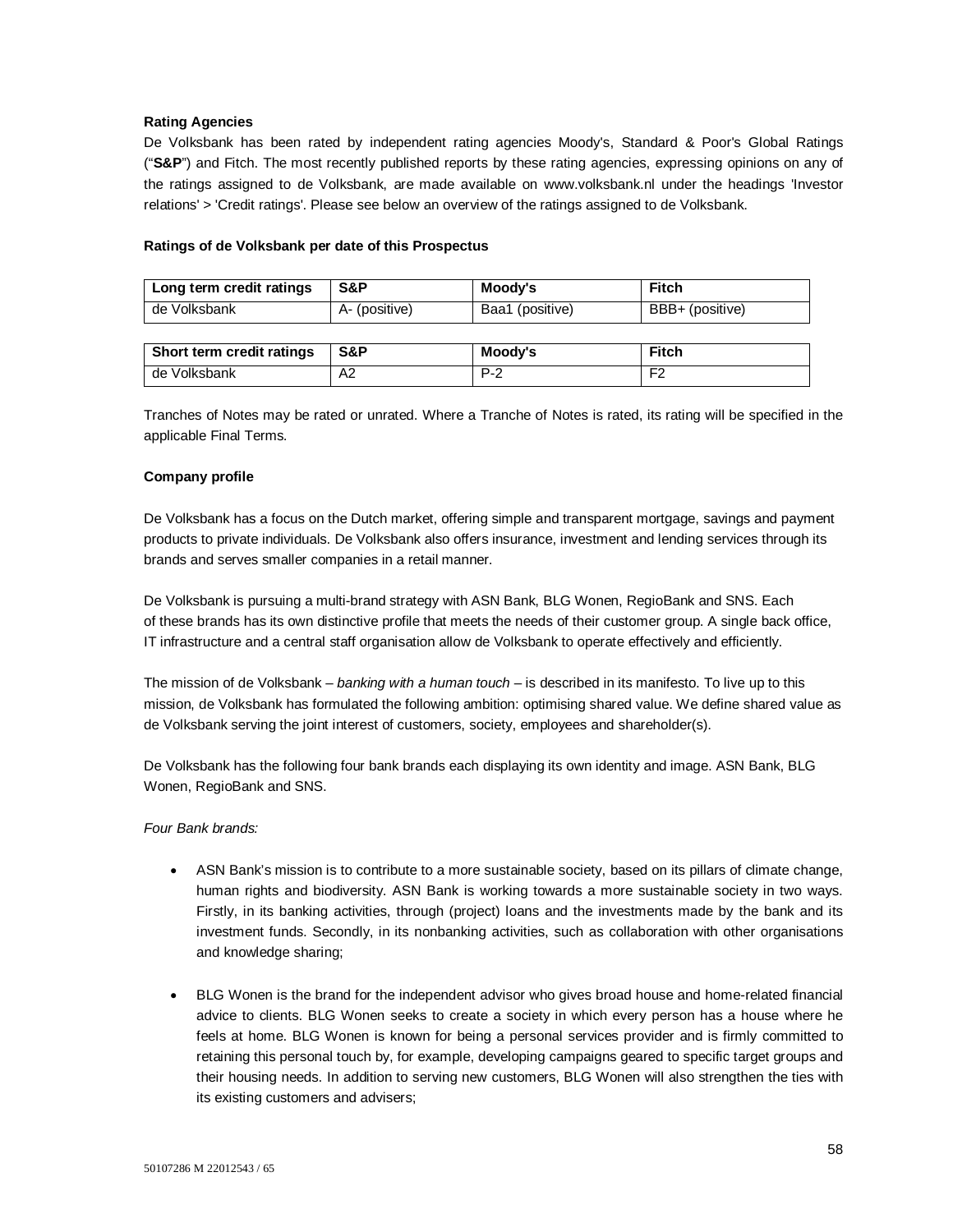- RegioBank works with independent advisers having a franchise relationship with this brand. RegioBank offers a range of products, serving retail customers and SME customers in the areas of payments, savings and mortgages. RegioBank will continue on the path taken, aiming for local savings to be invested locally in the form of mortgages while also focusing on the retention of mortgage customers. RegioBank will continue to promote initiatives that stimulate vitality and liveability;
- SNS is a brand for ordinary Dutch consumers and has a course that fits in well with SNS's roots as a social bank. SNS is a brand that shows that banking can be different, more normal, and that wishes to surprise its customers with this. And if it is in their customers' interests, SNS will break with traditional banking practices. Based on this '*perfectly normal*' mind-set, SNS positions itself as a no-nonsense brand for ordinary Dutchmen and as a clear alternative to the major banks. SNS shows (prospective) customers that they really have a choice and proves this by offering unique products and services. It is the brand's ambition to be a larger, visible player, including in the mortgage and payments markets. Presenting a clear and simple product range, SNS offers its customers comprehensive solutions for payments, (bank) savings, mortgages, insurance, borrowing and profile investment. The objective is to intensify the relationship with the customer by proactively giving advice, listening carefully and discovering any additional wishes.

### **Supervision**

The regulatory framework is under constant scrutiny, both at a national and international level. Many new rules and regulations have entered into force in recent years and will enter into force the following years. Important changes with respect to the supervision on the Issuer have been and will be introduced by CRD IV, the implementation of the BRRD, the SRM Regulation and the EU Banking Reforms (see Risk Factors – '*The financial services industry is subject to intensive regulation. Major changes in laws and regulations as well as enforcement action could have a negative impact on the Issuer*' and '*Resolution regimes may lead to fewer assets of the Issuer being available to investors for recourse for their claims, and may lead to lower credit ratings and possibly higher cost of funding*')*.*

Within the group consisting of de Volksholding B.V. and its subsidiaries, the following entities hold licences under the Wft (excluding finance service providers licences):

Bank: de Volksbank N.V.

Investment firm: ASN Vermogensbeheer B.V.

#### *Single Supervisory Mechanism*

The SSM is one of the elements of the Banking Union. The SSM has created a new system of financial supervision comprising the ECB and the national competent authorities of participating EU countries. Among these EU countries are those whose currency is the euro and those whose currency is not the euro, but who have decided to enter into close cooperation with the SSM. Under the new system of supervision, the ECB directly supervises significant credit institutions since 4 November 2014. de Volksbank is considered a 'significant credit institution' under the SSM and is therefore since 4 November 2014 subject to direct supervision by the ECB. Specific tasks relating to the prudential supervision of credit institutions have been conferred to the ECB.

## **Recent developments**

#### *Additional capital buffer requirement*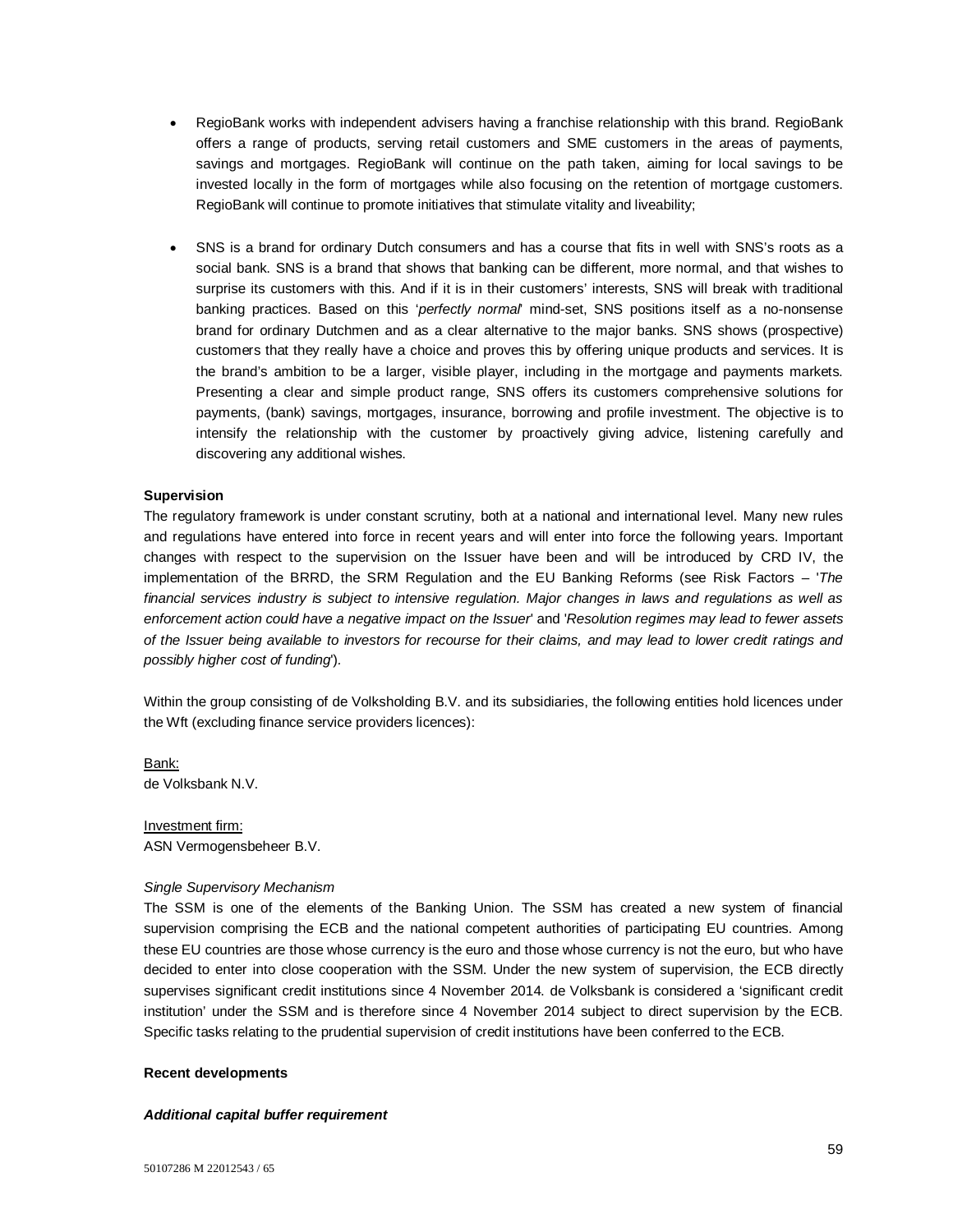de Volksbank has been designated as an 'other systemically important bank'. In connection therewith, an additional capital buffer requirement under CRD IV of 1% of its risk-weighted assets has been imposed on de Volksbank. This buffer is currently being phased in until it will apply in full as from 2019.

#### *Share transfer de Volksbank*

On 1 October 2015, SRH (formerly known as SNS REAAL) announced that it transferred all shares of de Volksbank (formerly known as SNS Bank) to the Dutch State on 30 September 2015 for a sum of € 2.7 billion at which time the name of SNS REAAL was changed into SRH. The Dutch State immediately transferred de Volksbank to holding company de Volksholding B.V. (formerly known as SNS Holding B.V.). The shares in de Volksholding B.V. were also obtained by the Dutch State from SRH and subsequently transferred by the Dutch State to NLFI in exchange for certificates of deposit.

## *Tier 2 transaction*

On 29 October 2015, de Volksbank (formerly known as SNS Bank) placed € 500,000,000 3.75% Callable Resettable Dated Subordinated Notes due 2025 (Tier 2 notes) with a wide range of institutional investors. The issue of these Tier 2 notes contributes to the strengthening and diversification of de Volksbank's capital base.

## *Covered Bond transactions*

On 24 October 2016, de Volksbank (formerly known as SNS Bank) placed € 500,000,000 0.75% Covered Bonds due October 2031 with a wide range of institutional investors. Also, on 16 May 2017, de Volksbank placed € 500,000,000 0.75% Covered Bonds due May 2027 with a wide range of institutional investors.

### *AFM investigation into Interest Rate Derivatives*

de Volksbank has a small portfolio of interest rate derivatives entered into with customers. It stopped entering into these interest rate derivatives as of 2010. At the AFM's request, de Volksbank reassessed its customers' interest rate derivatives in 2014 and 2015 in order to establish whether customers had been adequately advised in the past. This reassessment pertained to interest rate derivatives that had not yet expired on 1 April 2014. The reassessment was completed at the beginning of 2015 to the satisfaction of the AFM. de Volksbank personally informed the customers concerned of the assessment results in mid-2015.

On 4 December 2015, the AFM informed de Volksbank (formerly known as SNS Bank) that a further reassessment of the interest rate derivatives may have to be carried out. Since then, de Volksbank has been in close contact with the AFM to discuss this matter. On 1 March 2016, the AFM and the Minister of Finance announced the appointment of three independent experts ("**Committee of Experts**") who on 19 December 2016 presented a so called uniform recovery framework pertaining to SME Interest Rate Derivatives (*herstelkader*) ("**Uniform Recovery Framework**") in collaboration with the banks. This Uniform Recovery Framework forms the basis on which the banks reassess the interest derivatives in order to investigate whether or not compensation has to be offered to individual clients of the bank.

The Uniform Recovery Framework mainly focuses on SME's and provides for a step-by-step plan. de Volksbank participates in the Uniform Recovery Framework and has started the process to determine which client is entitled to compensation based on this framework in the first quarter of 2017. de Volksbank attaches great value to the realisation of the Uniform Recovery Framework. de Volksbank expects to finalise the reassessment by the end of 2017. de Volksbank has recognised a provision in relation to the expected compensation under the Uniform Recovery Framework of € 23 million year-end 2016. This estimate is based on the interpretation of and the assumptions noted in the Recovery Framework published on 19 December 2016 both on the scope of the Uniform Recovery Framework and the entitled compensation.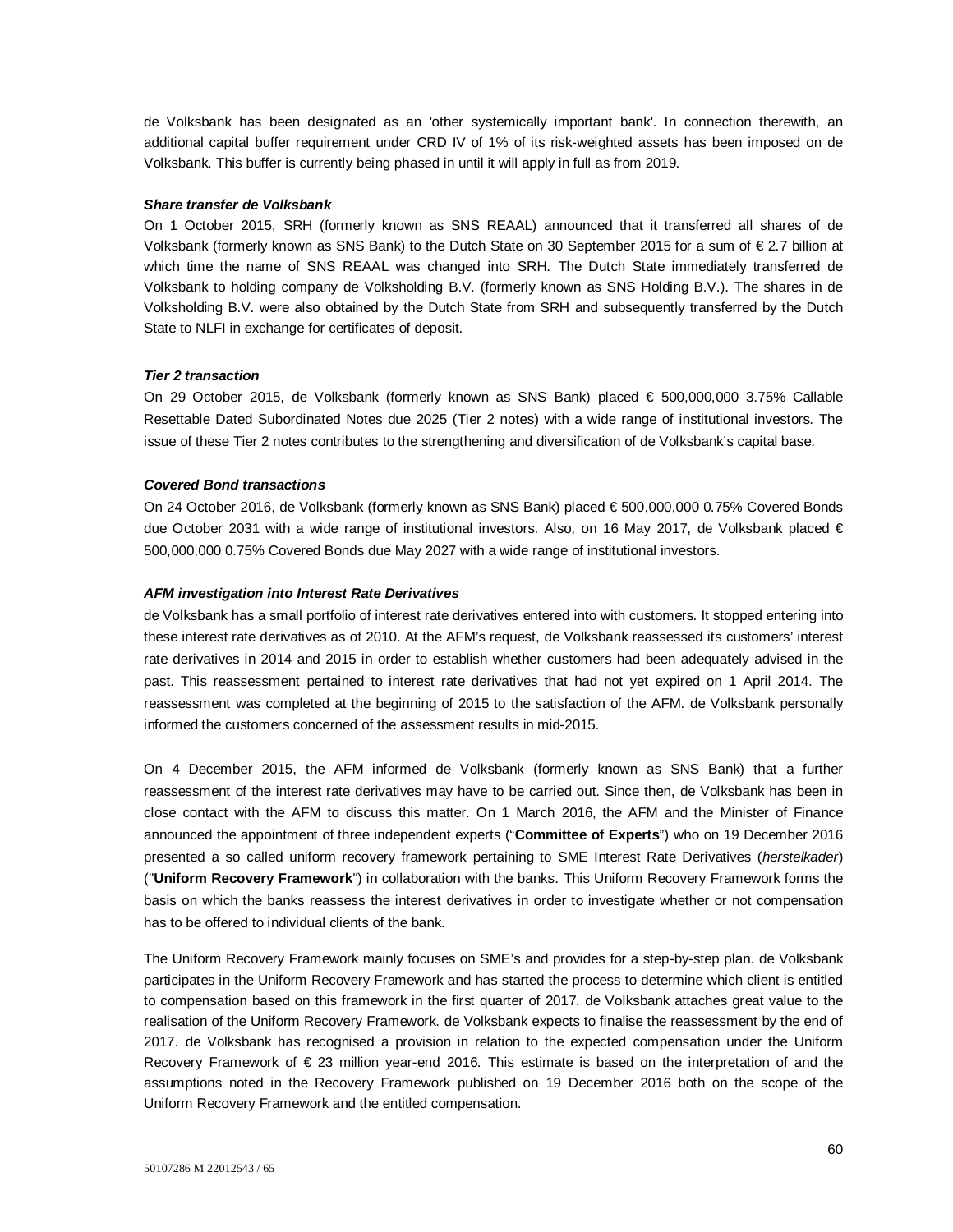### *Minimum requirement for own funds and eligible liabilities (MREL)*

The BRRD and the SRM Regulation resulted in the introduction of MREL as a buffer to absorb losses. This buffer applies in addition to the capital ratios under the capital requirements regulations (CRD IV Regulation) that de Volksbank has to adhere to. The MREL is institution-specific and set in respect of de Volksbank by the Single Resolution Board.

### *Sale of SNS Securities*

On 30 June 2016, de Volksbank (formerly known as SNS Bank) and NIBC Bank N.V. finalised the sales transaction of the shares in SNS Securities N.V.. The conditions of sale, including the approval for this transaction from regulatory authorities and works councils, were met. The book loss resulting from this sale amounts to € 22 million. A provision for this loss had already been made in 2015.

#### *Redundancy plan*

Becoming a more efficient and simple bank is part of the strategic plan of de Volksbank. This necessitates a change of work that is brought about by such activities as the further digitalisation of our processes. This change will demand other skills of the employees of de Volksbank. It also means that ultimately de Volksbank will need fewer people to do the work. As de Volksbank wants to downsize the number of employees of the company with due care, this process is expected to last several years. There is no blueprint for this process; the Board of Directors has set frameworks and it is up to the organisation to develop the details. The departments have been given the assignment of organising the work differently together and preparing for this in good time. De Volksbank estimates that approximately 900 jobs will be lost in the years to come. This relates to external and internal employees, and includes a reduction in the number of management positions.

## *Announcement of the Dutch Minister of Finance regarding the future of de Volksbank*

On 1 July 2016, the Dutch Minister of Finance sent a letter to the House of Representatives on the future of and privatisation options for de Volksbank (formerly known as SNS Bank). In this letter the Minister of Finance subscribed NLFI's conclusion that it is too early to make a decision on de Volksbank's future and that he will decide on the future of de Volksbank after de Volksbank has regained a strong position in the Dutch banking landscape.

## *de Volksbank participated in the SSM SREP stress test*

de Volksbank (formerly known as SNS Bank) participated in the Supervisory Review and Evaluation Process ("**SSM SREP**") stress test exercise conducted by the ECB. This stress test complements the EU-wide stress test exercise conducted by the EBA ("**EBA stress test**") and addressed banking groups other than those 51 institutions taking part in the EBA stress test. The SSM SREP stress test was performed at the highest level of consolidation (de Volksholding B.V. (formerly known as SNS Holding B.V.)) and was based on the same methodology as that of the EBA stress test. It did not contain a pass/fail threshold. The stress test assesses the resilience of European banks to extreme but plausible adverse market developments over a period of three years.

Contrary to the EBA stress test results, the results of the SSM SREP stress test were not published. Under the assumptions and methodological restrictions of the stress test's adverse scenario, the Common Equity Tier 1 (CET1) ratio of de Volksbank would however remain above de Volksbank's then internal minimum target of 14%.

The stress test results were used as input in the regular supervisory review and evaluation process, which was finalised by end 2016. Following the results of that regular supervisory review and evaluation process, de Volksbank is expected to maintain a minimum Common Equity Tier 1 (CET1) ratio of 9.25% as from 1 January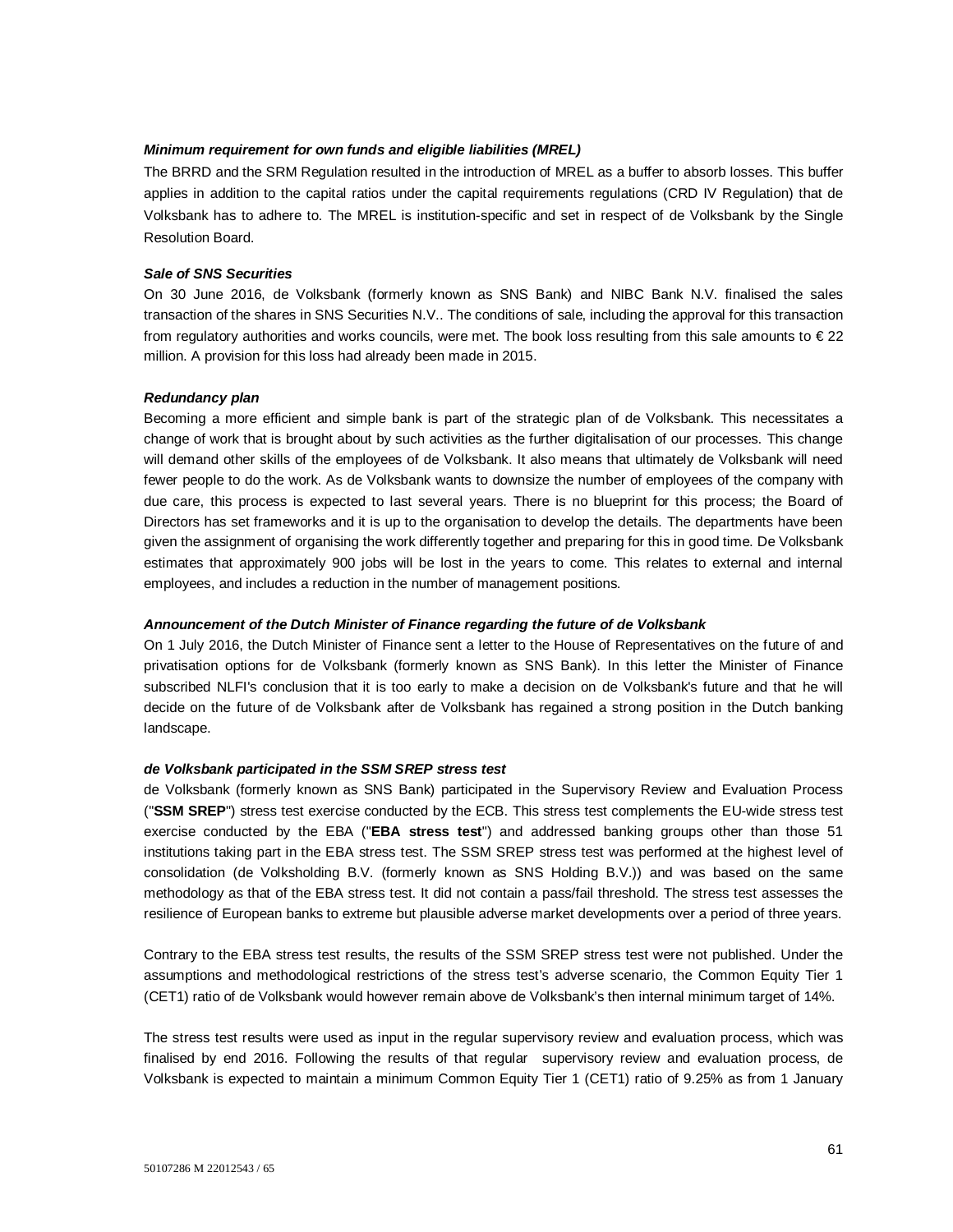2017 (including the Pillar 2 requirement). This CET1 capital requirement also includes the capital conservation buffer of (currently) 1.25% and the buffer for other systemically important institutions of (currently) 0.5%.

De Volksbank's CET1 capital ratio increased from 25.3% at year-end 2015 to 29.2% at year-end 2016. The ratios are therefore well above its current internal minimum level of 15.0% and the 9.25% CET1 capital requirement following from the SREP and the applicable capital buffers.

## *Legal merger between SNS Bank, ASN Bank and RegioBank*

As of 1 January 2017, and as a consequence of the Merger, the four brands ASN Bank, BLG Wonen, RegioBank and SNS operate under the banking licence of de Volksbank N.V. and the separate banking licences of ASN Bank and RegioBank ceased to exist. The Merger aims to further simplify and enhance the efficiency of the Issuer's business operations.

#### *Changes to the Supervisory Board*

On 20 April 2017, de Volksbank announced that Jos Nijhuis resigned from the Supervisory Board. On 24 August 2017, de Volksbank announced that Sonja Barendregt-Roojers has been appointed to the Supervisory Board.

### *Changes to the Board of Directors*

On 24 August 2017, de Volksbank announced that R.G.J. Langezaal will step down from the Board of Directors on 1 January 2018.

### *2016 Annual Results of de Volksbank*

On 23 February 2017, de Volksbank published a press release regarding its 2016 full-year results and subsequently it published its 2016 annual report on 9 March 2017. In the 2016 annual report the following highlights were included.

In 2016, ASN Bank, BLG Wonen, RegioBank and SNS combined, welcomed 205,000 new customers on a gross basis. On a net basis, the number of customers rose by 65,000. Net growth was lower than 2015 (119,000), mainly due to lower growth of savings customers, partly resulting from the termination of '*spaarloon*' accounts, fewer marketing campaigns and a limited outflow of customers whose DGS coverage was impacted by the legal merger between SNS Bank N.V., ASN Bank N.V. and RegioBank N.V. In addition, the phasing-out of investment propositions in 2016 led to a net outflow of a number of customers.

De Volksbank's new mortgage production increased to €3.7 billion (+76%), from € 2.1 billion in 2015. BLG Wonen, RegioBank and SNS all contributed to this increase, supported by increased capacity at the Mortgage Service Centre. The total market share of new retail mortgages increased to 5.7% (2015: 4.1%). The market share based on the total retail mortgage portfolio remained virtually stable at 6.6% compared to year-end 2015.<sup>1</sup>

In all, driven by increased production and high retention, de Volksbank's gross retail mortgage portfolio remained virtually stable compared to year-end 2015 at € 44.9 billion. The increased demand for longer term fixed-rate mortgages is reflected in an increased share of mortgages with a fixed-rate period of 15 years or more in the mortgage portfolio of de Volksbank. At year-end 2016, these mortgages amounted to € 7.3 billion (16% of the portfolio), compared to € 6.0 billion at year-end 2015.

De Volksbank's retail savings balances decreased slightly to € 36.6 billion (-1%), from € 36.9 billion at year-end 2015, equating to a slightly lower market share of 10.7% (year-end 2015: 10.9%). The decrease in savings balances was partly due to a limited outflow following the announced legal merger between SNS Bank N.V., ASN Bank N.V. and RegioBank N.V., impacting DGS coverage of some customers. Also, in 2016 the brands ran fewer marketing campaigns to attract retail savings.

l

<sup>1</sup> Based on Centraal Bureau voor de Statistiek (Central Bureau of statistics) data (previously DNB-data)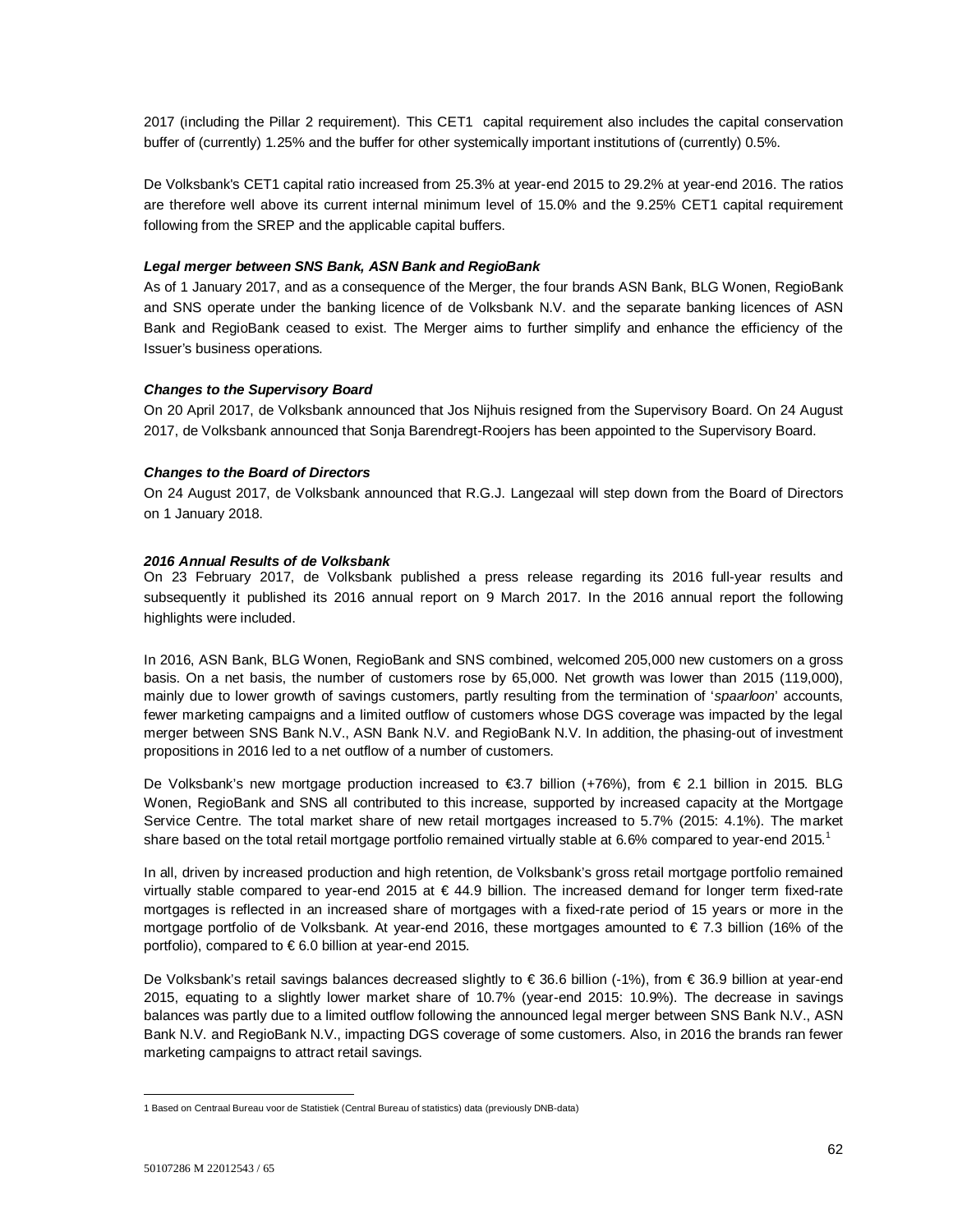In 2016, net profit decreased by € 19 million to € 329 million, of which € 38 million can be explained by a swing in one-off items. Adjusted for one-off items, net profit increased by € 19 million to € 354 million. A substantial net release of loan provisions and higher investment income more than compensated for the impact of lower net interest income and higher regulatory levies. Based on net profit excluding one-off items, the 10.3% return on equity<sup>2</sup> ("RoE")was slightly lower compared to 2015 (10.7%), attributable to a higher level of average equity. The efficiency ratio<sup>3</sup> was 59.2% compared to 51.2% in 2015, partly influenced by the swing in one-off items. Adjusted for one-off items, the efficiency ratio was 56.0%, up compared to 53.4% in 2015, entirely driven by lower adjusted income (-6%). Adjusted operating expenses were 2% lower.

De Volksbank has a risk-weighted Common Equity Tier 1 ratio (CET1 ratio), which increased from 25.3% at yearend 2015 to 29.2% at year-end 2016 (and from 25.8% to 29.6% fully phased-in). The ratios are well above the 9.25% CET1 capital requirement following from the SREP (11.0% fully phased-in).

The improvement of the CET1 ratio was largely driven by the increase in CET1 capital by € 248 million, and to a lesser extent by the decrease in risk-weighted assets in 2016 (change of € 0.7 billion).

The total capital ratio rose from 29.5% (fully phased-in 30.1%) at year-end 2015 to 33.8% (fully phased-in 34.3%) at year-end 2016.

The main non-risk-weighted capital ratio, the leverage ratio, rose from 4.7% at year-end 2015 to 5.2% at year-end 2016 (and from 4.8% to 5.3% fully phased-in). At year-end 2016, the non-risk-weighted MREL ratio stood at 8.0%. The MREL ratio expresses the ratio between an easily bail-inable buffer to absorb losses and the risk exposure applicable to MREL.

The dividend policy was adopted in 2016. In line with this policy, de Volksbank proposes to pay out a dividend of € 135 million from the 2016 annual profit.

### *Semi-annual results 2017 de Volksbank*

On 24 August 2017, de Volksbank published a press release regarding the 2017 half year ending on 30 June 2017 results and subsequently it published its interim financial report 2017. In the interim financial report 2017 the following highlights were included.

In the first half of 2017, de Volksbank brands welcomed 99,000 new customers on a gross basis. On a net basis, the number of customers rose by 15,000. Net growth was lower than in the first half of 2016 (30,000), mainly due to a lower growth in savings customers. This was partly attributable to the absence of major marketing campaigns and a limited outflow of customers following termination of the ZwitserlevenBank proposition.

De Volksbank's new mortgage production increased to € 2.5 billion (+67%), from € 1.5 billion in the first half of 2016. BLG Wonen, RegioBank and SNS all contributed to this increase. The new residential mortgage market share increased to 6.8% (first half of 2016: 4.8%). Based on the total retail mortgage portfolio, the market share remained virtually stable at 6.7%.<sup>4</sup>

In all, driven by increased production and high retention, de Volksbank managed to grow its retail mortgage portfolio to € 45.3 billion, from € 44.9 billion at year-end 2016. The strong demand for longer term fixed-rate mortgages was reflected in an increased share of mortgages with a fixed-rate period of 15 years or more. At the end of June 2017, these mortgages amounted to € 7.7 billion (17% of the portfolio), compared to € 7.3 billion (16% of the portfolio) at year-end 2016.

j

<sup>2</sup> Return on equity is the net profit attributable to ordinary shareholders of the parent company divided by shareholders' average equity.

<sup>3</sup> The efficiency ratio is the total operating expenses excluding regulatory levies divided by total income.

<sup>4</sup> Based on Centraal Bureau voor de Statistiek (Central Bureau of statistics) data (previously DNB-data)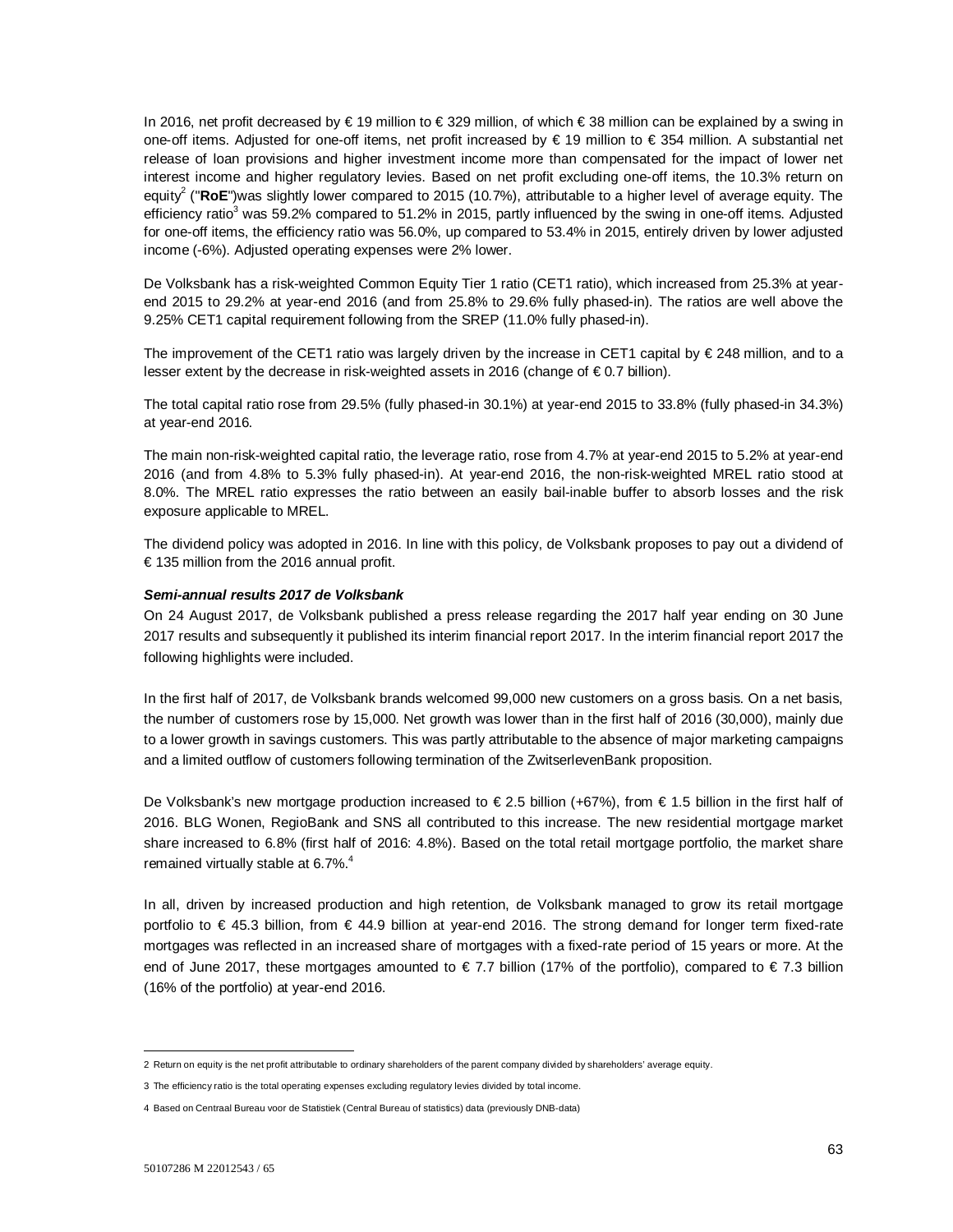In the first half of 2017, de Volksbank's retail savings balances increased to € 37.4 billion (+2%), from € 36.6 billion at year-end 2016, equating to a stable market share of 10.7%. In the first half of 2017, the brands ran no major marketing campaigns to attract retail savings.<sup>5</sup>

In the first half of 2017, net profit adjusted for incidental items decreased by € 15 million to € 178 million, more than wholly attributable to a sharply lower net release of loan provisions. The impact of lower net interest income, investment income and net fee and commission income was more than compensated by lower operating expenses and a higher result on financial instruments.

Based on net profit excluding incidental items, RoE of 10.0% was lower compared to the first half of 2016 (11.5%), driven by both a lower adjusted net result and a higher level of average equity.

The cost/income ratio stood at 52.7% compared to 55.9% in the first half of 2016, partly impacted by incidental items. Adjusted for incidental items, the cost/income ratio was 52.5%, down compared to 54.2% in the first half of 2016, entirely attributable to lower operating expenses.

Net profit decreased by €4 million to €177 million. Incidental items amounted to €1 million negative, consisting of negative fair value movements of former DBV mortgages and related derivatives. This mortgage portfolio was purchased as part of the transfer of DBV Finance B.V. from REAAL Verzekeringen on 28 January 2011, and is accounted for at fair value with changes running through the profit and loss account. At the end of June 2017, the portfolio amounted to  $\epsilon$  1.8 billion. In the first half of 2016, incidental items amounting to  $\epsilon$  12 million negative, also consisted entirely of fair value movements of former DBV mortgages and related derivatives. The introduction of IFRS 9 as from 1 January 2018 will allow de Volksbank to change the accounting method of this portfolio to amortised cost, in line with other mortgages, thus eliminating this source of volatility in the profit and loss account.

At the end of June 2017, our transitional Common Equity Tier 1 (CET1) ratio amounted to 32.6% (year-end 2016: 29.2%). The increase was mainly due to a decrease in risk-weighted assets and net profit retention. Our CET1 ratio is well above the CET1 capital requirement following from the Supervisory Review and Evaluation Process (SREP), both on a transitional basis (9.25%), which became effective from 1 January 2017, and a fully phased-in basis (11.00%).

De Volksbank targets a CET1 ratio of more than 15%, based on current regulations. In addition to the 11% SREP requirement, our CET1 ratio objective includes a combined Pillar 2 Guidance and management buffer. The current capital position offers a substantial buffer against the estimated impact of developments in capital regulation on our risk-weighted capital ratios. The leverage ratio increased slightly to 5.5% (year-end 2016: 5.2%), well above our objective of more than 4.25%.

## **Legal proceedings**

De Volksbank and its subsidiaries are and may become from time-to-time involved in governmental, legal and arbitration proceedings that relate to claims by and against it which ensue from its normal business operations. The most important proceedings are described below.

## *Madoff*

l

In 2010, three Madoff-feeder funds initiated legal proceedings in New York against, amongst others, the custody entity of de Volksbank (formerly known as SNS Bank), SNS Global Custody, and its clients as former beneficial

<sup>5</sup> Market share retail savings June and December 2016 slightly adjusted due to a correction of total Dutch savings market by DNB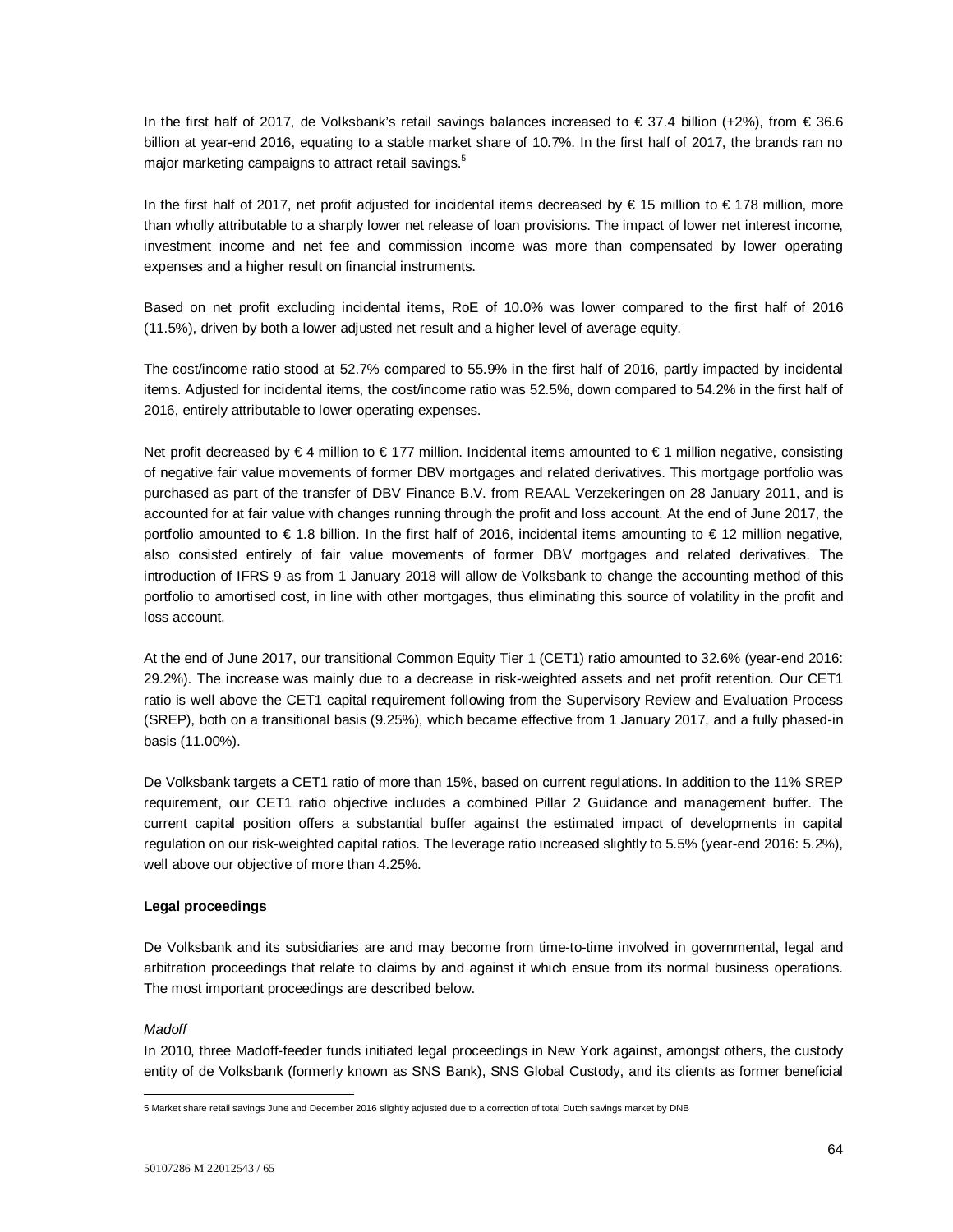owners of investments in these funds. A similar proceeding was initiated by one of these funds against SNS Global Custody in the British Virgin Islands ("**BVI**"). They claim repayment of payments made by the funds for redemptions of investments by these beneficial owners. In line with these lawsuits, Madoff's trustee initiated proceedings against de Volksbank and SNS Global Custody. The aforementioned proceedings in New York, in which many financial institutions worldwide are sued in similar proceedings, are mainly in the early stages. A first decision on a preliminary issue is given in these proceedings in favor of the banks. However Madoff's trustee appealed to this decision. The proceedings against the feeder funds have been formally stayed, but the trustees are attempting to restart these. With regard to a number of important preliminary questions about the claim on the BVI, judgment was given in favour of de Volksbank by final judgment.

de Volksbank is strongly defending itself, but cannot give a reliable estimate of possible provisions resulting from these claims at the moment.

#### *Proceedings following the nationalisation*

#### *General*

Various former holders of the in 2013 expropriated securities and capital components have initiated legal proceedings to seek compensation for damages. At the time that the 2017 interim financial statements were drawn up, no court proceedings had (yet) been initiated against de Volksbank (formerly known as SNS Bank) other than those stated below. Currently, it is not possible to make an estimate of the probability that possible legal proceedings of former holders or other parties affected by the nationalisation may result in a liability, or the level of the financial impact on de Volksbank. For this reason, at year-half 2017 no provisions were made in respect of possible legal actions by former holders concerning the expropriated securities and capital components and other affected parties. As the outcomes of possible legal proceedings cannot be predicted with certainty, it cannot be ruled out that a negative outcome may have a material negative financial impact on the capital position, results and/or cash flows of de Volksbank.

### *Inquiry proceedings by Dutch Investors' Association*

In November 2014, the Dutch Investors' Association (*Vereniging van Effectenbezitters*; "**VEB**") filed a petition with the Enterprise Chamber for an inquiry into the management of SNS REAAL, currently SRH, de Volksbank (formerly known as SNS Bank) and the former SNS Property Finance, currently Propertize, for the period 2006 – present. SRH, de Volksbank and Propertize disputed the authority to file a petition for an inquiry. The Enterprise Chamber granted the request related to SRH and rejected the request related to Propertize. The decision related to de Volksbank has so far been deferred by the Enterprise Chamber. SRH appealed against the decision to grant the request in October 2015. de Volksbank and Propertize joined this application for cassation. On 4 November 2016, the Supreme Court held that the VEB had locus standi to request an inquiry against SRH and remitted the case back to the Enterprise Chamber. The request for an inquiry against SRH can thus be assessed substantively on the merits. SRH and de Volksbank defend themselves against the request. The Enterprise Chamber is expected to render judgment in the second half of 2017, ordering an inquiry or otherwise. It is than expected that the Enterprise Chamber will also render a judgment about the question whether an inquiry against de Volksbank is granted or rejected.

#### *Guarantees pursuant to Article 2:403 of the Dutch Civil Code for Propertize et al.*

These proceedings are not directly related to the expropriation decree of the Minister of Finance of 1 February 2013 ("**Expropriation Decree**") but ensue from the subsequent transfer of Propertize. In the context of this transfer, SRH and de Volksbank (formerly known as SNS Bank) have withdrawn the 403-guarantees issued for Propertize et al. in the past. The expiry of the objection period made this withdrawal irrevocable for all creditors, with the exception of two parties that assert to have claims against Propertize et al., being Commerzbank and briefly put – the receivers in the bankruptcies of the 2SQR companies, as former Propertize clients. The objection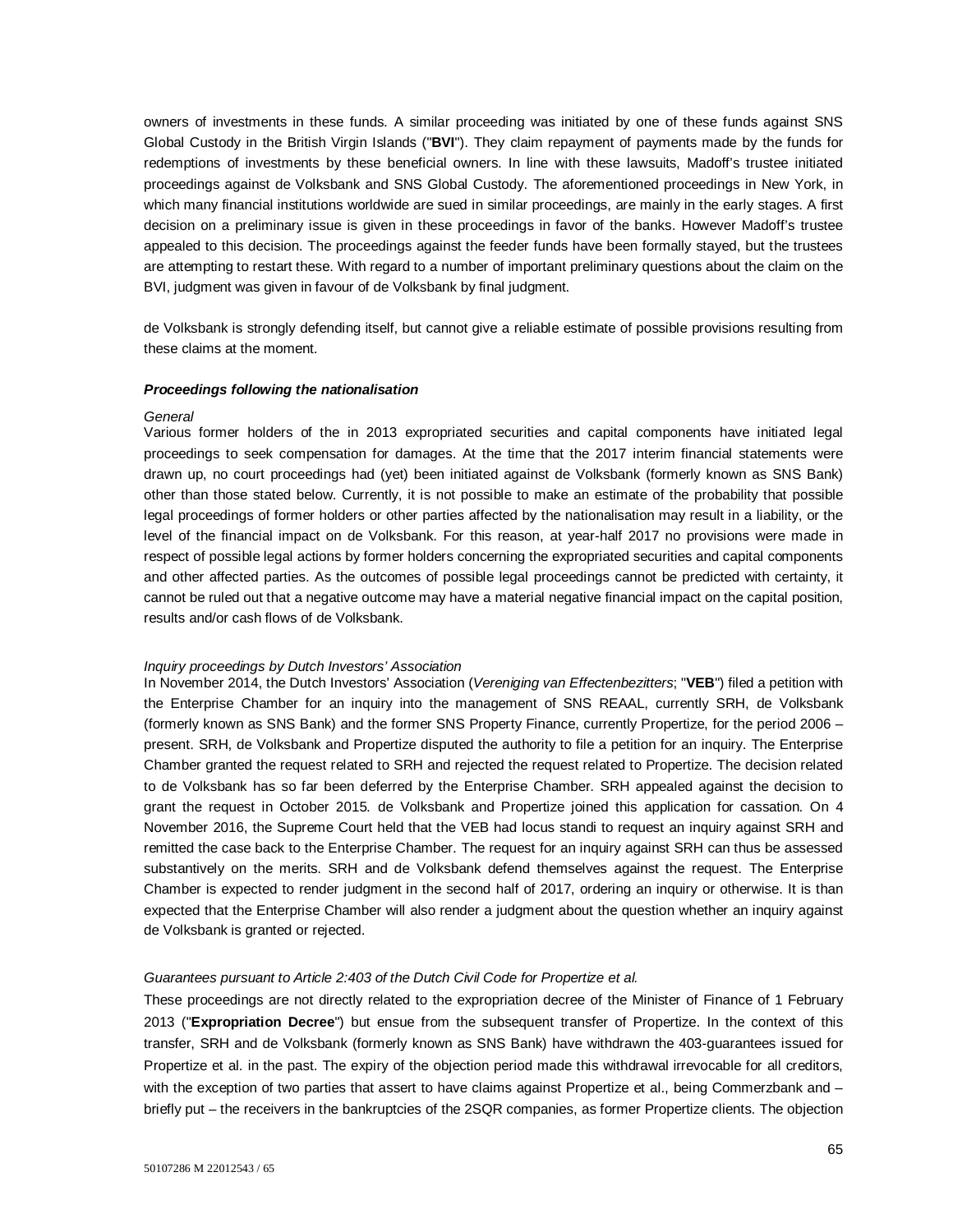that these parties had raised against the withdrawal of the 403-guarantees was declared well-founded by the District Court and the Enterprise Chamber. SRH and de Volksbank have instituted an appeal in cassation. On 31 March 2017 the Supreme Court rejected the appeal, which implicates that the 403-statement remains in place towards these two creditors.

The outcome of these objection proceedings as such will not have any material significance for the balance sheet of de Volksbank. No provisions have been made for the underlying asserted claims that Propertize disputes. The receivers in the bankruptcies of the 2SQR companies have now commenced proceedings at the District Court regarding the claim they assert to have against Propertize – for which they hold de Volksbank liable pursuant to the 403-guarantee. The asserted claim is thus subject to substantive assessment in these proceedings.

#### *Other proceedings relevant to de Volksbank*

In addition, there are proceedings to which de Volksbank is not a party or in which it is not the direct subject of investigation, but the course and results of which may have a material impact on de Volksbank's position.

This applies first and foremost to the compensation proceedings before the Enterprise Chamber initiated by former holders of expropriated securities and capital components of SRH and the Issuer. The Enterprise Chamber and the Supreme Court have now commented on the basic principles for the value assessment. These entail that the Enterprise Chamber itself must determine the compensation, so independently of the offer, in which respect it is irrelevant how the Minister of Finance explained his offer. This means that the compensation might still be set at  $\in$  0.

Compensation principles were also given, including the significance of the share price for the value assessment and the question whether DNB's actions prior to the expropriation (known as the SREP decision) may be taken into account.

On 26 February 2016, the Enterprise Chamber decided that the value of the expropriated securities and assets, and consequently whether or not any compensation is due, is to be determined by court-ordered expert examination. In this context, the Enterprise Chamber appointed three experts. The draft expert examination originally was expected on 1 October 2017, but it has been delayed until the first half of November 2017.

#### *AFM investigation into interest rate derivatives*

de Volksbank (formerly known as SNS Bank) has a small portfolio of interest rate derivatives entered into with customers. It stopped entering into these interest rate derivatives as of 2010. At the AFM's request, de Volksbank reassessed its customers' interest rate derivatives in 2014 and 2015 in order to establish whether customers had been adequately advised in the past. In December 2015 the AFM announced that the reassessment of the interest rate derivatives of various banks, including de Volksbank, was not conducted in a proper manner and therefore had to be reconsidered. On 1 March 2016, the AFM and the Minister of Finance announced the appointment of a Committee of Experts to set up a Recovery Framework in collaboration with the banks. On 5 July 2016, the Committee of Experts presented the Recovery Framework to the Minister of Finance. This Recovery Framework will form the basis on which the banks have to reassess the interest derivatives in order to investigate whether or not compensation has to be offered to individual clients of such bank. de Volksbank will participate in the Recovery Framework. See also section ' *AFM investigation into Interest Rate Derivatives*' under '*Recent developments*' above for a more extensive description of this matter.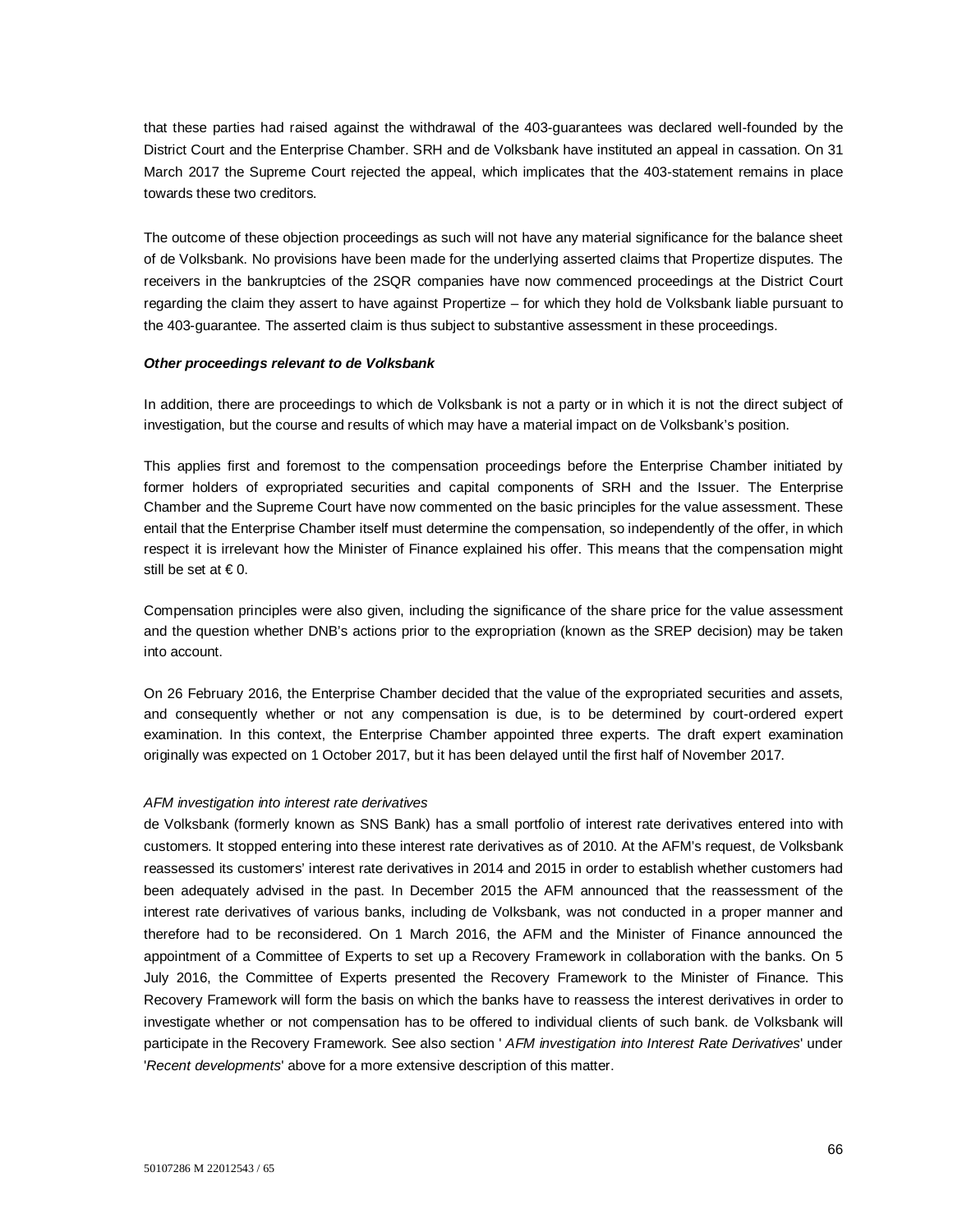# **SELECTED FINANCIAL INFORMATION OF DE VOLKSBANK**

De Volkbank's publicly available financial statements and auditor's report for the years ended 31 December 2016 (set forth on pages 182 up to and including 244 (financial statements) and pages 248 up to and including 255 (auditor's report) of its 2016 annual report) and 31 December 2015 (set forth on pages 194 up to and including 271 (financial statements) and pages 272 up to and including 280 (auditor's report) of its 2015 annual report) are incorporated by reference into this Prospectus. The information contained in this section of the Prospectus is derived from the publicly available financial statements and auditor's reports mentioned above.

| Key Figures of de Volksbank                      |            |            |
|--------------------------------------------------|------------|------------|
| (amounts in millions of EUR)                     | 31-12-2016 | 31-12-2015 |
| <b>Total assets</b>                              | 61,561     | 62,690     |
| Loans and advances to customers                  | 48,593     | 49,217     |
| of which mortgage loans                          | 45,538     | 45,631     |
| Amounts due to customers                         | 47,428     | 47,440     |
| of which savings                                 | 36,593     | 36,860     |
| Equity distributable to Shareholders             | 3,541      | 3,302      |
| Total capital                                    | 3,655      | 3,397      |
| Common Equity Tier 1 ratio                       | 29.2%      | 25.3%      |
| Tier 1 ratio                                     | 29.2%      | 25.3%      |
| Total capital ratio                              | 33.8%      | 29.5%      |
| Net interest income                              | 911        | 994        |
| Other income                                     | 96         | 131        |
| of which net commission and management fees      | 57         | 48         |
| Net profit / loss                                | 329        | 348        |
| Branches in numbers (unaudited)                  | 196        | 189        |
| Cash dispensers in numbers (unaudited)           | 393        | 438        |
| Employees in numbers (fte's, ultimo) (unaudited) | 3,354      | 3,340      |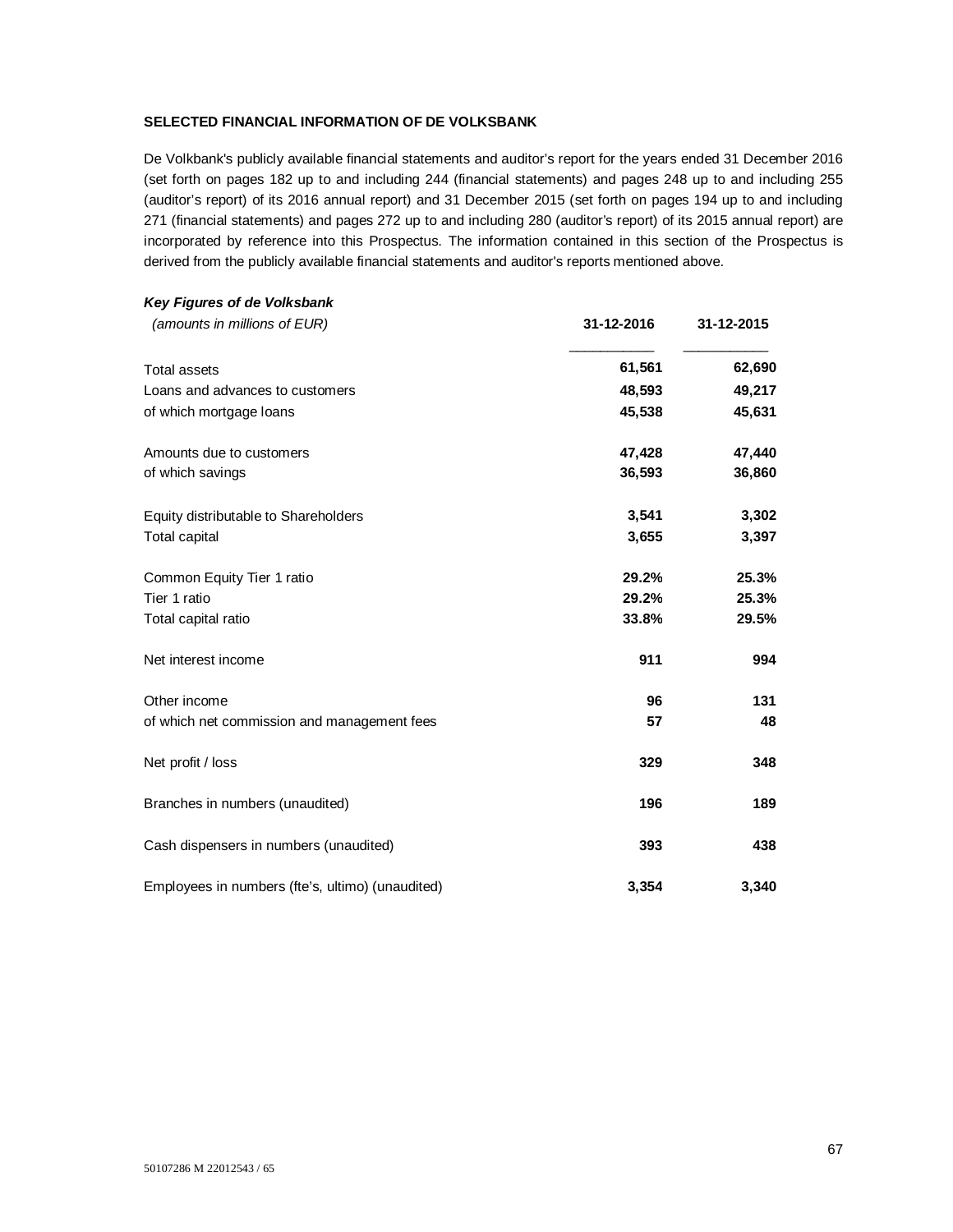# *Capitalisation of de Volksbank*

The following table sets forth the capitalization and long-term indebtedness of de Volksbank on a consolidated basis:

| (amounts in millions of EUR)                                 | 31-12-2016 | 31-12-2015 |
|--------------------------------------------------------------|------------|------------|
| Short-term debt (remaining terms to maturity up to and       |            |            |
| including five years)                                        |            |            |
| - Savings                                                    | 34,380     | 34,295     |
| - Other amounts due to customers                             | 7,682      | 8,073      |
| - Derivatives                                                | 669        | 1,119      |
| - Debt certificates                                          | 4,076      | 5,634      |
| - Amounts to banks                                           | 1,278      | 724        |
| - Subordinated debts                                         | 501        | 493        |
| - Other liabilities                                          | 948        | 981        |
| Liabilities held for sale                                    |            | 37         |
| Total short-term debt                                        | 49,534     | 51,356     |
| Long-term debt (remaining terms to maturity over five years) |            |            |
| - Savings                                                    | 2,213      | 2,565      |
| - Other amounts due to customers                             | 3,153      | 2,507      |
| - Derivatives                                                | 1,192      | 1,070      |
| - Debt certificates                                          | 1,620      | 1,307      |
| - Amounts due to banks                                       | 168        | 276        |
| - Participation cert. and subordinated debts                 | --         |            |
| - Other liabilities and deferred tax liabilities             | 140        | 307        |
| Liabilities held for sale <sup>6</sup>                       |            |            |
| Total long-term debt                                         | 8,486      | 8,032      |
|                                                              |            |            |
| - Savings                                                    | 36,593     | 36,860     |
| - Other amounts due to customers                             | 10,835     | 10,580     |
| - Derivatives                                                | 1,861      | 2,189      |
| - Debt certificates                                          | 5,696      | 6,941      |
| - Amounts due to banks                                       | 1,446      | 1,000      |
| - Subordinated debts                                         | 501        | 493        |
| - Other liabilities and provisions                           | 1,088      | 1,288      |
| Liabilities held for sale                                    |            | 37         |
| <b>Total debt</b>                                            | 58,020     | 59,388     |
| Total equity and debt                                        | 61,561     | 62.690     |

l

<sup>6</sup> Long-term debt Other liabilities includes liabilities for which the contractual maturity was not determined of € 59 million (2015 € 304 million).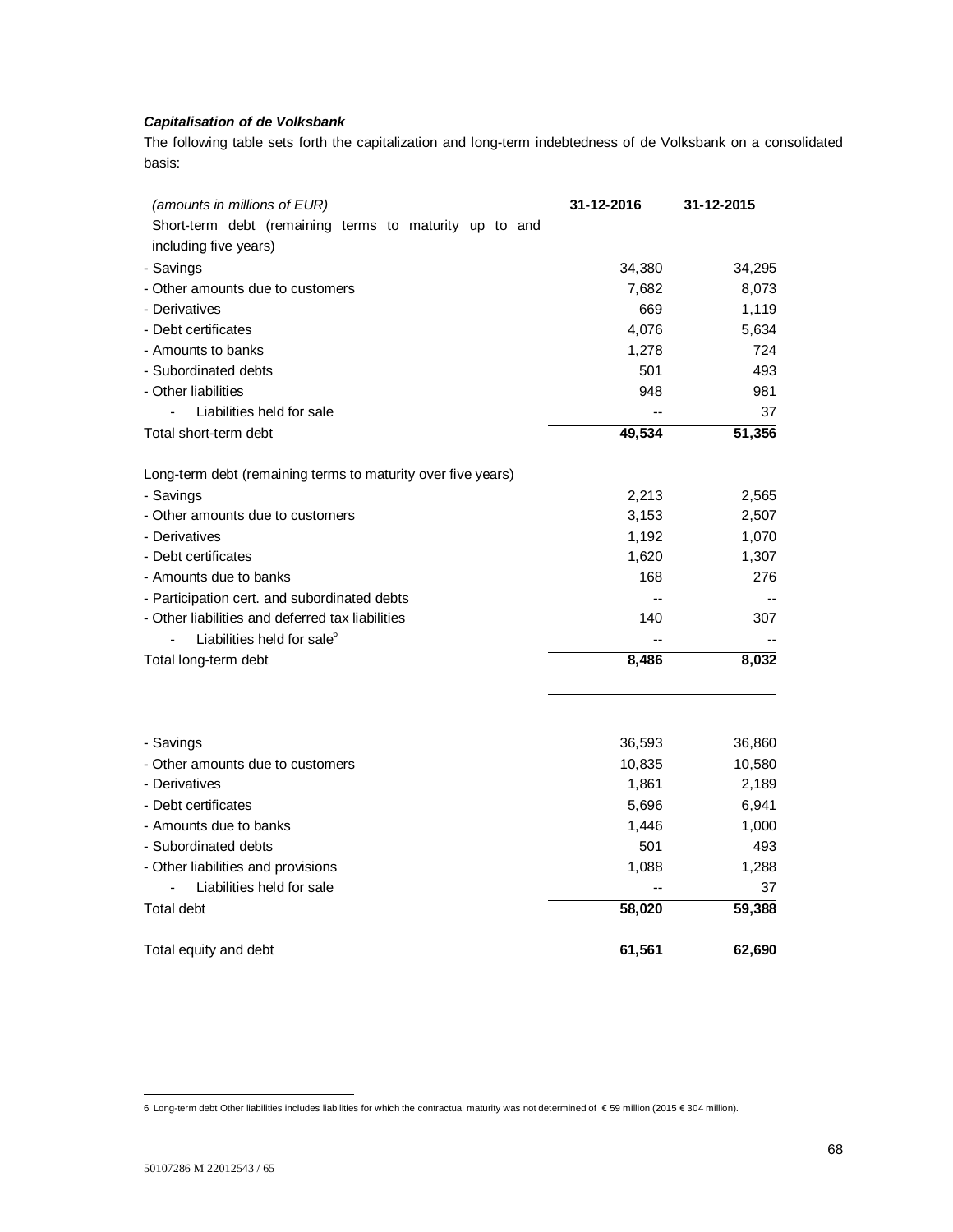*\* The issued and paid-up share capital consists of 840,008 shares with a nominal value of € 453.79 each.*

| Total equity             | 3,541 | 3,302 |
|--------------------------|-------|-------|
| <b>Retained Earnings</b> | 329   | 348   |
| <b>Other Reserves</b>    | 2,655 | 2,405 |
| Fair Value reserve       | 132   | 111   |
| Cash Flow Hedge Reserve  | 44    | 57    |
| Share Capital*           | 381   | 381   |

# *Financial Year*

The financial year of de Volksbank is the calendar year.

## *Independent Auditors*

The consolidated financial statements of de Volksbank for 2016 have been audited by Ernst & Young Accountants LLP Amsterdam, the Netherlands. The consolidated financial statements of de Volksbank for 2015 have been audited by KPMG Accountants N.V. Amstelveen, the Netherlands. The independent auditors have given an unqualified opinion for each of these years.

# *Summary Consolidated Accounts*

The 2016 and 2015 financial statements of de Volksbank have been prepared in accordance with the International Financial Reporting Standards as adopted by the European Union.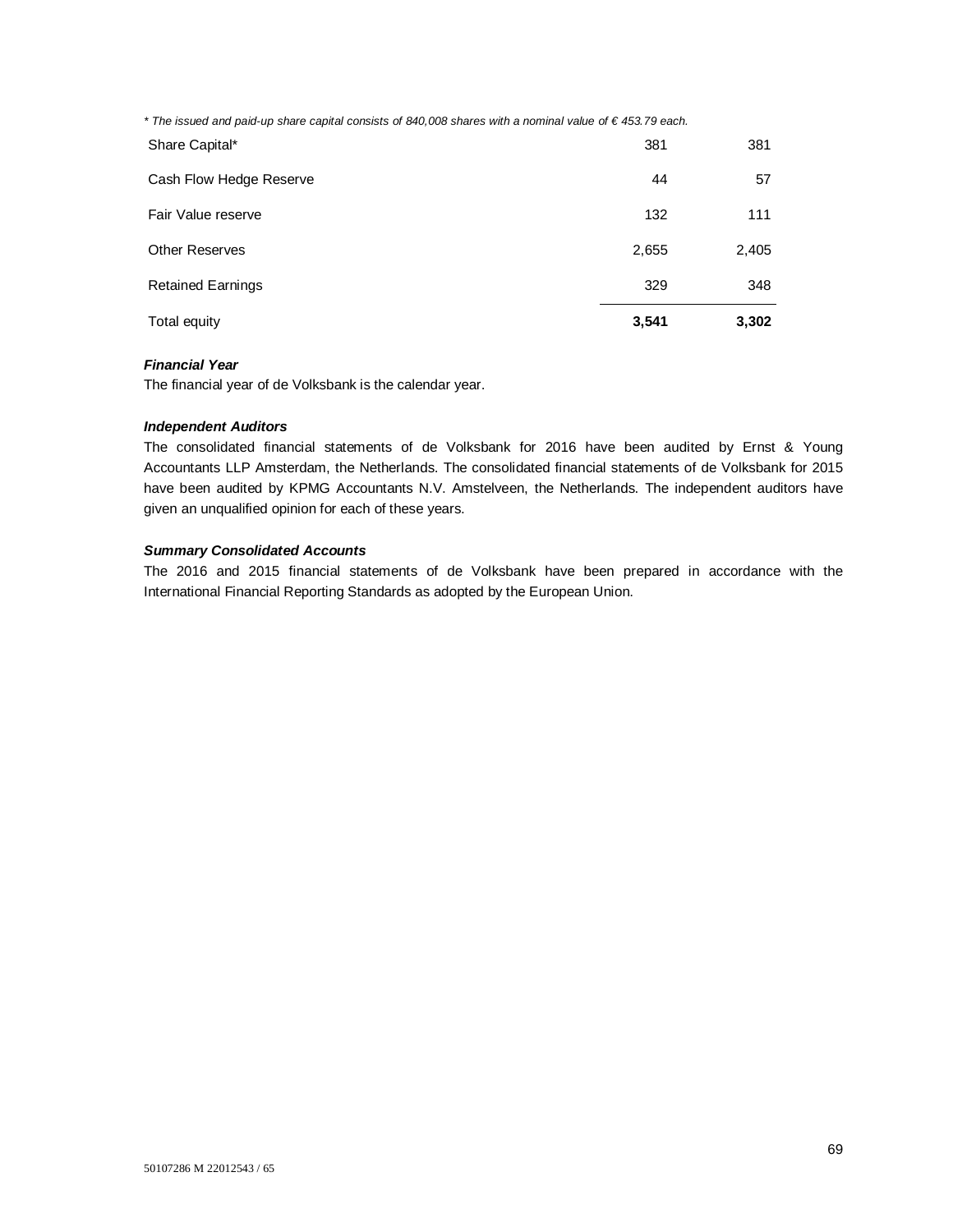# **Consolidated Balance Sheet**

| In € millions                       | 31-12-2016 | 31-12-2015 |
|-------------------------------------|------------|------------|
| <b>Assets</b>                       |            |            |
| Cash and cash equivalents           | 2,297      | 2,259      |
| Derivatives                         | 1,533      | 1,993      |
| Investments                         | 5,970      | 6,376      |
| Loans and advances to banks         | 2,532      | 2,081      |
| Loans and advances to customers     | 48,593     | 49,217     |
| Property and equipment              | 73         | 77         |
| Intangible assets                   | 15         | 15         |
| Deferred tax assets                 | 137        | 284        |
| Other assets                        | 411        | 278        |
| Assets held for sale                |            | 110        |
| <b>Total assets</b>                 | 61,561     | 62,690     |
| <b>Equity and liabilities</b>       |            |            |
| Savings                             | 36,593     | 36,860     |
| Other amounts due to customers      | 10,835     | 10,580     |
| Amounts due to banks                | 1,446      | 1,000      |
| Debt certificates                   | 5,696      | 6,941      |
| Derivatives                         | 1,861      | 2,189      |
| Deferred tax liabilities            | 59         | 216        |
| Corporate income tax                | 18         | 11         |
| Other liabilities                   | 891        | 955        |
| Other provisions                    | 103        | 83         |
| Provision for employee benefits     | 17         | 23         |
| Subordinated debts                  | 501        | 493        |
| Liabilities held for sale           |            | 37         |
| Share capital                       | 381        | 381        |
| Other reserves                      | 2,831      | 2,573      |
| Retained earnings                   | 329        | 348        |
| Shareholders' equity                | 3,541      | 3,302      |
| <b>Total equity and liabilities</b> | 61,561     | 62,690     |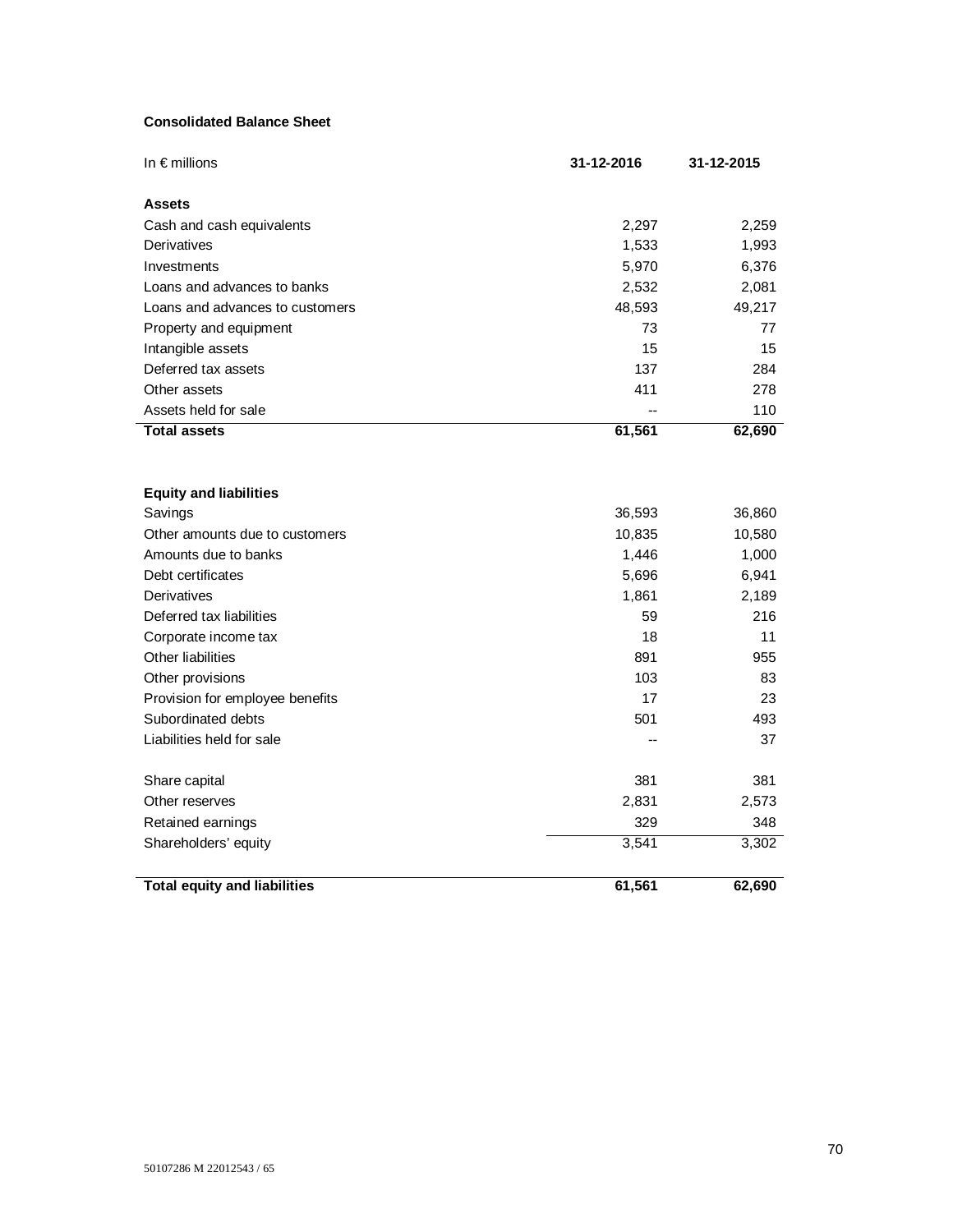# **Consolidated Profit And Loss Account**

| In $\epsilon$ millions                                          | 2016  | 2015  |
|-----------------------------------------------------------------|-------|-------|
| <b>Income</b>                                                   |       |       |
| Interest income                                                 | 1,592 | 1,888 |
| Interest expense                                                | 681   | 894   |
| Net interest income                                             | 911   | 994   |
| Fee and commission income                                       | 108   | 103   |
| Fee and commission expense                                      | 51    | 55    |
| Net fee and commission income                                   | 57    | 48    |
| Investment income                                               | 57    | 42    |
| Result on financial instruments                                 | (20)  | 39    |
| Other operating income                                          | 2     | 2     |
| <b>Total income</b>                                             | 1,007 | 1,125 |
|                                                                 |       |       |
| <b>Expenses</b>                                                 |       |       |
| Staff costs                                                     | 398   | 371   |
| Depreciation and amortisation of tangible and intangible assets | 22    | 23    |
| Other operating expenses                                        | 222   | 196   |
| Impairment charges                                              | (68)  | 37    |
| Other expenses                                                  | 1     | 22    |
| <b>Total expenses</b>                                           | 575   | 649   |
| <b>Result before taxation</b>                                   | 432   | 476   |
| Taxation                                                        | 103   | 128   |
| Net result continued operations                                 | 329   | 348   |
| Net result discontinued operations                              |       |       |
| Net result for the financial year                               | 329   | 348   |
| Attribution:                                                    |       |       |
| Net profit attributable to shareholder                          | 329   | 348   |
| Net profit attributable to minority interests                   |       |       |
| Net result for the financial year                               | 329   | 348   |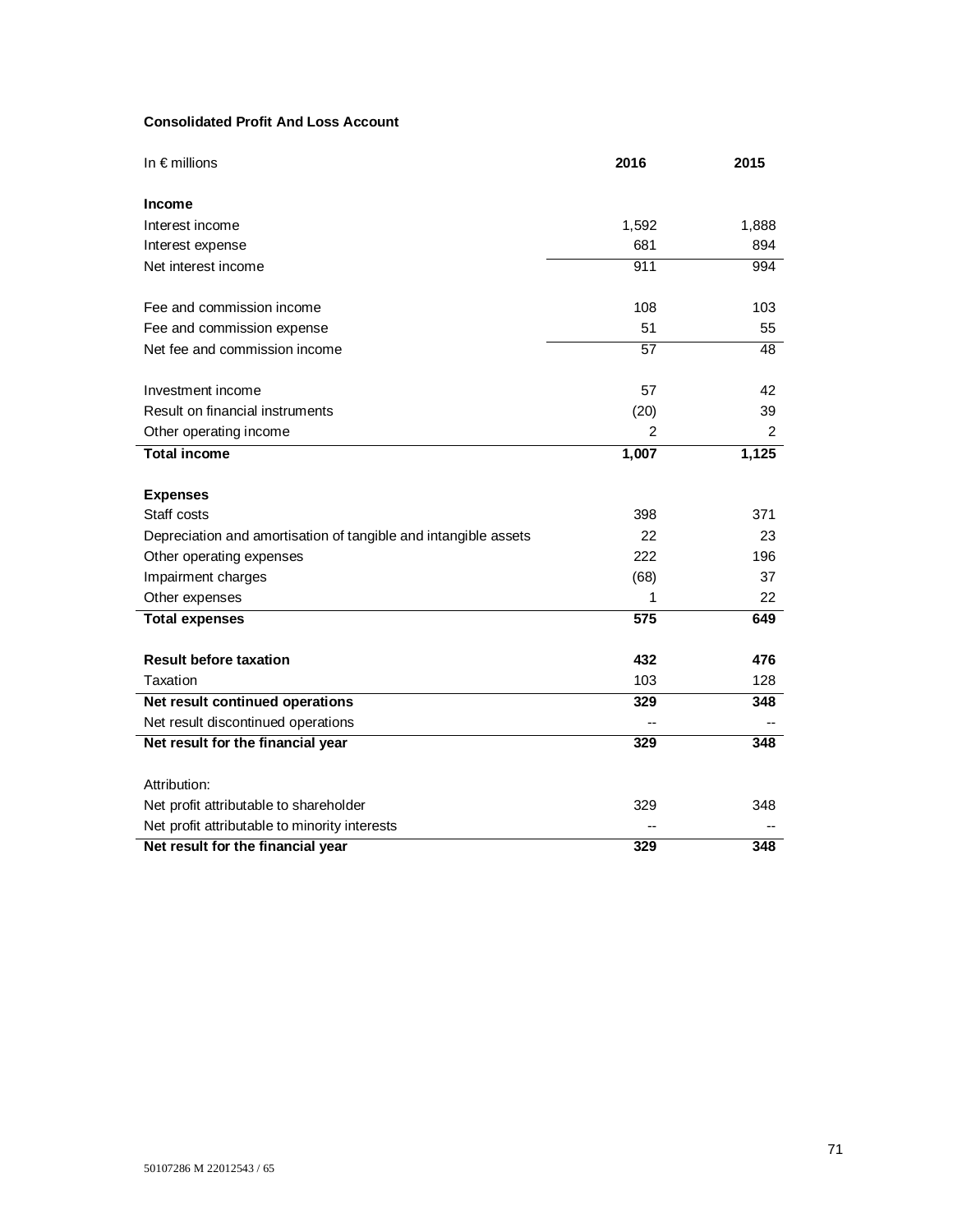# **Consolidated cash flow statement**

| In $\epsilon$ millions                                          | 2016       | 2015      |
|-----------------------------------------------------------------|------------|-----------|
| Cash flow from operating activities                             |            |           |
| Operating profit before taxation                                | 432        | 476       |
| Adjustments for:                                                |            |           |
| Depreciation and amortisation of tangible and intangible assets | 22         | 21        |
| Changes in other provisions and deferred tax                    | 4          | 146<br>37 |
| Impairment charges and reversals                                | (68)<br>10 | 23        |
| Unrealised results on investments through profit and loss       |            |           |
| Tax paid                                                        | (140)      |           |
| Change in operating assets and liabilities                      |            |           |
| Change in advances and liabilities to customers                 | 879        | 3,655     |
| Change in advances and liabilities to banks                     | (5)        | (482)     |
| Change in savings                                               | (267)      | 1,194     |
| Change in trading portfolio                                     | (150)      | 209       |
| Change in other operating activities                            | (89)       | (1, 572)  |
| Net cash flow from operating activities                         | 628        | 3,707     |
| Cash flow from investing activities                             |            |           |
| Sale of property and equipment                                  |            | 1         |
| Sale and redemption of investments and derivatives              | 3,059      | 3,505     |
| Purchase of intangible assets                                   | (4)        | (6)       |
| Purchase of property and equipment                              | (13)       | (14)      |
| Purchase of investments and derivatives                         | (2, 337)   | (3, 165)  |
| Net cash flow from investing activities                         | 705        | 321       |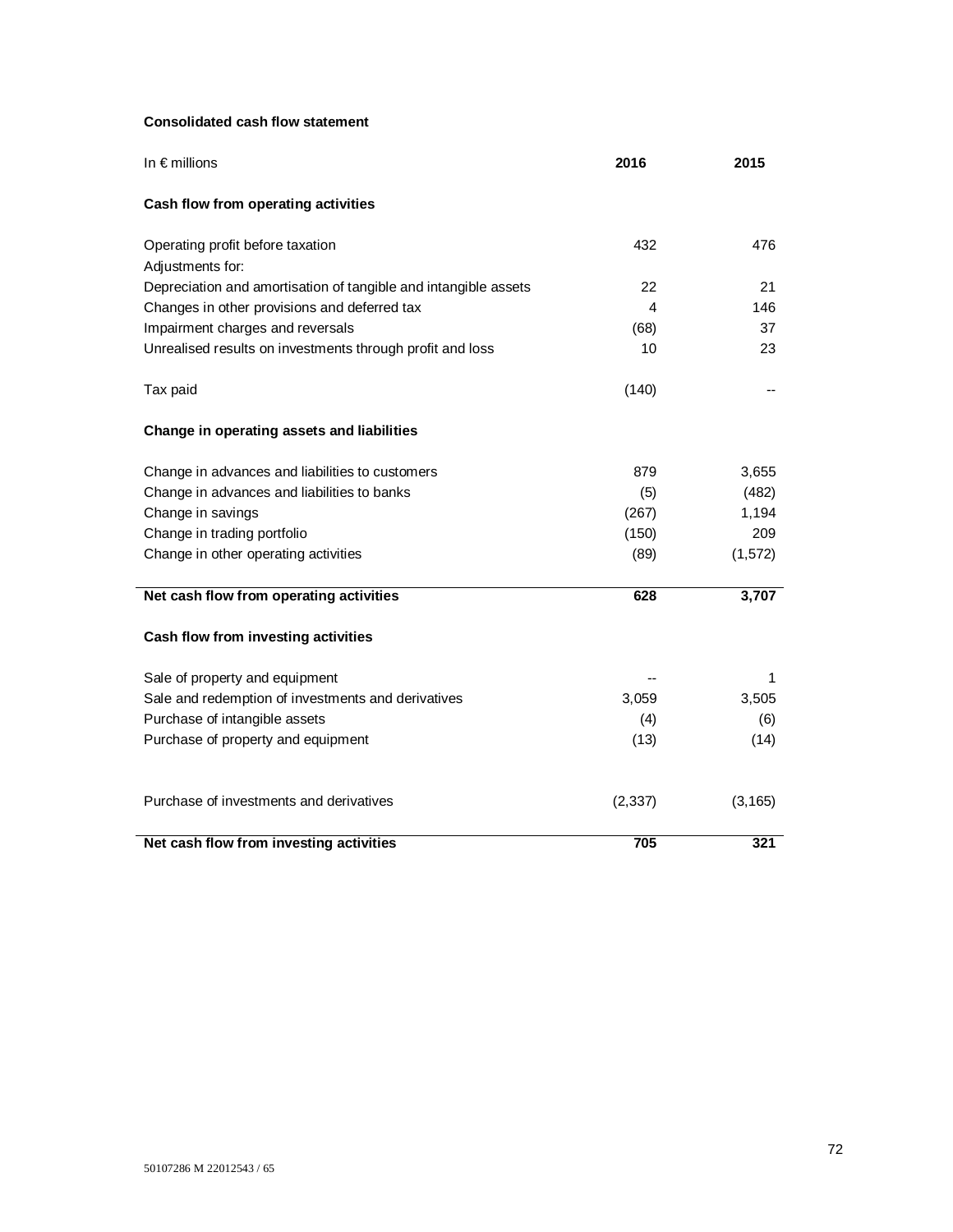# **Cash flow from financing activities**

| Issue of subordinated loans                                   |          | 493      |
|---------------------------------------------------------------|----------|----------|
| Issues of debt certificates                                   | 545      | 216      |
| Redemption of subordinated loans                              |          | (40)     |
| Redemption of debt certificates                               | (1,740)  | (4, 406) |
| Paid dividends                                                | (100)    |          |
| Net cash flow from financing activities                       | (1, 295) | (3,737)  |
| Cash and cash equivalents as at 1 January                     | 2,259    | 1,968    |
| Change in cash and cash equivalents                           | 38       | 291      |
| Cash and cash equivalents as at 31 December                   | 2,297    | 2,259    |
| Additional disclosure of cash flows from operating activities |          |          |
| Interest income received                                      | 2,033    | 2,239    |
| Dividends received                                            |          |          |
| Interest paid                                                 | 1,100    | 1,190    |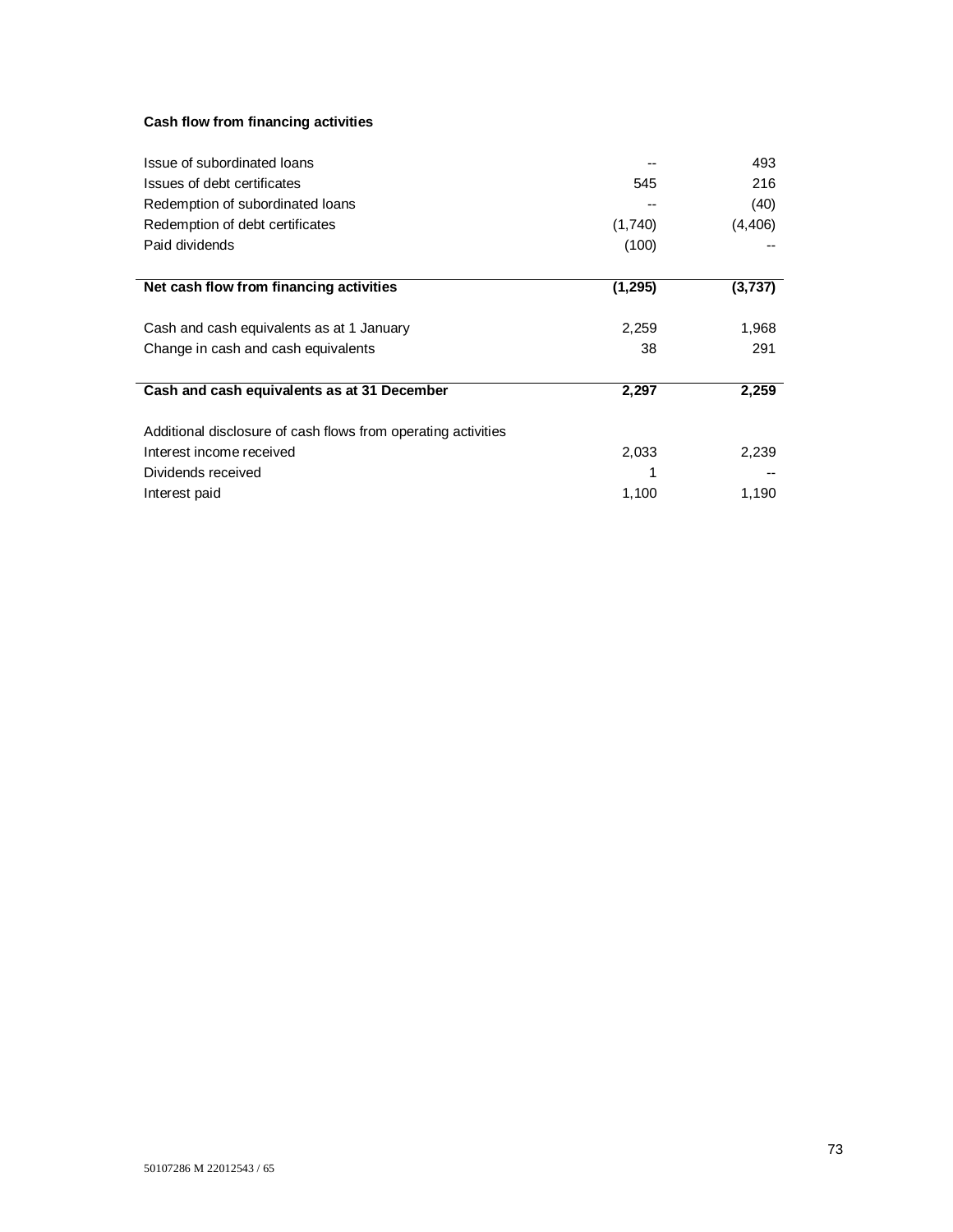**Capitalisation** 

|                                                                      | <b>CRD IV transitional</b> |        | CRD IV fully phased in   |        |
|----------------------------------------------------------------------|----------------------------|--------|--------------------------|--------|
| in €millions                                                         | 2016                       | 2015   | 2016                     | 2015   |
| Shareholders' equity                                                 | 3,541                      | 3,302  | 3,541                    | 3,302  |
| Not eligible interim profits                                         | $-223$                     | $-104$ | $-223$                   | $-104$ |
| Not eligible retained earnings previous<br>years <sup>1</sup>        |                            | $-2$   |                          | $-2$   |
| Shareholders'<br>equity<br>for<br><b>CRD</b><br><b>IV</b>            | 3,318                      | 3,196  | 3,318                    | 3,196  |
| purposes                                                             |                            |        |                          |        |
| equity<br>resulting<br>from<br>Increased<br>in<br>securitised assets |                            | -9     |                          | -9     |
| Cash flow hedge reserve                                              | $-44$                      | $-57$  | $-44$                    | $-57$  |
| Fair value reserve                                                   | $-54$                      | $-67$  | $\overline{\phantom{a}}$ |        |
| Other prudential adjustments                                         | $-3$                       | -3     | $-3$                     | -3     |
| <b>Total prudential filters</b>                                      | $-101$                     | $-136$ | $-47$                    | $-69$  |
| Intangible assets                                                    | $-15$                      | $-15$  | $-15$                    | $-15$  |
| Deferred tax assets                                                  | $-$                        |        |                          |        |
| $IRB$ shortfall <sup>1</sup>                                         | $-38$                      | $-29$  | $-47$                    | $-42$  |
| Facility SRH <sup>2</sup>                                            | $\overline{a}$             | $-100$ | $\overline{\phantom{a}}$ | $-100$ |
| <b>Total capital deductions</b>                                      | $-53$                      | $-144$ | $-62$                    | $-157$ |
| <b>Total</b><br>regulatory<br>adjustments<br>to                      | $-154$                     | $-280$ | $-109$                   | $-226$ |
| shareholders' equity                                                 |                            |        |                          |        |
| <b>CRD IV common equity Tier 1 capital</b>                           | 3,164                      | 2,916  | 3,209                    | 2,970  |
| Additional Tier 1 capital                                            |                            |        |                          |        |
| <b>Tier 1 capital</b>                                                | 3,164                      | 2,916  | 3,209                    | 2,970  |
| Eligible Tier 2                                                      | 500                        | 493    | 500                      | 493    |
| IRB shortfall <sup>1</sup>                                           | -9                         | $-12$  |                          |        |
| <b>Total Tier 2 capital</b>                                          | 491                        | 481    | 500                      | 493    |
| <b>Total capital</b>                                                 | 3,655                      | 3,397  | 3,709                    | 3,463  |

*1. The IRB shortfall is the difference between the expected loss under the CRD IV Regulation/CRD IV Directives and the IFRS retail mortgages provision. During the transitional phase the shortfall (initially equally divided over Tier 1 and Tier 2 capital) is attributed for a growing part to Tier 1 capital.*

*2. In February 2016, a € 100 million credit facility between SNS Bank and SRH (formerly SNS REAAL) was terminated and repaid. The absence of this deduction has an impact of 0.9% on the CET1 ratio.*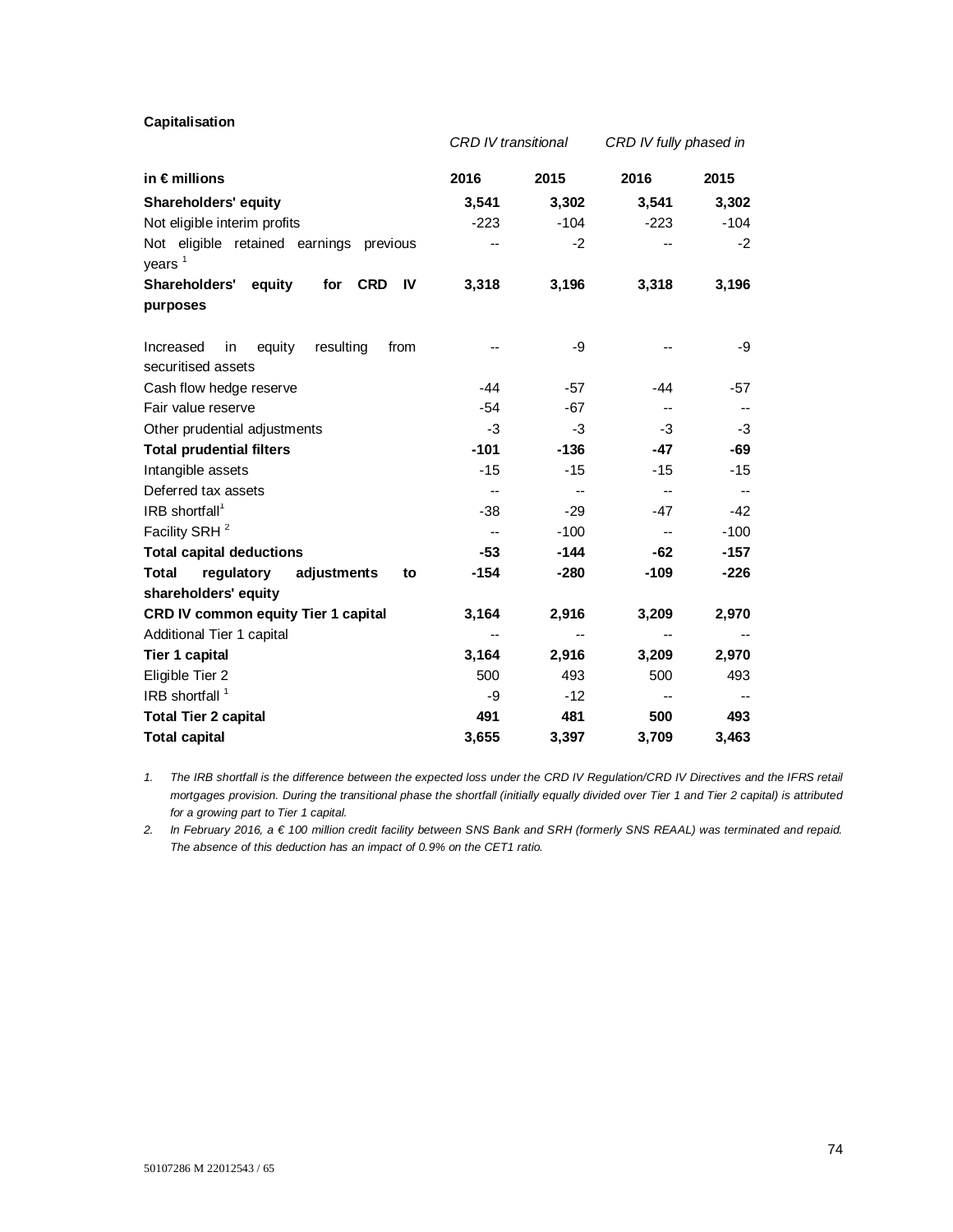## **FORM OF THE NOTES**

Each Tranche of Notes will (unless otherwise specified in the applicable Final Terms) be initially represented by a temporary global Note (the "**Temporary Global Note**") (or, if so specified in the applicable Final Terms, a permanent global Note (the "**Permanent Global Note**")), without receipts, interest coupons or talons, which, if it is not intended to be issued in NGN form, as specified in the applicable Final Terms, will either (i) be delivered to a common depositary for Euroclear and Clearstream, Luxembourg and/or any other agreed clearing systems or (ii) be deposited with Euroclear Nederland and each global Note which is intended to be issued in NGN form, as specified in the applicable Final Terms, will be deposited on or around the Issue Date of the relevant Tranche of Notes with a common safekeeper for Euroclear and/or Clearstream, Luxembourg. Whilst any Note is represented by a Temporary Global Note and subject to TEFRA D selling restrictions, payments of principal and interest (if any) due prior to the Exchange Date (as defined below) will be made against presentation of the Temporary Global Note only to the extent that certification (in a form to be provided) to the effect that the beneficial owners of such Note are not U.S. persons or persons who have purchased for resale to any U.S. person, as required by U.S. Treasury regulations, has been received by the relevant clearing system(s) and the relevant clearing system(s) has or have given a like certification (based on the certifications it has or they have received) to the Agent. Any reference in this section to the relevant clearing system(s) shall mean the clearing and/or settlement system(s) specified in the applicable Final Terms.

On 13 June 2006 the ECB announced that Notes in NGN form are in compliance with the 'Standards for the use of EU securities settlement systems in ESCB credit operations' of the central banking system for the euro (the "**Eurosystem**"), provided that certain other criteria are fulfilled. At the same time the ECB also announced that arrangements for Notes in NGN form will be offered by Euroclear and Clearstream, Luxembourg as of 30 June 2006 and that debt securities in global bearer form issued through Euroclear and Clearstream, Luxembourg after 31 December 2006 will only be eligible as collateral for Eurosystem operations if the NGN form is used. Recognition as eligible collateral will also depend on satisfaction of Eurosystem eligibility criteria.

On and after the date (the "**Exchange Date**") which is not less than 40 days nor more than 90 days after the date on which the Temporary Global Note is issued, interests in the Temporary Global Note will be exchangeable (free of charge) upon request as described therein, either for interests in a Permanent Global Note without receipts, interest coupons or talons, or for Definitive Notes (as specified in the applicable Final Terms) in each case (if the Notes are subject to TEFRA D selling restrictions) against certification of beneficial ownership as described in the second sentence of the preceding paragraph unless such certification has already been given. The holder of a Temporary Global Note will not be entitled to collect any payment of interest or principal due on or after the Exchange Date unless, upon due certification, exchange of the Temporary Global Note for an interest in a Permanent Global Note or for Definitive Notes is improperly withheld or refused.

Pursuant to the Agency Agreement (as defined under the relevant *'Terms and Conditions of the Notes'*) the Agent shall arrange that, where a Temporary Global Note representing a further Tranche of Notes is issued, the Notes of such Tranche shall be assigned an ISIN and a common code by Euroclear and Clearstream, Luxembourg which are different from the ISIN and common code assigned to Notes of any other Tranche of the same Series until at least the expiry of the distribution compliance period (as defined in Regulation S under the Securities Act) applicable to the Notes of such Tranche. In case of Notes which have a denomination consisting of the minimum Specified Denomination plus a higher integral multiple of another smaller amount, it is possible that the Notes may be traded in amounts in excess of  $\epsilon$  100,000 (or the equivalent thereof) that are not integral multiples of  $\epsilon$ 100,000 (or the equivalent thereof). So long as such Notes are represented by a Temporary Global Note or Permanent Global Note and the relevant clearing system(s) so permit, these Notes will be tradeable only in the minimum authorised denomination of € 100,000 increased with integral multiples of € 1,000, notwithstanding that no Definitive Notes will be issued with a denomination over € 199,000.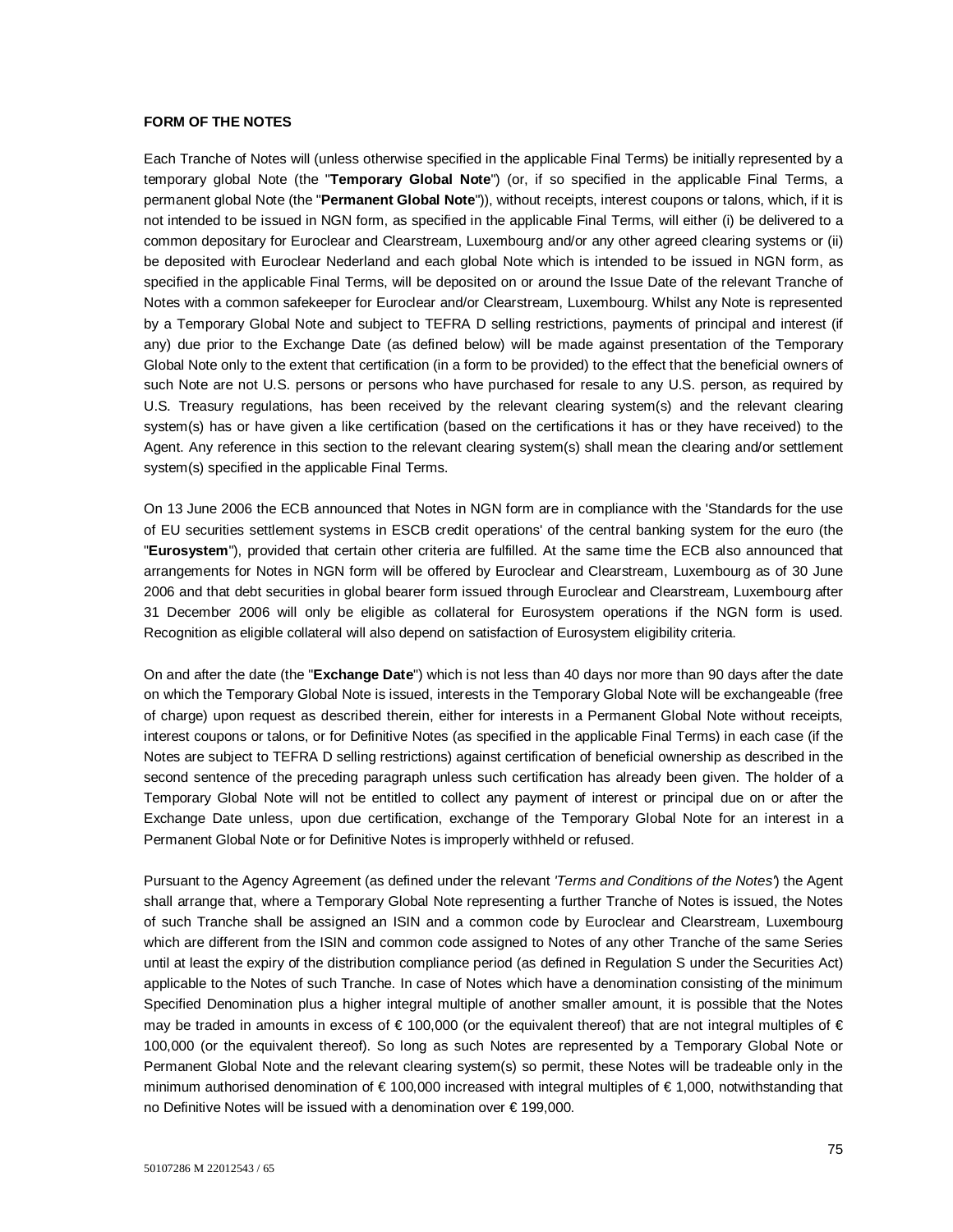Definitive Notes will be in the standard euromarket form. Definitive Notes and global Notes will be bearer.

Payments of principal and interest (if any) on a Permanent Global Note will be made through the relevant clearing system(s) against presentation or surrender (as the case may be) of the Permanent Global Note to or to the order of any Paying Agent without any requirement for certification. A Permanent Global Note (other than a Permanent Global Note deposited with Euroclear Nederland) will, unless otherwise specified in the applicable Final Terms, be exchangeable (free of charge), in whole in accordance with the applicable Final Terms for security printed Definitive Notes with, where applicable, receipts, interest coupons or coupon sheets and talons attached. Such exchange may be made only upon the occurrence of any Exchange Event. An "**Exchange Event**" means (1) the Issuer has been notified that both Euroclear and Clearstream, Luxembourg have been closed for business for a continuous period of 14 days (other than by reason of holiday, statutory or otherwise) or has announced an intention permanently to cease business or has in fact done so and no alternative clearing system is available or (2) any of the circumstances described in Condition 11 of the Terms and Conditions of the Notes occur or (3) the Issuer has or will become obliged to pay additional amounts as provided for or referred to in Condition 9 of the Terms and Conditions of the Notes which would not be required were the Notes represented in definitive form. The Issuer will promptly give notice to Noteholders in accordance with Condition 15 of the Terms and Conditions of the Notes upon the occurrence of an Exchange Event. In the event of the occurrence of an Exchange Event as described in (1) above, Euroclear and/or Clearstream, Luxembourg, acting on the instructions of any holder of an interest in the global Note, may give notice to the Agent requesting exchange and in the event of the occurrence of an Exchange Event as described in (2) above, the Issuer may also give notice to the Agent requesting exchange. Any such exchange shall occur no later than 15 days after the date of receipt of the relevant notice by the Agent.

Global Notes and Definitive Notes will be issued pursuant to the Agency Agreement. At the date hereof, neither Euroclear nor Clearstream, Luxembourg regard Notes in global form as fungible with Notes in definitive form. Delivery (*uitlevering*) of definitive Notes represented by a Global Note deposited with Euroclear Nederland shall only be possible in the limited circumstances as described in the Wge (as amended from time to time) and such delivery will be made in accordance with the Wge and the rules and regulations of Euroclear Nederland (as amended from time to time).

The following legend will appear on all Global Notes, Definitive Notes, Receipts and interest Coupons (including Talons) which are subject to TEFRA D selling restrictions:

'*Any United States person who holds this obligation will be subject to limitation under the United States income tax laws, including the limitations provided in sections 165(j) and 1287(a) of the Internal Revenue Code of 1986.*'

The sections referred to provide that United States holders, with certain exceptions, will not be entitled to deduct any loss of Notes, receipts or interest coupons and will not be entitled to capital gains treatment of any gain on any sale, disposition, redemption or payment of principal in respect of Notes, receipts or interest coupons.

Notes which are represented by a Global Note will only be transferable in accordance with the rules and procedures for the time being of Euroclear, Clearstream, Luxembourg or Euroclear Nederland as the case may be.

Pursuant to the Agency Agreement the Agent shall arrange that, where a further Tranche of Notes is issued which is intended to form a single Series with an existing Tranche of Notes, the Notes of such further Tranche shall be assigned a common code and ISIN which are different from the common code and ISIN assigned to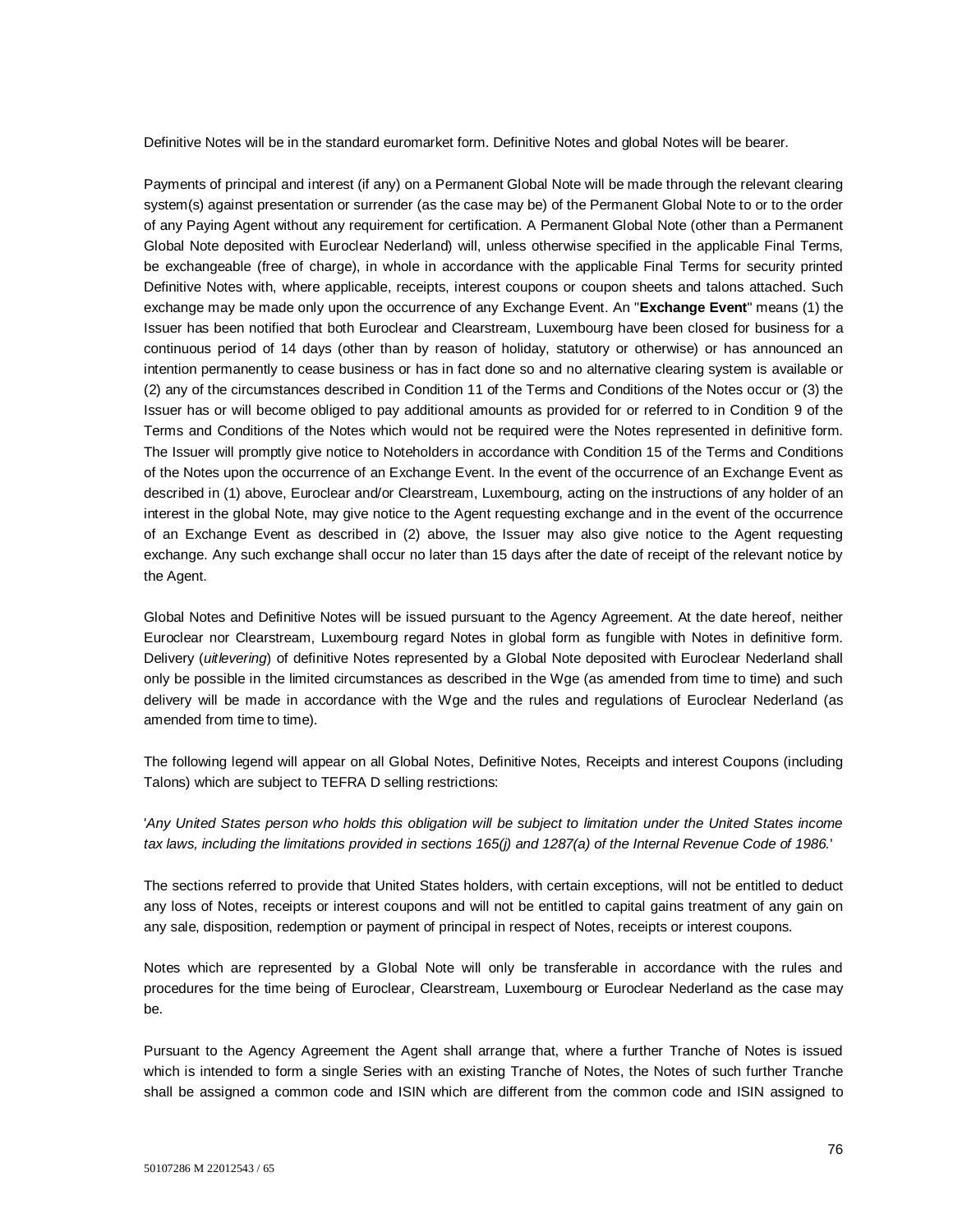Notes of any other Tranche of the same Series until at least the expiry of the distribution compliance period applicable to the Notes of such Tranche.

Any reference herein to Euroclear and/or Clearstream, Luxembourg shall, whenever the context so permits, be deemed to include a reference to any additional or alternative clearing system specified in the applicable Final Terms.

The following legend will appear on all global Notes held in Euroclear Nederland:

*'Notice: This Note is issued for deposit with Euroclear Nederland at Amsterdam, the Netherlands. Any person being offered this Note for transfer or any other purpose should be aware that theft or fraud is almost certain to be involved.*'

A Note may be accelerated by the holder thereof in certain circumstances described in Condition 11 of the Terms and Conditions of the Notes. In such circumstances, where any Note is still represented by a global Note and a holder of such Note so represented and credited to his account with the relevant clearing system(s) (other than Euroclear Nederland) gives notice that it wishes to accelerate such Note, unless within a period of 15 days from the giving of such notice payment has been made in full of the amount due in accordance with the terms of such global Note, holders of interests in such global Note credited to their accounts with the relevant clearing system(s) (other than Euroclear Nederland) will become entitled to proceed directly against the Issuer on the basis of statements of account provided by the relevant clearing system(s) (other than Euroclear Nederland) on and subject to the terms of the relevant Global Note. In the case of a Global Note deposited with Euroclear Nederland, the rights of Noteholders will be exercised in accordance with the Wge (as amended from time to time).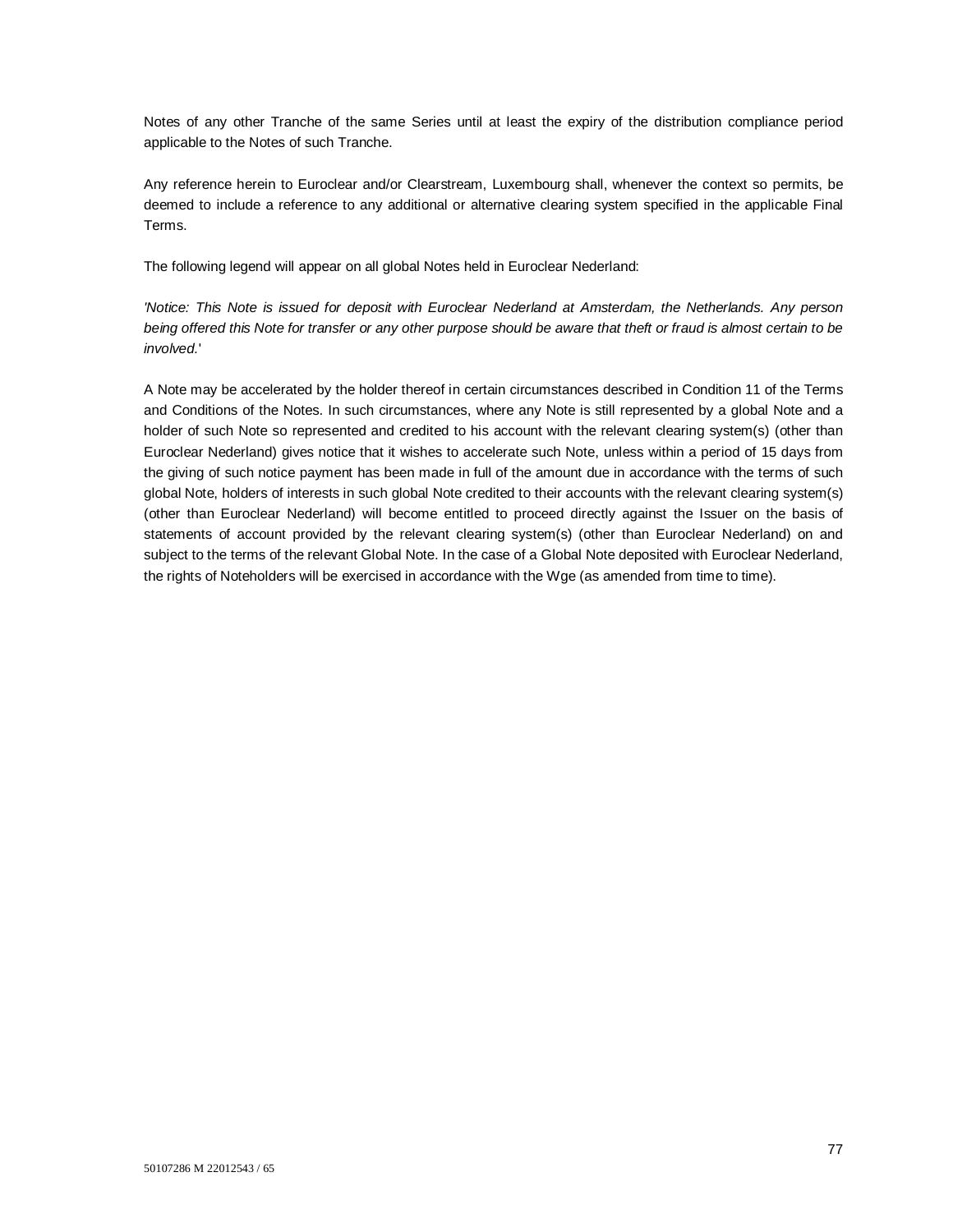## **USE OF PROCEEDS**

Except as otherwise specified in the applicable Final Terms, the net proceeds from each issue of Notes will be applied by the Issuer for its general corporate purposes. If, in respect of any particular issue, there is a particular identified use of proceeds, this will be specified in the applicable Final Terms, if so required pursuant to applicable law.

In particular, if so specified in the applicable Final Terms, the Issuer will apply the net proceeds from an offer of Notes specifically for projects and activities that promote climate and other environmental purposes ("**Green Projects**"). Such Notes may also be referred to as "**Green Bonds**". If such Green Bonds will be issued, the applicable Final Terms will specify for which category of Green Projects the proceeds of the Green Bonds will be used.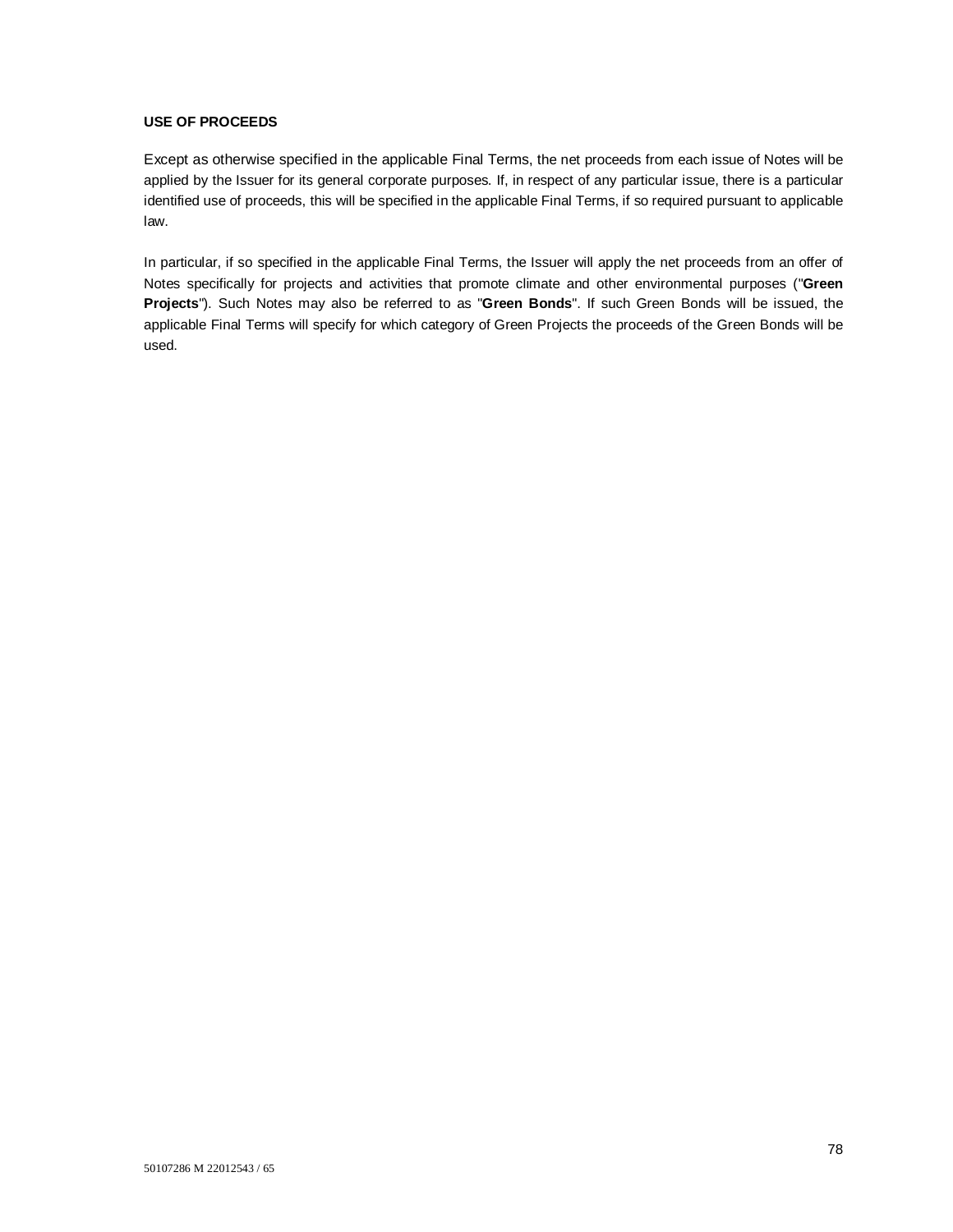## **TAXATION**

#### **General**

The following is a general summary of certain material Netherlands tax consequences of the acquisition, holding and disposal of the Notes, Coupons or Receipts. This summary does not purport to describe all possible tax considerations or consequences that may be relevant to a holder or prospective holder of Notes, Coupons or Receipts and does not purport to deal with the tax consequences applicable to all categories of investors, some of which (such as trusts or similar arrangements) may be subject to special rules. In view of its general nature, it should be treated with corresponding caution. Noteholders or prospective noteholders should consult with their own tax advisors with regard to the tax consequences of investing in the Notes, Coupons or Receipts in their particular circumstances. The discussion below is included for general information purposes only.

Except as otherwise indicated, this summary only addresses Netherlands national tax legislation and published regulations, whereby the Netherlands means the part of the Kingdom of the Netherlands located in Europe, as in effect on the date hereof and as interpreted in published case law until this date, including, for the avoidance of doubt, the tax rates and brackets applicable on the date hereof, without prejudice to any amendment introduced at a later date and implemented with or without retroactive effect.

#### **Withholding tax**

All payments of principal and/or interest made by the Issuer under the Notes, Coupons or Receipts may be made free of withholding or deduction of, for or on account of any taxes of whatever nature imposed, levied, withheld or assessed by the Netherlands or any political subdivision or taxing authority thereof or therein, unless the Notes are treated as equity of the Issuer for Netherlands tax purposes.

#### **Taxes on income and capital gains**

Please note that the summary in this section does not describe the Netherlands tax consequences for:

- (i) holders of Notes, Coupons or Receipts if such holders, and in the case of individuals, his/her partner or certain of their relatives by blood or marriage in the direct line (including foster children) have a substantial interest (*aanmerkelijk belang*) or deemed substantial interest (*fictief aanmerkelijk belang*) in the Issuer under the Netherlands Income Tax Act 2001 (*Wet inkomstenbelasting 2001*). Generally speaking, a holder of securities in a company is considered to hold a substantial interest in such company, if such holder, alone or, in case of individuals, together with his /her partner (as defined in the Netherlands Income Tax Act 2001), directly or indirectly, holds (i) an interest of 5% or more of the total issued and outstanding capital of that company or of 5% or more of the issued and outstanding capital of a certain class of shares of that company; or (ii) holds rights to acquire, directly or indirectly, such interest; or (iii) holds certain profit sharing rights in that company that relate to 5% or more of the company's annual profits and/or to 5% or more of the company's liquidation proceeds. A deemed substantial interest may arise if a substantial interest (or part thereof) in a company has been disposed of, or is deemed to have been disposed of, on a non-recognition basis;
- (ii) pension funds, investment institutions (*fiscale beleggingsinstellingen*), exempt investment institutions (*vrijgestelde beleggingsinstellingen*) (as defined in the Netherlands Corporate Income Tax Act 1969; *Wet op de Vennootschapsbelasting 1969*) and other entities that are, in whole or in part, not subject to or exempt from Netherlands corporate income tax; and
- (iii) holders of Notes, Coupons or Receipts who are individuals for whom the Notes, Coupons or Receipts or any benefit derived from the Notes, Coupons or Receipts are a remuneration or deemed to be a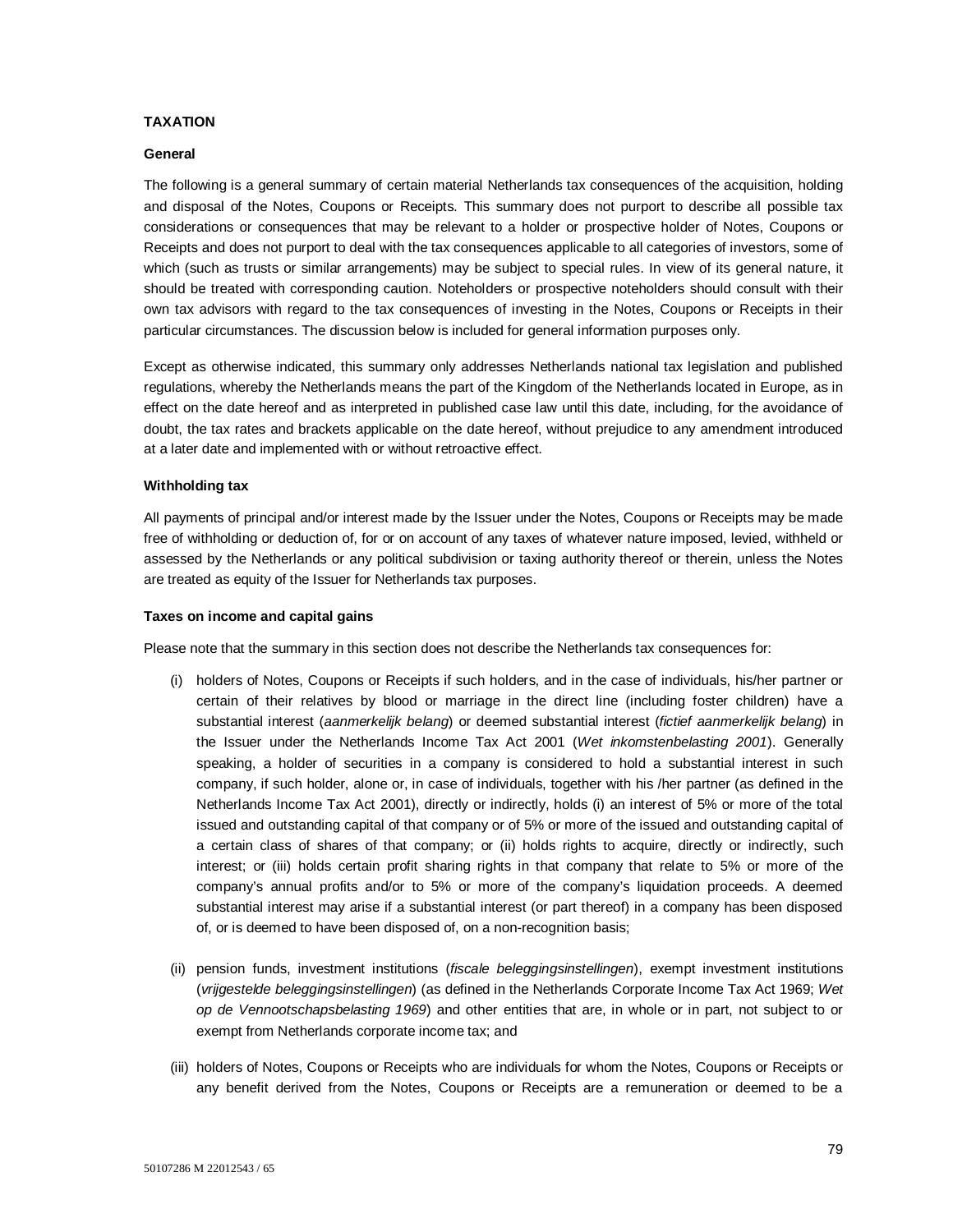remuneration for activities performed by such holders or certain individuals related to such holders (as defined in the Netherlands Income Tax Act 2001).

## *Netherlands Resident Entities*

Generally speaking, if the holder of Notes, Coupons or Receipts is an entity that is a resident or deemed to be resident of the Netherlands for Netherlands corporate income tax purposes (a "Netherlands Resident Entity"), any payment under the Notes, Coupons or Receipts or any gain or loss realised on the disposal or deemed disposal of the Notes, Coupons or Receipts is subject to Netherlands corporate income tax at a rate of 20% with respect to taxable profits up to € 200,000 and 25% with respect to taxable profits in excess of that amount.

## *Netherlands Resident Individuals*

If a holder of Notes, Coupons or Receipts is an individual, resident or deemed to be resident of the Netherlands for Netherlands income tax purposes (a "Netherlands Resident Individual"), any payment under the Notes, Coupons or Receipts or any gain realised on the disposal or deemed disposal of the Notes, Coupons or Receipts is taxable at the progressive income tax rates (with a maximum of 52%), if:

- (i) the Notes, Coupons or Receipts are attributable to an enterprise from which the holder of Notes, Coupons or Receipts derives a share of the profit, whether as an entrepreneur (*ondernemer*) or as a person who has a co-entitlement to the net worth (*medegerechtigd tot het vermogen*) of such enterprise, without being a shareholder (as defined in the Netherlands Income Tax Act 2001); or
- (ii) the holder of Notes, Coupons or Receipts is considered to perform activities with respect to the Notes, Coupons or Receipts that go beyond ordinary asset management (*normaal, actief vermogensbeheer*) or derives benefits from the Notes, Coupons or Receipts that are taxable as benefits from other activities (*resultaat uit overige werkzaamheden*).

*Income from savings and investments (inkomen uit sparen en beleggen)*. If the above-mentioned conditions (i) and (ii) do not apply to the individual holder of Notes, Coupons or Receipts, such holder will be taxed annually on a deemed variable return (with a maximum of, currently, 5.39%) of his/her net investment assets (*rendementsgrondslag*) for the year at an income tax rate of 30%.

The net investment assets for the year are the fair market value of the investment assets less the allowable liabilities on 1 January of the relevant calendar year. The Notes, Coupons or Receipts are included as investment assets. A tax free allowance may be available. Actual income, gains or losses in respect of the Notes, Coupons or Receipts are not subject to Netherlands income tax.

For the net investment assets on 1 January 2017, a deemed return between 2.87% and 5.39% (depending on the amount of such holder's net investment assets on 1 January 2017) will be applied. The deemed, variable return will be adjusted annually.

## *Non-residents of the Netherlands*

A holder of the Notes, Coupons or Receipts that is neither a Netherlands Resident Entity nor a Netherlands Resident Individual will not be subject to Netherlands taxes on income or capital gains in respect of any payment under the Notes, Coupons or Receipts or in respect of any gain or loss realised on the disposal or deemed disposal of the Notes, Coupons or Receipts, provided that:

(i) such holder does not have an interest in an enterprise or deemed enterprise (as defined in the Netherlands Income Tax Act 2001 and the Netherlands Corporate Income Tax Act 1969) which, in whole or in part, is either effectively managed in the Netherlands or carried on through a permanent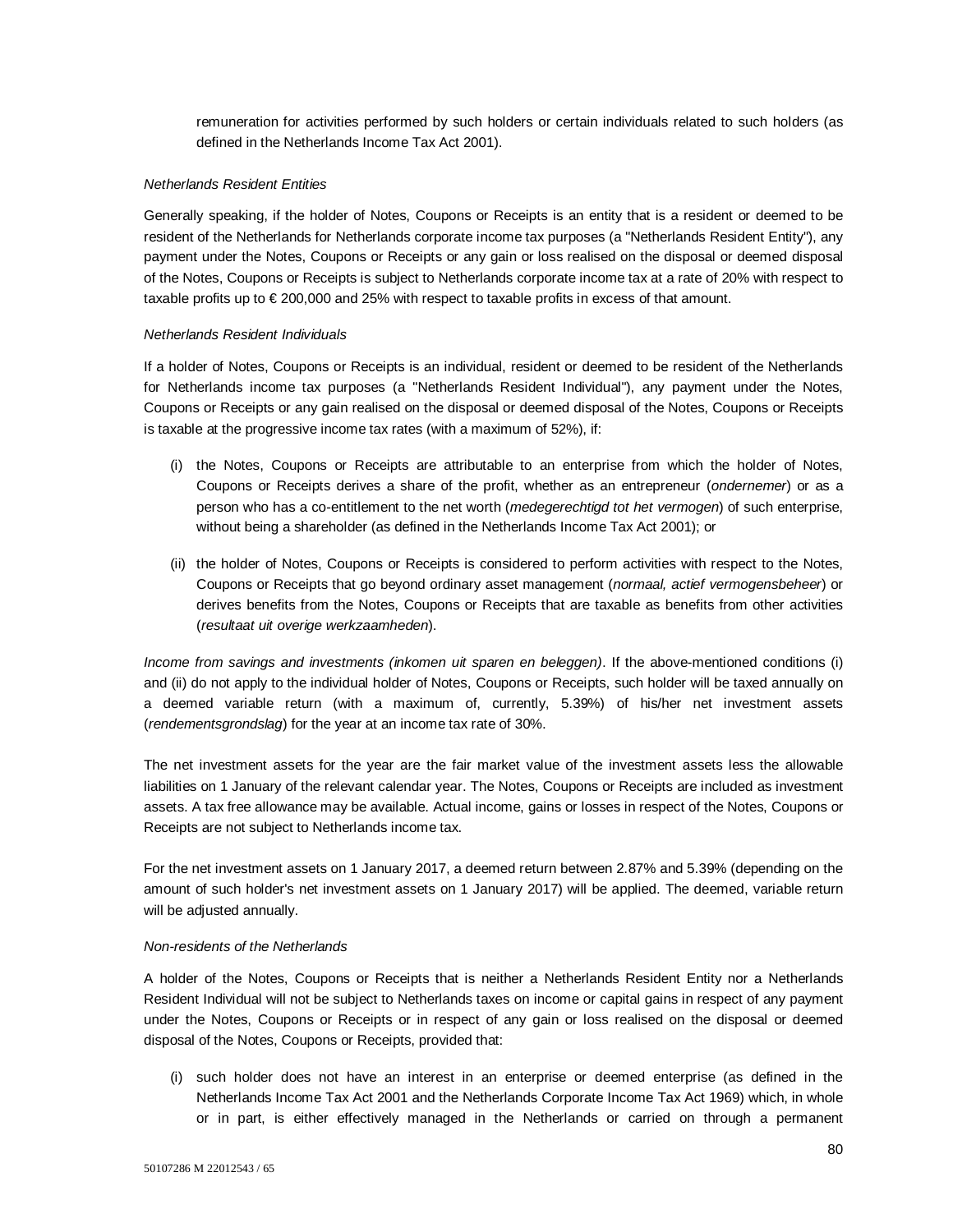establishment, a deemed permanent establishment or a permanent representative taxable in the Netherlands and to which enterprise or part of an enterprise the Notes, Coupons or Receipts are attributable; and

(ii) in the event the holder is an individual, such holder does not carry out any activities in the Netherlands with respect to the Notes, Coupons or Receipts that go beyond ordinary asset management and does not derive benefits from the Notes, Coupons or Receipts that are taxable as benefits from other activities in the Netherlands.

## **Gift and inheritance taxes**

#### *Residents of the Netherlands*

Gift or inheritance taxes will arise in the Netherlands with respect to a transfer of the Notes, Coupons or Receipts by way of a gift by, or on the death of, a holder of such Notes, Coupons or Receipts who is resident or deemed resident of the Netherlands at the time of the gift or his/her death.

#### *Non-residents of the Netherlands*

No Netherlands gift or inheritance taxes will arise on the transfer of Notes, Coupons or Receipts by way of gift by, or on the death of, a holder of Notes, Coupons or Receipts who is neither resident nor deemed to be resident in the Netherlands, unless:

- (i) in the case of a gift of a Note, Coupon or Receipt by an individual who at the date of the gift was neither resident nor deemed to be resident in the Netherlands, such individual dies within 180 days after the date of the gift, while being resident or deemed to be resident in the Netherlands; or
- (ii) the transfer is otherwise construed as a gift or inheritance made by, or on behalf of, a person who, at the time of the gift or death, is or is deemed to be a resident in the Netherlands.

For purposes of the above, a gift of Notes made under a condition precedent (*opschortende voorwaarde*) is deemed to be made at the time the condition precedent is satisfied.

For purposes of Netherlands gift and inheritance taxes, amongst others, a person that holds the Netherlands nationality will be deemed to be resident in the Netherlands if such person has been resident in the Netherlands at any time during the ten years preceding the date of the gift or his/her death. Additionally, for purposes of Netherlands gift tax, amongst others, a person not holding the Netherlands nationality will be deemed to be resident in the Netherlands if such person has been resident in the Netherlands at any time during the twelve months preceding the date of the gift. Applicable tax treaties may override deemed residency.

## **Value added tax (VAT)**

No Netherlands VAT will be payable by the holders of Notes, Coupons or Receipts on (i) any payment in consideration for the issue of the Notes, Coupons or Receipts or (ii) the payment of interest or principal by the Issuer under the Notes, Coupons or Receipts.

### **Other taxes and duties**

No Netherlands registration tax, stamp duty or any other similar documentary tax or duty will be payable by the holders of Notes, Coupons or Receipts in respect of (i) the issue of the Notes, Coupons or Receipts or (ii) the payment of interest or principal by the Issuer under the Notes, Coupons or Receipts.

#### **Residency**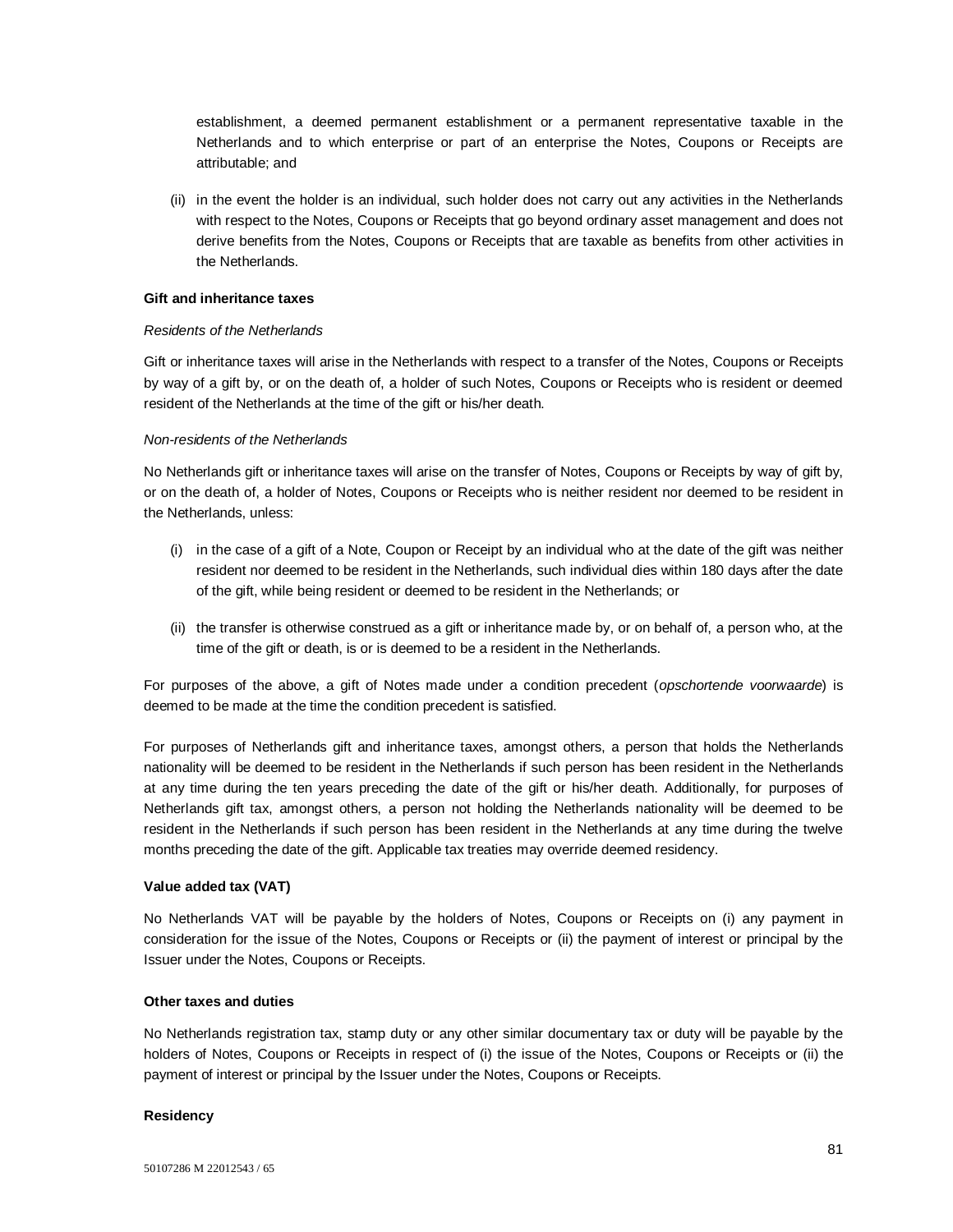A holder of Notes, Coupons or Receipts will not become, and will not be deemed to be, resident of the Netherlands for Netherlands tax purposes by reason only of the execution, performance, delivery and/or enforcement of the Notes, Coupons or Receipts.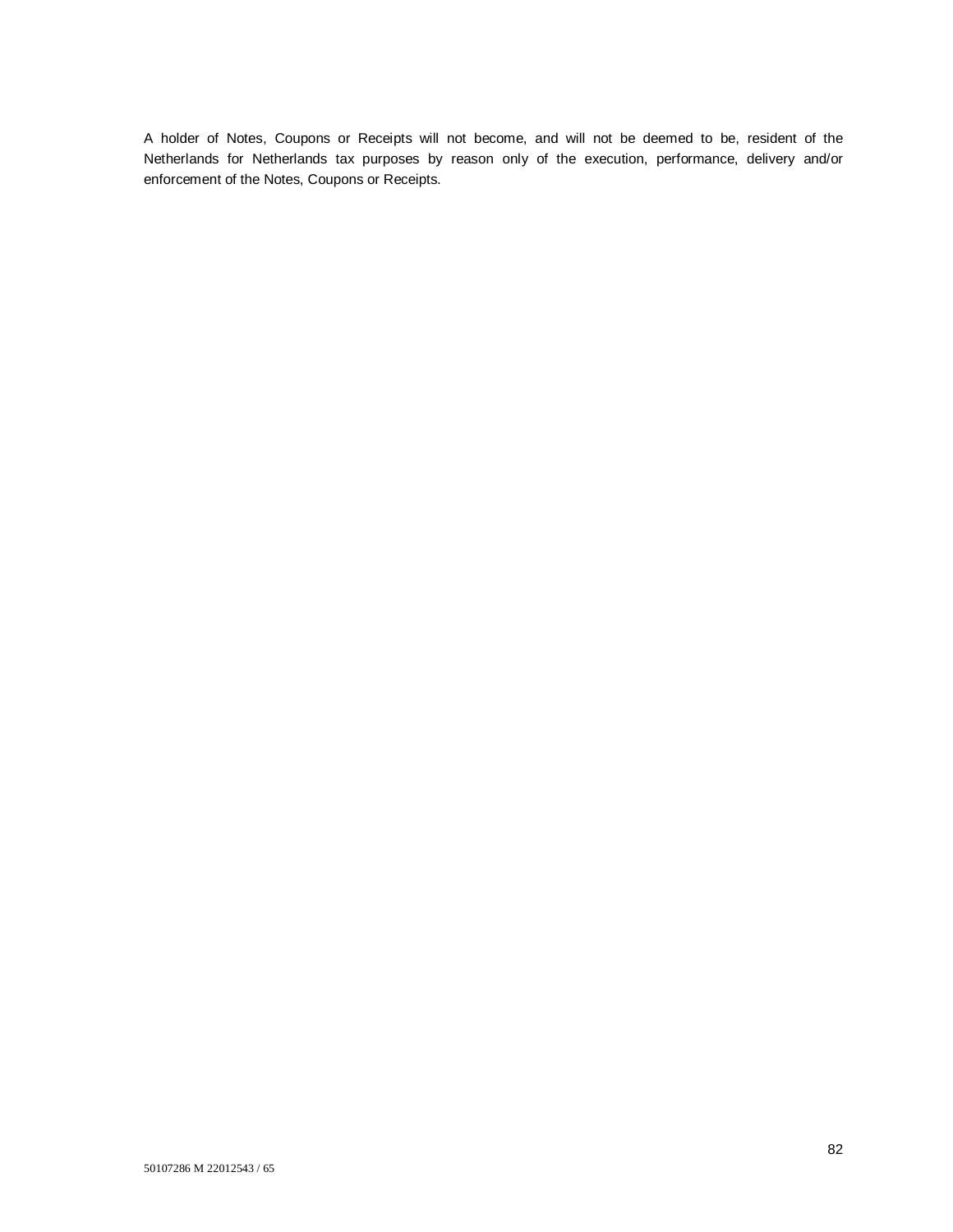## **SUBSCRIPTION AND SALE**

The Dealers have in a dealership agreement dated on or about 19 October 2017 (the "**Dealership Agreement**") (as supplemented from time to time) agreed with the Issuer a basis upon which they or any of them may from time to time agree to purchase Notes. Any such agreement will extend to those matters stated under *'Form of the Notes*' and '*Terms and Conditions of the Notes*'. In the Dealership Agreement, the Issuer has agreed to reimburse the Dealers for certain of their expenses in connection with the establishment of the Programme and the issue of Notes under the Programme.

#### **General**

## **Prohibition of sales to EEA Retail Investors**

From 1 January 2018, unless the Final Terms in respect of any Notes specifies the 'Prohibition of Sales to EEA Retail Investors' as 'Not Applicable', each Dealer has represented and agreed, and each further Dealer appointed under the Programme will be required to represent and agree, that it has not offered, sold or otherwise made available and will not offer, sell or otherwise make available any Notes which are the subject of the offering contemplated by this Base Prospectus as completed by the final terms in relation thereto to any retail investor in the European Economic Area. For the purposes of this provision:

- (a) the expression 'retail investor' means a person who is one (or more) of the following:
	- (i) a retail client as defined in point (11) of Article 4(1) of MiFID II; or

(ii) a customer within the meaning of IMD, where that customer would not qualify as a professional client as defined in point (10) of Article 4(1) of MiFID II; or

- (iii) not a qualified investor as defined in Prospectus Directive (as defined below); and
- (b) the expression an 'offer' includes the communication in any form and by any means of sufficient information on the terms of the offer and the Notes to be offered so as to enable an investor to decide to purchase or subscribe the Notes.

Prior to 1 January 2018 and from that date, if the Final Terms in respect of any Notes specifies 'Prohibition of Sales to EEA Retail Investors' as 'Not Applicable', in relation to each Member State of the EEA which has implemented the Prospectus Directive (each, a "**Relevant Member State**") each Dealer has represented, warranted and agreed, and each further Dealer appointed under the Programme will be required to represent, warrant and agree, that with effect from and including the date on which the Prospectus Directive is implemented in that Relevant Member State (the "**Relevant Implementation Date**") it has not made and will not make an offer of Notes to the public which are the subject of the offering contemplated by this Prospectus as completed by the Final Terms in relation thereto to the public in that Relevant Member State, except that it may, with effect from and including the Relevant Implementation Date, make an offer of such Notes to the public in that Relevant Member State:

- (a) following the date of publication of a prospectus in relation to such Notes which has been approved by the competent authority in that Relevant Member State or, where appropriate, approved in another Relevant Member State and notified to the competent authority in that Relevant Member State in accordance with the Prospectus Directive, in the period beginning and ending on the dates specified in such prospectus or Final Terms, as applicable;
- (b) at any time to any legal entity which is a qualified investor as defined in the Prospectus Directive;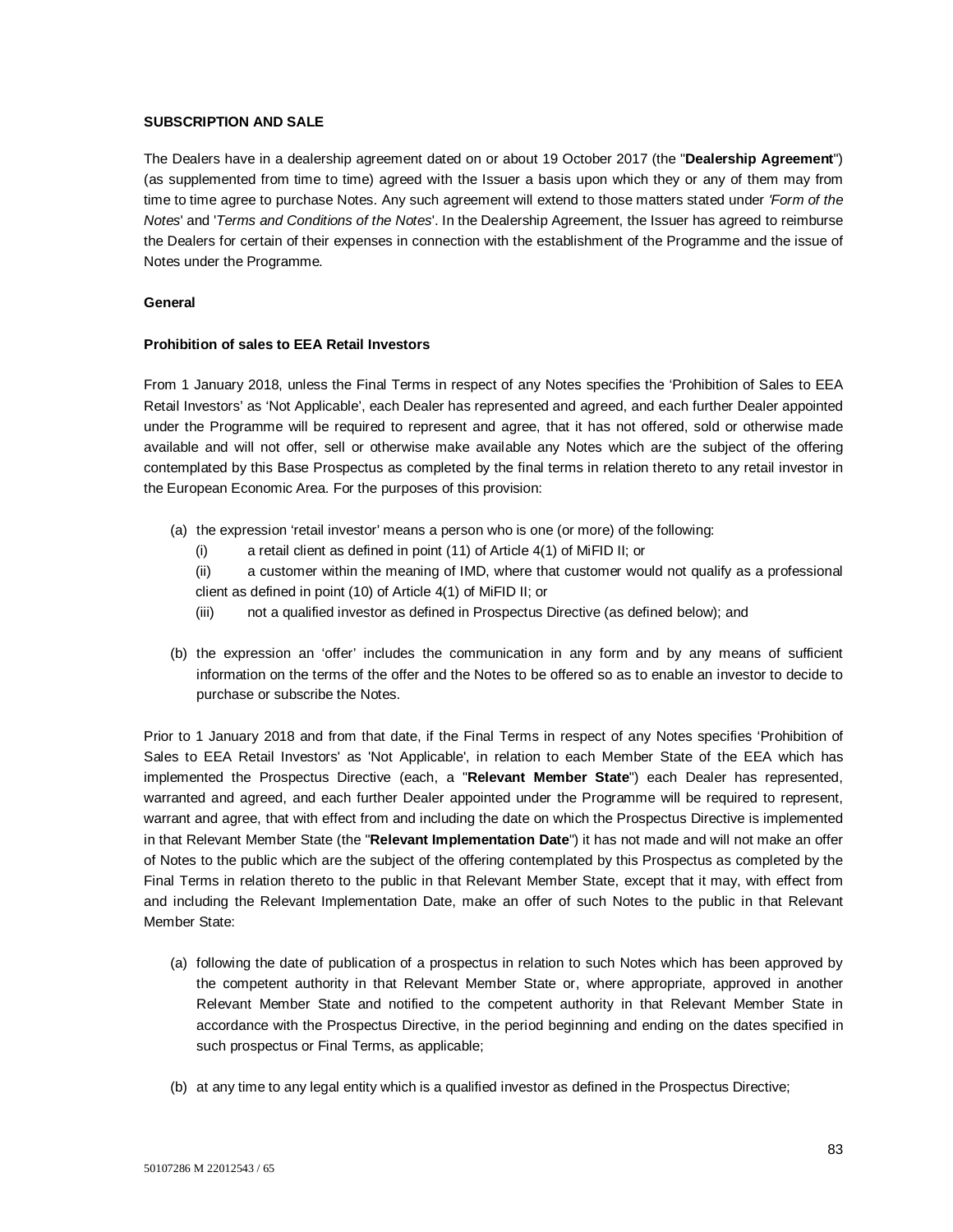- (c) at any time to fewer than 150 natural or legal persons (other than qualified investors as defined in the Prospectus Directive), subject to obtaining the prior consent of the relevant Dealer or Dealers nominated by the Issuer for any such offer; or
- (d) at any time in any other circumstances falling within Article 3(2) of the Prospectus Directive,

provided that no such offer of Notes referred to in (b) to (d) above shall require the Issuer or any Dealer to publish a prospectus pursuant to Article 3 of the Prospectus Directive or supplement a prospectus pursuant to Article 16 of the Prospectus Directive.

For the purposes of this provision, the expression "**an offer of Notes to the public**" in relation to any Notes in any Relevant Member State means the communication in any form and by any means of sufficient information on the terms of the offer and the Notes to be offered so as to enable an investor to decide to purchase or subscribe the Notes, as the same may be varied in that Relevant Member State by any measure implementing the Prospectus Directive in that Relevant Member State and the expression "**Prospectus Directive"** means Directive 2003/71/EC (as amended, including by Directive 2010/73/EU) and includes any relevant implementing measure in the Relevant Member State.

## **Selling Restrictions Addressing Additional United Kingdom Securities Laws**

Each Dealer has represented, warranted and agreed and each further Dealer appointed under the Programme will be required to represent and agree, that:

- (a) in relation to any Notes having a maturity of less than one year:
	- 1. it is a person whose ordinary activities involve it in acquiring, holding, managing or disposing of investments (as principal or agent) for the purposes of its business; and:
	- 2. it has not offered or sold and will not offer or sell any Notes other than to persons:
		- (i) whose ordinary activities involve them in acquiring, holding, managing or disposing of investments (as principal or agent) for the purposes of their businesses; or
		- (ii) who it is reasonable to expect will acquire, hold, manage or dispose of investments (as principal or agent) for the purposes of their businesses,

where the issue of the Notes would otherwise constitute a contravention of Section 19 of the FSMA by the Issuer;

- (b) it has only communicated or caused to be communicated, and will only communicate or cause to communicate, any invitation or inducement to engage in investment activity (within the meaning of Section 21 of the FSMA) received by it in connection with the issue or sale of Notes in circumstances in which Section 21(1) of the FSMA does not, or in the case of the Issuer would not, if it was not an authorised person, apply to the Issuer; and
- (c) it has complied and will comply with all applicable provisions of the FSMA with respect to anything done by it in relation to any Notes in, from or otherwise involving the United Kingdom.

## **The Netherlands**

Each Dealer has represented, warranted and agreed, and each further Dealer appointed under the Programme will be required to represent, warrant and agree, that it has not made and will not make an offer of Notes to the public in the Netherlands which are the subject of the offering contemplated by this Prospectus as completed by the Final Terms in relation thereto, except that it may make an offer of such Notes to the public in the Netherlands:

a) following the date of publication of a prospectus in relation to such Notes which has been approved by the AFM or, where appropriate, approved in another Relevant Member and notified to the AFM in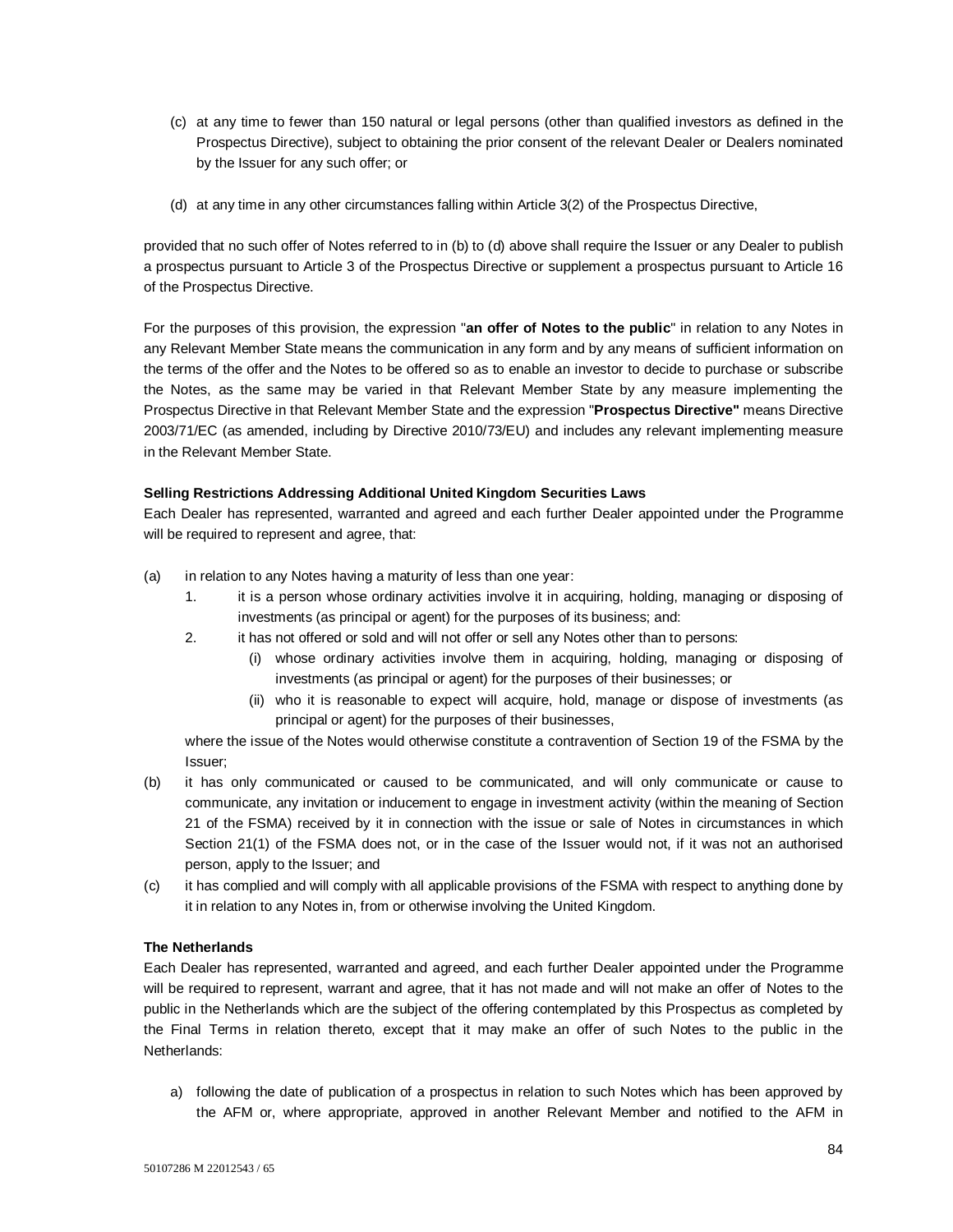accordance with the Prospectus Directive, in the period beginning and ending on the dates specified in such prospectus or Final Terms, as applicable; and

b) at any time to any legal entity which is a qualified investor (*gekwalificeerde belegger*) as defined in the Wft,

provided that no such offer of Notes referred to in (b) above shall require the Issuer or any Dealer to publish a prospectus pursuant to Article 3 of the Prospectus Directive or supplement a prospectus pursuant to Article 16 of the Prospectus Directive.

For the purposes of this provision, the expression (i) "**an offer of Notes to the public**" in the Netherlands in relation to any Notes and (ii) "**Prospectus Directive**", have the meaning given to them above in the paragraph headed with "*Public Offer Selling Restriction under the Prospectus Directive*".

#### **United States of America**

1. The Notes have not been and will not be registered under the Securities Act or the securities laws of any state or jurisdiction of the United States and may not be offered or sold or delivered within the United States or to, or for the account or benefit of, U.S. persons except in certain transactions exempt from the registration requirements of the Securities Act. Terms used in this paragraph have the meaning given to them by Regulation S under the Securities Act ("**Regulation S**").

Notes in bearer form are subject to U.S. tax law requirements and may not be offered, sold or delivered within the United States or its possessions or to a United States person, except in certain transactions permitted by U.S. tax regulations. Terms used in this paragraph have the meanings given to them by the U.S. Internal Revenue Code of 1986, as amended, and regulations thereunder.

Each Dealer has represented and agreed, and each further Dealer appointed under the Programme will be required to represent and agree, that except as permitted in the Dealership Agreement it, its affiliates (as defined in Rule 405 under the Securities Act) or any person acting on its or their behalf has offered and sold any Notes, and will offer and sell any Notes (i) as part of their distribution at any time and (ii) otherwise until 40 days after the completion of the distribution of all Notes of the Tranche of which such Notes are a part (the "**distribution compliance period**"), as determined and notified as provided below. Accordingly, each Dealer has further represented and agreed that it, its affiliates and any person acting on its or their behalf have not engaged and will not engage in any directed selling efforts with respect to any Note, and it and they have complied and will comply with the offering restrictions requirement of Regulation S. Each Dealer who has subscribed for Notes of a Tranche hereunder (or in the case of a sale of a Tranche of Notes issued to or through more than one Dealer, each of such Dealers as to the Notes of such Tranche subscribed for by or through it or, in the case of a syndicated issue, the relevant Lead Manager) shall determine and notify to the Agent the completion of the distribution by it of the Notes of such Tranche. On the basis of such notification or notifications, the Agent will notify such Dealer/Lead Manager of the end of the distribution compliance period with respect to such Tranche. Each Dealer has also agreed that, at or prior to confirmation of sale of Notes, it will have sent to each distributor, dealer or person receiving a selling concession, fee or other remuneration that purchases Notes from it during the distribution compliance period a confirmation or notice to substantially the following effect:

'*The securities covered hereby have not been registered under the U.S. Securities Act of 1933 (the "Securities Act") and may not be offered, sold or delivered within the United States or to, or for the account or benefit of, U.S. persons (i) as part of their distribution at any time or (ii) otherwise until 40 days after the completion of the distribution of the Securities as determined and notified by the Agent to the [name of the relevant Dealer], except in either case in accordance with Regulation S under the Securities Act. Terms used above have the meanings given to them in Regulation S.*'

Terms used in this subclause 1 have the meanings given to them by Regulation S.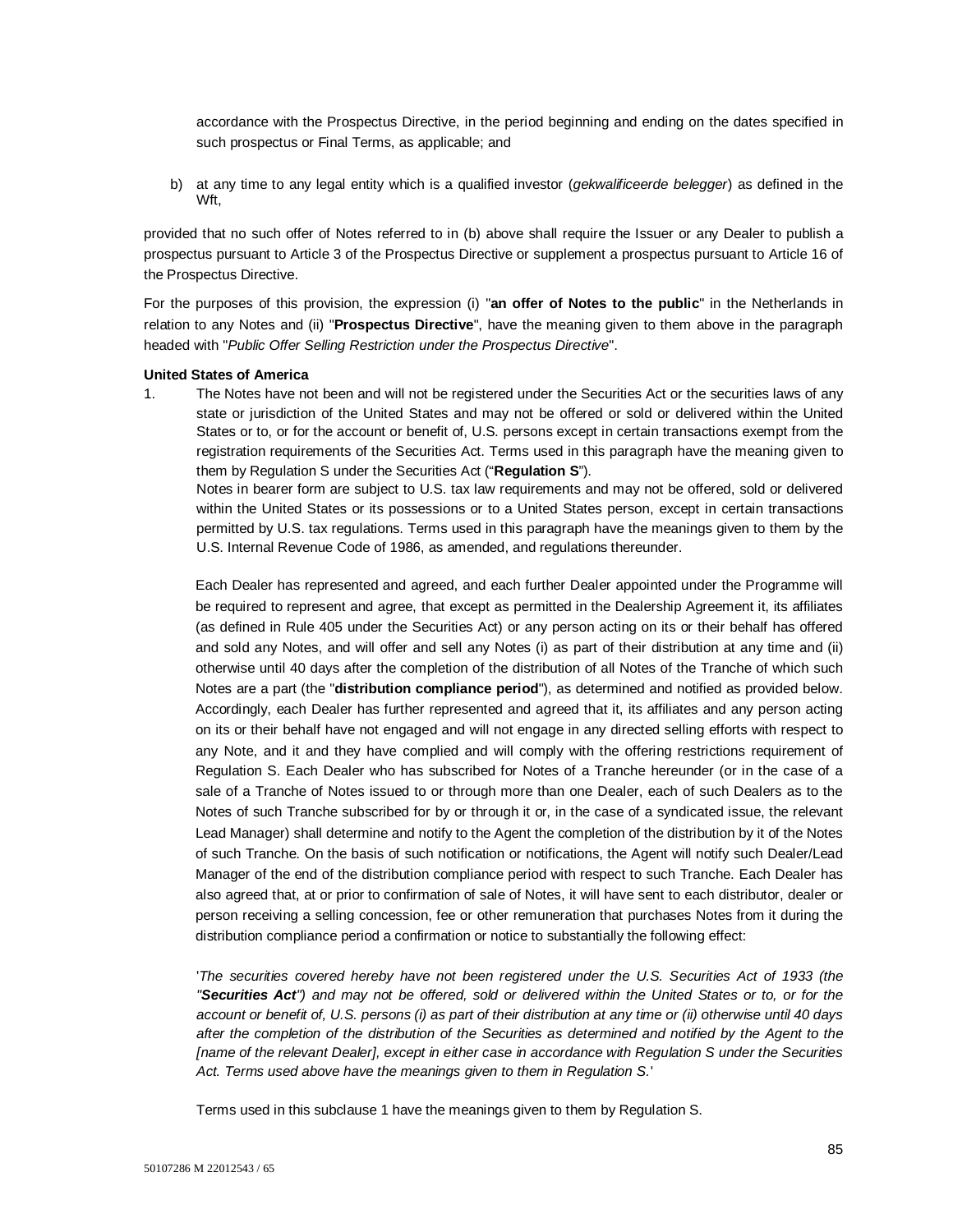In addition, until 40 days after the commencement of the offering of Notes comprising any Tranche, any offer or sale of Notes of such Tranche within the United States by any dealer (whether or not participating in the offering) may violate the registration requirements of the Securities Act.

2. In addition (but only in relation to Notes with an initial maturity in excess of 365 days that are treated as issued in bearer form for U.S. federal income tax purposes):

#### *where TEFRA D is specified in the applicable Final Terms:*

- (a) except to the extent permitted under U.S. Treas. Reg. §1.163-5(c)(2)(i)(D) (the "**D Rules**"), each Dealer (a) represents that it has not offered or sold, and agrees that during the restricted period it will not offer or sell, Notes in bearer form to a person who is within the United States or its possessions or to a United States person, and (b) represents that it has not delivered and agrees that it will not deliver within the United States or its possessions definitive Notes in bearer form that are sold during the restricted period;
- (b) each Dealer represents that it has and agrees that throughout the restricted period it will have in effect procedures reasonably designed to ensure that its employees or agents who are directly engaged in selling Notes in bearer form are aware that such Notes may not be offered or sold during the restricted period to a person who is within the United States or its possessions or to a United States person, except as permitted by the D Rules;
- (c) if it is a United States person, each Dealer represents that it is acquiring the Notes for purposes of resale in connection with their original issuance and if it retains Notes in bearer form for its own account, it will only do so in accordance with the requirements of U.S. Treas. Reg. §1.163- 5(c)(2)(i)(D)(6); and
- (d) with respect to each affiliate that acquires Notes from a Dealer for the purpose of offering or selling such Notes during the restricted period, such Dealer repeats and confirms the representations and agreements contained in subparagraphs (a), (b) and (c) on such affiliate's behalf.

Terms used in this paragraph 1(2) have the meanings given to them by the U.S. Internal Revenue Code and regulations thereunder, including the D Rules.

#### *where TEFRA C is specified in the applicable Final Terms:*

Each Dealer understands that under U.S. Treas. Reg. §1.163-5(c)(2)(i)(C) (the "**C Rules**"), Notes in bearer form must be issued and delivered outside the United States and its possessions in connection with their original issuance. Each Dealer represents and agrees that it has not offered, sold or delivered, and will not offer, sell or deliver, directly or indirectly, Notes in bearer form within the United States or its possessions in connection with their original issuance. Further, in connection with the original issuance of Notes in bearer form, the Dealer has not communicated, and will not communicate, directly or indirectly, with a prospective purchaser if either the Dealer or the prospective purchaser is within the United States or its possessions or otherwise involve a U.S. office of the Dealer in the offer or sale of Notes in bearer form. Terms used in this paragraph 1(2) have the meanings given to them by the U.S. Internal Revenue Code and regulations thereunder, including the C Rules.

3. Each issue of Dual Currency Notes shall be subject to any additional U.S. selling restrictions specified in the applicable Final Terms. Each relevant Dealer agrees that it shall offer, sell and deliver such Notes only in compliance with such additional U.S. selling restrictions.

#### **Japan**

The Notes have not been and will not be registered under the Financial Instruments and Exchange Act of Japan (Act No. 25 of 1948, as amended from time to time, the "**FIEA**") and each Dealer has agreed and each further Dealer appointed under the Programme will be required to agree that it will not offer or sell any Notes, directly or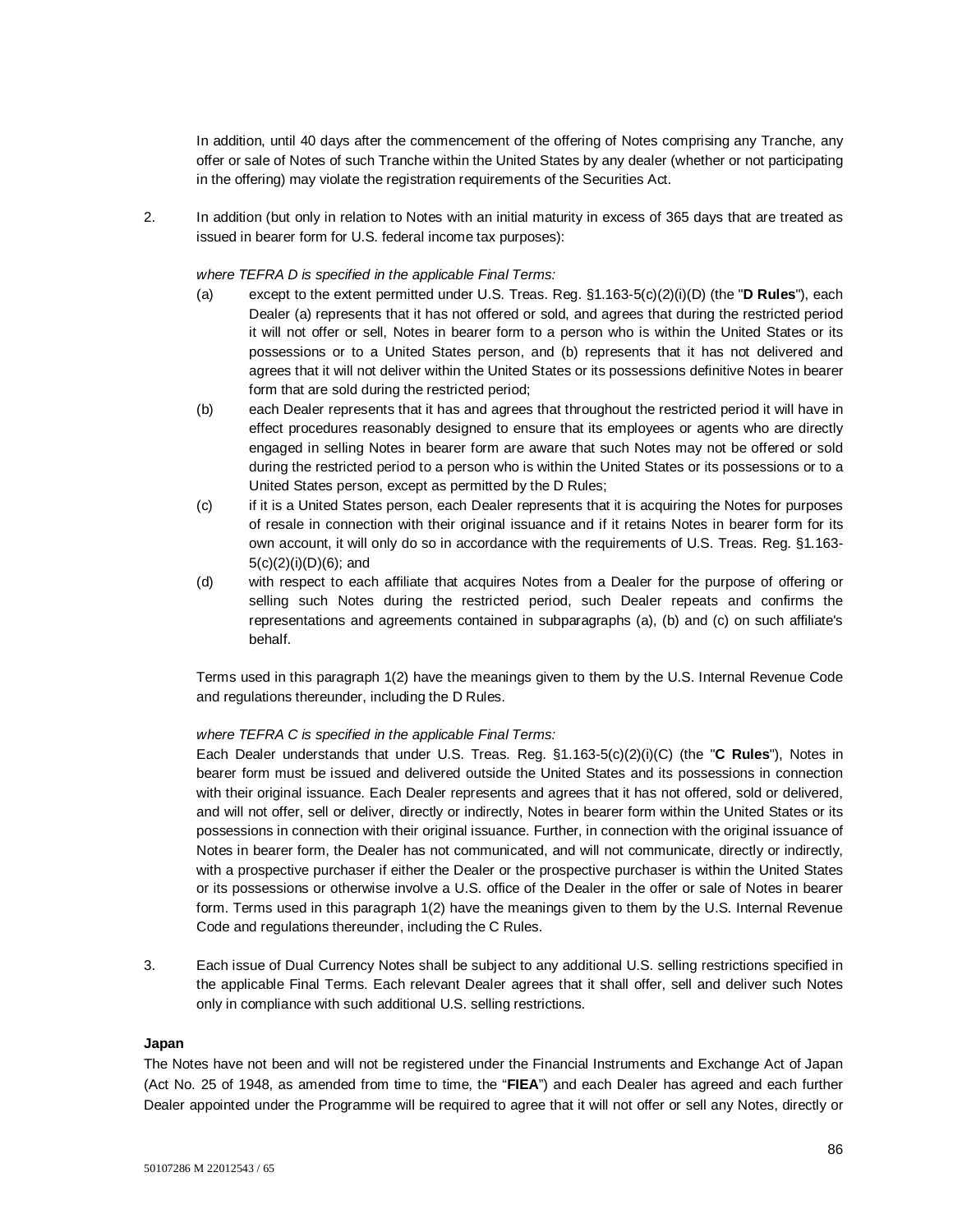indirectly, in Japan or to, or for the benefit of, any resident of Japan (which term herein means any person resident in Japan, including any corporation or other entity organised under the laws of Japan), or to others for reoffering or resale, directly or indirectly, in Japan or to a resident of Japan except under circumstances which will result in compliance with the FIEA and other relevant laws, regulations and guidelines of Japan in effect at the relevant time.

#### **Zero Coupon Notes**

In addition and without prejudice to the relevant restrictions set out above, Zero Coupon Notes (as defined below) in definitive form may only be transferred and accepted, directly or indirectly, within, from or into the Netherlands through the mediation of either the Issuer or a member firm of Euronext Amsterdam N.V., admitted in a function on one or more markets or systems held or operated by Euronext Amsterdam N.V., in accordance with the Dutch Savings Certificates Act (*Wet inzake spaarbewijzen*) of 21 May 1985 (as amended from time to time) and its implementing regulations.

No such mediation is required: (a) in respect of the transfer and acceptance of rights representing an interest in a Global Note; (b) in respect of the transfer and acceptance of Zero Coupon Notes in definitive form between individuals who do not act in the conduct of a business or profession; (c) in respect of the initial issue of Zero Coupon Notes in definitive form to the first holders thereof; or (d) in respect of the transfer and acceptance of such Zero Coupon Notes within, from or into the Netherlands if all Zero Coupon Notes (either in definitive form or as rights representing an interest in a Zero Coupon Note in global form) of any particular Series or Tranche are issued outside the Netherlands and are not distributed into the Netherlands in the course of initial distribution or immediately thereafter.

In the event that the Savings Certificates Act applies, certain identification requirements in relation to the issue and transfer of, and payments on, Zero Coupon Notes have to be complied with.

As used herein "**Zero Coupon Notes**" are Notes that are in bearer form and that constitute a claim for a fixed sum against the Issuer and on which interest does not become due during their tenor or on which no interest is due whatsoever.

## **General**

Each Dealer has represented and agreed and each further Dealer appointed under the Programme will be required to represent and agree that it will (to the best of its knowledge and belief) comply with all applicable securities laws and regulations in force in any jurisdiction in which it purchases, offers or sells Notes or possesses or distributes this Prospectus and will obtain any consent, approval or permission required by it for the purchase, offer, sale or delivery by it of Notes under the laws and regulations in force in any jurisdiction to which it is subject or in which it makes such purchases, offers or deliveries and the Issuer shall not have any responsibility therefore. Neither the Issuer nor any of the Dealers represents that Notes may at any time lawfully be sold in compliance with any applicable registration or other requirements in any jurisdiction, or pursuant to any exemption available thereunder, or assumes any responsibility for facilitating such sale. With regard to each Tranche, the relevant Dealer will be required to comply with any other additional restrictions specified in the applicable Final Terms.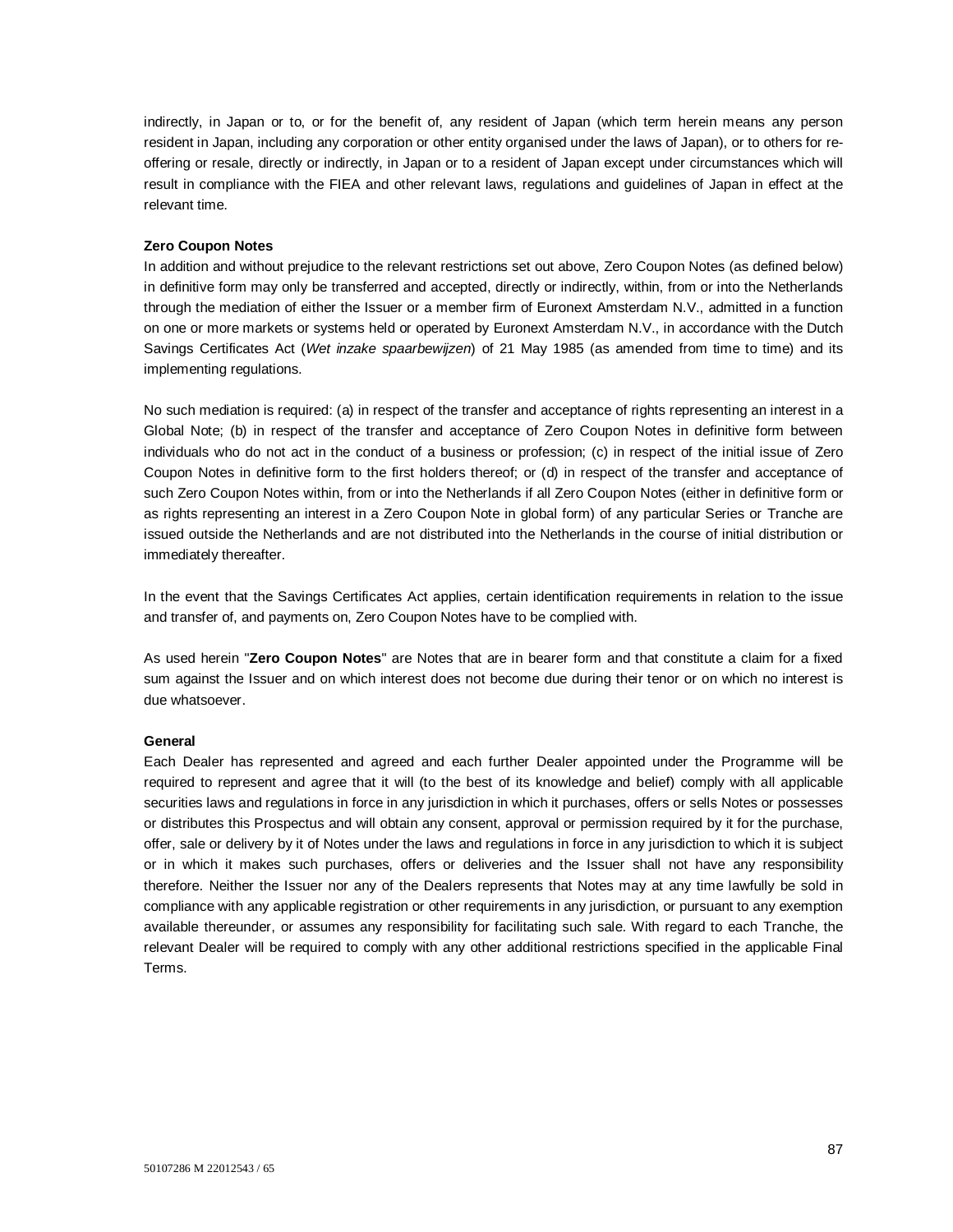## **GENERAL INFORMATION**

#### **Authorisation**

The setup of the Programme and each future issue under the Programme were duly authorized by a resolution of the Board of Directors of the Issuer dated 17 October 2017. All consents, approvals, authorizations or other orders of all regulatory authorities required by the Issuer under Dutch law have been or will be obtained for the issue of Notes and for the Issuer to undertake and perform its obligations under the Dealership Agreement, Agency Agreement and the relevant Notes.

#### **403-guarantee**

The Issuer has provided guarantees as referred to in Article 2:403 of the Dutch Civil Code (exemption from filing and publishing financial statements).

The Issuer has issued 403-guarantees for the following subsidiaries: ASN Duurzame Deelnemingen N.V., ASN Vermogensbeheer B.V., Pettelaar Effectenbewaarbedrijf N.V., SNS Mortgage Receivables B.V., SNS Global Custody B.V., and Holland Woningfinanciering N.V. In the 403-guarantee the Issuer declares itself to be jointly and severally liable for the obligations of the relevant subsidiary resulting from legal acts executed by it. If enforced in accordance with its terms, the Issuer may be held liable under these guarantees and therefore may have to pay to that creditor of the relevant subsidiary.

On 7 August 2014, SRH (formerly known as SNS REAAL), the former holding company of the Issuer, withdrew the 403-guarantee for the Issuer including any remaining liabilities thereunder. For the avoidance of doubt, Noteholders will therefore not be able to invoke a claim against SRH on the basis of a 403-guarantee with respect to a claim of such Noteholder against the Issuer.

Following the transfer of the shares of SNS Property Finance B.V. (renamed to Propertize B.V.) via the Dutch State to NLFI on 31 December 2013, the Issuer withdrew the 403-guarantee for Propertize on 31 December 2013. It also terminated the remaining liability pursuant to Article 2:404 of the Dutch Civil Code. The Issuer also withdrew the 403-guarantees for four subsidiaries of Propertize on 31 December 2013, and terminated the remaining liability.

The 403-guarantee and remaining liability was irrevocably terminated for all creditors of Propertize, with the exception of two creditors of Propertize (see risk factor: *'the Issuer has issued* guarantees' and the section '*de Volksbank*'*.* under '*Legal Proceedings - Guarantees pursuant to Article 2:403 of the Dutch Civil Code for Propertize et al*')*.*

Following the transfer of the shares of SNS Securities N.V. to a subsidiary of NIBC Bank N.V. on 30 June 2016, the Issuer withdrew the 403-guarantee for SNS Securities N.V. on 30 June 2016. It also terminated the remaining liability pursuant to Article 2:404 of the Dutch Civil Code.

As a result of the Merger, the issued 403-guarantees for ASN Bank and RegioBank have lapsed as a result of the Merger and the disappearance of ASN Bank and RegioBank.

#### **Significant or material adverse change**

There has been no significant change in the financial or trading position of the Issuer and its subsidiaries since 30 June 2017 and there has been no material adverse change in the prospects of the Issuer since 31 December 2016, the last day of the financial period in respect of which audited financial statements of de Volksbank have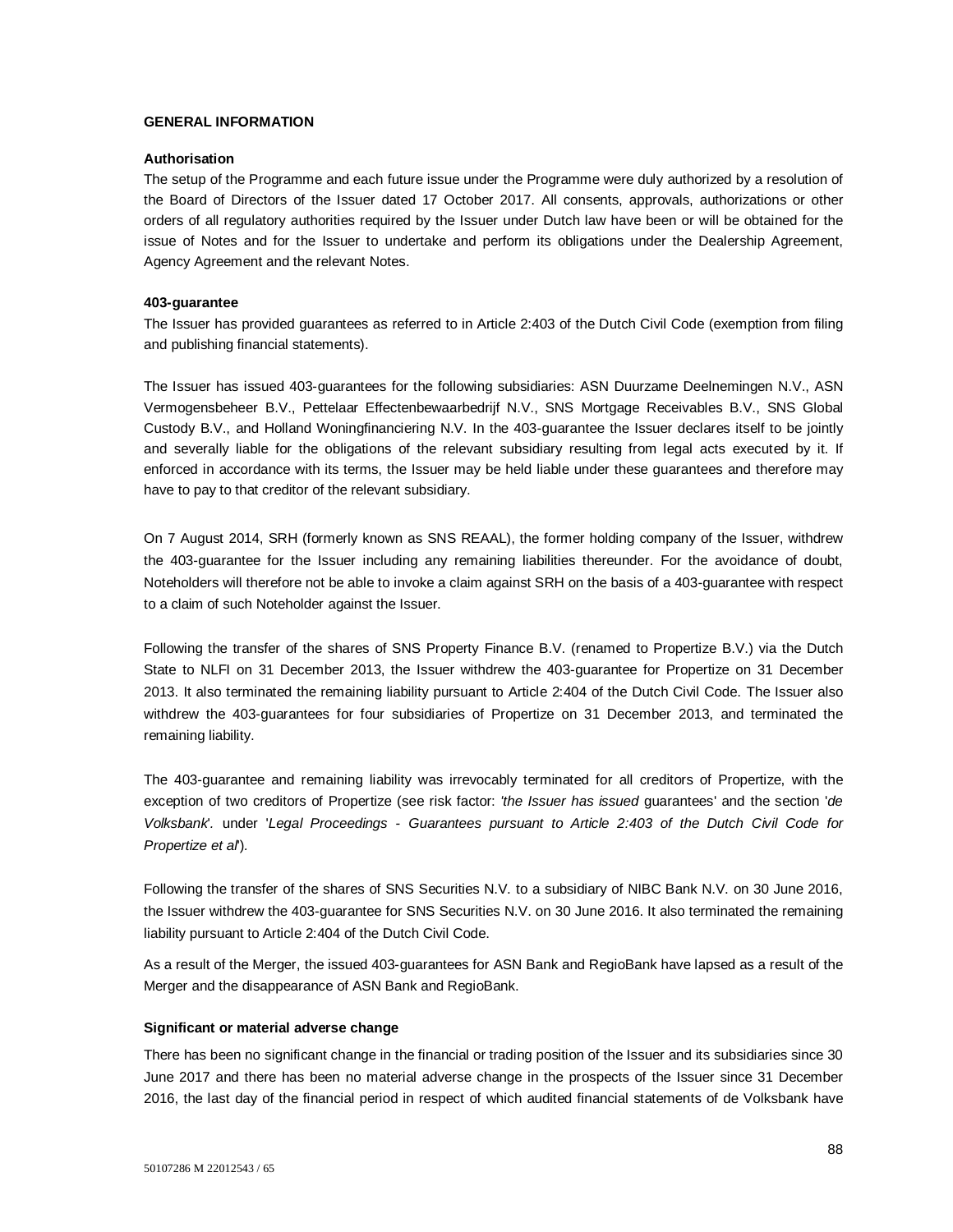been prepared.

#### **Legal proceedings**

Save as disclosed under '*Legal Proceedings*' starting on page 64, there have not been any governmental, legal and arbitration proceedings (including any such proceedings which are pending or threatened of which the Issuer is aware) in the 12 months preceding the date of this Prospectus which may have, or have had in such period a significant effect on the financial position or profitability of the Issuer.

#### **Listing**

Application may be made to Euronext Amsterdam for Notes up to the expiry of 12 months from the date of this Prospectus to be listed and admitted to trading on Euronext Amsterdam. In addition, Notes may be listed and admitted to trading on the Luxembourg Stock Exchange. The Issuer may also issue unlisted Notes.

#### **Documents Available**

For the period of twelve (12) months following the approval by the AFM of this Prospectus, copies of the following documents will, when published, be available free of charge, from the specified offices of the Paying Agents, from the specified offices of the Amsterdam Listing Agent and the Luxembourg Listing Agent and at the office of the Issuer at Croeselaan 1, 3521 BJ, Utrecht, the Netherlands:

- (i) the Dutch language version and an English translation of the most recent articles of association of the Issuer;
- (ii) the audited annual reports of the Issuer for the two most recent financial years and the unaudited (semiannual) interim financial statements for the period ended 30 June 2017 of the Issuer;
- (iii) the Dealership Agreement and the Agency Agreement (which contains the forms of the temporary and permanent global Notes, the Definitive Notes, the Receipts, the Coupons and the Talons);
- (iv) a copy of this Prospectus;
- (v) any future prospectuses, offering circulars, supplementary listing particulars, information memoranda, supplements to this Prospectus and any other documents incorporated herein or therein by reference; and
- (vi) the applicable Final Terms for each Tranche of Notes which are offered to the public or admitted to trading on a regulated market.

#### **Clearing and Settlement Systems**

The Notes have been accepted for clearance through Euroclear, Clearstream, Luxembourg and LCH.Clearnet S.A. (the securities clearing corporation that serves Euronext in Amsterdam). The appropriate common code and ISIN for each Tranche allocated by Euroclear, Clearstream, Luxembourg and LCH.Clearnet S.A., and any other relevant security code, will be specified in the applicable Final Terms. If the Notes are to clear through an additional or alternative clearing system the appropriate information will be specified in the applicable Final Terms.

#### *Clearing systems addresses*

The address of Euroclear is 1 Boulevard de Roi Albert II, 1210 Brussels, Belgium. The address of Clearstream, Luxembourg is 42 Avenue J.F. Kennedy, L-1855 Luxembourg, Luxembourg. The address of Euroclear Nederland is Herengracht 459 - 469, 1017 BS Amsterdam, the Netherlands. The address of LCH.Clearnet Group Ltd. is Aldgate House, 33 Aldgate High Street, London EC3N 1EA, United Kingdom.

#### *Ratings of the Notes*

Tranches of Notes may be rated or unrated. Where a Tranche of Notes is rated, such rating will not necessarily be the same as the ratings assigned to the Senior Notes issued under the Programme and will be specified in the applicable Final Terms. A security rating is not a recommendation to buy, sell or hold securities and may be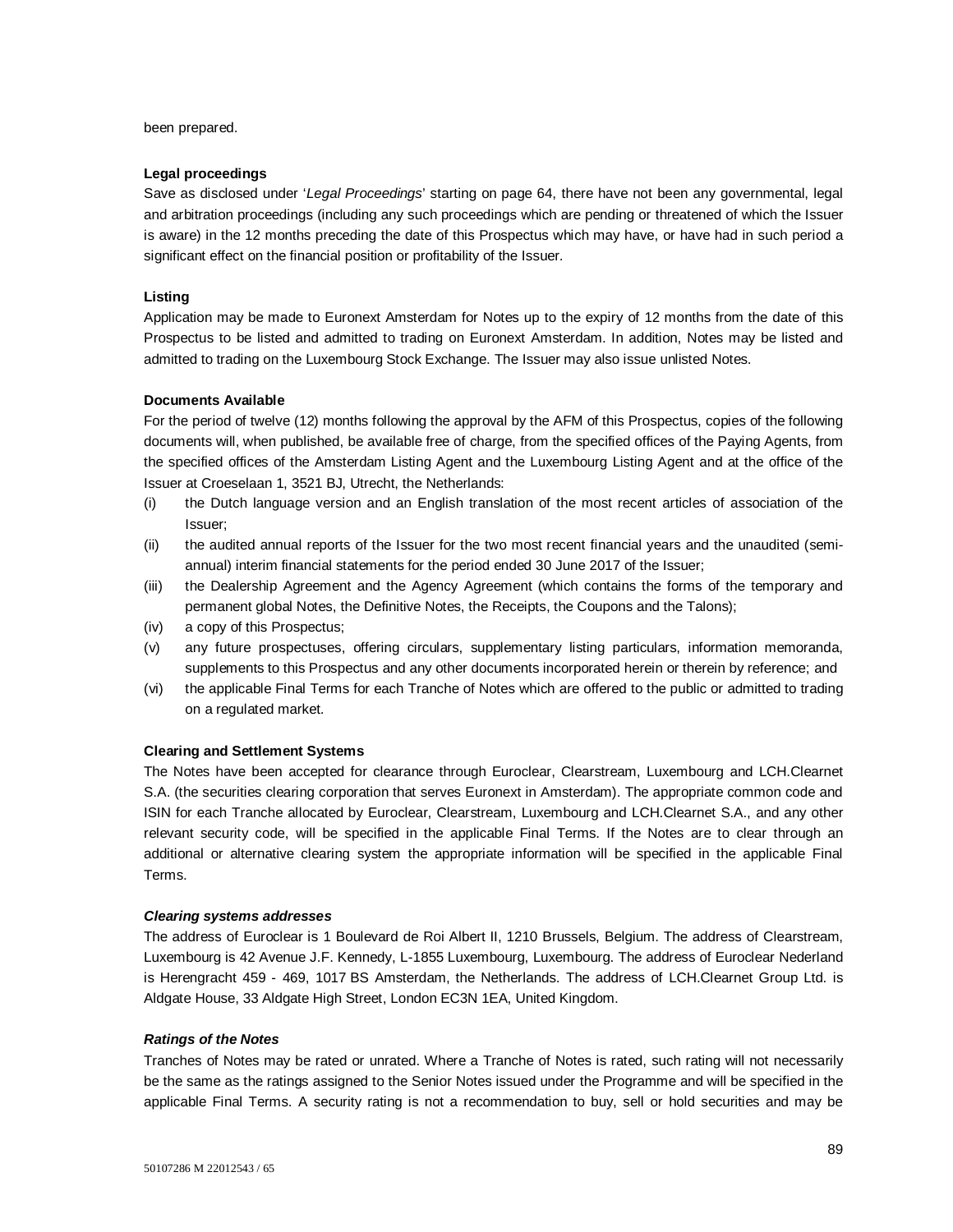subject to suspension, reduction or withdrawal at any time by the assigning rating agency. Ratings in relation to the Issuer and certain Notes are described in the chapter headed '*de Volksbank N.V.*', section '*Rating Agencies*'.

## *Ratings of the Issuer*

Ratings in relation to the Issuer and certain Notes are described in the chapter headed 'de Volksbank N.V.', section 'Rating Agencies'.

## **CRA Regulation**

As of the date of this Prospectus, each of Fitch, S&P and Moody's is established in the European Union and is registered under the CRA Regulation. Each credit rating applied for in relation to a tranche of Notes will be issued by a credit rating agency established in the European Union and registered under the CRA Regulation.

The rating of a certain Series or Tranche of Notes may be specified in the applicable Final Terms. Whether a credit rating applied for in relation to a relevant Series or Tranche of Notes will be issued by a credit rating agency established in the European Union and registered under the CRA Regulation will be disclosed clearly and prominently in the applicable Final Terms.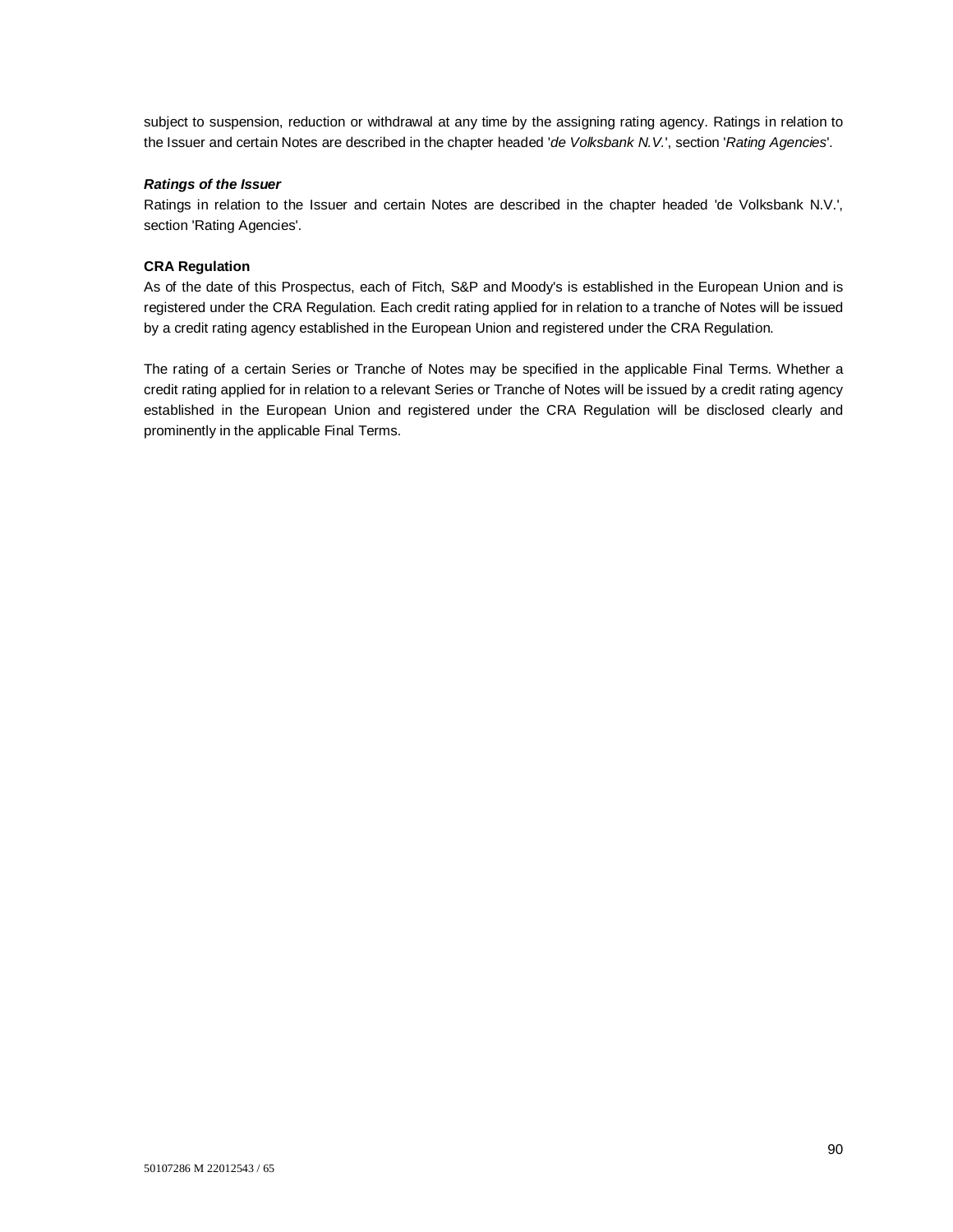## **DOCUMENTS INCORPORATED BY REFERENCE**

The following documents which have previously been published or are published simultaneously with this Prospectus and have been approved by the AFM or filed with it shall be deemed to be incorporated in, and to form part of, this Prospectus:

- (a) The Issuer's publicly available financial statements and auditor's report for the year ended 31 December 2016 (set forth on pages 182 up to and including 244 (financial statements) and pages 248 up to and including 255 (auditor's report) of its 2016 annual report (English translation));
- (b) The Issuer's publicly available financial statements and auditor's report for the year ended 31 December 2015 (set forth on pages 194 up to and including 271 (financial statements) and pages 272 up to and including 280 (auditor's report) of its 2015 annual report (English translation));
- (c) The Issuer's publicly available interim financial statements for the period ended 30 June 2017 (set forth on pages 30 to 40 (financial statements) and page 41 (auditor's review report) of its interim financial report first half of 2017 (English translation));
- (d) The terms and conditions as referred to on pages 91 up to and including 128 of the base prospectus of the Issuer relating to the Programme, dated 19 October 2016 (the "**2016 Terms and Conditions**")
- (e) The transparency statement in respect of the consolidated and company financial statements of the Issuer issued by the Board of Directors as set forth on page 152 of its 2016 annual report (English translation)) and as set forth on page 180 up to and including 181 of its 2015 annual report (English translation);
- (f) The Issuer's articles of association as per the date of approval of this Prospectus (in the original Dutch language version as well as in English translation);
- (g) A press release published by SNS REAAL on 18 December 2013 regarding the EC's decision on nationalisation measures in support of SNS REAAL;
- (h) A press release published by SNS REAAL on 28 August 2015 regarding the sale of the shares in the Issuer to the Dutch State;
- (i) A press release published by SNS REAAL on 1 October 2015 regarding the transfer of the Issuer to the Dutch State;
- (j) A press release published by the Issuer on 29 October 2015 regarding the issue of  $\epsilon$  500.000.000 3.75 per cent. Callable Resettable Dated Subordinated Notes due 2025 (Tier 2 notes);
- (k) Chapter 3 (*Risk, Capital & Liquidity management*) set forth on pages 80 up to and including 150 of the Issuer's 2016 annual report (English translation);;
- (l) A letter sent by the Dutch Minister of Finance to the Dutch Parliament on 1 July 2016 regarding the future of the Issuer;
- (m) A press release published by the Issuer on 29 July 2016 regarding the participation of the Issuer in the SSM SREP stress test;
- (n) A press release published by the Issuer on 27 September 2016 regarding the change of the names of the Issuer and SNS Holding B.V. and the simplification of the business operations of the Issuer;
- (o) A press release published by the Issuer on 23 February 2017 regarding the Issuer's annual results (with the exception of page 8 'Outlook');
- (p) A press release published by the Issuer on 20 April 2017 regarding the change in the composition of the Supervisory Board of the Issuer;
- (q) A press release published by the Issuer on 24 August 2017 regarding the appointment of a new member of the Supervisory Board of the Issuer; and
- (r) A press release published by the Issuer on 24 August 2017 regarding the resignation of Mr. R.G.J. Langezaal as member of the Board of Directors.

These documents can be obtained without charge at the offices of the Issuer (Croeselaan 1, 3521 BJ Utrecht, the Netherlands, de Volksbank Investor relations, tel: +31 30 291 42 46/ +31 30 291 42 47,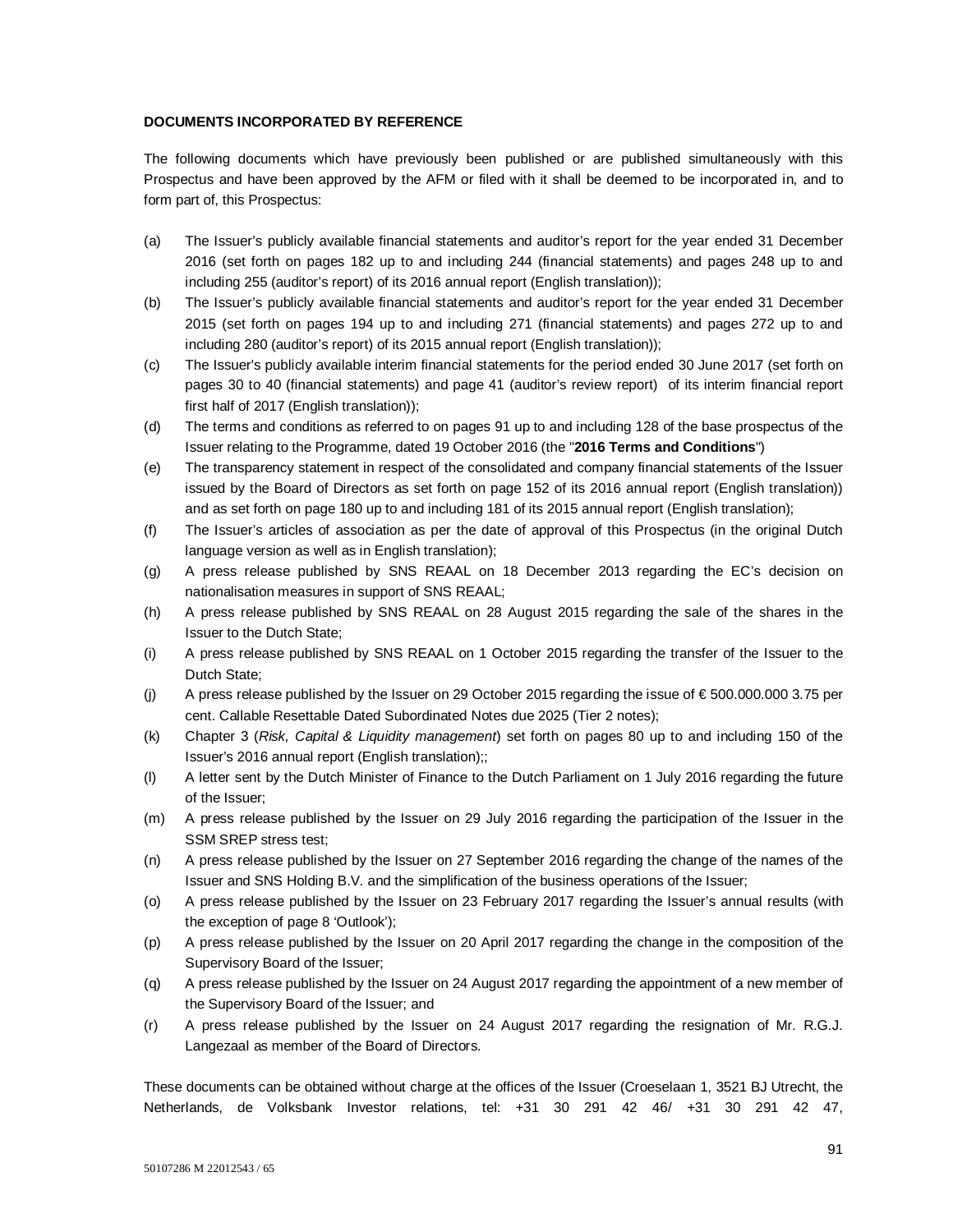jacob.bosscha@devolksbank.nl and kagan.koktas@devolksbank.nl) and the Agent (Banque Internationale à Luxembourg SA, 69 Route d'Esch, L-2953 Luxembourg, Luxembourg, Transaction Execution Group, tel: +352 4590 1), each as set out at the end of this Prospectus. In addition all these documents and the Prospectus are available on the Issuer's website at https://www.devolksbank.nl/investor-relations-1/debt-information/unsecuredfunding/medium-term-notes.html.

The non-incorporated parts of the documents mentioned above are either not relevant for the investor or covered elsewhere in this Prospectus.

Any information contained in or accessible through any website, including www.volksbank.nl, does not form a part of the Prospectus, unless specifically stated in the Prospectus, in any supplement hereto or in any document incorporated or deemed to be incorporated by reference in this Prospectus that all or any portion of such information is incorporated by reference in the Prospectus.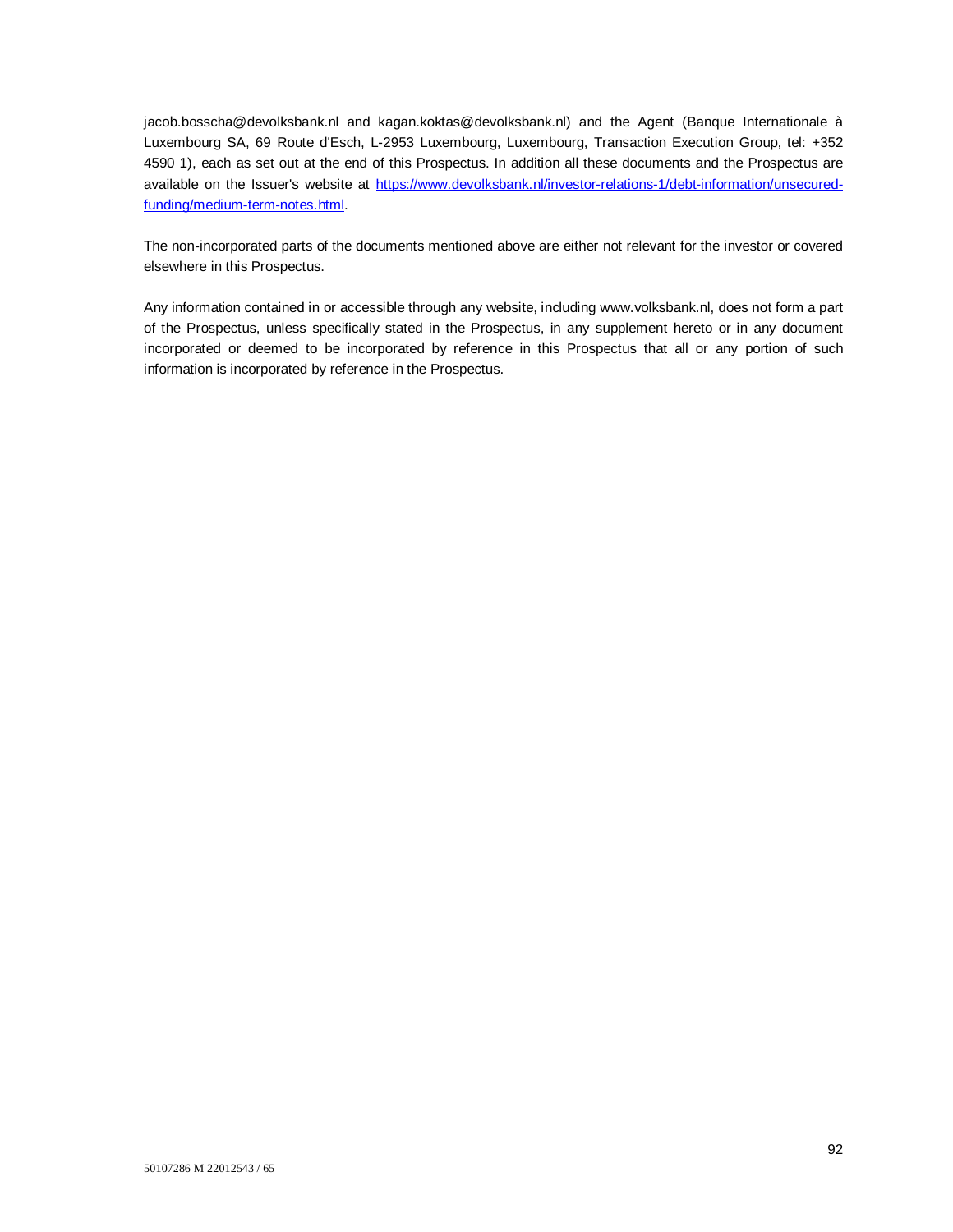# **CHAPTER 2: NOTES ISSUED BY DE VOLKSBANK PART 1: TERMS AND CONDITIONS**

*The following are the Terms and Conditions of Notes to be issued by de Volksbank which will be incorporated by reference into each global Note and which will be endorsed on (or, if permitted by the rules of the relevant stock exchange and agreed between de Volksbank and the relevant Dealer, incorporated by reference into) each definitive Note in the standard euromarket form. The applicable Final Terms will be endorsed on, incorporated by reference into, or attached to, each global Note and definitive Note in the standard euromarket form. Reference should be made to '' Form of the Notes" above for a description of the content of Final Terms which includes the definition of certain terms used in the following Terms and Conditions.* 

This Note is one of a series of Notes issued by Volksbank N.V. (the "**Issuer**", which expression shall include any Substituted Debtor pursuant to Condition 18) pursuant to the Agency Agreement (as defined below). References herein to the "**Notes**" shall be references to the Notes of this Series (as defined below) and shall mean (i) in relation to any Notes represented by a global Note, units of the lowest Specified Denomination in the Specified Currency, (ii) definitive Notes issued in exchange for a global Note and (iii) any global Note. The Notes, the Receipts (as defined below) and the Coupons (as defined below) have the benefit of an Agency Agreement dated on or about 19 October 2017 (as supplemented from time to time, the "**Agency Agreement**") and made between the Issuer and Banque Internationale à Luxembourg SA ("**BIL**") as issuing and principal paying agent and agent bank (the "**Agent**", which expression shall include any successor agent) and the other paying agents named therein (together with the Agent, the "**Paying Agents**", which expression shall include any additional or successor paying agents).

Interest bearing definitive Notes in the standard euromarket form (unless otherwise specified in the applicable Final Terms) have interest coupons ("**Coupons**") and, if specified in the applicable Final Terms, talons for further Coupons ("**Talons**") attached on issue. Any reference herein to Coupons or coupons shall, unless the context otherwise requires, be deemed to include a reference to Talons or talons. Definitive Notes in the standard euromarket form repayable in instalments have receipts ("**Receipts**") for the payment of the instalments of principal (other than the final instalment) attached on issue. Any reference herein to "**Noteholders**" shall mean the holders of the Notes, and shall, in relation to any Notes represented by a global Note, be construed as provided below. Any reference herein to "**Receiptholders**" shall mean the holders of the Receipts and any reference herein to "**Couponholders**" shall mean the holders of the Coupons, and shall, unless the context otherwise requires, include the holders of the Talons. Any holders mentioned above include those having a credit balance in the collective deposits held by Euroclear Nederland or one of its participants.

References in these Terms and Conditions to "**Coupons**" will include references to Coupon sheets where applicable.

The Final Terms for this Note are endorsed hereon, attached hereto, applicable hereto or incorporated by reference herein and supplement these Terms and Conditions.

As used herein, "**Tranche**" means Notes which are identical in all respects (including as to listing) and "**Series**" means a Tranche of Notes together with any further Tranche or Tranche of Notes which are (i) expressed to be consolidated and form a single series and (ii) are identical in all respects (including as to listing) from the date on which such consolidation is expressed to take effect.

Copies of the Agency Agreement and the applicable Final Terms are available at the specified offices of each of the Agent and the other Paying Agents save that Final Terms relating to an unlisted Note will only be available for inspection by a Noteholder upon such Noteholder producing evidence as to identity satisfactory to the relevant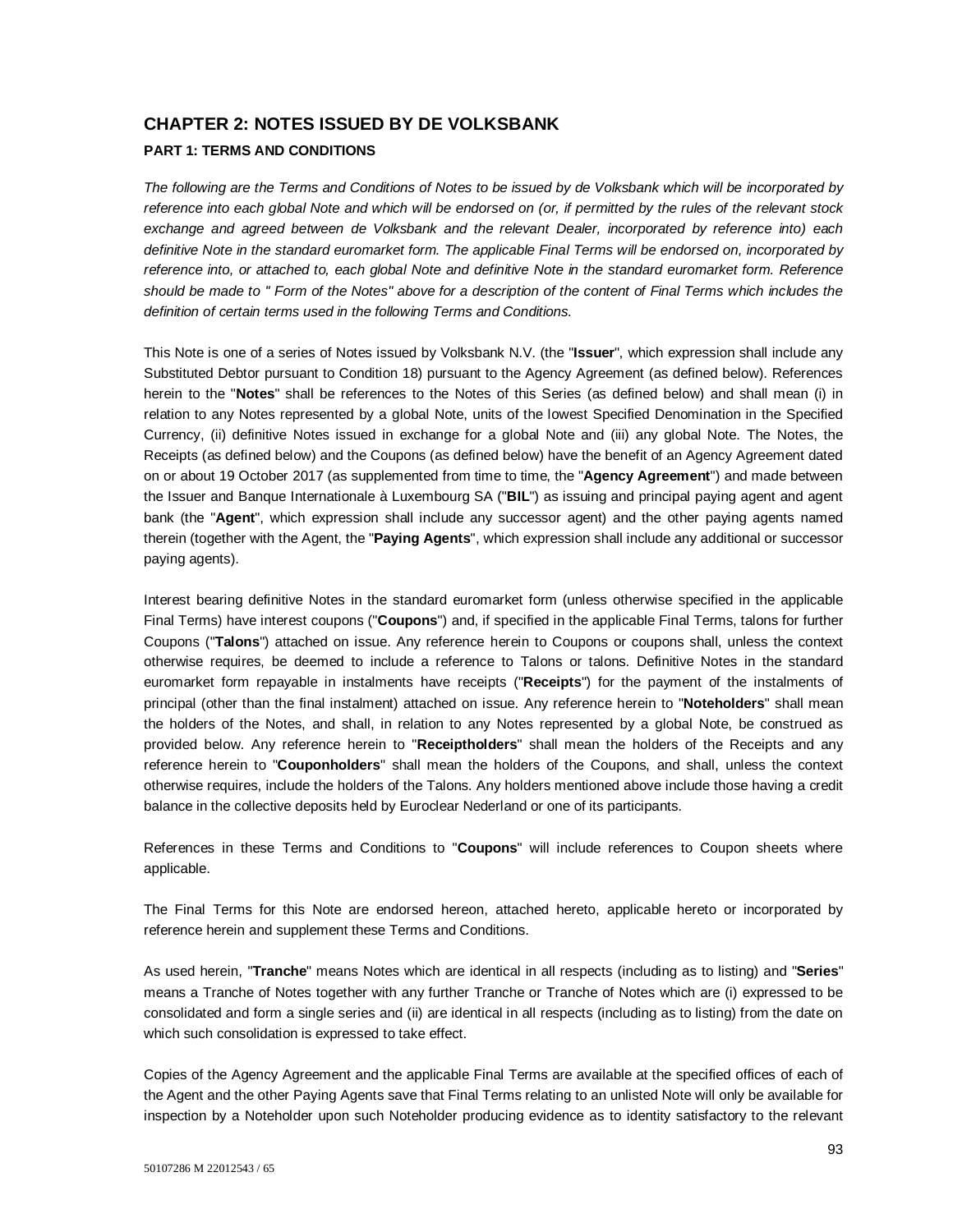Paying Agent. The Noteholders, the Receiptholders and the Couponholders are deemed to have notice of, and are entitled to the benefit of, all the provisions of the Agency Agreement and the applicable Final Terms which are binding on them.

Words and expressions defined in the Agency Agreement or used in the applicable Final Terms shall have the same meanings where used in these Terms and Conditions unless the context otherwise requires or unless otherwise stated.

Any references in these Terms and Conditions to any particular provision, article, clause, section or paragraph of a law, directive, regulation or other legislation shall include such provision, article, clause, section or paragraph as consolidated, amended, re-enacted or replaced.

## *General Definitions*

In these Terms and Conditions the following expressions shall have the following meanings.

| <b>Additional Tier 1 Capital</b>   | capital which is treated as Additional Tier 1 capital (or any<br>equivalent or<br>successor term) under the CRD IV<br>requirements by the Competent Authority for the purposes of<br>the Issuer.                                                                                                                                                                                                                                                                                                                                                                                                                                                                                                                                                              |
|------------------------------------|---------------------------------------------------------------------------------------------------------------------------------------------------------------------------------------------------------------------------------------------------------------------------------------------------------------------------------------------------------------------------------------------------------------------------------------------------------------------------------------------------------------------------------------------------------------------------------------------------------------------------------------------------------------------------------------------------------------------------------------------------------------|
| <b>Additional Financial Centre</b> | any financial centre, specified as such in the applicable Final<br>Terms.                                                                                                                                                                                                                                                                                                                                                                                                                                                                                                                                                                                                                                                                                     |
| <b>Accrual Yield</b>               | the accrual yield specified as such in the applicable Final<br>Terms.                                                                                                                                                                                                                                                                                                                                                                                                                                                                                                                                                                                                                                                                                         |
| <b>Additional Business Centre</b>  | any business centre, specified as such in the applicable Final<br>Terms.                                                                                                                                                                                                                                                                                                                                                                                                                                                                                                                                                                                                                                                                                      |
| <b>ALAC</b>                        | additional loss absorbing capacity ratio (or such similar<br>nomenclature) used by S&P.                                                                                                                                                                                                                                                                                                                                                                                                                                                                                                                                                                                                                                                                       |
| <b>Amortised Face Amount</b>       | has the meaning specified in Condition $8(g)(iii)$ .                                                                                                                                                                                                                                                                                                                                                                                                                                                                                                                                                                                                                                                                                                          |
| <b>Broken Amount</b>               | the amount specified as such in the applicable Final Terms.                                                                                                                                                                                                                                                                                                                                                                                                                                                                                                                                                                                                                                                                                                   |
| <b>Business Day</b>                | a day which is both:<br>(A) a day on which commercial banks and foreign exchange<br>markets settle payments and are open for general business<br>(including dealing in foreign exchange and foreign currency<br>deposits) in any Additional Business Centre specified in the<br>applicable Final Terms; and<br>(B) either (1) in relation to any sum payable in a Specified<br>Currency (as specified in the applicable Final Terms) other<br>than euro, a day on which commercial banks and foreign<br>exchange markets settle payments in the principal financial<br>centre of the country of the relevant Specified Currency and<br>any Additional Business Centre which, if the Specified<br>Currency is (a) Australian dollars, shall be Sydney, (b) New |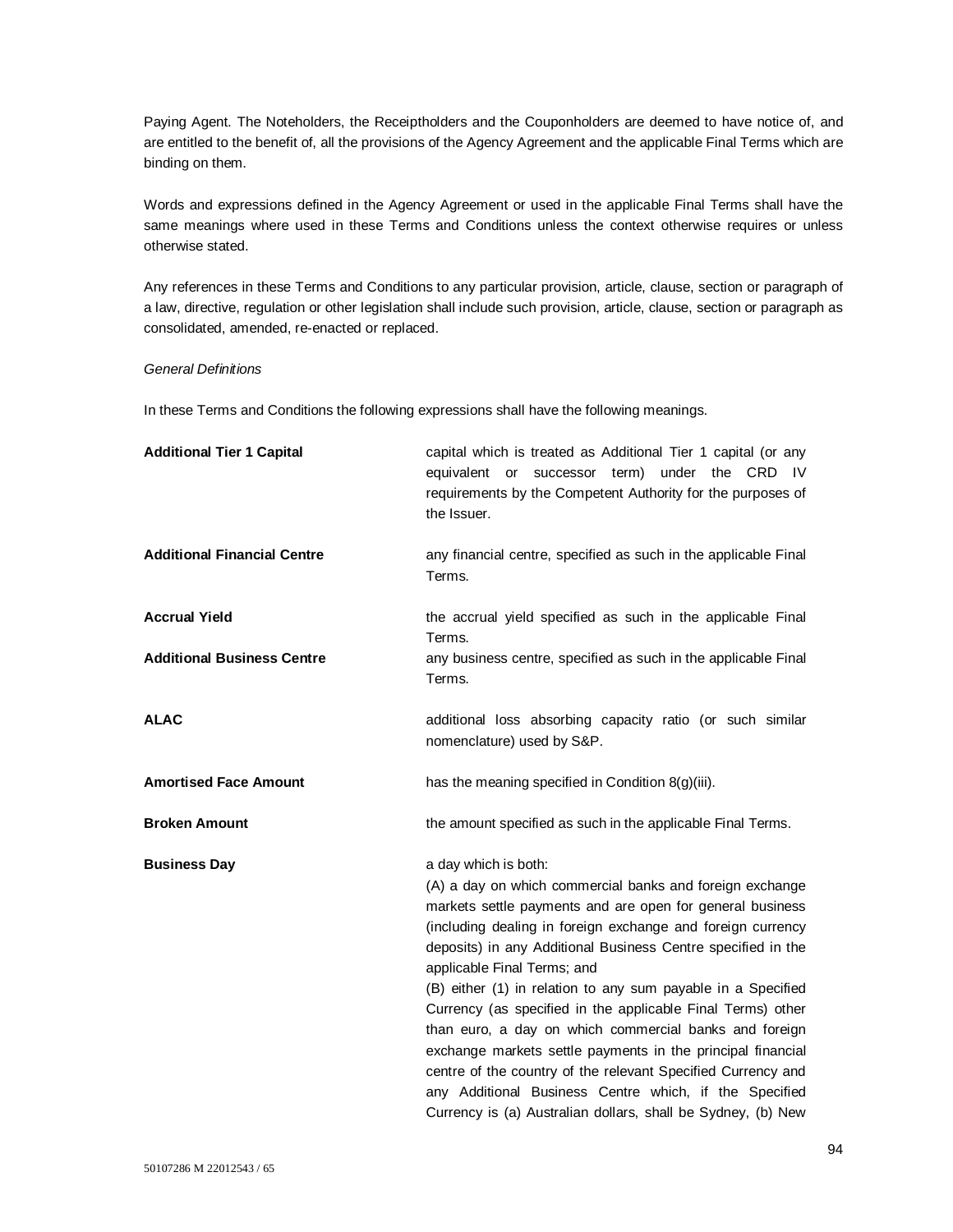|                                             | Zealand dollars, shall be Wellington, (c) Hong Kong dollars,<br>shall be Hong Kong and (d) Japanese yen, shall be Tokyo or<br>(2) in relation to any sum payable in euro, a day on which the<br>TARGET2 System is operating. In these Conditions,<br>"TARGET2 System" means the Trans-European Automated<br>Real-Time Gross Settlement Express Transfer payment<br>system which utilises a single shared platform and which was<br>launched on 19 November 2007 or any successor thereof.                                                                                                                                                                                                                                                                                                                                                                                             |
|---------------------------------------------|---------------------------------------------------------------------------------------------------------------------------------------------------------------------------------------------------------------------------------------------------------------------------------------------------------------------------------------------------------------------------------------------------------------------------------------------------------------------------------------------------------------------------------------------------------------------------------------------------------------------------------------------------------------------------------------------------------------------------------------------------------------------------------------------------------------------------------------------------------------------------------------|
| <b>Business Day Convention</b>              | The Following Business Day Convention, Modified Following<br>Business Day Convention, No Adjustment or the Preceding<br>Business Day Convention as specified in the applicable Final<br>Terms.                                                                                                                                                                                                                                                                                                                                                                                                                                                                                                                                                                                                                                                                                        |
| <b>Calculation Amount</b>                   | the amount specified as such in the applicable Final Terms.                                                                                                                                                                                                                                                                                                                                                                                                                                                                                                                                                                                                                                                                                                                                                                                                                           |
| <b>Change of Interest Basis Option</b>      | has the meaning specified in Condition 6(e).                                                                                                                                                                                                                                                                                                                                                                                                                                                                                                                                                                                                                                                                                                                                                                                                                                          |
| <b>Change of Interest Basis Option Date</b> | the date specified as such in the applicable Final Terms.                                                                                                                                                                                                                                                                                                                                                                                                                                                                                                                                                                                                                                                                                                                                                                                                                             |
| Clearstream, Luxembourg                     | Clearstream Banking, S.A.                                                                                                                                                                                                                                                                                                                                                                                                                                                                                                                                                                                                                                                                                                                                                                                                                                                             |
| <b>Competent Authority</b>                  | means the ECB, DNB or such other regulatory authority or<br>governmental body having primary responsibility for the<br>prudential oversight and supervision of the Issuer, or, as the<br>case may be, a Resolution Authority.                                                                                                                                                                                                                                                                                                                                                                                                                                                                                                                                                                                                                                                         |
| <b>Day Count Fraction</b>                   | in respect of the calculation of an amount of interest for any<br>Interest Period: any day count fraction specified as such in<br>the applicable Final Terms calculated in accordance with the<br>method set out in Condition 6(a) or 6(b) as applicable.                                                                                                                                                                                                                                                                                                                                                                                                                                                                                                                                                                                                                             |
| <b>Determination Period</b>                 | means the period from and including an Interest Payment<br>Date in any year to, but excluding, the next Interest Payment<br>Date; and if "30/360" is specified in the applicable Final<br>Terms, the number of days in the Calculation Period divided<br>by 360 (the number of days to be calculated on the basis of a<br>year of 360 days with 12 30-day months) (unless (i) the last<br>day of the Calculation Period is the 31st day of a month but<br>the first day of the Calculation Period is a day other than the<br>30th or the 31st day of a month, in which case the month that<br>includes that last day shall not be considered to be shortened<br>to a 30- day month or (ii) the last day of the Calculation<br>Period is the last day of the month of February, in which case<br>the month of February shall not be considered to be<br>lengthened to a 30-day month). |

**DNB** means the Dutch Central Bank (*De Nederlandsche Bank*).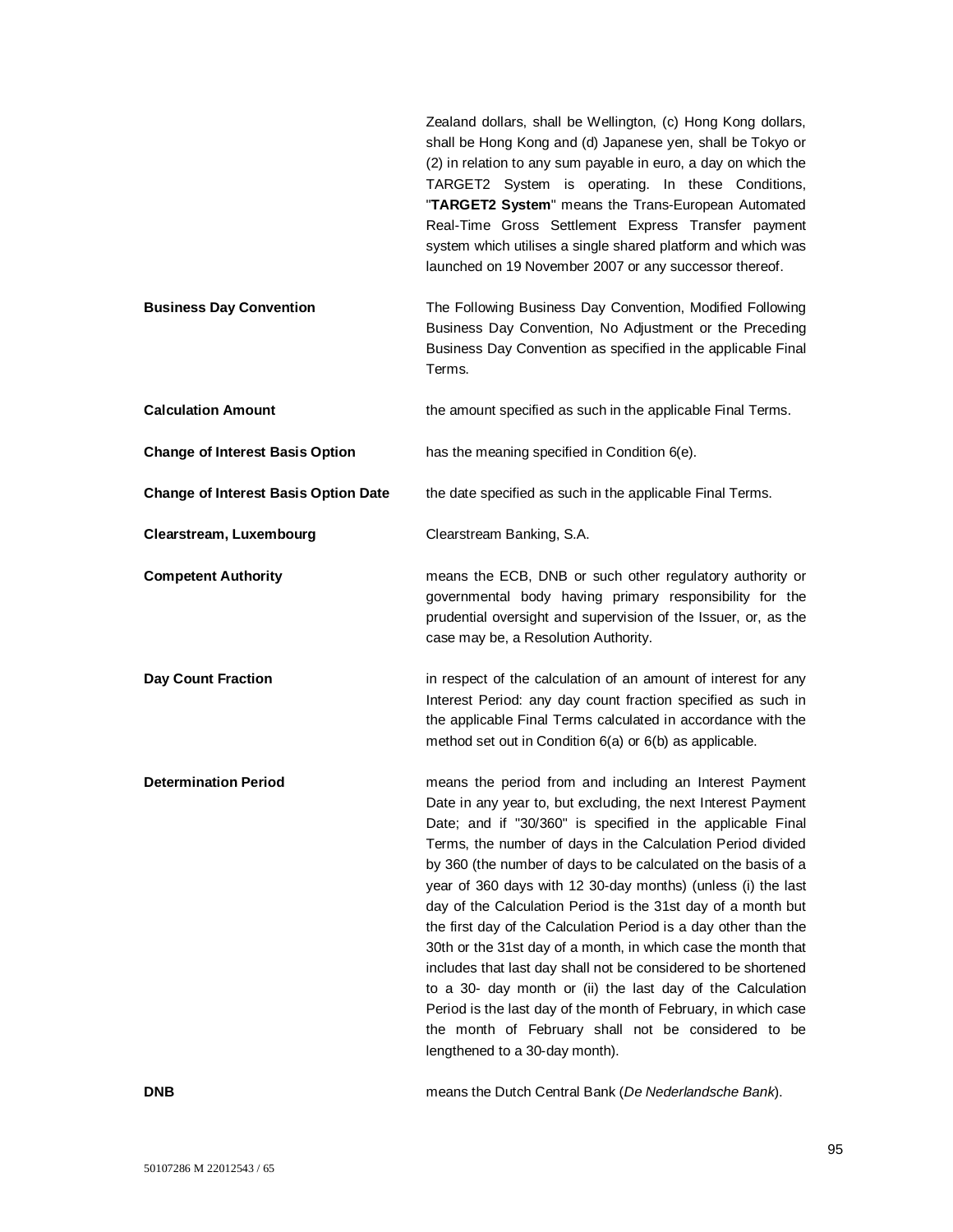| <b>Dual Currency Note</b>       | a Note in respect of which payments of interest and/or<br>principal (as specified in the applicable Final Terms) will be<br>made in any other currency than the Specified Currency.<br>Such currency or currencies and the exchange rate ("Rate of<br>Exchange") used to calculate payments of interest or<br>principal will be specified in the applicable Final Terms.                                                                |
|---------------------------------|-----------------------------------------------------------------------------------------------------------------------------------------------------------------------------------------------------------------------------------------------------------------------------------------------------------------------------------------------------------------------------------------------------------------------------------------|
| <b>Dutch Intervention Act</b>   | Dutch Act on special measures regarding financial institutions<br>(Wet bijzondere maatregelen financiële ondernemingen) and<br>any rules or regulations related thereto.                                                                                                                                                                                                                                                                |
| <b>Early Redemption Amount</b>  | an amount calculated in accordance with Condition 8(g).                                                                                                                                                                                                                                                                                                                                                                                 |
| ECB                             | means the European Central Bank.                                                                                                                                                                                                                                                                                                                                                                                                        |
| <b>Established Rate</b>         | the rate for the conversion of the Old Currency into the New<br>Currency as fixed by the relevant government of such Old<br>Currency, but which in case the New Currency will be euro<br>(including compliance with rules relating to roundings in<br>accordance<br>with<br>applicable<br>European<br>Community<br>regulations), shall be as established by the Council of the<br>European Union pursuant to Article 140 of the Treaty. |
| <b>EURIBOR</b>                  | the Euro-zone inter-bank offered rate.                                                                                                                                                                                                                                                                                                                                                                                                  |
| euro                            | the lawful currency of the member states of the European<br>Union that have adopted the single currency in accordance<br>with the Treaty on the functioning of the European Union, as<br>amended from time to time, and as defined in Article 2 of<br>Council Regulation (EC) no.974/98 of 3 May 1998 on the<br>introduction of the euro as amended from time to time.                                                                  |
| <b>Euroclear</b>                | Euroclear Bank S.A./N.V.                                                                                                                                                                                                                                                                                                                                                                                                                |
| <b>Euroclear Nederland</b>      | Nederlands Centraal Instituut voor Giraal Effectenverkeer<br>B.V.                                                                                                                                                                                                                                                                                                                                                                       |
| <b>Event of Default</b>         | has the meaning specified in Condition 11.                                                                                                                                                                                                                                                                                                                                                                                              |
| <b>Exchange Notice</b>          | has the meaning specified in Condition 5(a).                                                                                                                                                                                                                                                                                                                                                                                            |
| <b>Extraordinary Resolution</b> | means a resolution passed at a meeting of the Noteholders<br>duly convened and held in accordance with the provisions in<br>the Agency Agreement contained by a majority consisting of<br>not less than 75%. of the persons voting thereat upon a show<br>of hands or if a poll be duly demanded then by a majority<br>consisting of not less than 75%. of the votes given on such<br>poll.                                             |
| <b>Final Redemption Amount</b>  | an amount specified as such in the applicable Final Terms.                                                                                                                                                                                                                                                                                                                                                                              |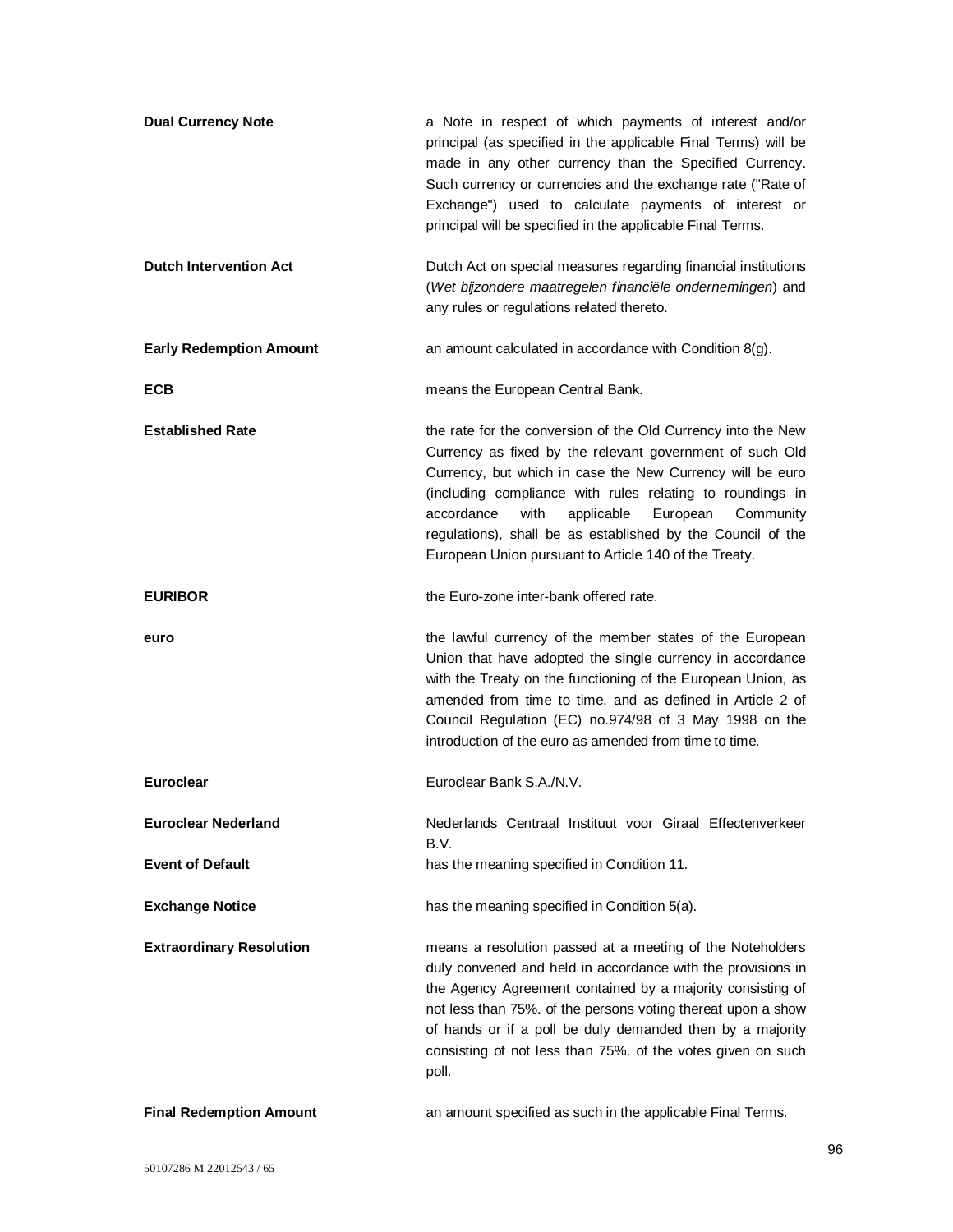| <b>Fixed Coupon Amount</b>               | the amount specified as such in the applicable Final Terms.                                                   |
|------------------------------------------|---------------------------------------------------------------------------------------------------------------|
| <b>Fixed Rate(s) of Interest</b>         | the Fixed Rate(s) of Interest specified as such in the<br>applicable Final Terms.                             |
| <b>Fixed Rate Note</b>                   | any Note to which a Fixed Rate of Interest applies as<br>specified in the applicable Final Terms.             |
| <b>Floating Rate Convention</b>          | has the meaning specified in Condition 6(b)(i)(B).                                                            |
| <b>Floating Rate Note</b>                | any Note to which a Floating Rate applies as specified in the<br>applicable Final Terms.                      |
| <b>Following Business Day Convention</b> | has the meaning specified in Condition 6(a) or 6(b) as<br>applicable.                                         |
| <b>Initial Interest Basis</b>            | the initial interest basis as specified in the applicable Final                                               |
| <b>Instalment Amount</b>                 | Terms.<br>the amount specified as such in the applicable Final Terms.                                         |
| <b>Instalment Date(s)</b>                | the date(s) specified as such in the applicable Final Terms.                                                  |
| <b>Instalment Note</b>                   | a Note that may be redeemable in instalments as specified in<br>the applicable Final Terms.                   |
| <b>Interest Amount</b>                   | has the meaning specified in Condition 6(b)(iv).                                                              |
| <b>Interest Basis Option Period</b>      | the interest basis option period as specified in the applicable<br>Final Terms.                               |
| <b>Interest Commencement Date</b>        | the Issue Date unless otherwise specified in the applicable<br>Final Terms.                                   |
| <b>Interest Determination Date</b>       | means the applicable interest determination date as specified<br>in the applicable Final Terms.               |
| <b>Interest Payment Date(s)</b>          | means the applicable interest payment date(s) as specified in<br>the applicable Final Terms.                  |
| <b>Interest Period</b>                   | means the applicable interest period as specified in the<br>applicable Final Terms.                           |
| <b>ISDA Determination</b>                | the method for determining the interest rate of Floating Rate<br>Notes as specified in Condition 6(b)(ii)(a). |
| <b>Issue Date</b>                        | the issue date specified as such in the applicable Final<br>Terms.                                            |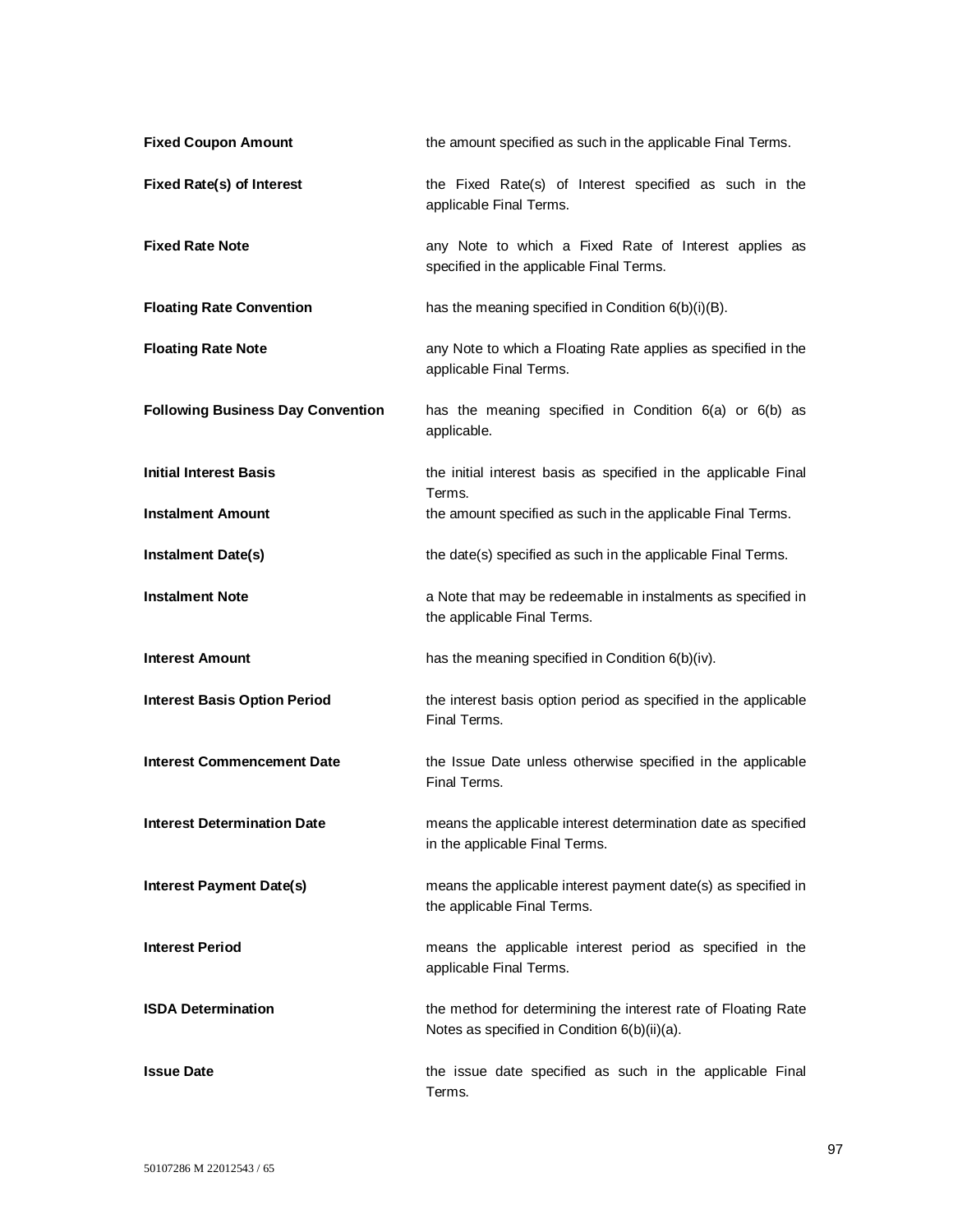| <b>Issue Price</b>                                                                 | the issue price of the Notes specified as such in the<br>applicable Final Terms.                                                                                                                                                                                                                                                                                                                                                                                                                   |
|------------------------------------------------------------------------------------|----------------------------------------------------------------------------------------------------------------------------------------------------------------------------------------------------------------------------------------------------------------------------------------------------------------------------------------------------------------------------------------------------------------------------------------------------------------------------------------------------|
| <b>Issuer</b>                                                                      | de Volksbank N.V. and any Substituted Debtor pursuant to<br>Condition 18).                                                                                                                                                                                                                                                                                                                                                                                                                         |
| <b>LIBOR</b>                                                                       | the London inter-bank offered rate.                                                                                                                                                                                                                                                                                                                                                                                                                                                                |
| <b>Long Maturity Note</b>                                                          | has the meaning specified in Condition 7(b).                                                                                                                                                                                                                                                                                                                                                                                                                                                       |
| <b>Margin</b>                                                                      | the margin applicable to the Notes specified as such in the<br>applicable Final Terms.                                                                                                                                                                                                                                                                                                                                                                                                             |
| <b>Maturity Date</b>                                                               | the date of maturity of the Notes as specified in the applicable<br>Final Terms.                                                                                                                                                                                                                                                                                                                                                                                                                   |
| <b>Maximum Rate of Interest</b>                                                    | the maximum Rate of Interest specified as such in the<br>applicable Final Terms.                                                                                                                                                                                                                                                                                                                                                                                                                   |
| <b>Maximum Redemption Amount</b>                                                   | the maximum redemption amount specified as such in the<br>applicable Final Terms.                                                                                                                                                                                                                                                                                                                                                                                                                  |
| <b>Minimum Rate of Interest</b>                                                    | the minimum rate of interest specified as such in the<br>applicable Final Terms or if no such rate is stated the<br>Minimum Rate of Interest shall be deemed zero.                                                                                                                                                                                                                                                                                                                                 |
| <b>Minimum Redemption Amount</b>                                                   | the minimum redemption amount specified as such in the<br>applicable Final Terms.                                                                                                                                                                                                                                                                                                                                                                                                                  |
| <b>Modified</b><br><b>Following</b><br><b>Business</b><br>Day<br><b>Convention</b> | has the meaning specified in Condition 6(a) or 6(b) as<br>applicable.                                                                                                                                                                                                                                                                                                                                                                                                                              |
| <b>MREL Requirement</b>                                                            | refers to the minimum requirement for own funds and eligible<br>liabilities as referred to in Article 12 of the SRM Regulation,<br>as may be amended from time to time, including any<br>amendments or additional requirements that may become<br>applicable to the Issuer in connection with the implementation<br>of the TLAC standard in EU law, and including any<br>subordination requirement that may become applicable to the<br>Issuer pursuant to a decision of the Resolution Authority. |
| <b>Optional Redemption Amount</b>                                                  | an amount (if any) specified as such in the applicable Final<br>Terms.                                                                                                                                                                                                                                                                                                                                                                                                                             |
| <b>Optional Redemption Date(s)</b>                                                 | if specified as applicable in the applicable Final Terms, the<br>date(s) designated and notified by the Issuer to the<br>Noteholders (in the event Redemption at the Option of the<br>Issuer is applicable) or by the Noteholders to the Issuer (in<br>the event Redemption of Notes at the Option of the                                                                                                                                                                                          |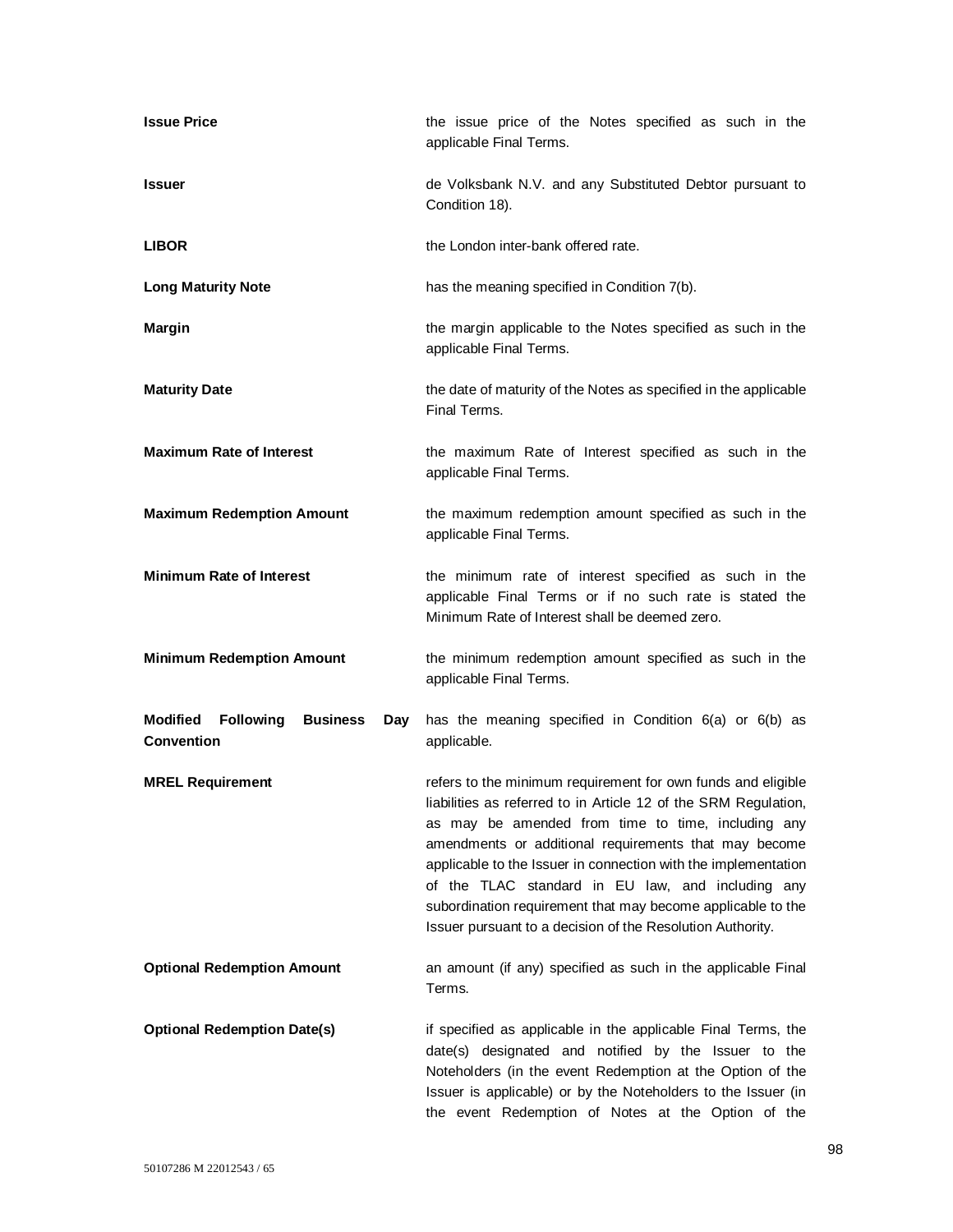Noteholders is declared applicable).

| <b>Part Payment Amount</b>               | means the amount specified as such in the applicable Final<br>Terms.                                                                                                                                                                                                                                                                                                                                                                                                                                                                                                                                                                                                                        |
|------------------------------------------|---------------------------------------------------------------------------------------------------------------------------------------------------------------------------------------------------------------------------------------------------------------------------------------------------------------------------------------------------------------------------------------------------------------------------------------------------------------------------------------------------------------------------------------------------------------------------------------------------------------------------------------------------------------------------------------------|
| <b>Part Payment Date</b>                 | means the date specified as such in the applicable Final<br>Terms.                                                                                                                                                                                                                                                                                                                                                                                                                                                                                                                                                                                                                          |
| <b>Payment Day</b>                       | has the meaning specified in Condition 7(c).                                                                                                                                                                                                                                                                                                                                                                                                                                                                                                                                                                                                                                                |
| <b>Preceding Business Day Convention</b> | has the meaning specified in Condition $6(a)$ or $6(b)$ as<br>applicable.                                                                                                                                                                                                                                                                                                                                                                                                                                                                                                                                                                                                                   |
| <b>Rate of Exchange</b>                  | means the exchange rate specified as such in the applicable<br>Final Terms.                                                                                                                                                                                                                                                                                                                                                                                                                                                                                                                                                                                                                 |
| Rate(s) of Interest                      | either the Fixed Rate of Interest or Floating Rate of Interest<br>as specified in the applicable Final Terms.                                                                                                                                                                                                                                                                                                                                                                                                                                                                                                                                                                               |
| <b>Redeemed Notes</b>                    | has the meaning specified in Condition 8(d).                                                                                                                                                                                                                                                                                                                                                                                                                                                                                                                                                                                                                                                |
| <b>Redenomination Date</b>               | means (in the case of interest bearing Notes) any date for<br>payment of interest under the Notes or (in the case of Zero<br>Coupon Notes) any date, in each case specified by the Issuer<br>in the notice given to the Noteholders pursuant to Condition<br>5(a) and which in case of (i) the New Currency being euro,<br>falls on or after the date on which the country of the Specified<br>Currency first participates in the third stage of European<br>economic and monetary union and in case of (ii) the New<br>Currency being a currency other than euro, shall be the date<br>the relevant government of the New Currency accepts<br>payment in the New Currency as legal tender. |
| <b>Reference Price</b>                   | the reference price specified as such in the applicable Final<br>Terms.                                                                                                                                                                                                                                                                                                                                                                                                                                                                                                                                                                                                                     |
| <b>Reference Rate</b>                    | the rate specified as such in the applicable Final Terms being<br>either EURIBOR or LIBOR.                                                                                                                                                                                                                                                                                                                                                                                                                                                                                                                                                                                                  |
| <b>Relevant Date</b>                     | has the meaning specified in Condition 9.                                                                                                                                                                                                                                                                                                                                                                                                                                                                                                                                                                                                                                                   |
| <b>Relevant Screen Page</b>              | such page, section, caption or column or other part of a<br>particular information service as may be specified in the<br>applicable Final Terms.                                                                                                                                                                                                                                                                                                                                                                                                                                                                                                                                            |
| <b>Relevant Time</b>                     | the time specified as such in the applicable Final Terms.                                                                                                                                                                                                                                                                                                                                                                                                                                                                                                                                                                                                                                   |
| <b>Resolution Authority</b>              | means, the European Single Resolution Board (consisting of                                                                                                                                                                                                                                                                                                                                                                                                                                                                                                                                                                                                                                  |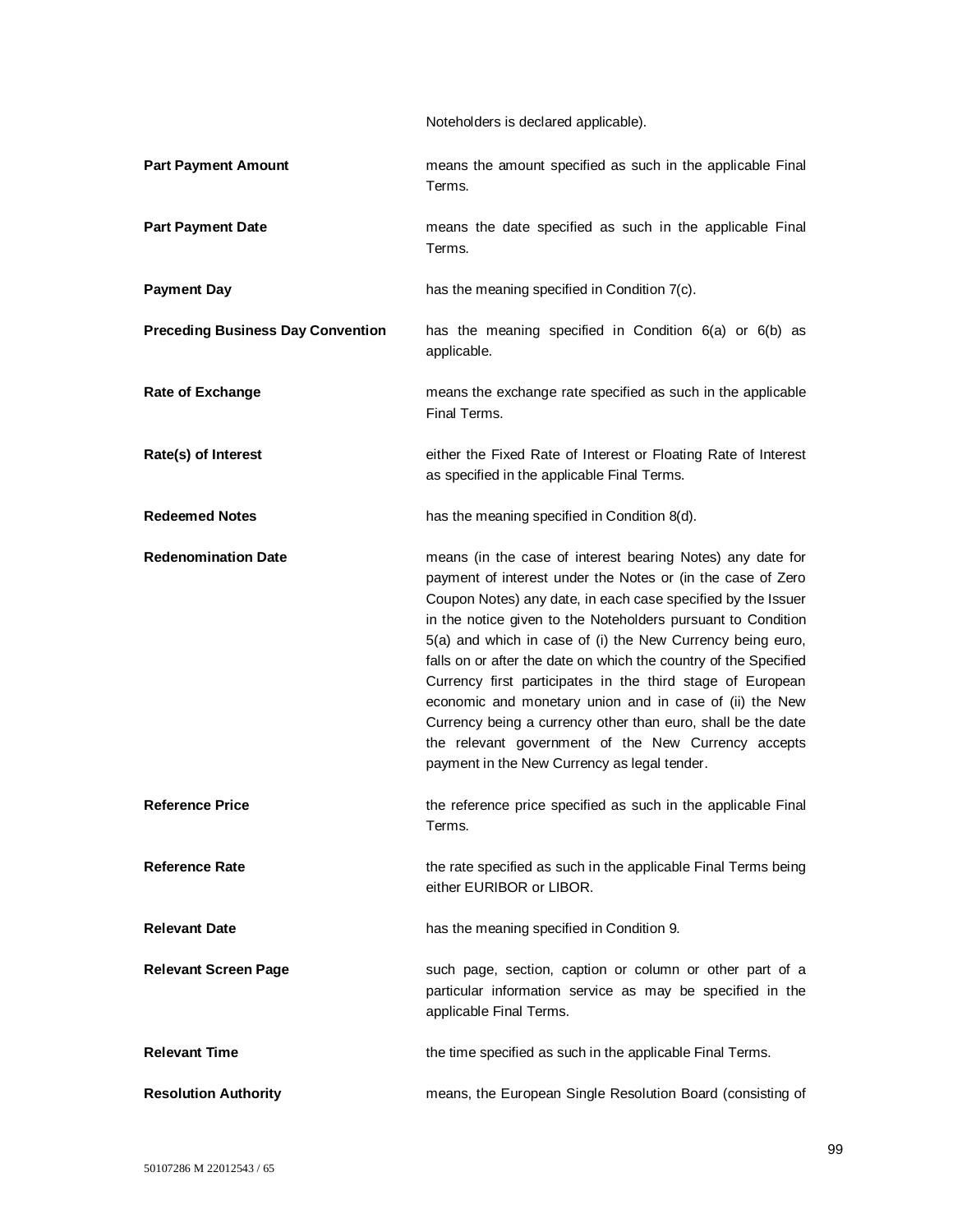representatives from the ECB, the European Commission (the "**EC**") and the relevant national authorities, "**SRB**"), the ECB, DNB or such other regulatory authority or governmental body having the power to impose resolution measures, such as Statutory Loss Absorption on Notes, or other resolution tools or resolution action pursuant to the Applicable Resolution Framework.

| <b>Resolution Notes</b>          | Resolution Notes (and the related Receipts and Coupons)<br>issued by the Issuer that constitute unsecured obligations of<br>the Issuer that (i) rank pari passu without any preference<br>among the Resolution Notes themselves (and the related<br>Receipts and Coupons) and with all other present and future<br>unsecured obligations of the Issuer (other than those<br>obligations expressed by their terms or by mandatory and/or<br>overriding provisions of law to rank either in priority or junior<br>to the Resolution Notes), (ii) rank senior to Subordinated<br>Notes (iii) and rank junior to the Senior Notes and<br>unsubordinated obligations ranking pari passu to Senior<br>Notes (and those obligations expressed by their terms or by |
|----------------------------------|-------------------------------------------------------------------------------------------------------------------------------------------------------------------------------------------------------------------------------------------------------------------------------------------------------------------------------------------------------------------------------------------------------------------------------------------------------------------------------------------------------------------------------------------------------------------------------------------------------------------------------------------------------------------------------------------------------------------------------------------------------------|
|                                  | mandatory and/or overriding provisions of law to rank in<br>priority of Senior Notes).                                                                                                                                                                                                                                                                                                                                                                                                                                                                                                                                                                                                                                                                      |
| <b>Screen Rate Determination</b> | the method for determining the interest rate of Floating Rate<br>Notes as specified in Condition 6(b)(ii)(b).                                                                                                                                                                                                                                                                                                                                                                                                                                                                                                                                                                                                                                               |
| <b>Selection Date</b>            | has the meaning specified in Condition 8(d).                                                                                                                                                                                                                                                                                                                                                                                                                                                                                                                                                                                                                                                                                                                |

**Senior Notes** Senior Notes (and the related Receipts and Coupons) issued by the Issuer that constitute unsecured and unsubordinated obligations of the Issuer and that rank *pari passu* without any preference among the Senior Notes themselves (and the related Receipts and Coupons) and with all other present and future unsecured and unsubordinated obligations of the Issuer save for those preferred or otherwise ranking junior or senior by mandatory and/or overriding provisions of law.

**Specified Currency** the currency of the Notes specified as such in the applicable Final Terms.

Final Terms.

**Specified Denomination** the denomination of the Notes specified as such in the applicable Final Terms.

**Specified Interest Payment Date** the interest payment date specified as such in the applicable

**Specified Period has the meaning specified in Condition 6(b)(i)(B).** has the meaning specified in Condition 6(b)(i)(B).

**SRM Regulation Regulation** Regulation (EU) No 806/2014 of the European Parliament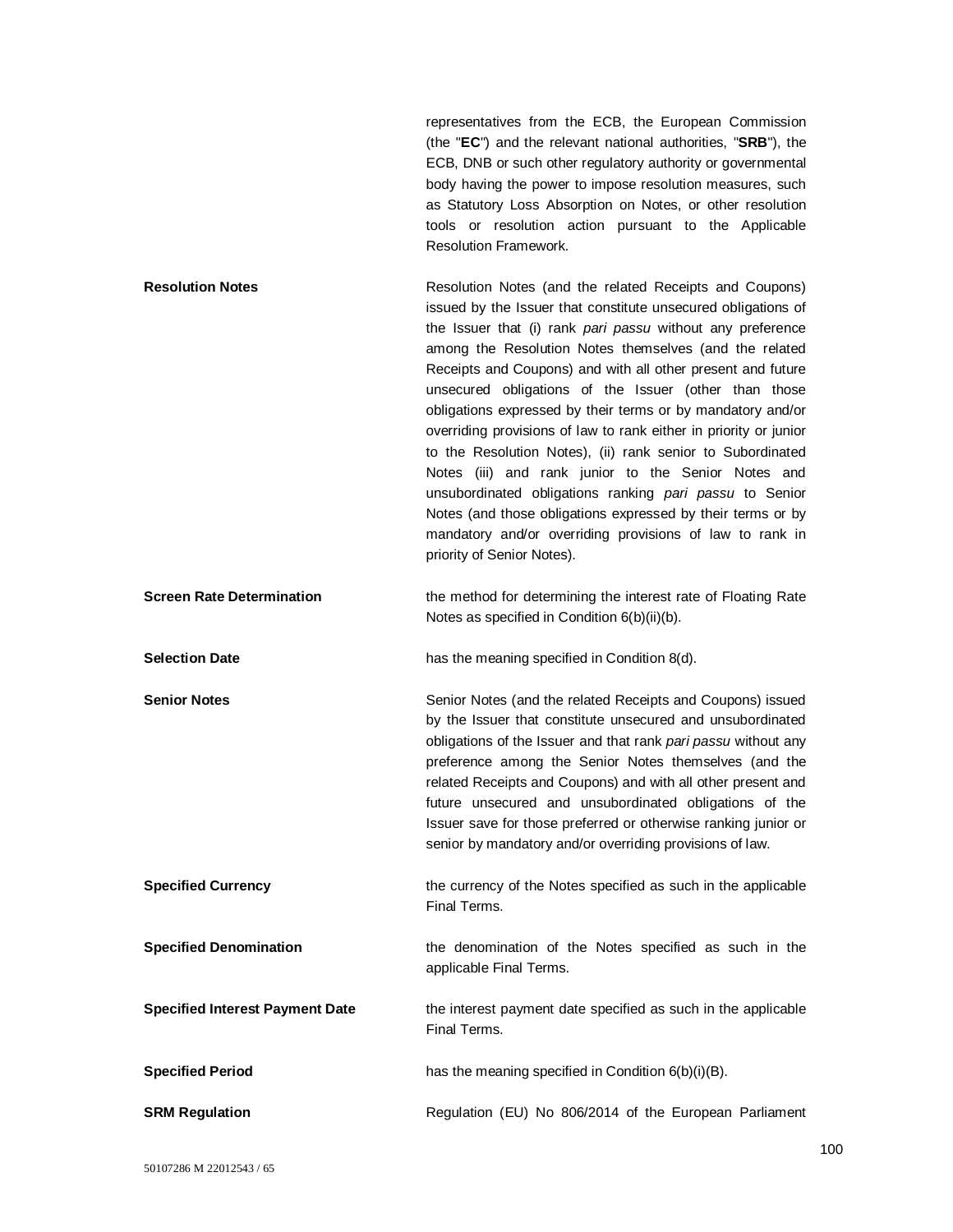and of the Council of 15 July 2014 establishing uniform rules and a uniform procedure for the resolution of credit institutions and certain investment firms in the framework of a Single Resolution Mechanism and a Single Resolution Fund and amending Regulation (EU) No 1093/2010, and any rules or regulations related thereto.

- **Subordinated Notes** Subordinated Notes (and the related Receipts and Coupons) issued by the Issuer that constitute unsecured subordinated obligations of the Issuer that rank *pari passu* without any preference among Subordinated Notes themselves (and the related Receipts and Coupons) and with all other present and future unsecured and identically subordinated obligations of the Issuer, save for those preferred by mandatory and/or overriding provisions of law.
- **Subsequent Interest Basis** subject to the conditions set out in Condition 6(e) the interest basis specified as such in the applicable Final Terms that shall commence to apply upon exercise of the Change of Interest Basis Option.

**sub-unit** means, with respect to any currency other than euro, the lowest amount of such currency that is available as legal tender in the country of such currency and, with respect to euro, means one cent.

**Tier 2 Capital Tier 2 Capital** means capital which is treated as a constituent of Tier 2 capital under the CRD IV requirements by the Competent Authority for the purposes of the Issuer.

**Treaty Treaty means the Treaty on the functioning of the European Union,** as amended from time to time.

**Wft** means the Dutch Financial Supervision Act (*Wet op het financieel toezicht*).

**Zero Coupon Notes notes** notes during the term of which no interest shall become due and payable. The applicable Final Terms will specify whether the Tranche constitutes Zero Coupon Notes or not.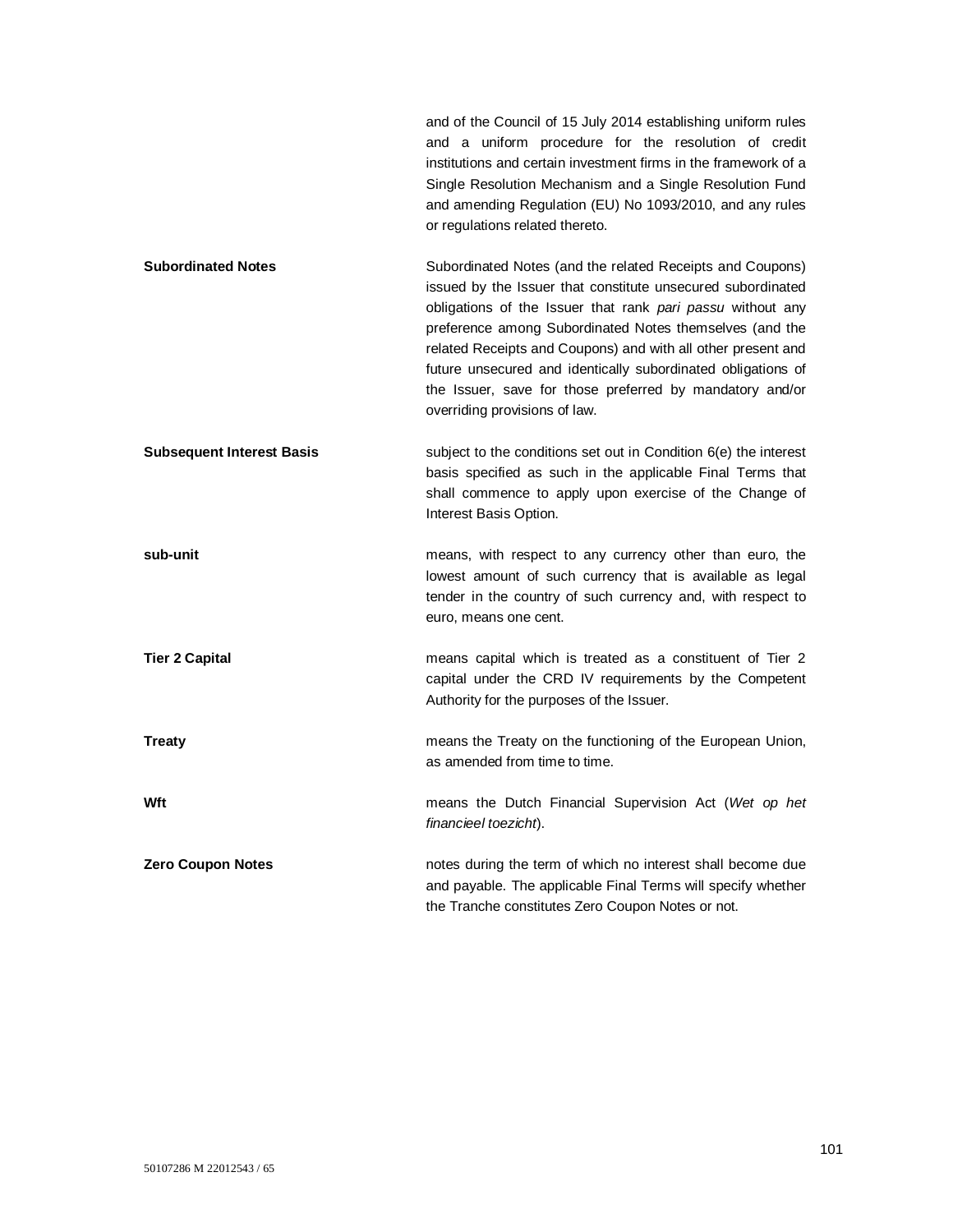## *1. Form, Denomination and Title*

The Notes are in bearer form and, in the case of definitive Notes, serially numbered, in the Specified Currency, the Specified Denomination(s) and the Specified Form(s) save that in the case of any Note the minimum Specified Denomination shall be € 100,000 (or its equivalent in any other currency as at the date of the issue of the Notes).

Each Note is a Senior Note, a Resolution Note or a Subordinated Note (as specified in the applicable Final Terms), where Subordinated Notes may qualify as Tier 2 Capital ("**Tier 2 Notes**") (as specified in the applicable Final Terms) for the purposes of the regulatory capital rules applicable to the Issuer from time to time.

Each Note is either a Fixed Rate Note, a Floating Rate Note, a Zero Coupon Note, a Dual Currency Note or an Instalment Note or a combination of any of the foregoing, as specified in the applicable Final Terms.

Notes in definitive form are issued with Coupons attached, (unless otherwise specified in the applicable Final Terms) unless they are Zero Coupon Notes in which case references to Coupons and Couponholders in these Terms and Conditions are not applicable.

Subject as set out below, title to the Notes, Receipts and Coupons will pass by delivery. For Notes held by Euroclear Nederland, deliveries will be made in accordance with the Dutch Securities Giro Transfer Act (*Wet giraal effectenverkeer,* "**Wge**") (as amended from time to time). Except as ordered by a court of competent jurisdiction or as required by law or applicable regulations, the Issuer, the Agent and any Paying Agent may deem and treat the bearer of any Note, Receipt or Coupon as the absolute owner thereof (whether or not overdue and notwithstanding any notice of ownership or writing thereon or notice of any previous loss or theft thereof) for all purposes but, in the case of any global Note, without prejudice to the provisions set out in the next succeeding paragraph.

For so long as any of the Notes is represented by a global Note held on behalf of Euroclear and/or Clearstream, Luxembourg each person (other than Euroclear or Clearstream, Luxembourg) who is for the time being shown in the records of Euroclear or Clearstream, Luxembourg as the holder of a particular nominal amount of such Notes (in which regard any certificate or other document issued by Euroclear or Clearstream, Luxembourg as to the nominal amount of Notes standing to the account of any person shall be conclusive and binding for all purposes save in the case of a manifest error) shall be treated by the Issuer and any Paying Agent as the holder of such nominal amount of such Notes for all purposes other than with respect to the payment of principal or interest on the Notes, for which purpose the bearer of the relevant global Note shall be treated by the Issuer and any Paying Agent as the holder of such Notes in accordance with and subject to the terms of the relevant global Note (and the expressions "**Noteholder**" and "**holder of Notes**" and related expressions shall be construed accordingly). Notes which are represented by a global Note held by a common depositary for Euroclear or Clearstream, Luxembourg or by a common safekeeper will be transferable only in accordance with the rules and procedures for the time being of Euroclear or Clearstream, Luxembourg, as the case may be.

References to Euroclear and/or Clearstream, Luxembourg shall, whenever the context so permits, be deemed to include a reference to any additional or alternative clearing system specified in the applicable Final Terms but shall not include Euroclear Nederland.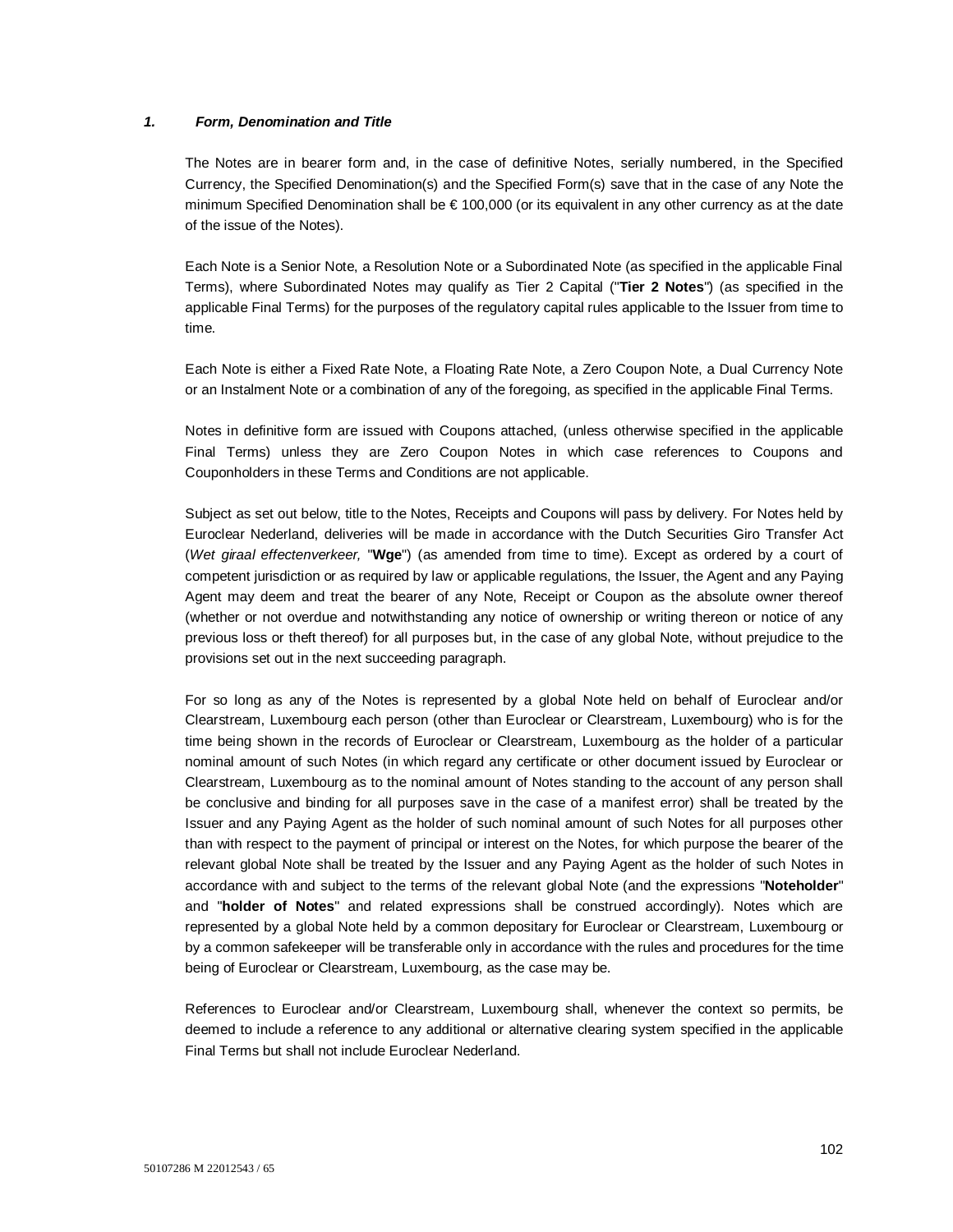## *2. Status of the Senior Notes*

The Senior Notes and the related Receipts and Coupons constitute unsecured and unsubordinated obligations of the Issuer and rank *pari passu* without any preference among the Senior Notes themselves and the related Receipts and Coupons and with all other present and future unsecured and unsubordinated obligations of the Issuer, save for those preferred or otherwise ranking junior or senior by mandatory and/or overriding provisions of law.

The Senior Notes rank senior to the Resolution Notes and the Subordinated Notes.

## *3. Status and Characteristics relating to the Resolution Notes*

Subject to Condition 8(l), the Resolution Notes and the related Receipts and Coupons will constitute unsecured obligations of the Issuer, and shall at all times rank:

- i. *pari passu* without any preference among the Resolution Notes themselves and the related Receipts and Coupons and with all other present and future unsecured obligations of the Issuer (other than those obligations expressed by their terms or by mandatory and/or overriding provisions of law to rank either in priority or junior to the Resolution Notes);
- ii. senior to:
	- a) Subordinated Notes; and
	- b) the Issuer's ordinary shares and any other obligations or capital instruments of the Issuer that rank or are expressed to rank junior to the Resolution Notes, including any (other) obligations or capital instruments of the Issuer which constitute Additional Tier 1 Capital or Tier 2 Capital or which rank or are expressed to rank *pari passu* with Additional Tier 1 Capital or Tier 2 Capital; and
- iii. junior to the Senior Notes and unsubordinated obligations ranking *pari passu* to Senior Notes (and those obligations expressed by their terms or by mandatory and/or overriding provisions of law to rank in priority of Senior Notes).

As a result, in the event:

- (i) of liquidation or bankruptcy of the Issuer; or
- (ii) that a competent court has declared that the Issuer is in a situation which requires emergency measures (*noodregeling)* in the interests of all creditors, as referred to in Part 3.5.5 of the Wft and for so long as such situation is in force (such situation being hereinafter referred to as a ''**Moratorium**'');

the claims of holders of Resolution Notes of each Series and the related Receipts and Coupons against the Issuer are subordinated to (a) the claims of depositors (other than in respect of those whose deposits are expressed by their terms, subject to applicable law, to rank equally to or lower than the Resolution Notes), (b) the unsubordinated claims with respect to the repayment of borrowed money, (c) the claims under the Senior Notes (collectively "**Claims Senior to Resolution Notes Claims**").

By virtue of such subordination, payments to a Resolution Noteholder will, in the event of liquidation or bankruptcy of the Issuer or in the event of a Moratorium with respect to the Issuer, only be made after, and any set-off or netting by a Resolution Noteholder shall be excluded until, all obligations of the Issuer resulting from Claims Senior to Resolution Notes Claims have been satisfied. In addition, provided it is a criterion for Resolution Notes to be eligible for purposes of the Issuer's MREL Requirement, no Resolution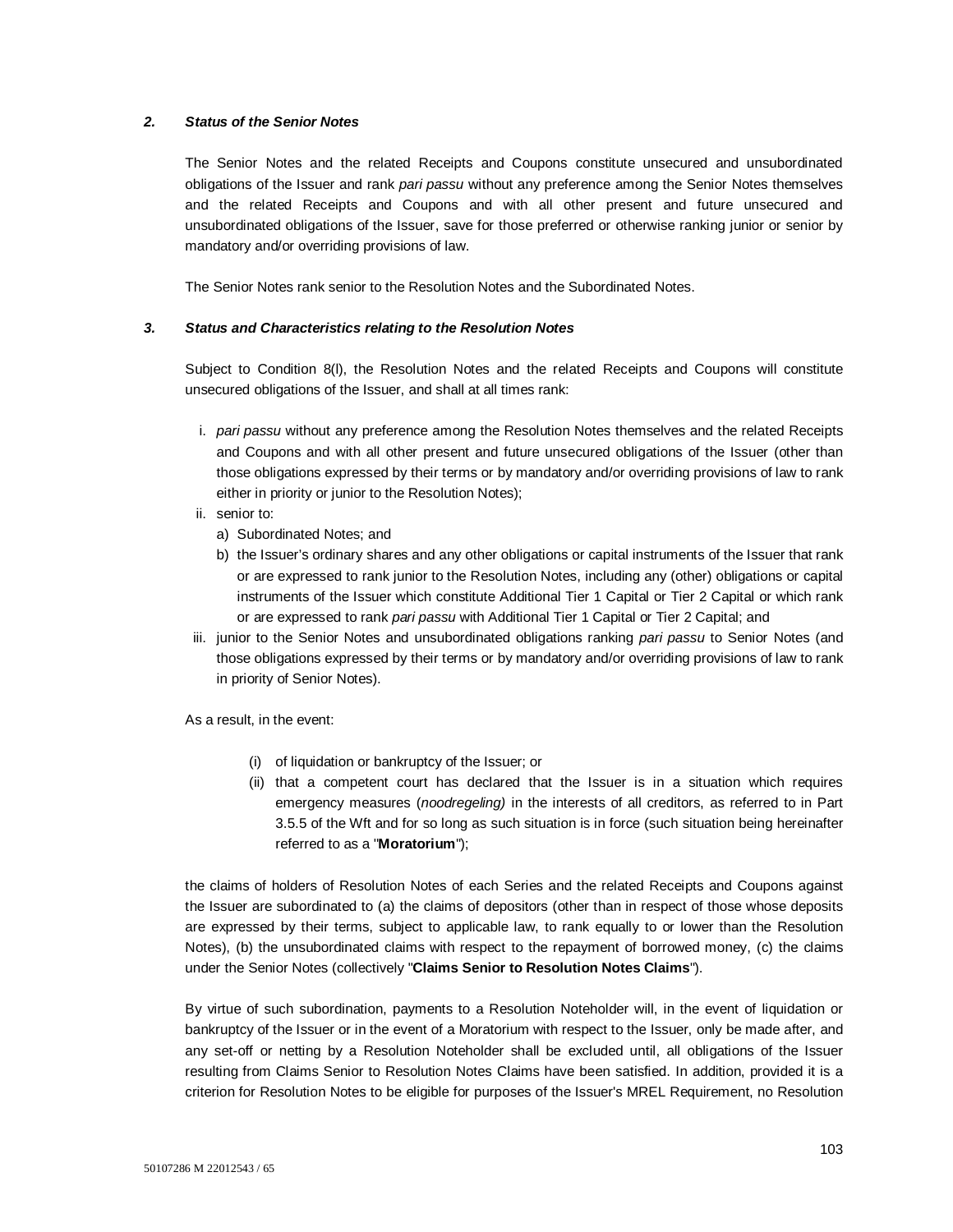Noteholder shall at any time be entitled to exercise any right of set-off or netting, or counterclaim against moneys owed by the Issuer in respect of the Resolution Notes held by such Noteholder.

#### *4. Status and Characteristics relating to Subordinated Notes*

The Subordinated Notes and the related Receipts and Coupons constitute unsecured and subordinated obligations of the Issuer and rank (i) *pari passu* without any preference among the Subordinated Notes themselves and the related Receipts and Coupons and with all other present and future unsecured and subordinated obligations of the Issuer (other than those subordinated obligations expressed by their terms or by mandatory and/or overriding provisions of law to rank either in priority or junior to the Subordinated Notes) and (ii) junior to those subordinated obligations expressed by their terms to rank in priority to the Subordinated Notes and those preferred by mandatory and/or overriding provisions of law.

As a result, in the event:

- (i) of the liquidation or bankruptcy of the Issuer; or
- (ii) that a competent court has declared that the Issuer is in a situation which requires emergency measures (*noodregeling)* in the interests of all creditors, as referred to in Part 3.5.5 of the Wft and for so long as such situation is in force (such situation being hereinafter referred to as a ''**Moratorium**''),

the claims of the holders of Subordinated Notes of each Series and the related Receipts and Coupons (the "**Subordinated Noteholders**") against the Issuer are subordinated to (a) the claims of depositors (other than in respect of those whose deposits are expressed by their terms, subject to applicable law, to rank equally to or lower than the Subordinated Notes), (b) the unsubordinated claims with respect to the repayment of borrowed money, (c) the claims under the Senior Notes and other unsubordinated claims and (d) the claims under the Resolution Notes and other subordinated claims expressed by their terms to rank in priority to the Subordinated Notes (collectively, the "**Senior Claims"**).

By virtue of such subordination, payments to a Subordinated Noteholder will, in the event of liquidation or bankruptcy of the Issuer or in the event of a Moratorium with respect to the Issuer, only be made after, and any set-off or netting by a Subordinated Noteholder shall be excluded until, all obligations of the Issuer resulting from Senior Claims have been satisfied. In addition, provided it is a criterion for Subordinated Notes to qualify as Tier 2 Notes, no Subordinated Noteholder shall at any time be entitled to exercise any right of set-off or netting, or counterclaim against moneys owed by the Issuer in respect of the Subordinated Notes held by such Noteholder.

It is the Issuer's intention that the Subordinated Notes - if specified in the applicable Final Terms as "Subordinated Tier 2 Notes" – qualify and shall be treated as Tier 2 Notes for the purposes of the regulatory capital rules applicable to the Issuer from time to time.

## *5. Redenomination*

#### *(a) Redenomination*

Where redenomination is specified in the applicable Final Terms as being applicable, the Issuer may, without the consent of the Noteholders, the Receiptholders and the Couponholders, on giving prior notice to the Agent, Euroclear, Clearstream, Luxembourg and, if applicable, Euroclear Nederland and at least 30 days' prior notice to the Noteholders in accordance with Condition 15, elect that, with effect from the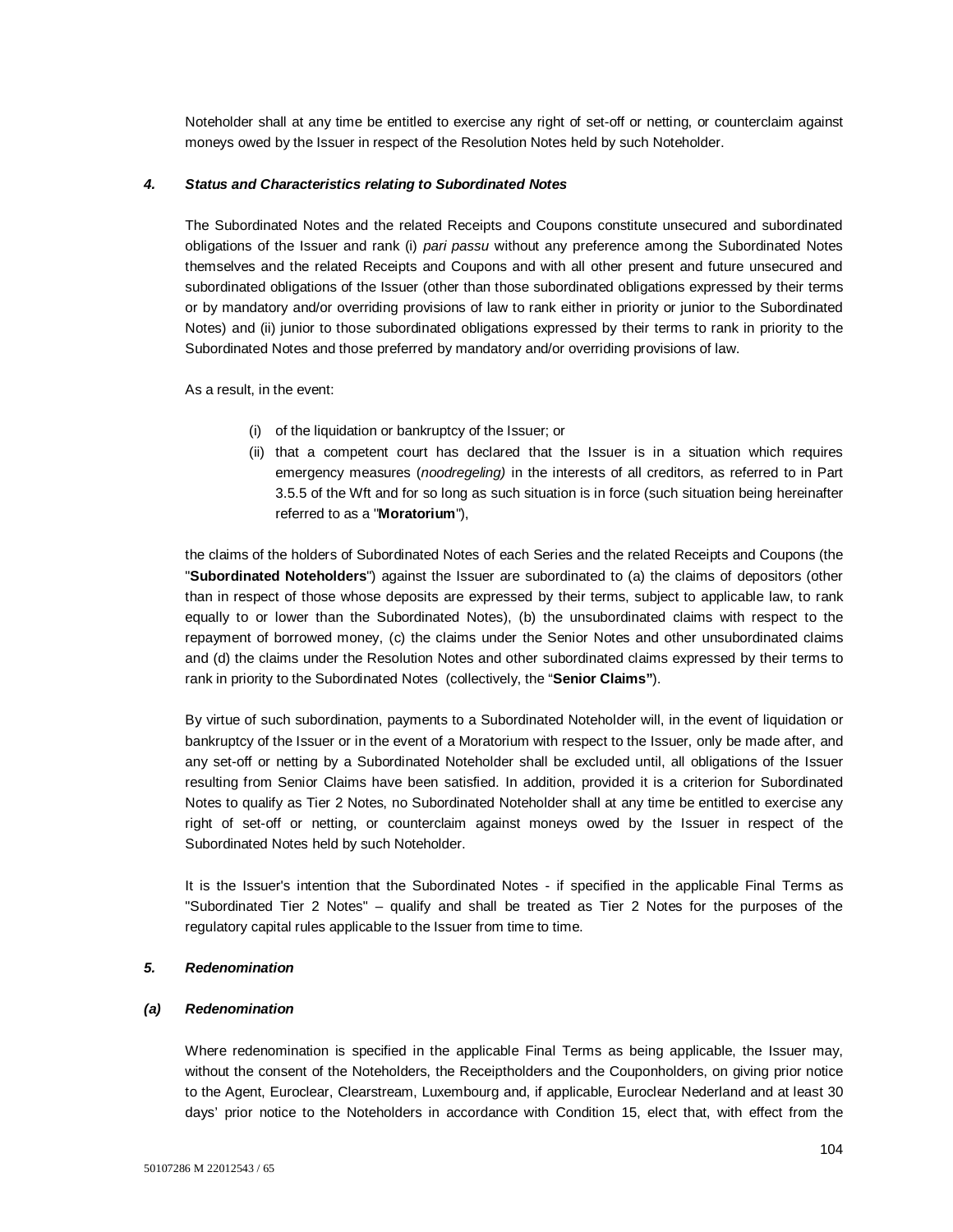Redenomination Date specified in the notice, the Notes, the Receipts and the Coupons denominated in the Specified Currency (or Specified Currencies) (each the "**Old Currency**") shall be redenominated in any other currency (the "**New Currency**") being either euro, or, in the event of redenomination upon the occurrence of a Convertibility Event, any other currency, as the case may be.

The election will have effect as follows:

- (i) the Notes, the Receipts and the Coupons shall be deemed to be redenominated into the New Currency in the denomination of at least  $\epsilon$  1, or its equivalent in any other currency, with a principal amount for each Note and Receipt equal to the principal amount of that Note or Receipt in the Specified Currency, converted into the New Currency at the Established Rate provided that, if the Issuer determines, with the agreement of the Agent, that the then pertaining market practice in respect of the redenomination into the New Currency of internationally offered securities is different from the provisions specified above, such provisions shall be deemed to be amended so as to comply with such market practice and the Issuer shall promptly notify the Noteholders, the stock exchange (if any) on which the Notes may be listed and the Paying Agents of such deemed amendments;
- (ii) save to the extent that an Exchange Notice (as defined below) has been given in accordance with paragraph (iv) below, the amount of interest due in respect of the Notes will be calculated by reference to the aggregate principal amount of Notes presented (or, as the case may be, in respect of which Coupons are presented) for payment by the relevant holder and the amount of such payment shall be rounded down to the nearest  $\epsilon$  0.01 or its equivalent in any other currency;
- (iii) if definitive Notes are required to be issued after the Redenomination Date, they shall be issued at the expense of the Issuer in denominations of € 100,000, or its equivalents in any other currency, and such other denominations (of at least € 100,000) as the Agent shall, in consultation with the Issuer, determine and notify to the Noteholders;
- (iv) if issued prior to the Redenomination Date, all unmatured Coupons denominated in the Specified Currency (whether or not attached to the Notes) will become void with effect from the date on which the Issuer gives notice (the "**Exchange Notice**") to the Noteholders in accordance with Condition 15 that replacements of Old Currency denominated Notes, Receipts and Coupons are available for exchange (provided that such securities are so available) and no payments will be made in respect of them. The payment obligations contained in any Notes and Receipts so issued will also become void on that date although those Notes and Receipts will continue to constitute valid exchange obligations of the Issuer. New Currency denominated Notes, Receipts and Coupons will be issued in exchange for Notes, Receipts and Coupons denominated in the Specified Currency in such manner as the Agent, in consultation with the Issuer, may specify and as shall be notified to the Noteholders in the Exchange Notice. No Exchange Notice may be given less than 15 days prior to any date for payment of principal or interest on the Notes;
- (v) on or after the Redenomination Date, all payments in respect of the Notes, the Receipts and the Coupons, other than payments of interest in respect of periods commencing before the Redenomination Date, will be made solely in the New Currency as though references in the Notes to the Specified Currency were to the New Currency. Payments will be made in the New Currency by credit or transfer to a New Currency account (or any other account to which the New Currency may be credited or transferred) specified by the payee or, at the option of the payee, by a New Currency cheque;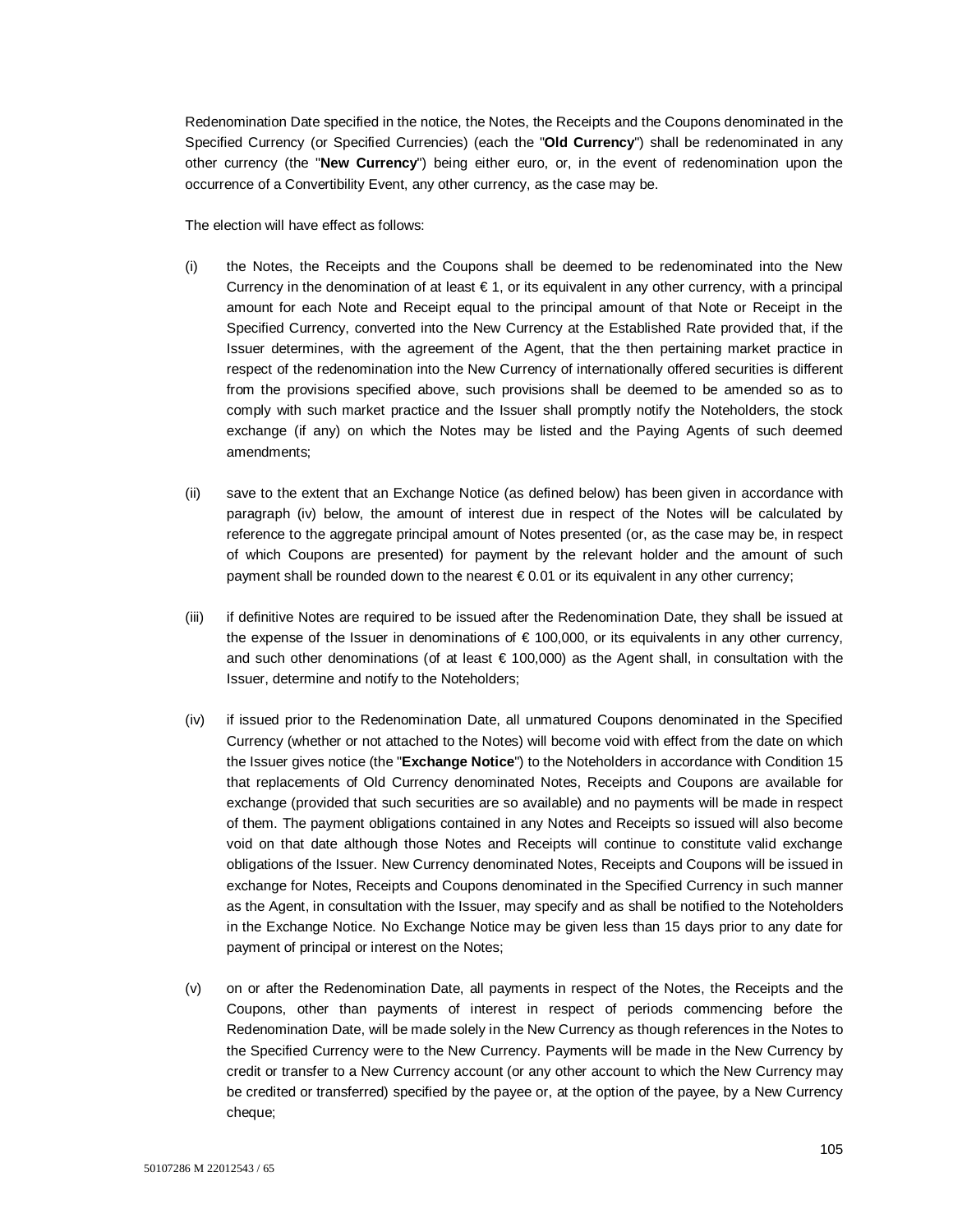- (vi) if the Notes are Fixed Rate Notes and interest for any period ending on or after the Redenomination Date is required to be calculated for a period ending other than on an Interest Payment Date, it will be calculated by applying the Rate of Interest to each Calculation Amount, multiplying such sum by the applicable Fixed Day Count Fraction (as defined in Condition 6(a)), and rounding the resultant figure to the nearest sub-unit of the relevant New Currency, half of any such sub-unit being rounded upwards or otherwise in accordance with applicable market convention. The amount of interest payable in respect of such Fixed Rate Note shall be the aggregate of the amounts (determined in the manner provided above) for each Calculation Amount comprising the Specified Denomination without any further rounding; and
- (vii) if the Notes are Floating Rate Notes, the Issuer may adjust the reference rate of the Notes to any of LIBOR or EURIBOR and, if required, any or all Interest Payment Dates as it deems necessary in accordance with the then pertaining market practice taking into account the redenomination and in order to preserve the economic equivalent of the obligations of the Issuer in respect of interest under such Notes; and
- (viii) the applicable Final Terms will specify the exact date on which the redenomination will occur in case the Notes were issued in a currency other than euro and in a currency in which the TARGET2 System does not apply.

## *(b) Definitions*

In these Conditions, the following expressions have the following meanings:

"**Convertibility Event**" means the determination by the national government of the country in the currency of which the Notes were issued, that such currency is substituted by another currency;

"**Established Rate**" means the rate for the conversion of the Old Currency into the New Currency as fixed by the relevant government of such Old Currency, but which in case the New Currency will be euro (including compliance with rules relating to roundings in accordance with applicable European Community regulations), shall be as established by the Council of the European Union pursuant to Article 140 of the Treaty;

"**euro**" means the currency introduced at the start of the third stage of European economic and monetary union pursuant to the Treaty and as defined in Article 2 of Council Regulation (EC) no. 974/98 of 3 May 1998 on the introduction of the euro, as amended from time to time;

"**Redenomination Date**" means (in the case of interest bearing Notes) any date for payment of interest under the Notes or (in the case of Zero Coupon Notes) any date, in each case specified by the Issuer in the notice given to the Noteholders pursuant to paragraph (a) above and which in case of (i) the New Currency being euro, falls on or after the date on which the country of the Specified Currency first participates in the third stage of European economic and monetary union and in case of (ii) the New Currency being a currency other than euro, shall be the date the relevant government of the New Currency accepts payment in the New Currency as legal tender; and

"**Treaty**" means the Treaty on the functioning of the European Union, as amended from time to time.

#### *6. Interest*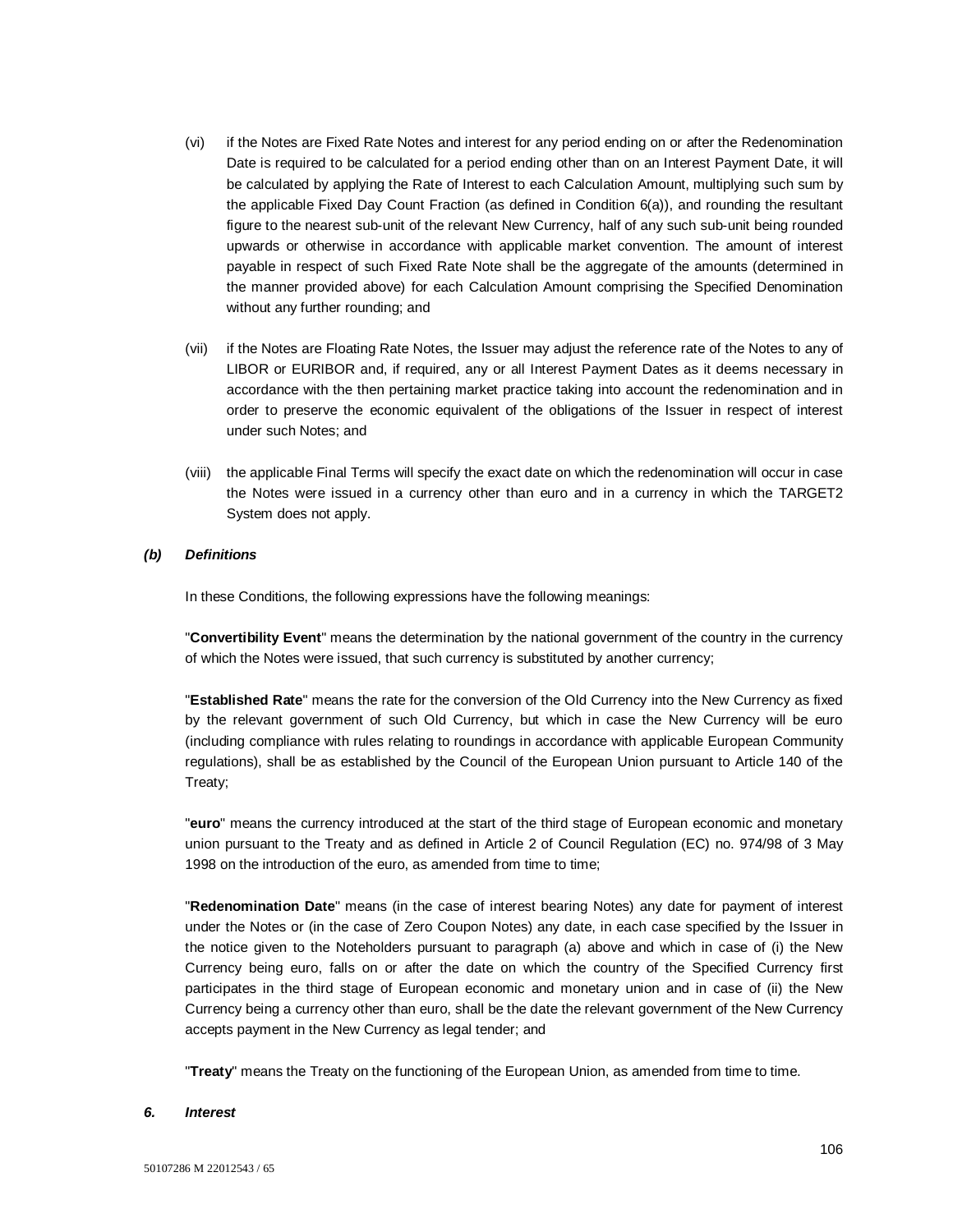## *(a) Interest on Fixed Rate Notes*

Each Fixed Rate Note bears interest on its outstanding nominal amount from (and including) the Interest Commencement Date at the rate(s) per annum equal to the Fixed Rate(s) of Interest payable in arrear on the Interest Payment Date(s) in each year and on the Maturity Date (if that does not fall on an Interest Payment Date).

Except as specified in the applicable Final Terms, the amount of interest payable on each Interest Payment Date will amount to the Fixed Coupon Amount. Payments of interest on any Interest Payment Date or the Maturity Date will, if so specified in the applicable Final Terms, amount to the Broken Amount so specified.

If a Business Day Convention is specified in the applicable Final Terms and (x) if there is no numerically corresponding day in the calendar month in which an Interest Payment Date should occur or (y) if any Interest Payment Date would otherwise fall on a day which is not a Business Day, then, if the Business Day Convention specified is:

- (1) the Following Business Day Convention, such Interest Payment Date (or other date) shall be postponed to the next day which is a Business Day; or
- (2) the Modified Following Business Day Convention, such Interest Payment Date (or other date) shall be postponed to the next day which is a Business Day unless it would thereby fall into the next calendar month, in which event such Interest Payment Date (or other date) shall be brought forward to the immediately preceding Business Day; or
- (3) the Preceding Business Day Convention, such Interest Payment Date (or other date) shall be brought forward to the immediately preceding Business Day; or
- (4) No Adjustment, such Interest Payment Date (or other date) shall not be adjusted in accordance with any Business Day Convention.

If "**Unadjusted**" is specified in the applicable Final Terms the number of days in each Interest Period shall be calculated as if the Interest Payment Date were not subject to adjustment in accordance with the Business Day Convention specified in the applicable Final Terms.

If "**Adjusted**" is specified in the applicable Final Terms the number of days in each Interest Period shall be calculated as if the Interest Payment Date is subject to adjustment in accordance with the Business Day Convention specified in the applicable Final Terms.

If interest is required to be calculated for a period starting or ending other than on an Interest Payment Date (the "**Calculation Period**"), such interest shall be calculated by applying the fixed Rate of Interest to each Calculation Amount, multiplying such sum by the applicable Fixed Day Count Fraction, and rounding the resultant figure to the nearest sub-unit of the relevant Specified Currency, half of any such sub-unit being rounded upwards or otherwise in accordance with applicable market convention and multiplying such rounded up figure by a fraction equal to the Specified Denomination of such Note divided by the Calculation Amount.

For the purposes of these Conditions, "**Fixed Day Count Fraction**" means: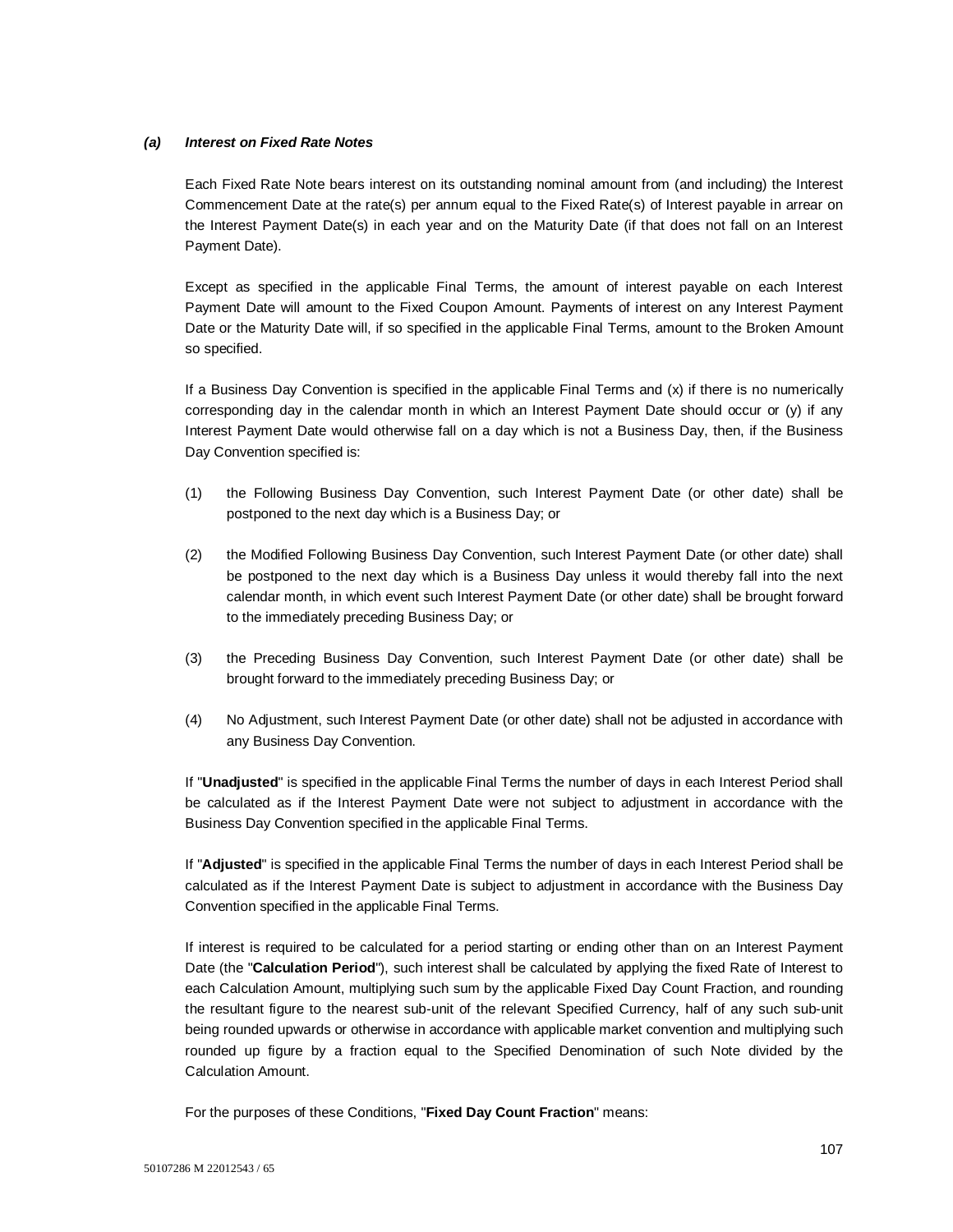- (i) If "**Actual/Actual (ICMA)**" is specified in the applicable Final Terms, it means:
	- (a) where the Calculation Period is equal to or shorter than the Determination Period during which it falls, the actual number of days in the Calculation Period divided by the product of (1) the actual number of days in such Determination Period and (2) the number of Determination Periods normally ending in any year; and
	- (b) where the Calculation Period is longer than one Determination Period, the sum of: (A) the actual number of days in such Calculation Period falling in the Determination Period in which it begins divided by the product of (1) the actual number of days in such Determination Period and (2) the number of Determination Periods normally ending in any year; and (B) the actual number of days in such Calculation Period falling in the next Determination Period divided by the product of (1) the actual number of days in such Determination Period and (2) the number of Determination Periods normally ending in any year;

where:

"**Determination Period**" means the period from and including an Interest Payment Date in any year to, but excluding, the next Interest Payment Date; and

(ii) if "**30/360**" is specified in the applicable Final Terms, the number of days in the Calculation Period divided by 360 (the number of days to be calculated on the basis of a year of 360 days with 12 30-day months) (unless (i) the last day of the Calculation Period is the 31st day of a month but the first day of the Calculation Period is a day other than the 30th or the 31st day of a month, in which case the month that includes that last day shall not be considered to be shortened to a 30- day month or (ii) the last day of the Calculation Period is the last day of the month of February, in which case the month of February shall not be considered to be lengthened to a 30-day month).

"**sub-unit**" means, with respect to any currency other than euro, the lowest amount of such currency that is available as legal tender in the country of such currency and, with respect to euro, means one cent.

Calculation of interest amount: The amount of interest payable in respect of each Note for any period for which a Fixed Coupon Amount is not specified shall be calculated by applying the Rate of Interest to the Calculation Amount, multiplying the product by the relevant Day Count Fraction, rounding the resulting figure to the nearest sub-unit of the Specified Currency (half a sub-unit being rounded upwards) and multiplying such rounded up figure by a fraction equal to the Specified Denomination of such Note divided by the Calculation Amount.

"**Calculation Amount**" is specified in the Final Terms.

## *(b) Interest on Floating Rate Notes*

(i) Interest Payment Dates

Each Floating Rate Note bears interest on its outstanding nominal amount from (and including) the Interest Commencement Date at the rate equal to the Rate of Interest payable in arrear on either:

(A) the Specified Interest Payment Date(s) in each year; or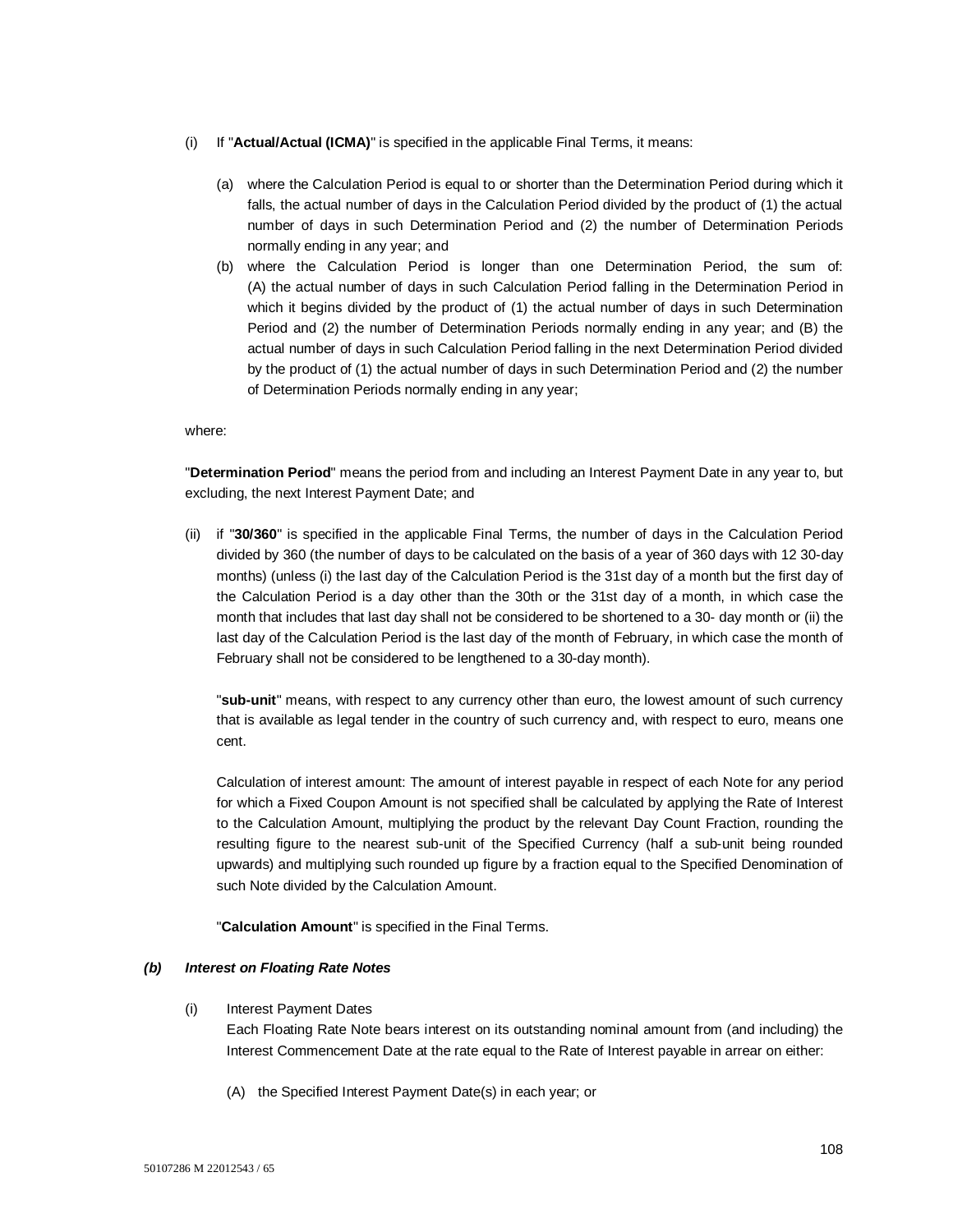(B) if no express Specified Interest Payment Date(s) is/are specified in the applicable Final Terms, each date (each an "**Interest Payment Date**") which falls the number of months or other period specified as the Specified Period in the applicable Final Terms after the preceding Interest Payment Date or, in the case of the first Interest Payment Date, after the Interest Commencement Date.

Such interest will be payable in respect of each Interest Period (which expression shall, in these Terms and Conditions, mean the period from (and including) an Interest Payment Date (or the Interest Commencement Date) to (but excluding) the next (or first) Interest Payment Date).

If "**Unadjusted**" is specified in the applicable Final Terms the number of days in each Interest Period shall be calculated as if the Interest Payment Date were not subject to adjustment in accordance with the Business Day Convention specified in the applicable Final Terms.

If "**Adjusted**" is specified in the applicable Final Terms the number of days in each Interest Period shall be calculated as if the Interest Payment Date is subject to adjustment in accordance with the Business Day Convention specified in the applicable Final Terms.

If a Business Day Convention is specified in the applicable Final Terms and (x) if there is no numerically corresponding day in the calendar month in which an Interest Payment Date should occur or (y) if any Interest Payment Date would otherwise fall on a day which is not a Business Day, then, if the Business Day Convention is specified:

- (1) in any case where Specified Periods are specified in accordance with Condition  $6(b)(i)(B)$ above, the Floating Rate Convention, such Interest Payment Date (i) in the case of (x) above, shall be the last day that is a Business Day in the relevant month and the provisions of (B) below shall apply mutatis mutandis or (ii) in the case of (y) above, shall be postponed to the next day which is a Business Day unless it would thereby fall into the next calendar month, in which event (A) such Interest Payment Date shall be brought forward to the immediately preceding Business Day and (B) each subsequent Interest Payment Date shall be the last Business Day in the month which falls the Specified Period after the preceding applicable Interest Payment Date occurred; or
- (2) the Following Business Day Convention, such Interest Payment Date (or other date) shall be postponed to the next day which is a Business Day; or
- (3) the Modified Following Business Day Convention, such Interest Payment Date (or other date) shall be postponed to the next day which is a Business Day unless it would thereby fall into the next calendar month, in which event such Interest Payment Date (or other date) shall be brought forward to the immediately preceding Business Day; or
- (4) the Preceding Business Day Convention, such Interest Payment Date (or other date) shall be brought forward to the immediately preceding Business Day; or
- (5) No Adjustment, such Interest Payment Date (or other date) shall not be adjusted in accordance with any Business Day Convention.
- (ii) Rate of Interest

The rate of interest ("**Rate of Interest**") payable from time to time in respect of the Floating Rate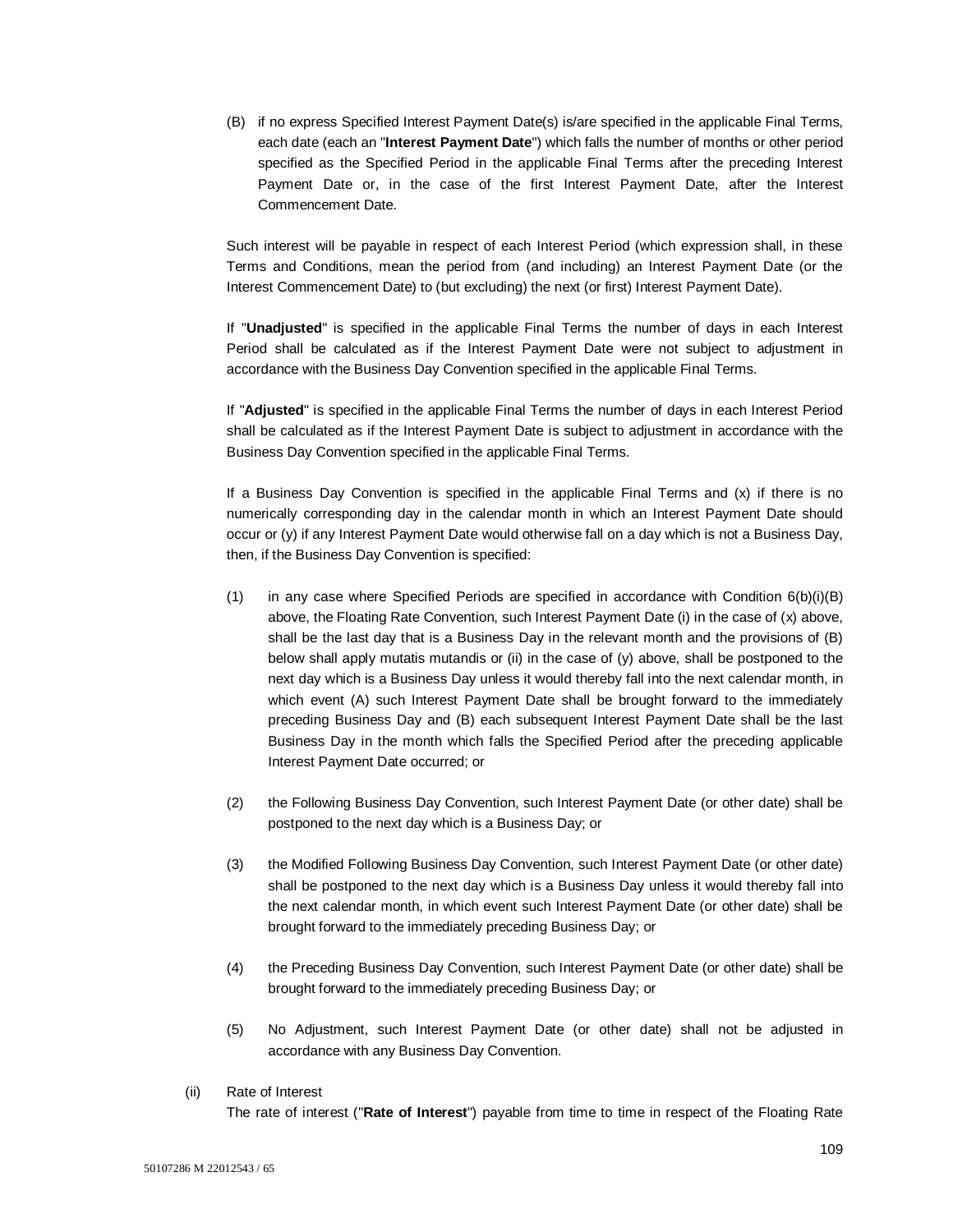Notes will be determined in the manner specified in the applicable Final Terms.

#### (a) *ISDA Determination For Floating Rate Notes*

Where ISDA Determination is specified in the applicable Final Terms as the manner in which the Rate of Interest is to be determined, the Rate of Interest for each Interest Period will be the relevant ISDA Rate plus or minus (as specified in the applicable Final Terms) the Margin (if any). For the purposes of this subparagraph (a), "**ISDA Rate**" for an Interest Period means a rate equal to the Floating Rate that would be determined by the Agent under an interest rate swap transaction if the Agent were acting as Calculation Agent for that swap transaction under the terms of an agreement incorporating the 2006 ISDA Definitions as amended and updated as at the Issue Date of the first Tranche of the Notes, published by the International Swaps and Derivatives Association, Inc. (the "**ISDA Definitions**") and under which:

- (1) the Floating Rate Option is as specified in the applicable Final Terms;
- (2) the Designated Maturity is the period specified in the applicable Final Terms; and
- (3) the relevant Reset Date is either (i) if the applicable Floating Rate Option is based on the London inter-bank offered rate ("**LIBOR**") or on the Euro-zone inter-bank offered rate ("**EURIBOR**"), the first day of that Interest Period or (ii) in any other case, as specified in the applicable Final Terms.

For the purposes of this sub-paragraph (a), (i) "**Floating Rate**", "**Calculation Agent**", "**Floating Rate Option**", "**Designated Maturity**" and "**Reset Date**" have the meanings given to those terms in the ISDA Definitions, (ii) the definition of "**Banking Day**" in the ISDA Definitions shall be amended to insert after the words 'are open for' in the second line before the word 'general' and (iii) "**Euro-zone**" means the region comprised of Member States of the European Union that adopt the single currency in accordance with the Treaty.

When this sub-paragraph (a) applies, in respect of each relevant Interest Period the Agent will be deemed to have discharged its obligations under Condition 6(b)(iv) in respect of the determination of the Rate of Interest if it has determined the Rate of Interest in respect of such Interest Period in the manner provided in this subparagraph (a).

#### (b) *Screen Rate Determination for Floating Rate Notes*

Where Screen Rate Determination is specified in the applicable Final Terms as the manner in which the Rate of Interest is to be determined, the Rate of Interest for each Interest Period will, subject as provided below, be either:

- (1) the offered quotation (if there is only one quotation on the Relevant Screen Page); or
- (2) the arithmetic mean (rounded if necessary to the fifth decimal place, with 0.000005 being rounded upwards or, if the relevant Screen Rate is EURIBOR, to the third decimal place, with 0.0005 being rounded upwards) of the offered quotations, (expressed as a percentage rate per annum) for the Reference Rates which appears or appear, as the case may be, on the Relevant Screen Page as of the Relevant Time on the relevant Interest Determination Date, plus or minus (as specified in the applicable Final Terms) the Margin (if any), all as determined by the Agent. If five or more such offered quotations are available on the Relevant Screen Page, the highest (or, if there is more than one such highest quotation, one only of such quotations) and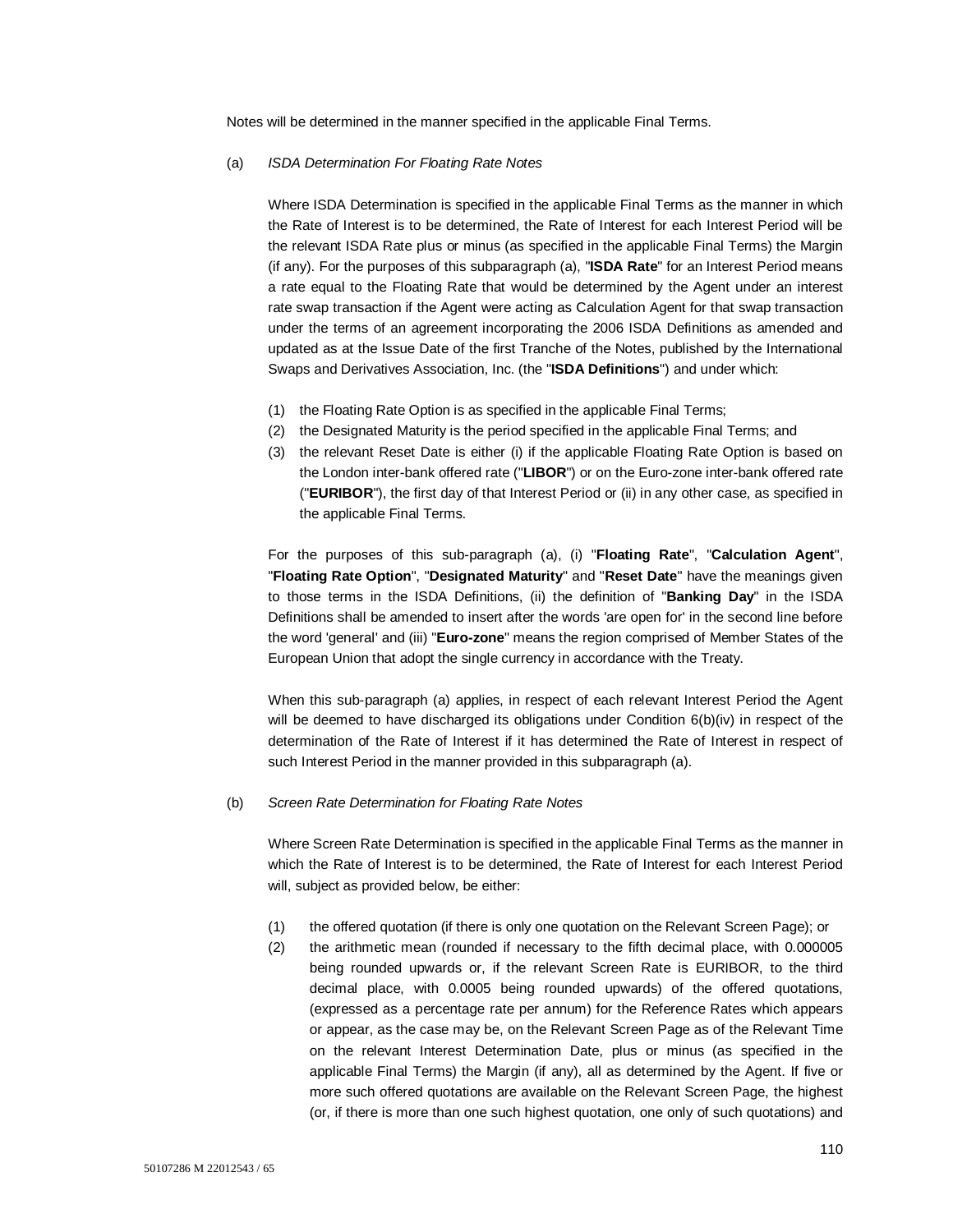the lowest (or, if there is more than one such lowest quotation, one only of such quotations) shall be disregarded by the Agent for the purpose of determining the arithmetic mean (rounded as provided above) of such offered quotations.

The Agency Agreement contains provisions for determining the Rate of Interest pursuant to this subparagraph in the event that the Relevant Screen Page is not available or if, in the case of (1) above, no such quotation appears or, in the case of (2) above, fewer than three such offered quotations appear, in each case as at the time specified in the preceding paragraph. The following summarizes the most relevant provisions of the Agency Agreement with regard to this matter. In such an event the Agent shall request the principal London office of each of the Reference Banks (as defined below) to provide the Agent with its offered quotation (expressed as a percentage rate per annum) for the Reference Rate at approximately the Relevant Time on the relevant Interest Determination Date. If two or more of the Reference Banks provide the Agent with such offered quotations, the Rate of Interest for such Interest Period shall be the arithmetic mean (rounded if necessary to the fifth decimal place with 0.000005 being rounded upwards) of such offered quotations plus or minus (as appropriate) the Margin (if any), all as determined by the Agent.

The expression "**Reference Banks**" means, in the case of (1) above, those banks whose offered rates were used to determine such quotation when such quotation last appeared on the Relevant Screen Page and, in the case of (2) above, those banks whose offered quotations last appeared on the Relevant Screen Page when no fewer than three such offered quotations appeared.

#### (iii) Minimum and/or Maximum Rate of Interest

If the applicable Final Terms specify a Minimum Rate of Interest for any Interest Period, then, in the event that the Rate of Interest in respect of such Interest Period determined in accordance with the provisions of paragraph (ii) above is less than such Minimum Rate of Interest, the Rate of Interest for such Interest Period shall be such Minimum Rate of Interest.

If the applicable Final Terms specify a Maximum Rate of Interest for any Interest Period, then, in the event that the Rate of Interest in respect of such Interest Period determined in accordance with the provisions of paragraph (ii) above is greater than such Maximum Rate of Interest, the Rate of Interest for such Interest Period shall be such Maximum Rate of Interest.

#### (iv) Determination of Rate of Interest and Calculation of Interest Amounts

The Agent will at or as soon as practicable after each time at which the Rate of Interest is to be determined, determine the Rate of Interest for the relevant Interest Period.

The Agent will calculate the amount of interest (the "**Interest Amount**") payable on the Floating Rate Notes in respect of each Calculation Amount for the relevant Interest Period. Each Interest Amount shall be calculated by applying the Rate of Interest to each Calculation Amount, multiplying such sum by the applicable Floating Day Count Fraction, and rounding the resultant figure to the nearest sub-unit of the relevant Specified Currency, half of any such sub-unit being rounded upwards or otherwise in accordance with applicable market convention and multiplying such rounded up figure by a fraction equal to the Specified Denomination of such Note divided by the Calculation Amount.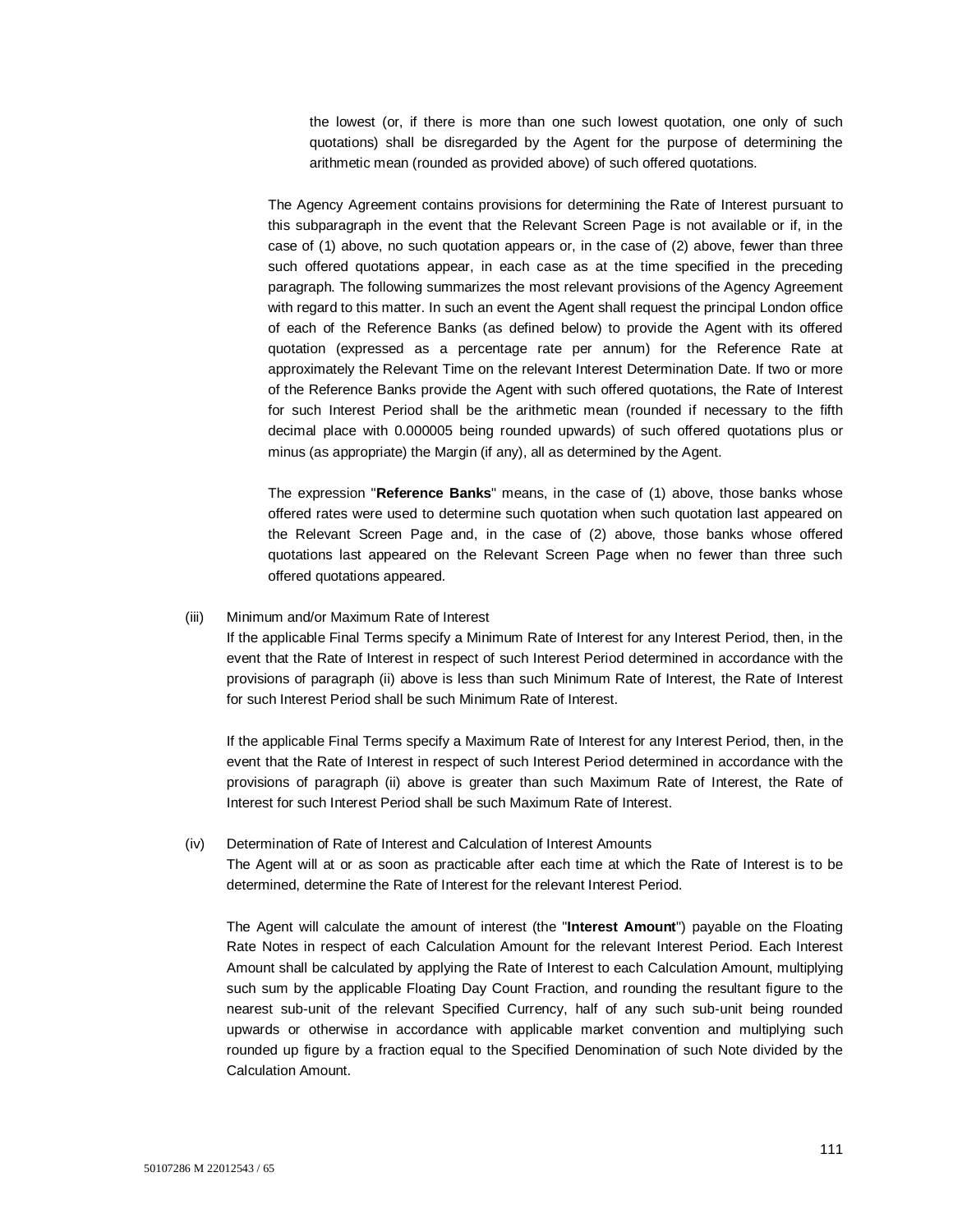"**Floating Day Count Fraction**" means, in respect of the calculation of an amount of interest for any Interest Period:

- (i) if "**Actual/Actual (ISDA)**" is specified in the applicable Final Terms, the actual number of days in the Interest Period divided by 365 (or, if any portion of that Interest Period falls in a leap year, the sum of (I) the actual number of days in that portion of the Interest Period falling in a leap year divided by 366 and (II) the actual number of days in that portion of the Interest Period falling in a non-leap year divided by 365);
- (ii) if "**Actual/365 (Fixed)**" is specified in the applicable Final Terms, the actual number of days in the Interest Period divided by 365;
- (iii) if "**Actual/360**" is specified in the applicable Final Terms, the actual number of days in the Interest Period divided by 360;
- (iv) if "**30/360**", "**360/360**" or "**Bond Basis**" is specified in the applicable Final Terms, the number of days in the Interest Period divided by 360, calculated on a formula basis as follows:

$$
\frac{[360 \times (Y_2 - Y_1)] + [30 \times (M_2 - M_1)] + (D_2 - D_1)}{360}
$$

Day Count Fraction =

where:

"**Y1**" is the year, expressed as a number, in which the first day of the Interest Period falls;

"**Y2**" is the year, expressed as a number, in which the day immediately following the last day of the Interest Period falls;

"**M1**" is the calendar month, expressed as a number, in which the first day of the Interest Period falls;

"**M2**" is the calendar month, expressed as a number, in which the day immediately following the last day of the Interest Period falls;

"**D1**" is the first calendar day, expressed as a number, of the Interest Period, unless such number is 31, in which case  $D_1$  will be 30; and

"**D2**" is the calendar day, expressed as a number, immediately following the last day included in the Interest Period, unless such number would be 31 and  $D_1$  is greater than 29, in which case  $D_2$  will be 30;

(v) if "**30E/360**" or "**Eurobond Basis**" is specified in the applicable Final Terms, the number of days in the Interest Period divided by 360, calculated on a formula basis as follows:

360

$$
[360 x (Y_2 - Y_1)] + [30 x (M_2 - M_1)] + (D_2 - D_1)
$$

Day Count Fraction =

where: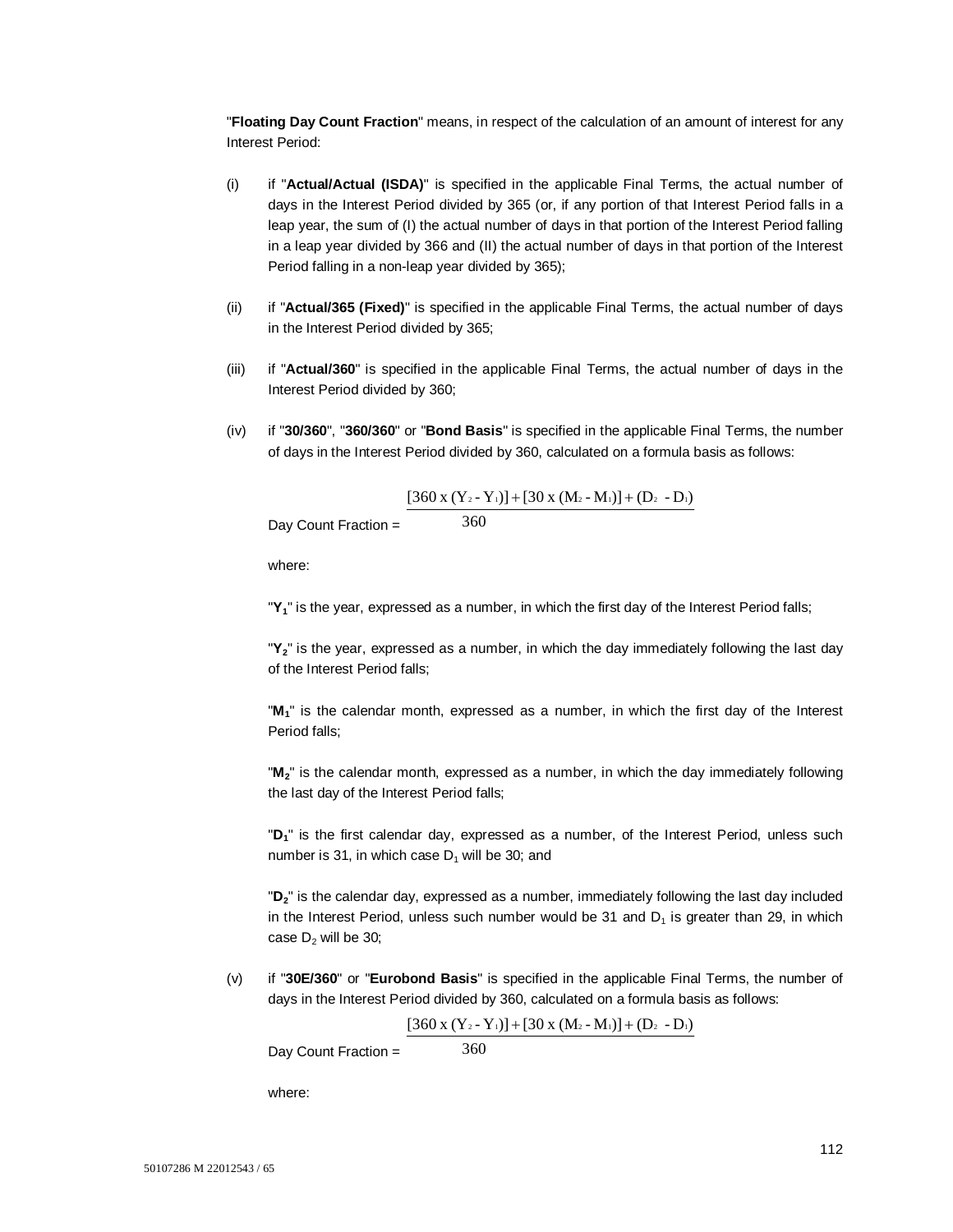"**Y1**" is the year, expressed as a number, in which the first day of the Interest Period falls;

"**Y2**" is the year, expressed as a number, in which the day immediately following the last day of the Interest Period falls;

"**M1**" is the calendar month, expressed as a number, in which the first day of the Interest Period falls;

"**M2**" is the calendar month, expressed as a number, in which the day immediately following the last day of the Interest Period falls;

"**D1**" is the first calendar day, expressed as a number, of the Interest Period, unless such number would be 31, in which case  $D_1$  will be 30; and

"**D2**" is the calendar day, expressed as a number, immediately following the last day included in the Interest Period, unless such number would be 31, in which case  $D_2$  will be 30;

(vi) if "**30E/360 (ISDA)**" is specified in the applicable Final Terms, the number of days in the Interest Period divided by 360, calculated on a formula basis as follows:

360

$$
[360 x (Y_2 - Y_1)] + [30 x (M_2 - M_1)] + (D_2 - D_1)
$$

Day Count Fraction =

where:

"**Y1**" is the year, expressed as a number, in which the first day of the Interest Period falls;

"**Y2**" is the year, expressed as a number, in which the day immediately following the last day of the Interest Period falls;

"**M1**" is the calendar month, expressed as a number, in which the first day of the Interest Period falls;

"**M2**" is the calendar month, expressed as a number, in which the day immediately following the last day of the Interest Period falls;

"**D1**" is the first calendar day, expressed as a number, of the Interest Period, unless (i) that day is the last day of February or (ii) such number would be 31, in which case  $D_1$  will be 30; and

"**D2**" is the calendar day, expressed as a number, immediately following the last day included in the Interest Period, unless (i) that day is the last day of February but not the Maturity Date or (ii) such number would be 31, in which case D2 will be 30.

## (v) Notification of Rate of Interest and Interest Amounts

The Agent will cause the Rate of Interest and each Interest Amount for each Interest Period and the relevant Interest Payment Date to be notified to the Issuer and any stock exchange on which the relevant Floating Rate Notes are for the time being listed and notice thereof to be published in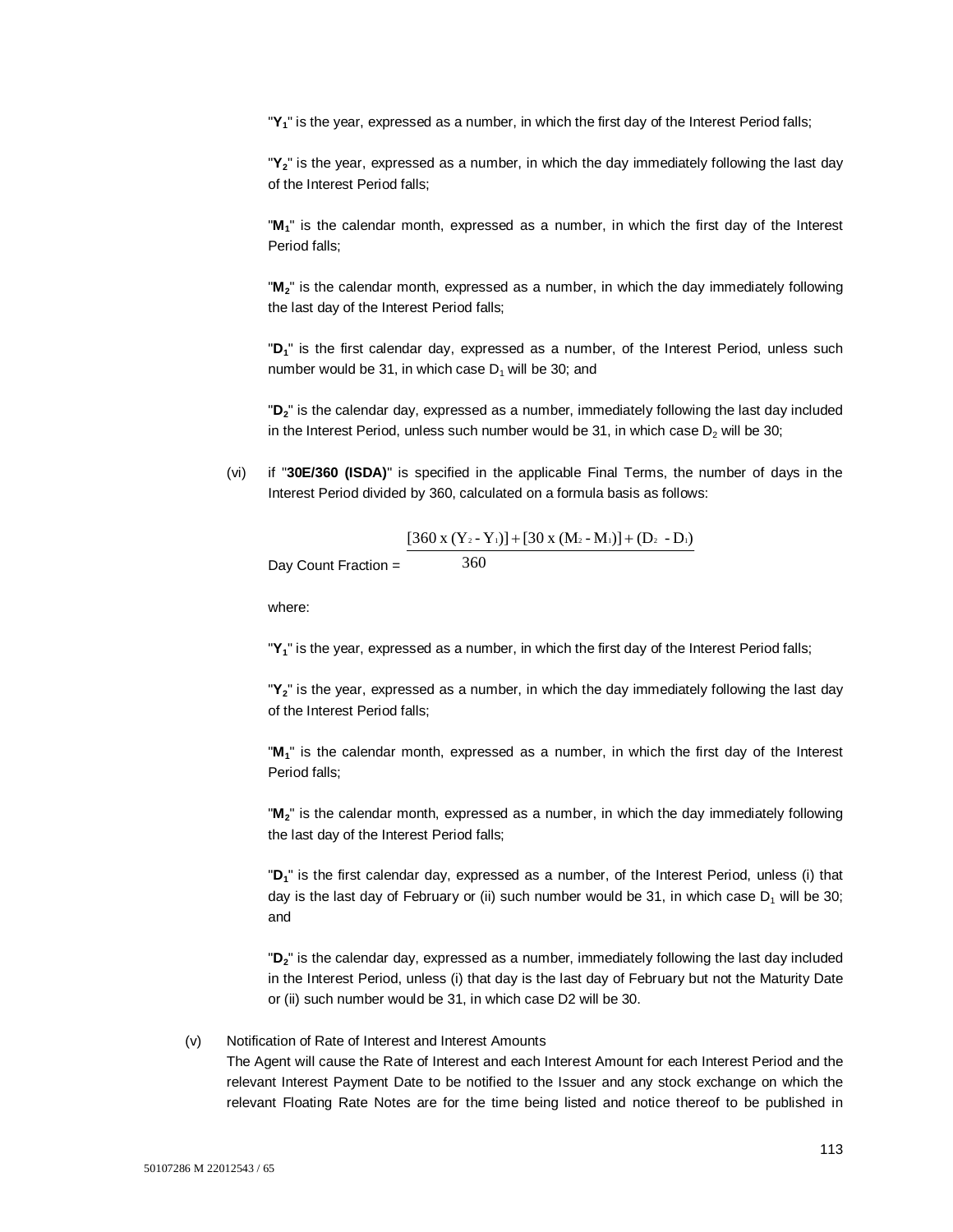accordance with Condition 15 as soon as possible after their determination but in no event later than the fourth London Business Day thereafter. Each Interest Amount and Interest Payment Date so notified may subsequently be amended (or appropriate alternative arrangements made by way of adjustment) without prior notice in the event of an extension or shortening of the Interest Period. Any such amendment will be promptly notified to each stock exchange on which the relevant Floating Rate Notes are for the time being listed and to the Noteholders in accordance with Condition 15. If the Calculation Amount is less than the minimum Specified Denomination the Agent shall not be obliged to publish each Interest Amount but instead may publish only the Calculation Amount and the Interest Amount in respect of a Note having the minimum Specified Denomination. For the purposes of this paragraph, the expression "**London Business Day**" means a day (other than a Saturday or a Sunday) on which banks and foreign exchange markets are open for business in London.

(vi) Certificates to be Final

All certificates, communications, opinions, determinations, calculations, quotations and decisions given, expressed, made or obtained for the purposes of the provisions of this Condition 6(b) by the Agent shall (in the absence of wilful default, bad faith or manifest error) be binding on the Issuer, if applicable, the other Paying Agents and all Noteholders, Receiptholders and Couponholders and (in the absence as aforesaid) no liability to the Issuer, the Noteholders, the Receiptholders or the Couponholders shall attach to the Agent, if applicable, in connection with the exercise or nonexercise by it of its powers, duties and discretions pursuant to such provisions.

## *(c) Interest on Dual Currency Notes*

In the case of Dual Currency Notes, payments by the Issuer of interest and/or principal (as specified in the applicable Final Terms) will be made in another currency or currencies than the Specified Currency. Such currency or currencies and the exchange rate ("**Rate of Exchange**") used to calculate payments of interest or principal will be specified in the applicable Final Terms.

## *(d) Accrual of Interest*

Each Note (or in the case of the redemption of part only of a Note, that part only of such Note) will cease to bear interest (if any) from the date for its redemption unless, upon due presentation thereof, payment of principal is improperly withheld or refused. In such event, interest will continue to accrue until whichever is the earlier of:

- (1) the date on which all amounts due in respect of such Note have been paid; and
- (2) five days after the date on which the full amount of the moneys payable has been received by the Agent and notice to that effect has been given to the Noteholders in accordance with Condition 15 or individually.

## *(e) Change of Interest Basis Option*

If "Change of Interest Basis Option" is specified in the applicable Final Terms, after having given notice to the stock exchange where the Notes are listed, the Issuer will have to give:

(1) notice to the Noteholders in accordance with Condition 15, not less than the number of Business Days equal to the Interest Basis Option Period prior to the date on which the Change of Interest Basis Option shall be effective; and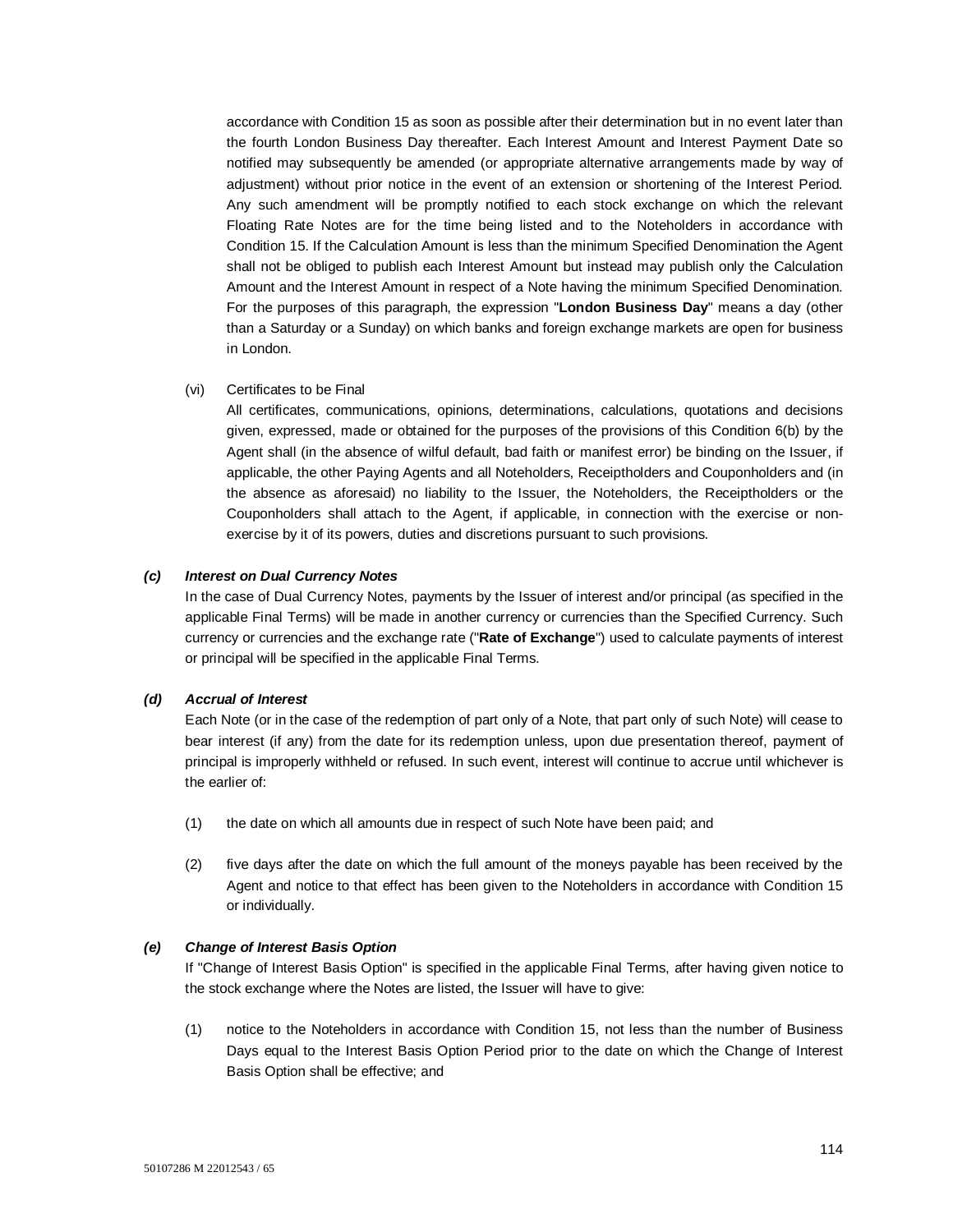(2) notice to the Agent, not less than the number of Business Days equal to the Interest Basis Option Period prior to the date on which the Change of Interest Basis Option shall be effective, (both of which notices shall be irrevocable) exercise the Change of Interest Basis Option upon which exercise the Interest Basis of the Notes changes from the Initial Interest Basis (which shall cease to apply) to the Subsequent Interest Basis (which shall commence to apply), effective as of the Change of Interest Basis Option Date immediately following the date on which the notice referred to above is given.

## *7. Payments*

## *(a) Method of Payment*

Subject as provided below:

- (i) payments in a Specified Currency other than euro will be made by transfer to an account in the relevant Specified Currency maintained by the payee with, or by a cheque in such Specified Currency drawn on, a bank in the principal financial centre of the country of such Specified Currency (which, in the case of Australian dollars, shall be Sydney, in the case of New Zealand dollars, shall be Wellington, in the case of Hong Kong dollars, shall be Hong Kong and in the case of Japanese yen, shall be Tokyo); and
- (ii) payments in euro will be made by credit or transfer to a euro account (or any other account to which euro may be credited or transferred) specified by the payee or, at the option of the payee, by a euro cheque.

Payments will be subject in all cases to any fiscal or other laws and regulations applicable thereto in the place of payment, but without prejudice to the provisions of Condition 9.

## *(b) Presentation of Notes, Receipts and Coupons*

Payments of principal in respect of definitive Notes will (subject as provided below) be made in the manner provided in paragraph (a) above only against surrender of definitive Notes, and payments of interest in respect of definitive Notes will (subject as provided below) be made as aforesaid only against surrender of Coupons, in each case at the specified office of any Paying Agent outside the United States but for certain limited circumstances described below.

Payments of instalments of principal (if any), other than the final instalment, will (subject as provided below) be made in the manner provided in paragraph (a) above against presentation and surrender of the relevant Receipt. Payment of the final instalment will be made in the manner provided in paragraph (a) above against surrender of the relevant Note. Each Receipt must be presented for payment of the relevant instalment together with the definitive Note to which it appertains. Receipts presented without the definitive Note to which they appertain do not constitute valid obligations of the Issuer. Upon the date on which any definitive Note becomes due and repayable, unmatured Receipts (if any) relating thereto (whether or not attached) shall become void and no payment shall be made in respect thereof.

Fixed Rate Notes in definitive form (other than Dual Currency Notes and Long Maturity Notes (as defined below)) should be presented for payment together with all unmatured Coupons appertaining thereto (which expression shall for this purpose include Coupons falling to be issued on exchange of matured Talons), failing which the amount of any missing unmatured Coupon (or, in the case of payment not being made in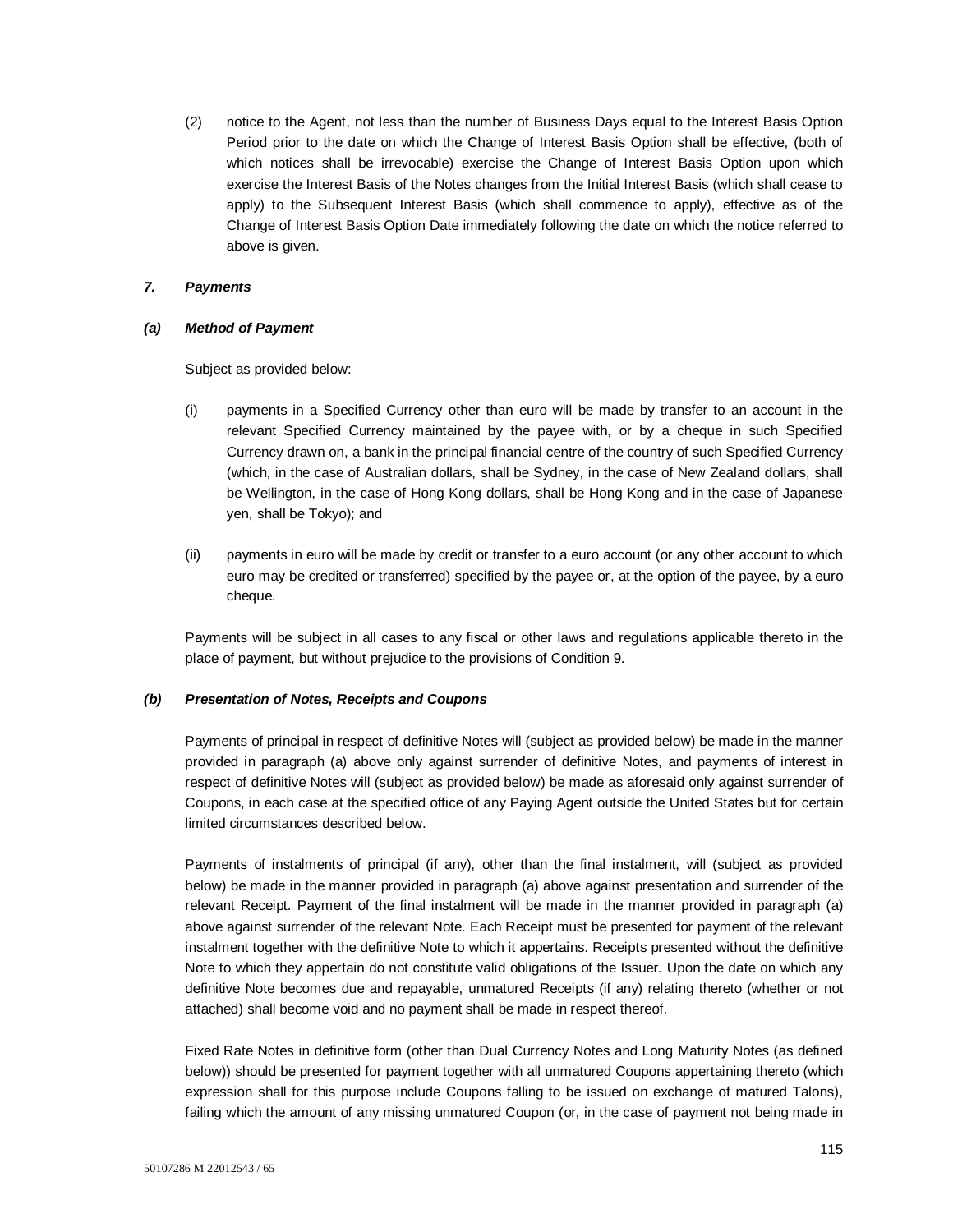full, the same proportion of the amount of such missing unmatured Coupon as the sum so paid bears to the sum due) will be deducted from the sum due for payment. Each amount of principal so deducted will be paid in the manner mentioned above against surrender of the relative missing Coupon at any time before the expiry of five years after the date on which such principal first became due (whether or not such Coupon would otherwise have become void under Condition 10) or, if later, five years from the date on which such Coupon would otherwise have become due. Upon any Fixed Rate Note becoming due and repayable prior to its Maturity Date, all unmatured Receipts and Talons (if any) appertaining thereto will become void and no payments in respect of any such Receipts and no further Coupons in respect of any such Talons will be made or issued, as the case may be.

Upon the date on which any Floating Rate Note, Dual Currency Note or Long Maturity Note in definitive form becomes due and repayable, unmatured Receipts, Coupons and Talons (if any) relating thereto (whether or not attached) shall become void and no payment or, as the case may be, exchange for further Coupons shall be made in respect thereof. Where any such Note is presented for redemption without all unmatured Receipts, Coupons or Talons relating to it, redemption shall be made only against the provision of such indemnity as the Issuer may require. A "**Long Maturity Note**" is a Fixed Rate Note (other than a Fixed Rate Note which on issue had a Talon attached) whose nominal amount on issue is less than the aggregate interest payable thereon provided that such Note shall cease to be a Long Maturity Note on the Interest Payment Date on which the aggregate amount of interest remaining to be paid after that date is less than the nominal amount of such Note.

If the due date for redemption of any definitive Note is not an Interest Payment Date, interest (if any) accrued in respect of such Note from (and including) the preceding Interest Payment Date or, as the case may be, the Interest Commencement Date shall be payable only against surrender of the relevant definitive Note.

Payments of principal and interest (if any) in respect of Notes represented by any global Note will (subject as provided below) be made in the manner specified above in relation to definitive Notes and otherwise in the manner specified in the relevant global Note against presentation or surrender, as the case may be, of such global Note to or to the order of any Paying Agent. On each occasion on which a payment of principal or interest is made in respect of a Classic Global Note, the payment is noted in a schedule thereto and in respect of a New Global Note the payment is entered pro rata in the record of Euroclear and Clearstream, Luxembourg.

The holder of a global Note shall be the only person entitled to receive payments in respect of Notes represented by such global Note and the Issuer will be discharged by payment to, or to the order of, the holder of such global Note in respect of each amount so paid. Each of the persons shown in the records of Euroclear or Clearstream, Luxembourg as the beneficial holder of a particular nominal amount of Notes represented by such global Note must look solely to Euroclear or Clearstream, Luxembourg as the case may be, for his share of each payment so made by the Issuer to, or to the order of, the holder of such global Note. No person other than the holder of such global Note shall have any claim against the Issuer in respect of any payments due on that global Note. Notwithstanding the foregoing, U.S. dollar payments of principal and interest in respect of the Notes will be made at the specified office of a Paying Agent in the United States (which expression, as used herein, means the United States of America (including the States and the District of Columbia, its territories, its possessions and other areas subject to its jurisdiction)) if:

(i) the Issuer has appointed Paying Agents with specified offices outside the United States with the reasonable expectation that such Paying Agents would be able to make payment in U.S. dollars at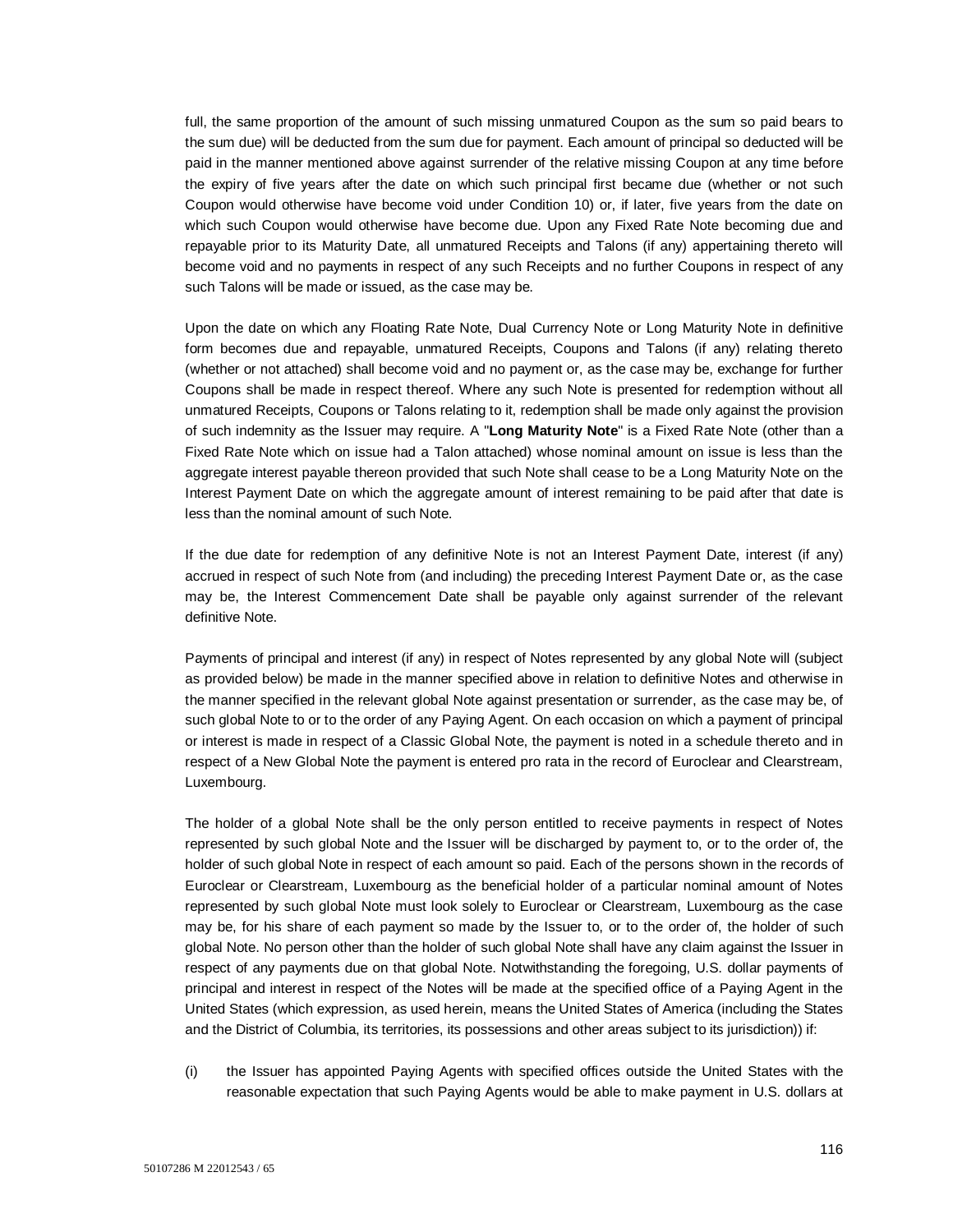such specified offices outside the United States of the full amount of principal and interest on the Notes in the manner provided above when due;

- (ii) payment of the full amount of such interest at all such specified offices outside the United States is illegal or effectively precluded by exchange controls or other similar restrictions on the full payment or receipt of principal and interest in U.S. dollars; and
- (iii) such payment is then permitted under United States law without involving, in the opinion of the Issuer, adverse tax consequences to the Issuer.

## *(c) Payment Day*

If the date for payment of any amount in respect of any Note, Receipt or Coupon is not a Payment Day, the holder thereof shall not be entitled to payment until the next following Payment Day in the relevant place and shall not be entitled to further interest or other payment in respect of such delay. For these purposes "**Payment Day**" means any day which is:

- (i) a day on which commercial banks and foreign exchange markets settle payments and are open for general business (including dealing in foreign exchange and foreign currency deposits) in any Additional Financial Centre specified in the applicable Final Terms; and
- (ii) either (1) in relation to any sum payable in a Specified Currency (as specified in the applicable Final Terms) other than euro, a day on which commercial banks and foreign exchange markets settle payments in the principal financial centre of the country of the relevant Specified Currency and any Additional Financial Centre which, if the Specified Currency is (a) Australian dollars, shall be Sydney, (b) New Zealand dollars, shall be Wellington, (c) Hong Kong dollars, shall be Hong Kong and (d) Japanese yen, shall be Tokyo or (2) in relation to any sum payable in euro, a day on which the TARGET2 System is operating.

## *(d) Interpretation of Principal and Interest*

Any reference in these Terms and Conditions to principal in respect of the Notes shall be deemed to include, as applicable:

- (i) any additional amounts which may be payable with respect to principal under Condition 9;
- (ii) the Final Redemption Amount of the Notes;
- (iii) the Early Redemption Amount of the Notes;
- (iv) the Optional Redemption Amount(s) (if any) of the Notes;
- (v) in relation to Instalment Notes, the Instalment Amounts;
- (vi) in relation to Zero Coupon Notes, the Amortised Face Amount; and
- (vii) any premium and any other amounts which may be payable by the Issuer under or in respect of the Notes.

Any reference in these Terms and Conditions to interest in respect of the Notes shall be deemed to include, as applicable, any additional amounts which may be payable with respect to interest under Condition 9.

## *8. Redemption and Purchase*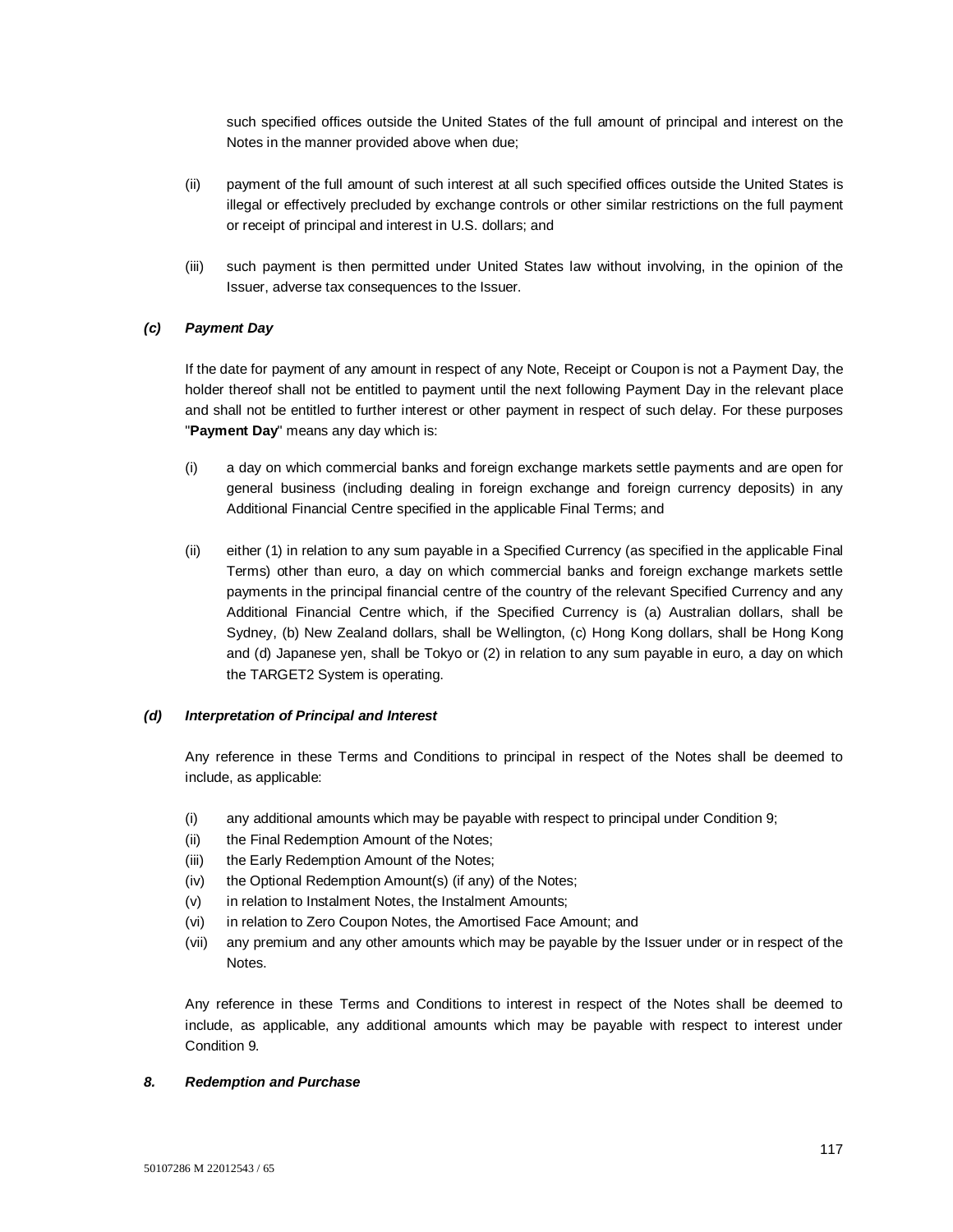#### *(a) At Maturity*

Unless previously redeemed, written down, converted or purchased and cancelled as specified below, each Note will be redeemed by the Issuer at its Final Redemption Amount specified in the applicable Final Terms in the relevant Specified Currency on the Maturity Date or by instalments in the Instalment Amount(s) and on the Instalment Date(s) specified in the applicable Final Terms (in the case of a Note redeemable in instalments, an "**Instalment Note**").

## *(b) Redemption for Tax Reasons*

The Notes may be redeemed at the option of the Issuer in whole, but not in part, at any time, on giving not less than 30 nor more than 60 days' irrevocable notice to the Noteholders in accordance with Condition 15 if, on the occasion of the next payment due under the Notes, the Issuer has or will become obliged to pay additional amounts as provided or referred to in Condition 9 or the Issuer will not obtain full or substantially full relief for the purposes of Dutch corporation tax for any interest payable as a result of any change in, or amendment to, the laws or regulations of the Netherlands or any political subdivision or any authority thereof or therein having power to tax, or any change in the application or official interpretation of such laws or regulations, which change or amendment becomes effective on or after the Issue Date of the first Tranche of the Notes.

With respect to Subordinated Notes which qualify as Tier 2 Notes, the Issuer must (i) obtain the prior (written) permission of the Competent Authority provided that, at the relevant time, such permission is required to be given pursuant to Article 77 CRD IV Regulation and (ii) have demonstrated to the satisfaction of the Competent Authority that it meets the conditions in Article 78 CRD IV Regulation, which may include the replacement of the Subordinated Notes with own funds instruments of equal or higher quality at terms that are sustainable for the income capacity of the Issuer. The Competent Authority may only permit the Issuer to redeem the Subordinated Notes at any time within five years after the Issue Date if, without prejudice to this Condition 8(b), there is a change in the applicable tax treatment of the Subordinated Notes which the Issuer demonstrates to the satisfaction of the Competent Authority is material and was not reasonably foreseeable at the time of their issuance.

With respect to Resolution Notes, the Issuer must at the relevant time obtain the permission of the Competent Authority prior to a redemption referred to in this paragraph, provided that at the relevant time such prior (written) permission is a criterion for the Resolution Notes to qualify as being eligible for purposes of the Issuer's MREL Requirement.

## *(c) Redemption for Illegality Reasons*

The Notes (other than Subordinated Notes which qualify as Tier 2 Notes) may be redeemed at the option of the Issuer in whole, but not in part, at any time on giving not less than 30 nor more than 60 days' irrevocable notice to the Noteholders in accordance with Condition 15 if it becomes or will within 21 days become unlawful for the Issuer to have Notes outstanding or make payments on the Notes as a result of any change in, or amendment to, the laws or regulations of the Netherlands or any change in the application of official interpretation of such laws or regulations or in the position of any regulator, which change or amendment becomes effective on or after the Issue Date of the first Tranche of the Notes.

Notes redeemed pursuant to Condition 8(b) and this Condition 8(c) will be redeemed at their Early Redemption Amount referred to in paragraph (g) below together (if appropriate) with interest accrued to (but excluding) the date of redemption.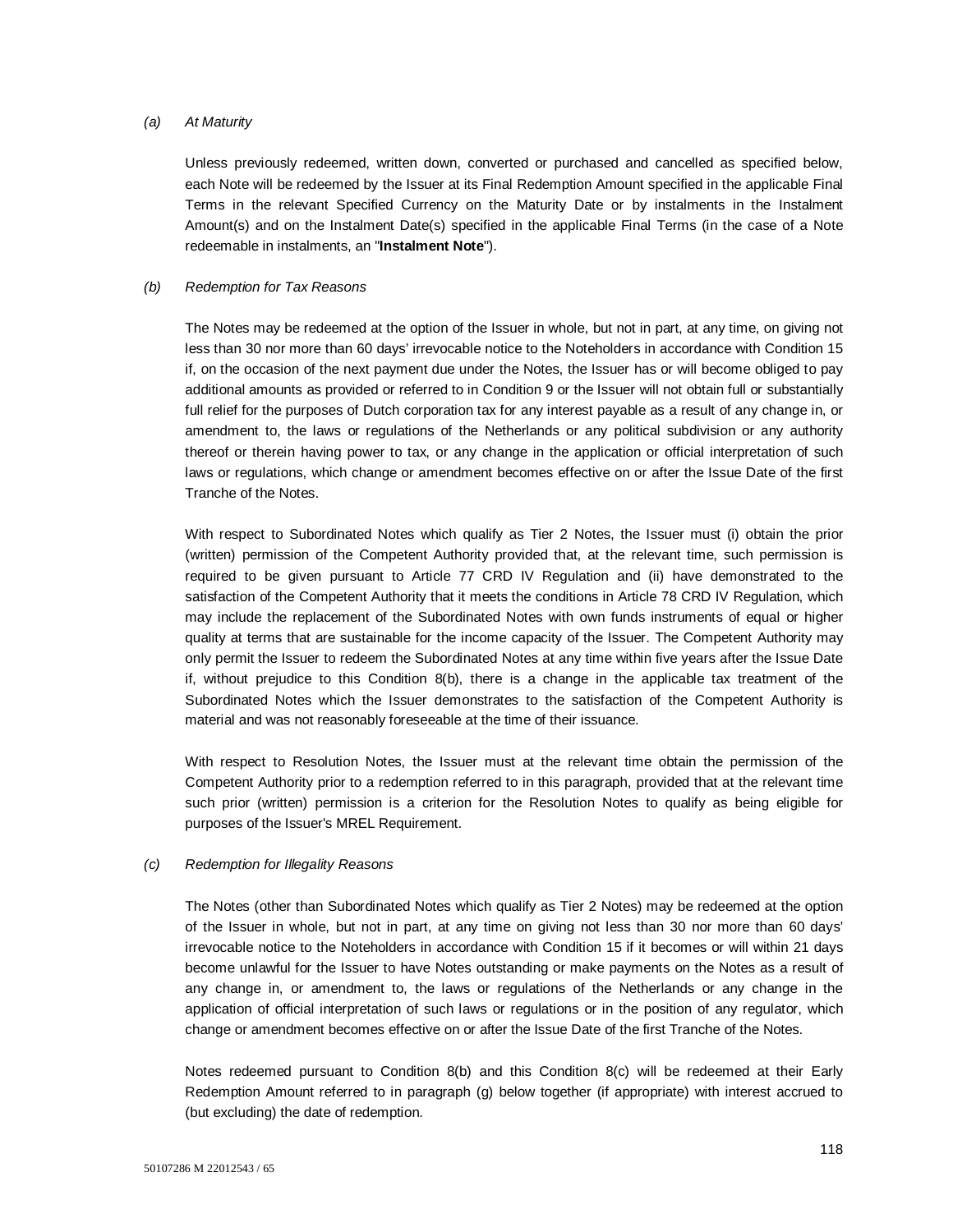With respect to Resolution Notes, the Issuer must at the relevant time obtain the permission of the Competent Authority prior to a redemption referred to in this paragraph, provided that at the relevant time such prior (written) permission is a criterion for the Resolution Notes to qualify as being eligible for purposes of the Issuer's MREL Requirement.

#### *(d) Redemption at the Option of the Issuer*

If the Issuer is specified in the applicable Final Terms as having an option to redeem, the Issuer may, having given:

- (i) not less than 15 nor more than 30 days' notice to the Noteholders or such other period of notice as is specified in the applicable Final Terms, in accordance with Condition 15; and
- (ii) not less than 15 days before the giving of the notice referred to in (i), notice to the Agent,

(both of which notices shall be irrevocable), redeem all or some only of the Notes then outstanding on the Optional Redemption Date(s) and at the Optional Redemption Amount(s) specified in the applicable Final Terms together, if appropriate, with interest accrued to (but excluding) the Optional Redemption Date(s).

Additionally, if the Subordinated Notes qualify as Tier 2 Notes, the Issuer must (i) obtain prior (written) permission of the Competent Authority provided that at the relevant time such permission is required to be given pursuant to Article 77 CRD IV Regulation and (ii) have demonstrated to the satisfaction of the Competent Authority that it meets the conditions in Article 78 CRD IV Regulation, which may include the replacement of the Subordinated Notes with own funds instruments of equal or higher quality at terms that are sustainable for the income capacity of the Issuer.

With respect to Resolution Notes, the Issuer must at the relevant time obtain the permission of the Competent Authority prior to a redemption referred to in this paragraph, provided that at the relevant time such prior (written) permission is a criterion for the Resolution Notes to qualify as being eligible for purposes of the Issuer's MREL Requirement.

Any such redemption must be of a nominal amount equal to the Minimum Redemption Amount or the Maximum Redemption Amount, both as specified in the applicable Final Terms. In the case of a partial redemption of Notes, the Notes to be redeemed ("**Redeemed Notes**") will be selected individually by lot, in the case of Redeemed Notes represented by definitive Notes, and in accordance with the rules of Euroclear, Clearstream, Luxembourg (to be reflected in the records of Euroclear and Clearstream, Luxembourg as either a pool factor of a reduction in principal amount at their discretion) and/or Euroclear Nederland, in the case of Redeemed Notes represented by a global Note, in each case not more than 30 days prior to the date fixed for redemption (such date of selection being hereinafter called the "**Selection Date**"). In the case of Redeemed Notes represented by definitive Notes, a list of the serial numbers of such Redeemed Notes will be published in accordance with Condition 15 not less than 15 days prior to the date fixed for redemption. The aggregate nominal amount of Redeemed Notes represented by definitive Notes shall bear the same proportion to the aggregate nominal amount of all Redeemed Notes as the aggregate nominal amount of definitive Notes outstanding bears to the aggregate nominal amount of the Notes outstanding, in each case on the Selection Date, provided that such first mentioned nominal amount shall, if necessary, be rounded downwards to the nearest integral multiple of the Specified Denomination, and the aggregate nominal amount of Redeemed Notes represented by a global Note shall be equal to the balance of the Redeemed Notes. No exchange of the relevant global Note will be permitted during the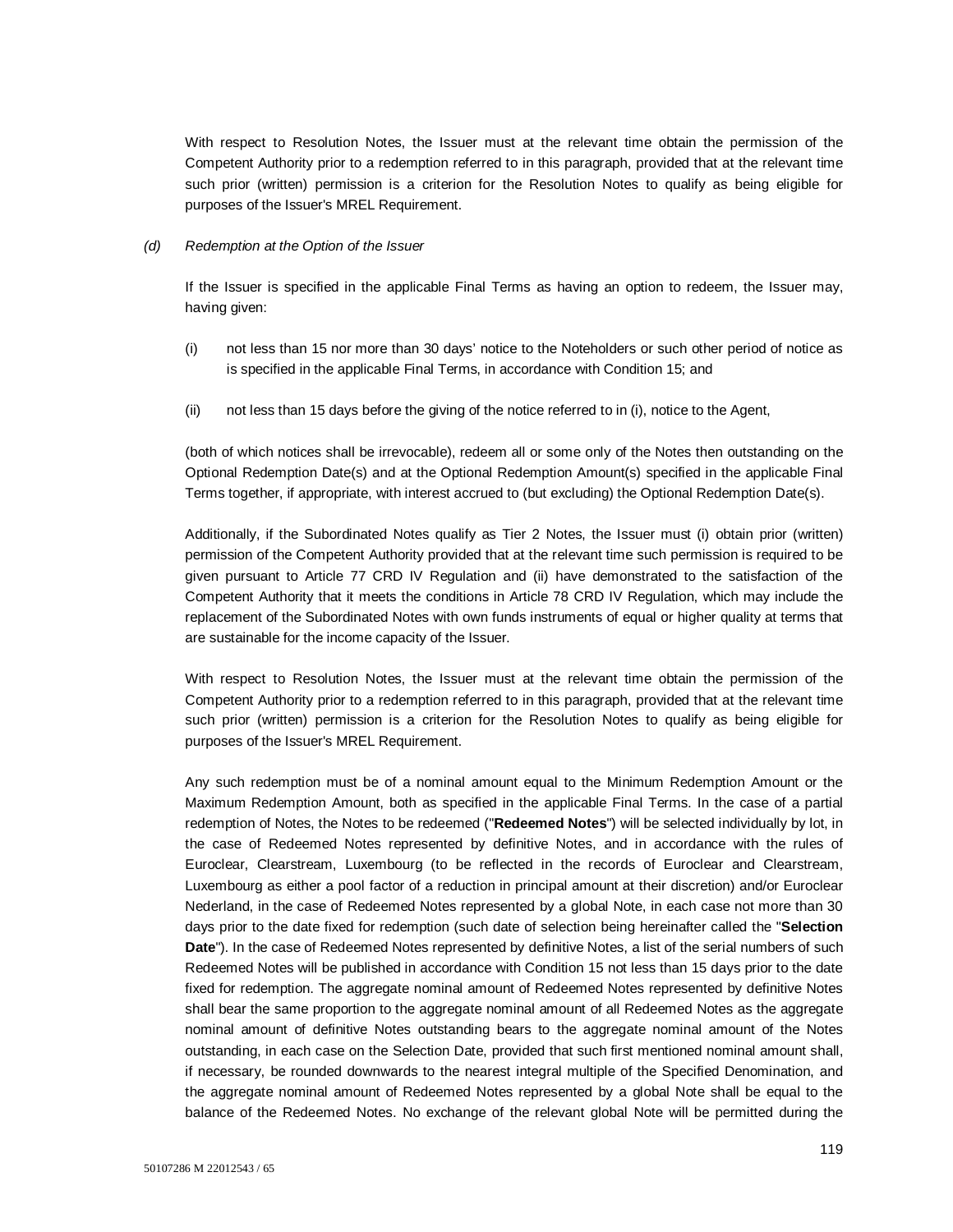period from and including the Selection Date to and including the date fixed for redemption pursuant to this sub-paragraph (d) and notice to that effect shall be given by the Issuer to the Noteholders in accordance with Condition 15 at least five days prior to the Selection Date.

## *(e) Redemption of Subordinated Notes and Senior Notes at the Option of the Noteholders*

If the Subordinated Noteholders (other than holders of Tier 2 Notes) and the Senior Noteholders are specified in the applicable Final Terms as having an option to redeem, upon the holder of any Subordinated Note (not being a Tier 2 Note) or Senior Note, respectively, giving to the Issuer in accordance with Condition 15 not less than 15 nor more than 30 days' irrevocable notice or such other period of notice as is specified in the applicable Final Terms, the Issuer will, upon the expiry of such notice, redeem, subject to, and in accordance with, the terms specified in the applicable Final Terms, in whole, but not in part, such Subordinated Note or Senior Note on the Optional Redemption Date and at the Optional Redemption Amount specified in the applicable Final Terms together, if appropriate, with interest accrued to (but excluding) the Optional Redemption Date.

If this Subordinated Note or Senior Note is in definitive form, to exercise the right to require redemption of this Subordinated Note or Senior Note its holder must deliver such Subordinated Note or Senior Note at the specified office of any Paying Agent at any time during normal business hours of such Paying Agent falling within the notice period, accompanied by a duly signed and completed notice of exercise in the form (for the time being current) obtainable from any specified office of any Paying Agent (a "**Put Notice**") and in which the holder must specify a bank account (or, if payment is by cheque, an address) to which payment is to be made under this Condition.

# *(f) Redemption, substitution and variation for regulatory purposes of Resolution Notes and Subordinated Notes*

## *Resolution Notes*

If "Regulatory Call" is specified in the applicable Final Terms, the Issuer may upon the occurrence of an MREL Event (as defined below) redeem the Resolution Notes, in whole but not in part, at any time, on giving not less than 30 nor more than 60 days' irrevocable notice to the holder of Resolution Notes, or such other period of notice as is specified in the applicable Final Terms, in accordance with Condition 15. The Issuer will redeem the Resolution Notes in accordance with the Terms and Conditions at the Optional Redemption Amount specified in the applicable Final Terms together with accrued interest (if any) to but excluding the date of redemption.

If "Variation or Substitution" is specified in the applicable Final Terms, the Issuer may upon the occurrence of an MREL Event and/or (if ALAC Event is specified in the applicable Final Terms as being applicable) an ALAC Event and/or an Alignment Event (each as defined in Condition 8(f) of the Terms and Conditions of the Notes), at its option and at any time substitute the Resolution Notes, in whole but not in part, or vary the terms of all (but not some only) of the Resolution Notes, without any requirement for the consent or approval of the holders of Resolution Notes in such a way that they are eligible for the purposes of the MREL Requirement and/or (if ALAC Event is specified in the applicable Final Terms as being applicable) the ALAC of the Issuer and/or are subject to the Senior Non-Preferred Legislation (each as defined in Condition 8(f) of the Terms and Conditions of the Notes) on giving not less than 30 nor more than 60 days' irrevocable notice to the holders of Resolution Notes, or such other period of notice as is specified in the applicable Final Terms, in accordance with Condition 15. Such variation or substitution shall not result in terms that are materially less favourable to the interests of holders of Resolution Notes. Following such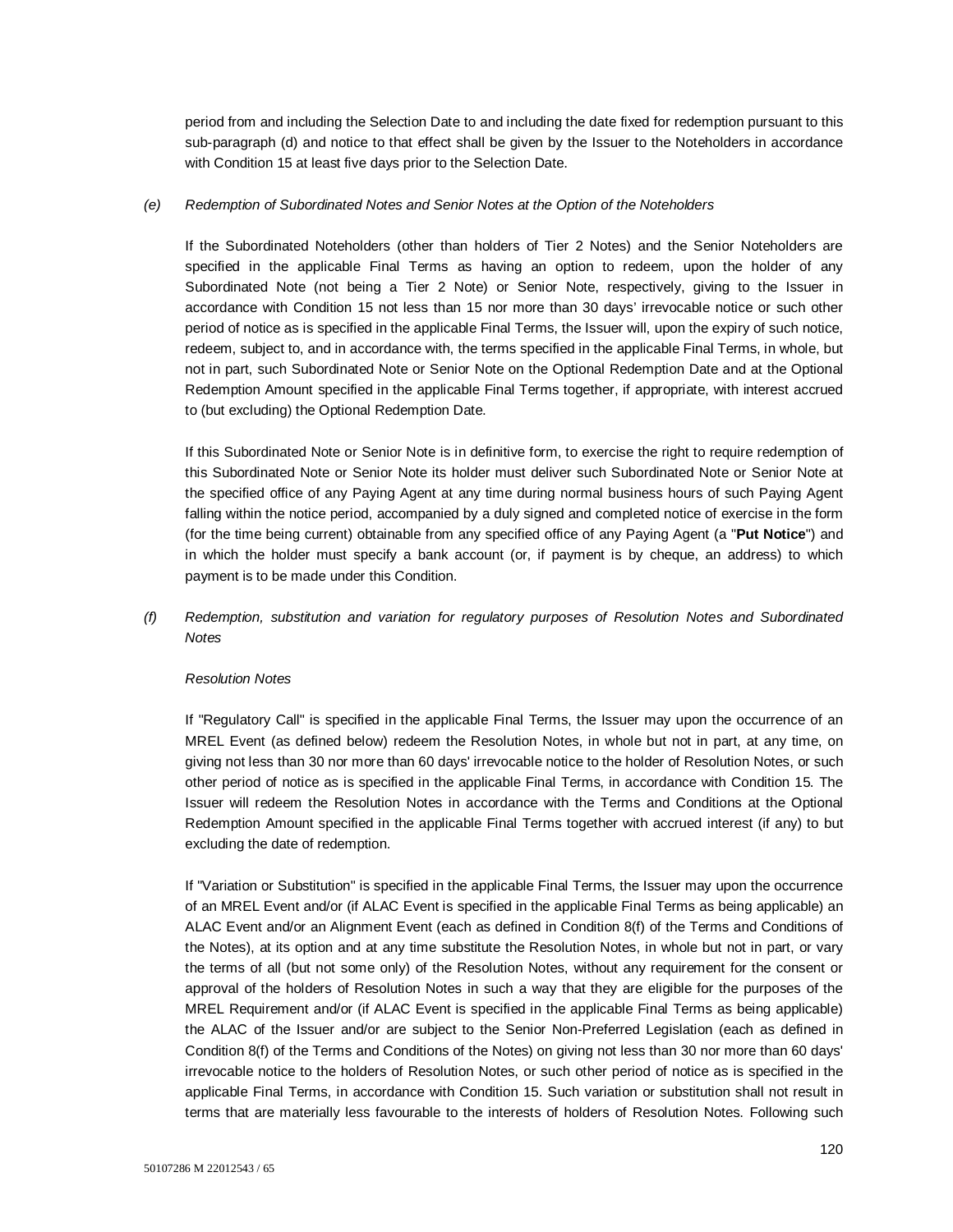variation or substitution, the resulting securities shall (1) have a ranking at least equal to that of the Resolution Notes, (2) have at least the same interest rate and the same interest payment dates as those from time to time applying to the Resolution Notes, (3) have the same maturity date and redemption rights as the Resolution Notes, (4) preserve any existing rights under the Resolution Notes to any accrued interest which has not been paid in respect of the period from (and including) the interest payment date last preceding the date of variation or substitution, (5) have assigned (or maintain) the same credit ratings as were assigned to the Resolution Notes immediately prior to such variation or substitution and (6) be listed on a recognized stock exchange if the Resolution Notes were listed immediately prior to such variation or substitution.

The Issuer must obtain the permission of the Competent Authority prior to effectuating a "Regulatory Call" and/or "Variation or Substitution" as described in the previous paragraphs, provided that at the relevant time such prior (written) permission is a criterion for the Resolution Notes to qualify as being eligible for purposes of the Issuer's MREL Requirement.

#### *Subordinated Notes*

If "Regulatory Call" is specified in the applicable Final Terms, the Issuer may upon the occurrence of a Capital Event (as defined below) redeem the Subordinated Notes, in whole but not in part, at any time, on giving not less than 30 nor more than 60 days' irrevocable notice to the Subordinated Noteholders, or such other period of notice as is specified in the applicable Final Terms, in accordance with Condition 15. Additionally, redemption of the Subordinated Notes is subject to (i) the prior (written) permission of the Competent Authority provided that at the relevant time such permission is required to be given pursuant to Article 77 CRD IV Regulation and (ii) the Issuer demonstrating to the satisfaction of the Competent Authority that it meets the conditions in Article 78 CRD IV Regulation, which may include requiring the replacement of the Subordinated Notes with own funds instruments of equal or higher quality at terms that are sustainable for the income capacity of the Issuer. The Issuer will redeem the Subordinated Notes in accordance with the Terms and Conditions at the Optional Redemption Amount specified in the applicable Final Terms together with accrued interest (if any) to but excluding the date of redemption.

If "Variation or Substitution" is specified in the applicable Final Terms and if a Capital Event and/or a CRD IV Capital Event and/or (if ALAC Event is specified in the applicable Final Terms as being applicable) an ALAC Event (each as defined in Condition 8(f) of the Terms and Conditions of the Notes) has occurred and is continuing, then the Issuer may, subject to the prior (written) permission of the Competent Authority provided that at the relevant time such permission is required to be given (but without any requirement for the permission of the Subordinated Noteholders) and on giving not less than 30 nor more than 60 days' irrevocable notice in accordance with Condition 15 to the Subordinated Noteholders, either substitute all, but not some only, of the Subordinated Notes or vary the terms of the Subordinated Notes so that they remain or, as appropriate, become compliant with CRD IV or such other regulatory capital rules applicable to the Issuer at the relevant time and/or (if ALAC Event is specified in the applicable Final Terms as being applicable) are eligible under the ALAC (as defined below) of the Issuer. Upon the expiry of the notice referred to above, the Issuer shall either vary the terms of, or substitute, the Subordinated Notes in accordance with this Condition 8(f), as the case may be, provided that such substitution or variation shall not result in terms that are materially less favourable to the Subordinated Noteholders. For the avoidance of doubt, the Competent Authority has discretion as to whether or not it will permit any such variation or substitution of the Subordinated Notes.

Following such variation or substitution, the resulting securities shall (1) have a ranking at least equal to that of the Subordinated Notes, (2) have at least the same interest rate and the same interest payment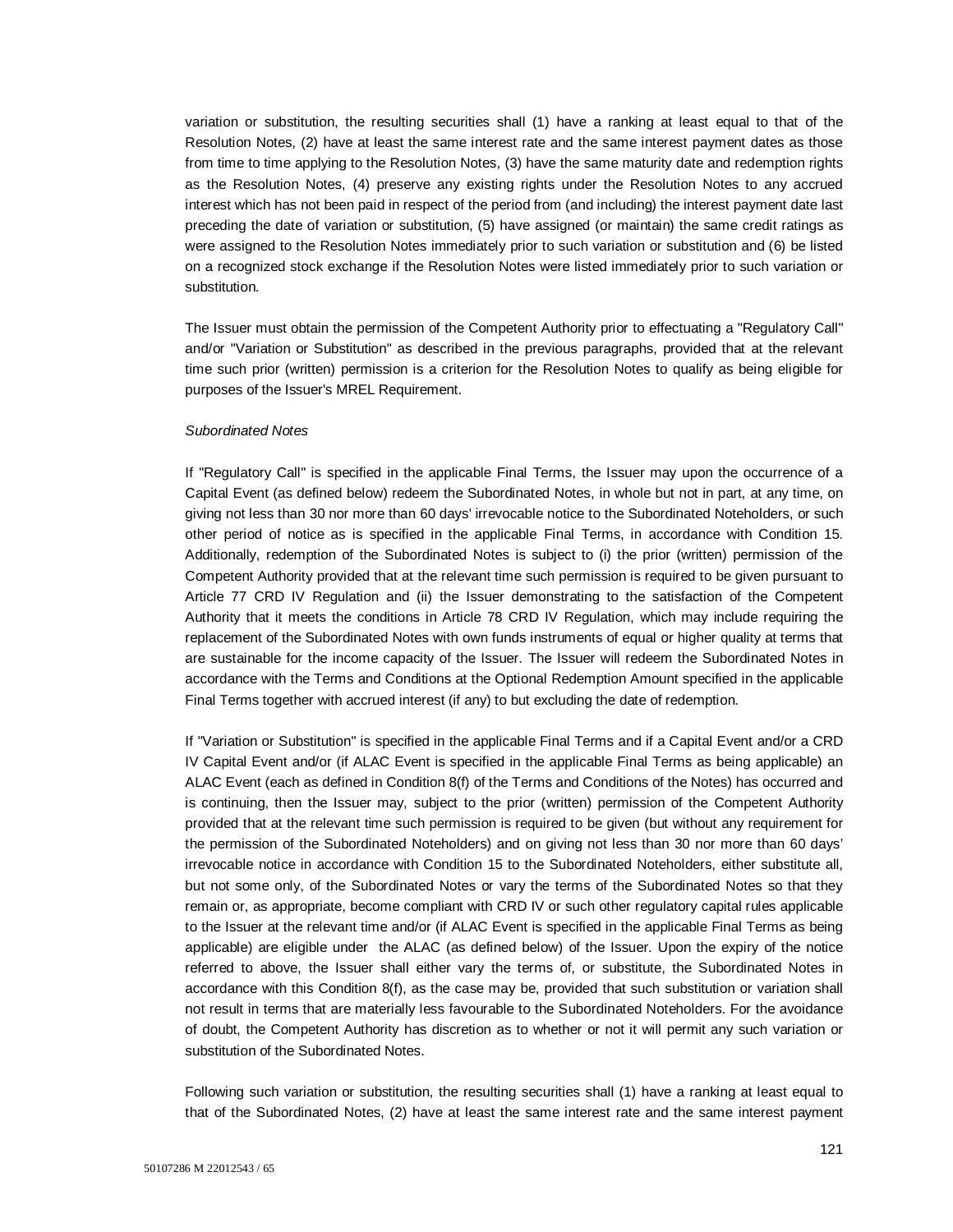dates as those from time to time applying to the Subordinated Notes, (3) have the same maturity date and redemption rights as the Subordinated Notes, (4) preserve any existing rights under the Subordinated Notes to any accrued interest which has not been paid in respect of the period from (and including) the interest payment date last preceding the date of variation or substitution, (5) have assigned (or maintain) the same credit ratings as were assigned to the Subordinated Notes immediately prior to such variation or substitution and (6) be listed on a recognised stock exchange if the Subordinated Notes were listed immediately prior to such variation or substitution.

"**ALAC Event**" means, at any time, a change in, clarification to or amendment of any relevant methodology of S&P (or in the interpretation of such methodology) which impacts the eligibility of a Subordinated Note and/or a Resolution Note under the ALAC in such a way that the Subordinated Note and/or the Resolution Note is not, or to a lesser extent, eligible to count towards the ALAC of the Issuer.

An "**Alignment Event**" means, in respect of the Resolution Notes, the entry into force of Senior Non-Preferred Legislation, as a result of which the Issuer would be able to issue a security (including, but not limited to, a debt instrument within the meaning of the BRRD) that would (i) by law rank junior to ordinary unsecured claims vis-à-vis the Issuer and (ii) be eligible to count towards the Issuer's MREL Requirement, whether or not it contains one or more conditions that are, in the reasonable opinion of the Issuer, different in any material respect from those in the Conditions.

A "**Capital Event**" shall occur if there is a change in the regulatory classification of a Subordinated Note that has resulted or would be likely to result in the Subordinated Note being excluded, in whole but not in part, from the Tier 2 Capital of the Issuer or reclassified as a lower quality form of own funds of the Issuer, which change in regulatory classification (or reclassification) (i) becomes effective on or after the Issue Date and, if redeemed within five years after the Issue Date, (ii) is considered by the Competent Authority to be sufficiently certain and (iii) was not reasonably foreseeable at the time of their issuance as demonstrated by the Issuer to the satisfaction of the Competent Authority as required by Article 78(4) CRD IV Regulation.

An "**MREL Event**" shall occur if there is a change in the regulatory classification of a Resolution Note that has in whole (or, only for the purposes of a "Variation or Substitution" specified in the applicable Final Terms, in part) resulted or would be likely to result in the Resolution Note being excluded from eligibility for the purposes of the MREL Requirement (if applicable) of the Issuer, provided that a MREL Event shall not occur where a Resolution Note is excluded on the basis that the remaining maturity of such Resolution Note is less than any period prescribed by any applicable eligibility criteria under the MREL Requirement.

"**CRD IV Capital Event**" is deemed to have occurred if the whole of the outstanding nominal amount of the Subordinated Note can no longer be included in full in the Tier 2 Capital of the Issuer by reason of their non-compliance with CRD IV or such other regulatory capital rules applicable to the Issuer at the relevant time.

"**CRD IV**" means together, (i) the CRD IV Directive, (ii) the CRD IV Regulation and (iii) the Future Capital Requirements Regulations.

"**CRD IV Directive**" means Directive 2013/36/EU of the European Parliament and of the Council of 26 June 2013 on access to the activity of credit institutions and the prudential supervision of credit institutions and investment firms, amending Directive 2002/87/EC and repealing Directives 2006/48/EC and 2006/49/EC (as amended from time to time).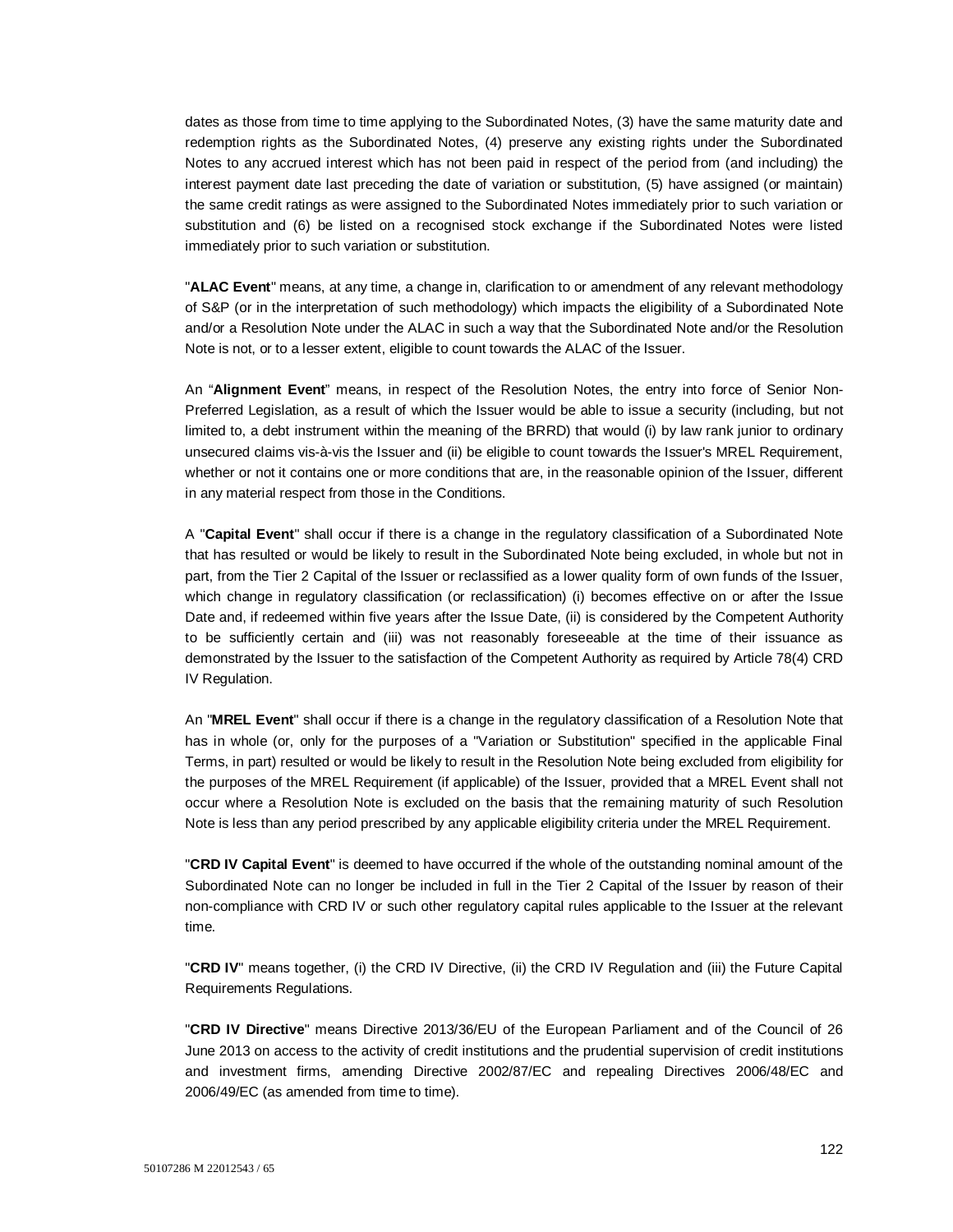"**CRD IV Regulation**" means Regulation (EU) No 575/2013 of the European Parliament and of the Council of 26 June 2013 on prudential requirements for credit institutions and investment firms and amending Regulation (EU) No 648/2012 (as amended from time to time).

"**Future Capital Requirements Regulations**" means any regulatory capital rules implementing the CRD IV Regulation or the CRD IV Directive which may from time to time be introduced, including, but not limited to, delegated or implementing acts (regulatory technical standards or implementing technical standards) adopted by the EC, national laws and regulations, and regulations and guidelines issued by ECB, DNB, EBA or other competent authority, which are applicable to the Issuer (on a solo or consolidated basis) and which lay down the requirements to be fulfilled by financial instruments for inclusion in the regulatory capital of the Issuer (on a solo or consolidated basis) as required by (i) the CRD IV Regulation or (ii) the CRD IV Directive.

"**Senior Non-Preferred Legislation**" means any law or regulation in the Netherlands (including, but not limited to, any legislation implementing in the Netherlands the upcoming directive of the European Parliament and of the Council on amending Directive 2014/59/EU of the European Parliament and of the Council as regards the ranking of unsecured debt instruments in insolvency hierarchy), as amended from time to time, that provides that in the event of insolvency proceedings in respect of a regulated institution, such as the Issuer, the ordinary unsecured claims vis-à-vis that institution shall by law have a higher priority ranking than that of other ordinary unsecured claims resulting from debt instruments issued by that institution and which debt instruments meet the conditions (if any) prescribed therein.

*(g) Early Redemption Amounts*

For the purpose of paragraph (b) or (c) above and Condition 11, the Notes will be redeemed at the Early Redemption Amount calculated as follows:

- (i) in the case of Notes with a Final Redemption Amount equal to the Issue Price, at the Final Redemption Amount thereof; or
- (ii) in the case of a Note (other than a Zero Coupon Note but including an Instalment Note) with a Final Redemption Amount which is or may be less or greater than the Issue Price or which is payable in a Specified Currency other than that in which the Notes are denominated at the amount specified in the applicable Final Terms or, if no such amount or manner is so specified in the applicable Final Terms, at its nominal amount;
- (iii) in the case of Zero Coupon Notes, at an amount (the "**Amortised Face Amount**") equal to the product of:
	- (A) the Reference Price; and
	- (B) the sum of the figure 1 and the Accrual Yield, raised to the power of x, where 'x' is a fraction the numerator of which is equal to the number of days (calculated on the basis of a 360-day year consisting of 12 months of 30 days each) from (and including) the Issue Date of the first Tranche of the Notes to (but excluding) the date fixed for redemption or (as the case may be) the date upon which such Notes become due and repayable and the denominator of which is 360.
- *(h) Instalments*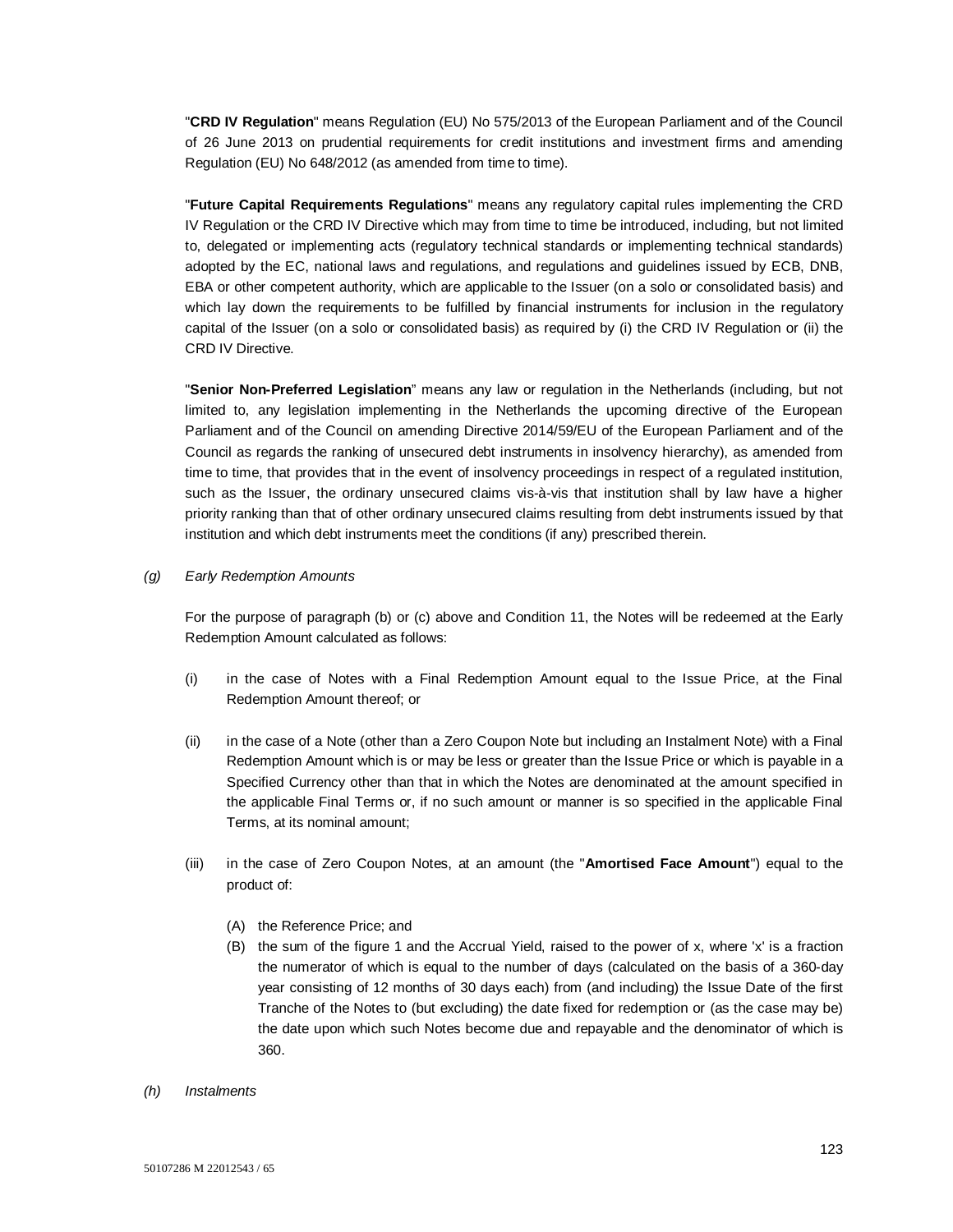Instalment Notes will be repaid in the Instalment Amounts and on the Instalment Date. In the case of early redemption, the Early Redemption Amount will be determined pursuant to paragraph (g) above.

## *(i) Purchases*

The Issuer or any of its subsidiaries may at any time purchase Notes (provided that, in the case of definitive Notes, all unmatured Receipts, Coupons and Talons appertaining thereto are purchased therewith) at any price in the open market or otherwise. Such Notes may be held, re-issued, resold or, at the option of the Issuer, surrendered to any Paying Agent for cancellation. The purchase by the Issuer or any of its subsidiaries of Subordinated Notes qualifying as Tier 2 Notes shall be subject to the prior (written) permission of the Competent Authority, provided that at the relevant time such permission is required to be given pursuant to Article 77 CRD IV Regulation, and may not take place within five years after the Issue Date unless permitted under applicable laws and regulations (including CRD IV as then in effect). As a result of the direct or indirect purchase or other form of funding by the Issuer, its subsidiaries or any other undertaking in which the Issuer has participation in the form of ownership (direct or by way of control) of 20% or more of the voting rights or capital of that undertaking, of Tier 2 Notes, these Subordinated Notes may no longer qualify as Tier 2 Notes. The direct or indirect purchase or other form of funding by the Issuer, its subsidiaries or any other undertaking in which the Issuer has participation in the form of ownership (direct or by way of control) of 20% or more of the voting rights or capital of that undertaking by any entity belonging to the same group as the Issuer of any Resolution Notes shall be prohibited, provided that such prohibition is a criterion for the Resolution Notes to qualify as being eligible for purposes of the Issuer's MREL Requirement.

#### *(j) Cancellation*

All Notes which are redeemed will forthwith be cancelled (together with all unmatured Receipts and Coupons attached thereto or surrendered therewith at the time of redemption). All Notes so cancelled and the Notes purchased and cancelled pursuant to paragraph (i) above (together with all unmatured Receipts and Coupons cancelled therewith) shall be forwarded to the Agent and cannot be re-issued or resold.

## *(k) Late Payment on Zero Coupon Notes*

If the amount payable in respect of any Zero Coupon Note upon redemption of such Zero Coupon Note pursuant to paragraph (a), (b), (c), (d) or (e) above or upon its becoming due and repayable as provided in Condition 11 is improperly withheld or refused, the amount due and repayable in respect of such Zero Coupon Note shall be the amount calculated as provided in paragraph (g)(iii) above as though the references therein to the date fixed for the redemption or the date upon which such Zero Coupon Note becomes due and repayable were replaced by references to the date which is the earlier of:

- (i) the date on which all amounts due in respect of such Zero Coupon Note have been paid; and
- (ii) five days after the date on which the full amount of the moneys payable has been received by the Agent and notice to that effect has been given to the Noteholders, in accordance with Condition 15.

#### *(l) Statutory Loss Absorption of Notes*

Notes may become subject to the determination by the Resolution Authority or the Issuer (following instructions from the Resolution Authority) that all or part of the nominal amount of the Notes, including accrued but unpaid interest in respect thereof, must be written down permanently (in whole or in part) or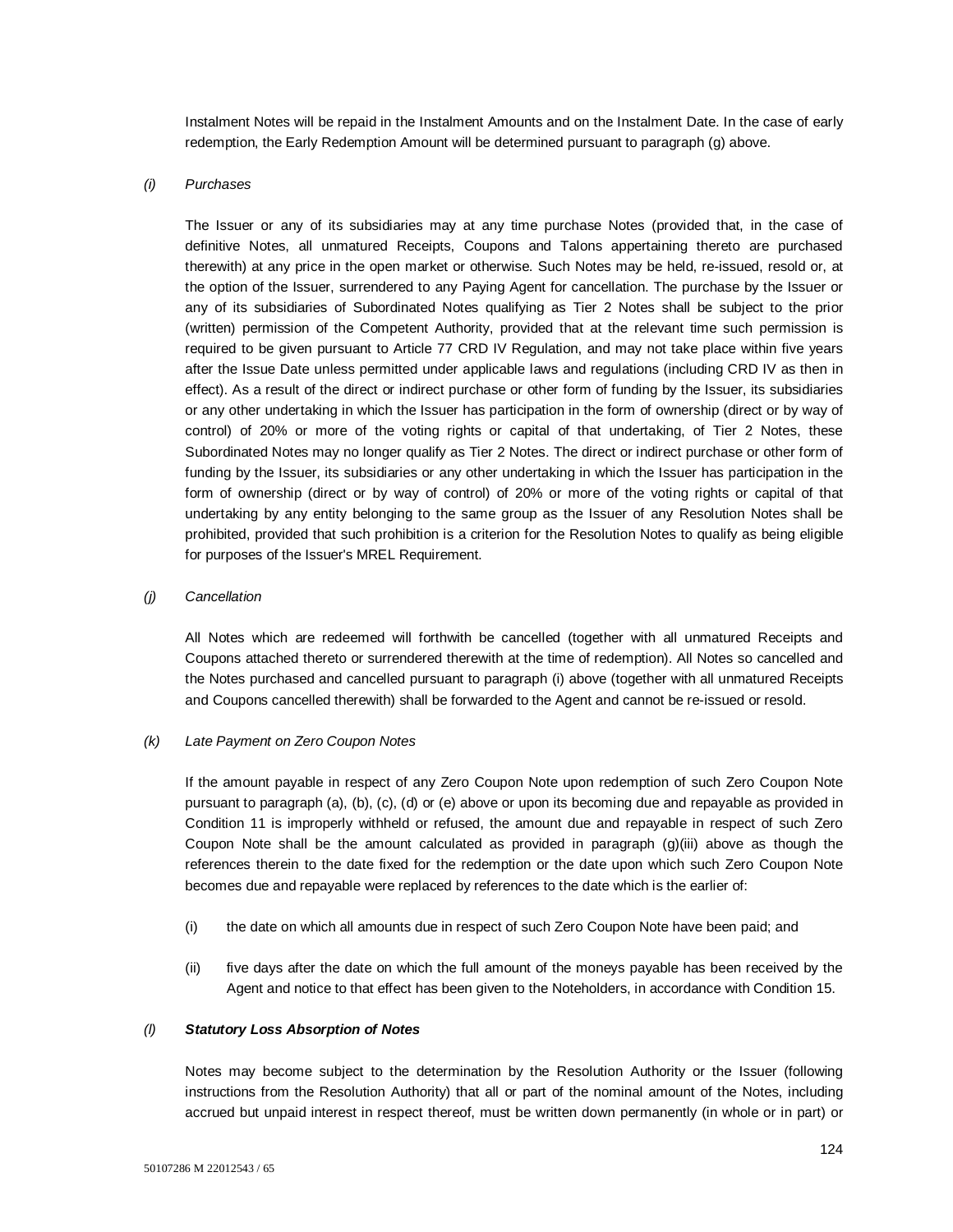converted (in whole or in part) into shares or other instruments of ownership or otherwise be applied to absorb losses, all as prescribed by the Applicable Resolution Framework ("**Statutory Loss Absorption**"), provided that all other debt instruments and other obligations of the Issuer which are expressed to rank or which rank junior to the specific type of Note in the case of bankruptcy or liquidation of the Issuer have already fully absorbed losses of the Issuer to the extent determined or required by the Resolution Authority before any write-down or conversion of such Notes pursuant to the application of this provision.

Upon any such determination (i) the relevant proportion of the outstanding nominal amount of the Notes subject to Statutory Loss Absorption shall be written down or converted into Common Equity Tier 1 instruments or otherwise be applied to absorb losses, as prescribed by the Applicable Resolution Framework, (ii) such Statutory Loss Absorption shall not constitute an Event of Default and (iii) Noteholders will have no further claims in respect of the amount so written down or the amount subject to conversion or otherwise as a result of such Statutory Loss Absorption, including with respect to any accrued but unpaid interest on such written down or converted amounts.

Upon any write down or conversion of a proportion of the outstanding nominal amount of the Notes, any reference in these Conditions to principal, nominal amount, Final Redemption Amount, Early Redemption Amount or Optional Redemption Amount of the Notes shall be deemed to be to the amount resulting after such write down or conversion.

In addition, subject to the determination by the Resolution Authority and without the consent of the Noteholders, the Notes may be subject to other resolution measures as envisaged under the Applicable Resolution Framework, such as replacement or substitution of the Issuer, transfer of the Notes, expropriation of Noteholders, modification of the terms of the Notes and/or suspension or termination of the listings of the Notes. Such determination, the implementation thereof and the rights of Noteholders shall be as prescribed by the Applicable Resolution Framework, which may include the concept that, upon such determination, no Noteholder shall be entitled to claim any indemnification or payment in respect of any tax or other consequences arising from any such event and that any such event shall not constitute an Event of Default.

Upon any write down or conversion of a proportion of the outstanding nominal amount of the Notes or as soon as the Issuer becomes aware that this may or will occur the Issuer shall promptly give notice to the Noteholders in accordance with Condition 15. Such notice will include details of the relevant (foreseen) write-down or conversion. Failure to provide such notice will not have any impact on the effectiveness of, or otherwise invalidate, any such Statutory Loss Absorption or give Noteholders any rights as a result of such failure.

#### In these Conditions:

"**Applicable Resolution Framework**" means any relevant laws and regulations applicable to the Issuer at the relevant time pursuant to, or which implement, or are enacted within the context of Directive 2014/59/EU of the European Parliament and of the Council of 15 May 2014 establishing a framework for the recovery and resolution of credit institutions and investment firms and amending Council Directive 82/891/EEC, and Directives 2001/24/EC, 2002/47/EC, 2004/25/EC, 2005/56/EC, 2007/36/EC, 2011/35/EU, 2012/30/EU and 2013/36/EU, and Regulations (EU) No 1093/2010 and (EU) No 648/2012, of the European Parliament and of the Council, or any other resolution or recovery rules which may from time to time be applicable to the Issuer, including Regulation (EU) No 806/2014 of the European Parliament and of the Council of 15 July 2014 establishing uniform rules and a uniform procedure for the resolution of credit institutions and certain investment firms in the framework of a Single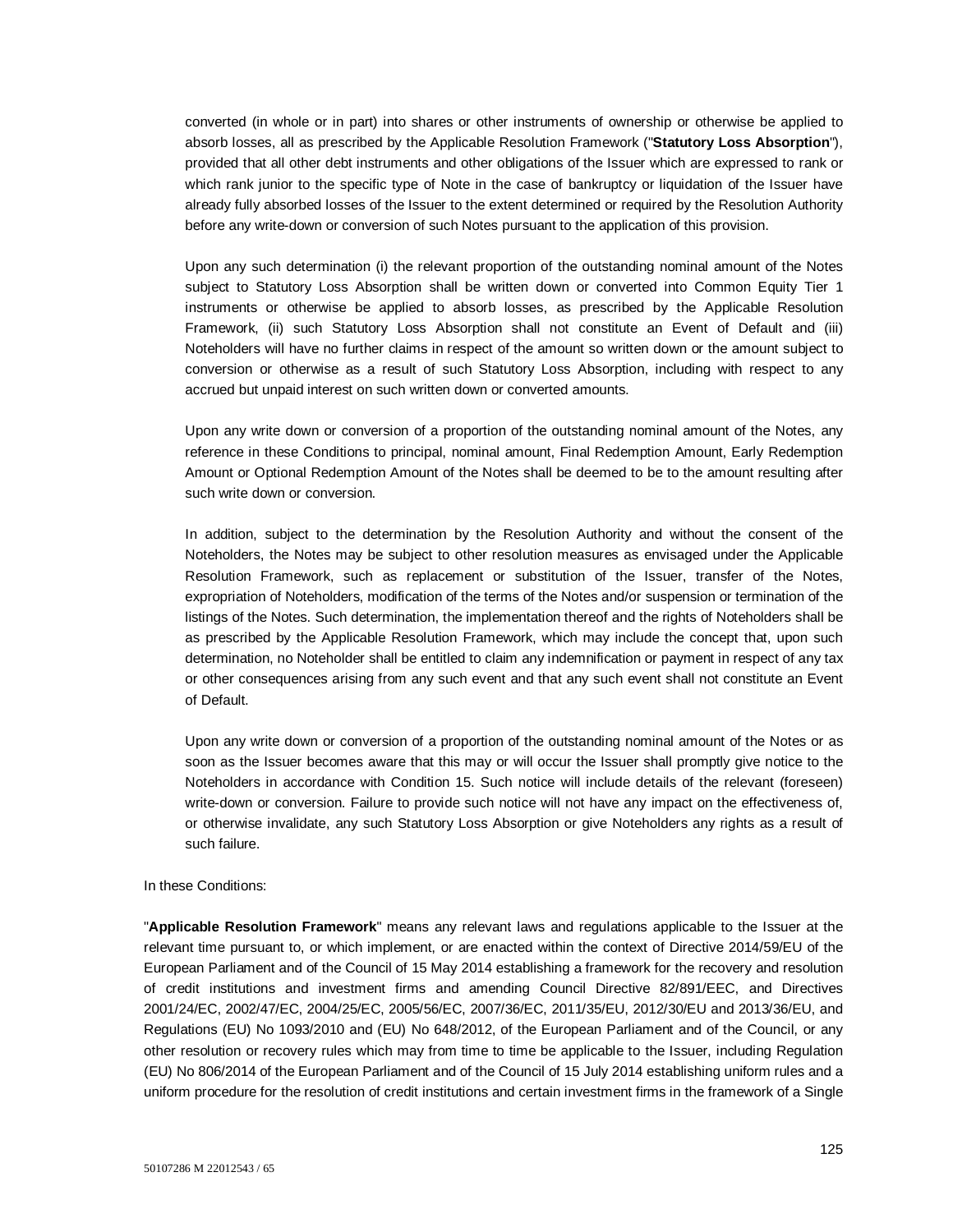Resolution Mechanism and a Single Resolution Fund and amending Regulation (EU) No 1093/2010 and the Dutch Intervention Act.

## *9. Taxation*

All payments of principal and interest in respect of the Notes, Receipts and Coupons by the Issuer will be made without withholding or deduction for or on account of any present or future taxes or duties, assessments or governmental charges of whatever nature imposed or levied by or on behalf of the Netherlands or any political subdivision or any authority thereof or therein having power to tax, unless such withholding or deduction is required by law and, in respect of Tier 2 Notes (and if at the relevant time the applicability of an obligation to pay additional amounts in respect of amount of principal would render the Resolution Notes ineligible for purposes of the Issuer's MREL Requirement, in respect of Resolution Notes), at the initiative of the relevant authority of the Netherlands having power to tax. In such event, the Issuer will, depending on which provision is specified in the applicable Final Terms, either:

- (a) make the required withholding or deduction of such taxes, duties, assessments or governmental charges for the account of the holders of the Notes, Receipts or Coupons, as the case may be, and shall not pay any additional amounts to the holders of the Notes, Receipts or Coupons; or
- (b) pay such additional amounts as shall be necessary in order that the net amounts received by the holders of the Notes, Receipts or Coupons after such withholding or deduction shall equal the amounts of interest and principal in respect of payment of any amount of principal) which would otherwise have been receivable in respect of the Notes, Receipts or Coupons, as the case may be, in the absence of such withholding or deduction;

except that no such additional amounts shall be payable with respect to any Note, Receipt or Coupon presented for payment:

- (i) in the case of Tier 2 Notes (and if at the relevant time the applicability of an obligation to pay additional amounts in respect of amount of principal would render the Resolution Notes ineligible for purposes of the Issuer's MREL Requirement, for Resolution Notes), in respect of payment of any amount of principal; or
- (ii) by or on behalf of a Noteholder, Receiptholder or Couponholder who is liable for such taxes or duties in respect of such Note, Receipt or Coupon by reason of his having some connection with the Netherlands other than the mere holding of such Note, Receipt or Coupon or the receipt of principal or interest in respect thereof; or
- (iii) by or on behalf of a Noteholder, Receiptholder or Couponholder who would not be liable or subject to the withholding or deduction by making a declaration of non-residence or other similar claim for exemption to the relevant tax authority; or
- (iv) more than 30 days after the Relevant Date (as defined below) except to the extent that the holder thereof would have been entitled to an additional amount on presenting the same for payment on such thirtieth day.

For the avoidance of doubt, no additional amounts will be paid by the Issuer, any Paying Agent or any other person on account of any deduction or withholding from a payment on, or in respect of, the Notes, Receipts or Coupons where such deduction or withholding is required pursuant to an agreement described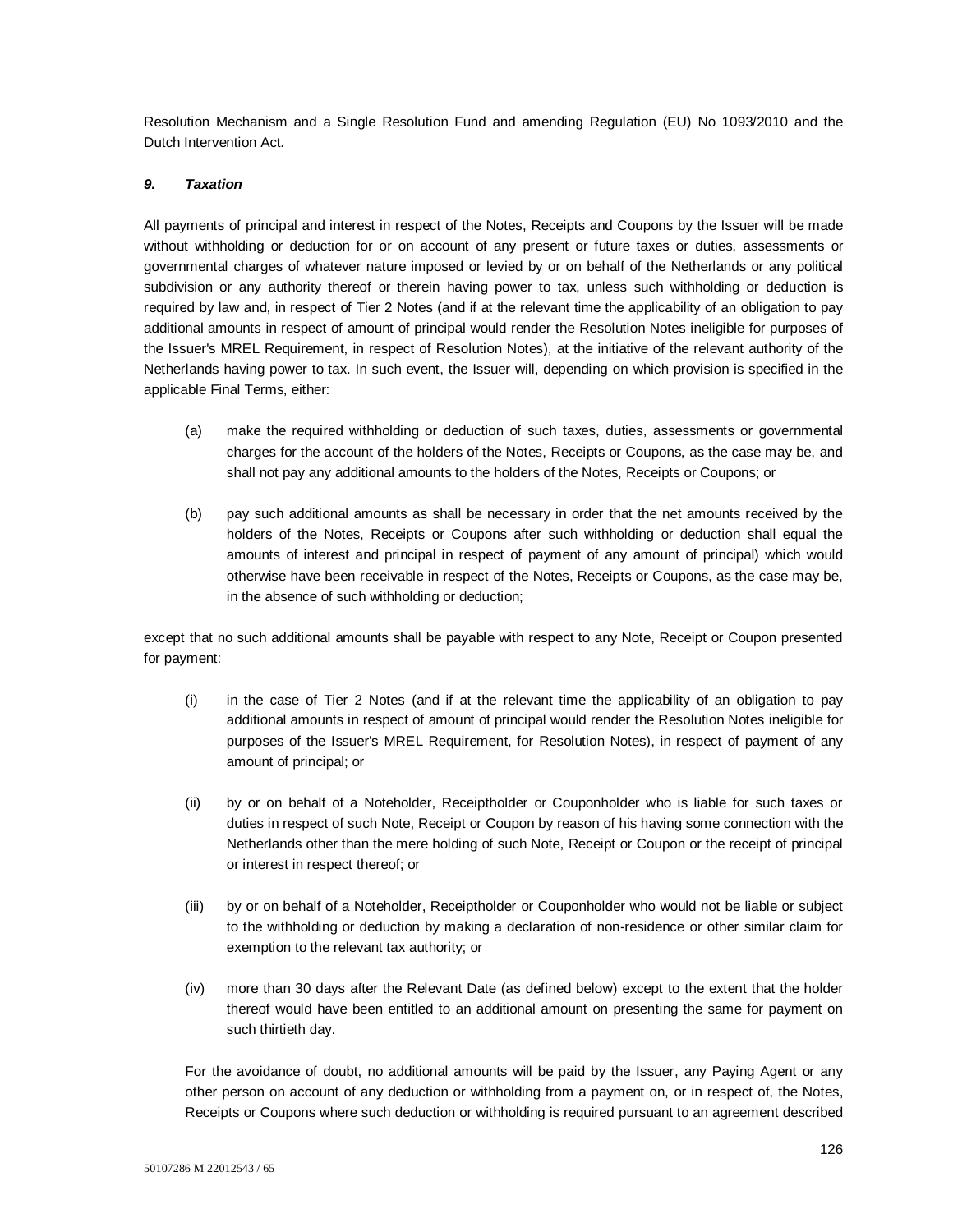in Section 1471(b) of the Revenue Code or otherwise imposed pursuant to sections 1471 through 1474 of the Revenue Code, any regulations thereunder, any official interpretations thereof, any intergovernmental agreement with respect thereto or any law implementing, or relating to, an intergovernmental agreement ("**FATCA**").

As used herein, the "**Relevant Date**" means the date on which such payment first becomes due, except that, if the full amount of the moneys payable has not been duly received by the Agent on or prior to such due date, it means the date on which, the full amount of such moneys having been so received, notice to that effect is duly given to the Noteholders in accordance with Condition 15.

## *10. Prescription*

The Notes, Receipts and Coupons will become void unless presented for payment within a period of five years after the Relevant Date (as defined in Condition 9) therefore.

There shall not be included in any Coupon sheet issued on exchange of a Talon any Coupon the claim for payment in respect of which would be void pursuant to this Condition or Condition 7(b) or any Talon which would be void pursuant to Condition 7(b).

## *11. Events of Default*

If (in the case of an issue of Senior Notes) any one or more of the following events or (in the case of an issue of Resolution Notes or Subordinated Notes) either or both of the events specified in (iii) and (iv) (each an "**Event of Default**") shall have occurred and be continuing:

- (i) default is made for more than 14 days in the payment of interest or principal in respect of the Notes; or
- (ii) the Issuer fails to perform or observe any of its other obligations under the Notes and such failure has continued for the period of 30 days next following the service on the Issuer of notice requiring the same to be remedied; or
- (iii) the Issuer is declared bankrupt or a declaration in respect of the Issuer under Article 3:163(1)(b) of the Wft is made by a competent court; or
- (iv) an order is made or an effective resolution is passed for the winding up or liquidation of the Issuer unless this is done in connection with a merger, consolidation or other form of combination or this involves a solvent liquidation,

then any Noteholder may, by written notice to the Issuer at the specified office of the Agent, effective upon the date of receipt thereof by the Agent, declare the Note held by the holder to be forthwith due and payable whereupon the same shall become forthwith due and payable at the Early Redemption Amount (as described in Condition 8(g)), together with accrued interest (if any) to the date of repayment, without presentment, demand, protest or other notice of any kind, provided that (i) repayment of Subordinated Notes that qualify as Tier 2 Notes under this Condition will only be effected after the Issuer has obtained the prior (written) permission of the Competent Authority provided that at the relevant time such permission is required and (ii) repayment of Resolution Notes will only be effected after the Issuer has obtained the prior (written) permission of the Competent Authority provided that such permission is a criterion for the Resolution Notes to qualify as being eligible for purposes of the Issuer's MREL Requirement.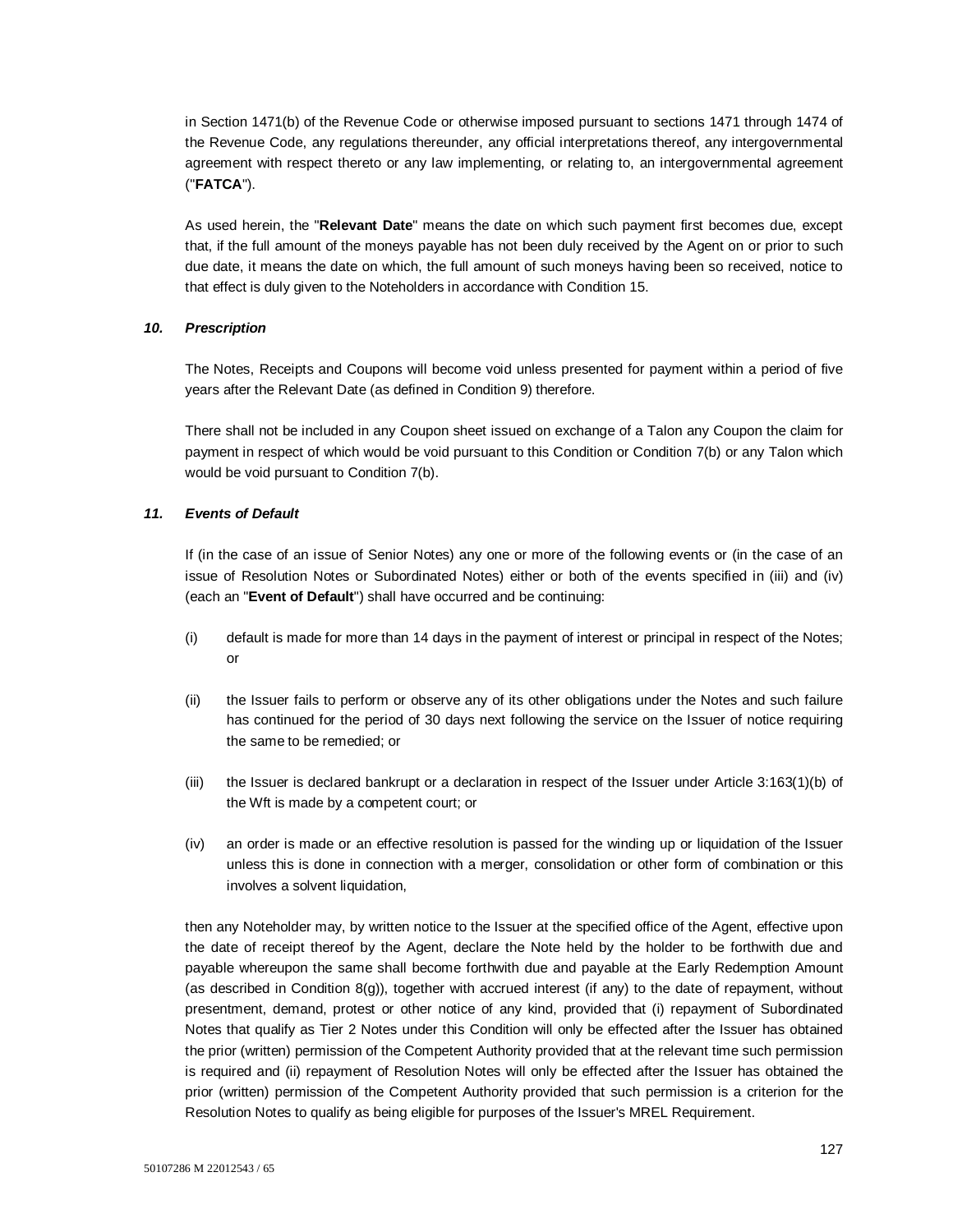The application of Statutory Loss Absorption as set out in Condition 8 in respect of the Notes does not constitute an Event of Default.

## *12. Replacement of Notes, Receipts, Coupons and Talons*

Should any Note, Receipt, Coupon or Talon be lost, stolen, mutilated, defaced or destroyed, it may be replaced at the specified office of the Agent upon payment by the claimant of such costs and expenses as may be incurred in connection therewith and on such terms as to evidence and indemnity as the Issuer may reasonably require. Mutilated or defaced Notes, Receipts, Coupons or Talons must be surrendered before replacements will be issued.

## *13. Agent and Paying Agents*

The names of the initial Agent and the other initial Paying Agents and their initial specified offices are set out below.

The Issuer is entitled to vary or terminate the appointment of any Paying Agent and/or appoint additional or other Paying Agents and/or approve any change in the specified office through which any Paying Agent acts, provided that:

- (i) so long as the Notes are listed on any stock exchange, there will at all times be a Paying agent with a specified office in such place as may be required by the rules and regulations of the relevant stock exchange;
- (ii) there will at all times be a Paying Agent with a specified office in a city in continental Europe;
- (iii) there will at all times be an Agent; and
- (iv) there will at all times be a Paying Agent with a specified office situated outside the Netherlands.

In addition, the Issuer shall forthwith appoint a paying agent having a specified office in New York City in the circumstances described in the final paragraph of Condition 7(b). Any variation, termination, appointment or change shall only take effect (other than in the case of insolvency, when it shall be of immediate effect) after not less than 30 nor more than 45 days' prior notice thereof shall have been given to the Noteholders in accordance with Condition 15.

## *14. Exchange of Talons*

On and after the Interest Payment Date or the Specified Interest Payment Date or for the Specified Period, as appropriate, on which the final Coupon comprised in any Coupon sheet matures, the Talon (if any) forming part of such Coupon sheet may be surrendered at the specified office of the Agent or any other Paying Agent in exchange for a further Coupon sheet including (if such further Coupon sheet does not include Coupons to (and including) the final date for the payment of interest due in respect of the Note to which it appertains) a further Talon, subject to the provisions of Condition 10. Each Talon shall, for the purposes of these Terms and Conditions, be deemed to mature on the Interest Payment Date or the Specified Interest Payment Date or for the Specified Period (as the case may be) on which the final Coupon comprised in the relative Coupon sheet matures.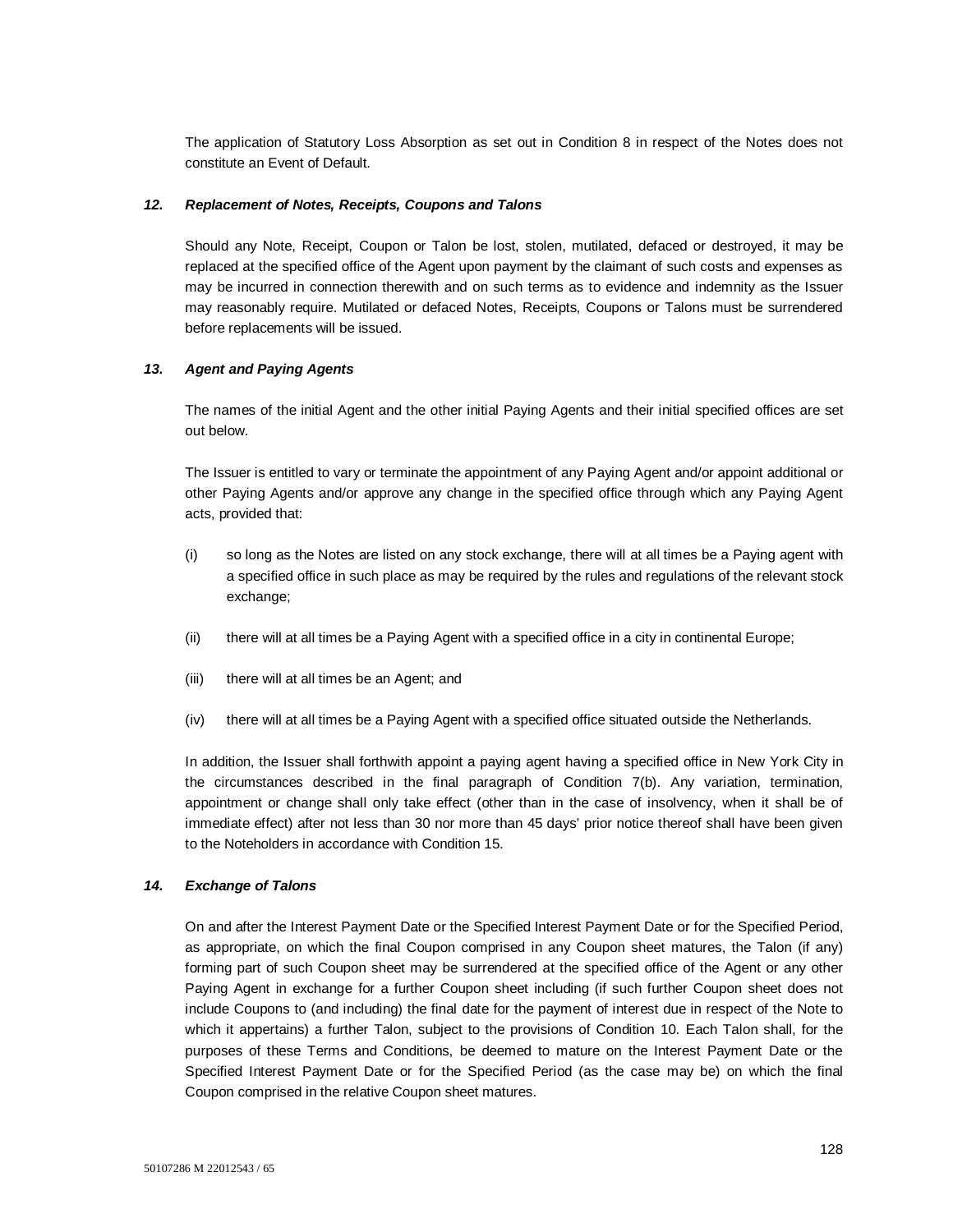## *15. Notices*

All notices regarding the Notes shall be published (i) if and for so long as the Notes are listed on Euronext in Amsterdam in at least one daily newspaper of wide circulation in the Netherlands, and (ii) if and for so long as the Notes are listed on the Luxembourg Stock Exchange, on the website of the Luxembourg Stock Exchange (www.bourse.lu). It is expected that such publication in a daily newspaper will be made in *Het Financieele Dagblad*. Any such notice will be deemed to have been given on the date of the first publication in all the newspapers in which such publication is required to be made or on the date of publication on the website of the Luxembourg Stock Exchange.

Until such time as any definitive Notes are issued, there may (provided that, in the case of any publication required by a stock exchange, the rules of the stock exchange so permit), so long as the global Note(s) is or are held in its or their entirety with a depository or a common depository on behalf of Euroclear and Clearstream, Luxembourg and/or any other relevant clearing system or a common safekeeper be substituted for publication in some or all of the newspapers referred to above, the delivery of the relevant notice to Euroclear and Clearstream, Luxembourg and/or any other relevant clearing system for communication by them to the Noteholders. Any such notice shall be deemed to have been given to the Noteholders on the seventh day after the day on which the said notice was given to Euroclear and Clearstream, Luxembourg and/or any other relevant clearing system, except that, for so long as such Notes are admitted to trading on the Luxembourg Stock Exchange and it is a requirement of applicable law or regulations, such notices shall be published on the website of the Luxembourg Stock Exchange (www.bourse.lu).

Where the identity of all the Noteholders is known to the Issuer, the Issuer may (after consultation with the relevant Stock Exchange (where relevant)) give notice individually to such holders in lieu of publication as provided above, except that, so long as the Notes are listed on Euronext in Amsterdam and the rules of such stock exchange so require, such notices will also be published in a daily newspaper of general circulation in the Netherlands.

Notices to be given by any holder of the Notes shall be in writing and given by lodging the same, together with the relative Note or Notes, with the Agent. Whilst any of the Notes are represented by a global Note, such notice may be given by any holder of a Note to the Agent via Euroclear and/or Clearstream, Luxembourg and/or any other relevant clearing system as the case may be, in such manner as the Agent and Euroclear and/or Clearstream, Luxembourg and/or any other relevant clearing system as the case may be, may approve for this purpose.

## *16. Meetings of Noteholders, Modification and Waiver*

The Agency Agreement contains provisions for convening meetings of the Noteholders to consider any matter affecting their interests, including the sanctioning by Extraordinary Resolution of a modification of the Notes, the Receipts, the Coupons or certain provisions of the Agency Agreement. Such meetings may be convened by the Issuer or Noteholders holding not less than 5% in a nominal amount of the Notes for the time being remaining outstanding. The quorum at any such meeting for passing an Extraordinary Resolution is one or more persons holding or representing not less than 50% in nominal amount of the Notes for the time being outstanding, or at any adjourned meeting one or more persons being or representing Noteholders whatever the nominal amount of the Notes so held or represented, except that at any meeting the business of which includes the modification of certain provisions of the Notes, Receipts or Coupons (including modifying the date of maturity of the Notes or any date for payment of interest thereof, reducing or cancelling the amount of principal or the Rate of Interest payable in respect of the Notes or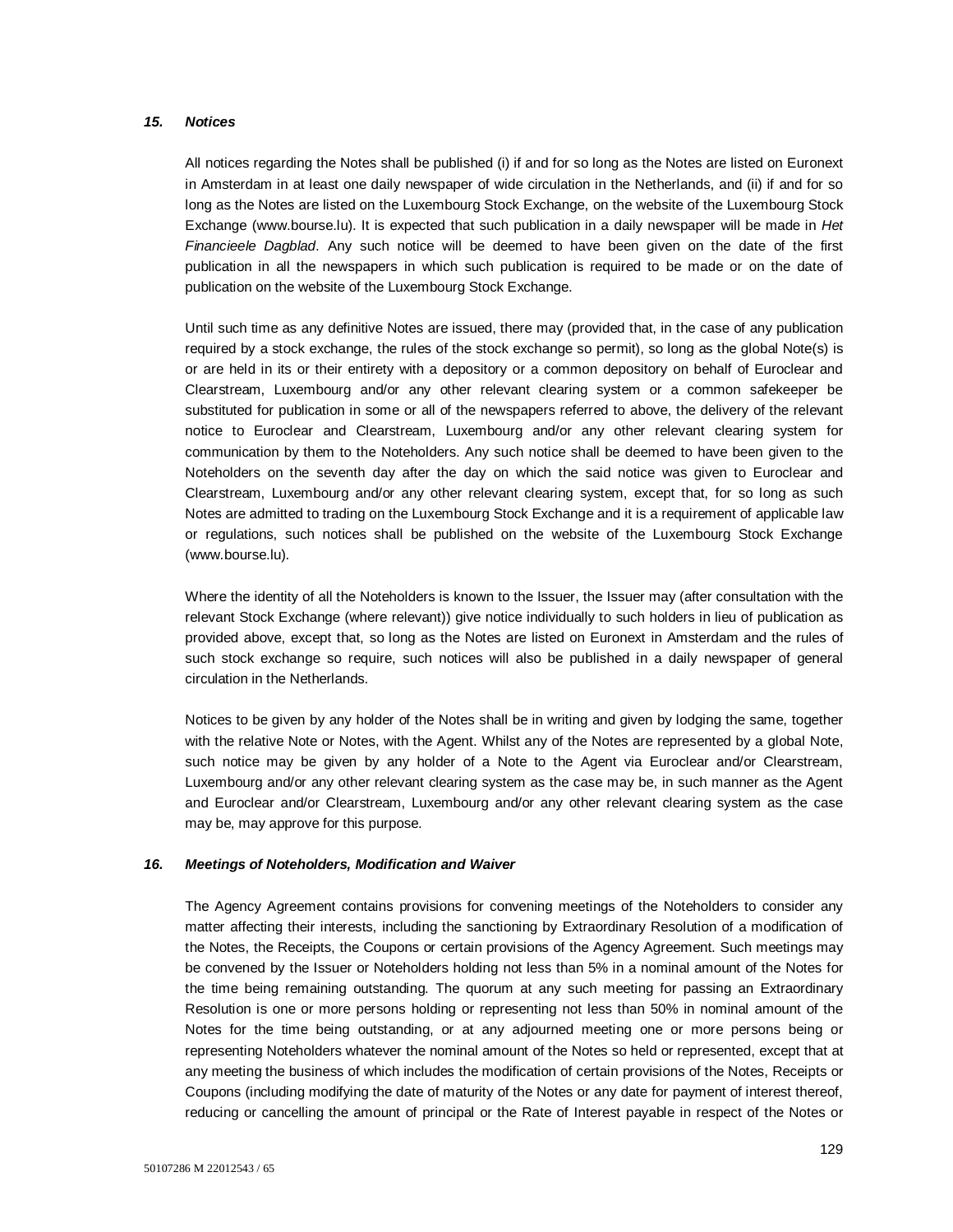altering the currency of payments on the Notes, Receipts or Coupons), the necessary quorum for passing an Extraordinary Resolution will be one or more persons holding or representing not less than two-thirds, or at any adjourned such meeting not less than one-third, in nominal amount of the Notes for the time being outstanding. An Extraordinary Resolution passed at any meeting of the Noteholders shall be binding on all the Noteholders, whether or not they are present at the meeting, and on all Receiptholders and Couponholders.

The Agent and the Issuer may agree, without the consent of the Noteholders, Receiptholders or Couponholders, to:

- (i) any modification (except as mentioned above) of the Agency Agreement which is not materially prejudicial to the interests of the Noteholders; or
- (ii) any modification of the Notes, the Receipts, the Coupons or the Agency Agreement which is of a formal, minor or technical nature or is made to correct a manifest error or to comply with mandatory provisions of the law of the jurisdiction in which the Issuer is incorporated; or
- (iii) in accordance with Condition 8(f), substitution of the Subordinated Notes or variation of the terms of the Subordinated Notes in order to ensure that such substituted or varied Subordinated Notes continue to qualify as Tier 2 Notes under CRD IV or such other regulatory capital rules applicable to the Issuer at the relevant time.

Any such modification shall be binding on the Noteholders, the Receiptholders and the Couponholders and any such modification shall be notified to the Noteholders in accordance with Condition 15 as soon as practicable thereafter.

Any amendment to Condition 8(l) or which impacts upon the eligibility of the Notes for eligibility as Tier 2 Notes is subject to the prior (written) permission of the Competent Authority (provided that, at the relevant time, such permission is required to be given).

## *17. Further Issues*

The Issuer shall be at liberty from time to time without the consent of the Noteholders, Receiptholders or Couponholders to create and issue further notes having terms and conditions the same as the Notes or the same in all respects save for the amount and date of the first payment of interest thereon and so that the same shall be consolidated and form a single Series with the outstanding Notes.

## *18. Substitution of the Issuer*

- (a) The Issuer may, without any further consent of the Noteholders or Couponholders being required, when no payment of principal of or interest on any of the Notes is in default and after (written) permission of the Competent Authority, in case of Subordinated Notes that qualify as Tier 2 Notes (provided that, at the relevant time, such permission is required to be given), be replaced and substituted by any directly or indirectly wholly owned subsidiary of the Issuer (the "**Substituted Debtor**") as principal debtor in respect of the Notes and the related Receipts and Coupons provided that:
	- (i) such documents shall be executed by the Substituted Debtor and the Issuer as may be necessary to give full effect to the substitution (the "**Documents**") and (without limiting the generality of the foregoing) pursuant to which the Substituted Debtor shall undertake in favour of each Noteholder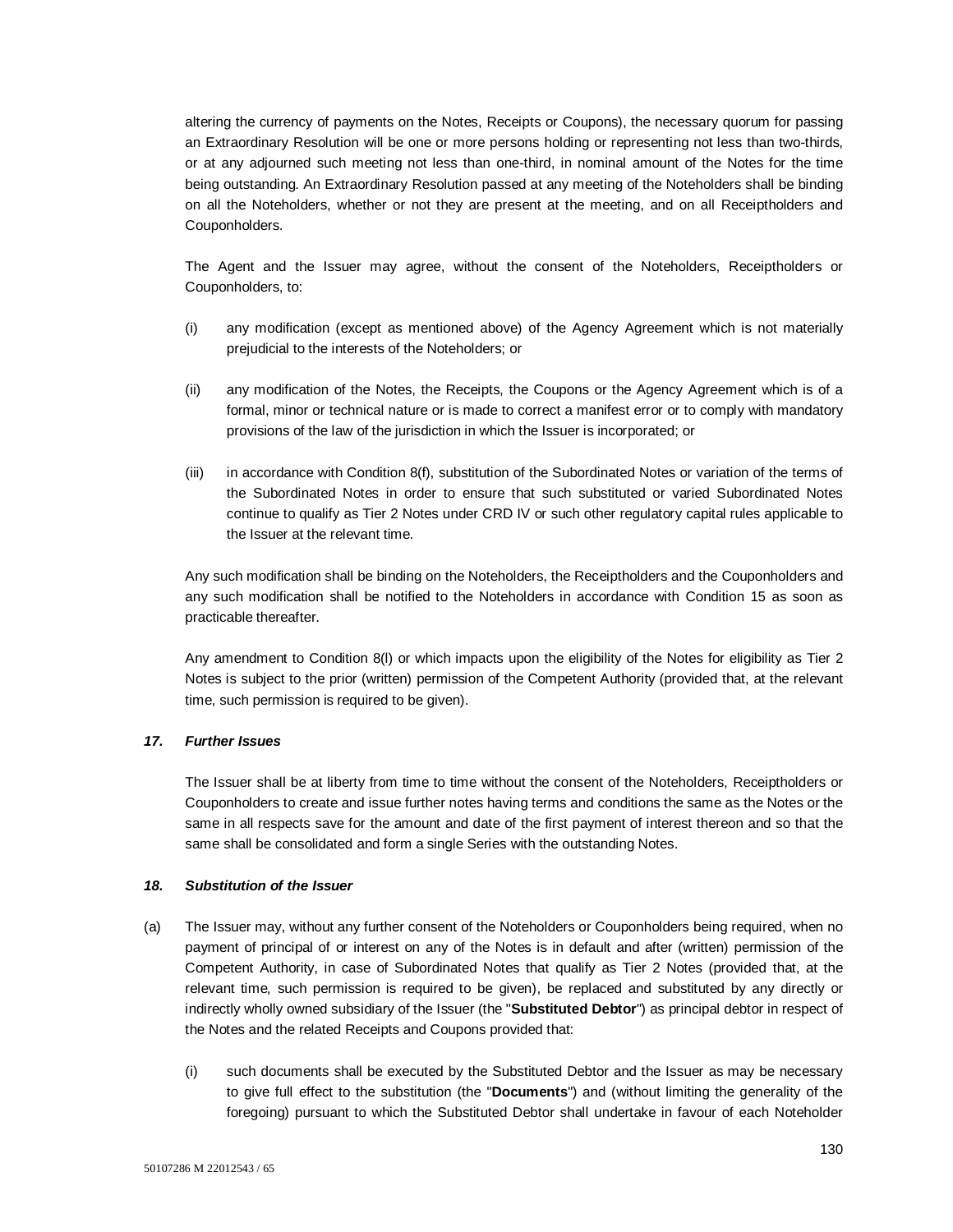and Couponholder to be bound by the Terms and Conditions of the Notes and the provisions of the Agency Agreement as fully as if the Substituted Debtor had been named in the Notes, and the related Receipts and Coupons and the Agency Agreement as the principal debtor in respect of the Notes and the relevant Receipts and Coupons in place of the Issuer and pursuant to which the Issuer shall guarantee, which guarantee shall be unconditional and irrevocable, (the "**Guarantee**") in favour of each Noteholder and each holder of the related Receipts and Coupons the payment of all sums (including any additional amounts payable pursuant to Condition 9) payable in respect of the Notes and the related Receipts and Coupons;

- (ii) where the Substituted Debtor is incorporated, domiciled or resident for taxation purposes in a territory other than the Netherlands, the Documents shall contain a covenant and/or such other provisions as may be necessary to ensure that each Noteholder has the benefit of a covenant in terms corresponding to the provisions of Condition 9 with the substitution for the references to the Netherlands of references to the territory in which the Substituted Debtor is incorporated, domiciled and/or resident for taxation purposes. The Documents shall also contain a covenant by the Substituted Debtor and the Issuer to indemnify and hold harmless each Noteholder and Couponholder against all liabilities, costs, charges and expenses, which may be incurred by or levied against such holder as a result of any substitution pursuant to this Condition and which would not have been so incurred or levied had such substitution not been made (and, without limiting the foregoing, such liabilities, costs, charges and expenses shall include any and all taxes or duties which are imposed on any such Noteholder or Couponholder by any political sub-division or taxing authority of any country in which such Noteholder or Couponholder resides or is subject to any such tax or duty and which would not have been so imposed had such substitution not been made);
- (iii) the Documents shall contain a warranty and representation by the Substituted Debtor and the Issuer (a) that each of the Substituted Debtor and the Issuer has obtained all necessary governmental and regulatory approvals and consents for such substitution and the performance of its obligations under the Documents, and that all such approvals and consents are in full force and effect and (b) that the obligations assumed by each of the Substituted Debtor and the Issuer under the Documents are all valid and binding in accordance with their respective terms and enforceable by each Noteholder;
- (iv) each stock exchange which has Notes listed thereon shall have confirmed that following the proposed substitution of the Substituted Debtor such Notes would continue to be listed on such stock exchange;
- (v) the Substituted Debtor shall have delivered to the Agent or procured the delivery to the Agent of a legal opinion from a leading firm of lawyers in the jurisdiction in which the Substituted Debtor is situated to the effect that the Documents and the Substituted Debtor's obligations under the Notes, Receipts and Coupons will constitute legal, valid and binding obligations of the Substituted Debtor, such opinion to be dated not more than three days prior to the date of substitution of the Substituted Debtor for the Issuer and to be available for inspection by Noteholders and Couponholders at the specified office of the Agent;
- (vi) the Issuer shall have delivered to the Agent or procured the delivery to the Agent of a legal opinion from a leading firm of Dutch lawyers to the effect that the Documents (including the Guarantee) will constitute legal, valid and binding obligations of the Issuer, such opinion to be dated not more than three days prior to the date of substitution of the Substituted Debtor for the Issuer and to be available for inspection by Noteholders and Couponholders at the specified office of the Agent; and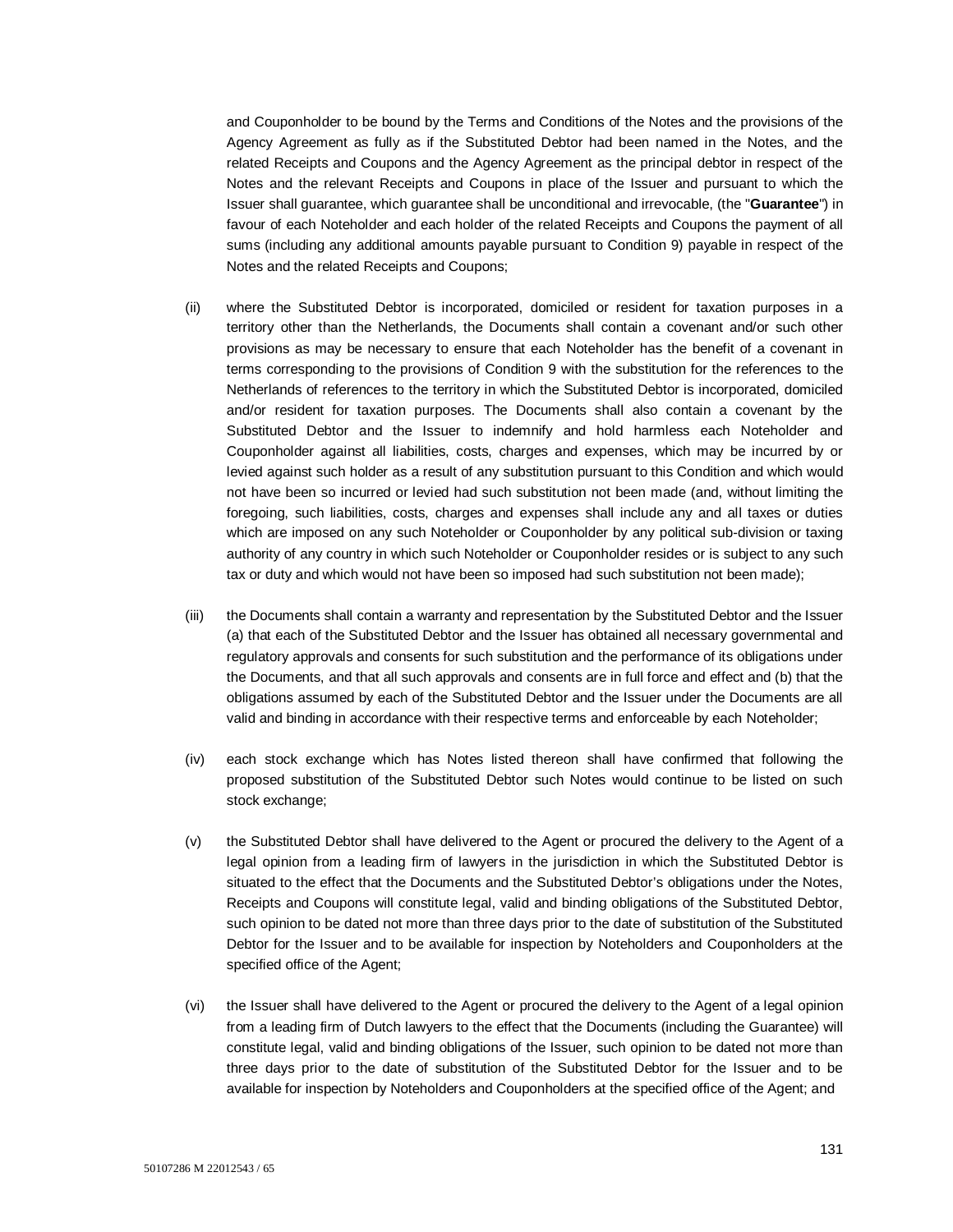- (vii) the Issuer shall have delivered to the Agent or procured the delivery to the Agent of a legal opinion from a leading firm of Dutch lawyers to the effect that the Documents (including the Guarantee) constitute legal, valid and binding obligations of the Substituted Debtor and the Issuer under Dutch law, such opinion to be dated not more than three days prior to the date of substitution of the Substituted Debtor for the Issuer and to be available for inspection by Noteholders and Couponholders at the specified office of the Agent.
- (b) In connection with any substitution effected pursuant to this Condition, neither the Issuer nor the Substituted Debtor need have any regard to the consequences of any such substitution for individual Noteholders or Couponholders resulting from their being for any purpose domiciled or resident in, or otherwise connected with, or subject to the jurisdiction of, any particular territory and no Noteholder or Couponholder, except as provided in Condition 18(a)(ii), shall be entitled to claim from the Issuer or any Substituted Debtor under the Notes and the related Receipts and Coupons any indemnification or payment in respect of any tax or other consequences arising from such substitution.
- (c) In respect of any substitution pursuant to this Condition in respect of the Subordinated Notes of any Series, the Documents shall provide for such further amendment of the Terms and Conditions of the Subordinated Notes as shall be necessary to ensure that the Subordinated Notes of such Series constitute subordinated obligations of the Substituted Debtor and that the Guarantee constitutes a subordinated obligation of the Issuer, in each case subordinated to no greater than the same extent as the Issuer's obligations prior to its substitution to make payments of principal in respect of the Subordinated Notes of such Series under Condition 4 of the Terms and Conditions.
- (d) With respect to Subordinated Notes that qualify as Tier 2 Notes, the Issuer shall be entitled, after (written) permission of the Competent Authority (provided that, at the relevant time, such permission is required to be given) by notice to the Noteholders given in accordance with Condition 15, at any time either to effect a substitution which does not comply with paragraph (c) above provided that the terms of such substitution have been approved by an Extraordinary Resolution of the Noteholders or to waive all and any rights to effect a substitution of the principal debtor pursuant to this Condition. Any such notice of waiver shall be irrevocable.
- (e) Upon the execution of the Documents as referred to in paragraph (a) above, the Substituted Debtor shall be deemed to be named in the Notes and the related Receipts and Coupons as the principal debtor in place of the Issuer and the Notes and the related Receipts and Coupons shall thereupon be deemed to be amended to give effect to the substitution. The execution of the Documents shall operate to release the Issuer as issuer from all of its obligations as principal debtor in respect of the Notes and the related Receipts and Coupons save that any claims under the Notes and the related Receipts and Coupons prior to release shall inure for the benefit of Noteholders and Couponholders.
- (f) The Documents shall be deposited with and held by the Agent for so long as any Notes or Coupons remain outstanding and for so long as any claim made against the Substituted Debtor by any Noteholder or Couponholder in relation to the Notes or the related Receipts and Coupons or the Documents shall not have been finally adjudicated, settled or discharged. The Substituted Debtor and the Issuer shall acknowledge in the Documents the right of every Noteholder and Couponholder to the production of the Documents for the enforcement of any of the Notes or the related Receipts and Coupons or the Documents.
- (g) Not later than 15 Business Days after the execution of the Documents, the Substituted Debtor shall give notice thereof to the Noteholders in accordance with Condition 15.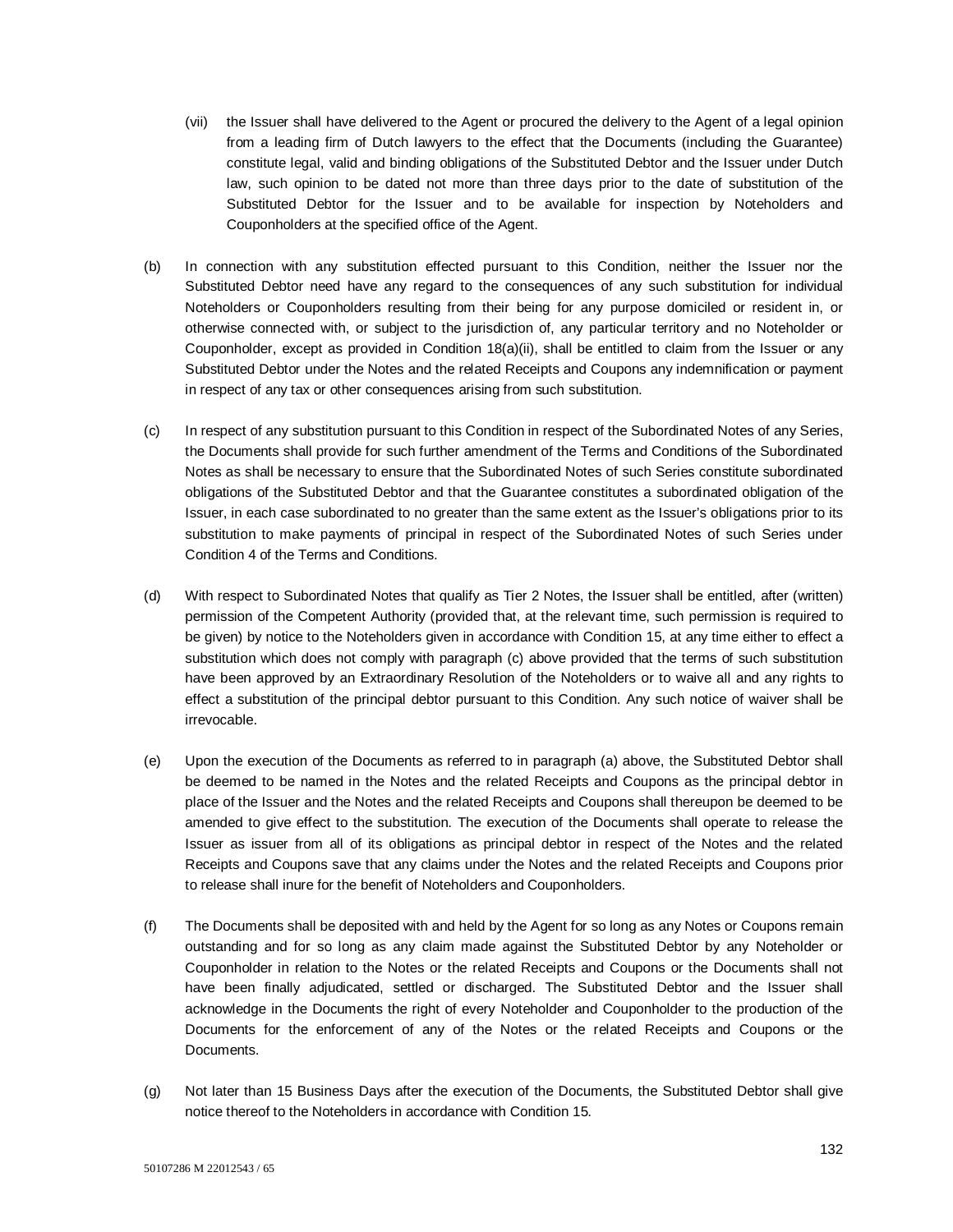## *19. Governing Law and Submission to Jurisdiction*

- (a) The Agency Agreement, the Notes, the Receipts and the Coupons are governed by, and shall be construed in accordance with, Dutch law, including the choice of court agreement set out below in Condition 19(b).
- (b) The Issuer submits for the exclusive benefit of the Noteholders, the Receiptholders and the Couponholders to the jurisdiction of the courts of Amsterdam, the Netherlands, judging in first instance, and in its appellate courts. Without prejudice to the foregoing, the Issuer further irrevocably agrees that any suit, action or proceedings arising out of or in connection with the Agency Agreement, the Notes, the Receipts and the Coupons may be brought in any other court of competent jurisdiction.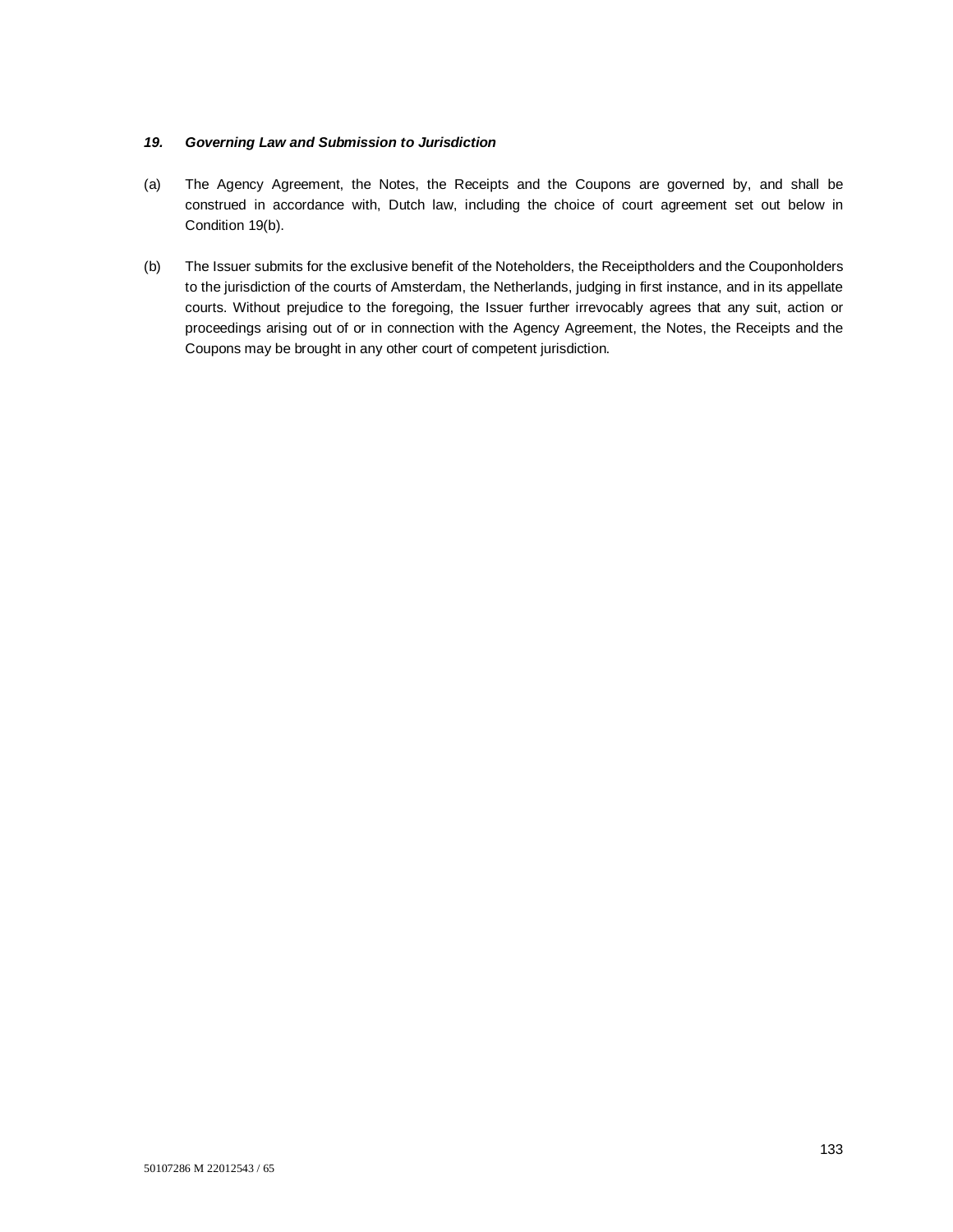## **PART 2: FORM OF FINAL TERMS**

Copies of the Final Terms will be provided by the Issuer upon request. [In addition, in case of Notes listed on Euronext in Amsterdam, the Final Terms will be displayed on the website of Euronext Amsterdam (https://www.euronext.com/) and in case of Notes listed on the Luxembourg Stock Exchange, on the website of the Luxembourg Stock Exchange (www.bourse.lu)].

Set out below is the form of Final Terms which will be completed for each Tranche of Notes issued under the Programme.

#### **Final Terms**

De Volksbank N.V. (*incorporated under Dutch law and having its corporate seat in Utrecht*)

Issue of [up to] [Aggregate Nominal Amount of Tranche] [Title of Notes] (the "**Notes**") issued under the Debt Issuance Programme of de Volksbank

dated [•]

This document constitutes the Final Terms of the issue of Notes under the Debt Issuance Programme (the "**Programme**") of de Volksbank N.V. (the "**Issuer**"), described herein for the purposes of Article 5.4 of Directive 2003/71/EC, the "**Prospectus Directive**" means Directive 2003/71/EC (as amended, including by Directive 2010/73/EU) and includes any relevant implementing measure in the Relevant Member State. It must be read in conjunction with the base prospectus pertaining to the Programme, dated 19 October 2017 (the "**Prospectus**") and any amendments or supplements thereto, which together constitute a base prospectus for the purposes of the Prospectus Directive. Full information on the Issuer and the offer of the Notes is only available on the basis of the combination of these Final Terms and the Prospectus and any amendments or supplements thereto. The Prospectus (and any amendments thereto) is available for viewing at www.volksbank.nl as well as at the office of the Issuer at Croeselaan 1, 3521 BJ, Utrecht, the Netherlands, where copies may also be obtained (free of charge). Any supplements to the Prospectus will in any case be available at this office and copies thereof may be obtained (free of charge) there and on the Issuer's website at www.volksbank.nl. Any information contained in or accessible through any website, including www.volksbank.nl, does not form a part of the Prospectus, unless specifically stated in the Prospectus, in any supplement hereto or in any document incorporated or deemed to be incorporated by reference in the Prospectus that all or any portion of such information is incorporated by reference in the Prospectus.

**[PROHIBITION OF SALES TO EEA RETAIL INVESTORS -** The Notes are not intended to be offered, sold or otherwise made available to and should not be offered, sold or otherwise made available to any retail investor in the European Economic Area ("**EEA**"). For these purposes, a retail investor means a person who is one (or more) of: (i) a retail client as defined in point (11) of Article 4(1) of Directive 2014/65/EU ("**MiFID II**"); (ii) a customer within the meaning of Directive 2002/92/EC ("**IMD**"), where that customer would not qualify as a professional client as defined in point (10) of Article 4(1) of MiFID II; or (iii) not a qualified investor as defined in Prospectus Directive). Consequently no key information document required by Regulation (EU) No 1286/2014 (the "**PRIIPs Regulation**") for offering or selling the Notes or otherwise making them available to retail investors in the EEA has been prepared and therefore offering or selling the Notes or otherwise making them available to any retail investor in the EEA may be unlawful under the PRIIPS Regulation. $I^7$ 

l

<sup>&</sup>lt;sup>7</sup> Include this legend unless the Final Terms for an offer of Notes to be concluded on or after 1 January 2018 specifies "Prohibition of Sales to EEA Retail Investors" as "Not Applicable".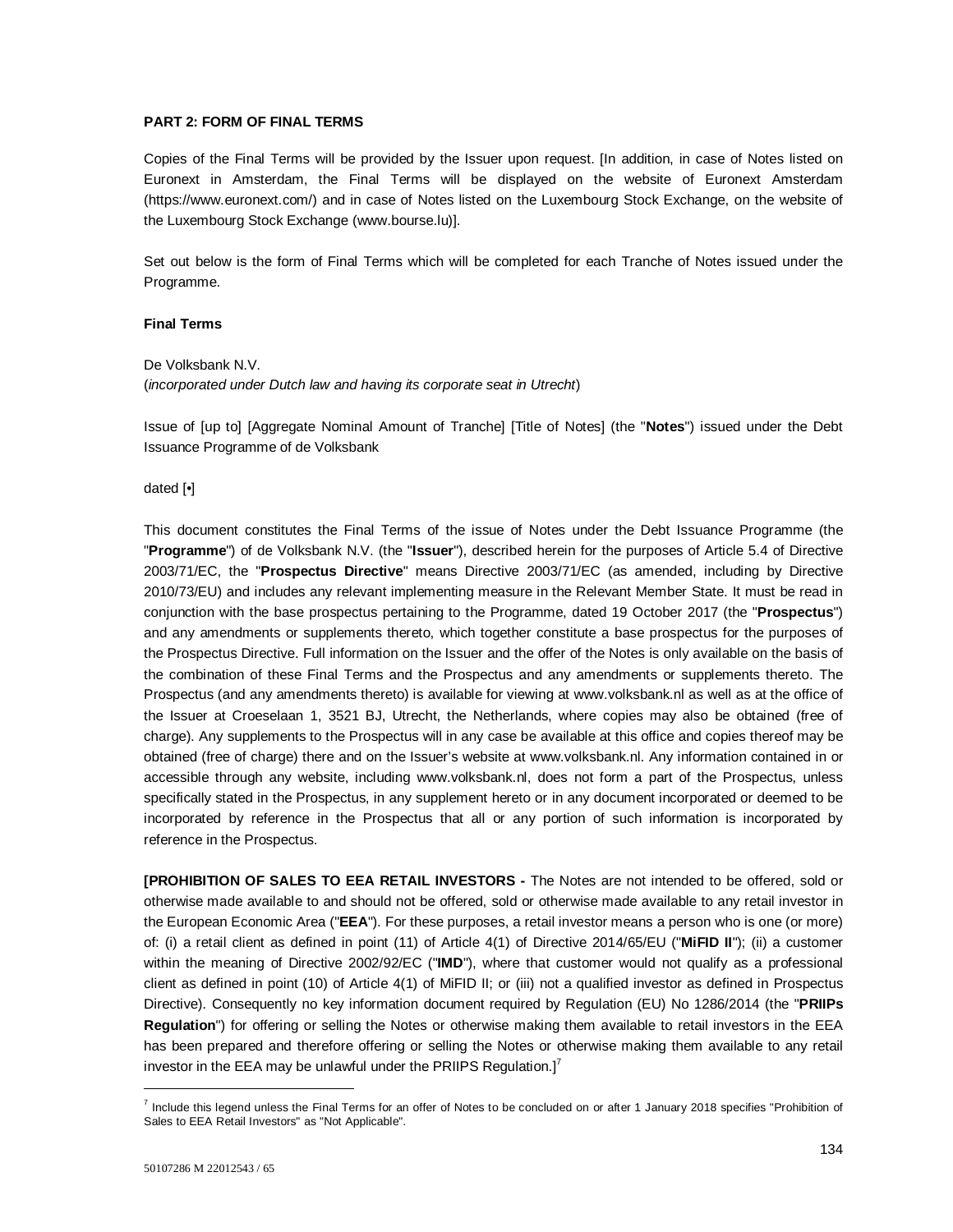# [*The following language applies if the first Tranche of the Series of Notes is issued under the current base prospectus*]

[These Final Terms are to be read in conjunction with the Terms and Conditions of the Notes (the "**Terms and Conditions**") set forth in Chapter 2, Part 1 of the Prospectus. The Terms and Conditions as completed by these Final Terms constitute the conditions (the "**Conditions**") of the Notes. Capitalised terms not defined herein will have the same meaning as in the Terms and Conditions. All references to numbered Conditions and sections are to Conditions and sections of the Terms and Conditions set forth in Chapter 2, Part 1 of the Prospectus.]

## [*The following alternative language applies if the first Series or Tranche of an issue which is being increased was issued under a Base Prospectus with an earlier date.*]

[Terms used herein shall be deemed to be defined as such, to the extent they apply to the Senior Notes, in the terms and conditions as referred to on pages 91 up to and including 128 of the base prospectus of the Issuer relating to the Programme, dated 19 October 2016 (the "**2016 Terms and Conditions**") which has been incorporated by reference in, and forms part of the Prospectus dated 19 October 2017[, as supplemented by the supplement to the Prospectus dated [*insert date*]] (the "**Prospectus**"). These Final Terms contain the final terms of the Notes and must be read in conjunction with the Base Prospectus, save in respect of the 2016 Terms and Conditions incorporated by reference therein which are attached hereto. Together, the Prospectus and these Final Terms constitute a base prospectus for the purposes of the Directive 2003/71/EC (as amended, including by Directive 2010/73/EU) and includes any relevant implementing measure in the Relevant Member State (the "**Prospectus Directive**"). This document constitutes the Final Terms of the Notes described herein for the purposes of Article 5.4 of the Prospectus Directive and must be read in conjunction with the Prospectus.]

[*Include whichever of the following apply or specify as 'Not Applicable' (N/A). Note that the numbering should remain as set out below, even if 'Not Applicable' is indicated for individual paragraphs or sub-paragraphs. Italics denote directions for completing the Final Terms.*]

[*When completing any final terms, consideration should be given as to whether such terms constitute 'significant new factors' and consequently trigger the need for a supplement to the Prospectus under Article 16 of the Prospectus Directive, the publication of which would in turn trigger the investors' right to withdraw their acceptances within a period of two Business Days.*]

[*Consider whether a drawdown prospectus is necessary in order to issue fungible Notes where the first tranche was issued pursuant to a previous information memorandum/base prospectus. This could arise in circumstances where, for example, the Final Terms for the original tranche included information which is no longer permitted to be included in final terms under the Prospectus Directive or pursuant to guidance issued by ESMA*]

| (1) | Issuer: |                                             | de Volksbank N.V.                                                                                                                                                                              |
|-----|---------|---------------------------------------------|------------------------------------------------------------------------------------------------------------------------------------------------------------------------------------------------|
| (2) | (i)     | Series Number:                              |                                                                                                                                                                                                |
|     | (ii)    | Tranche Number:                             | 1 (If fungible with an existing Series, details of that<br>Series, including the date on which the Notes become<br>fungible)                                                                   |
|     | (iii)   | Date on which the Notes<br>become fungible: | [Not Applicable/The Notes shall be consolidated, form a<br>single series and be interchangeable for trading purposes<br>with the <i>linsert earlier Tranches</i> on <i>[linsert date]</i> /the |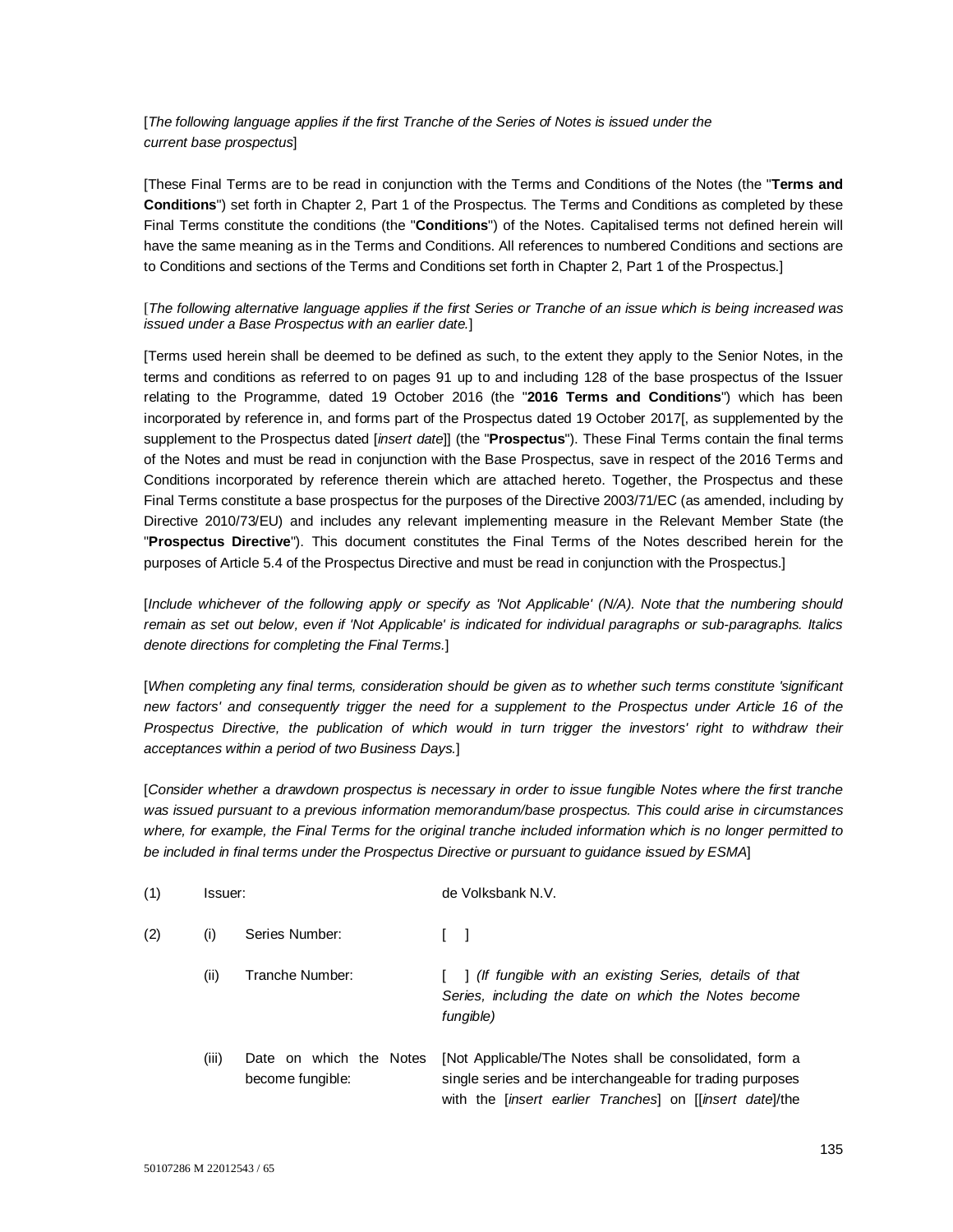Issue Date/exchange of the Temporary Global Note for interests in the Permanent Global Note, as referred to in paragraph 25 below [which is expected to occur on or about [*insert date*]].]

| (3) | <b>Specified Currency or Currencies:</b> |                                                                         | -1                                                                                                                                                                                                                                                        |
|-----|------------------------------------------|-------------------------------------------------------------------------|-----------------------------------------------------------------------------------------------------------------------------------------------------------------------------------------------------------------------------------------------------------|
| (4) |                                          | Aggregate Nominal Amount                                                | L<br>$\mathbf{I}$                                                                                                                                                                                                                                         |
|     | (i)                                      | Series:                                                                 | [Up to]                                                                                                                                                                                                                                                   |
|     | (ii)                                     | Tranche:                                                                | [Up to]                                                                                                                                                                                                                                                   |
| (5) |                                          | <b>Issue Price of Tranche:</b>                                          | ] per cent. of the Aggregate Nominal Amount [plus<br>L<br>accrued interest from [insert date] (in the case of fungible<br>issues only, if applicable)]                                                                                                    |
| (6) | (i)                                      | <b>Specified Denominations:</b>                                         | $\lceil$<br>L                                                                                                                                                                                                                                             |
|     |                                          |                                                                         | (Notes may not be issued in denominations less than<br>$f(100,000)$ or the equivalent thereof in any other currency).                                                                                                                                     |
|     |                                          |                                                                         | (Note - Please use the following sample wording:<br>[€100,000] and integral multiples of [€1,000] in excess<br>thereof up to and including [€199,000]. No Notes in<br>definitive form will be issued with a denomination above<br>[€199,000].')           |
|     | (ii)                                     | <b>Calculation Amount</b>                                               | ] (If only one Specified Denomination, insert the<br>Specified Denomination. If more than one Specified<br>Denomination, insert the highest common factor. Note:<br>There must be a common factor in the case of two or<br>more Specified Denominations.) |
| (7) | (i)                                      | <b>Issue Date:</b>                                                      | $\mathbf{I}$<br>L                                                                                                                                                                                                                                         |
|     | (ii)                                     | Interest<br>Commencement<br>Date (if different from the<br>Issue Date): | [Specify/Issue Date/ Not applicable]                                                                                                                                                                                                                      |
| (8) | <b>Maturity Date:</b>                    |                                                                         | [Fixed rate - specify date/Floating rate - Interest Payment<br>Date falling in or nearest to [specify month and year]]                                                                                                                                    |
| (9) | <b>Interest Basis:</b>                   |                                                                         | ] per cent. Fixed Rate] [[LIBOR/EURIBOR] +/- [] per<br>Ш.<br>cent. Floating Rate]<br>[Dual Currency Interest]<br>[Zero Coupon]<br>[Non interest bearing]<br>(further particulars specified below)                                                         |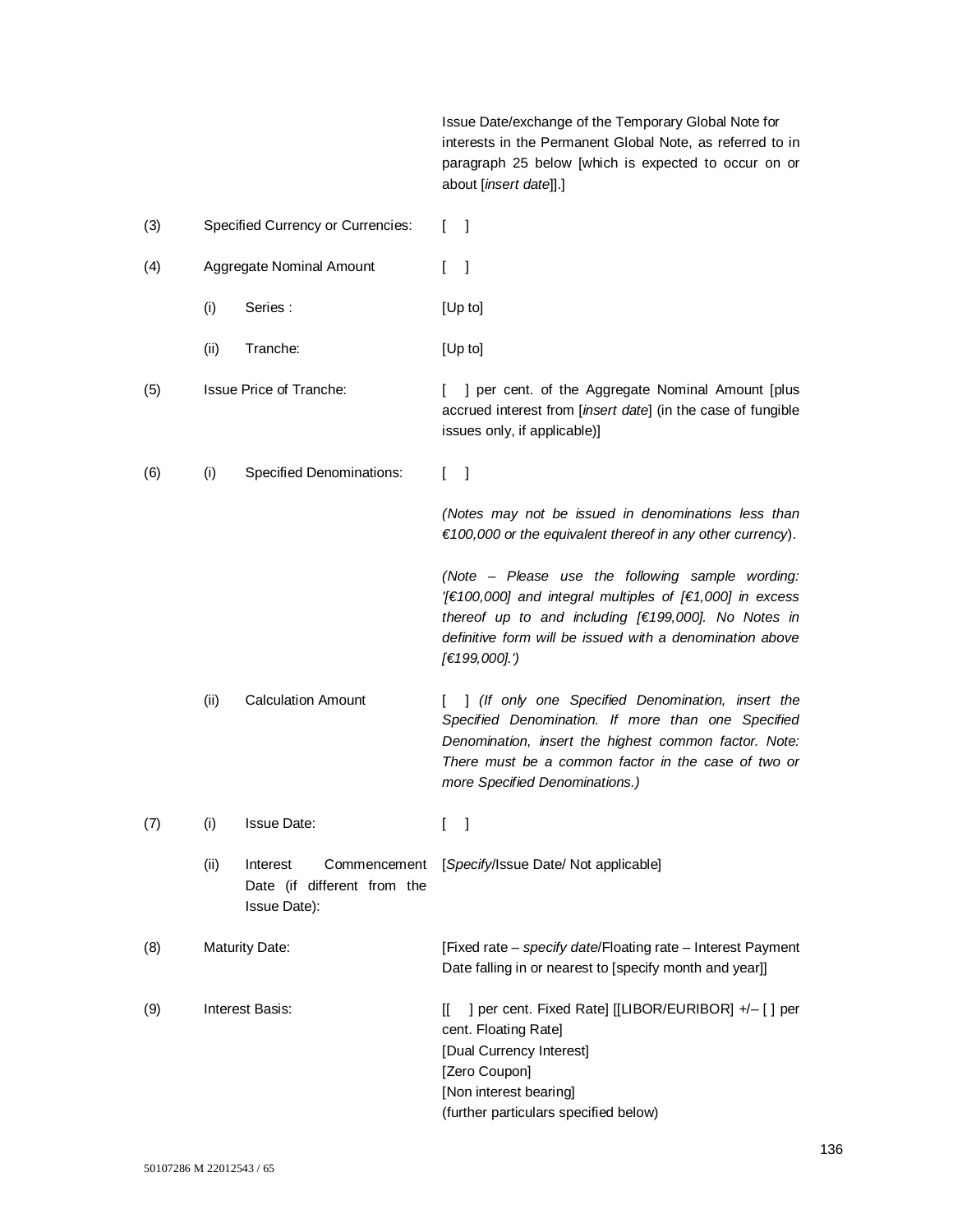| (10) | Redemption/Payment Basis: |                                                            |                | [Subject to any purchase and cancellation or early<br>redemption, the Notes will be redeemed on the Maturity<br>Date at 100 per cent. of their nominal amount.]<br>[Dual Currency Redemption]<br>[Instalment]                 |
|------|---------------------------|------------------------------------------------------------|----------------|-------------------------------------------------------------------------------------------------------------------------------------------------------------------------------------------------------------------------------|
| (11) |                           | Change of Interest Basis Option:                           |                | [Applicable/Not Applicable]<br>(If not applicable, delete the remaining sub paragraphs of<br>this paragraph)                                                                                                                  |
|      | (i)                       | Interest Basis Option Period:                              | $\mathbf{L}$   | ] Business Days                                                                                                                                                                                                               |
|      | (ii)                      | Change of Interest Basis<br>Option Period Date:            | $\overline{1}$ | ]/Each Interest Payment Date]                                                                                                                                                                                                 |
|      | (iii)                     | Initial Interest Basis:                                    |                | [[ ] per cent. Fixed Rate]<br>[Floating Rate][LIBOR/EURIBOR] +/- [ ] per cent.<br>[Zero Coupon]<br>[Non interest bearing]                                                                                                     |
|      | (iv)                      | Subsequent Interest Basis:                                 |                | [[ ] per cent. Fixed Rate]<br>[Floating Rate][LIBOR/EURIBOR] +/- [ ] per cent.<br>[Zero Coupon]<br>[Non interest bearing]                                                                                                     |
| (12) | Put/Call Options:         |                                                            |                | [Investor Put - only for Senior Notes and Subordinated<br>Notes not being Tier 2 Notes]<br>[Issuer Call]<br>[Regulatory Call (only if Condition 8(f) applies)]<br>[Not Applicable]<br>[(further particulars specified below)] |
| (13) | Status of the Notes:      |                                                            |                | [Senior/Resolution/Subordinated [Tier 2] Notes]                                                                                                                                                                               |
| (14) |                           | Method of distribution:                                    |                | [Syndicated/Non-syndicated/Not applicable]                                                                                                                                                                                    |
|      | (i)                       | If syndicated, names and<br>addresses of Dealers:          |                | [insert names and addresses/Not applicable]                                                                                                                                                                                   |
|      | (ii)                      | If non-syndicated, name and<br>address of relevant Dealer: |                | [insert names and addresses/Not applicable]                                                                                                                                                                                   |

# **PROVISIONS RELATING TO INTEREST (IF ANY) PAYABLE**

| (15) | <b>Fixed Rate Note Provisions</b> | [Applicable/Not Applicable]                                 |
|------|-----------------------------------|-------------------------------------------------------------|
|      |                                   | (If not applicable, delete the remaining sub- paragraphs of |
|      |                                   | this paragraph)                                             |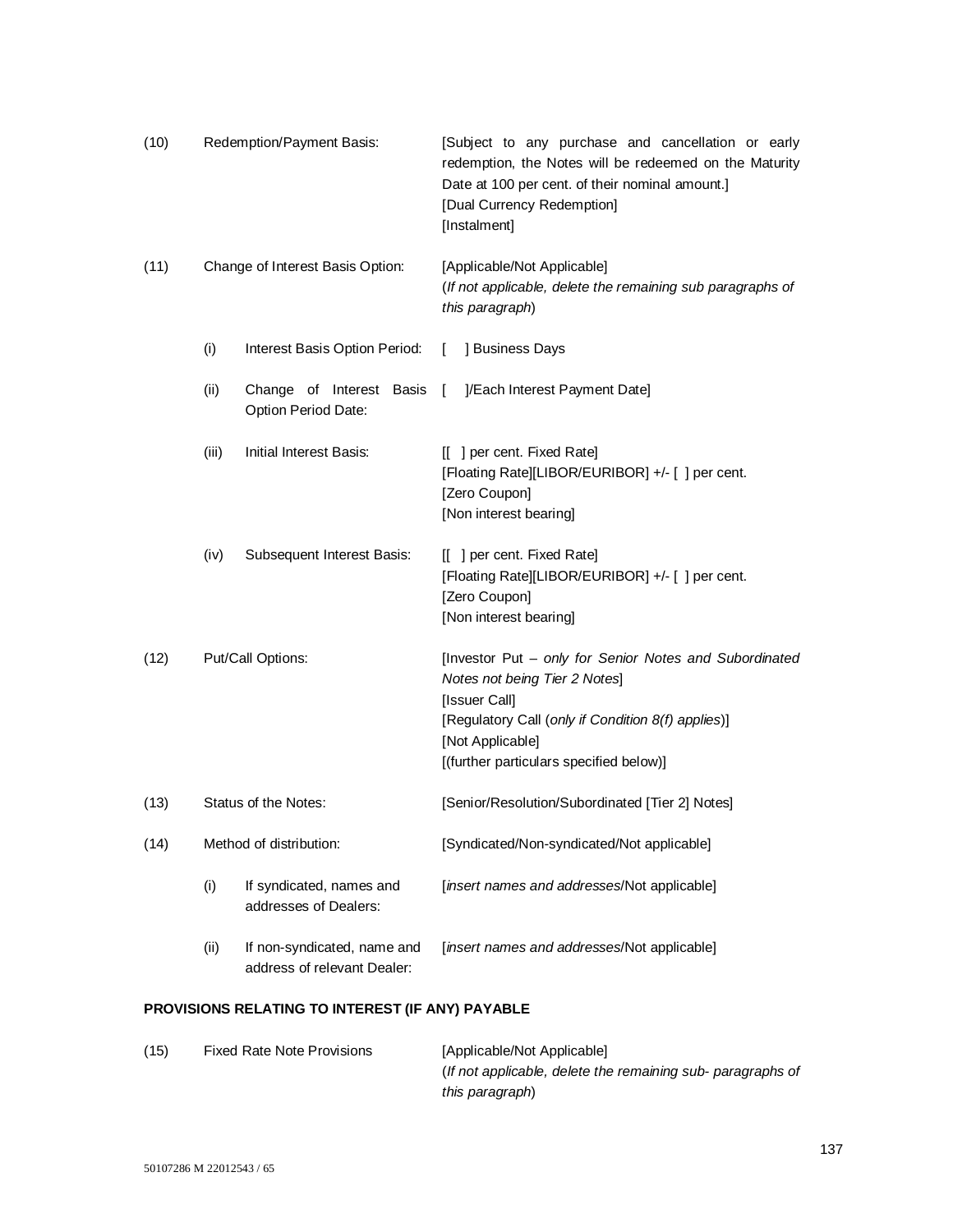| (i)                                    | Rate(s) of Interest:                                             | ] per cent. per annum [payable [annually/semi-<br>annually/quarterly] in arrear]                                                                                                                                                                                                                                                                                                                                                                              |
|----------------------------------------|------------------------------------------------------------------|---------------------------------------------------------------------------------------------------------------------------------------------------------------------------------------------------------------------------------------------------------------------------------------------------------------------------------------------------------------------------------------------------------------------------------------------------------------|
|                                        |                                                                  | [From (and including) [ ] up to (but excluding) [ ]] [[ ] per<br>cent. per annum] [the aggregate of [spread of issuance of<br>[ ] ] per cent. and the Mid Swap Rate [per annum]<br>[determined by the Agent]] [payable [annually/semi-<br>annually/quarterly/monthly/other (specify)] in arrear on<br>each Interest Payment Date [from (and including) [ ] up to<br>(but excluding) [ ]].]                                                                    |
|                                        |                                                                  | ["Mid Swap Rate" means the annual mid swap rate for<br>[Euro] [US dollar] swap transactions with a maturity of [ ]<br>years, expressed as a percentage, displayed on Reuters<br>screen page [ ] (or such other page as may replace that<br>page on Reuters, or such other service as may be<br>designated by the [Manager(s)/Dealer(s)] in consultation<br>with the Issuer)] at $[ ]$ [a.m./p.m.] ( $[ ]$ time) on the<br>[second] Business Day prior to [].] |
| (ii)                                   | Interest Payment Date(s):                                        | ] in each year<br>L                                                                                                                                                                                                                                                                                                                                                                                                                                           |
|                                        |                                                                  | (NB: This will need to be amended in the case of long or<br>short coupons)                                                                                                                                                                                                                                                                                                                                                                                    |
| (iii)                                  | <b>Interest Period</b>                                           | L<br>-1                                                                                                                                                                                                                                                                                                                                                                                                                                                       |
| (iv)                                   | Fixed Coupon Amount(s):                                          | ] per Calculation Amount<br>L                                                                                                                                                                                                                                                                                                                                                                                                                                 |
| (v)                                    | Broken Amount(s):                                                | ] per Calculation Amount, payable on the Interest<br>L<br>Payment Date falling [in/on] [] / [Not Applicable]                                                                                                                                                                                                                                                                                                                                                  |
| (vi)                                   | <b>Business Day Convention</b><br><b>Business Day Convention</b> | [Following Business Day Convention/Modified Following<br>Business Day Convention/No adjustment/Preceding<br><b>Business Day Convention]</b>                                                                                                                                                                                                                                                                                                                   |
|                                        | Adjustment<br>or<br>Unadjustment for Interest<br>Period          | [Adjusted] or [Unadjusted]                                                                                                                                                                                                                                                                                                                                                                                                                                    |
|                                        | <b>Additional Business</b><br>Centre(s)                          | ]/Not Applicable]<br>L                                                                                                                                                                                                                                                                                                                                                                                                                                        |
| (vii)                                  | Fixed Day Count Fraction:                                        | [30/360 or Actual/Actual (ICMA)]                                                                                                                                                                                                                                                                                                                                                                                                                              |
| (viii) Interest Determination Date(s): |                                                                  |                                                                                                                                                                                                                                                                                                                                                                                                                                                               |
|                                        |                                                                  | [[] in each year/Not Applicable]                                                                                                                                                                                                                                                                                                                                                                                                                              |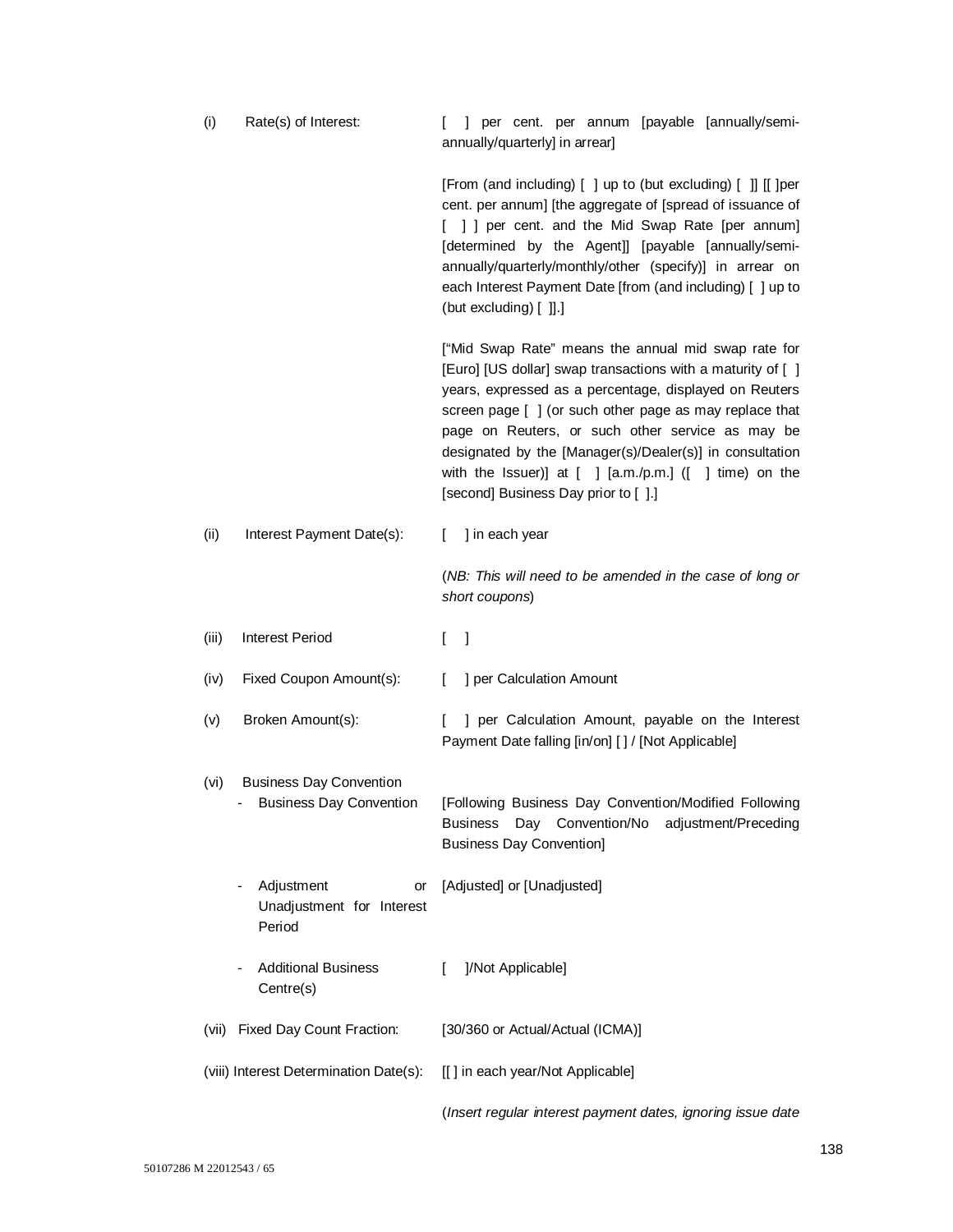|      |       |                                                                                                                        | or maturity date in the case of a long or short first or last<br>coupon)                                                                                                                     |
|------|-------|------------------------------------------------------------------------------------------------------------------------|----------------------------------------------------------------------------------------------------------------------------------------------------------------------------------------------|
|      |       |                                                                                                                        | NB: This will need to be amended in the case of regular<br>interest payment dates which are not of equal duration.                                                                           |
|      |       |                                                                                                                        | NB: Only relevant where Day Count Fraction is<br>Actual/Actual (ICMA)                                                                                                                        |
| (16) |       | <b>Floating Rate Note Provisions</b>                                                                                   | [Applicable/Not Applicable]<br>(If not applicable, delete the remaining sub-paragraphs of<br>this paragraph)                                                                                 |
|      | (i)   | Specified Period(s):                                                                                                   | ][only applicable if no Specified Interest Payment<br>Dates are set out                                                                                                                      |
|      | (ii)  | Specified Interest Payment [<br>Dates:                                                                                 | - 1                                                                                                                                                                                          |
|      | (iii) | <b>Business Day Convention:</b><br><b>Business Day Convention</b>                                                      | [Floating Rate Convention/ Following Business<br>Day<br>Modified<br>Following<br>Convention/<br><b>Business</b><br>Day<br>Convention/No adjustment/ Preceding Business<br>Day<br>Convention] |
|      |       | Adjustment<br>or<br>Unadjustment for Interest<br>Period                                                                | [Adjusted] or [Unadjusted]                                                                                                                                                                   |
|      | (iv)  | Additional<br><b>Business</b><br>Centre(s):                                                                            | ]/[Not Applicable]<br>$\sqrt{2}$                                                                                                                                                             |
|      | (v)   | Interest and Interest Amount<br>is to be determined:                                                                   | Manner in which the Rate of [Screen Rate Determination/ISDA Determination]                                                                                                                   |
|      | (vi)  | responsible<br>Party<br>for<br>the<br>calculating<br>Rate<br>οf<br>Interest and interest Amount<br>(if not the Agent): | T<br>- 1                                                                                                                                                                                     |
|      | (vii) | Screen Rate Determination:                                                                                             | [Applicable/Not Applicable] (if not applicable, delete the<br>remaining sub-paragraphs of this paragraph)                                                                                    |
|      |       | Reference Rate:                                                                                                        | [LIBOR/EURIBOR]                                                                                                                                                                              |
|      |       | Determination<br>Interest<br>Date(s):                                                                                  | -1<br>L<br>(Second London Business Day prior to the start of each<br>Interest Period if LIBOR (other than sterling or euro                                                                   |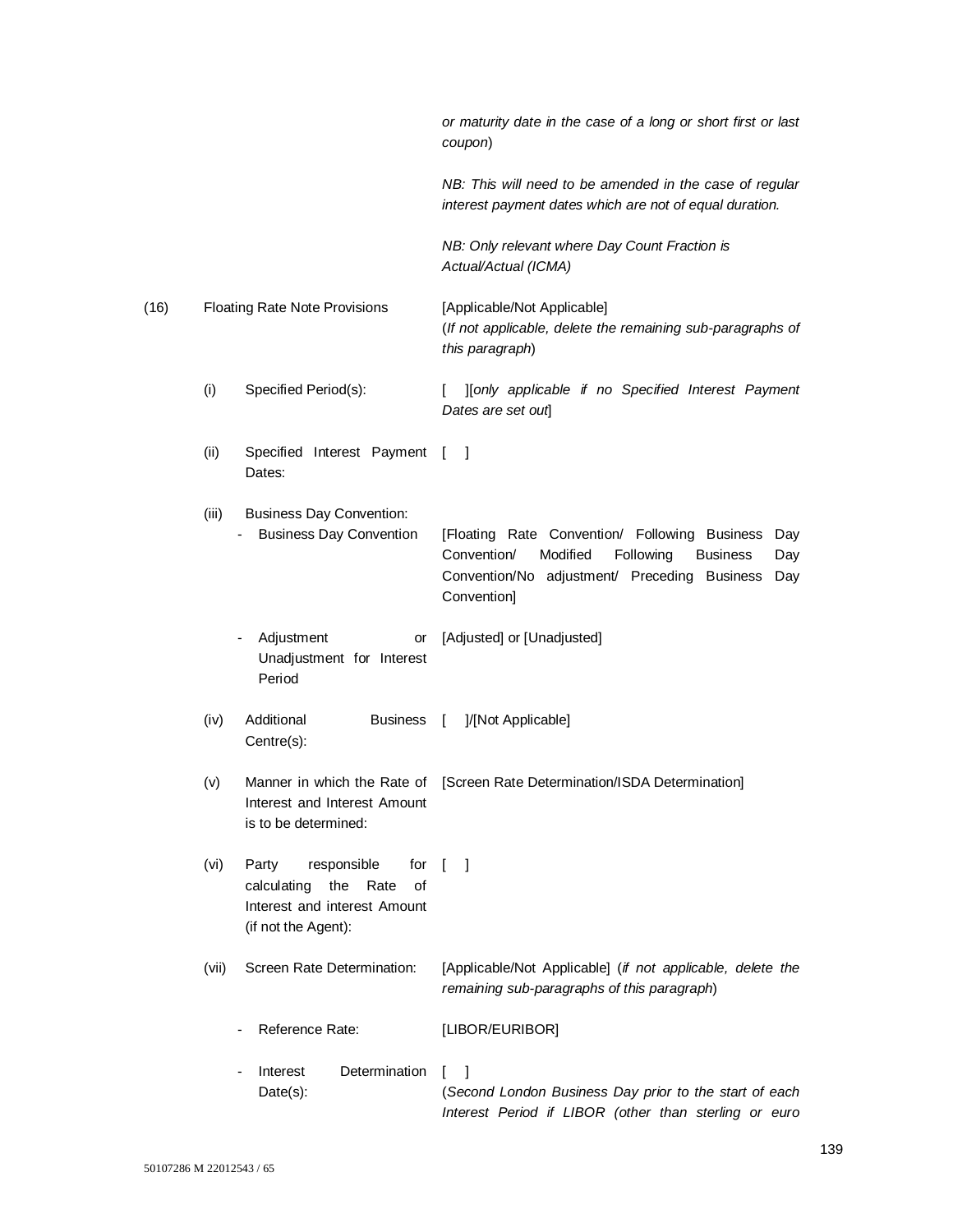|      |        |                                                                                                                                          | LIBOR), first day of each Interest Period if sterling LIBOR<br>and the second day on which the TARGET2 System is<br>operating prior to the start of each Interest Period if<br>EURIBOR, euro LIBOR or any other inter-bank offered<br>rate prevailing in a country in which the TARGET2<br>System does not apply) |
|------|--------|------------------------------------------------------------------------------------------------------------------------------------------|-------------------------------------------------------------------------------------------------------------------------------------------------------------------------------------------------------------------------------------------------------------------------------------------------------------------|
|      |        | Relevant Screen Page:                                                                                                                    | $\begin{bmatrix} 1 \end{bmatrix}$                                                                                                                                                                                                                                                                                 |
|      |        |                                                                                                                                          | (subject to the fall-back provisions set out in Condition<br>6(b)                                                                                                                                                                                                                                                 |
|      |        |                                                                                                                                          | (In the case of EURIBOR, if not Reuters EURIBOR 01<br>ensure it is a page which shows a composite rate)                                                                                                                                                                                                           |
|      |        | <b>Relevant Time:</b>                                                                                                                    | ] (For example, 11.00 a.m. London time/Brussels<br>L<br>time)                                                                                                                                                                                                                                                     |
|      | (viii) | <b>ISDA Determination:</b><br>Floating Rate Option:<br>$\qquad \qquad \blacksquare$<br><b>Designated Maturity:</b><br><b>Reset Date:</b> | [Applicable/Not Applicable]<br>-1<br>L<br>$\mathbf{I}$<br>L<br>L<br>1                                                                                                                                                                                                                                             |
|      | (ix)   | Margin(s):                                                                                                                               | $[+/+]$ [] per cent. per annum                                                                                                                                                                                                                                                                                    |
|      | (x)    | Minimum Rate of Interest:                                                                                                                | ] per cent. per annum<br>L                                                                                                                                                                                                                                                                                        |
|      | (xi)   | Maximum Rate of Interest:                                                                                                                | ] per cent. per annum<br>L                                                                                                                                                                                                                                                                                        |
|      | (xii)  | Floating Day Count Fraction:                                                                                                             | [Actual/Actual (ISDA) Actual/365 (Fixed) Actual/360<br>30/360 or 360/360 or Bond Basis<br>30E/360 or Eurobond Basis<br>30E/360 (ISDA)]                                                                                                                                                                            |
| (17) |        | Zero Coupon Note Provisions                                                                                                              | [Applicable/Not Applicable]<br>(If not applicable, delete the remaining sub-paragraphs of<br>this paragraph)                                                                                                                                                                                                      |
|      | (i)    | Accrual Yield:                                                                                                                           | ] per cent. per annum<br>L                                                                                                                                                                                                                                                                                        |
|      | (ii)   | Reference Price:                                                                                                                         | 1<br>L                                                                                                                                                                                                                                                                                                            |
| (18) |        | Dual Currency Note Provisions                                                                                                            | [Applicable/Not Applicable]<br>(If not applicable, delete the remaining sub paragraphs of<br>this paragraph)                                                                                                                                                                                                      |
|      | (i)    | Rate of Exchange                                                                                                                         | [Give details]                                                                                                                                                                                                                                                                                                    |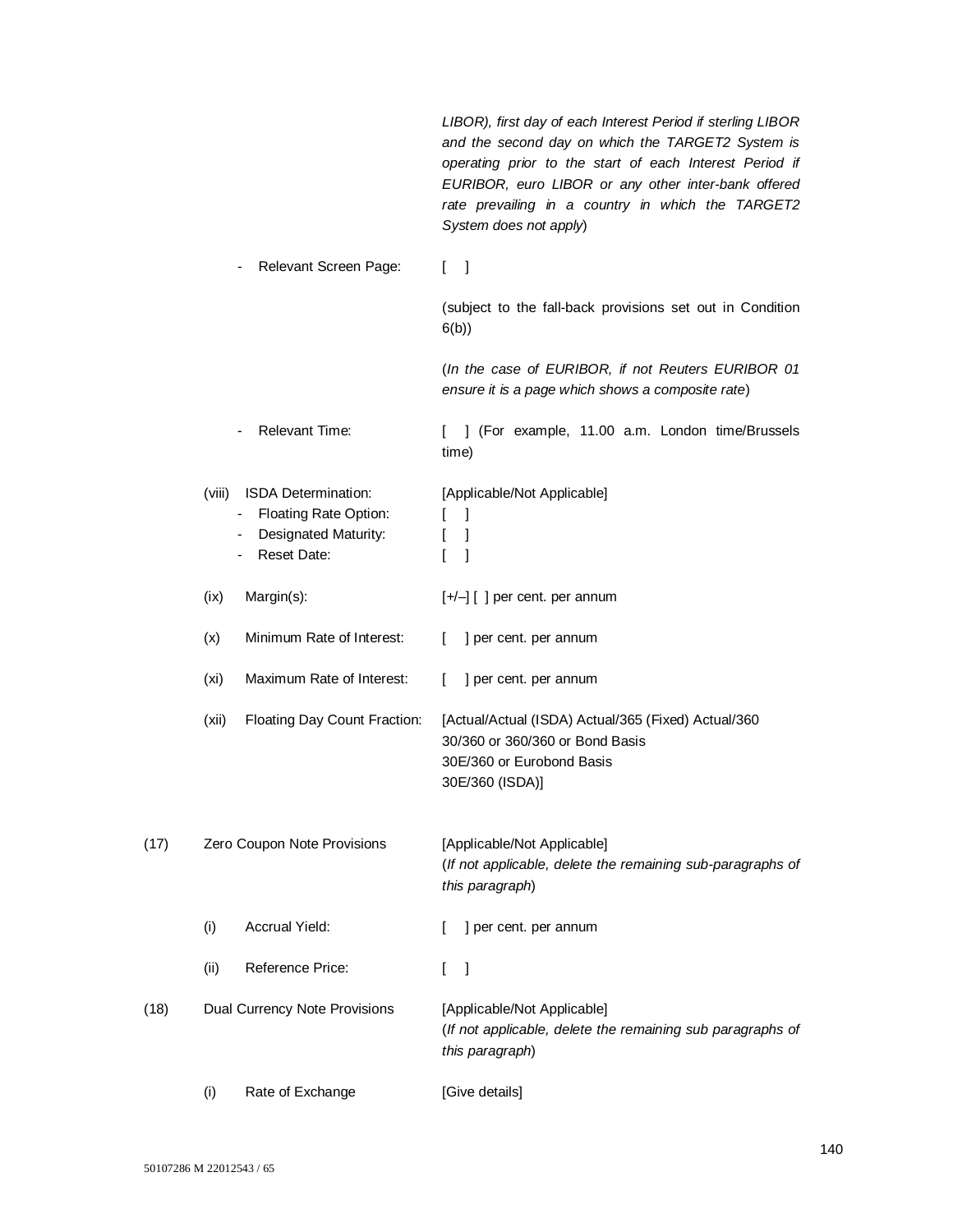- (ii) Name and address of [ ] Calculation Agent, if any, responsible for calculating the principal and/or interest payable:
- (iii) Person at whose option [ ] Specified Currency(ies) is/are payable:

# **PROVISIONS RELATING TO REDEMPTION**

| (19) |       | <b>Issuer Call:</b>                                            |            |              | [Applicable/Not Applicable]<br>(If not applicable, delete the remaining sub-<br>paragraphs of this paragraph)                                                                                                                                                                                                                                                                           |  |  |
|------|-------|----------------------------------------------------------------|------------|--------------|-----------------------------------------------------------------------------------------------------------------------------------------------------------------------------------------------------------------------------------------------------------------------------------------------------------------------------------------------------------------------------------------|--|--|
|      | (i)   | Optional<br>Date(s):                                           | Redemption | T            | -1                                                                                                                                                                                                                                                                                                                                                                                      |  |  |
|      | (ii)  | Optional<br>Amount(s)                                          | Redemption | $\lceil$     | ] per Calculation Amount                                                                                                                                                                                                                                                                                                                                                                |  |  |
|      | (iii) | If redeemable in part:                                         |            |              |                                                                                                                                                                                                                                                                                                                                                                                         |  |  |
|      | (a)   | Minimum<br>Amount:                                             | Redemption | $\lceil$     | ] per Calculation Amount                                                                                                                                                                                                                                                                                                                                                                |  |  |
|      | (b)   | Maximum<br>Amount:                                             | Redemption | T            | ] per Calculation Amount                                                                                                                                                                                                                                                                                                                                                                |  |  |
|      | (iv)  | Notice period (if other than<br>as set out in the Conditions): |            | L            | ] days (N.B. If setting notice periods which are<br>different to those provided in the Conditions, the Issuer is<br>advised to consider the practicalities of distribution of<br>information through intermediaries, for example, clearing<br>systems and custodians, as well as any other notice<br>requirements which may apply, for example, as between<br>the Issuer and the Agent) |  |  |
| (20) |       | <b>Investor Put:</b>                                           |            |              | [Applicable/Not Applicable] (only for Senior Notes or<br>Subordinated Notes not being Tier 2 Notes)<br>(If not applicable, delete the remaining sub-paragraphs of<br>this paragraph)                                                                                                                                                                                                    |  |  |
|      | (i)   | Optional<br>Date(s):                                           | Redemption | T            | 1                                                                                                                                                                                                                                                                                                                                                                                       |  |  |
|      | (ii)  | Optional<br>Amount(s):                                         | Redemption | Ι.           | ] per Calculation Amount                                                                                                                                                                                                                                                                                                                                                                |  |  |
|      | (iii) | Notice period (if other than<br>as set out in the Conditions): |            | $\mathbf{L}$ | ] days (N.B. If setting notice periods which are<br>different to those provided in the Conditions, the Issuer is<br>advised to consider the practicalities of distribution of                                                                                                                                                                                                           |  |  |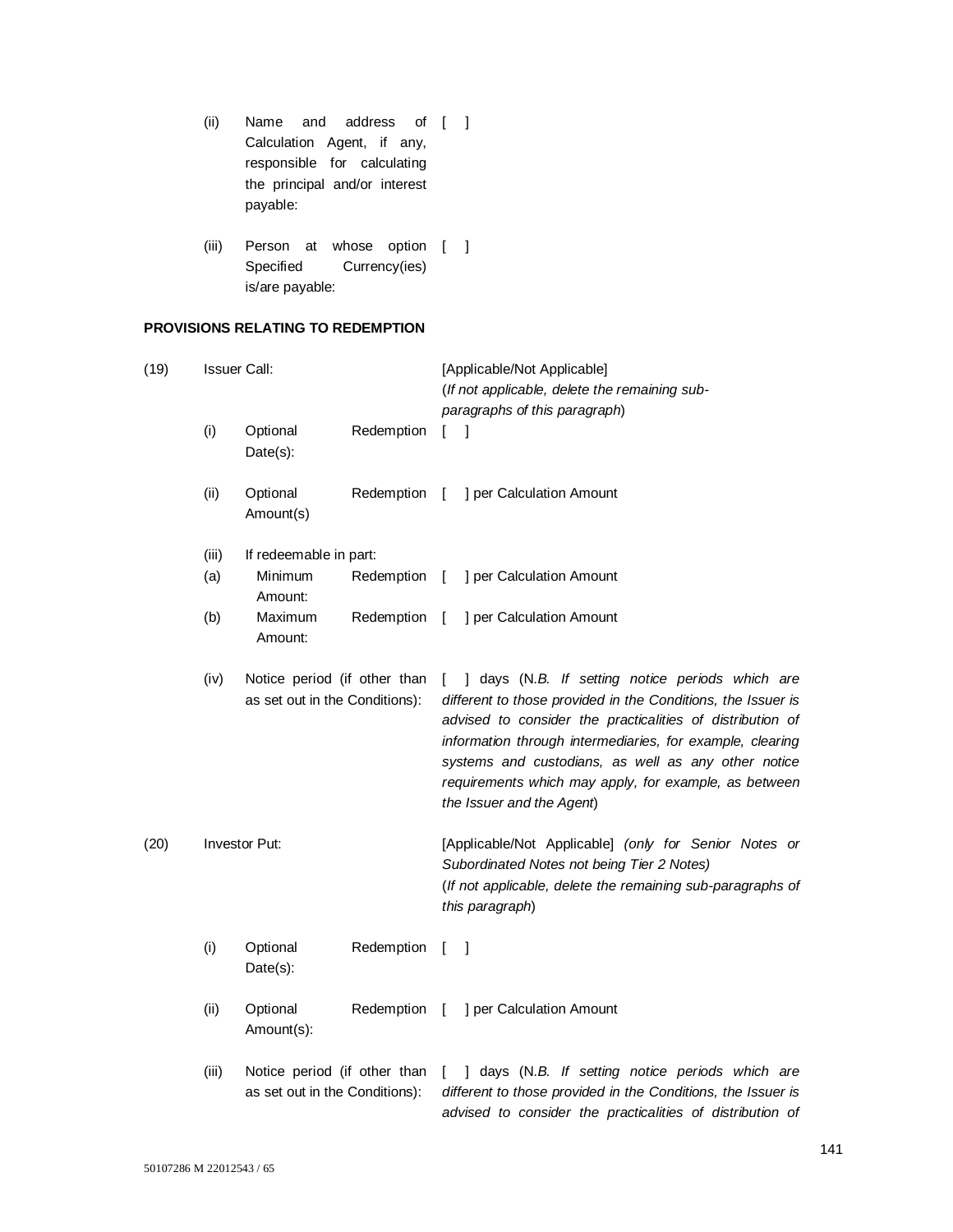*information through intermediaries, for example, clearing systems and custodians, as well as any other notice requirements which may apply, for example, as between the Issuer and the Agent*) (21) Regulatory Call: [Applicable/Not Applicable] (*If not applicable, delete the remaining sub-paragraphs of this paragraph*) (i) Optional Redemption Amount(s): [ ] per Calculation Amount (ii) Notice Period (if other than as [ set out in the Conditions): [ ] days (N.B. If setting notice periods which are different to those provided in the Conditions, the Issuer is advised to consider the practicalities of distribution of information through intermediaries, for example, clearing systems and custodians, as well as any other notice requirements which may apply, for example, as between the Issuer and the Agent) (22) Final Redemption Amount [[ ] per Calculation Amount] (23) Early Redemption payable on redemption for taxation reasons, redemption for illegality reasons or on event of default and/or the method of calculating the same (if required): Amount(s) [ ] per Calculation Amount (24) Variation or Substitution: [Applicable/Not Applicable] (*If not applicable, delete the sub-paragraph of this paragraph*)

**GENERAL PROVISIONS APPLICABLE TO THE NOTES**

(i) [ALAC Event:] [Applicable/Not Applicable]

| (25) | Form of Notes: | Temporary Global Note exchangeable for a Permanent<br>Global Note which is exchangeable for Definitive Notes<br>only upon the occurrence of an Exchange Event [and in<br>case of a Temporary Global Note deposited with<br>Euroclear Nederland only in the limited circumstances, as<br>described in the Dutch Securities Giro Transfer Act (Wet<br>giraal effectenverkeer) (as amended from time to time)]] |
|------|----------------|--------------------------------------------------------------------------------------------------------------------------------------------------------------------------------------------------------------------------------------------------------------------------------------------------------------------------------------------------------------------------------------------------------------|
|      |                | [Temporary Global Note exchangeable for a Permanent                                                                                                                                                                                                                                                                                                                                                          |

Global Note which is not exchangeable for Definitive Notes upon the occurrence of an Exchange Event.]\*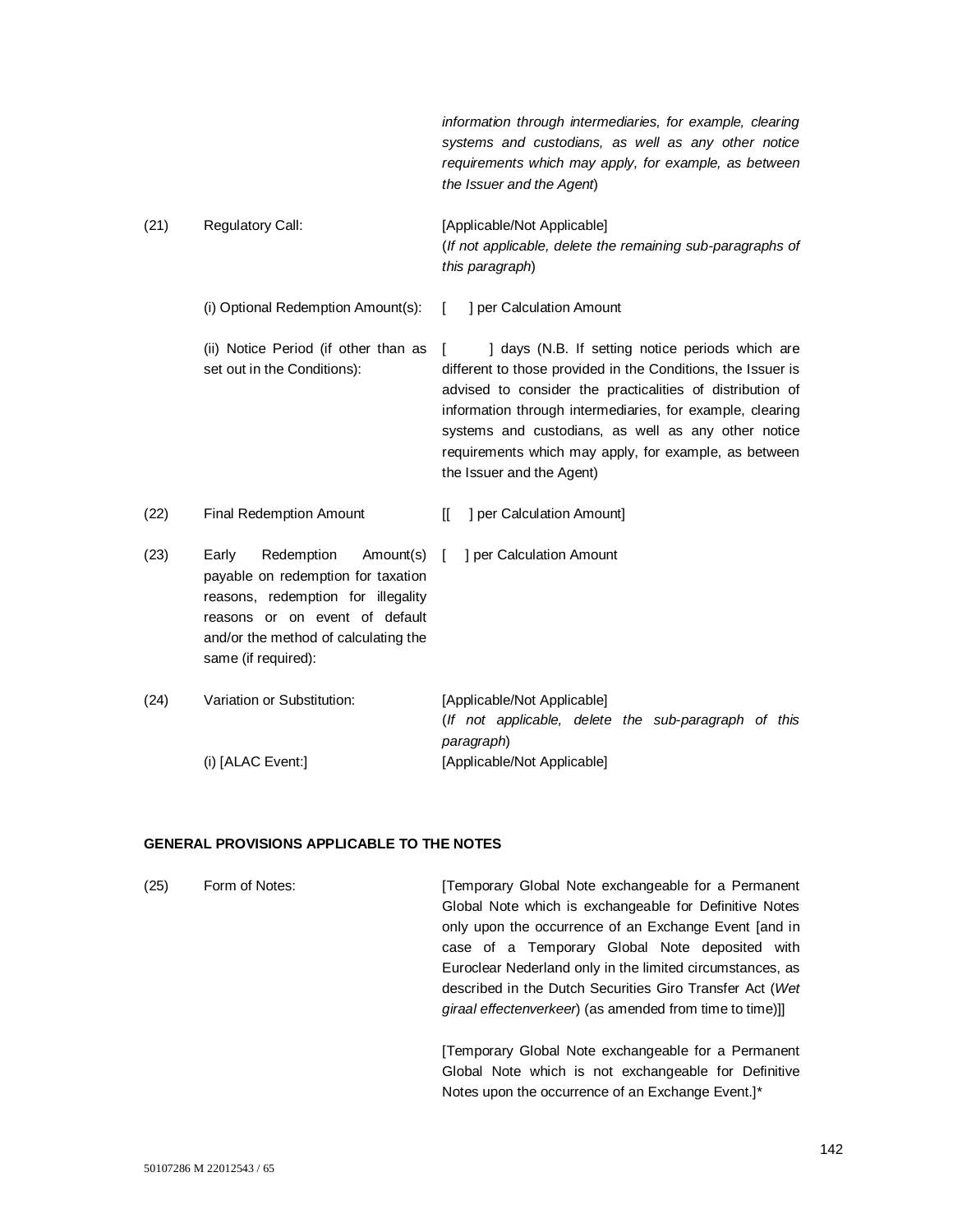[Temporary Global Note exchangeable for Definitive Notes on and after the Exchange Date.]\*\*

[Permanent Global Note exchangeable for Definitive Notes only upon the occurrence of an Exchange Event [and in case of a Permanent Global Note deposited with Euroclear Nederland only in the limited circumstances, as described in the Dutch Securities Giro Transfer Act (*Wet giraal effectenverkeer*) (as amended from time to time)]]

[Permanent Global Note not exchangeable for Definitive Notes]\*\*\*

- (26) New Global Note form: [Applicable/Not Applicable] [*Please refer to item 39(v) if applicable*]
- (27) Additional Financial Centre(s) or other special provisions relating to payment Dates: [Not Applicable/*give details*] (*Note that this item relates to the date and place of payment and not Interest Period end dates to which items 15(ii) and 16(ii) relate*)
- (28) Talons for future Coupons or [Yes (*give details*) /No] Receipts to be attached to Definitive Notes (and dates on which such Talons mature):
- (29) Details relating to Instalment Notes; [Applicable (*give details*)/ Not Applicable] amount of each instalment, date on which each payment is to be made:
- (30) Redenomination: [Applicable/Not Applicable] (i) Day Count Fraction applicable to Redenomination calculation:  $\lceil$  1
- (31) Taxation Whether Condition 9 first paragraph under (a) of the Notes applies (in which case Condition 8(b) of the Notes will not apply) or whether Condition 9 first paragraph under (b) of the Notes applies (in which case Condition 8(b) of the Notes will apply):

[Condition 9 first paragraph under (a) applies and Condition 8(b) does not apply] [Condition 9 first paragraph under (b) applies and Condition 8(b) applies]

## **OTHER PROVISIONS**

| (32) | Whether TEFRA D or TEFRA C | [TEFRA D/TEFRA C/TEFRA not applicable] |
|------|----------------------------|----------------------------------------|
|------|----------------------------|----------------------------------------|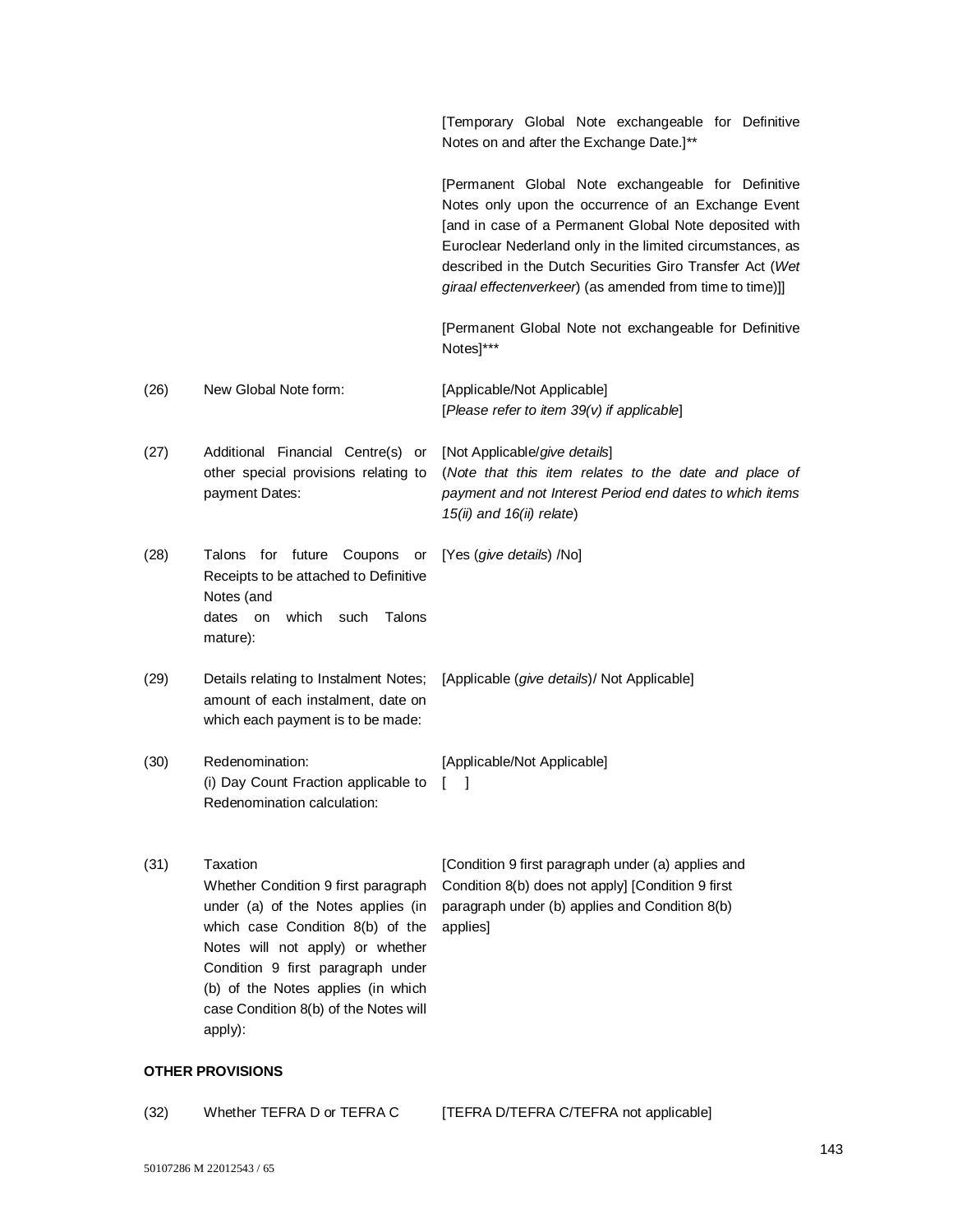rules

| (33) | Stabilising Manager (if any):                            |                                                                            | [Applicable (give legal name)/Not Applicable]                                                                                                                                                                                                                                                                                                                                                                                                                                                                                                                                                                                                                  |
|------|----------------------------------------------------------|----------------------------------------------------------------------------|----------------------------------------------------------------------------------------------------------------------------------------------------------------------------------------------------------------------------------------------------------------------------------------------------------------------------------------------------------------------------------------------------------------------------------------------------------------------------------------------------------------------------------------------------------------------------------------------------------------------------------------------------------------|
| (34) | Listing<br>(i)                                           | Listing                                                                    | [Euronext in Amsterdam/Luxembourg Stock Exchange]                                                                                                                                                                                                                                                                                                                                                                                                                                                                                                                                                                                                              |
|      | (ii)                                                     | Admission to trading:                                                      | [Application has been made for the Notes to be admitted<br>to trading on [Euronext in Amsterdam/Luxembourg Stock<br>Exchange] with effect from [___], [Not Applicable].<br>(Where documenting a fungible issue need to indicate<br>that original securities are already admitted to trading.)<br>$[\_$                                                                                                                                                                                                                                                                                                                                                         |
|      | (iii)                                                    | Estimate of total expenses<br>admission<br>related<br>to<br>to<br>trading: | L<br>-1                                                                                                                                                                                                                                                                                                                                                                                                                                                                                                                                                                                                                                                        |
| (35) | Investors                                                | Prohibition of Sales to EEA Retail                                         | [Applicable/Not Applicable]                                                                                                                                                                                                                                                                                                                                                                                                                                                                                                                                                                                                                                    |
| (36) | Ratings:<br>[S & P:<br>[Moody's:<br>[Fitch:<br>[[Other]: |                                                                            | The Notes to be issued [have [not] been rated/are<br>expected to be rated]:<br>$\mathbf{I}$<br>L<br>IJ<br>L<br>Ш<br>L<br>L<br>$\mathbf l$<br>[and endorsed by [insert details including full legal name<br>of credit rating agency/ies]]                                                                                                                                                                                                                                                                                                                                                                                                                       |
|      |                                                          |                                                                            | (The above disclosure should reflect the rating allocated<br>to Notes of the type issued under the Programme<br>generally or, where the issue has been specifically rated,<br>that rating.)                                                                                                                                                                                                                                                                                                                                                                                                                                                                    |
|      |                                                          |                                                                            | Insert one (or more) of the following options, as<br>applicable:                                                                                                                                                                                                                                                                                                                                                                                                                                                                                                                                                                                               |
|      |                                                          |                                                                            | [Insert full legal name of credit rating agency/ies] [is]/[are]<br>established in the EEA and [has]/[have each] applied for<br>registration under Regulation (EC) No 1060/2009 (the<br>"CRA<br>Regulation"), although notification of the<br>corresponding registration decision has not yet been<br>provided by the [relevant competent authority]]. [[Insert<br>full legal name of credit rating agency/ies] [is]/[are]<br>established in the EEA and registered under Regulation<br>(EC) No 1060/2009 (the "CRA Regulation").] [[Insert full<br>legal name of credit rating agency/ies] [is]/[are] not<br>established in the EEA and is not certified under |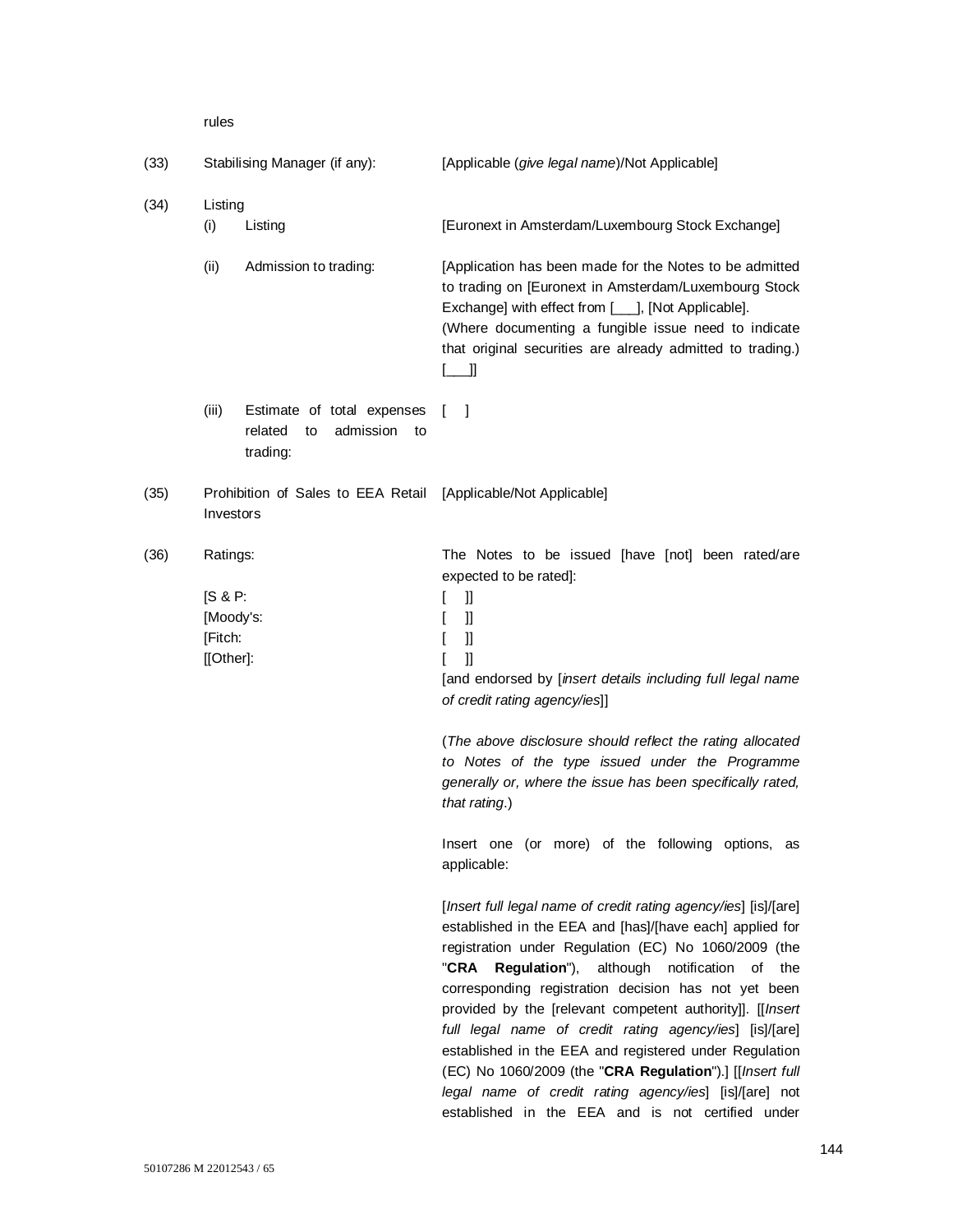Regulation (EU) No 1060/2009, as amended (the "**CRA Regulation**") and the rating it has given to the Notes is not endorsed by a credit rating agency established in the EEA and registered under Regulation (EC) No 1060/2009 (the "**CRA Regulation**").]

- (37) Notification The Netherlands Authority for the Financial Markets (*Stichting Autoriteit Financiële Markten*) (the "**AFM**") [has been requested to provide/has provided – include first alternative for an issue which is contemporaneous with [the update of] the Programme and the second alternative for subsequent issues] the [names of competent authorities of host Member States] with a notification that the Prospectus has been drawn up in accordance with the Prospectus Directive as implemented in the Netherlands.]
- (38) Interests of Natural and Legal Persons Involved in the Issue [Save for any fees payable to the Dealers, so far as the Issuer is aware, no person involved in the issue of the Notes has an interest material to the offer. – *Amend as appropriate if there are other interests*]
- (39) Yield (Fixed Rate Notes only) Indication of yield:  $\begin{bmatrix} 1 \end{bmatrix}$ [The yield is calculated at the Issue Date on the basis of the Issue Price. It is not an indication of future yield.]

# (40) Operational Information (i) ISIN Code: [ ] (ii) Common Code: [ ] (iii) WKN Code: [ ] [Not Applicable]

- (iv) Other relevant code: [ ] [Not Applicable]
- (v) New Global Note intended to be held in a manner which would allow Eurosystem eligibility:

[Yes. Note that the designation "yes" simply means that the Notes are intended upon issue to be deposited with one of the ICSDs as common safekeeper and does not necessarily mean that the Notes will be recognised as eligible collateral for Eurosystem monetary policy and intraday credit operations by the Eurosystem either upon issue or at any or all times during their life. Such recognition will depend upon the ECB being satisfied that Eurosystem eligibility criteria have been met.] /

[No. Whilst the designation is specified as "no" at the date of these Final Terms, should the Eurosystem eligibility criteria be amended in the future such that the Notes are capable of meeting them the Notes may then be deposited with one of the ICSDs as common safekeeper.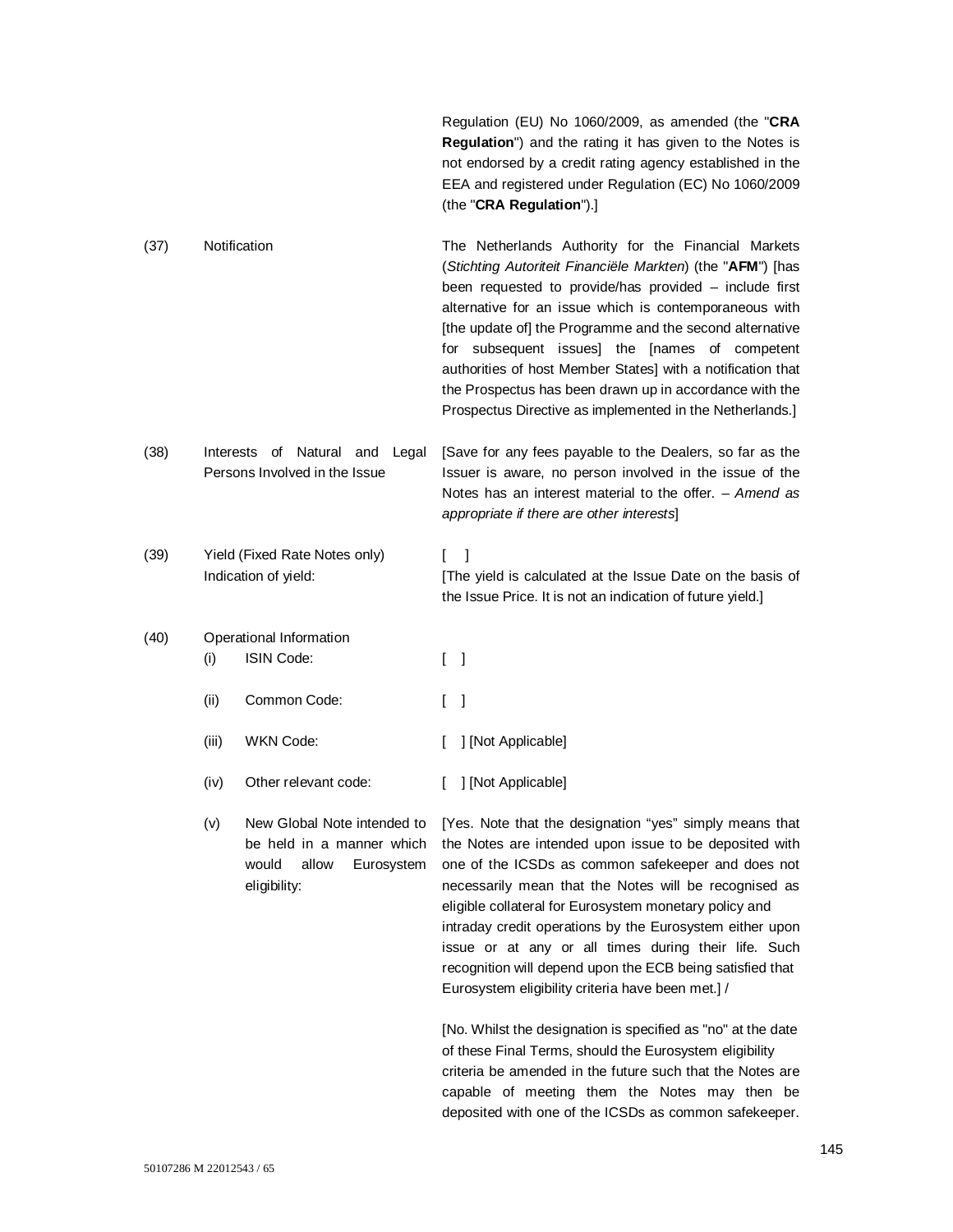Note that this does not necessarily mean that the Notes will then be recognised as eligible collateral for Eurosystem monetary policy and intraday credit operations by the Eurosystem at any time during their life. Such recognition will depend upon the ECB being satisfied that Eurosystem eligibility criteria have been met.]

- (vi) [Offer Period: [The offer of the Notes is expected to open at [ ] hours  $(I \mid \text{time})$  on  $[I \mid \text{and close at } [ \mid \text{hours } (I \mid \text{time})$  on [ ] or such earlier or later date or time as the Issuer may determine, following consultation with the relevant Dealer where practical,] (and announce])] [*If not applicable, delete this sub-paragraph*]] (vii) Delivery: Delivery [against/free of] payment
- (viii) Clearing System: [Euroclear / Clearstream Luxembourg / Euroclear Nederland / other alternative clearing system]
- (41) Names and address(es) of initial [[ ]/ Not Applicable] Paying Agent(s) (if any):
- (42) Name and address of Additional [[ ]/ Not Applicable] paying agent (if any):
- (43) Use of proceeds: [General corporate purposes][*specify other*][*In case Green Bonds are issued, the category of Green Projects must be specified.*]

# **Responsibility**

The Issuer declares that, having taken all reasonable care to ensure that such is the case, the information contained herein is, to the best of its knowledge, in accordance with the facts and contains no omission likely to affect its import. The Issuer accepts responsibility for the information contained in these Final Terms. [[*Insert third party information*] has been extracted from [ ]. The Issuer confirms that such information has been accurately reproduced and that, so far as it is aware and is able to ascertain from information published by [ ], no facts have been omitted which would render the reproduced information inaccurate or misleading.]

Signed on behalf of the Issuer:

By: By:

Duly authorised Duly authorised

Notes: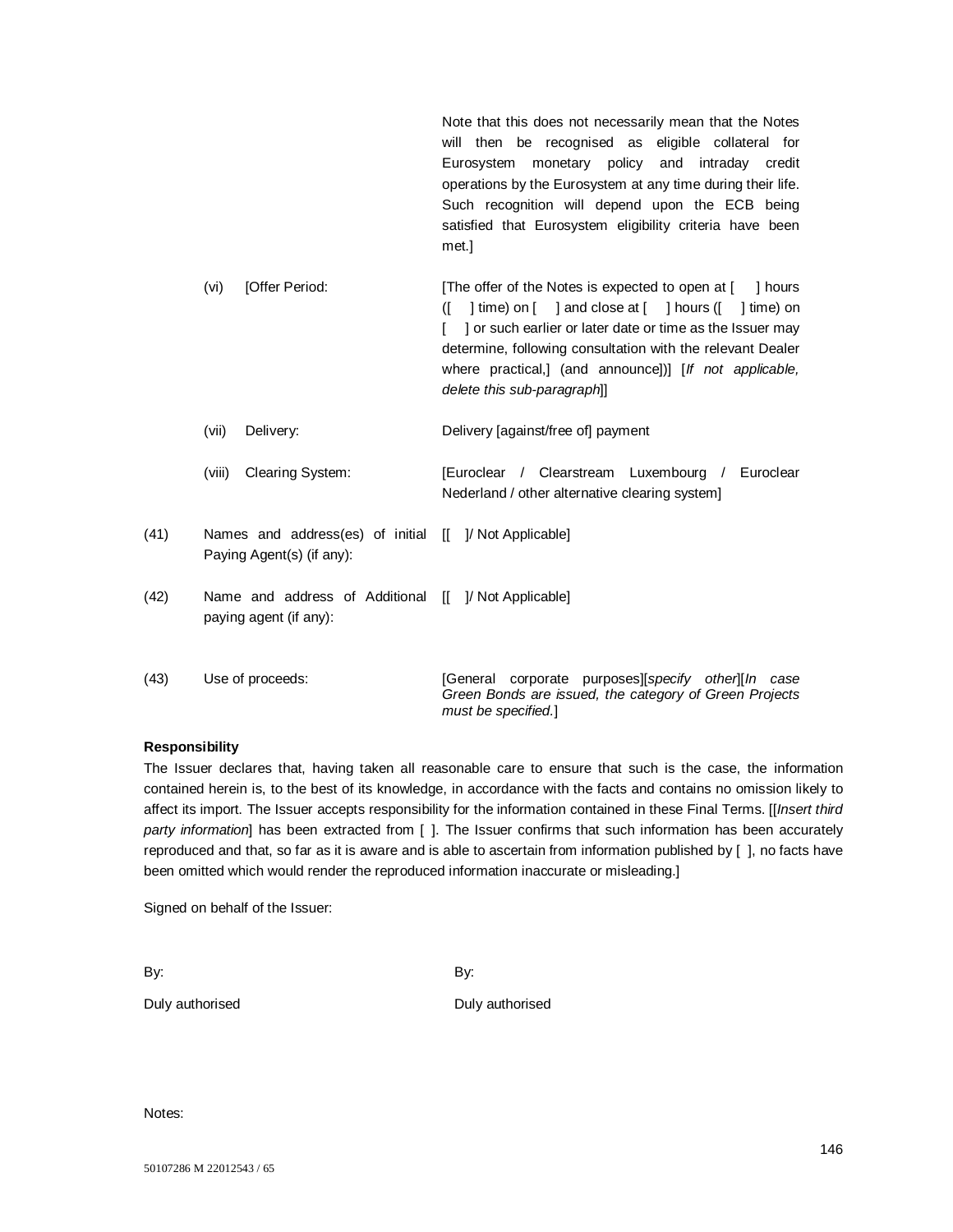- \* Do not use for Temporary Global Note deposited with Euroclear Nederland.<br>\*\* If selected in combination with Euroclear Nederland as clearing system furth
- If selected in combination with Euroclear Nederland as clearing system, further legal advice is required.
- \*\*\* Do not use for Permanent Global Note deposited with Euroclear Nederland.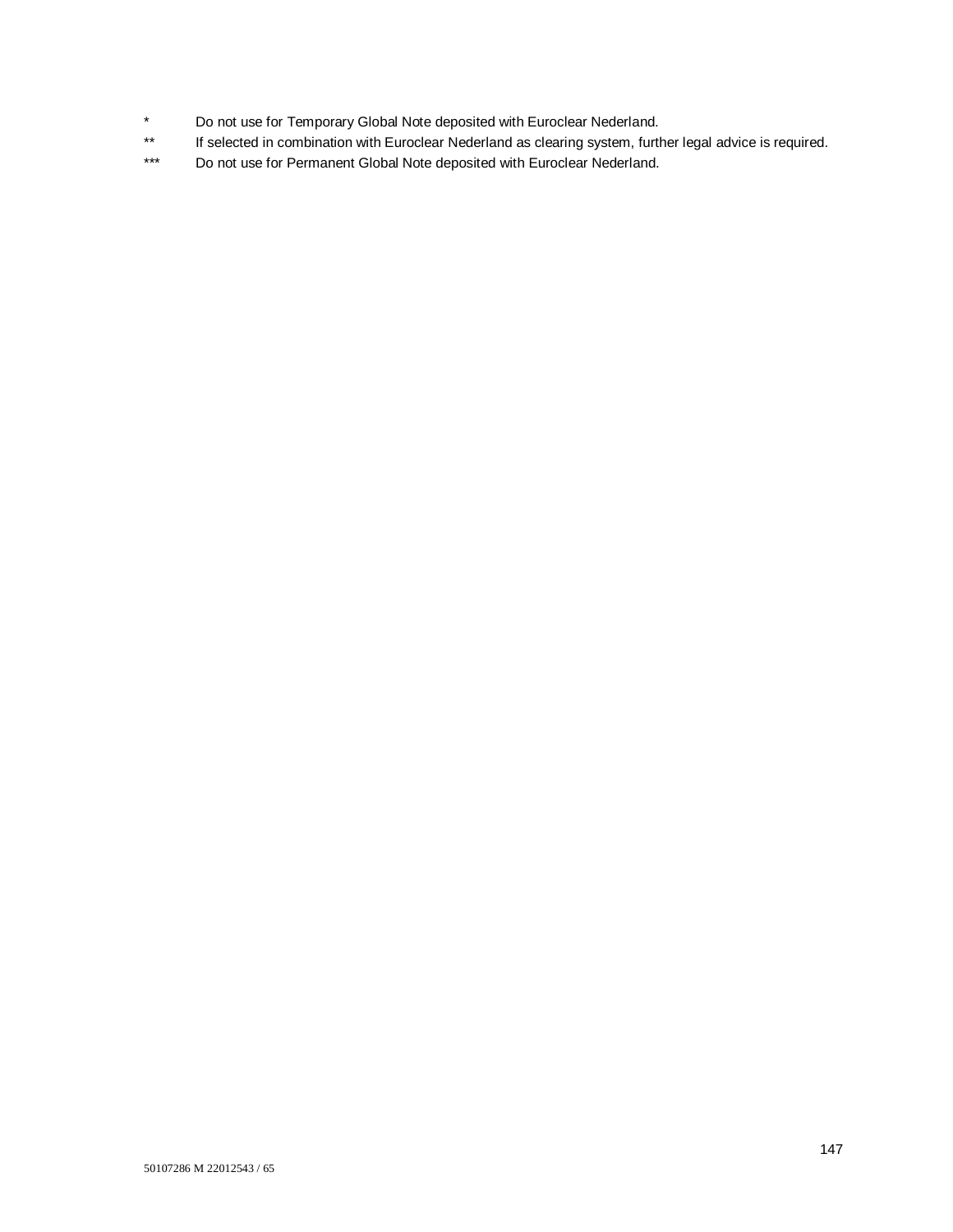# **REGISTERED OFFICE OF THE ISSUER**

#### **de Volksbank N.V.**

Croeselaan 1 3521 BJ Utrecht The Netherlands

# **AGENTS**

**Banque Internationale à Luxembourg SA** 69 Route d'Esch L-2953 Luxembourg Luxembourg **Coöperatieve Rabobank** 

**U.A. (Rabobank)** Croeselaan 18 3521 CB Utrecht The Netherlands

# **LEGAL ADVISERS**

To the Issuer **NautaDutilh N.V.** Beethovenstraat 400 1082 PR Amsterdam The Netherlands

To the Dealers **Clifford Chance LLP** Droogbak 1A 1013 GE Amsterdam The Netherlands

### **AUDITORS TO THE ISSUER**

(for the year ended 31 December 2015)

(as of 1 January 2016)

#### **KPMG Accountants N.V.**

Laan van Langerhuize 1 1186 DS Amstelveen The Netherlands

**Ernst & Young Accountants LLP** Antonio Vivaldistraat 150 1083 HP Amsterdam The Netherlands